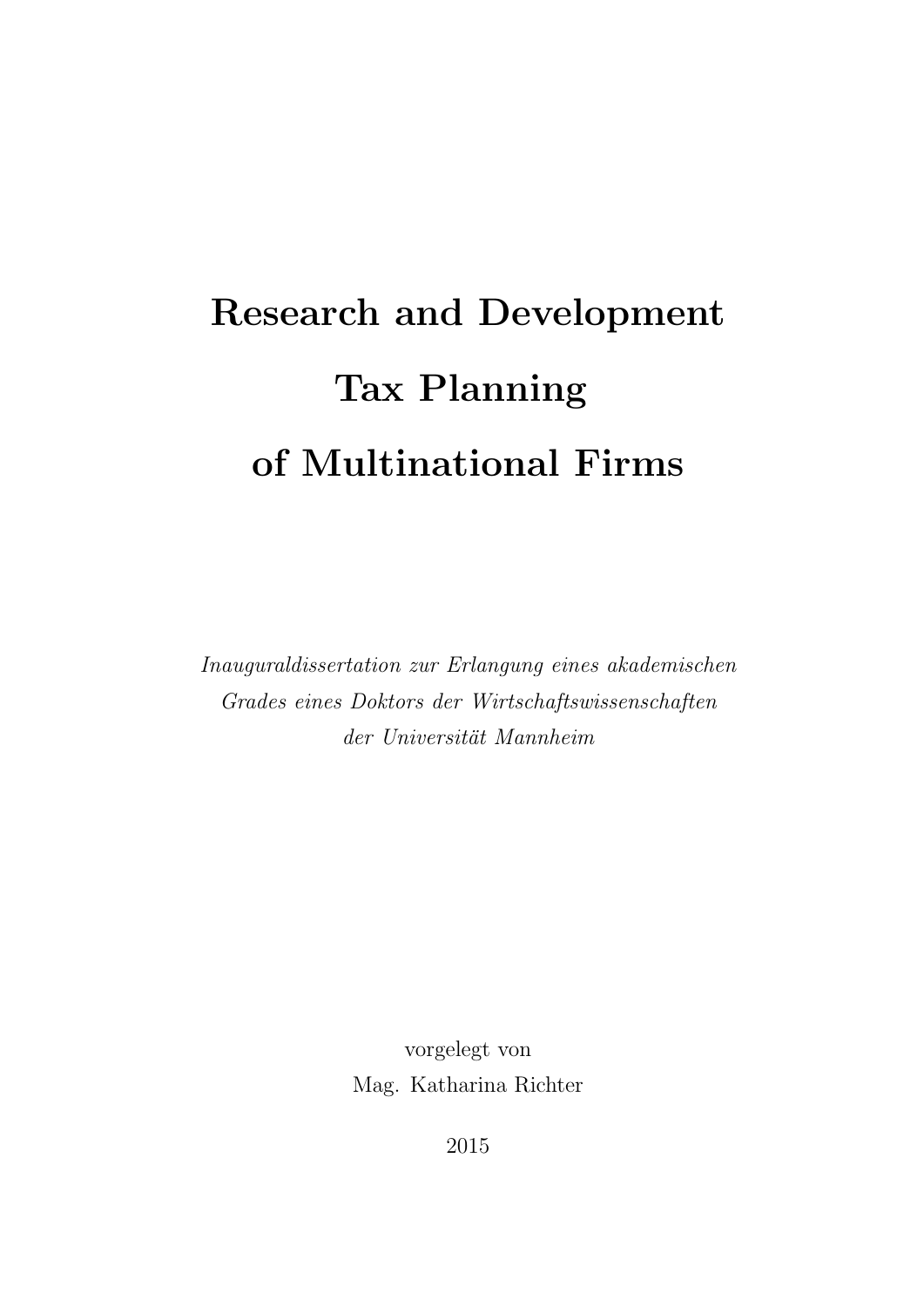Dekan: Dr. Jürgen M. Schneider Referent: Prof. Dr. Christoph Spengel Korreferent: Prof. Dr. Johannes Voget Tag der mündlichen Prüfung: 22. 5. 2015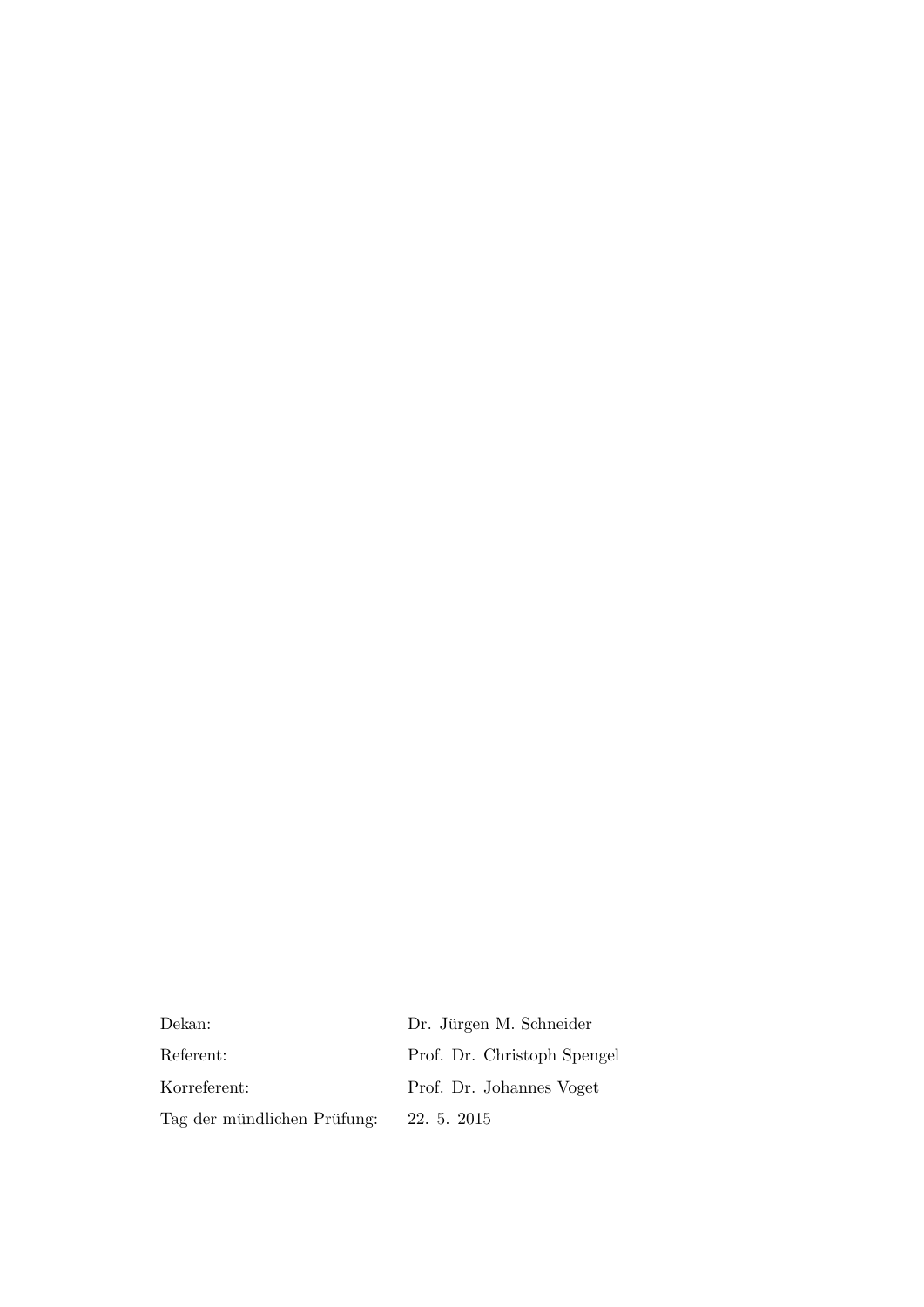### Acknowledgements

This thesis was written during my employment as a researcher at the Centre for European Economic Research (ZEW) in Mannheim. It has been made possible mainly through the financial support of the German Research Foundation (DFG) who financed my participation in the doctoral program of the Center for Doctoral Studies in Business (CDSB) at the Graduate School of Economics and Social Sciences (GESS) at the University of Mannheim and the research program 'Strengthening Efficiency and Competitiveness in the European Knowledge Economies (SEEK)', funded by the State of Baden-Württemberg.

First and foremost I am highly indebted to my supervisor Prof. Dr. Christoph Spengel for guiding me throughout this period and being a passionate representative of his subject. Moreover, I am thanking him for his great support of my projects and for giving me considerable freedom to write this doctoral thesis. I would also like to thank my second supervisor Prof. Dr. Johannes Voget for being a contact person at every time, always making an effort to give me an understanding of his subject. Moreover, I thank my coauthors Dr. Christof Ernst, Prof. Dr. Nadine Riedel and Prof. Dr. Jost Heckemeyer for sharing their expertise with me and enabling me to learn from them. Especially, I am thankful for the amicable working relationship with my colleague Jost Heckemeyer. In addition, I am also very grateful to my colleagues from the research department 'Corporate Taxation and Public Finance' at ZEW and from the chair of Prof. Spengel for the pleasant and constructive working environment. Last, I would like to thank Prof. Dr. Michael Lang from the institute for Austrian and International Tax Law at the Vienna University of Economics and Business for my research stay at his institute.

Finally, I thank my friends and family, who have been there whenever I needed them, who trusted in me and encouraged me at all times. Especially, I want to thank Franz Königseder for his understanding and love, and my mother for her unconditional support throughout my life.

Vienna, March 2015 Katharina Richter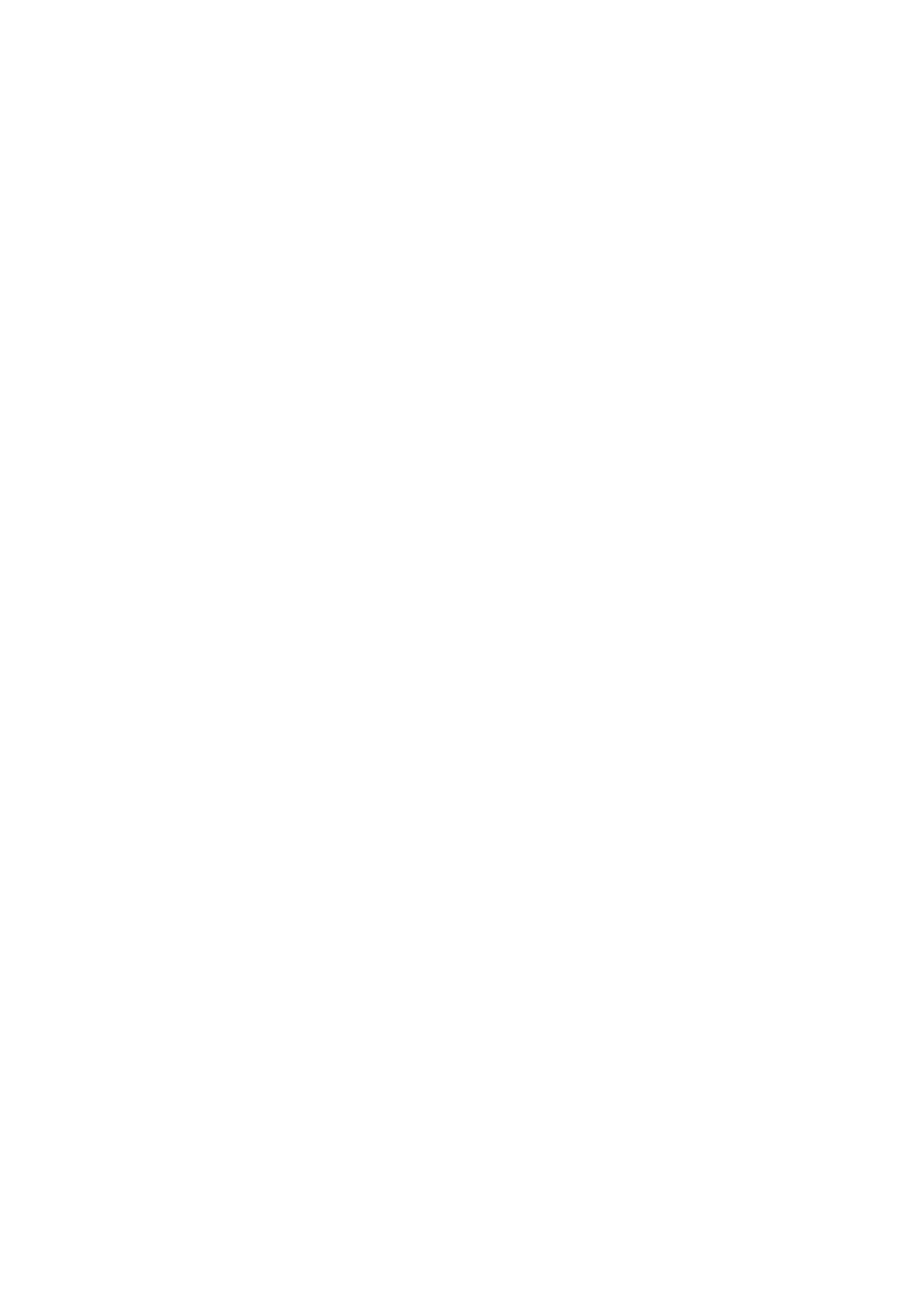## Table of Contents

| List of figures<br>IX |                       |              |                                                                       |                |  |  |  |
|-----------------------|-----------------------|--------------|-----------------------------------------------------------------------|----------------|--|--|--|
|                       | List of tables<br>XII |              |                                                                       |                |  |  |  |
|                       |                       |              | List of abbreviations                                                 | XIII           |  |  |  |
| 1                     |                       | Introduction |                                                                       | 1              |  |  |  |
| $\overline{2}$        |                       |              | Theory and Evidence on R&D Tax Incentives                             | 5              |  |  |  |
|                       | 2.1                   |              | The R&D Process                                                       | $\overline{5}$ |  |  |  |
|                       |                       | 2.1.1        | $R&D$ Tax Incentives in the First Stage $\ldots \ldots \ldots \ldots$ | $\overline{5}$ |  |  |  |
|                       |                       | 2.1.2        | R&D Tax Incentives in the Second Stage                                | $\overline{7}$ |  |  |  |
|                       |                       | 2.1.3        | Interaction between First and Second Stage                            | $\overline{7}$ |  |  |  |
|                       | 2.2                   |              | Theoretical Justification for R&D Subsidies                           | $8\,$          |  |  |  |
|                       |                       | 2.2.1        | Technology and Economic Growth                                        | 9              |  |  |  |
|                       |                       | 2.2.2        |                                                                       | 12             |  |  |  |
|                       |                       | 2.2.3        |                                                                       | 14             |  |  |  |
|                       | 2.3                   |              |                                                                       | 15             |  |  |  |
|                       |                       | 2.3.1        |                                                                       | 15             |  |  |  |
|                       |                       | 2.3.2        | Evidence on the Effectiveness of R&D Incentives $\ldots \ldots$       | 17             |  |  |  |
|                       | 2.4                   | Conclusion   |                                                                       | 20             |  |  |  |
| $\bf{3}$              |                       |              | A Survey Study on R&D Intensive Multinationals                        | 21             |  |  |  |
|                       | 3.1                   |              |                                                                       | 21             |  |  |  |
|                       | 3.2                   |              |                                                                       | 26             |  |  |  |
|                       | 3.3                   |              |                                                                       | 32             |  |  |  |
|                       |                       | 3.3.1        |                                                                       | 32             |  |  |  |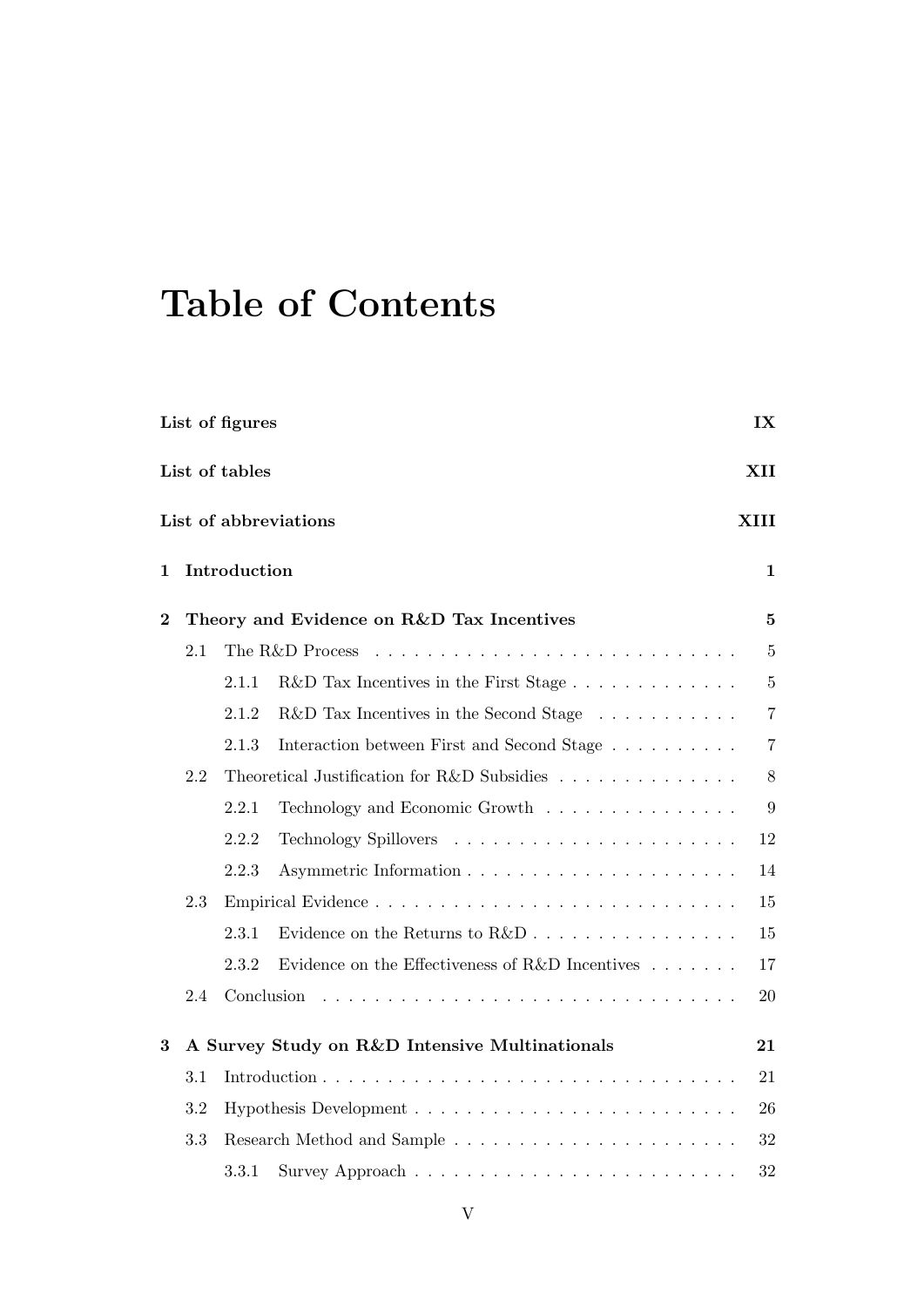|                |     | 3.3.2                                                          | 34  |
|----------------|-----|----------------------------------------------------------------|-----|
|                | 3.4 |                                                                | 37  |
|                | 3.5 |                                                                | 42  |
|                |     | 3.5.1                                                          | 42  |
|                |     | 3.5.2                                                          | 50  |
|                |     | 3.5.3                                                          | 53  |
|                |     | 3.5.4                                                          | 58  |
|                | 3.6 |                                                                | 60  |
| $\overline{4}$ |     | Corporate Taxation and the Quality of Research and Development | 65  |
|                | 4.1 |                                                                | 65  |
|                | 4.2 |                                                                | 69  |
|                |     | 4.2.1                                                          | 69  |
|                |     | 4.2.2<br>Construction of the Patent Quality Indicators         | 70  |
|                |     | 4.2.3                                                          | 72  |
|                |     | 4.2.4                                                          | 76  |
|                | 4.3 |                                                                | 76  |
|                | 4.4 |                                                                | 77  |
|                |     | 4.4.1                                                          | 77  |
|                |     | 4.4.2<br>Robustness Checks and Discussion                      | 85  |
|                |     | 4.4.3                                                          | 89  |
|                | 4.5 |                                                                | 90  |
| 5              |     | Tax Effects on R&D Location Decisions                          | 91  |
|                | 5.1 |                                                                | 91  |
|                | 5.2 | Tax Considerations of R&D Intensive Firms                      | 95  |
|                | 5.3 |                                                                | 100 |
|                |     | 5.3.1                                                          | 101 |
|                |     | 5.3.2                                                          | 105 |
|                |     | 5.3.3                                                          | 107 |
|                | 5.4 |                                                                | 110 |
|                | 5.5 |                                                                | 111 |
|                | 5.6 |                                                                | 117 |
|                | 5.7 |                                                                | 121 |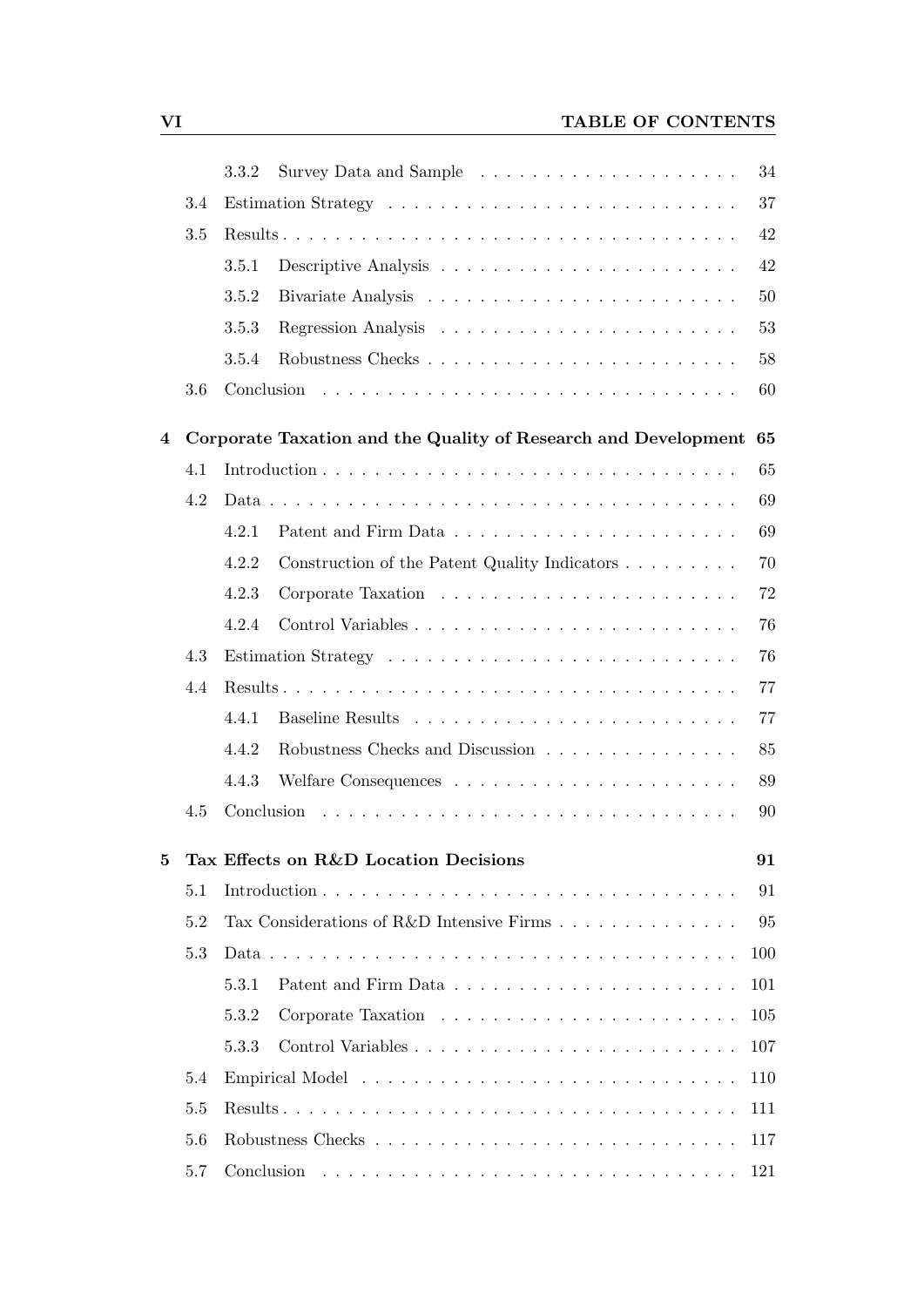#### 6 Conclusion 123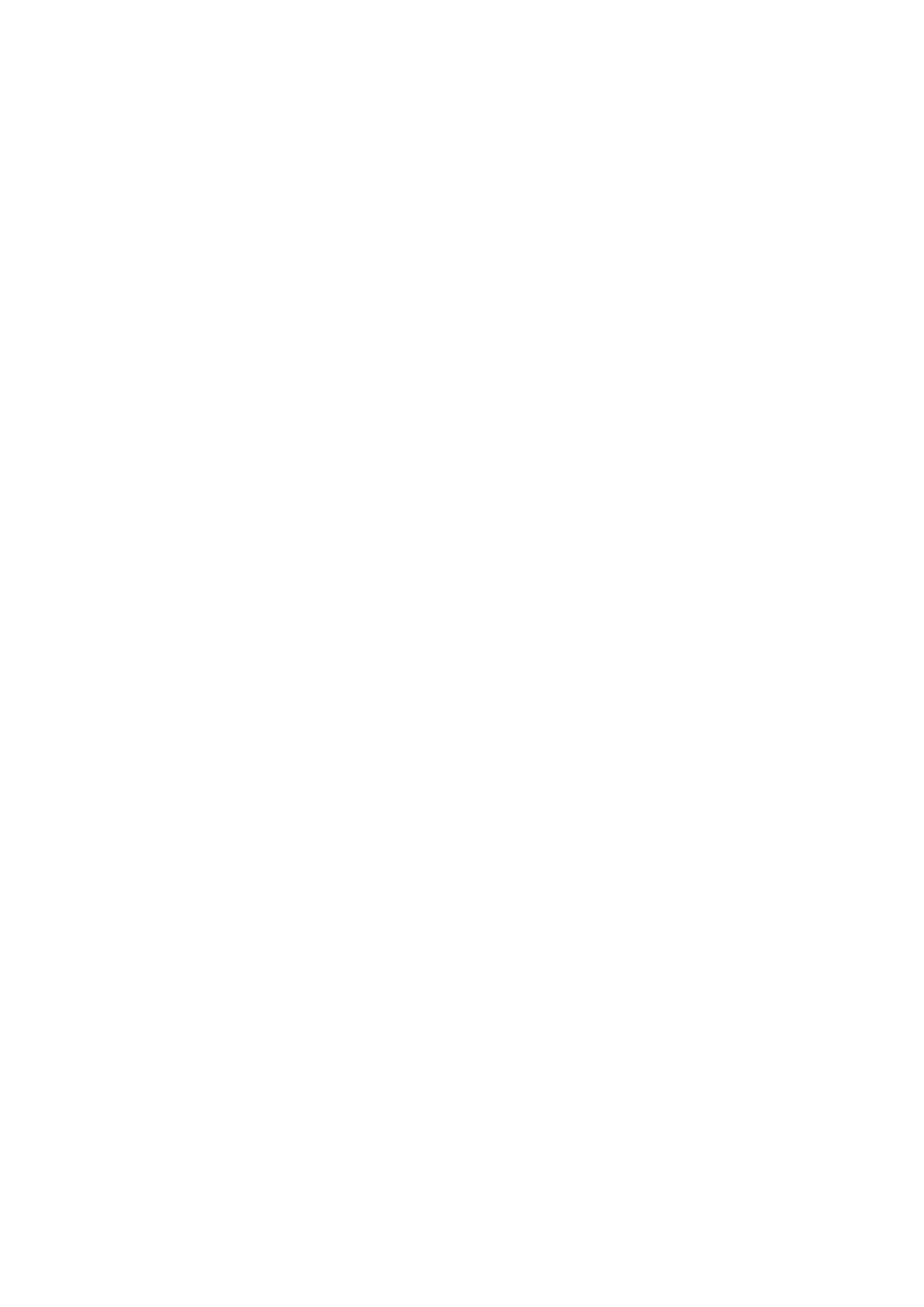## List of Figures

| 2.1 Optimal R&D Activity in the Presence of Spillovers  13 |  |  |  |  |  |
|------------------------------------------------------------|--|--|--|--|--|
|                                                            |  |  |  |  |  |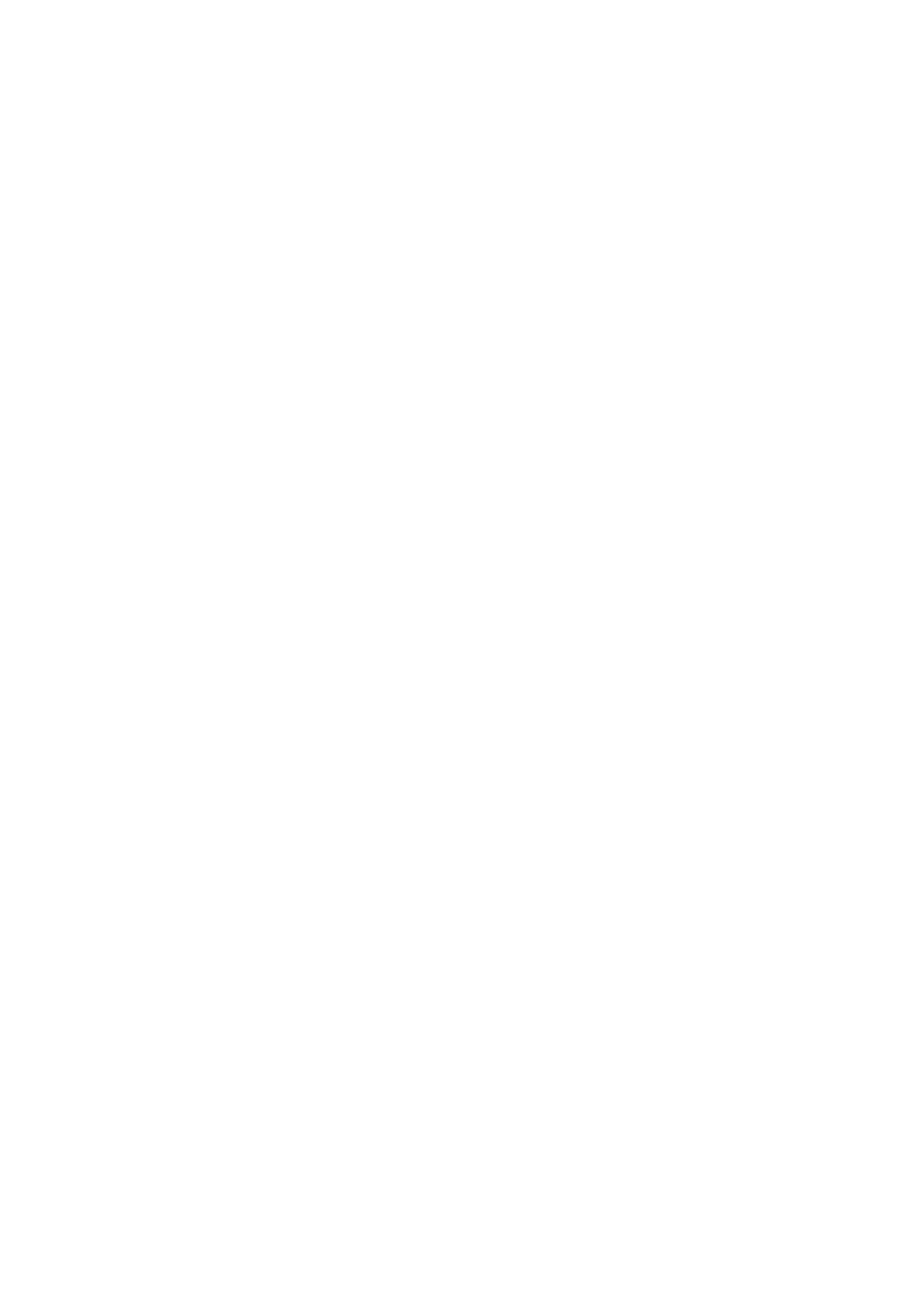### List of Tables

| 3.1     |                                                                                  | 31     |
|---------|----------------------------------------------------------------------------------|--------|
| 3.2     |                                                                                  | 34     |
| 3.3     | Selected descriptive statistics of respondent firms                              | 35     |
| 3.4     |                                                                                  | 36     |
| $3.5\,$ |                                                                                  | 41     |
| 3.6     | Importance of Factors Influencing the Amount of R&D Spending                     | 43     |
| 3.7     | Importance of General Factors in R&D and IP Location Decision                    | 44     |
| 3.8     | Importance of Tax Factors in R&D and IP Location Decision                        | 45     |
| 3.9     | Specific Considerations in the IP Location Decision $\ldots \ldots \ldots$       | 47     |
|         | 3.10 Organization of R&D within the MNE $\ldots \ldots \ldots \ldots \ldots$     | $48\,$ |
|         | 3.11 Attributes of R&D Tax Incentives $\dots \dots \dots \dots \dots \dots$      | 49     |
|         |                                                                                  | $52\,$ |
|         | 3.13 Coordination Intensity in R&D Intensive MNEs                                | 54     |
|         | 3.14 Coordination Intensity in R&D and IP Intensive MNEs $\ldots \ldots$         | $55\,$ |
|         | 3.15 Robustness Check: Industry Fixed Effects                                    | 62     |
|         |                                                                                  | 63     |
|         | 3.17 Robustness Check: Probit Estimation Model                                   | 64     |
| 4.1     |                                                                                  | $70\,$ |
| 4.2     |                                                                                  | 72     |
| 4.3     | Patent Income Tax and Patent Quality                                             | 78     |
| 4.4     | Effective Patent Income Tax and Patent Quality                                   | 81     |
| $4.5\,$ | Clustering of Standard Errors at Different Levels                                | 82     |
| 4.6     |                                                                                  | 84     |
| 4.7     | Lagged Information on Tax Incentives $\ldots \ldots \ldots \ldots \ldots \ldots$ | 86     |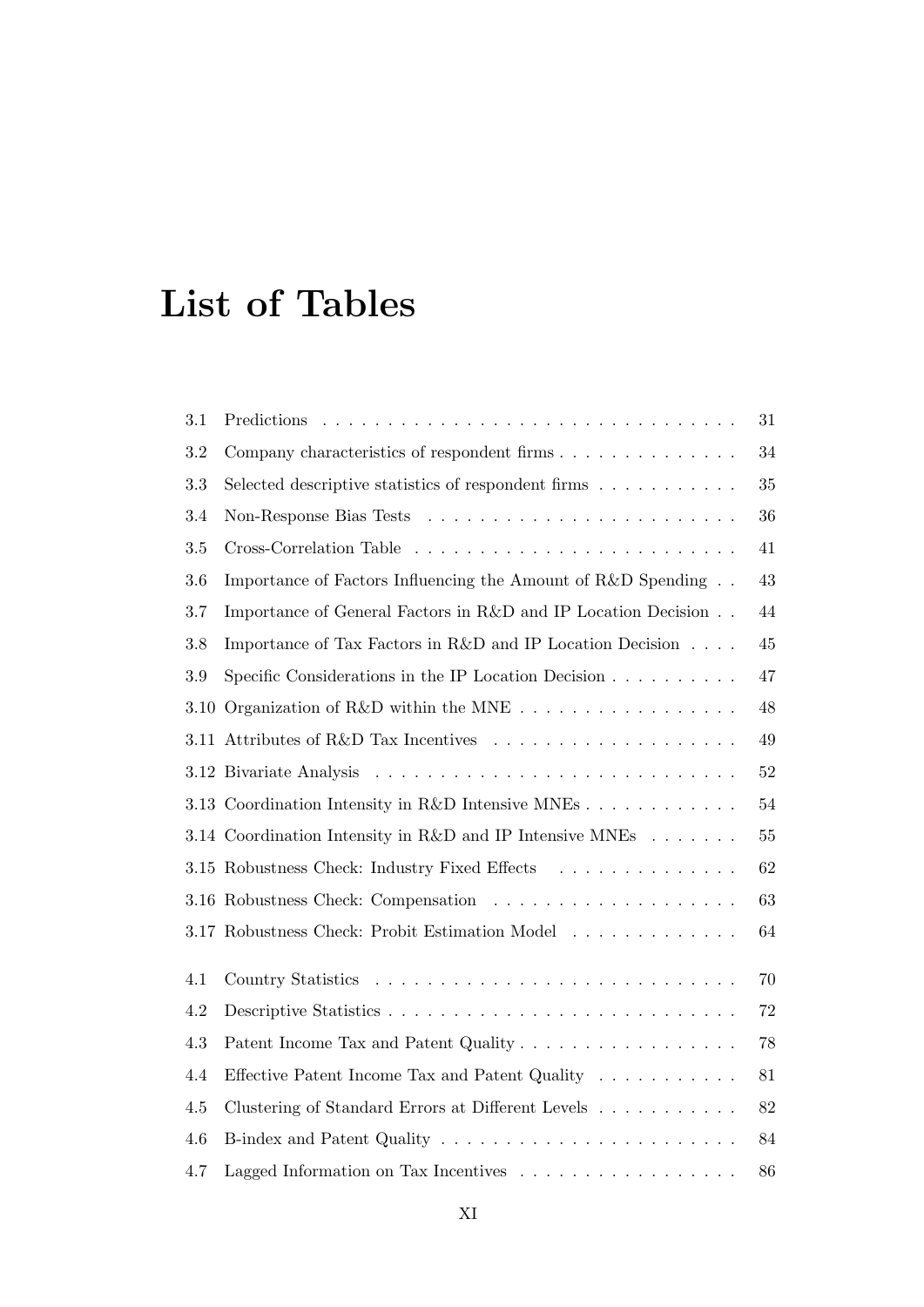|     | 5.2 Overview of Patent Data - Continued 104                   |  |
|-----|---------------------------------------------------------------|--|
|     |                                                               |  |
|     | 5.4 Descriptive Statistics and Correlations 108               |  |
|     | 5.5 Regression Results for Inventor Country Decision 114      |  |
| 5.6 | Regression Results for Owner Country Decision 116             |  |
| 5.7 | Further Regression Results: High- vs. Low-Quality Patents 119 |  |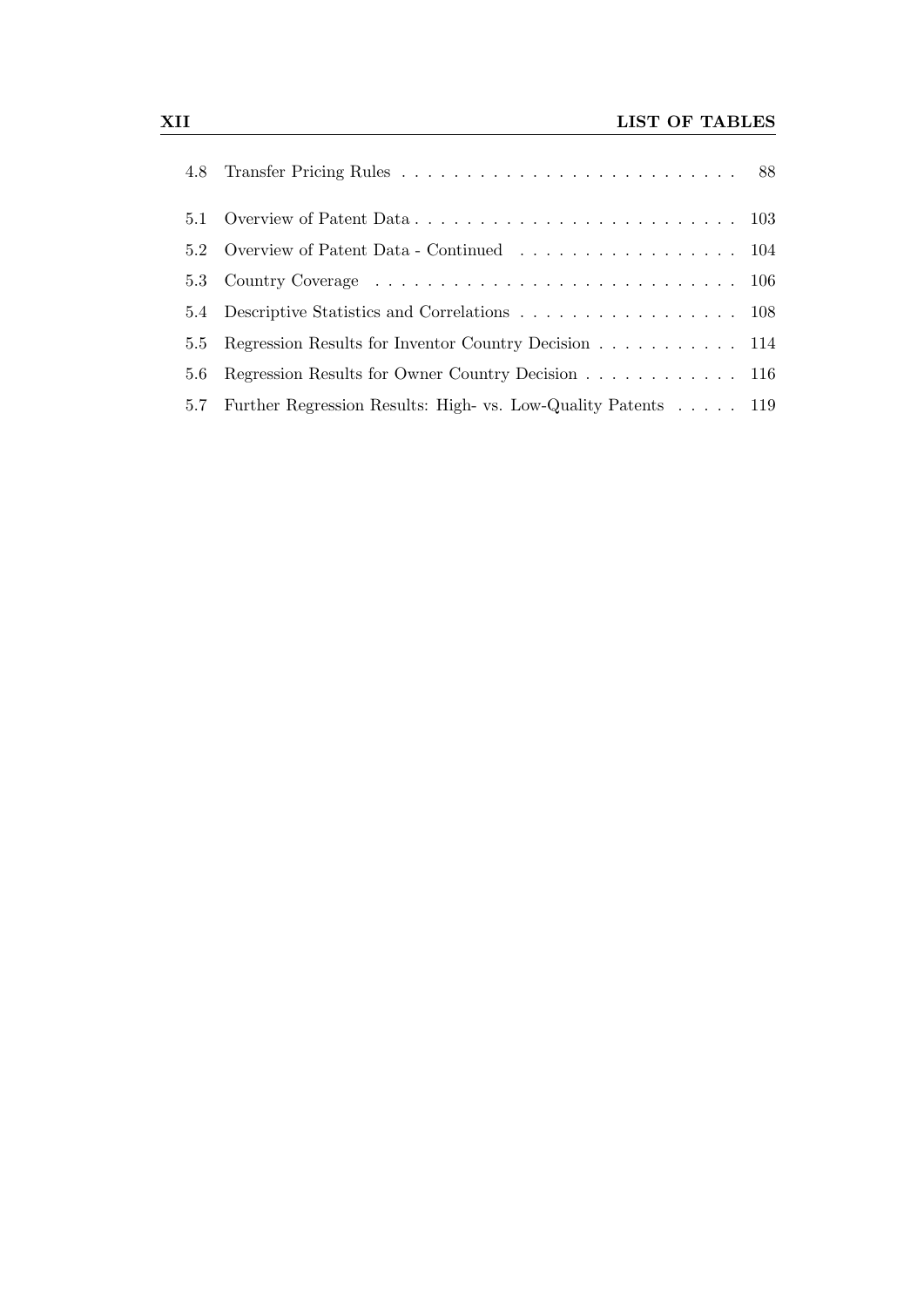## List of Abbreviations

| <b>ASC</b>   | Accounting Standards Codification                              |
|--------------|----------------------------------------------------------------|
| AT           | Austria                                                        |
| BE           | Belgium                                                        |
| <b>BEPS</b>  | base erosion and profit shifting                               |
| <b>BERD</b>  | business enterprise expenditure on R&D                         |
| BG           | Bulgaria                                                       |
| BR           | <b>Brazil</b>                                                  |
| CA           | Canada                                                         |
| <b>CEO</b>   | chief executive officer                                        |
| <b>CEPII</b> | Centre d'Etudes Prospectives et d'Informations Internationales |
| <b>CFO</b>   | chief financial officer                                        |
| CH           | Switzerland                                                    |
| CL           | Chile                                                          |
| CN           | China                                                          |
| CQI          | composite quality index                                        |
| <b>CY</b>    | Cyprus                                                         |
| CZ           | Czech Republic                                                 |
| DE           | Germany                                                        |
| DK           | Denmark                                                        |
| EC           | European Commission                                            |
| EE           | Estonia                                                        |
| EG           | Egypt                                                          |
| e.g.         | exempli gratia                                                 |
| <b>EPO</b>   | European Patent Office                                         |
| ES           | Spain                                                          |
| et al.       | et alii                                                        |
| etc.         | et cetera                                                      |
| <b>ETR</b>   | effective tax rate                                             |
| EU           | European Union                                                 |
| <b>FDI</b>   | foreign direct investment                                      |
| <b>FR</b>    | France                                                         |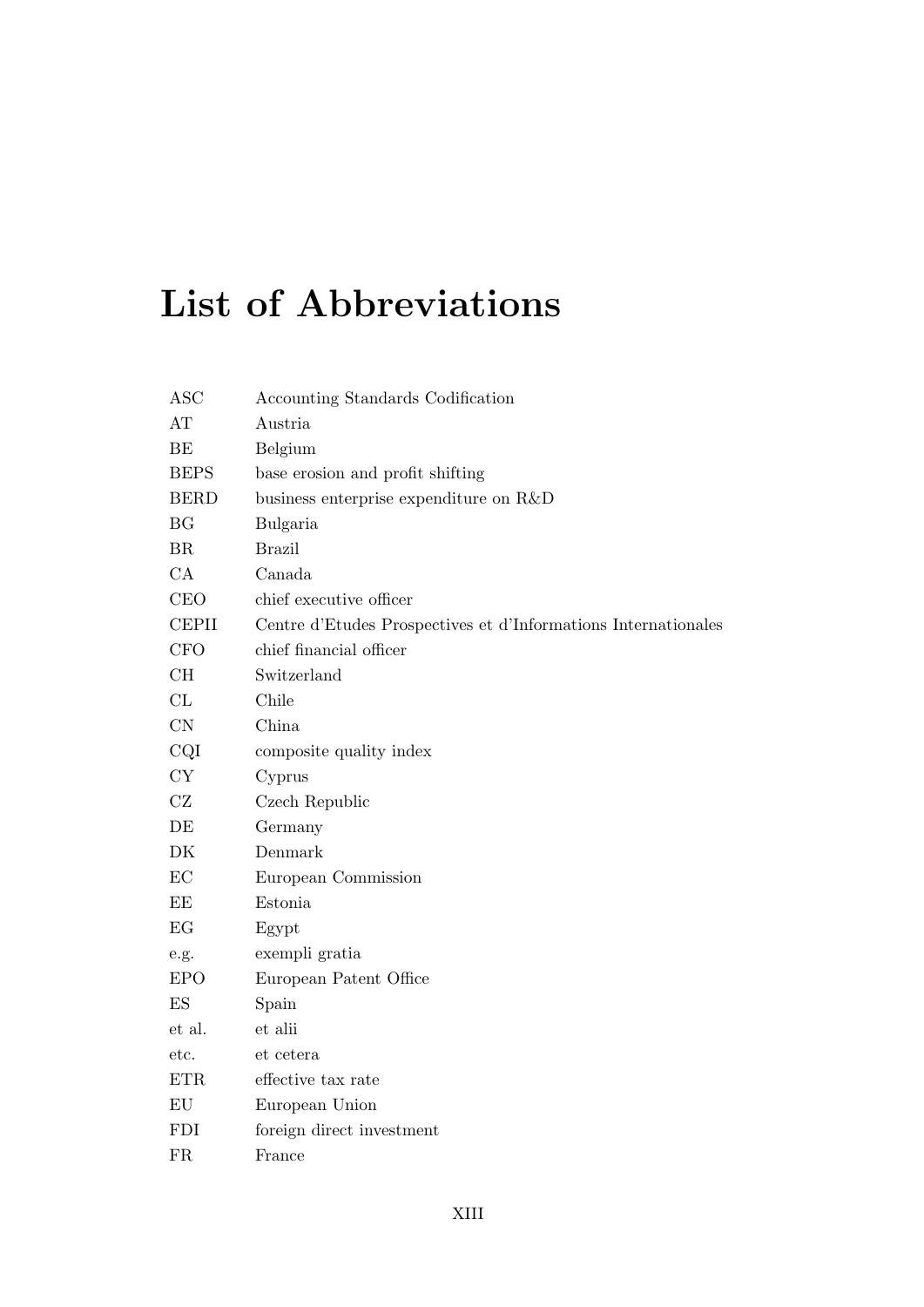| GAAP           | generally accepted accounting principles               |
|----------------|--------------------------------------------------------|
| <b>GDP</b>     | gross domestic product                                 |
| GDP pc         | gross domestic product per capita                      |
| HК             | Hong Kong                                              |
| HМ             | Her Majesty's                                          |
| HU             | Hungary                                                |
| IAS            | International Accounting Standard                      |
| IE             | Ireland                                                |
| i.e.           | id est                                                 |
| <b>IFRS</b>    | International Financial Reporting Standards            |
| IN             | India                                                  |
| IP             | intellectual property                                  |
| <b>IPC</b>     | International Patent Classification                    |
| IT             | Italy                                                  |
| JP             | Japan                                                  |
| KR             | South Korea                                            |
| LT             | Latvia                                                 |
| LU             | Luxembourg                                             |
| ML             | maximum likelihood                                     |
| <b>MNE</b>     | multinational enterprise                               |
| MT             | Malta                                                  |
| $\rm NL$       | The Netherlands                                        |
| No.            | Number                                                 |
| ΝZ             | New Zealand                                            |
| <b>OECD</b>    | Organization for Economic Co-operation and Development |
| <b>OLS</b>     | ordinary least squares                                 |
| PL             | Poland                                                 |
| <b>PPP</b>     | purchasing power parity                                |
| PT             | Portugal                                               |
| PWC            | PricewaterhouseCoopers                                 |
| R&D            | research and development                               |
| R <sub>O</sub> | Romania                                                |
| $\mathrm{RU}$  | Russia                                                 |
| SE             | Sweden                                                 |
| <b>SEC</b>     | US Securities and Exchange Commission                  |
| SEEK           | Strengthening Efficiency and Competitiveness           |
|                | in the European Knowledge Economies                    |
| SG             | Singapore                                              |
| <b>SIC</b>     | standard industrial classification                     |
| SK             | Slovakia                                               |
| S&P            | Standard $\&$ Poor's                                   |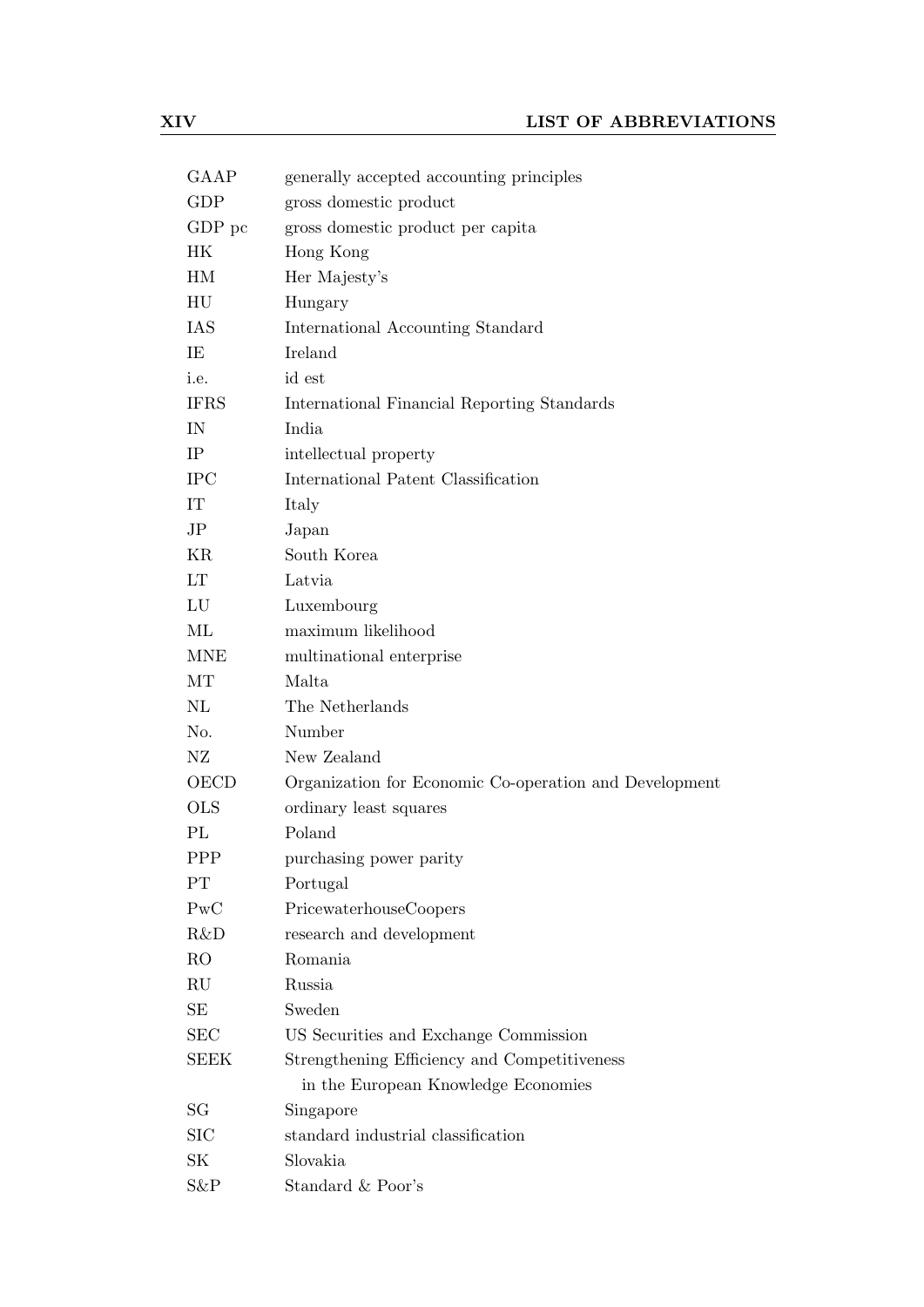| TH   | Thailand                              |
|------|---------------------------------------|
| TR.  | Turkey                                |
| TW   | Taiwan                                |
| UA   | Ukraine                               |
| UK   | United Kingdom                        |
| US   | United States                         |
| VE.  | Venezuela                             |
| Vol. | Volume                                |
| ZA.  | South Africa                          |
| ZEW  | Centre for European Economic Research |
|      |                                       |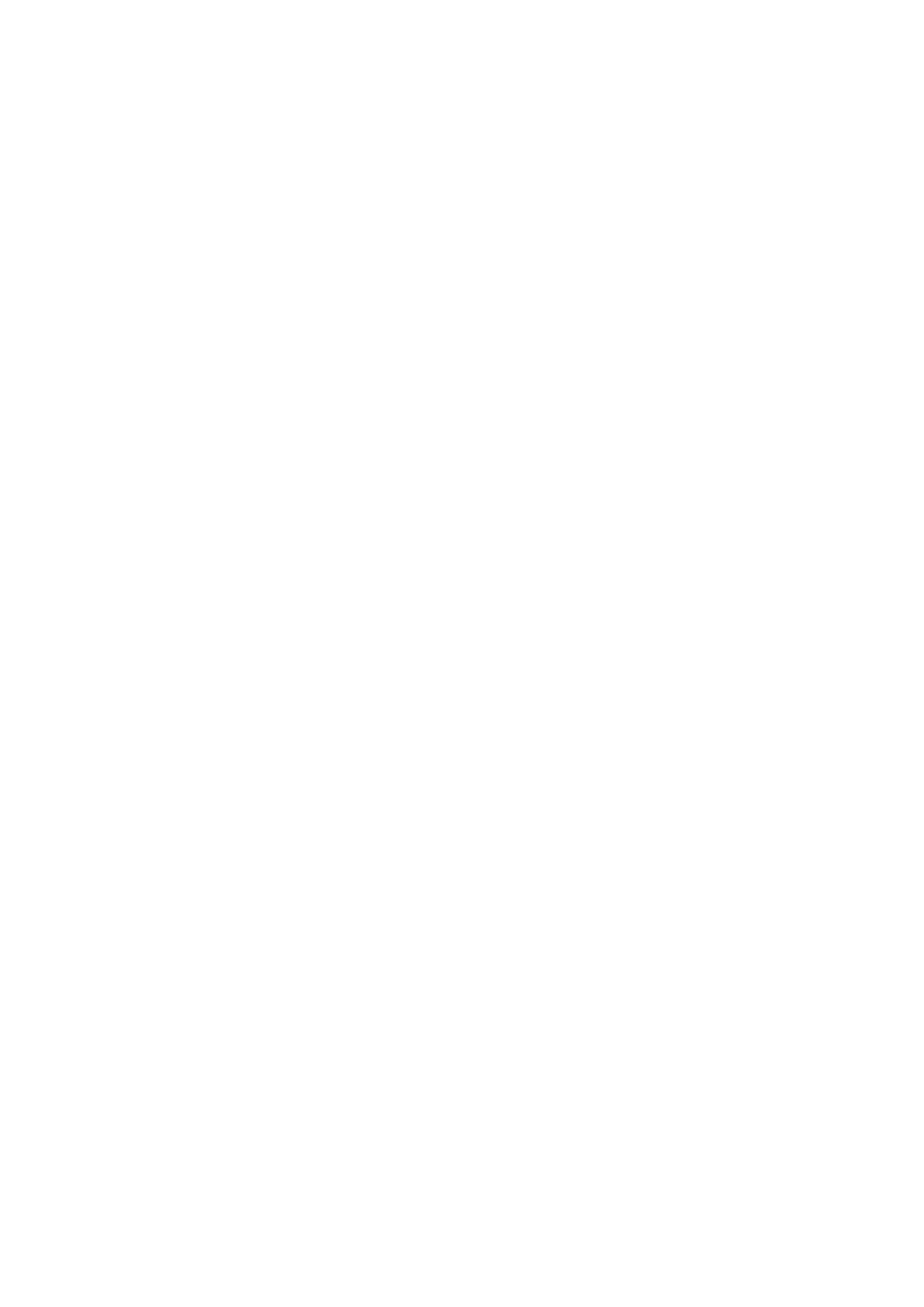### Chapter 1

### Introduction

Innovation is often considered to be the driving force behind economic growth and social welfare. This idea dates back to Schumpeter who states that 'the fundamental impulse that sets and keeps the capitalist engine in motion comes from the new consumers' goods, the new methods of production or transportation, the new markets, [...]. [This process] incessantly revolutionizes the economic structure from within, incessantly destroying the old one, incessantly creating a new one. This process of Creative Destruction is the essential fact about capitalism' (Schumpeter, 1942). As the creation of new innovation is risky, the private sector may fail to undertake the optimal amount of research and development (R&D) activities. Consequently, it is often argued that the state shall come in where the market may fail. There are indeed several ways to achieve that private R&D is undertaken in an economy. Tax policy surely is among the most important. The tax system immediately impacts on the risk return profile of R&D activities and thus influences corporate innovation in manifold ways. As a consequence, many countries employ tax incentives especially designed to foster R&D activity. However, another argument why governments employ various tax incentives is tax competition. Not only do we observe a tendency towards low corporate income tax rates within the European Union (EU), but also a recent trend towards special tax regimes attracting specific forms of investment. Most prominently, so-called patent box regimes have been introduced in recent years by some European governments that allow profits from intellectual property (IP) being taxed at a low or zero corporate income tax rate. The intent of such regimes does not seem to be the fostering of new R&D activity exclusively, but also the attraction of IP from abroad.

This thesis is attributed to the guiding question how an innovation-friendly tax system ideally looks like. The argument that Europe's economic future crucially depends on its ability to become a knowledge-based economy is also reflected in the Europe 2020 strategy, where the EU agreed to raise public R&D spending to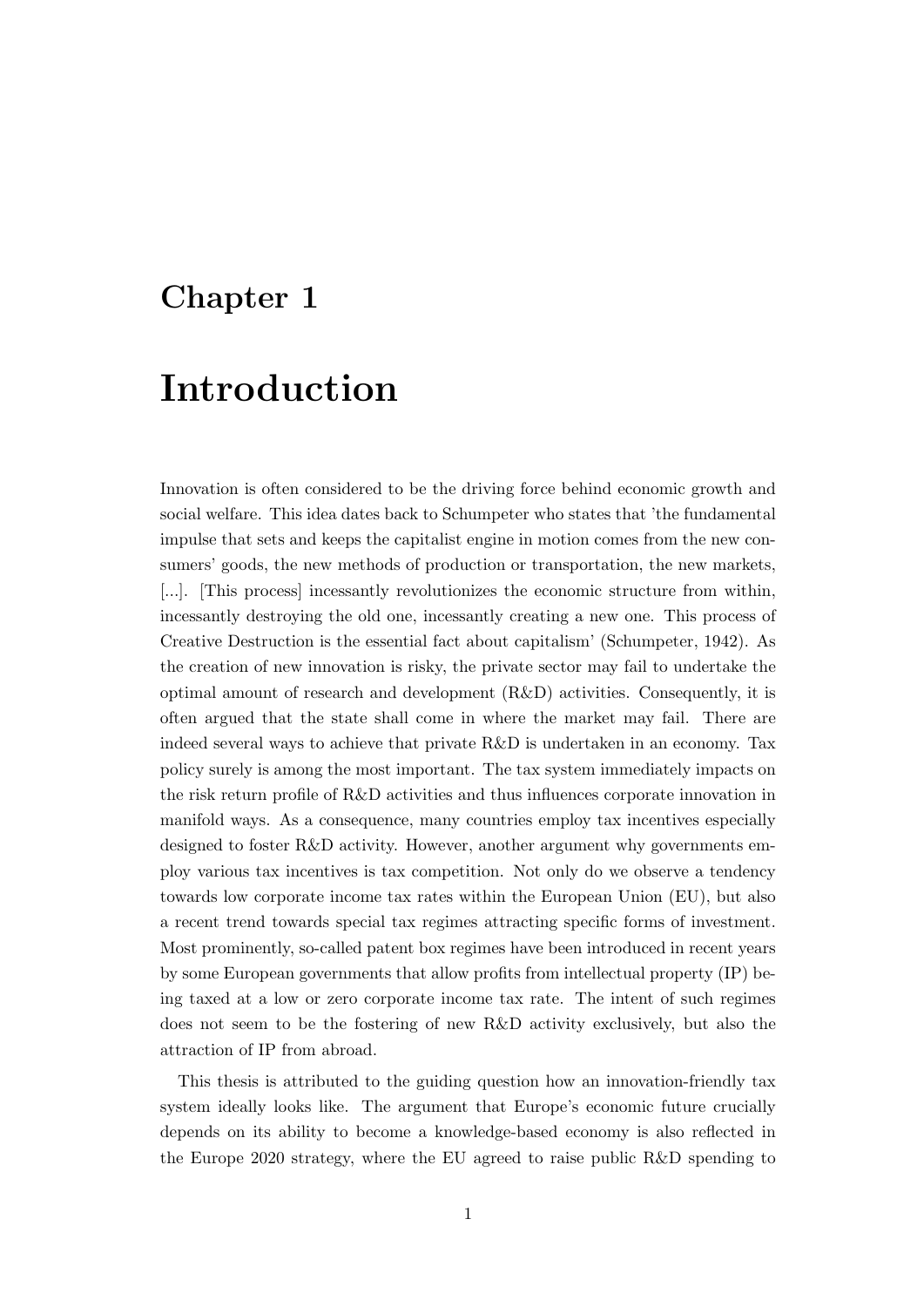$3\%$  of the gross domestic product (GDP).<sup>1</sup> It is widely accepted, that a constant flow of innovations is a prerequisite for economic growth, global competitiveness and wealth. On the level of the firm, this can be translated into the need of corporate innovation for firm productivity and success in the long run. To argue which way of subsidizing innovative activity of firms brings the desired results, it is important to understand how firms will respond to the various forms of tax incentives for R&D. The core research question of this thesis is thus, how R&D related tax regulations influence R&D related business decisions at the micro-level.

Despite its importance, the interdisciplinary field of corporate taxation and R&D is not heavily researched and contains a lot of open and unanswered questions. There is consensus that taxation influences the creation of innovations in manifold ways. Potential tax savings from the tax deductibility of R&D expenses and specific R&D tax incentives have been proven to codetermine the decision on the location and scale of new R&D activity. There is a body of previous work that investigates the effects of corporate taxes on both real R&D activity (for a survey of the evidence see Hall and Van Reenen, 2000; Arundel et al., 2008; Spengel et al., 2009; Elschner and Spengel, 2010) and on how firms organize their intellectual property (see for example Dischinger and Riedel, 2011; Boehm et al., 2012; Ernst et al., 2014; Griffith et al., 2014). Furthermore, there is robust evidence that tax considerations can lead firms to relocate and shift existing R&D activities on the one hand (Bloom and Griffith, 2001; Wilson, 2009a; Paff, 2005), and intellectual property rights on the other hand (Dischinger and Riedel, 2011; Ernst and Spengel, 2011; Boehm et al., 2012; Karkinsky and Riedel, 2012; Griffith et al., 2014) to tax favorable jurisdictions. However, it is still unclear to what extent real R&D activity and intellectual property rights are mobile assets that are easily relocated due to tax planning considerations. Moreover, previous studies observed an above-average number of patent applications in low tax locations (for example Ernst and Spengel, 2011; Karkinsky and Riedel, 2012). Nevertheless, these studies leave open how firms achieve the move of intellectual property rights to low tax locations and thus, do not allow to draw a conclusion how sensitive firms react to various anti-tax avoidance measures.

The aim of this thesis is to shed light on some of the above sketched questions and provide empirical evidence on the behavior of firms regarding firms' investments in R&D. The responsiveness of firms to tax incentives, but also to anti-tax avoidance measures is crucial if governments want to regulate and subsidize the market of innovations. Therefore, the focus throughout the following analyses is a micro-economic one and the methodological approach is empirical. In all Chapters, econometric methods are applied to identify whether taxes do exert an impact on R&D related business decisions and thus, have the power to influence firm behavior. In this sense,

<sup>1</sup>The Europe 2020 strategy can be viewed online at http://ec.europa.eu/europe2020/.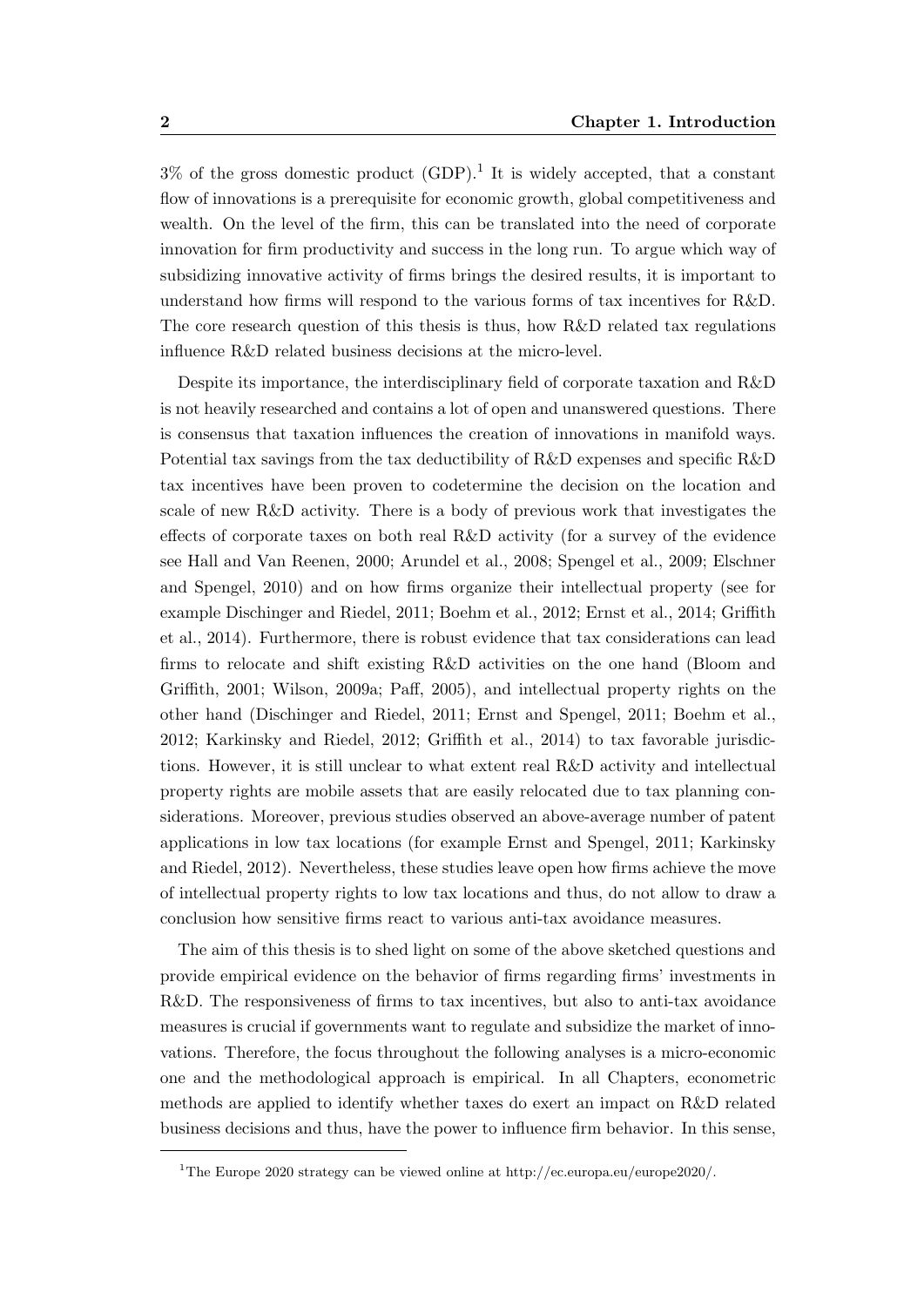the thesis provides empirical evidence using data on firms' international activities and taxes.

The thesis is structured as follows: In Chapter 2, I give an overview of the theoretical foundations of R&D subsidies in general and of tax incentives for R&D in particular. Theory argues in favor of subsidizing R&D activities due to the important role of innovation for economic growth and welfare. Therefore, R&D activities and firms' innovative behavior have also been intensively studied by empiricists. These findings will be summarized and briefly addressed to establish a common ground of knowledge in this field of research. Furthermore, I move to the intercept of R&D and taxation. In the empirical and theoretical literature, this rather small field only offers some first insights, but leaves open many follow-up questions. Especially, in the light of recent developments in the field of corporate taxation and the discussion about harmful tax practices of multinational enterprises (MNE) the interdisciplinary field of taxation and corporate innovation receives recent attention.

Chapter 3 presents evidence from a survey among multinational R&D intensive firms. The survey is an instrument in empirical research that allows to directly test hypotheses, to ask for motives and considerations behind actions and to assess the relative importance of factors influencing R&D related decisions. The survey was conducted in collaboration with PricewaterhouseCoopers (PwC), an internationally operating tax consultancy. PwC distributed the questionnaire among selected client firms and thus, enabled us to address a sample of a few, but globally operating firms. The results presented in Chapter 3 are partly descriptive in nature and partly allow to draw inferences about the relationship between the behavior of the surveyed firms and their characteristics. The hypotheses tested relate to business decisions regarding the investment in R&D. Consequently, questions on the location of R&D and IP, on the scale of investment and on the design of R&D tax incentives are in the focus of the survey. Furthermore, firm characteristics regarding the organizational structure of the MNE are examined and it is assessed whether they are correlated with the R&D intensity of the firm.

After having presented new insights into how R&D intensive multinationals think about tax planning matters with respect to R&D investments, I go on to address a specific research question that is related to the profit shifting literature. Chapter 4 examines the strategic selection of R&D projects to tax favorable locations. Previous literature has shown that all kinds of tax incentives, be they tax credits, additional allowances or reduced tax rates on R&D output, are effective in raising the quantity of R&D related activity. This chapter assesses the impact of corporate tax incentives on the quality of R&D projects, i.e. their innovativeness and earnings potential. It is argued that traditional forms of R&D tax incentives, like additional allowances and tax credits, exert different effects on the average profitability and innovativeness of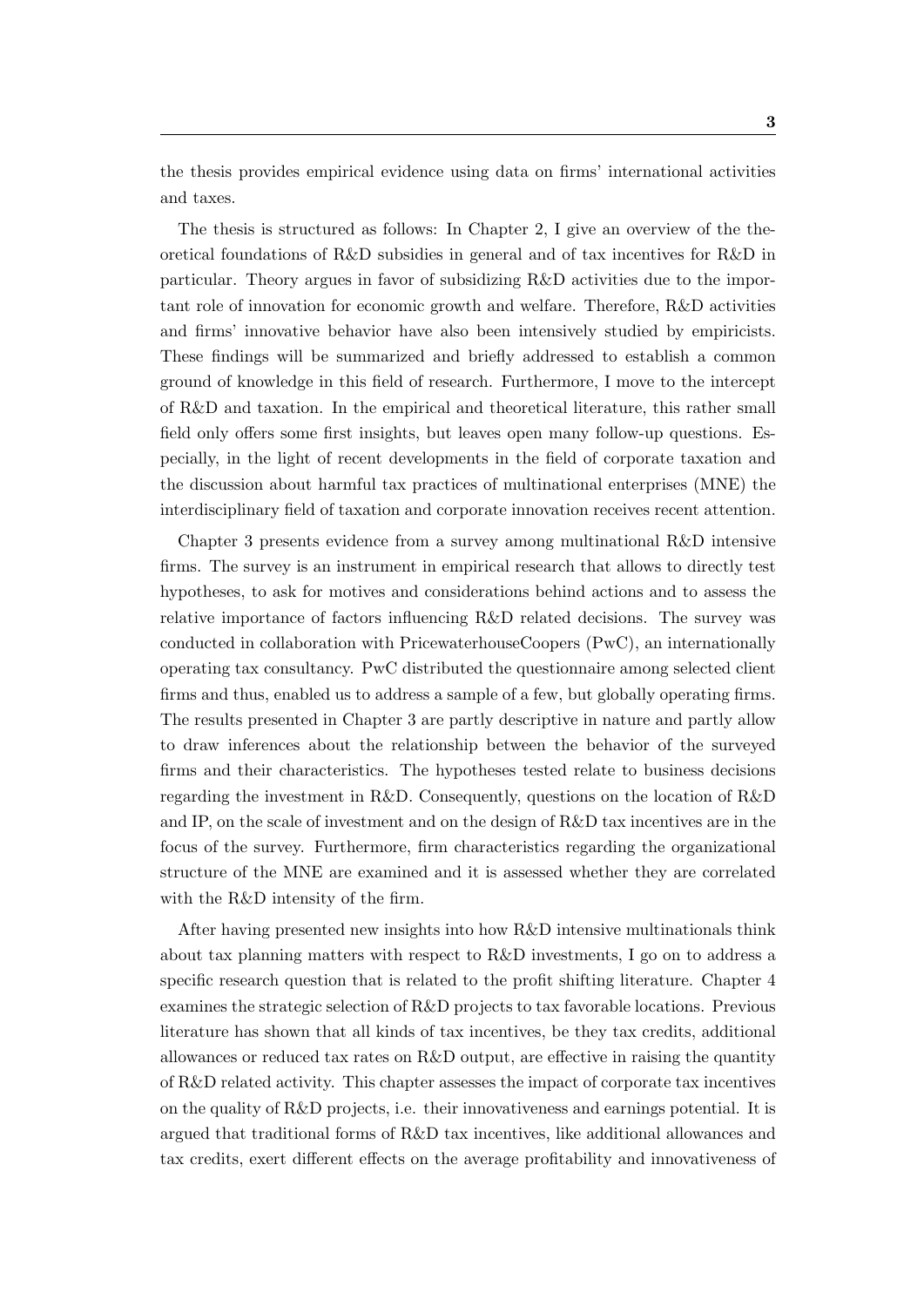R&D projects than low profit tax rates on patent income. To empirically assess the predefined hypotheses, the universe of patent applications to the European Patent Office (EPO) matched with firm information from Amadeus is exploited.

Finally, in Chapter 5 I address and empirically assess the question of how tax aspects impact on location decisions of R&D investments. Specifically, I devote the attention to the location choice of real R&D activity, because this question has been largely left unattended by previous literature. Using new tax data collected in collaboration with PwC, I test whether anti tax-avoidance measures are anticipated by firms and affect the location decision of real R&D activity and the decision on where patent ownership is located. The analysis is conducted by using a conditional logit estimation model that allows to take characteristics of alternative locations into consideration. The results should contribute to the empirical literature in this field and extend it by findings regarding the tax effects on the location of real R&D activity.

Finally, a conclusion is provided in Chapter 6.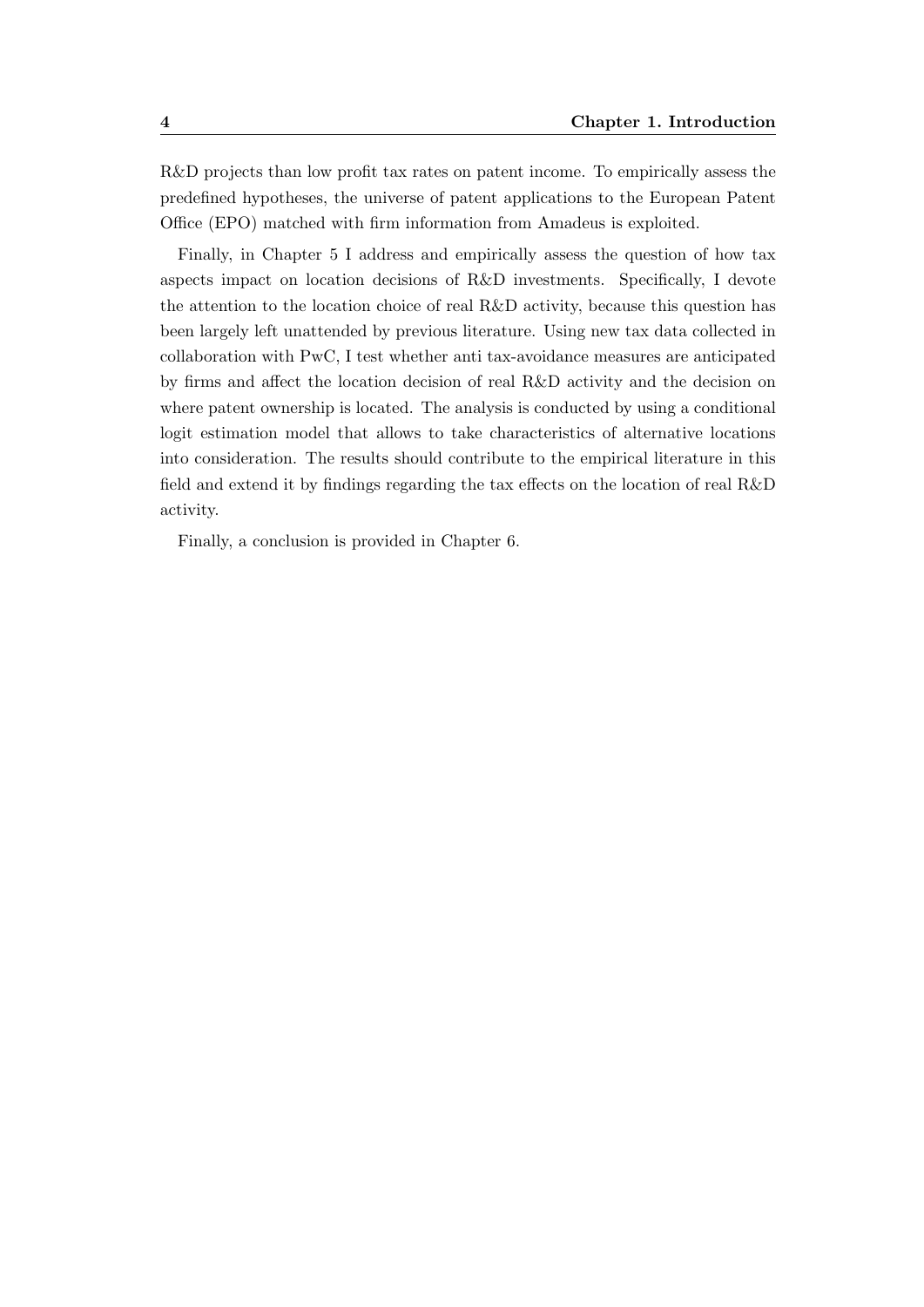### Chapter 2

## Theory and Evidence on R&D Tax Incentives

#### 2.1 The R&D Process

The investment in R&D is usually scheduled on a long-term basis. Generally, one can distinguish between two phases: During the first stage of the investment process, the firm conducts the research and development activities to create an intangible asset and thus, incurs costs. In the second stage, after the intangible asset has been created, the profit potential of the intangible asset can be exploited. If the project was a success, the earnings generated in the second stage outweigh the costs incurred in the first stage and the firm renders a profit. Otherwise, the firm would incur a loss. From a tax perspective, the costs incurred in the first stage are expenses that can be either tax-deductible or non-deductible items. Consequently, in the second stage the profits are either fully taxable - in the case the expenditures were already deducted in the first stage - or are only taxable in the amount that they exceed the depreciation allowance - in the case the expenditure was not deductible in the first stage, had to be activated in the balance sheets and is amortized in the second stage. In the following, R&D tax incentives are classified into groups as to whether they are applicable during the first or the second stage of the R&D investment process (see also Spengel et al., 2009).

#### 2.1.1 R&D Tax Incentives in the First Stage

Tax incentives for the investment in R&D can either relate to the tax base or to the tax burden. Incentives relating to the tax base downsize the same by granting additional deductions. These could be granted in the form of additional one-time deductions for R&D assets such that more than 100% of the asset value is depre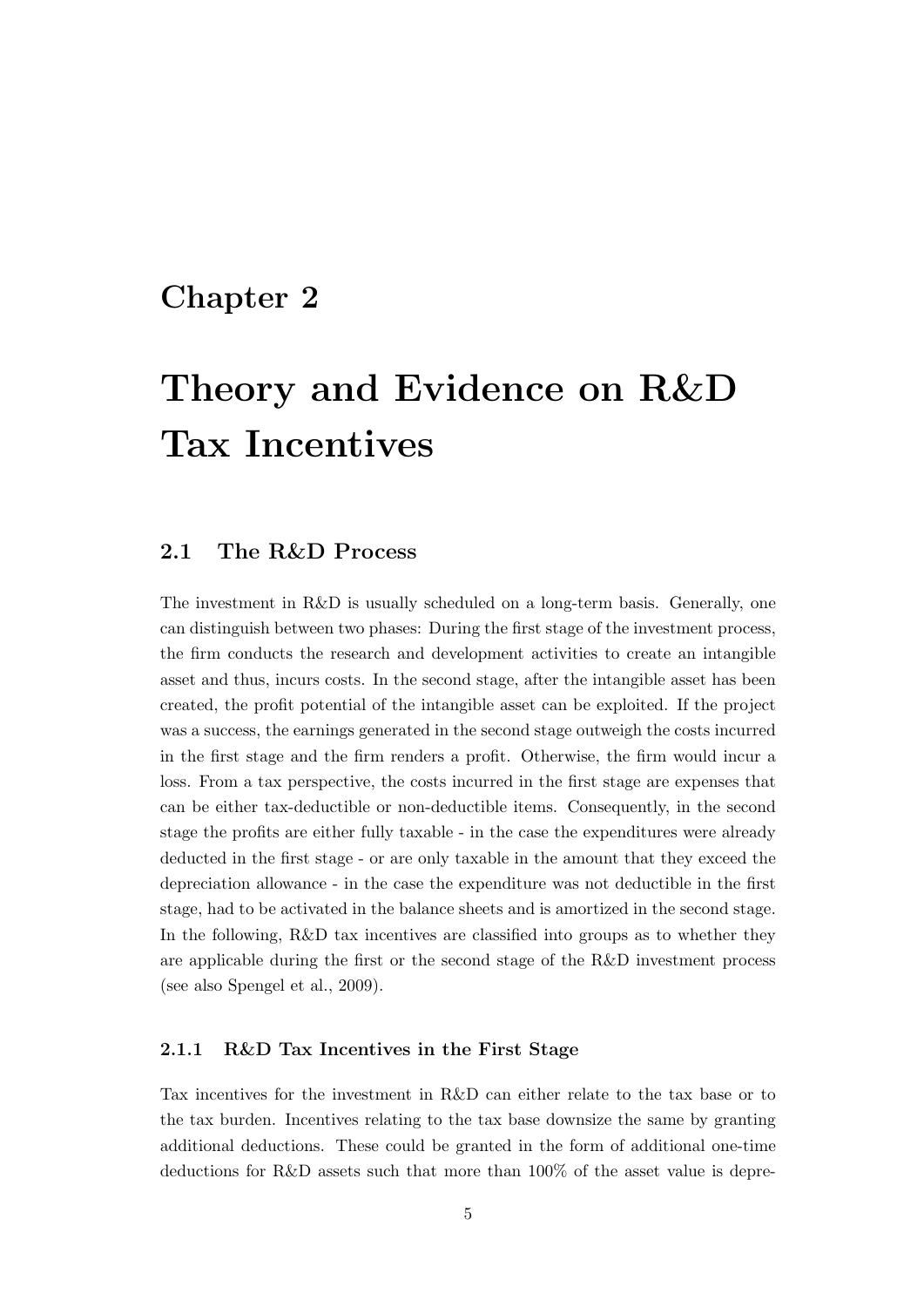ciable overall. Another possibility would be an accelerated depreciation that causes an interest advantage for the firm. Furthermore, also current expenditure may be subsidized by allowing to deduct more than the actual cost incurred. On the other hand, the tax incentive can also be implemented by granting a tax credit to the firm that reduces the overall tax burden. In this case, the tax credit is deductible from the tax payable.

The promotive effect also critically depends on whether a refund of the tax incentive is granted or not. In the situation of a loss, the firm cannot make use of an additional deduction or a tax credit, because it does not pay any taxes at all. To facilitate the usage of the tax incentive, some countries grant a direct refund in cash. This directly impacts on the liquidity of the firm and is thus, argued to be very effective to foster R&D activity (Spengel, 2013). Restrictions regarding the eligibility for the tax incentive may also apply to cross-border situations. Some countries require that the subsidized R&D activity must occur within the country and thus, do not grant the tax incentive for R&D activities that are financed from a domestic firm but carried out by some foreign firm. This mechanism discriminates against contracting out R&D to a third or affiliated firm that resides abroad. Similarly, a mechanism requiring that costs must be incurred in the country discriminates against crossborder contract R&D. For example, an additional deduction on R&D expenditure may only be granted if the R&D activity is also performed domestically. Reversely, the country where  $R\&D$  activity is conducted under a contract  $R\&D$  agreement may also have tax incentives in place. These, in turn, might also be restricted such that it is required that the costs are incurred domestically. If the use of tax incentives is not restricted in both countries involved in a contract R&D agreement, the firm may make use of tax incentives in both countries. Moreover, a typical characteristic of R&D tax incentives is whether the resulting IP must be retained in the country after it has been created. Hence, a cross-border transfer of IP could result in the recapture of the tax incentive for R&D expenditure (a detailed overview of worldwide tax incentives for R&D is presented in PricewaterhouseCoopers, 2011, 2012, 2013, 2014; Deloitte, 2011, 2012, 2013, 2014).

The amount of the tax incentive is either determined by the total volume of R&D expenditures incurred or by the incremental increase as compared to the previous reporting period. Moreover, R&D tax incentives are often granted only up to a threshold, which is an absolute amount that cannot be exceeded. A reason for restricting the tax incentive is the main interest of the government to foster R&D activities of small and medium sized enterprises. Furthermore, the activities of firms that will be subsidized by a tax incentive have to be predefined. The requirements that an activity is a research activity and is eligible for an R&D tax incentive are laid down in the OECD Frascati Manual (OECD, 2002a).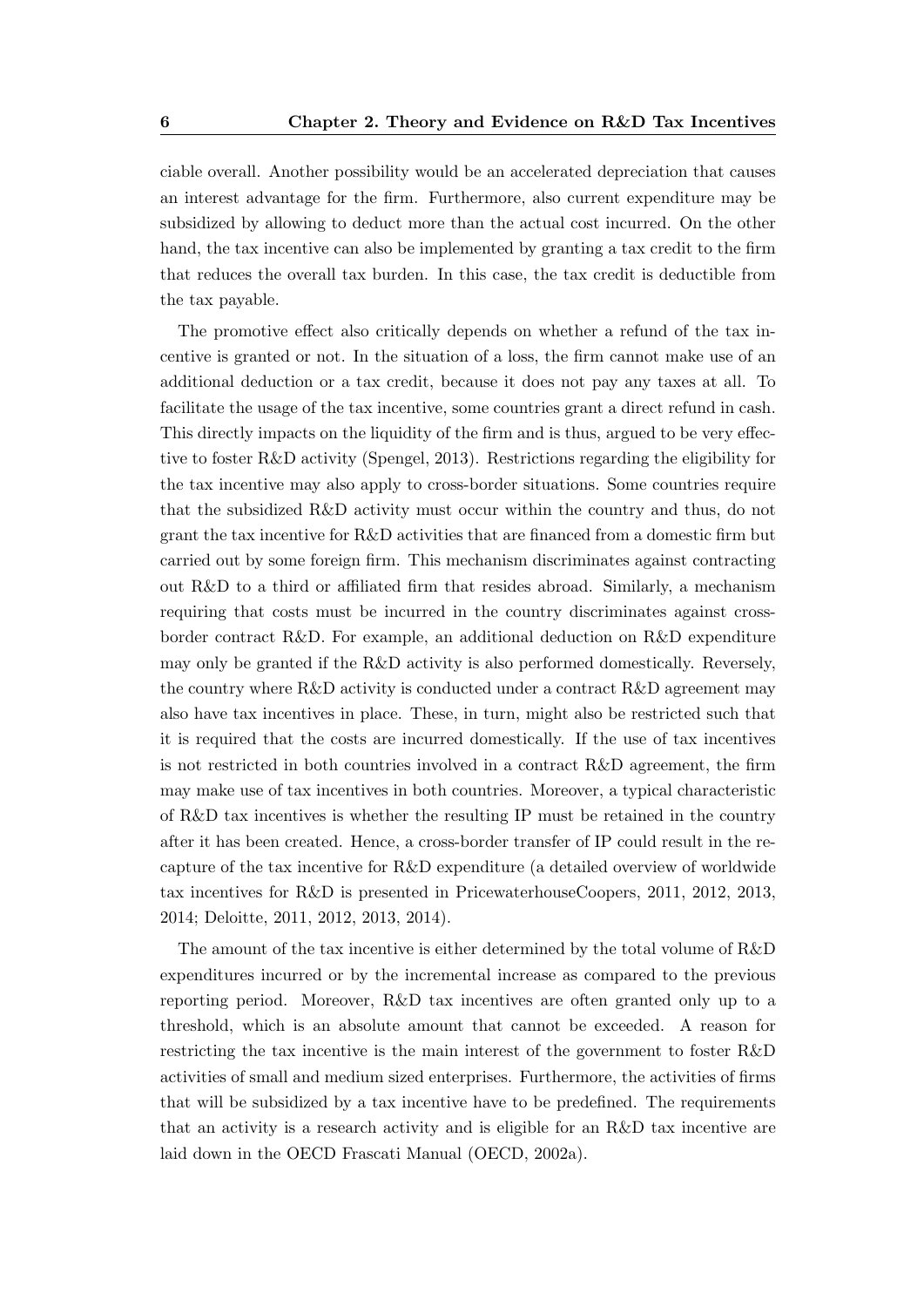#### 2.1.2 R&D Tax Incentives in the Second Stage

In recent years, so-called patent box regimes have been introduced in several countries. These regimes allow a lower or even zero corporate income tax rate for patent income that is attributed to the patent box.<sup>1</sup> In this sense, the patent box is a tax incentive that relates directly to the tax rate that is imposed on income from innovative activity. It has been argued that patent box regimes are another form of R&D tax incentive, that aim at fostering R&D activity. However, it critically depends on the design of the patent box regime whether R&D activity is subsidized or merely the holding of IP rights.

Patent boxes can be designed in various ways (for an overview see PricewaterhouseCoopers, 2012, 2013, 2014). First, it has to be defined what kind of IP qualifies for the patent box and what sort of income may be attributed to preferential tax regime. Some countries restrict the scope of the regime to patents only, while other countries allow all kinds of intangible assets to qualify for the patent box. The scope may range from patents and trademarks to designs, software copyrights or secret formulas to know-how and mere business secrets. Some countries also further restrict the patent box to self-created IP and do not allow acquired IP to benefit from preferential treatment. Qualifying income may be net or gross income from qualifying IP or limited to royalty income. The question whether net or gross income qualifies for the patent box regime determines the deductibility of expenses that correspond to the creation of the qualifying IP. If only the net income benefits from the reduced tax rate, corresponding expenses are deductible only against the lower patent box tax rate. However, if gross income is granted the preferential treatment, all expenses relating to the creation of the IP are deductible against the statutory corporate tax rate. Thus, the firm benefits from both deducting costs against a high tax rate and at the same time from a low income tax rate on the profits accrued.

Moreover, patent box regimes regularly allow that the corresponding R&D activity is performed abroad. This aspect together with the possibility that gross income qualifies for the preferential tax rate are characteristics that strongly attract patents and other intangibles. In this sense, it is debatable whether such patent box regime really subsidizes R&D activity.

#### 2.1.3 Interaction between First and Second Stage

A consistent tax system is established if costs and expenditures are deducted against the same tax rate that is imposed on the corresponding profits. Consistence is

<sup>&</sup>lt;sup>1</sup>A recent study by Evers et al. (2014) provides an in depth analysis of patent box regimes in place and calculates effective tax rates using the methodology introduced by Devereux and Griffith (1999) and Devereux and Griffith (2003).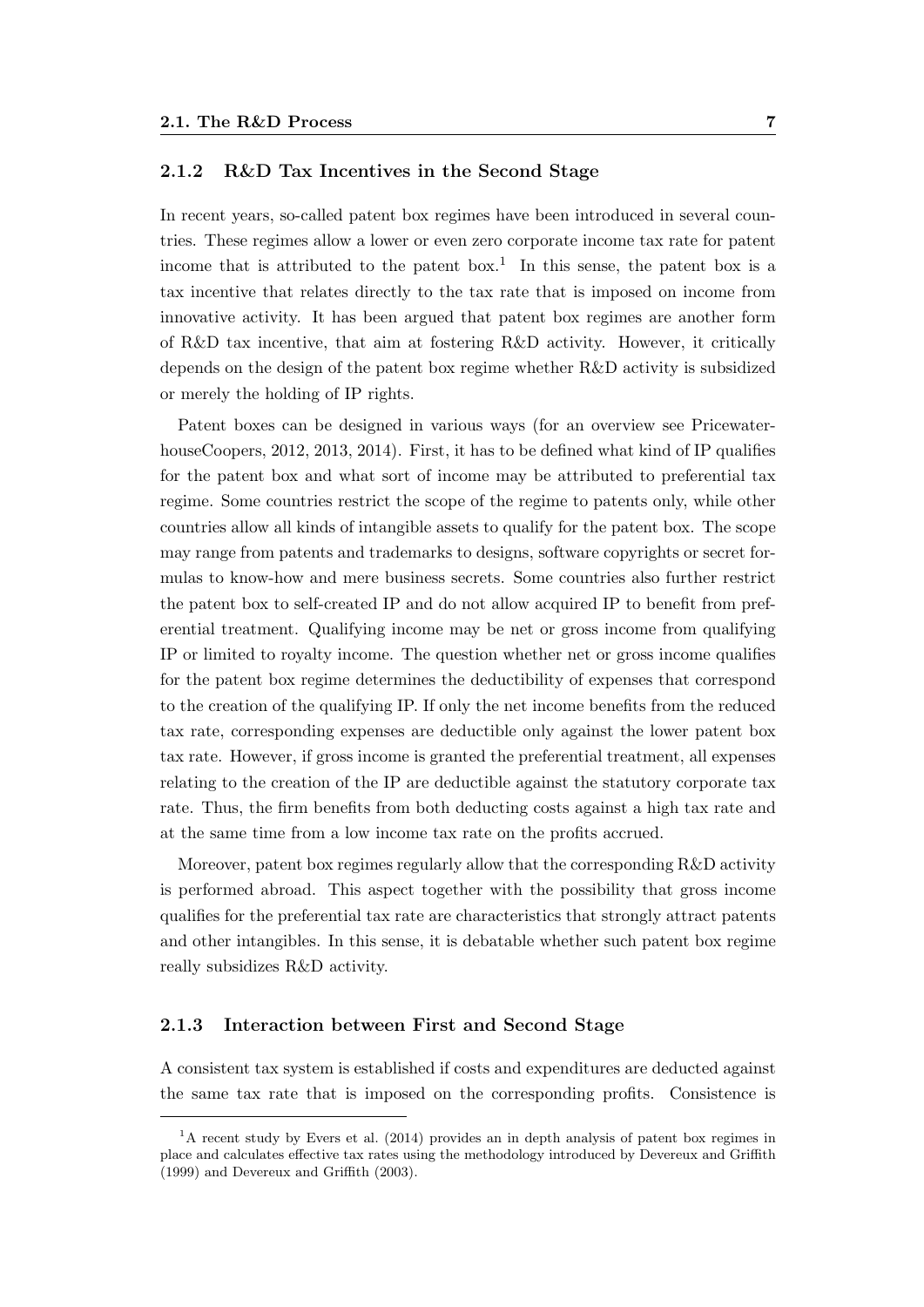achieved if a firm operates in one country only, such that the investment and the exploitation happen to be in the same jurisdiction. However, when R&D activities are performed cross-border, a coherent taxation is not assured anymore and thus, the R&D investment may not be consistently taxed. Taxpayers often make use of such inconsistencies to achieve, for example, that costs are deducted against a higher tax rate than profits are taxed or to gain a double-dip, i.e. double non-taxation.

With respect to cross-border arrangements of R&D activities, the first and second stage of the R&D process interact in several ways. First, it is possible that the R&D activities are contracted out to a third or an affiliate company that performs R&D on behalf of the financing company. The services are remunerated by a fee. Hence, a consistent taxation is ensured, because the fee is deductible in the hands of the financing company, where also profits will be subject to tax. If the contract is set up between affiliated companies the fee has to be at arm's length. In this case, the two stages are interrelated by the mark-up that determines how much profit remains taxable in the country where the R&D activity was actually performed. In this amount, the investment is taxed inconsistently and taxpayers may make use of the inconsistency in their favor.

Moreover, the grant of a tax incentive is sometimes restricted to criteria that relate to the other stage, as has been briefly mentioned in Section 2.1.1. An additional deduction on R&D assets may only be granted if the resulting IP remains in the country after it has been created. Reversely, patent box regimes may also be restricted to qualifying IP that has been created domestically. The majority of countries, however, allows that R&D is performed abroad. Furthermore, the deductibility of R&D expenditure may be recaptured under the regime of a patent box. This is the case, if the expenses that relate to the qualifying IP may only be deducted against the lower patent box tax rate. Consequently, firms may have to anticipate tax regulations that relate to the second stage already in the first stage of the investment process to optimize their investment. Although the decision process may be theoretically separated into distinct decisions about the location and the scale of R&D activity as well as the location of IP ownership (Devereux and Maffini, 2007), they depend on each other and may thus, not be filed separately from each other.

#### 2.2 Theoretical Justification for R&D Subsidies

If R&D incentives are granted, the government intervenes in the market for R&D with the aim to regulate it. As discussed above,  $R\&D$  is commonly subsidized by governments through a broad variety of measures. In Section 2.1 incentives for R&D that are implemented within the tax code have been described. However, R&D may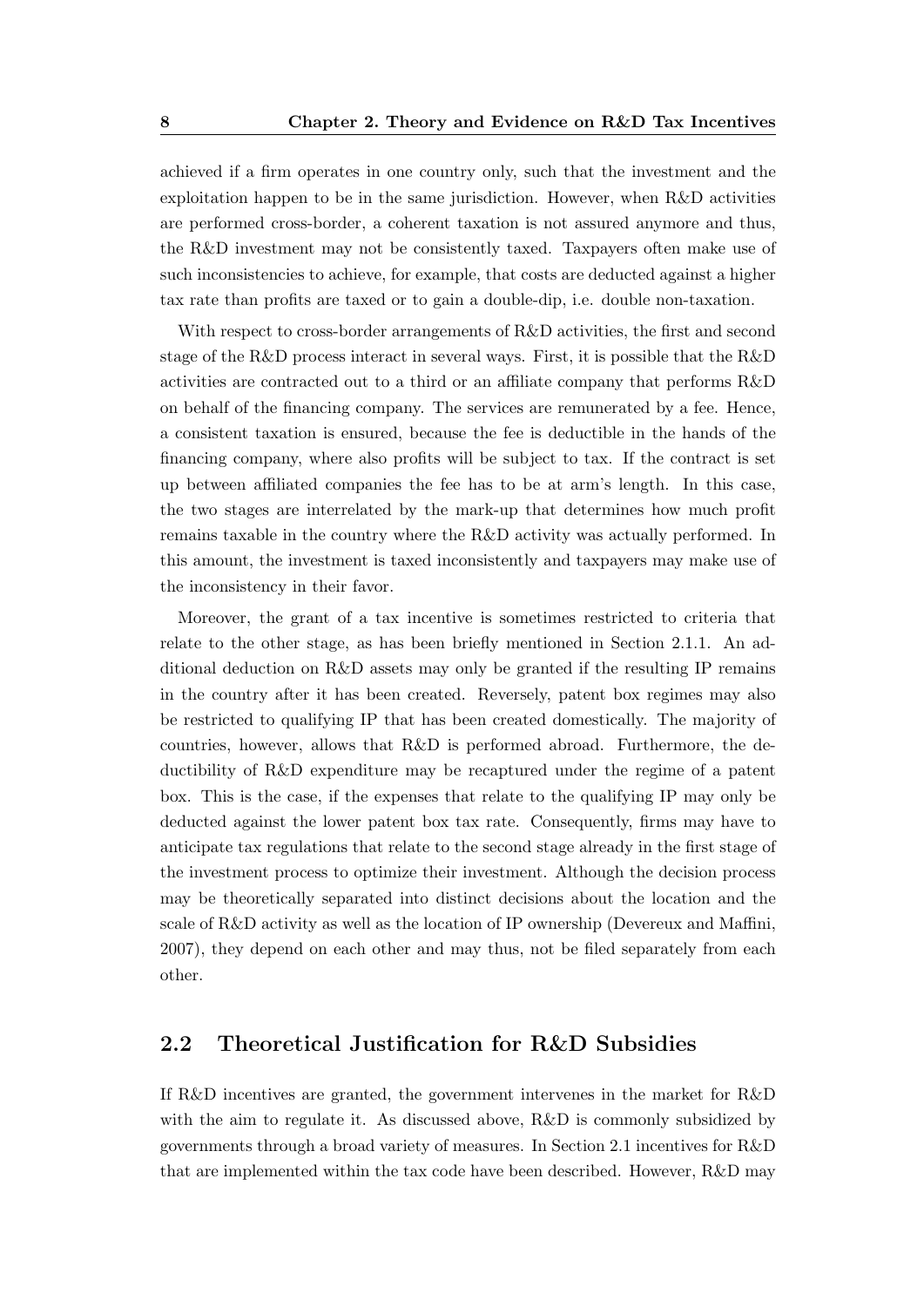also be subsidized directly, through the application for research funds. Without paying attention on how a subsidy is granted, the following section presents the theoretical framework that justifies state intervention regarding R&D investments.

#### 2.2.1 Technology and Economic Growth

Macroeconomic theory describes economic growth by the Solow growth model, named after the economist Robert M. Solow (Solow, 1956). The Solow model defines output Y to be a function of total capital C and total labor  $L$ . Thus, the production function reads

$$
Y = F(C, L). \tag{2.1}
$$

Furthermore, investment and depreciation are the two determinants of the capital stock. While investment causes the capital stock to grow, depreciation is the loss of value through wear and tear and thus, causes the capital stock to fall. At a certain level of capital stock, the amount of investment equals the amount of depreciation and the economy finds itself in an equilibrium state. In this state, investment and depreciation just balance and the capital stock is neither shrinking nor growing over time. Solow calls this state the steady-state level of capital, which represents the long-run equilibrium of the economy.<sup>2</sup> The long-run equilibrium also implies that regardless of the level of capital, the economy will eventually move to the steady-state level of capital. However, this basic model cannot explain the sustained economic growth that is empirically observed all over the world, because it predicts that eventually the economy will reach a steady-state level in which capital and output are constant. Thus, the model must be extended by two further sources of economic growth, which are population growth and technological progress.

To introduce population growth into the model, one needs to think in terms of capital stock per worker. Thus, investment increases the capital per worker, while depreciation and population growth decrease it. Alongside with investment and depreciation, population growth is another factor influencing the capital stock per worker. As the population grows the capital per worker is falling. In order to keep per worker capital constant, investment must compensate not only for the depreciation rate of capital but also for the need for capital per new worker. Because the steady state of the economy requires that the capital stock per worker is constant and unchanging, the economy must grow if it falls below the steady-state level through an increase in the number of workers. In this extended model of growth,

<sup>2</sup>Economic growth in the Solow model is also influenced by the saving rate, which determines the level of consumption in the economy. For a more detailed explanation of the model see Mankiw and Taylor (2014a).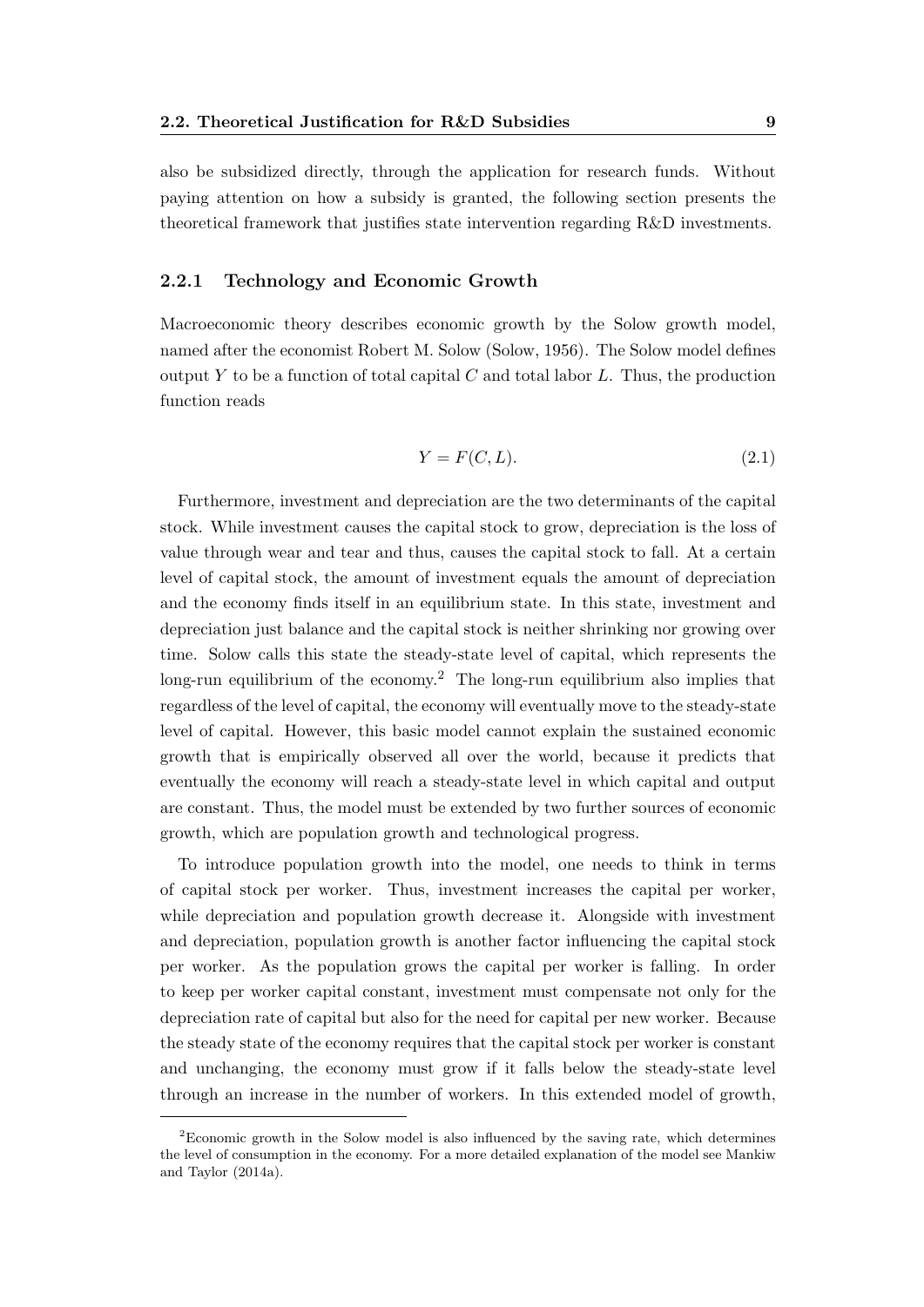again capital per worker and output per worker are constant if the economy is in the steady state. Consequently, if the number of workers grows at rate  $n$ , total capital and total output must also grow at rate  $n$ . Still, the model cannot explain sustained growth in the standard of living, because this would correspond not to growth of total capital but to growth of capital per worker while the model so far only assumes constant capital per worker in the equilibrium state.

The model can be further extended by the factor of the so-called efficiency of labor (Mankiw and Taylor, 2014a). Formally, the production function is extended by the factor  $E$  such that

$$
Y = F(C, L \times E). \tag{2.2}
$$

The efficiency of labor E can be explained by the society's knowledge about production methods. For example, assembly-line production or computerization improved the technology of production such that each hour of a worker could be used more efficiently and thus, rendered a higher level of output of goods and services. The term  $L \times E$  can also be interpreted to be the effective number of workers, where  $L$  is the number of actual workers and  $E$  the efficiency of each single worker. Consequently, total output is determined by capital inputs  $C$  and effective workers  $L \times E$ . Let's assume that technological progress causes the efficiency of labor to grow. If the efficiency of labor grows at a constant rate, also output grows at this rate as if the workforce had increased. The same considerations as for population growth apply to technological progress. In the steady state, the capital per effective worker as well as the output per effective worker are constant quantities. If efficiency of labor grows at rate  $g$ , the effective workforce grows equally at rate  $g$ . If we assume population growth to be zero, the actual workforce remains constant. As a consequence, the output per actual worker is growing at rate  $q$  in the steady state. Similarly, the economy's total output grows at rate  $q$ . Ultimately, this model explains sustained increases in the standard of living even though the economy is in an equilibrium state regarding its stock of capital. In other words, only technological progress explains why we empirically observe constantly rising living standards. Moreover, according to the Solow model, only technological progress is responsible for the growth in output per worker.

This conclusion emphasizes the need to stimulate the rate of technological progress. However, the Solow model is simplifying reality in many terms. For example, the model only considers one form of capital. In reality, however, there is physical capital such as bulldozers, steel plants, computers and robots, and human capital, such as knowledge, skills and education. In stimulating economic growth, policymakers may consider which type of capital yields the highest marginal prod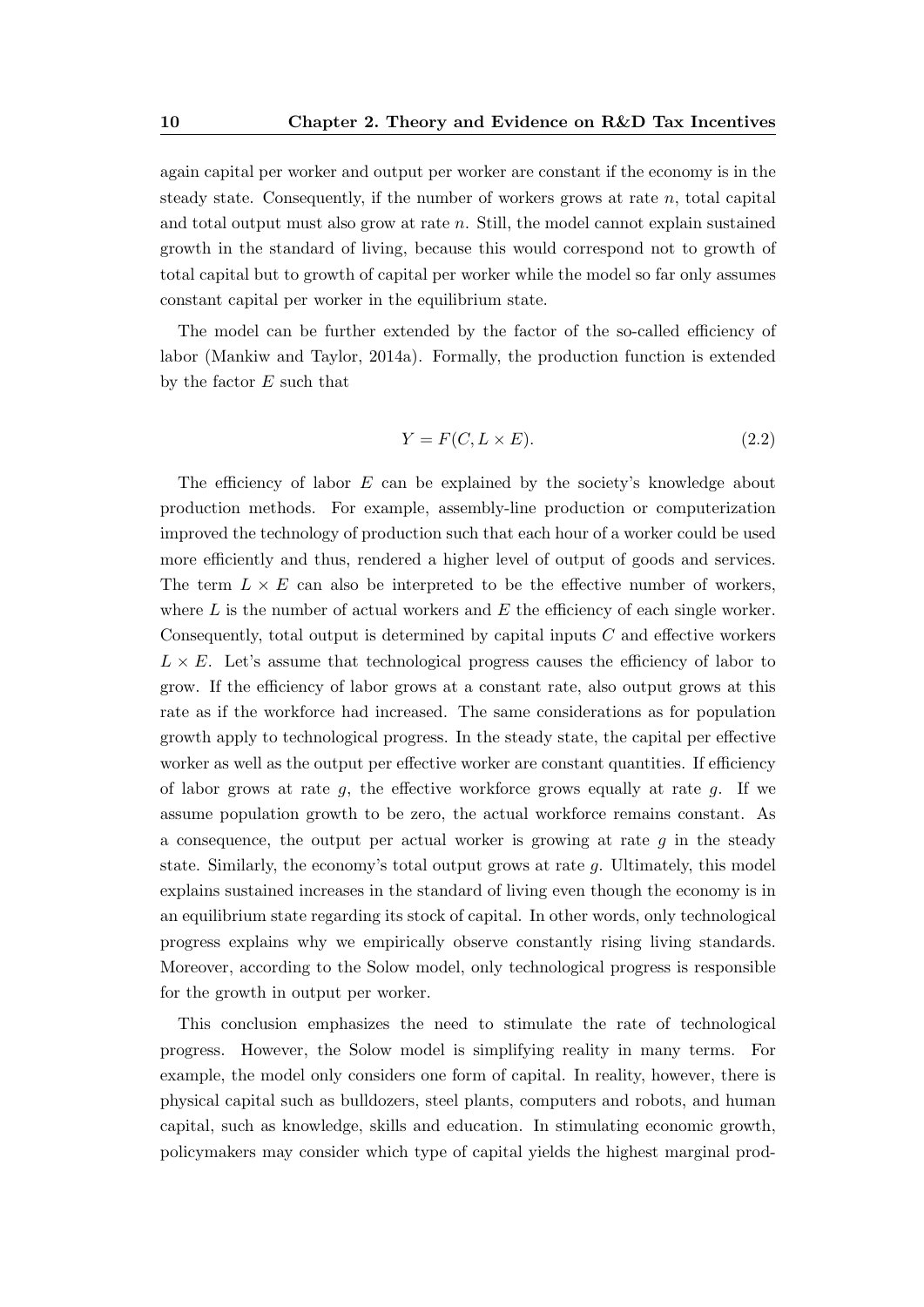ucts and thus, should be raised. Moreover, the model takes technological progress as exogenously given and does not explain how technological progress itself is determined. If the political aim is to raise technological progress, it needs to be well understood how it is determined though. One explanation is given by the economist Joseph Schumpeter, who viewed economic progress as a process of 'creative destruction' (Schumpeter, 1942). In the center of his argumentation are the entrepreneurs and their innovative activities. An innovation provides the entrepreneurs a monopoly position for a certain time, which the entrepreneurs can exploit until other market participants have imitated the invention. The monopoly profits motivate the entrepreneurs to innovate and they also constitute economic growth. At the same time, innovation has a destructive power, because old products will be replaced by new ones. According to Schumpeter, innovation forms the engine of economic growth.

More recent studies also provide models that explain technological advance. This research is referred to as endogenous growth theory. Early contributions were made by Romer (1986, 1990) and Lucas (1988), while more recently, Aghion and Howitt (1992) established a model of growth that is based on the idea of creative destruction. In this literature, a core question is how knowledge is created and how the process of research and development is determined in order to integrate the microeconomic characteristics of R&D into macroeconomic models.<sup>3</sup> These characteristics of R&D can be summarized as follows (Mankiw and Taylor, 2014a): First, the outcome of most R&D processes is knowledge, which is a public good. Thus, it is available to everyone and the property rights have to be allocated artificially by means of patent protection legislation. Second, R&D is highly profitable if the project was a success, because the temporary right to exploit a monopoly is granted to the inventor. Third, R&D renders positive externalities, because also competitors benefit from the innovation made by one firm. Moreover, R&D is characterized by a high level of asymmetric information in favor of the firm who is conducting the research but at the expense of investors and other stakeholders. Last, R&D involves indivisible goods, since high fixed costs are causing that investments are only profitable if they exceed a high threshold of invested capital. Such big scale investments may trigger the establishment of monopolies and competition to be distorted. In the following, two core characteristics of R&D are discussed in more detail, as they are good reasons why state interventions in the market of R&D are justifiable.

<sup>3</sup>An in depth discussion of this strand of literature would go beyond the scope of this thesis. For an introduction to growth theory see for example Weil (2008).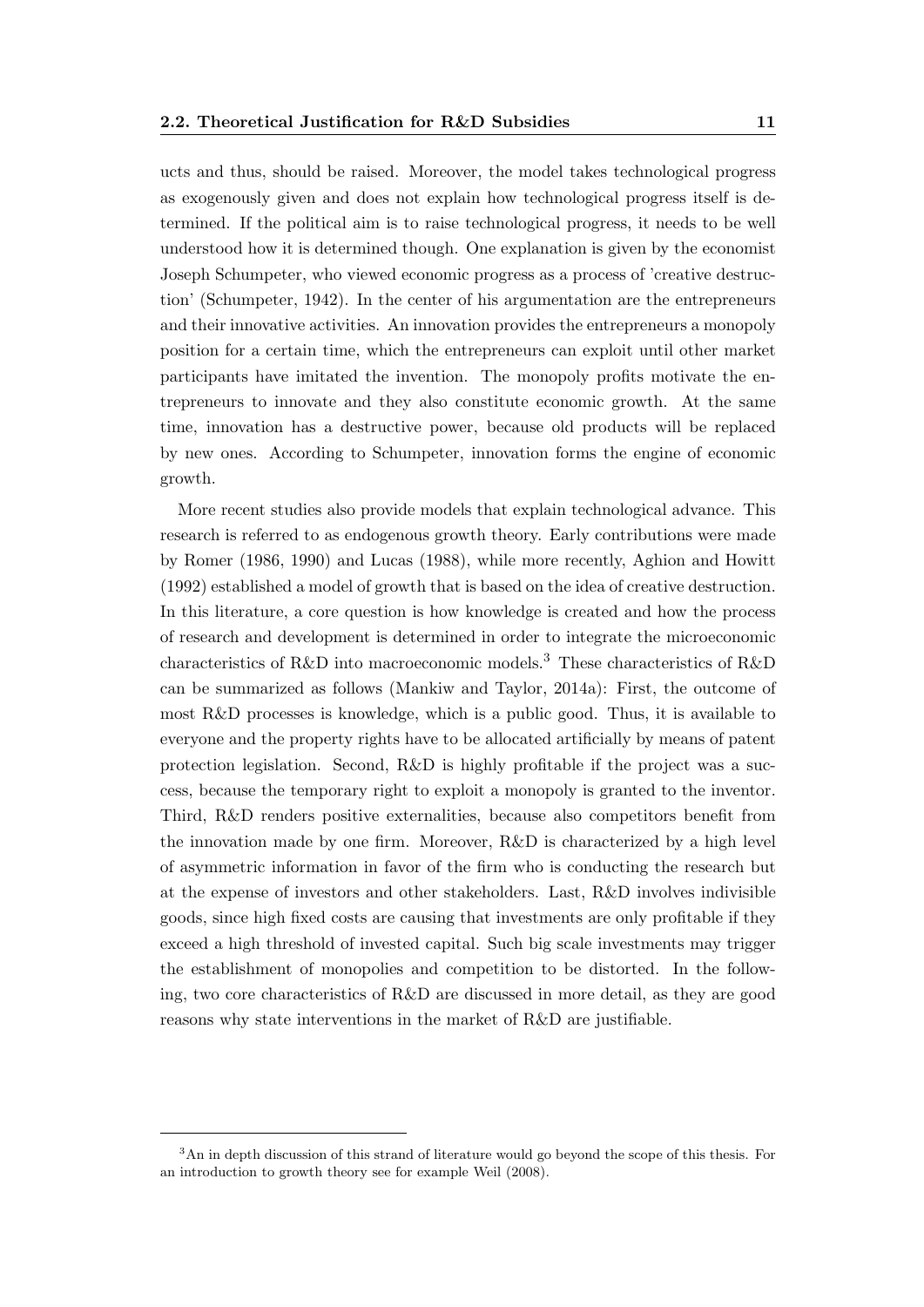#### 2.2.2 Technology Spillovers

Technology spillovers are positive externalities that occur in the market for R&D (Mankiw and Taylor, 2014b). The reason for technology spillovers lies in the characteristics of R&D: Knowledge is a public good, which means that it is neither an excludable nor a rival good. Excludability refers to the fact, that no-one can be excluded from using the good, which applies for knowledge. The second characteristic applicable to knowledge is rivalry, which describes the circumstance when the use of the good by one person does not diminish another person's use. When a firm innovates, a new innovation becomes part of society's technological knowledge pool and everybody can access it without using it up. Hence, also competitors in the market benefit as they can build on that new innovation when doing research in a similar subject area. A new innovation will thus accelerate the process of further innovations in the market. This social return does not have to be remunerated by the users, as the access to knowledge is free. The fact that costs are borne only by the inventing firm, while competitors are benefiting although they do not pay any remuneration, may cause firms to invest too little into  $R\&D$  and the market to fail.<sup>4</sup>

On the other hand, negative externalities may be present in the market for R&D as well (Mankiw and Taylor, 2014b). Negative externalities lead to social costs that are not borne by the person who has caused the costs. To internalize negative externalities, taxes are imposed on the person who engages in the activity such that the profits that arise in the hands of the person conducting the activity are reduced. As a consequence, the person will engage in less activities causing the negative externalities. With respect to R&D, a firm may harm its competitors in that it only invents the minimum necessary to be the first one regarding a specific technology but does not make a big contribution to technology as a whole. This phenomenon describes that some firms only duplicate inventions of others and is known in the growth literature as the 'stepping on toes' effect (Jones and Williams, 1998).

In order to reach an optimal level of research quantity the state may intervene by subsidizing or taxing privately conducted R&D activities. Theory suggests that activities causing negative externalities should be taxed, while on the contrary activities causing technology spillovers should be subsidized. The theory, however, is ambiguous whether the effect from the positive or the effect from the negative externality prevails. Empirical work in this area, however, documents that technology spillovers are well in excess of negative externalities. The following Section 2.3 will give an overview of the findings and sizes of the effects of R&D activities. To conclude, this empirical finding justifies that governments commonly subsidize research activities on a large scale.

<sup>4</sup>This problem is even more relevant for basic research than for applied research.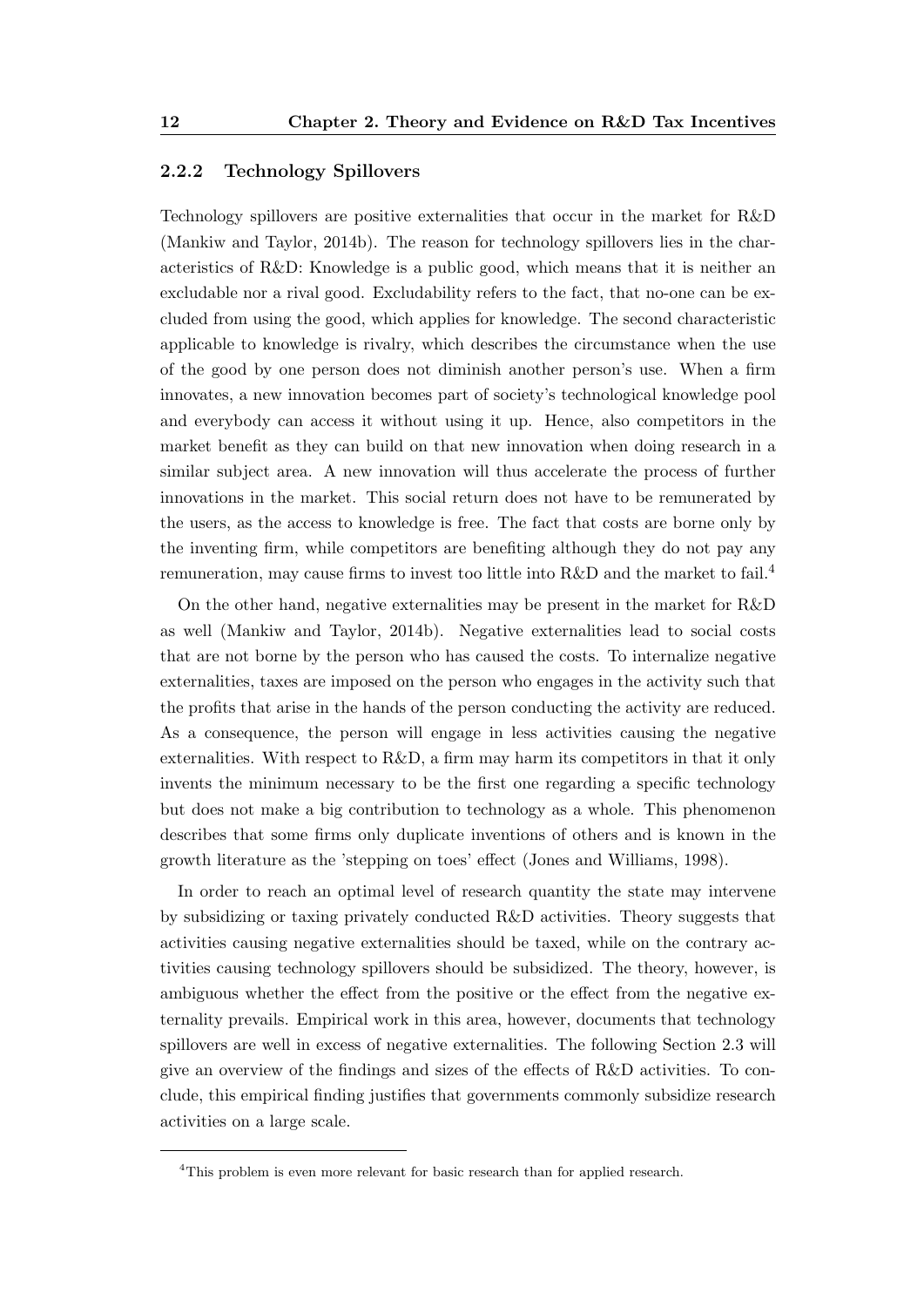

Figure 2.1: Optimal R&D Activity in the Presence of Spillovers

Notes: Own source, according to Mankiw and Taylor (2014b).

To highlight the welfare effects achieved by subsidizing R&D graphically, one has to differentiate between the internal or private rate of return, which is the return that is directly realized by the firm itself, and the external or social rate of return, which represents the externality borne by society. Figure 2.1 depicts the welfare consequences of a subsidy for R&D if technology spillovers are present. Together, the private rate of return  $r_{private}$  and social rate of return<sup>5</sup> constitute the market rate of return  $r_{market}$ . On the opposite, the firm faces costs which are represented in a constant cost function c. On the x-axis, the quantity of  $R&D$  activity is plotted, while the y-axis represents the price. The quantity  $Q_{private}$  of R&D activity is conducted by the firm if it maximizes its payoff function. This is where the private rate of return  $r_{private}$  meets the cost function c. However, due to positive externalities the market optimum for R&D activity lies above this quantity. The market rate of return  $r_{market}$  is higher than the private rate of return and meets the cost function at a higher quantity of R&D. Thus, the state provides a subsidy s to the firm that lowers the production costs to the level represented by the function  $c-s$ . Hence, the optimal amount of R&D activity  $Q_{optimal}$  is conducted by the firm due to the grant of a subsidy in the amount of the technology spillover. The green triangle represents the net welfare effect of the subsidy. The net welfare effect is the gross welfare effect less the subsidy granted to the firm. Graphically, the gross welfare surplus is

 $5$ Note that the terms *private* and *social rate of return* are not used consistently throughout the literature on R&D. Alternatively, one could refer to the social rate of return as the total return to R&D, which is the sum of the private return and the returns to all other participants in the market except the firm itself.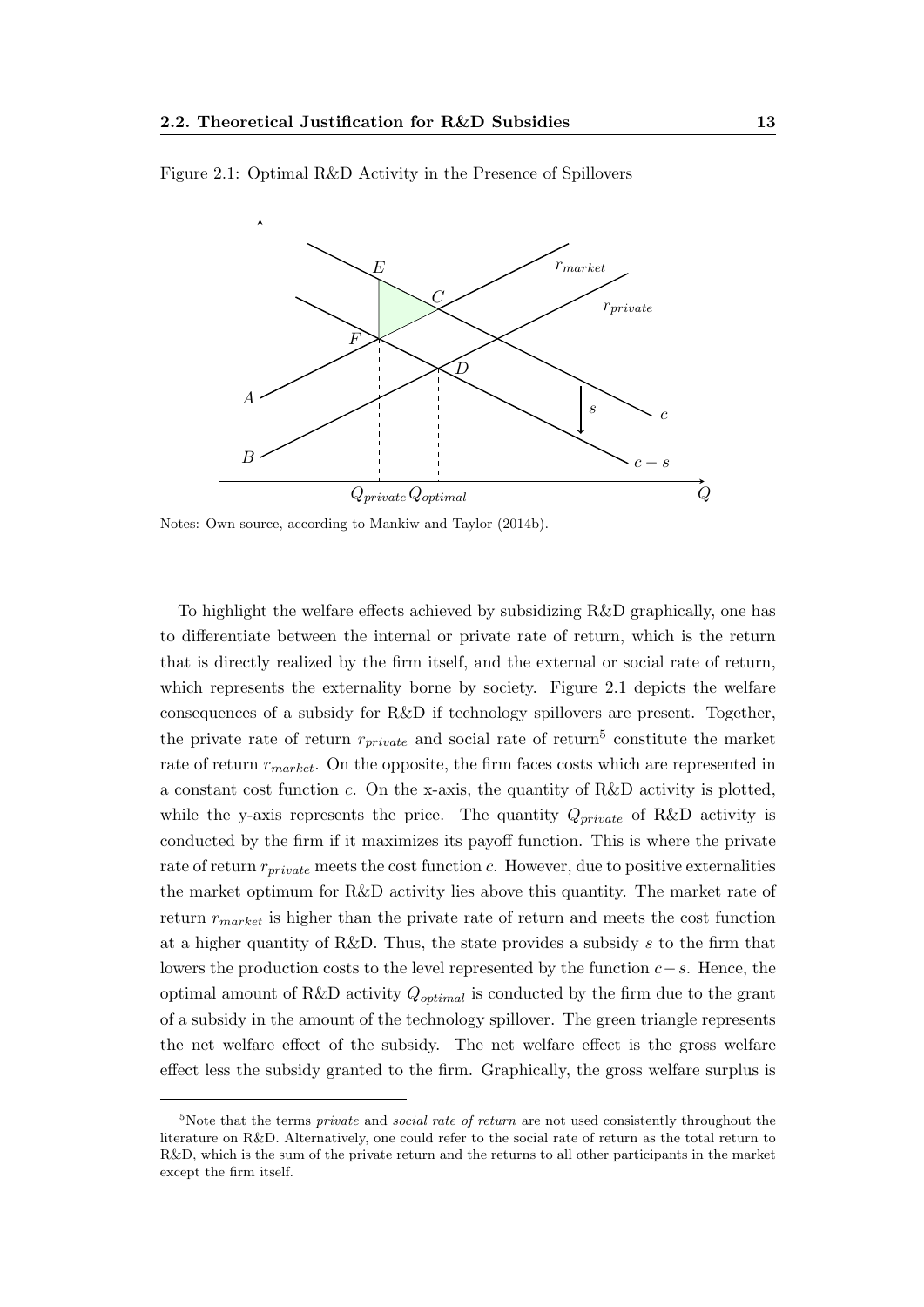represented by the rectangle ABCD plus the triangle CEF and it is determined by the changes in the consumer and producer surplus. The total subsidy  $s$  is represented by the rectangle  $ABCD$ . Thus, the triangle  $CEF$  remains left as the net welfare surplus. In practice, a successful technology policy crucially depends on whether the externalities can be reliably estimated (Mankiw and Taylor, 2014b).

#### 2.2.3 Asymmetric Information

Another characteristic of R&D is the presence of asymmetric information, which may be another source for market failure (Spengel et al., 2009). Asymmetric information describes a situation where contractual parties have a different level of information. This is a very common feature of credit markets and is therefore also applicable for the credit market for R&D investments. However, with respect to R&D investments the problem of asymmetric information is especially crucial: First, R&D investments are regularly scheduled on a long-term basis, which renders higher uncertainty about the success of the project. Second, R&D investments often require a high amount of capital. Thus, for the credit lender it is especially risky to provide capital to an R&D investment project. As a result, banks and credit institutions will demand higher risk premiums. These high interest rates will not be acceptable for those firms who expect a successful investment. Consequently, less risky projects will reduce their demands for credit contracts and leave the market. The resulting projects will be those of high risk. If this phenomenon, commonly known as adverse selection, continues to exist, the credit market for R&D investments will ultimately collapse.

How state intervention should look like in the presence of asymmetric information is less straight-forward than it is for technology spillovers (Spengel et al., 2009), as the information asymmetry exists also vis- $\lambda$ -vis the government. Nevertheless,  $R\&D$ subsidies will reduce the problem as they also decrease the financial constraints of the investing firm. Moreover, it will be especially important for R&D investing firms to attract equity investors in order not to depend on credits that involve the payment of high interest rates. Thus, a statutory regulation that impedes on the inclusion of equity investors will increase the problem of asymmetric information on credit markets for R&D investments.

To sum up, the previous Section 2.2 provided theoretical arguments in favor of governmental intervention in the market for R&D. It has been emphasized that the market may fail to allocate costs and profits to the responsible person and thus, may fail to reach an optimal level of R&D activity. Because innovation is likely to be a crucial driver of economic growth, underinvestment in R&D may cause low economic growth rates. Hence, raising R&D activity to a sufficient level is desirable from a welfare point of view. Governmental intervention, therefore, may be theoretically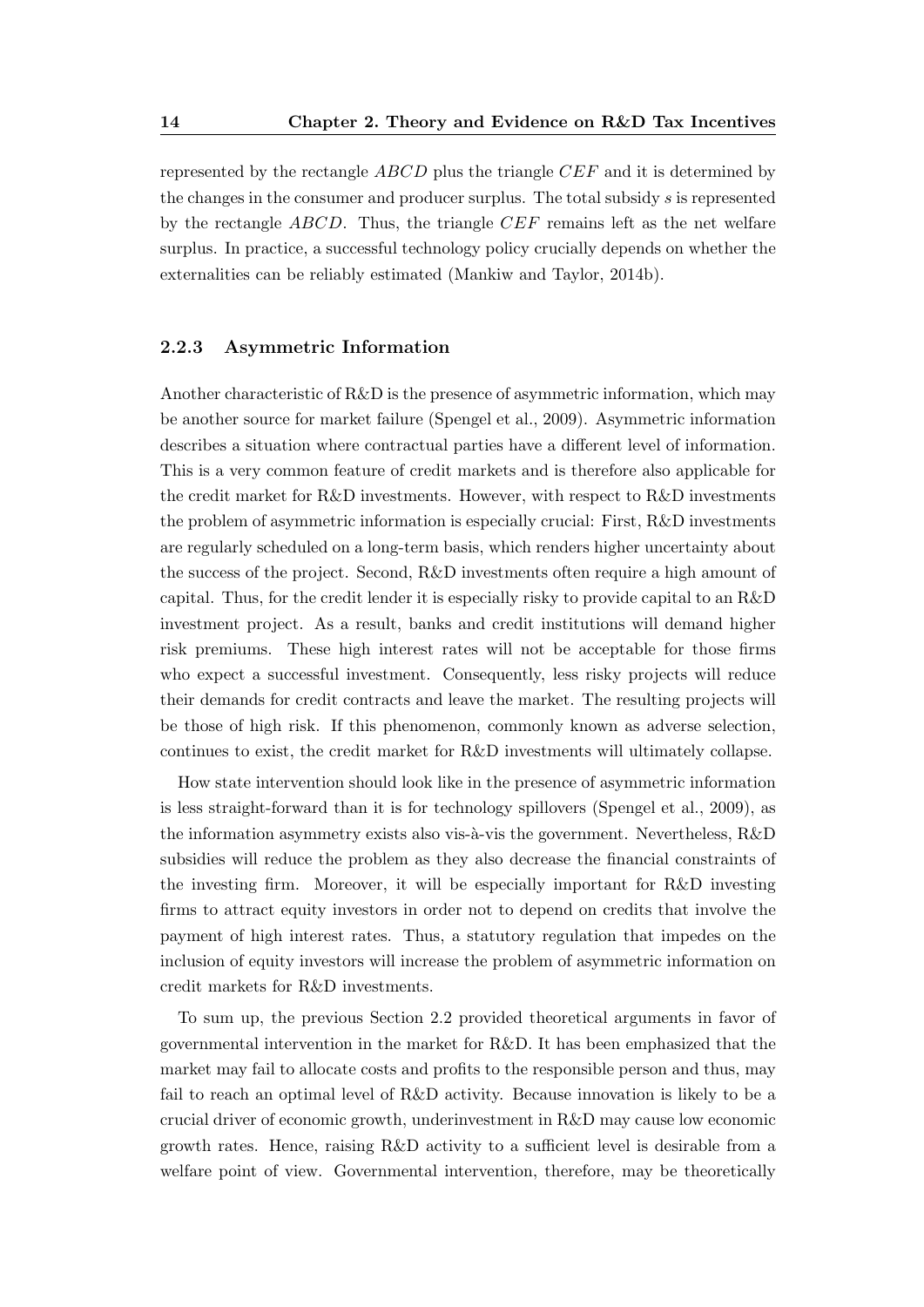justified on the prescribed grounds.

#### 2.3 Empirical Evidence

Two questions are crucial in the policies to promote R&D: First, the positive externality has to be estimated properly in order to determine the size of the subsidy. Second, the government has to ensure that the subsidy is effective in raising the amount of R&D activity. The following Section 2.3 provides an overview of the empirical evidence in the area of R&D spillovers and subsidies. The section is subdivided into two parts. The first part, Section 2.3.1, addresses the first question and summarizes empirical findings with respect to spillover effects from R&D. Specifically, it provides an empirical foundation that technology spillovers are present in the market for R&D, justifying governmental intervention to raise R&D to an optimal level, and gives an overview of the sizes of spillover effects. This strand of research is devoted to the estimation of private and social returns to R&D. The second part is addressed in Section 2.3.2 and discusses evidence that explores whether R&D tax incentives can be indeed effective in raising the level of R&D spending. This strand of research is attributed to the estimation of tax effects on R&D investment.

#### 2.3.1 Evidence on the Returns to R&D

The origins of research in the field of R&D returns date back to the seventies and eighties. A first survey paper has been published by Griliches (1979). Later reviews on special topics in this area were provided by Hall (1996), Mairesse and Sassenou (1991), Mairesse and Mohnen (1994) and Hall et al. (2010), while the surveys of Debresson (1990), Mohnen (1990) and Griliches (1998) address only technology spillovers from R&D. The large body of research in this field highlights that the estimation of private as well as of social returns to R&D is of high interest to both, governments but also to the private sector. Since the investment in innovation is capital intensive, it is of high interest to the investor how high the return on the investment has been. The government, on the other hand, has an interest how high the total return on investment is and whether spillovers are present in the market for R&D.

The majority of studies calculated the returns to R&D by the estimation of a production function, also referred to as the primal approach (for details see Hall et al.,  $2010$ .<sup>6</sup> The production function is estimated on the firm, industry, or aggregated

 $6$ Besides the estimation of a production function, two other approaches have been used in the literature to determine the returns to  $R&D$ . One approach, known as dual approach, that is also well established and frequently used is based on the estimation of a system of equations. Precisely, under the assumption that a firm maximizes its firm value the cost and profit functions are estimated.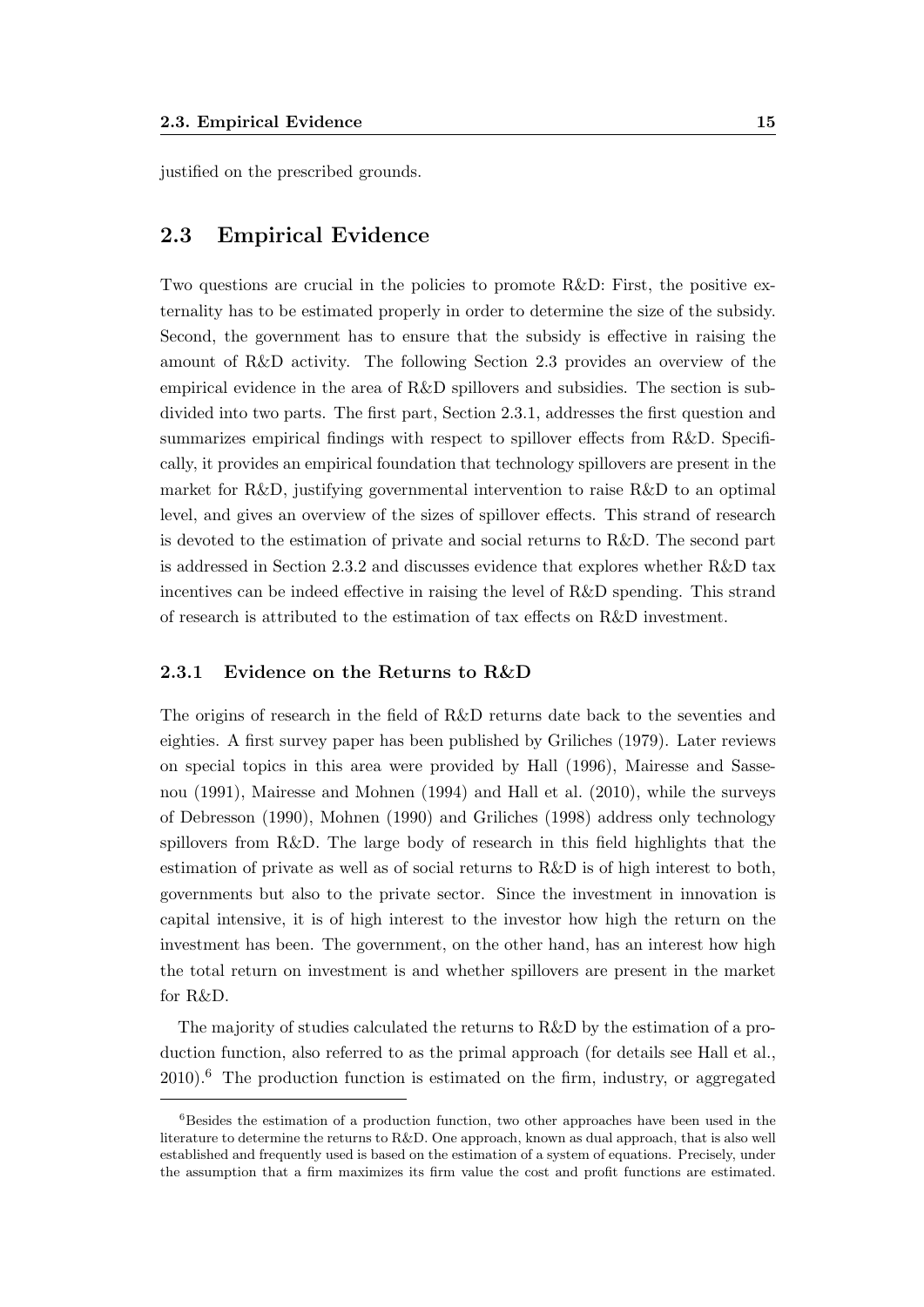country level, depending on the data sources used. According to this method, the output of R&D investment is related to various input factors, such as labor, capital and knowledge. This function is based on a standard Cobb-Douglas production function and takes on the following form

$$
Y = A \times L^{\alpha} \times C^{\beta} \times K_{int}^{\gamma} \times K_{ext}^{\delta} \times e^{u}
$$
 (2.3)

where Y is a measure for production,  $L$  a measure for labor,  $C$  a measure for capital inputs, and K measures knowledge capital. One can differentiate between internal knowledge of the firm  $K_{int}$  and external knowledge  $K_{ext}$  that is available to other firms in the market. The parameter  $A$  measures the influence of non-specific factors and  $e$  is a disturbance term. Equation  $(2.3)$  can be easily translated into a linear model by taking logs and thus, is estimated by ordinary least squares (OLS) (Greene, 2012). The coefficient estimates of labor, capital and both internal and external knowledge capital represent the elasticity of output on the respective input factor. In other words, the coefficient estimates of each input factor indicates how strong output changes are due to a change in the input factor by one unit. Moreover, the results can also be translated into percentage changes.

With respect to the private rate of return, the results vary strongly between below 10% and above 100% return on investment (Hall et al., 2010). The studies are not fully comparable, because different time periods, different countries and different estimation methods are used. Nevertheless, according to Hall et al. (2010), based on the estimation of a production function as briefly sketched above, a reasonable estimate for the private return to R&D in a developed country will lie in the range between 20% and 30%. Slightly lower estimates will be received by following the dual approach, an estimation based on the cost and profit functions of the firm. Those will range between 10% and 20%.

Turning to the estimation of the social rate of return, the literature documents a high variation in the results. In general, two approaches have been applied by previous studies. First, case studies on specific R&D projects have been useful in calculating the overall returns to the R&D investment (for an early example on the agricultural sector see Griliches, 1958). One drawback, however, with case studies is a bias towards studying winners instead of losers (Hall et al., 2010). Thus, the results may be biased upwards and are difficult to generalize. On the other hand,

From them the demand for input factors and the supply of output respectively can be derived. The basic idea of the model is presented in Bernstein and Nadiri (1991). Alternatively, a minor group of studies relies on financial and reporting data of the firm and is summarized by Hall and Van Reenen (2000), Czarnitzki et al. (2006) and Grandi et al. (2009). The idea is to econometrically relate the firm's assets to its total value as measured by market value or Tobin's q. The accounting approach is described in more detail by Lev (2001).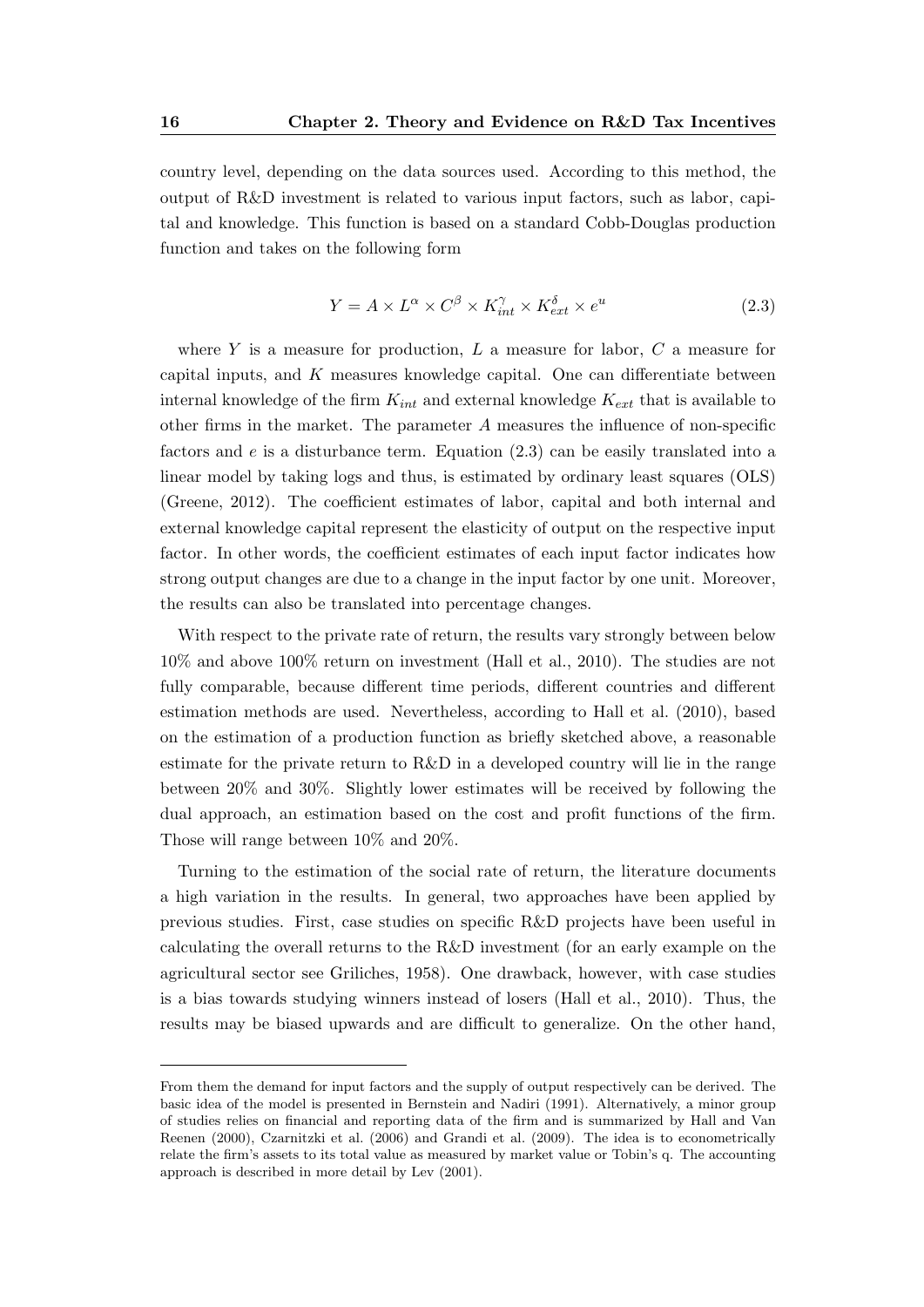an advantage is that the identification of specific returns to the R&D investment is easier as compared to econometric approaches. As a second approach, econometric analysis has been commonly used to determine social rates of return. Similarly to the calculation of private rates of return described above in this section, it is based on the estimation of a production function. The core question in this regard is the estimation of the coefficient  $\delta$  on the external knowledge capital parameter  $K_{ext}$ , as defined in equation (2.3).

The results on the calculation of the social rate of return based on the econometric approach range between 80% (Goto and Suzuki, 1989) to negligible effects in a study of Wolff and Nadiri (1993). Industry-specific estimates even reach an amount of 100% and above (see for example Bernstein and Yan, 1997; Bernstein, 1998; Griffith et al., 2004). However, the results of various studies have to be compared with great care due to a different measurement of spillovers across studies. Nevertheless, Hall et al. (2010) emphasize that most studies document statistically significant and sizable effects of technology spillovers from one industry to another. Thus, one can conclude that the intervention by governments to foster and raise the level of R&D activity is justifiable by empirical results indicating that R&D generate positive externalities for society.

#### 2.3.2 Evidence on the Effectiveness of R&D Incentives

In general, R&D incentives may be granted by means of direct subsidies or via the tax system by some kind of tax incentives, as summarized in Section 2.1. One advantage of direct grants lies in their accuracy to target the firms or industries that should be subsidized. Thus, it is possible to monitor the financial position of the firm and to ensure that the subsidy is not just a windfall gain to the firm (Elschner and Spengel, 2010). On the other hand, R&D incentives granted in the form of a tax incentive are accessible to every firm in a simple way. Hence, the incentive scheme does not discriminate against small companies that are lacking information about complex application procedures and time to manage the high level of bureaucracy. In the following, empirical findings are briefly summarized on both, direct R&D subsidies and tax incentives for R&D.

Regarding the effectiveness of direct R&D subsidies on the amount of private R&D investment, earlier studies are less unanimous and report additionality effects as well as crowding-out effects (for a review of the evidence see also Becker, 2014). Additionality effects substantiate the hypothesis that governmental subsidies for R&D raise the overall level of private R&D spending. On the contrary, the subsidy would not lead to the desired result if crowding-out effects were present, which would mean that firms substitute their private R&D funds for public funds but do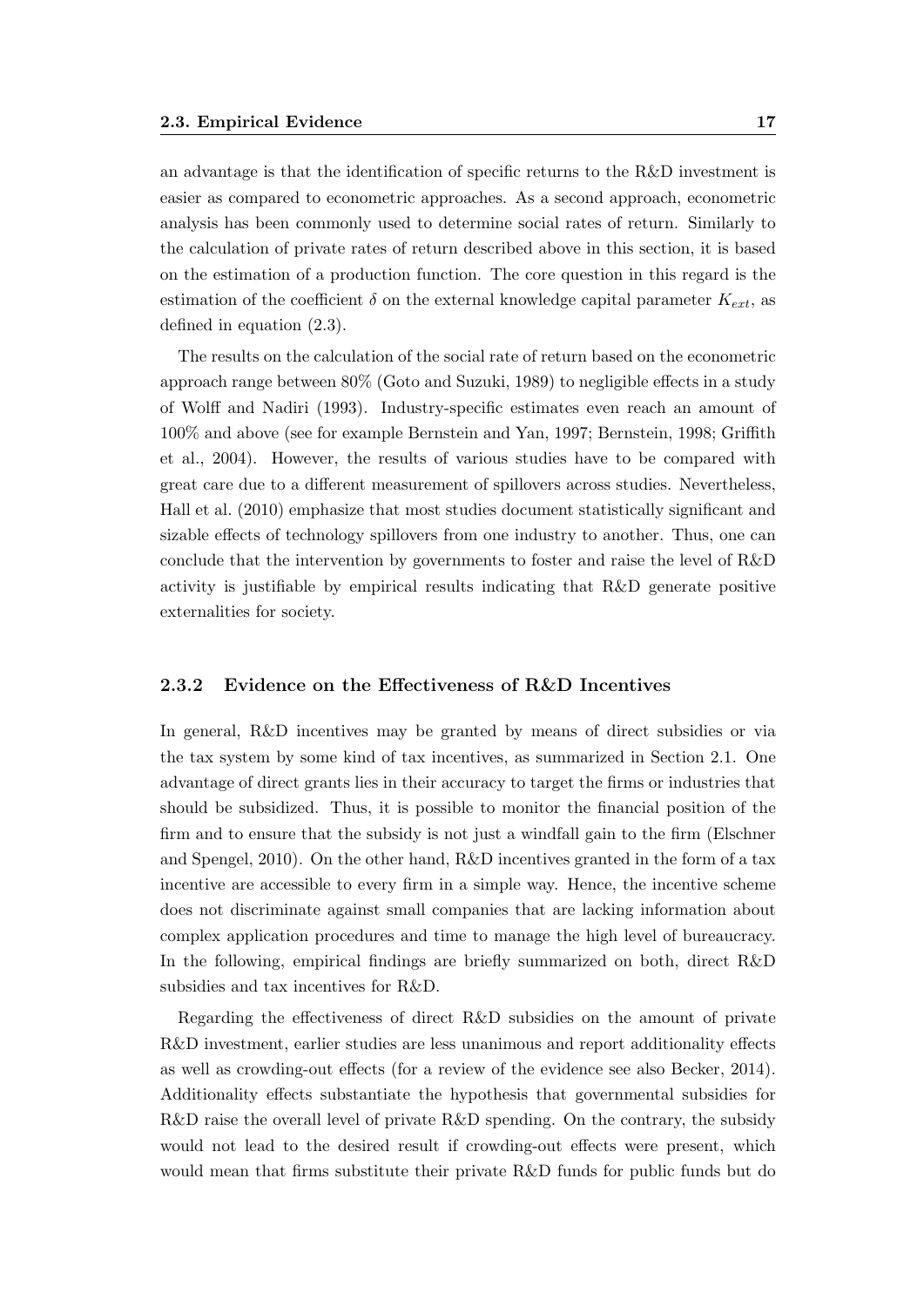not invest more in R&D overall. However, new econometric methods enabled to control for selection bias, which has been present towards R&D intensive firms. As these firms are more likely to conduct R&D even in the absence of a subsidy, the crowding-out effect is likely to be found when studying R&D intensive firms. More recent studies reject that crowding-out is present when R&D is publicly stimulated (see for example Duguet, 2004; Carboni, 2011; Czarnitzki and Hussinger, 2004; Aerts and Schmidt, 2008; Hussinger, 2008).<sup>7</sup> On the contrary, they report additionality effects indicating that direct R&D subsidies are effective in raising the overall level of R&D spending.

Moreover, a growing number of studies report that direct subsidies are more effective in raising R&D spending of small and medium sized firms than of large multinational companies (see among others Lach, 2002; Hyytinen and Toivanen, 2005). One reason may be that small firms are more liquidity constrained. Empirical findings pointing in a similar direction are documented by González and Pazó (2008) and Becker and Hall (2013) who compare high- and low-tech industries. The authors report that direct subsidies were more effective in raising research activities in the low-tech sector, while Becker and Hall (2013) find no statistical significant effect for the high-tech sector. They argue that these results are likely to reflect some kind of inducement effect. The findings, therefore, argue in favor of windfall gains for high-tech firms. Interestingly, recent research finds evidence that the relationship between the amount of R&D subsidy and the level of private R&D investment follows an inverted U-shape (Guellec and van Pottelsberghe de la Potterie, 2003; Goerg and Strobl, 2007). If this was the case, the increase of small grants exerts a positive effect on the level of private spending. However, exceeding a certain threshold a large grant will work in the opposite direction and decrease private spending, most likely because large grants are partly windfall gains for the firm. To conclude, these studies suggest that smaller grants which are available to a broad audience may be more effective in raising the overall level of R&D spending than a few but large grants.

With respect to R&D tax incentives, the empirical evidence is largely unanimous that R&D tax incentives exert a positive effect on the size of R&D spending. Commonly, the effects of tax incentives are estimated in a price elasticity estimation. Tax incentives are granted in the form of additional deductions or credits and thus, reduce the price of the investment project. The so-called user cost of R&D are a measure for the price of an investment in R&D and are based on a cost of capital approach by Hall and Jorgenson (1967) and King and Fullerton (1984) and further

<sup>7</sup>For an older study that finds both, additionality as well as crowding-out effects, see for example Busom (2000).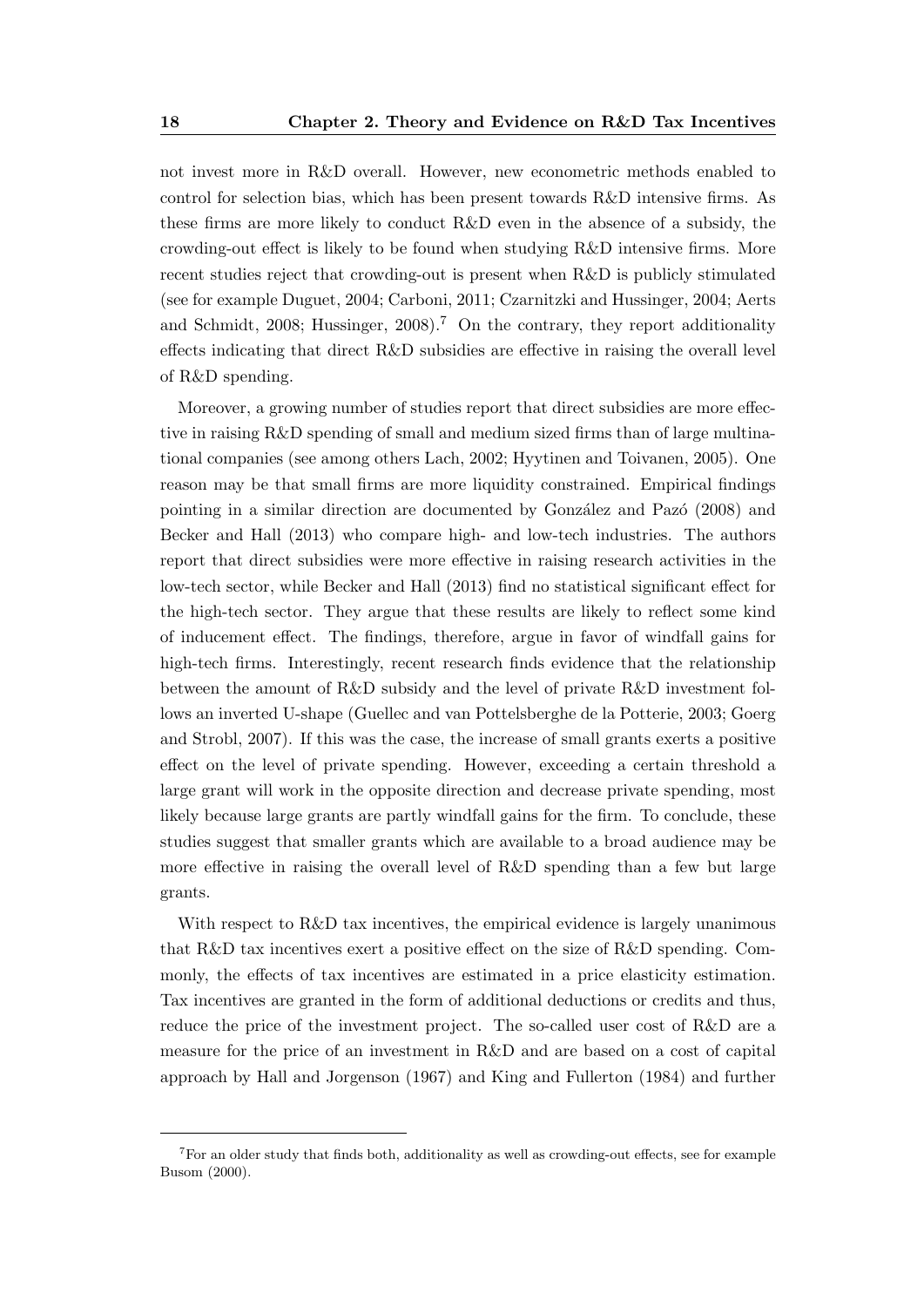developed by OECD (1991) and Devereux and Pearson (1995).<sup>8</sup> The user cost of R&D are included as explanatory variable in the estimation of the amount of R&D, measured for example by R&D expenses. The coefficient on the user cost represents the price elasticity of R&D with respect to tax incentives. As an increase in the tax credit rate or the tax allowance leads to a reduction of the user cost of R&D, a negative coefficient estimate indicates that the tax incentive is effective in raising the level of overall R&D spending. An elasticity of -0.5 for example means that a tax incentive of 1 unit increases the overall R&D spending by half a unit.

In a review study of the literature, Hall and Van Reenen (2000) conclude that a one dollar tax incentive for R&D causes the firm to spend one additional dollar on research. This corresponds to a price elasticity of around unity, as has been found by Bloom et al. (2002). Similarly, a recent review of the later evidence provided by Becker (2014) sums up that the price elasticity across various studies lies around one. The comparability of the studies is somehow critical as the studies consider different countries in their analyses. Nevertheless, the results range from an elasticity of -0.14 in the Canadian province Quebec (Baghana and Mohnen, 2009) to -1.8 in a sample of Italian firms (Parisi and Sembenelli, 2003). Therefore, the conclusion may be drawn that R&D tax incentives are in any case instrumental in raising the volume of investment in R&D of private firms. The empirical evidence provides negative and statistically significant estimates of the long-run price elasticity throughout various studies. A recent meta-analysis by Negassi and Sattin (2014) supports these holdings by finding robust evidence that R&D tax credits are strongly significant in fostering private R&D activity. Similarly as for direct R&D subsidies, the degree of effectiveness of R&D tax incentives critically depends on firm size and technology intensity (Elschner et al., 2011b). Accordingly, small and medium sized enterprises as well as technology intensive firms react stronger as compared to big and less technology intensive firms (for example Swenson, 1992; Mamuneas and Nadiri, 1996; Harhoff, 2000; Baghana and Mohnen, 2009). Further determinants of the effectiveness of an R&D tax incentive are its complexity and the continuity with which the incentive is granted over time (Bloom, 2007; OECD, 2002b). Due to higher uncertainty, complex incentives and incentives that are not granted continuously are less effective in raising private R&D activity. A simulation study of Elschner et al. (2011a), moreover, reveals that an immediate cash refund of unused tax incentives exerts a positive impact on the effectiveness of the tax incentive.

Last, early evidence suggests that the timing effects of direct incentives and of tax incentives for R&D are different. While tax incentives have a short-run effect on R&D but little effects in the long-run, for direct incentives the opposite is the

<sup>8</sup>The measurement of the user cost of R&D is summarized in the Appendix to Hall and Van Reenen (2000).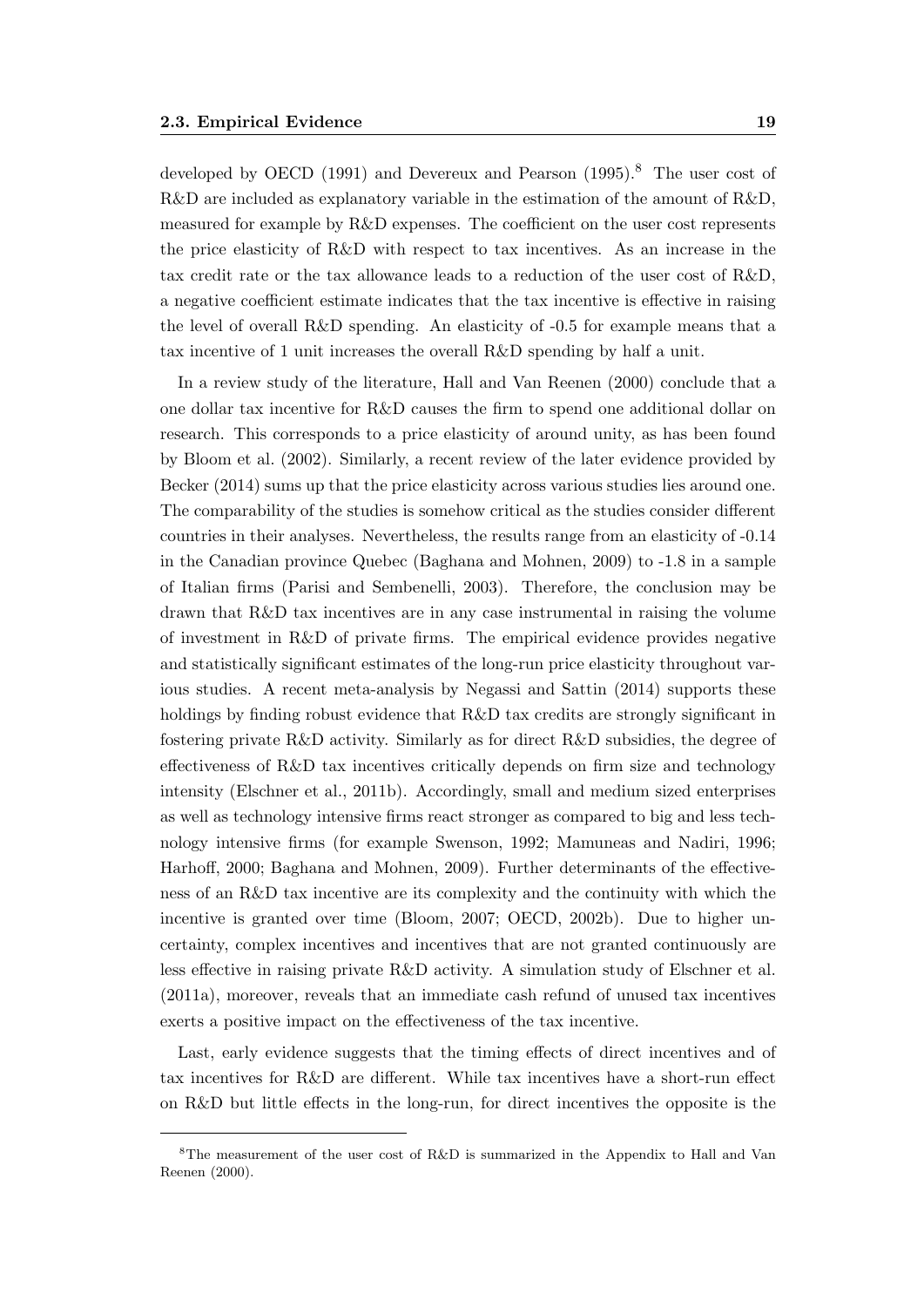case. These exert positive effects on R&D spending in the medium- to long-run, rather than in the short-run (David et al., 2000; Guellec and van Pottelsberghe de la Potterie, 2003). A possible explanation could be that firms themselves decide about the claim of a tax incentive and thus, may use the subsidy to finance projects that render high profits in the short-run. On the contrary, direct subsidies are granted by some governmental institution that decides which projects merit support. Consequently, governmental institutions may favor projects that yield returns in the medium- and long-run. Moreover, the study by David et al. (2000) finds that direct and tax incentives are substitutes and that the increase in one incentive tool reduces the effectiveness of the other tool. Becker (2014) concludes that public policy in respect of R&D subsidies may be most effective if both tools, direct and tax incentives, are granted in a coordinated way. Thus, the evidence supports the argument of implementing both direct subsidies as well as subsidies via the tax system (Atkinson, 2007).

#### 2.4 Conclusion

The aim of this thesis is to further extend the empirical literature in the interdisciplinary field of taxation and corporate innovation. Although it is well established that R&D tax incentives are instrumental in raising the level of R&D activity, further questions remain unanswered. For example, in an open economy where tax competition is present, how do firms choose their location for R&D activity and for the holding of IP rights? First evidence suggests that an above average number of patent applications takes place in low-tax jurisdictions (for a more detailed discussion of the evidence see Sections 3.1, 4.1 and Section 5.1). However, the literature leaves open to what extent real R&D activity is also mobile and follows corporate income tax rates. Furthermore, it is unclear which tax planning structures firms implement in order to reach their desired target investment location.

Consequently, the core research question that will be addressed in the following chapters is how firms react to existing tax regulations that are either designed to incentivize R&D activity or to secure the fiscal sovereignty of states over profits from R&D activity? The insights gained should shed light on the behavior of firms in the complex field of taxation and innovation and lastly, on the microeconomics of R&D.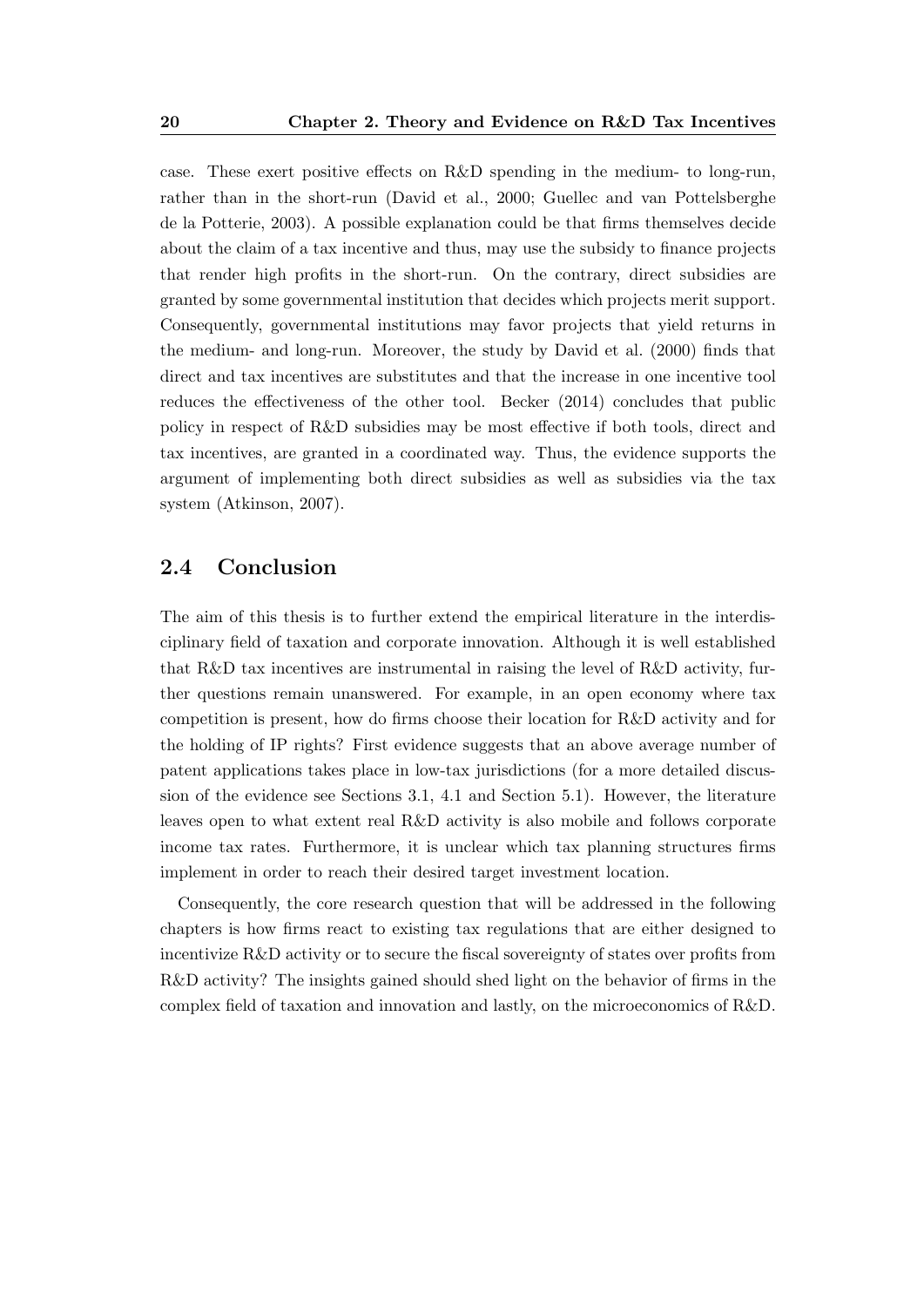# Chapter 3

# A Survey Study on R&D Intensive Multinationals\*

# 3.1 Introduction

The focus of this study is to gain a deeper understanding of how tax planning takes place in R&D intensive multinational firms. Innovative multinationals are notorious for having increased tax planning opportunities. By locating intangible assets at low tax affiliates, they can reduce the tax burden on a relevant fraction of their economic rents. In recent years, our understanding of the existence and functioning of this type of tax planning strategy has increased at a remarkable rate. The empirical literature provides compelling evidence for a tax-driven allocation of intangibles within multinational groups (see Grubert and Slemrod, 1998; Dischinger and Riedel, 2011; Karkinsky and Riedel, 2012; Griffith et al., 2014). Consistently, the tax accounting literature documents that R&D intensive firms, all other things equal, display lower effective tax rates (ETR) than non-innovating firms (Graham et al., 2011; Robinson et al., 2010; Graham et al., 2014).

The corporate production process in R&D intensive multinational firms, however, does not only involve administration of intangible assets. These companies also have to decide on where to set up R&D facilities and final output production for consumers. Innovative activity indeed turns out increasingly mobile with firms locating their R&D units away from their home countries, and in multiple locations (Abramovsky et al., 2008). Surprisingly, the existing literature has largely ignored the particularities of tax planning in R&D intensive firms with respect to these choices. In view of the OECD's ambitions to take action against multinational tax

<sup>\*</sup>This chapter is joint work with Jost H. Heckemeyer and Christoph Spengel and published as working paper Heckemeyer et al. (2014).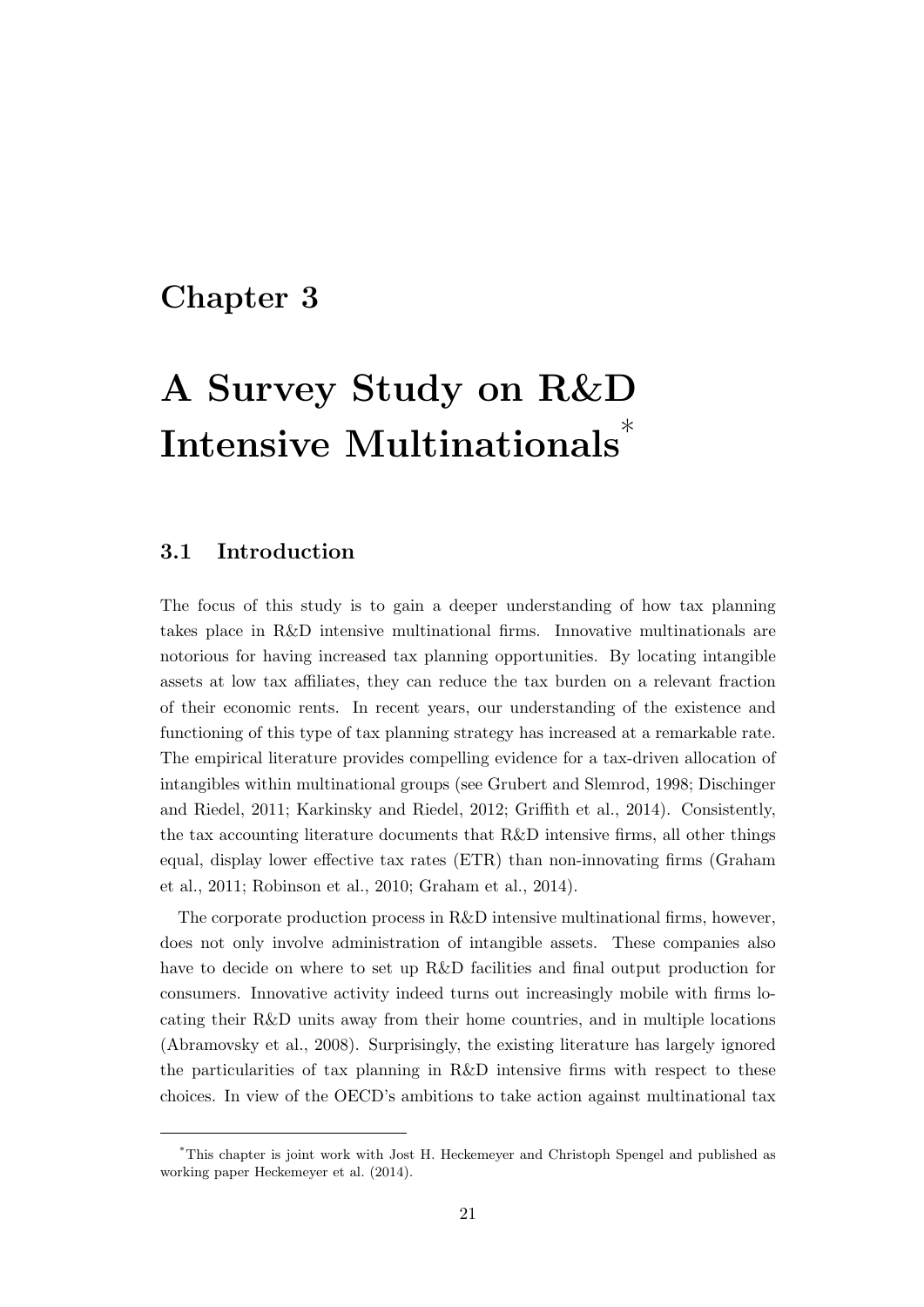avoidance (OECD, 2013b), however, it seems very important to better understand the role that tax considerations and tax executives play in investment decisions of R&D intensive multinationals beyond the management of IP. In the same vein, in their comprehensive review of empirical tax research Hanlon and Heitzman (2010) call for more research on tax decision-making inside the firm.

Using data from a confidential survey taken in 2012 of international top financial and tax managers, we develop and test a theory, based on the organizational design literature, for the intensity in which the tax department coordinates with managers from other business units to intervene with real investment decisions. We argue that in the decision-making process, the tax department can get involved in decision control or engage in decision management. Following Fama and Jensen (1983b), decision control involves the ratification and monitoring of initiated projects, whereas decision management includes, in particular, the initiation and set-up of projects and thus occurs at a much earlier stage of the decision process. According to organizational design theory, the optimal allocation of decision rights is determined by coordination costs, i.e. the costs of knowledge transfer between managers, that are incurred when centralization of management and control is high, and the costs of autonomy that arise when management and control are exercised separately. We argue that this coordination problem also drives the choice of whether the tax department serves a controlling function ensuring tax compliance in the investment process or whether, instead, it acts more as a manager interfering with principal investment choices such as location and financing. Moreover, we consider R&D intensity to be an important determinant of both the costs of coordination and the costs of autonomy. First, there is high pressure in R&D intensive industries to keep the time to market short and the costs caused by time delays associated with coordination between business units are very high. Second, costs of autonomy are low in R&D intensive firms as tax-inefficiencies from autonomous decision-making without involvement of tax experts can be reversed by separating and tax-optimally allocating intangibles within the multinational group.

Furthermore, we enrich our analysis with descriptive statistics relating to business decisions during the R&D investment process. We directly test hypotheses and ask for the motives of firms regarding the decision how much resources are spent on R&D, where R&D activity takes place and where IP should be hold, what drives firms to consider locating patents at low-tax affiliates and how it is achieved. Previous studies that focused on the link between corporate taxation and innovation have based their analyses on large data, which did not allow them to answer questions like the above. Moreover, large data does not allow to identify what kind of structures are set up within multinational firms to organize R&D globally.

As archival data is inappropriate to address our research question, we conduct an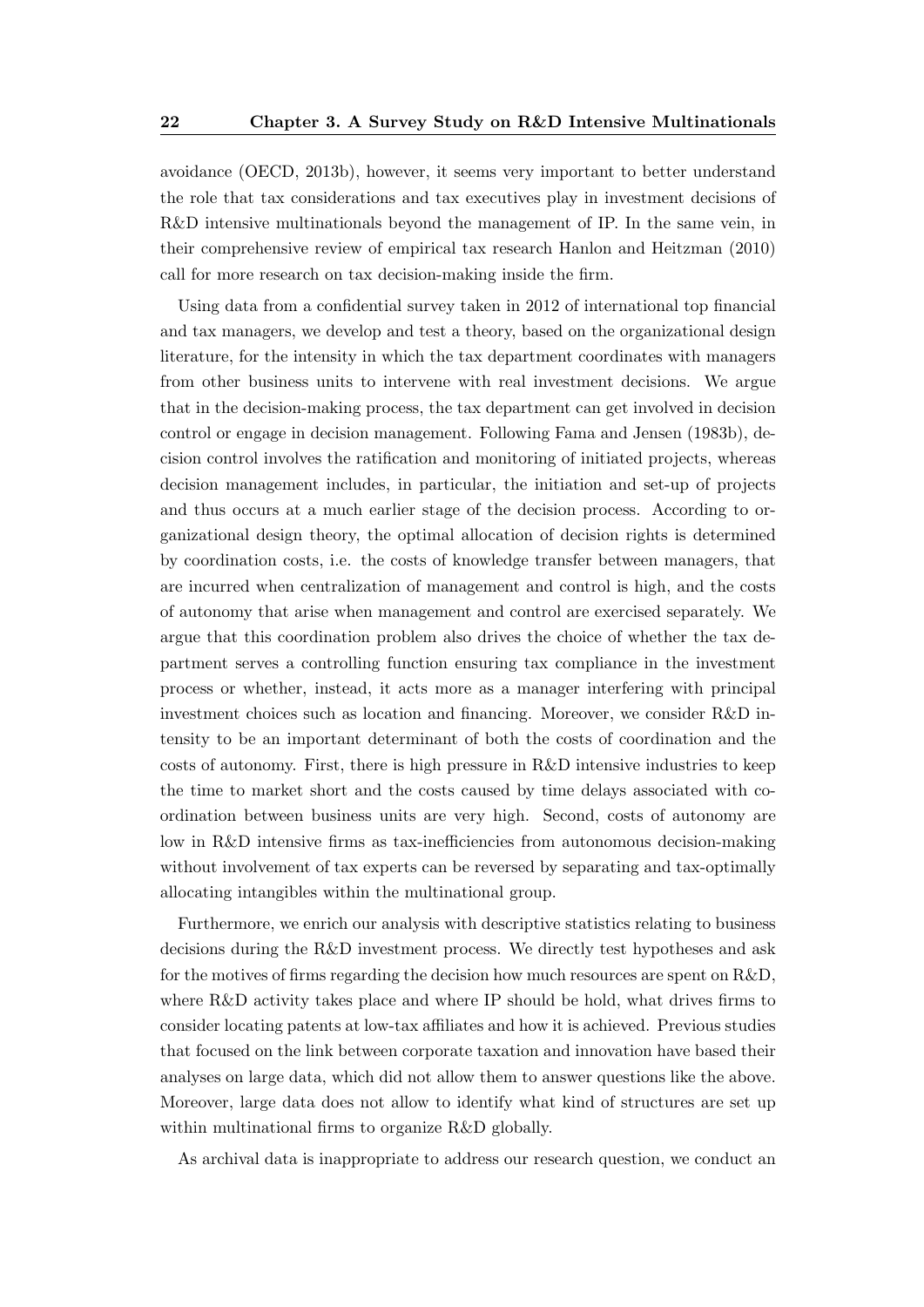in-depth survey among worldwide operating multinationals headquartered in different countries and active in diverse industries. Survey studies have been increasingly employed in tax, accounting and finance research to gain insights that would not be obtainable on the basis of publicly available accounting information. For example Graham and Harvey (2001) survey chief financial officers (CFO) on their views and practice of cost of capital, capital budgeting and capital structure. Graham et al. (2005) investigate the determinants of reported earnings and disclosure decisions, Graham et al. (2011) analyze the location decision of real investments and repatriation decisions, while in a follow-up study Graham et al. (2014) examine the incentives for tax planning, especially focusing on reputational concerns. A survey study of (Robinson et al., 2010) is more related to the managerial accounting literature and investigates the decision to evaluate the tax department as a cost center as opposed to a profit center. To the best of our knowledge, we are the first ones to provide survey evidence on the particularities of tax planning in R&D intensive multinationals.

In this study, we present evidence from 47 respondent firms. Admittedly, the sample of respondents is small, but we emphasize that 30 respondent firms are among the top 2,000 R&D investors and 15 are among the top 200 R&D investors worldwide as listed on the EU Industrial R&D Investment Scoreboard.<sup>1</sup> 9 respondent firms are among the Top 50 patent applicants at the European Patent Office.<sup>2</sup> Altogether, our sample firms spent more than \$50,000 million on R&D, according to their latest published financial statements, corresponding to approximately 8% of the total business R&D spending within the OECD in 2012 or to 7.7% of the total R&D expenditure spent in 2012 by the 2,000 largest R&D investors worldwide listed on the EU Industrial R&D Investment Scoreboard.

Our descriptive analyses reveal that country characteristics like infrastructure, culture, legal stability and skills of the workforce are more important than taxes for the location decision of R&D as well as for IP. However, among various tax factors, the most important factor for the location of R&D activity is the regulation that determines the deductions for R&D expenditure, while the most important factor for the location of IP is the double tax treaty network. We conclude that the R&D and IP location decision are two distinct decisions that are made separately. From the descriptive survey answers, it seems that in the location decision of IP tax planning considerations are of higher importance as compared to the R&D location decision.

Regarding our regression analysis, we indeed document supporting evidence that

<sup>&</sup>lt;sup>1</sup>The EU Industrial R&D Investment Scorboard lists the 2,000 largest R&D investors worldwide. These 2,000 firms represent more than 90% of the total R&D expenditure by private businesses worldwide. For more information, see http://iri.jrc.ec.europa.eu/scoreboard.html.

<sup>2</sup>See http://www.epo.org/about-us/annual-reports-statistics/annual-report.html.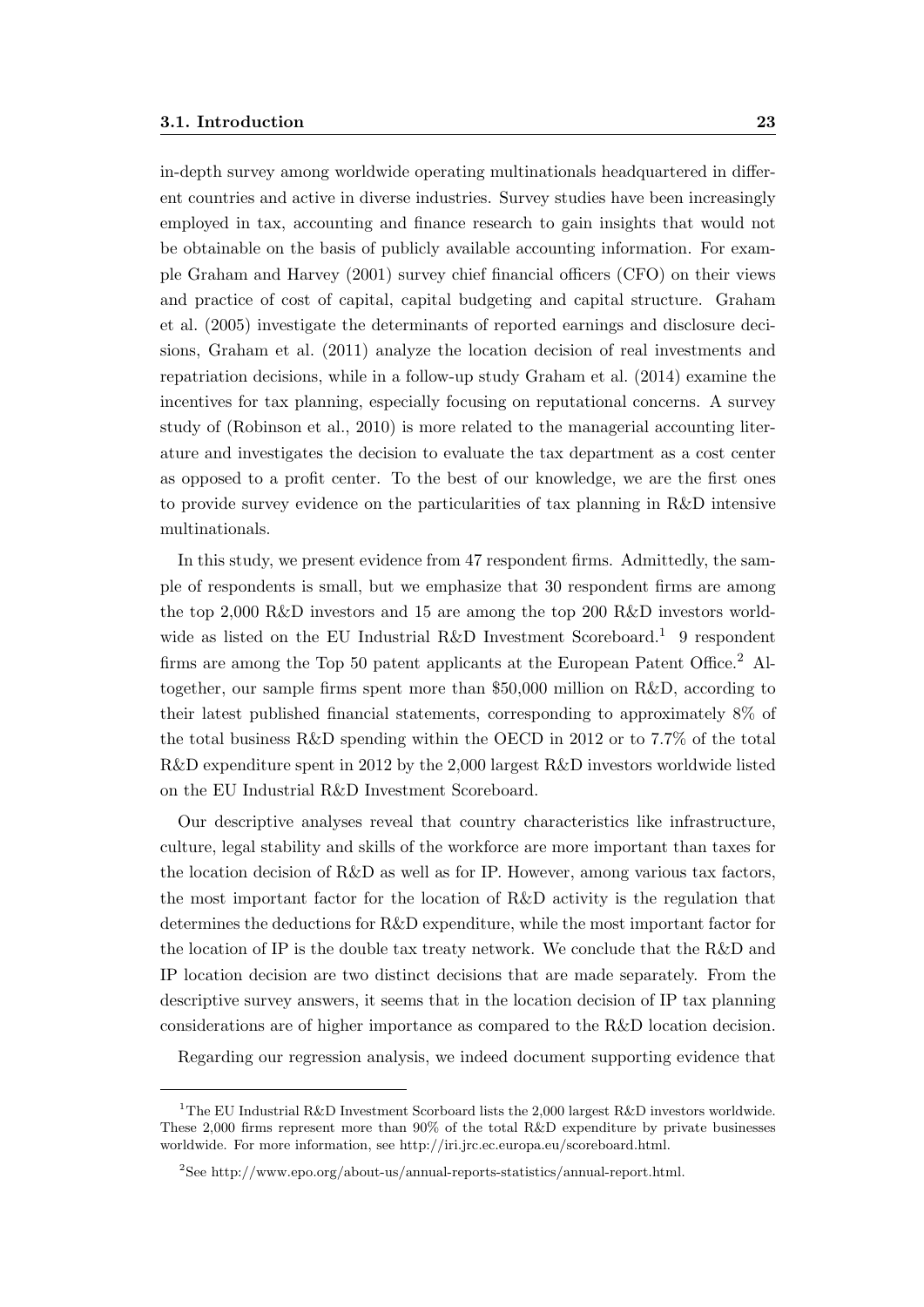in R&D intensive multinational firms the tax department operates more as a controller than as a manager. In particular, tax departments of R&D intensive firms make less tax planning effort, are less ambitious to minimize the tax burden of the firm, are later involved in the decision-making process of a new investment project, but are more likely to have a veto right in the decision on a new investment project as compared to less R&D intensive firms. Conditional on R&D intensity, however, the level of intangible assets in the firm is associated with more tax planning efforts and ambitions. Our results are statistically significant and robust towards several sensitivity checks.

Our findings add to a strand of research that studies the interrelationship between organizational architecture and tax planning. Recently, Armstrong et al. (2012) investigate the impact of tax director compensation contracts on effective tax rates. Phillips (2003) examines the effects of compensation based performance measures of chief executive officers and business-unit managers and finds that aftertax compensation significantly lowers the reported generally accepted accounting principles-ETR (GAAP ETR) and cash ETR of a firm. Whereas these studies are concerned with performance reward, Robinson et al. (2010) consider performance measurement and evaluate why firms choose to evaluate a tax department as a profit center as opposed to a cost center. In their analysis, they use the degree of coordination between the tax department and operating units as an exogenous variable. In this Chapter, however, we want to *explain* the degree of coordination between the tax department and managers from other business units. Thus, our study puts the focus on the third component of organizational architecture, allocation of decision rights, whereas the previous studies consider the first two components, performance measurement and reward. Similar to these earlier papers, we take another important step towards unraveling the black box of tax avoidance. In this sense, this Chapter can also be connected to other studies which open part of the black box of tax decision-making. In particular, Gallemore and Labro (2013) investigate the internal information environment within firms and its effect on the reported ETR. They find that firms with high internal information quality report lower ETRs. The unobservable construct of internal information environment is measured by five proxies, which are analyst following, analyst forecast accuracy, management forecast accuracy, the speed by which management announces financial figures such as earnings after fiscal year closing and the absence of material weaknesses in internal control. Furthermore, Dyreng et al. (2010) propose the conjecture that top executives may have a certain style and therefore set a certain tone at the top with respect to tax planning. They track executives who had worked for more than one firm over a longer period of time and indeed find a significant effect of executives on the GAAP and cash ETR. More recently, management research has started to focus on tax aspects, as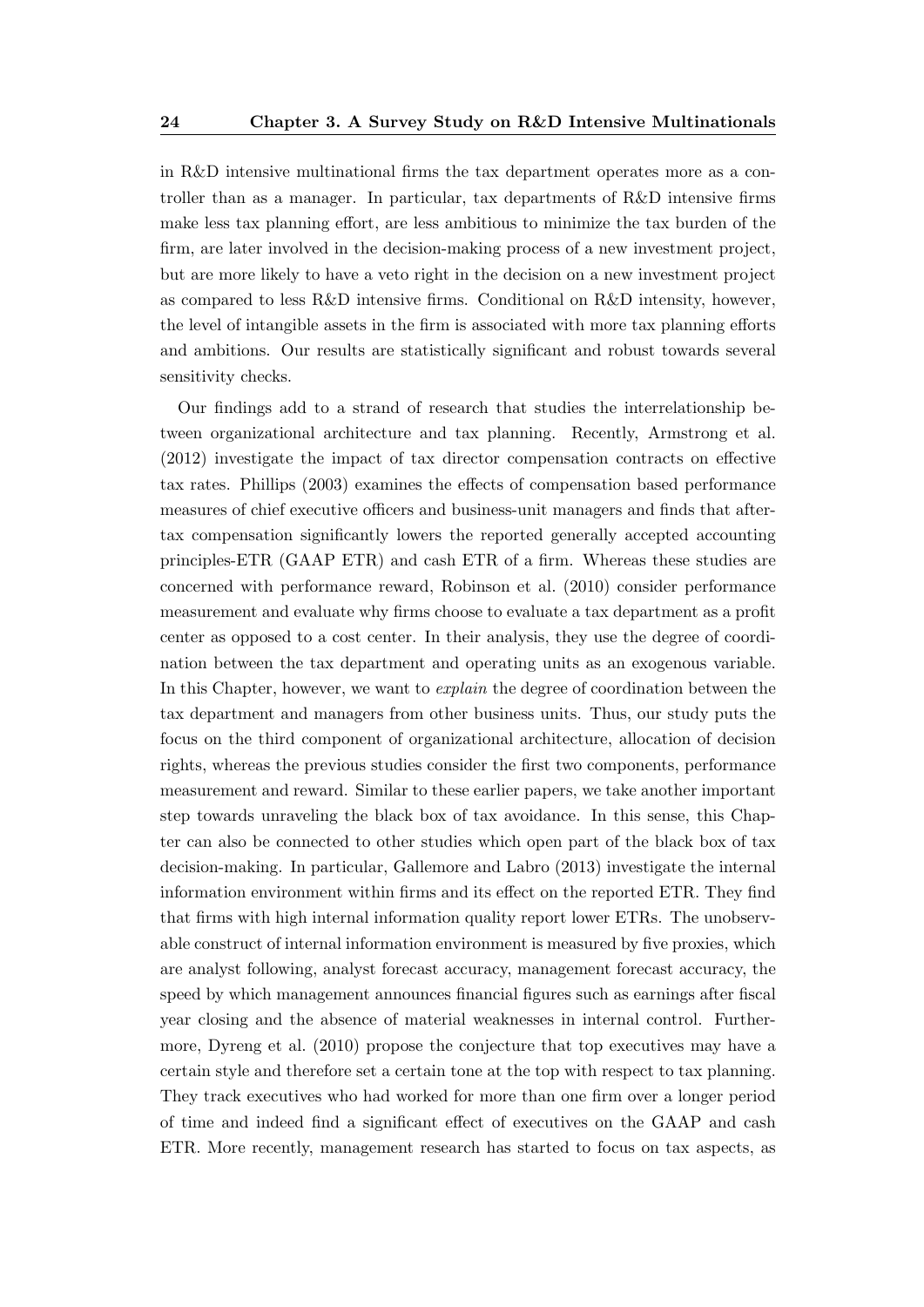well. Glaister and Hughes (2008) provide a case study on UK firms analyzing the relationship between corporate strategy formulation and taxation. They find strong support for the view that strategy decisions take priority, while tax decisions follow subsequently in the order of precedence.

Our study contributes to several further strands of the literature. In general, there is a universe of theoretical and empirical research dealing with the distorting effect of taxation on investment decisions. This literature provides robust evidence that taxes impact on both marginal and infra-marginal investment in domestic and crossborder contexts (De Mooij and Ederveen, 2003; Feld and Heckemeyer, 2011; Hassett and Hubbard, 2002; Bond and Van Reenen, 2007). Investment in R&D, however, is special (Elschner and Spengel, 2010). It is particularly risky because innovation efforts require a long-term perspective with high initial costs and uncertain outcome. On the other hand, once successful, R&D tends to yield very high economic rents, because intellectual property rights establish monopolies for a certain period of time. Time to market plays a crucial role in order to be able to earn these rents. Moreover, R&D activity is supposed to create positive externalities through unpaid knowledge spillovers and considered to be crucial for competitiveness and economic growth. As a consequence, various countries have put in place R&D tax incentives to foster innovative activity. The effectiveness of this type of incentives has been studied extensively in the past. R&D tax credits and additional allowances, for example, are generally found to positively impact on the scale of R&D investment (Hall and Van Reenen, 2000; Arundel et al., 2008; Spengel et al., 2009; Elschner and Spengel, 2010). Furthermore, there is evidence that tax considerations can lead firms to relocate and shift existing R&D activities to tax favorable jurisdictions (Wilson, 2009b; Paff, 2005). Bloom and Griffith  $(2001)$  speak of 'footloose  $R\&D$ ' to emphasize the international mobility of R&D activity.

The most substantial international tax planning opportunities in R&D intensive multinationals are associated with the output of the innovation process, i.e. valuable intangible assets, rather than with inputs. A recent strand of research provides robust evidence for a tax-driven allocation of intangibles within multinational groups. For example, Mutti and Grubert (2009) show that US companies obtain high royalty revenues preferably in low tax subsidiaries. Dischinger and Riedel (2011) find that subsidiaries subject to relatively low corporate tax rates show a higher level of intangible asset investment than other affiliates in a multinational group. Karkinsky and Riedel (2012), Ernst and Spengel (2011) and more recently also Griffith et al. (2014) substantiate this finding on the basis of patent data.

Finally, our study is connected to a strand of literature that investigates the interrelationship between the tax sensitivity of capital investment and profit shifting opportunities. The literature shows that if foreign earnings are exempt upon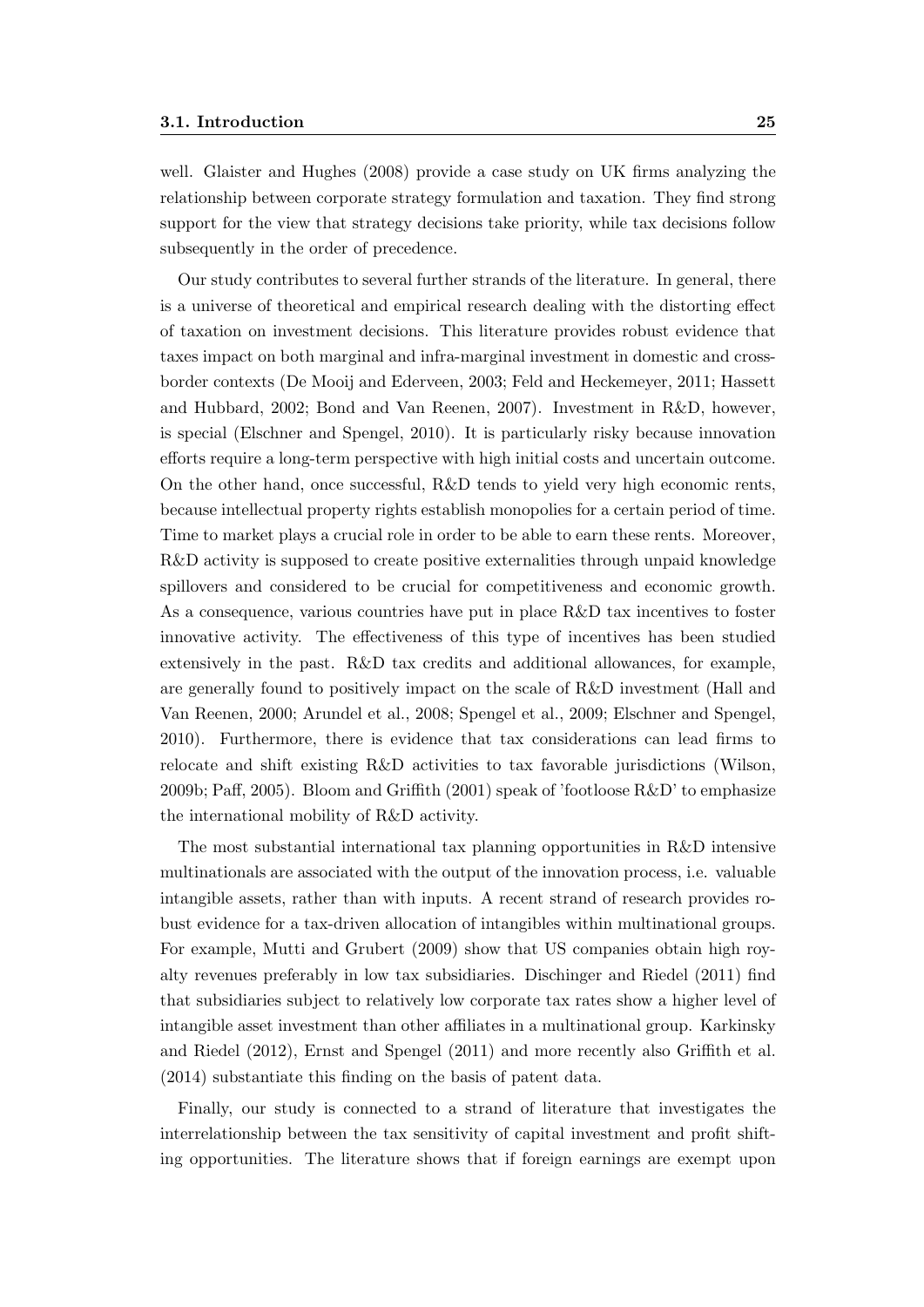repatriation, or taxation is deferred, the host-country tax rate is an important determinant of foreign direct investment (for example Janeba, 1995; De Mooij and Ederveen, 2003; Feld and Heckemeyer, 2011). Shifting profits from a given host country to low-tax affiliates reduces, all other things equal, the effective tax burden. In other words, the effective tax rate levied on infra-marginal or marginal returns is no longer determined by the local tax rate of the country where the real business activity takes place but by the tax rate of the jurisdiction where profits are shifted. As a consequence, profit shifting might reduce the sensitivity of investment to local tax rates and, vice versa, restricting profit shifting opportunities can lead to increased investment responses to the local tax rate (for example Hong and Smart, 2010; Haufler and Runkel, 2012). Empirical evidence for the negative relationship between profit shifting opportunities through IP tax planning and the sensitivity of investment to source country taxation is provided by Overesch and Schreiber (2010). Based on German outbound foreign direct investment (FDI) micro data Overesch and Schreiber (2010) find that R&D intensive firms' outbound investments react less tax sensitively than outbound investments of less R&D intensive firms. Our study relates to this previous piece of research in that we try to investigate the functions of the tax department in  $R\&D$  intensive firms by using organizational design theory and taking a closer look inside the firm.

The remainder of the Chapter is structured as follows. Section 3.2 develops our hypothesis. The research design and data are discussed in Section 3.3. Furthermore, Section 3.4 explains our estimation approach. Last, Section 3.5 presents our results and robustness checks and Section 3.6 concludes.

# 3.2 Hypothesis Development

According to organizational design theory, the organizational architecture of a firm depends on three columns: performance measurement, reward and punishment of performance, and the partitioning of decision rights between agents within the firm (Jensen and Meckling, 1992; Zimmerman, 2014). Previous studies have focused on the first two columns of organizational architecture, that is the choice of performance measurement of corporate tax departments (Robinson et al., 2010) and the role of compensation-based incentives in corporate tax planning (Phillips, 2003; Armstrong et al., 2012). In this study, we are particularly interested in the factors that determine the allocation of decision rights to the tax department and thus put the focus on the third column of organizational design.

Along the decision-making process, the hierarchical structure of a firm must allocate decision rights over four essential steps to different managers or agents (Jensen and Meckling, 1992; Zimmerman, 2014). These four steps are the initiation of a cer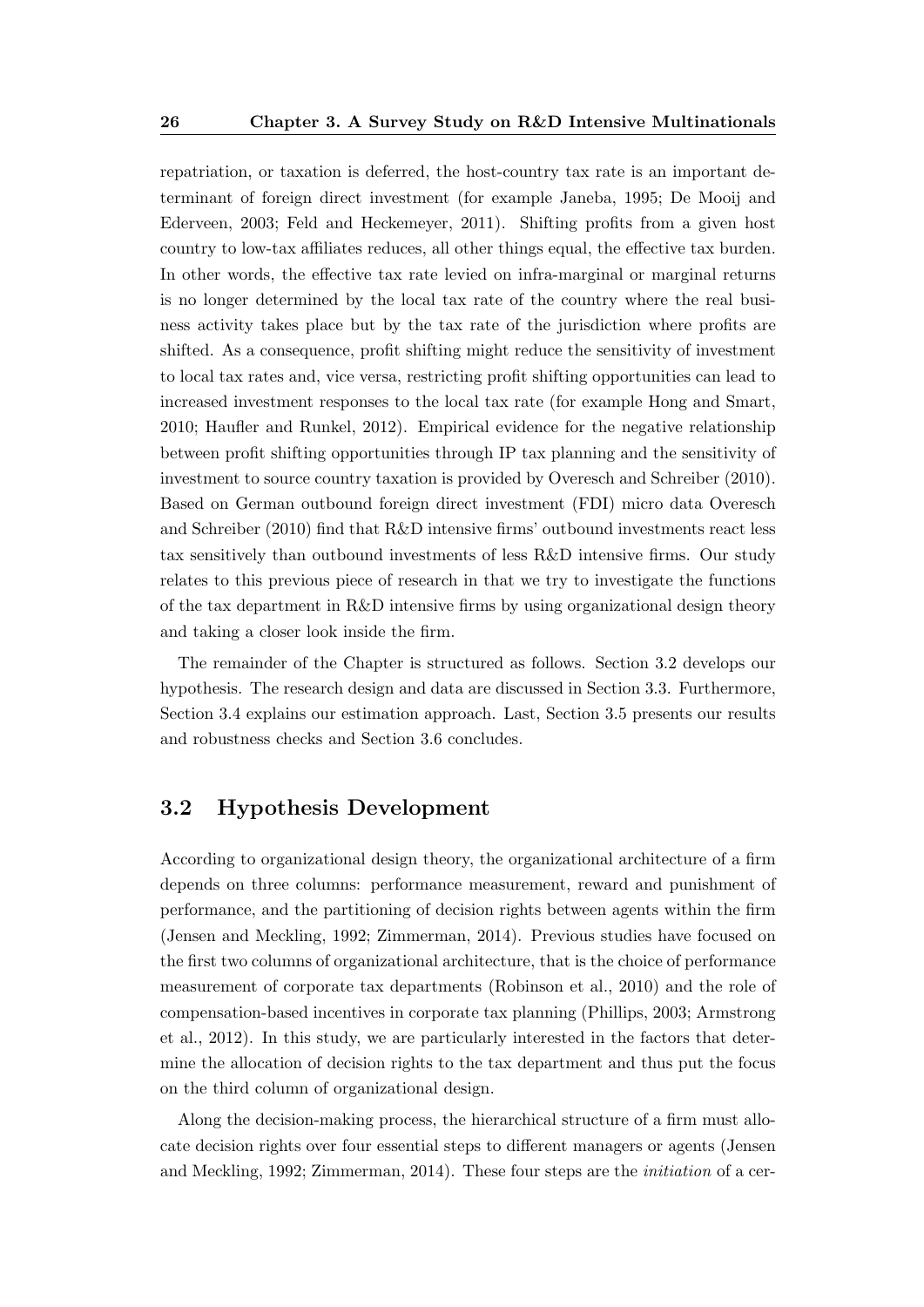tain action, its ratification, followed by its implementation and, finally, monitoring tasks. Fama and Jensen (1983b) use the term decision management to summarize activities that fall under initiation and implementation and the term decision control to summarize ratification and monitoring. Considering the construction of a new plant, for example, the initiation proposal about whether and where to invest in new facilities may primarily come from division managers with specialized knowledge of the production process and product demand from customers.<sup>3</sup> In the ratification process, senior management assembles knowledge from specialists in finance, human resources, legal, and other departments. Construction of the project, i.e. implementation, is the responsibility of the proposing managers or a separate facilities department within the firm. After construction is completed, internal accountants prepare financial reports to monitor the division operating the project.

Obviously, when firms are sufficiently complex, the relevant knowledge needed to make an investment decision is dispersed among several agents in the firm. Hence, several agents will be involved in the decision-making process and the firm needs some mechanism to structure the way decisions are made. We are interested in the role of tax experts in this process. We think that two scenarios are possible. On the one hand, the tax department could primarily be involved in controlling tasks, supporting ratification and monitoring of the project, and thus acting separately from management activity. A tax department that acts as a controller rather than a manager concentrates, for example, on ensuring that local and international tax legislation is complied with but it does not intervene in the structuring of the project. The management of the project would, in this case, be rather decentralized in the hands of the specialized division managers. On the other hand, the tax department could act much more as a manager and be involved in the initial stage of the decision process, for example by preselecting potential investment locations and coordinating directly with the initiating division managers. Thus, the decision process would be more centralized and management and control functions would be exercised in a less separated fashion.

The question of whether the tax department acts more as a manager or as a controller reflects the optimal choice of coordination intensity with other departments and divisions in the firm. Coordination intensity with experts and managers from other departments or divisions will be increasing in the tax department's intervention in decision management. For example, if the tax department gets involved in project initiation, specialized division managers and the tax department will have to coordinate to preselect potential investment locations, taking into account important tax aspects and non-tax factors related to local conditions of production and demand. The cost of coordination result from communication and the so caused

<sup>&</sup>lt;sup>3</sup>The example is taken from Zimmerman  $(2014)$ , p. 146.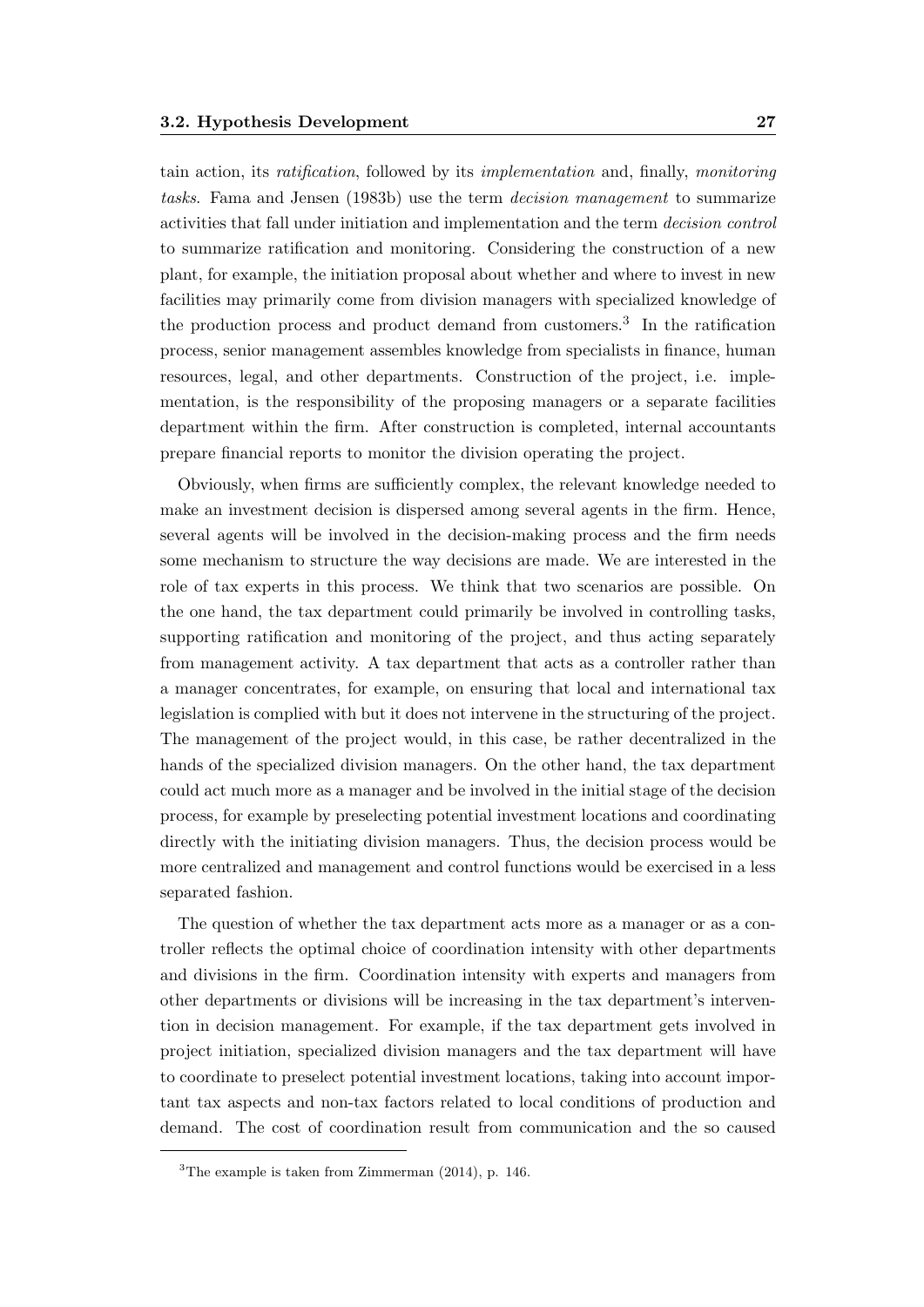delay in making a decision. Cost of delay are costs for missing out opportunities, because transferring knowledge (i.e. coordinating) takes time (Szulanski, 2000; Zimmerman, 2014).

In this coordination problem, the cost of coordination have to be balanced with the cost of autonomy (Emery, 1969). Cost of autonomy emerge from the forgone use of valuable knowledge in the decentralized decision-making process, which can result in inefficient or even entirely wrong decisions. In our context, the costs of autonomy (of the initiating division managers) can best be understood as forgone tax savings due to inefficient use of the tax experts' knowledge.<sup>4</sup>

Figure 3.1 illustrates the relationship between coordination intensity  $I$ , represented on the horizontal axis, and associated costs  $C$ , represented on the vertical axis. The ascending curves represent coordination costs, while the descending curves represent the autonomy costs. With increasing coordination intensity the cost of coordination increase, while the cost of autonomy decrease. The total costs are the sum of coordination and autonomy costs, represented by the U-shaped curve. The minimum of the total cost curve indicates the optimal level of coordination intensity, here at  $I_1$ .<sup>5</sup> In our context, the horizontal axis, depicting coordination intensity, also reflects the nature of the tax departments' tasks. At the right end of the continuum, the tasks of the tax department are managerial in nature, i.e. highly coordination intensive. At the left end, they are of a controlling type with little coordination between tax experts and managers of other business units. Accordingly, the tax departments' choice of coordination intensity with other business units ultimately reflects the decision on the nature of its tasks. Hence, the minimum of the total cost curve represents the optimal bundle of the tax department's managerial and controlling tasks.

We argue that in R&D intensive firms, the optimal level of coordination intensity between the tax department and other business units is lower relative to noninnovating firms, here at  $I_2$ <sup>6</sup> In other words, the tax department in highly R&D intensive firms carries out more controlling activities rather than managerial tasks

<sup>4</sup>We use the more general concept and term 'autonomy costs' as e.g. in Emery (1969), instead of referring to the term 'agency costs' as used in Jensen and Meckling (1992), Fama and Jensen (1983a) and Fama and Jensen (1983b). Agency costs occur when agents dispose of private information and do not share common interests. Here, we want to leave open the question whether the tax department and other specialized division managers have conflicting or congruent interests. In any case, with decreasing coordination, the efficiency costs of autonomous decision-making tend to increase.

 $5$ The optimal coordination intensity, i.e. the minimum of total costs, is at the point of equality of the absolute slopes of the autonomy cost and the coordination cost curves, which in Figure 3.1 coincides with the intersection of the two curves.

 ${}^{6}$ Again, the optimal coordination intensity, i.e. the minimum of total costs, is at the point of equality of the absolute slopes of the autonomy cost and the coordination cost curves, which in Figure 3.1 coincides with the intersection of the two curves.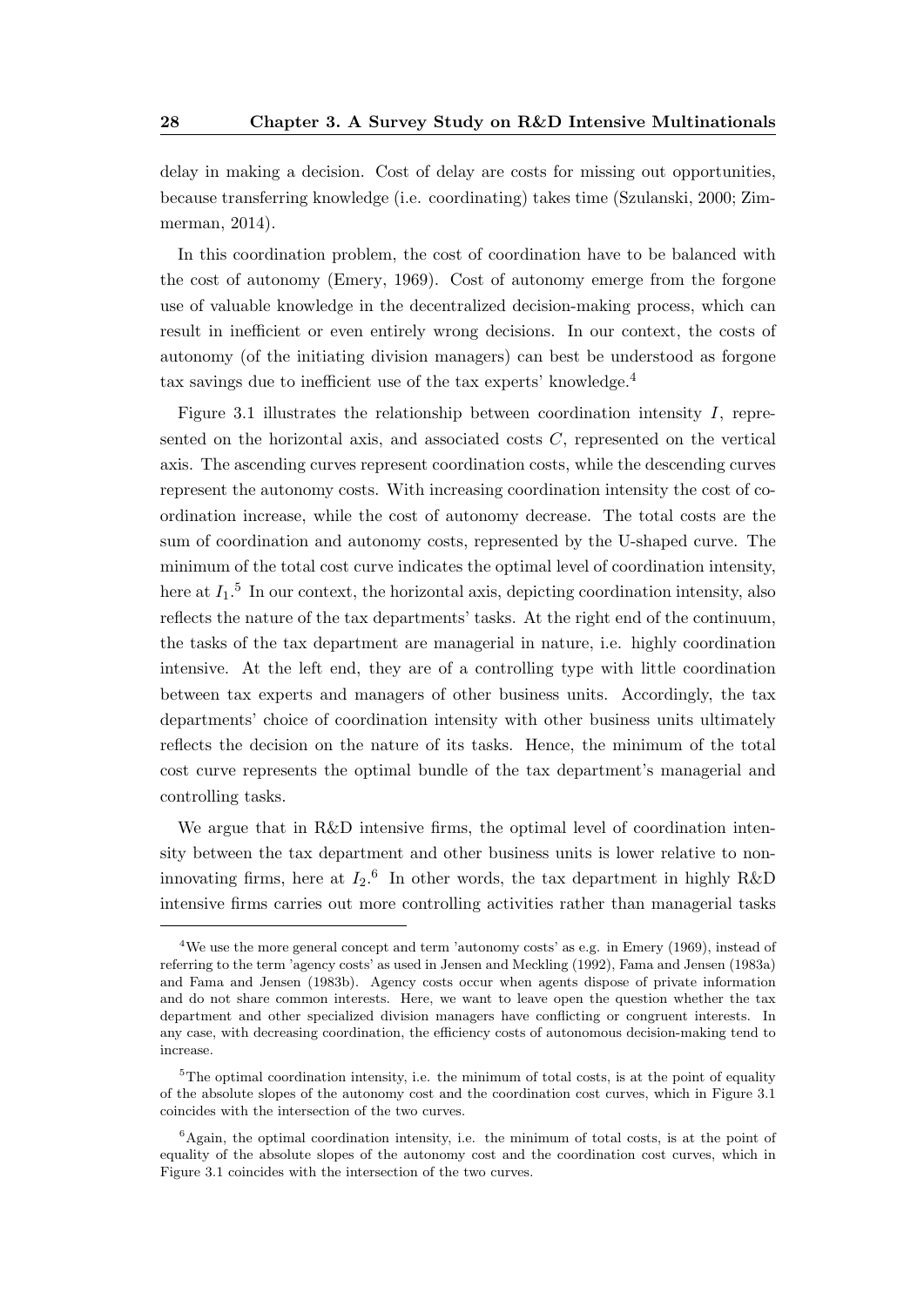Figure 3.1: Coordination Intensity Choice



Notes: Own source, according to Emery (1969). The ascending curves represent the coordination cost curves, while the descending curves represent the autonomy cost curves. The U-shaped curves represent the total cost curves. The grey curves depict the initial situation. We hypothesize that in R&D intensive firms both curves are shifted to the left, as represented by the black curves. The total cost minimum is at the point of equality of the absolute slopes of the autonomy cost and coordination cost curves. In this figure, the point of equal absolute slopes coincides with the intersection of the two cost curves.

as compared to less R&D intensive companies. We present two principal reasons for our hypothesis:

First, coordination costs in terms of delay costs from lost opportunities are especially high in R&D intensive businesses. The first applicant of a patent has the chance to be granted a monopoly and to extract the associated economic rents, while the runner-up will potentially face important economic and legal barriers to market entry. Moreover, in many high-tech industries, products and innovations follow sharp life cycle patterns. Missing out on the start of a new product cycle means that chances to successfully commercialize one's product are drastically reduced because the pioneers will have seized the market, at least for the lifetime of that new innovation. As a consequence, many companies engaged in R&D put a strong focus on 'time to market' which becomes the primary target dimension in the management of R&D projects (Brem, 2008). In Figure 3.1, the coordination cost curve for R&D intensive firms is represented by the black ascending curve. It is shifted to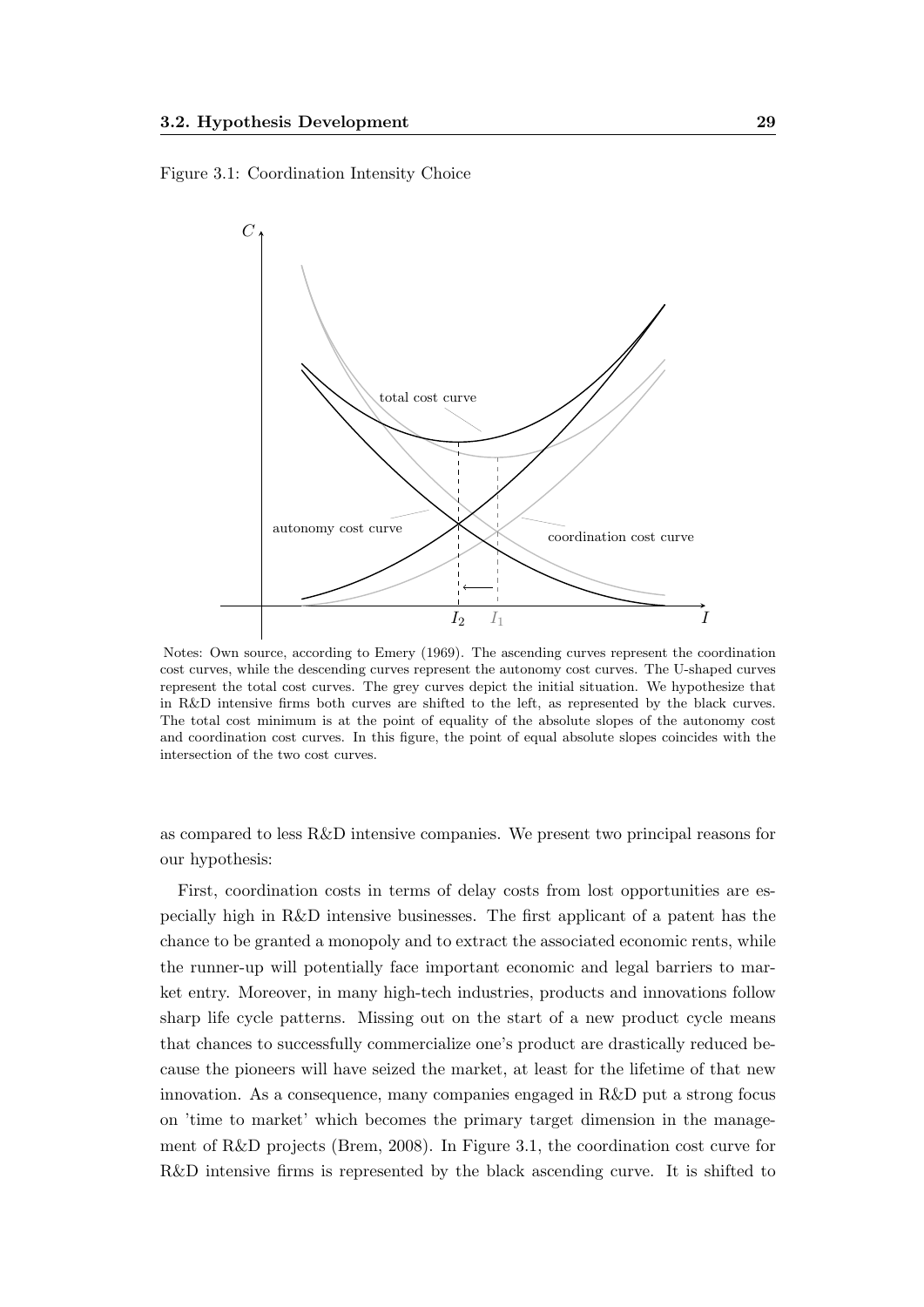the left relative to the 'standard' coordination cost curve for non-innovating firms, representing the increased costs of delay at given levels of coordination intensity.

A second reason for the optimal level of coordination intensity being comparably low in R&D intensive firms relates to the costs of autonomy that arise as a decreasing function of coordination intensity. More specifically, we argue that R&D intensive firms have enhanced opportunities to shift paper profits toward low-tax jurisdictions because R&D activity tends to produce both highly mobile and highly specific intangible assets, which can be separated from the R&D inputs and migrated to low-tax subsidiaries in a tax efficient way.<sup>7</sup> R&D intensive firms thus may care less about taxes in the investment decision process because they have considerable tax planning opportunities at a later stage, i.e. after the investment project has been implemented, and can substantially reduce their effective tax burden no matter where the real economic activity takes place.<sup>8</sup> Hence, the autonomy costs in terms of forgone tax savings that result from low coordination intensity between the tax department and other division managers initiating an investment project are low because inefficiencies from a tax point of view can be partially reversed by tax planning with IP. Graphically, this mechanism available to R&D intensive firms is reflected by the black descending autonomy cost curve which is shifted to the left relative to the autonomy cost curve for non-innovating firms. As both the autonomy and the coordination cost curves for R&D intensive firms are shifted to the left, so is the optimal coordination intensity between the tax department and initiating division managers (from  $I_1$  to  $I_2$  in Figure 3.1).

In sum, the optimal level of coordination intensity in R&D intensive firms is reduced for two reasons: First, coordination between R&D managers and the tax department is costly, because the cost of delaying an R&D related decision may be exorbitantly high. Second, R&D intensive firms often hold IP that enables them to engage in tax planning no matter where the economic activity actually takes place. These opportunities may help them to compensate tax inefficiencies from low coordination in the initial stage of the investment decision by engaging in IP tax planning ex post. Thus, our hypothesis is the following:

Hypothesis: In R&D intensive firms, the tax department carries out more controlling rather than managerial tasks than in less  $R\&D$  intensive firms.

We argue that the tax department's management-control choice manifests itself

<sup>7</sup>For empirical evidence on the tax sensitivity of intangible asset location, see Dischinger and Riedel (2011) and Karkinsky and Riedel (2012).

<sup>8</sup> In line with this notion, Overesch and Schreiber (2010) provide empirical evidence that the impact of taxes on investment decisions decreases with increasing R&D intensity.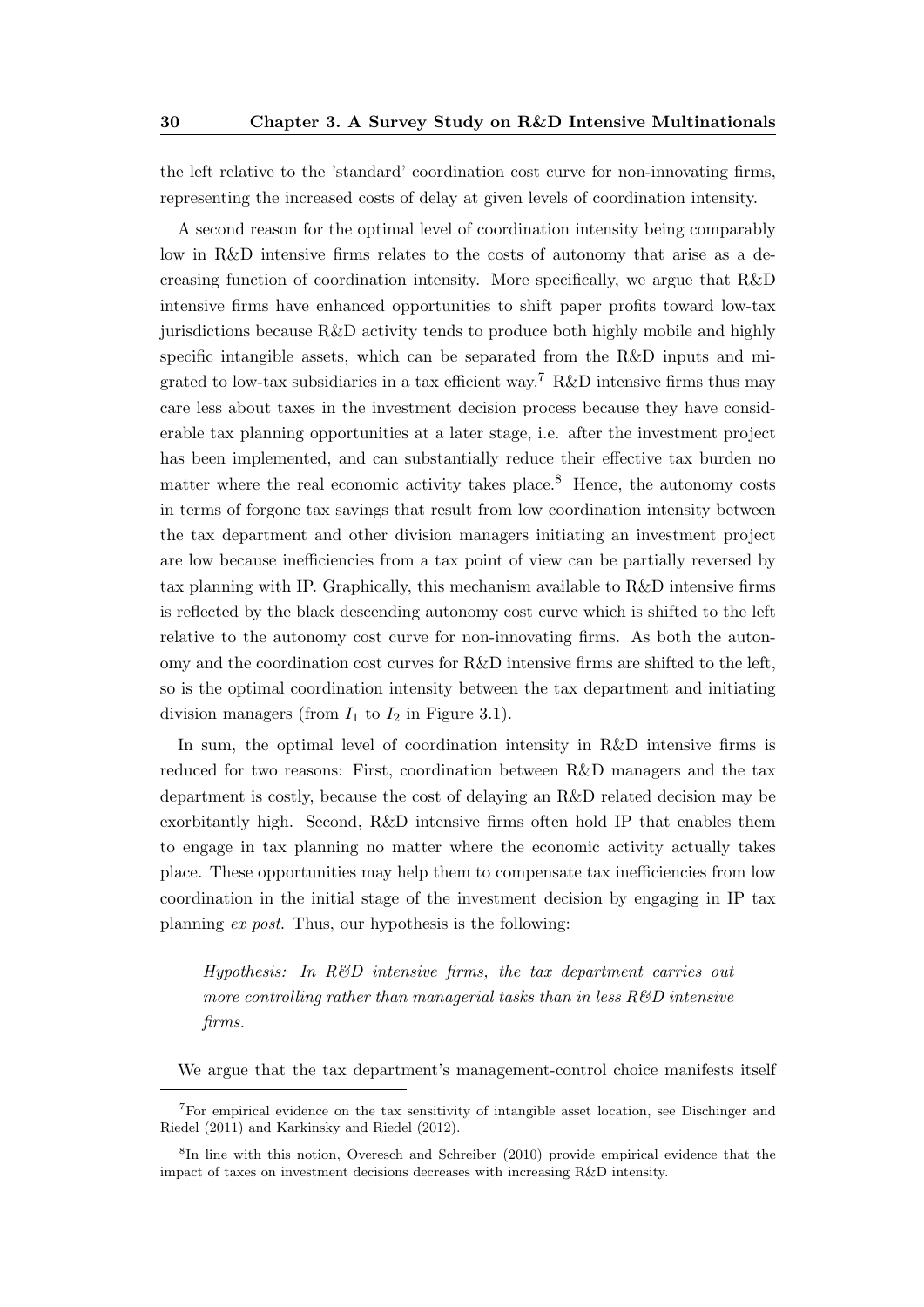in four dimensions, which we are able to directly observe in our survey. These are the effort the tax department makes for tax planning relative to compliance and reporting, the department's ambitions to minimize the overall tax burden of the firm relative to tax risk management, the temporal involvement of the tax department in investment decisions and the ultimate decision rights the tax department has in the investment decision. These characteristics are supposed to describe the nature of the tax department's tasks. We argue that the more the company's tax experts act as managers in the business decision process, the more time they spend on active tax planning relative to mere reporting and compliance tasks. We also suppose that a decision managing tax department tends to have high ambitions to minimize the firm's tax burden and it gets involved early in the initiation phase of the decision process, whereas a controlling tax department comes in at later stages for ratification and monitoring of decisions. With respect to ultimate decision rights, the strongest right, the right to veto, will rather rest with the tax department that serves as a controller rather than with a managing tax department.

Table 3.1: Predictions

|                    | Tax Department acts<br>more as a |   | Efforts Ambitions        | Temp. Inv. | Rights |
|--------------------|----------------------------------|---|--------------------------|------------|--------|
| high R&D intensity | controller                       | - | $\overline{\phantom{0}}$ |            |        |
| low R&D intensity  | manager                          |   |                          |            | -      |

Notes:  $+$  / - indicates the predicted direction of the effect of R&D intensity on each of the four dimensions, efforts, ambitions, temporal involvement and rights.

As stated above, we hypothesize that high R&D intensity leads the tax department to adopt more controlling tasks because the cost of coordination, particularly in the form of time delay, may be exorbitantly high. What that means for each separate dimension is shown in Table 3.1. We expect that a high R&D intensity is associated with less tax planning effort, less ambitions and a later involvement of the tax executives in the decision-making process. Therefore, the predicted effect of R&D intensity on efforts, ambitions and temporal involvement is negative.<sup>9</sup> On the other hand, we expect that R&D intensity is positively associated with rights, because this dimension is inversely related to the management-control-choice, i.e.

<sup>9</sup>We acknowledge that it may appear difficult to disentangle the effect that R&D intensity has on tax planning efforts and ambitions. We argue that the tax department is less involved in active investment decision management and planning both because it wants to avoid time delays and because it can much more efficiently shift profits after the investment took place by migrating mobile and firm-specific intangible assets to low-tax jurisdictions, i.e. through contract R&D agreements (for a more detailed discussion on different migration strategies see Section 4.2). Obviously, this ex post IP and profit migration requires some tax planning effort and ambition itself. In the empirical analysis, we will try to isolate the influences on the four dimensions associated with the management of IP.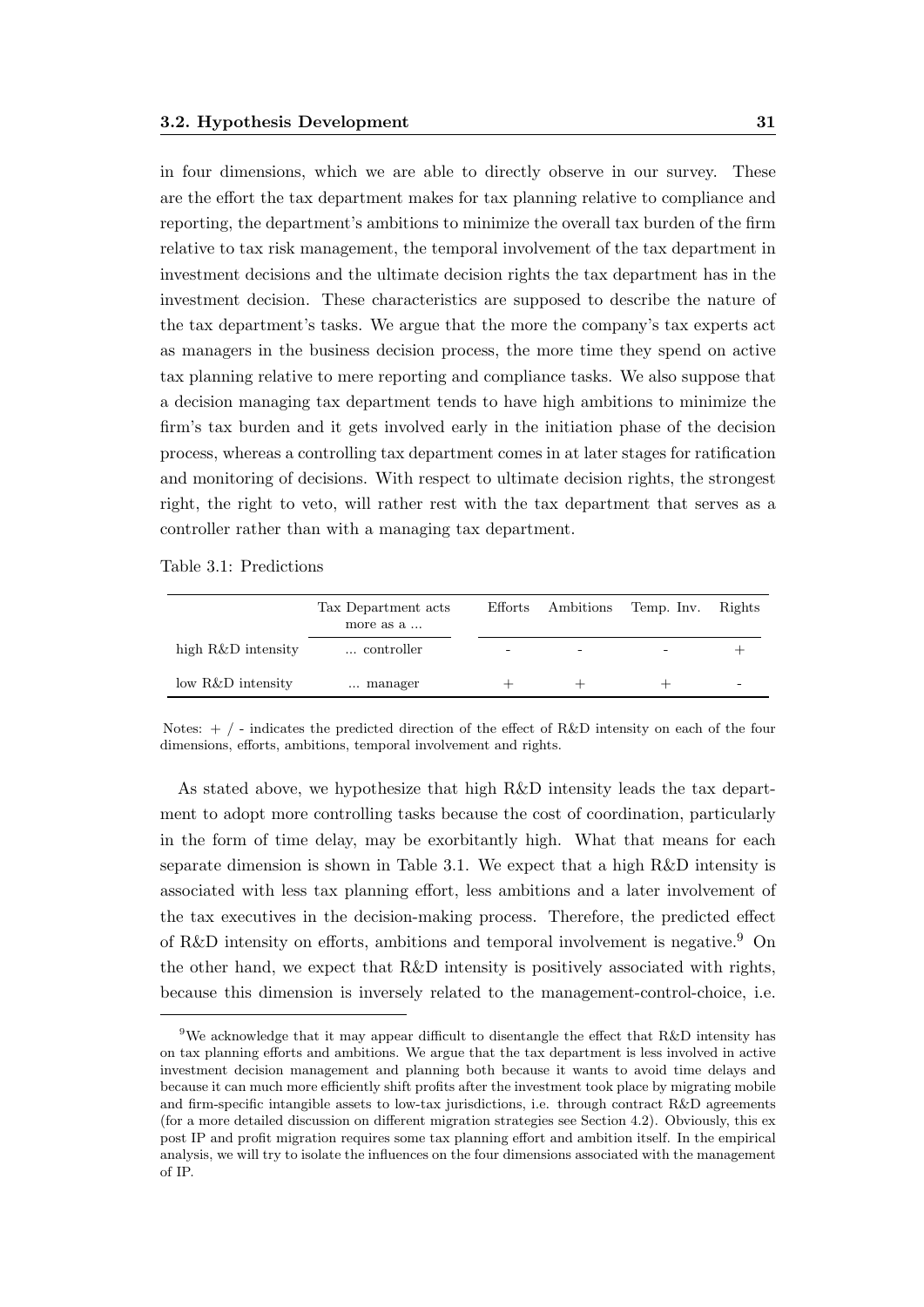tax departments that have more controlling tasks are more likely to have a veto right in the decision-making process. Consequently, the hypothesis that R&D intensive firms' tax departments act more as a controller rather than as a manager comes along with a predicted positive effect of R&D intensity on the rights of the tax department.

# 3.3 Research Method and Sample

#### 3.3.1 Survey Approach

Many previous studies have investigated the effect taxes have on R&D investment and most of them have empirically tested their hypotheses by means of large archival data sets. Data that has commonly been used to study R&D investment is R&D expenditure (Bloom and Griffith, 2001; Bloom et al., 2002), royalty income (Mutti and Grubert, 2009), balance sheet data on intangible asset holdings (Dischinger and Riedel, 2011) or the number of patent applications (Ernst and Spengel, 2011; Karkinsky and Riedel, 2012; Boehm et al., 2012; Ernst et al., 2014). Instead, we conducted a survey in cooperation with the internationally operating tax consultancy firm PwC. A major advantage of surveys is the elicitation of otherwise unobservable data (Serita, 2008). As we are interested to gain a deeper understanding of how firm characteristics influence the role the tax department plays in the decision-making process, archival accounting databases would not help us to address our research question.

We designed the questionnaire and entered into a cooperation with PwC, who conducted the survey among preselected global client firms. The preselection of firms was done by PwC to compose a sample of large and multinationally operating firms. After we had designed a first draft of the questionnaire, we made several revisions to it based on feedback from academics in the areas of marketing, finance, accounting and economics. Moreover, three firms beta-tested the questionnaire and provided feedback on the length of the questionnaire and on the readability and comprehensibility of the content to us. Finally, we asked 39 questions, while the questions considerably differed in length and some questions comprised subsections.<sup>10</sup> The questionnaire is 20 pages long, where we assumed that it will take one minute per page to answer the questions. We divided the questionnaire in three subparts. The first part addresses the role of tax considerations in R&D-related business decisions. The second part contains questions regarding the organizational integration of the tax and R&D function. The last part asks for company characteristics of the respondent firm.

 $10$ This study analyzes selected questions from the questionnaire.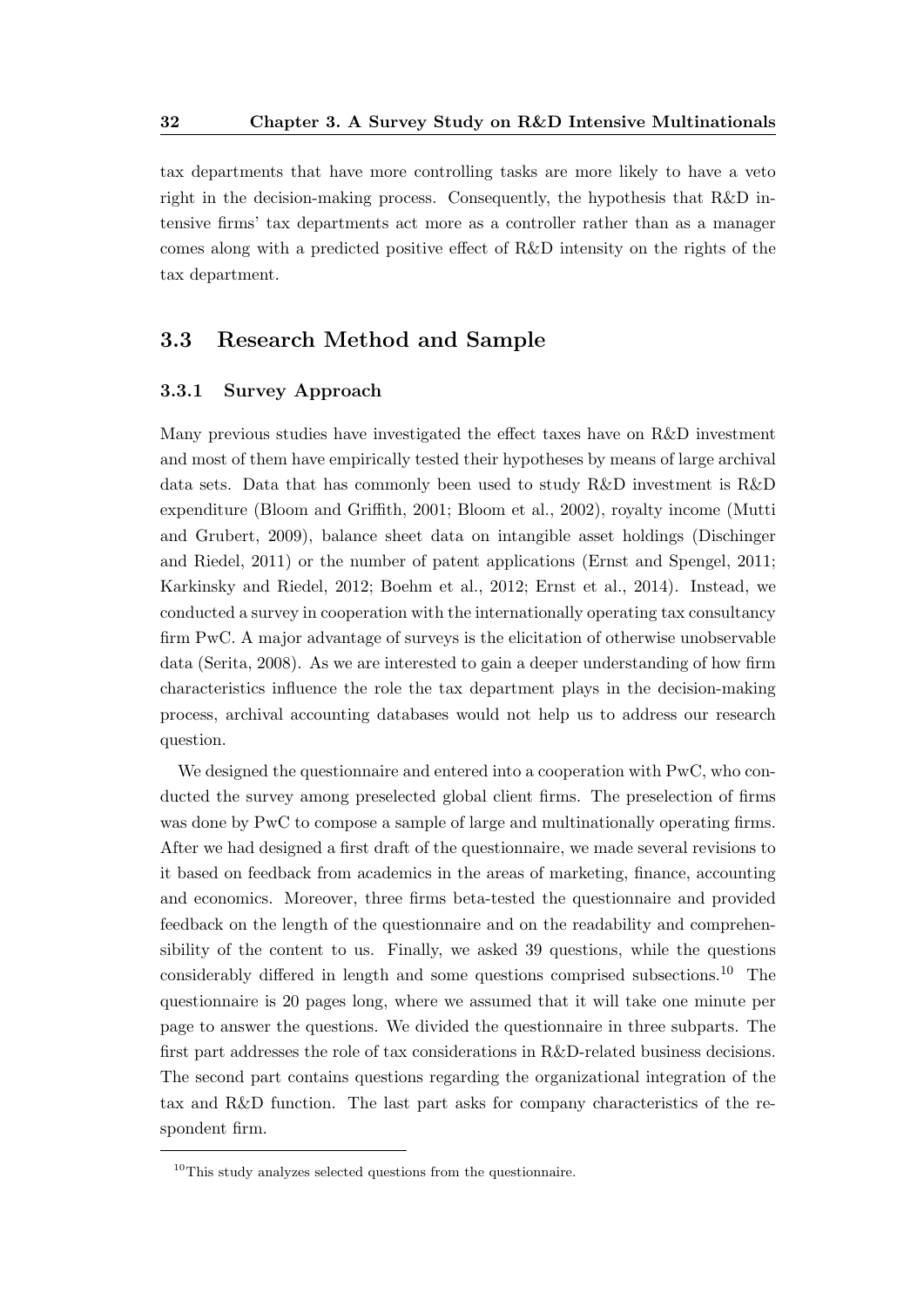The questionnaire was sent out by PwC to its client firms in August 2012. The survey was closed in October 2013. Throughout this period, we sent several reminders to the contacted firms. Out of 321 questionnaires that were sent out, 47 firms returned the questionnaire properly filled out. Thus, the response rate was approximately 15%.

Survey data also entails some drawbacks. The major concern is measurement error caused by inappropriate answers. The answer a respondent gives can be inappropriate due to the lack of knowledge or that the respondent feels uncomfortable to openly and correctly answer the survey questions. Concerns on the part of respondents to honestly answer survey questions might be a problem in our context as international tax planning is generally not well received by public opinion. Respondents might therefore, consciously or subconsciously, be tempted to conceal the true role of tax considerations in their business decisions.

These potential difficulties have to be addressed carefully prior to conducting the survey, especially in the design of the questionnaire and in the way the survey is conducted. Following previous survey studies in the accounting and finance literature (Graham and Harvey, 2001; Graham et al., 2005, 2011) we dealt with these issues in several ways, which we discuss in the following. As we only asked tax experts to fill out the survey, we do not worry that the respondents randomly chose their answers. If the respondent was not motivated to fill out the survey, he could easily refuse to do it. Also, we rely on the expert knowledge of the respondents and believe that the questions we asked were understood correctly. Nevertheless, we included a question to indicate the job title of the person who filled out the form. From the 47 respondents, 29 respondents are head of the tax department, one respondent is the vice president of the tax department, four are CFO of the company, one respondent is the vice president of the CFO, six are local tax managers, one respondent is the CEO of the company, one the assistant to the CEO and another one the assistant to the CFO and, finally, three respondents did not report their job title.

We are aware that some of our questions are sensitive as we also focus on tax planning strategies. These questions are critical, because respondents might not want to answer such questions correctly. First, we made clear that we are only interested in legal tax planning schemes, which is distinct from illegal tax evasion. Second, we decided that PwC conducts the survey for us, because firms will probably have confidence in the integrity and discreetness of their consultancy firm. In the survey, we made clear that all answers will be forwarded to us, the researchers, in anonymous form. We also included a paragraph on data security and confidentiality in the introduction to the questionnaire. We assured our respondents that the data reported in the questionnaire would be treated confidentially and that results would be published in aggregate form only. Last, we pointed out that respondents may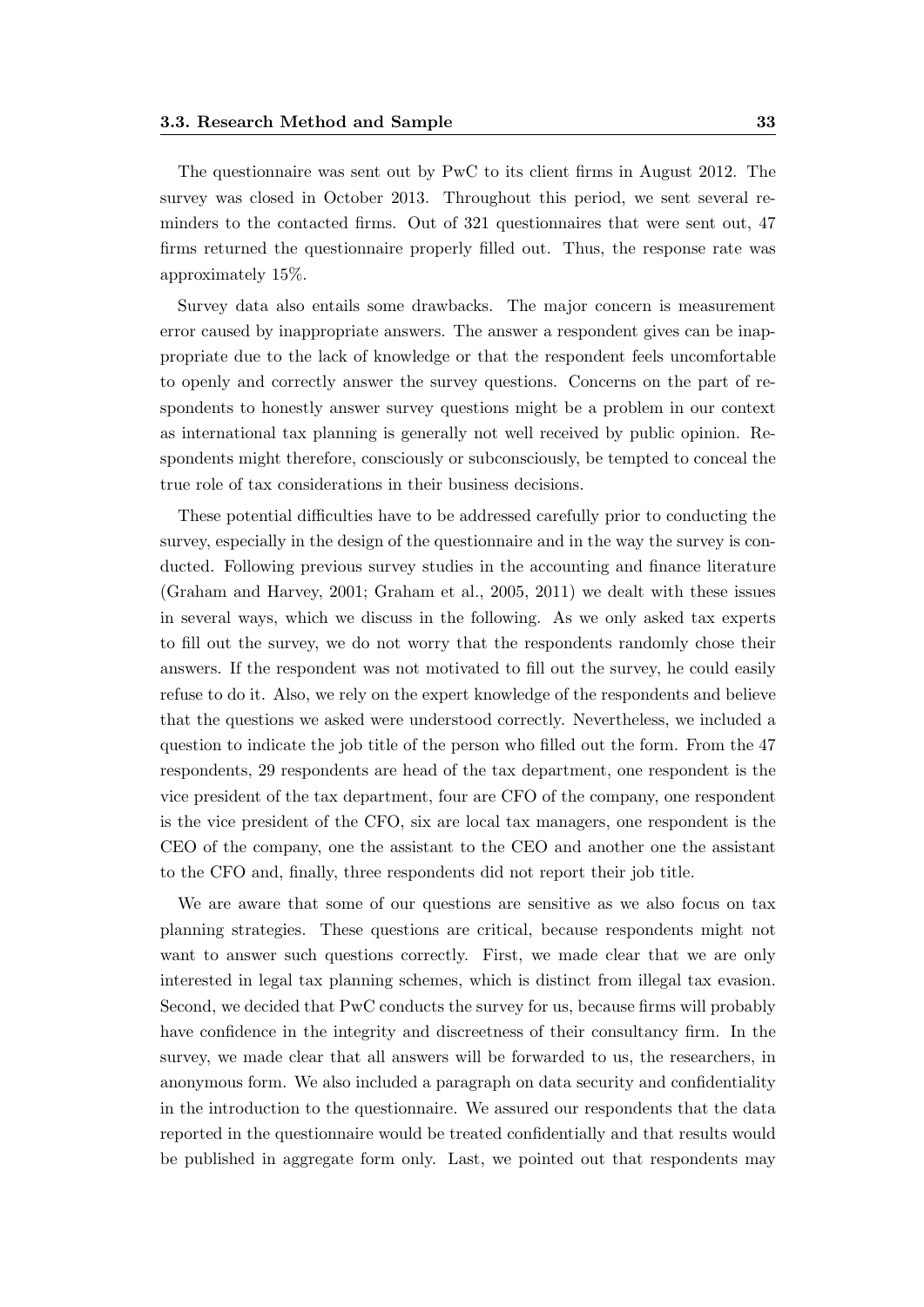also return an uncompleted questionnaire in case they were unable to answer some of the questions. That information was also meant to ensure that respondents felt free to leave some questions unanswered if they were uncomfortable with them.

#### 3.3.2 Survey Data and Sample

The following Tables 3.2 and 3.3 provide an overview of the characteristics of the 47 respondent firms. Half of respondents are located in Germany, followed by the US and Switzerland. Furthermore, the sample comprises firms from Australia, Austria, Finland, Hong Kong, Israel, Mexico, South Africa and the UK. Most firms are publicly traded (35 firms), but our sample also comprises eleven private firms and one firm that indicated some other ownership structure, although without specifying it any further. The majority of respondent firms are operating in heavy industries (16 firms), followed by the manufacturing industry (9 firms).

| Group's parent country $(N = 47)$ # of firms |                | Industry ( $N = 47$ )          | $\#$ of firms  |
|----------------------------------------------|----------------|--------------------------------|----------------|
| Australia                                    | 1              | Agriculture, forestry, fishing |                |
| Austria                                      | 1              | Mining, construction           | 4              |
| Finland                                      | 1              | Manufacturing: food, textiles  |                |
| Germany                                      | 25             | and chemicals                  | 9              |
| Hong Kong                                    | 1              | Heavy industries               | 16             |
| Israel                                       | 1              | Transport and utilities        | 3              |
| Mexico                                       | $\overline{2}$ | Wholesale and retail trade     | 1              |
| South Africa                                 | 1              | Banking, finance, insurance,   |                |
| Switzerland                                  | 6              | real estate                    | 3              |
| United Kingdom                               | 1              | Information technologies       | 4              |
| United States                                | 7              | Health, pharmaceuticals,       |                |
|                                              |                | biotechnologies                | 4              |
| Ownership $(N = 47)$                         |                | Public administration          | $\overline{2}$ |
| Public                                       | 35             |                                |                |
| Private                                      | 11             |                                |                |
| Other                                        | 1              |                                |                |

Table 3.2: Company characteristics of respondent firms

Notes: The group's parent country indicates the country of incorporation of the global ultimate owner company of the respective respondent firm. Industry classification is based on the US Securities and Exchange Commission's (SEC) standard industrial classification (SIC).

On average, our respondents have total assets of \$70,800 million, total liabilities of \$52,300 million and total sales of \$30,000 million. The average net income is \$1,830 million and the return on assets is 6.19%. The average respondent firm employs 61,537 people (full-time equivalents), where 5,537 of these are employed in R&D, and is approximately 87 years old. The average balance sheet amount of intangible assets is slightly more than one tenth of the total assets (\$7,960 million) and the average spending on R&D is \$1,240 million per year. The total R&D spending of all sample firms amounts to approximately \$53,400 million. This corresponds to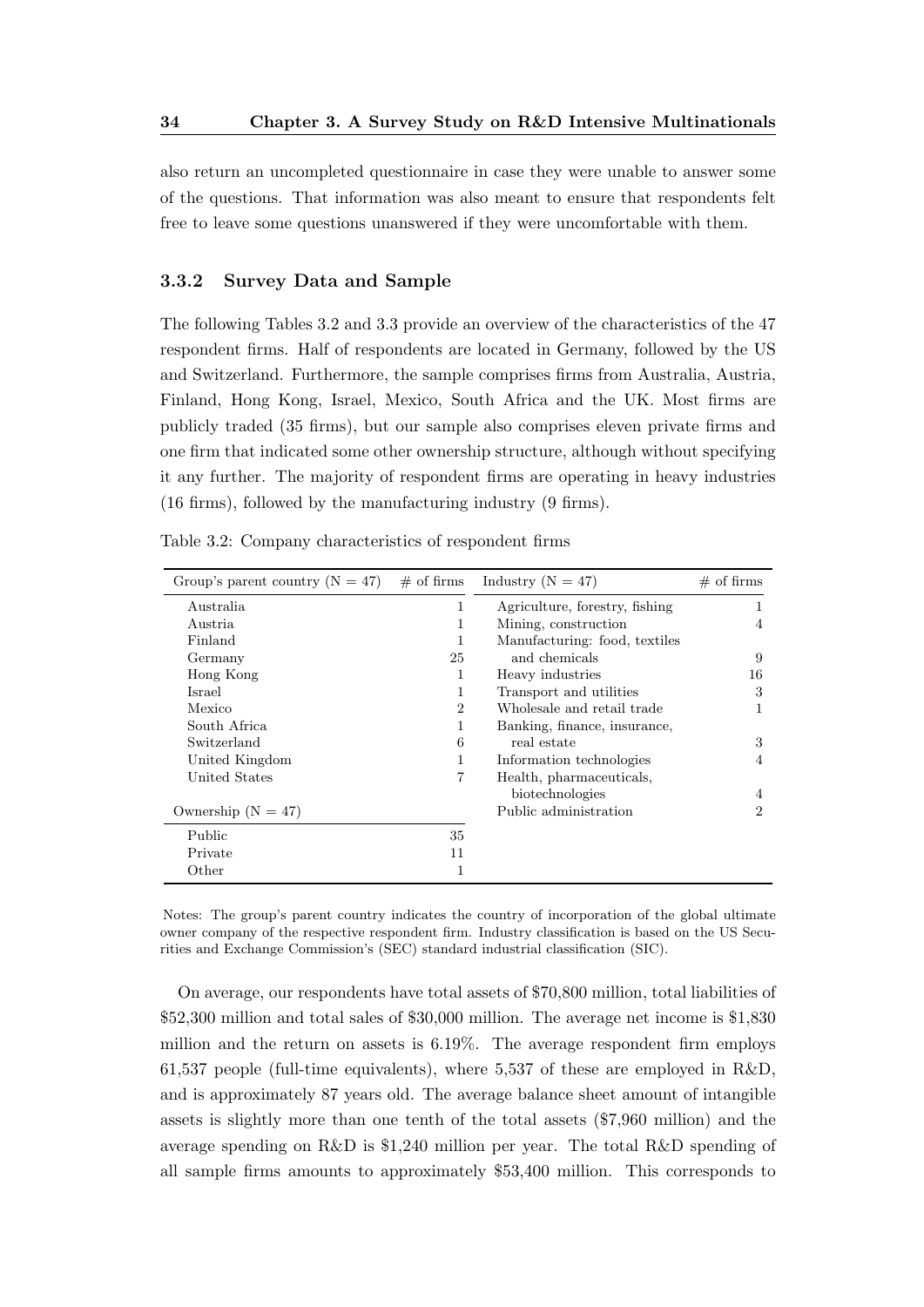approximately 30% of the total business R&D spending in the EU27 in 2012 or to  $8\%$  of the total business R&D spending within the OECD in 2012.<sup>11</sup> This share appears very high in view of the small number of firms we survey. However, the distribution of R&D expenditure across firms worldwide is highly skewed, meaning that the majority of R&D spending is concentrated in the hands of only a few firms. This is highlighted by the EU Industrial R&D Investment Scoreboard published by the European Commission (EC), which covers the top 2,000 investors in R&D worldwide. These 2,000 firms represent more than 90% of the total R&D expenditure by private businesses.<sup>12</sup> Our sample contains 30 firms that are among the top 2,000, and even 15 that are among the top 200 Scoreboard firms. In sum, our sample covers 7.7% of the top 2,000 firms' aggregate R&D expenditure in the year 2012. Moreover, we emphasize that 9 respondents are among the Top 50 applicant firms to the European Patent Office.

| Variable          | $\#$ Observations | Mean     | Median   | Minimum    | Maximum |
|-------------------|-------------------|----------|----------|------------|---------|
| Total assets      | 47                | 70,800   | 22,800   | 113        | 685,000 |
| Total liabilities | 47                | 52,300   | 14,200   | 167        | 625,000 |
| Total sales       | 47                | 30,000   | 18,000   | 140        | 147,000 |
| Net income        | 46                | 1,830    | 662      | -778       | 13,600  |
| Return on assets  | 45                | $6.19\%$ | $6.10\%$ | $-34.64\%$ | 29.16\% |
| Intangible assets | 45                | 7,960    | 1,400    | 0          | 85,400  |
| R&D expenses      | 43                | 1,240    | 193      | $\Omega$   | 6,790   |
| Total employees   | 47                | 61,537   | 44,000   | 480        | 380,000 |
| R&D employees     | 35                | 5,537    | 1,000    | $\Omega$   | 38,500  |
| Firm Age          | 47                | 87       | 100      | 1          | 179     |

Table 3.3: Selected descriptive statistics of respondent firms

Notes: All financial statement information is in million US Dollars. Firm age is measured in years.

One limitation to survey research is selection bias in the answers due to selfselection of respondents (Dillman, 1978). Firms or managers may decide themselves whether to answer the survey or not and therefore, they select themselves into two groups, the group of respondents and the group of non-respondents. The concern of selection bias is related to the generalizability of the results and conclusions drawn from the survey. One form of selection bias is non-response bias that arises if the group of respondents is systematically different to the group of nonrespondents in observable characteristics that influence the subject of interest in our study (i.e. R&D related tax planning behavior). Another form of selection bias

<sup>&</sup>lt;sup>11</sup>The total business R&D spending in the EU27 in 2012 amounts to \$176,744.85 millions and the total business R&D spending within the OECD in 2012 amounts to \$649,214.01 millions. The figures are taken from the OECD database on business enterprise expenditure on R&D (BERD). The figures are measured at constant prices and PPP.

<sup>12</sup>See the European Commission's press release on November 18, 2013: http://europa.eu/rapid/press-release\_MEMO-13-1000\_en.htm.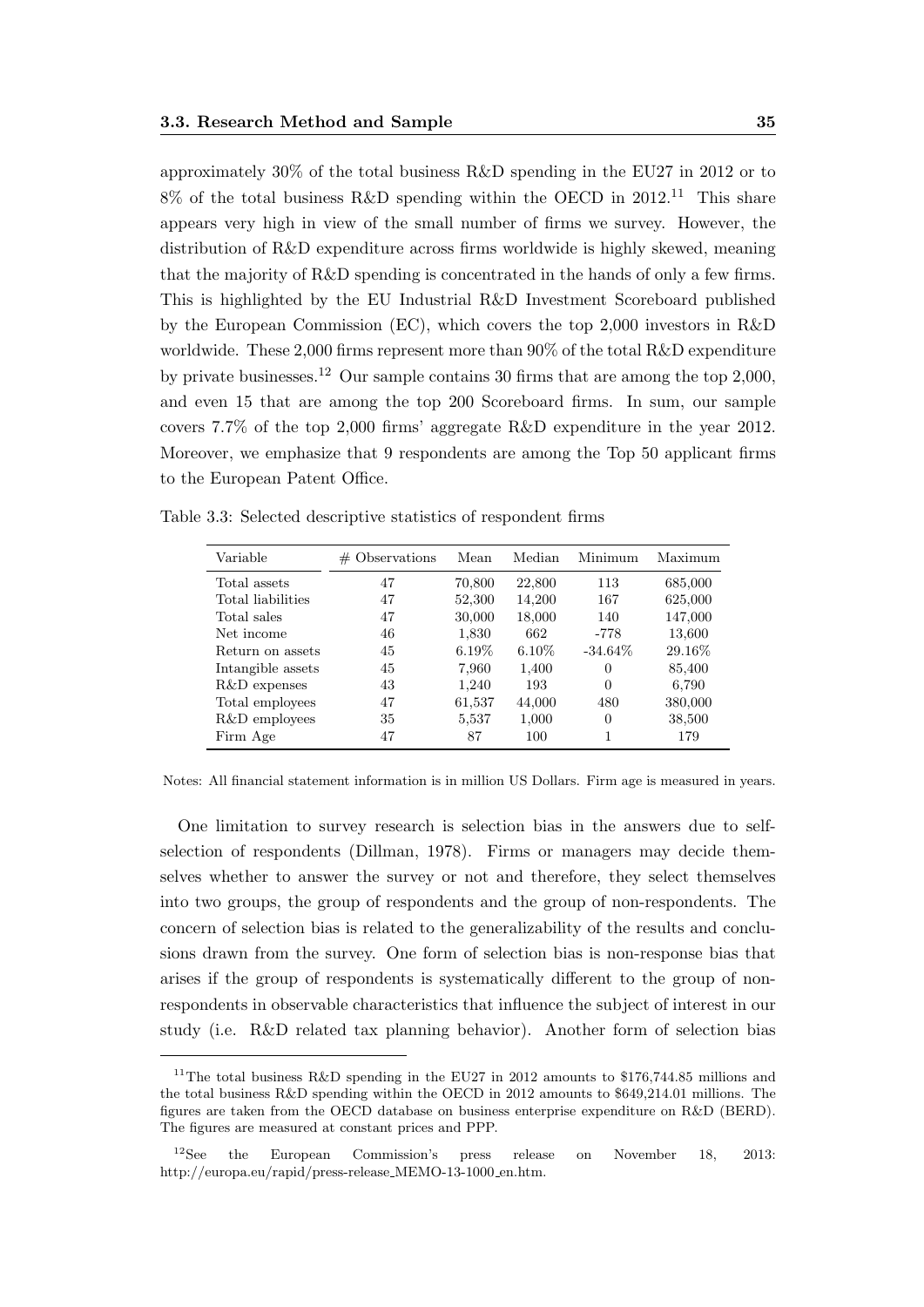arises if the group of contacted firms systematically differs from the population that is researched. Hence, we draw comparisons to address both of these concerns. First, we compare the sample of respondents to bigger populations, i.e. to the group of non-respondents and the group of firms that are part of the Standard & Poors (S&P) 1200 Index. Second, we compare our sample of contacted firms with the group of S&P 1200 firms. The S&P 1200 Index is a stock market index that covers the 1,200 worldwide biggest and publicly traded companies. It comprises approximately 70% of the world's stock market capitalization. Since the bigger part of R&D is concentrated in the hands of a few but very large multinational firms, we are interested to learn how our sample compares to this population of firms, and, therefore, use the sample of S&P 1200 companies as a comparison group.

|                                                                         | $S\&P$<br>1200<br>(1)                          |                                                | All Firms<br>we Contacted<br>with Available<br>Data<br>(2) |                                                |                          | Survey<br>Nonresponders<br>with Available<br>Data<br>(3) | Survey<br>Responders<br>with Available<br>Data<br>(4) |                                |
|-------------------------------------------------------------------------|------------------------------------------------|------------------------------------------------|------------------------------------------------------------|------------------------------------------------|--------------------------|----------------------------------------------------------|-------------------------------------------------------|--------------------------------|
|                                                                         | N                                              | Mean                                           | N                                                          | Mean                                           | N                        | Mean                                                     | N                                                     | Mean                           |
| <b>RDINT</b><br><b>IPINT</b><br><b>SIZE</b><br><b>ROA</b>               | 675<br>1,197<br>1,209<br>1,209                 | 0.03<br>0.19<br>23,800<br>0.07                 | 128<br>147<br>149<br>147                                   | 0.04<br>0.20<br>31,900<br>0.07                 | 85<br>102<br>102<br>102  | 0.04<br>0.21<br>32,800<br>0.07                           | 43<br>45<br>47<br>45                                  | 0.03<br>0.17<br>30,000<br>0.06 |
| <b>LEV</b><br><b>GROW</b><br><b>INVINT</b><br><b>CAPINT</b>             | 1,206<br>1,207<br>1,189<br>1,186               | 0.60<br>0.15<br>0.08<br>0.28                   | 149<br>146<br>147<br>145                                   | 0.79<br>0.05<br>0.12<br>0.21                   | 102<br>101<br>102<br>101 | 0.62<br>0.05<br>0.11<br>0.22                             | 47<br>45<br>45<br>44                                  | 1.17<br>0.07<br>0.13<br>0.20   |
|                                                                         |                                                |                                                | p-Value                                                    |                                                |                          |                                                          |                                                       |                                |
|                                                                         | $1 \text{ vs. } 2$                             | $1 \text{ vs. } 4$                             | $2 \text{ vs. } 4$                                         | 3 vs. 4                                        |                          |                                                          |                                                       |                                |
| <b>RDINT</b><br><b>IPINT</b><br><b>SIZE</b><br><b>ROA</b><br><b>LEV</b> | 0.0573<br>0.0508<br>0.4426<br>0.3641<br>0.2773 | 0.7419<br>0.8792<br>0.1122<br>0.8115<br>0.4240 | 0.5462<br>0.2566<br>0.5241<br>0.7779<br>0.9342             | 0.3925<br>0.1199<br>0.3776<br>0.6990<br>0.9089 |                          |                                                          |                                                       |                                |
| <b>GROW</b><br><b>INVINT</b><br>CAPINT                                  | 0.1006<br>0.0000<br>0.0470                     | 0.7707<br>0.0005<br>0.0888                     | 0.5527<br>0.4488<br>0.6037                                 | 0.4146<br>0.2992<br>0.4780                     |                          |                                                          |                                                       |                                |

Table 3.4: Non-Response Bias Tests

Notes: Columns (1) to (4) represent different populations as stated. P-values are based on a two-tailed Wilcoxon test and indicate significant differences among the different populations in the variables observed. All variables are obtained from the Compustat Global and Compustat North America Database and are measured as of 2012. R&D intensity, abbreviated by RDINT, is R&D expenses (XRD) scaled by total assets (AT), IP intensity, abbreviated by IPINT is intangible assets (INTAN) to total assets (AT), size is measured by total sales (SALE) and is in million USD, ROA is the return on assets defined as net income (NI) scaled by total assets (AT), leverage, abbreviated by LEV, is calculated as liabilities (LT) over total assets (AT), asset growth is the percentage change in total assets to the one-year lag total assets (AT), inventory and capital intensity, abbreviated by INVINT and CAPINT respectively, is total inventories (INVT) and net property, plant and equipment (PPENT) respectively over total assets (AT).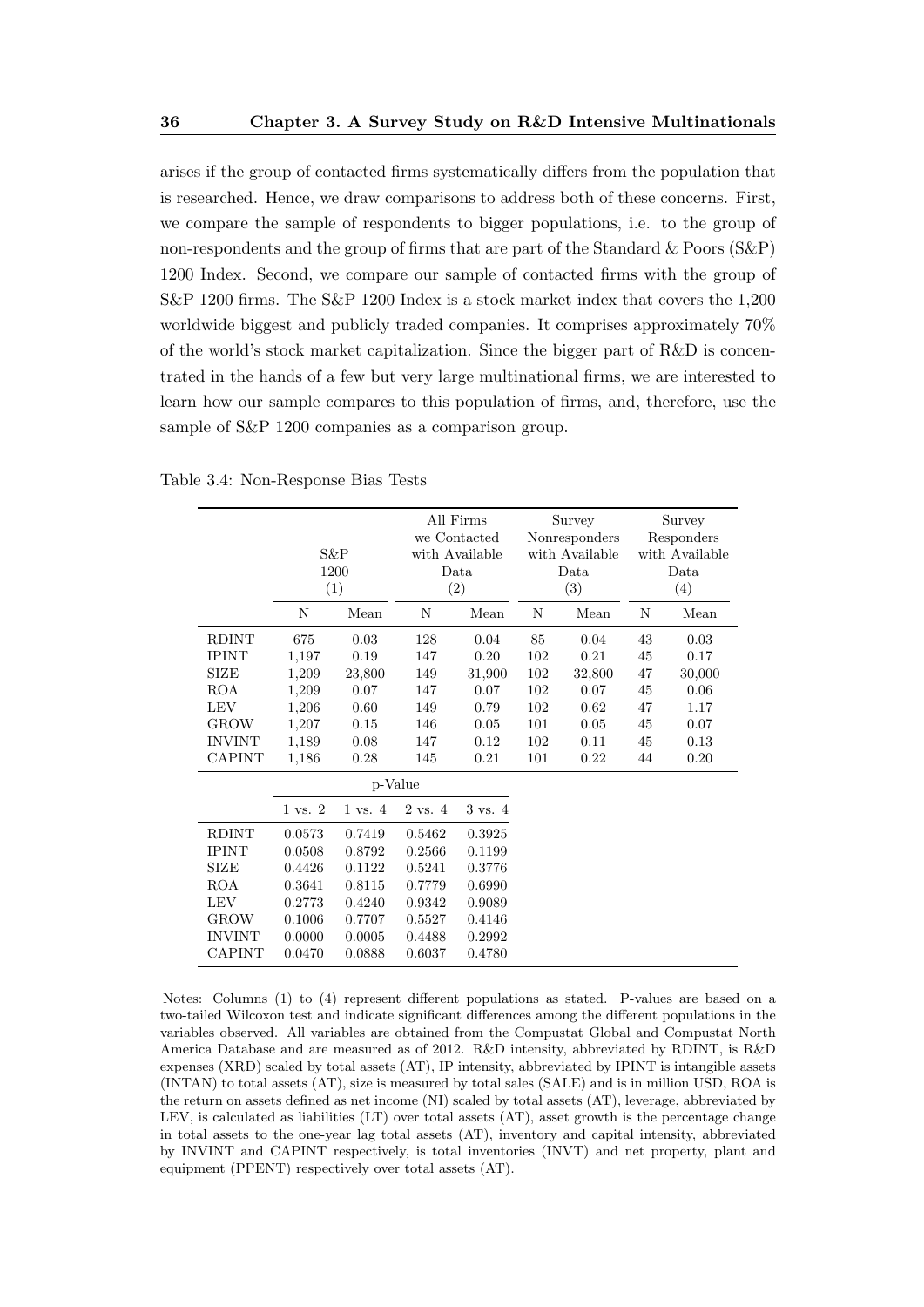Table 3.4 contains descriptive statistics of all samples and p-values from a Wilcoxon rank-sum test to indicate whether the samples are significantly different from each other. To test for possible selection bias we group firms into four different samples represented in columns (1) to (4) of Table 3.4. Column (1) comprises the set of firms that during January 2011 and December 2013 were at least once part of the S&P 1200 Index.<sup>13</sup> Column (2) comprises all contacted firms that were sent a questionnaire. Finally, this column is split in the group of non-respondents (column (3)) and the sample of respondents (column (4)).

Overall, with respect to most characteristics we evaluate, our sample of respondents is similar to the S&P 1200. The firms in the sample only differ from the S&P 1200 in terms of inventory and capital intensity. In other words, the S&P 1200 companies have similar distributions of R&D intensity, IP intensity, total sales, return on assets, leverage, and asset growth. Comparing all contacted firms with the S&P 1200 Index, our contacted firms differ significantly from the S&P 1200 in terms of R&D and IP intensity, in inventory and in capital intensity. Nonetheless, they are similar in terms of size, return on assets, leverage and asset growth. Comparing the characteristics of respondent firms to those of the firms we contacted and to those of non-respondents, we do not find that the respondent firms differ significantly from these two groups.

To sum up, contacted and responding firms are different from S&P 1200 firms along some few dimensions. Therefore, our results might not generalize to the whole sample of S&P 1200 firms. Nonetheless, there is no indication for systematic differences between firms that answered our survey and those that did not answer.<sup>14</sup>

# 3.4 Estimation Strategy

Our aim is to explore whether R&D intensity influences the coordination intensity of the tax department with other operational units within the firm. Since the tax department's management-control-choice is difficult to observe, we decided to measure specific characteristics of the tax department. Precisely, we assume that the tax departments' position on the continuum between management and control manifests itself in four dimensions. These are the tax departments' tax planning efforts, its

 $13$ The sample of column (1), therefore, contains slightly more than 1,200 firms.

 $14$ Generalizability requires a representative sample and, additionally, a sample size that is large enough to reduce the margin of error to conventional levels. Even if our sample of respondents was similar to the relevant comparison group in all characteristics, we would still be cautious about generalizing our findings to the whole population of firms due to our small sample. Limited generalizability is a general limitation of survey research in accounting and taxation and has been encountered by previous studies as well (e.g. Graham et al., 2011, 2014). Still, we believe that survey studies provide valuable contributions to unravel the black box of tax decision-making.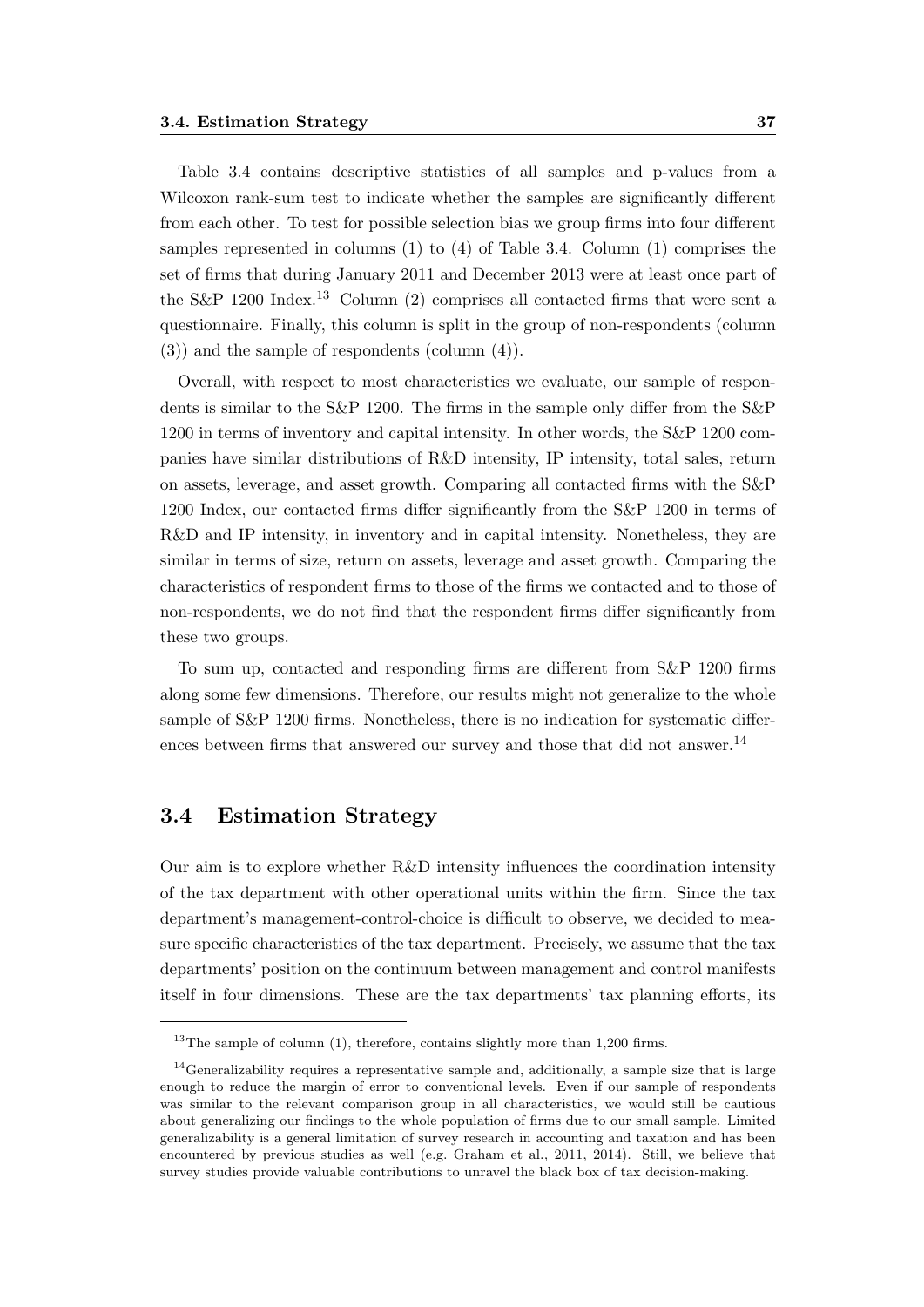tax planning ambitions, its temporal involvement and its ultimate decision rights.

The data on these four dimensions comes from the questionnaire. While the first dimension - tax planning effort - is a proportion, the other three dimensions ambitions, temporal involvement and rights - are ordinal variables measured on a five-point scale. Tax planning efforts are measured by the approximate time (in  $\%$ of total workload) that is spent on tax planning activities, as opposed to activities linked to compliance and financial reporting, by tax executives. Ambitions, temporal involvement and rights are measured on a five-point scale respectively, ranging from 0 to 4. We ask 'How important is the minimization of the group's tax burden as an objective for your group's tax department?' to measure the ambitions of the tax department. A 0 on the response scale indicates that minimization of the group's tax burden is not at all an important objective of the tax department, while 4 indicates that tax minimization is a very important goal. Furthermore, we ask 'Starting from which stage during the planning phase of an investment project are the tax executives involved in the decision-making?' to measure the temporal involvement in the decision process. 0 again indicates the lowest parameter value, which we equate to a very late involvement of the tax executives and which we scenarize as 'The decision has been made; tax executives optimize given the target location'. A value of 4 instead means that the tax department gets involved very early and preselects potential targets in the initiation phase of the decision process. Last, ultimate decision rights are measured by the question *'During the planning phase* of an investment project, how would you characterize the role of the tax executives?' and which ranges from 0, No rights, the decision is made without consultation of tax executives, to 4, Tax executives have a veto right.

To analyze the relationship between R&D intensity and each of these four dimensions, we will perform bivariate tests and regression analyses. Throughout the empirical analysis, we will take into account that our sample is small from a statistical point of view. Standard econometric methods used for hypothesis testing rely on sampling distributions that are approximately normal. The assumption of normality is without problems and justified by the central limit theorem if the sample size is large. However, given our sample size of slightly less than 50 observations, assuming a normal (approximate) sampling distribution may potentially be inaccurate. For our bivariate tests, we will therefore use the Wilcoxon rank-sum test<sup>15</sup> as a robust non-parametric alternative to the common Student's t-test (Wilcoxon, 1945; Mann and Whitney, 1947). However, the normal approximation to the sampling distribution can still be accurate in samples as small as 30 observations (p. 89 in Stock and Watson, 2012). We will therefore make statistical inferences on the basis of t-tests as well.

<sup>15</sup>Also known as the Wilcoxon-Mann-Whitney-Test, Mann-Whitney-U-Test, or U-Test.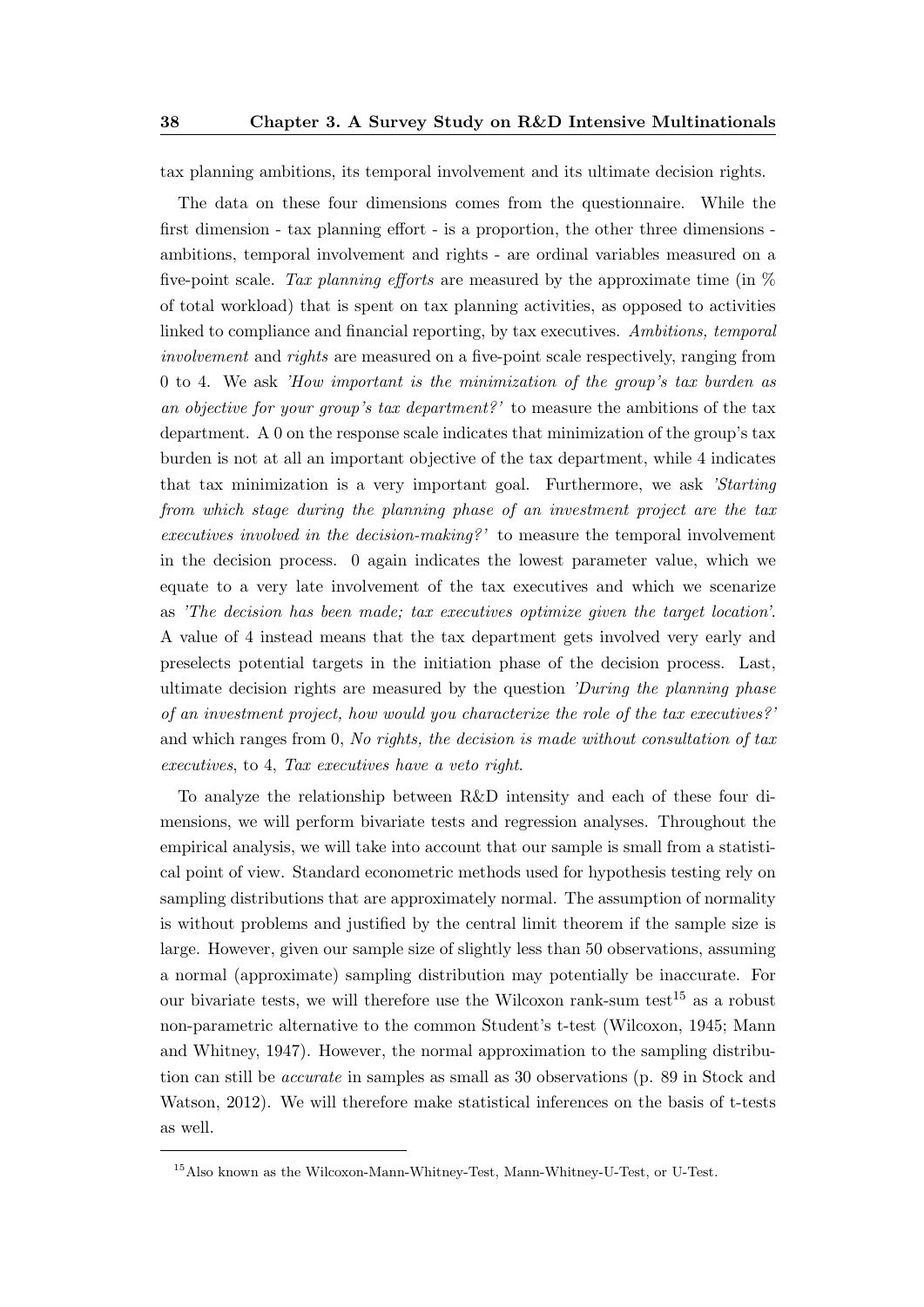The regression analysis will estimate an empirical model of the following form

$$
DIM_i = \beta_0 + \beta_1 R DINT_i + \beta_2 SIZE_i + \beta_3 ROA_i + \beta_4 LEV_i
$$
  
+  $\beta_5 GROW_i + \beta_6 INVINT_i + \beta_7 CAPINT_i + \beta_8AGE_i + \epsilon_i$  (3.1)

where  $DIM_i$  abbreviates the four different dimensions and  $RDINT_i$  represents R&D intensity, our variable of main interest.

Our hypothesis (see Section 3.2) predicts that with increasing  $R\&D$  intensity it becomes more likely that the tax department takes the position of a controller rather than that of a manager. We measure R&D intensity (RDINT) by the firm's R&D expenses scaled by total assets. Furthermore, we include a number of control variables that likely co-determine the tax department's management-control-choice.

Previous literature substantiates the notion that tax planning opportunities and incentives influence the actual tax avoidance behavior of firms (Manzon and Plesko, 2002; Mills, 1998; Rego, 2003; Frank et al., 2009; Dyreng et al., 2008). Since the tax avoidance behavior of a firm is closely related to the nature of the tax department's tasks, we think that tax planning opportunities and incentives may also influence the management-control-choice of the tax department. Consequently, the first set of control variables capture real tax planning opportunities: Theoretically, it has been argued that the size of the firm increases complexity and, therefore, impacts negatively on the management-control-choice of a firm (Fama and Jensen, 1983b). The empirical evidence, however, reports mixed results. Early evidence by Zimmerman (1983) finds a positive effect of firm size on tax planning and documents that larger firms face higher tax payments. More recently, studies regarding the determinants of the ETR find negative (Boone et al., 2013; Chyz et al., 2013) as well as positive (Hope et al., 2013; Chyz et al., 2013) significant elasticities of firm size. Hence, the effect of firm size is a priori ambiguous. Our empirical analysis contains the logarithm of total sales (SIZE) to control for firm size. In line with Fama and Jensen (1983b), we expect that firm size likely increases complexity and consequently leads to less coordination intensity.

Furthermore, we include the return on assets (ROA) to capture the profitability of a firm, as the literature suggests that profitable firms might have more incentives for tax planning (Chen et al., 2010; Anderson and Reeb, 2003). Thus, we expect that high profitable firms make more effort on tax planning. In general, we suppose that profitability positively impacts on coordination-intensity. Furthermore, we include leverage (LEV) calculated as total liabilities divided by total assets to control for the debt tax shield benefit resulting from the deductibility of interest expenses. Lastly, we control for asset growth (GROW) by calculating the one-year percentage growth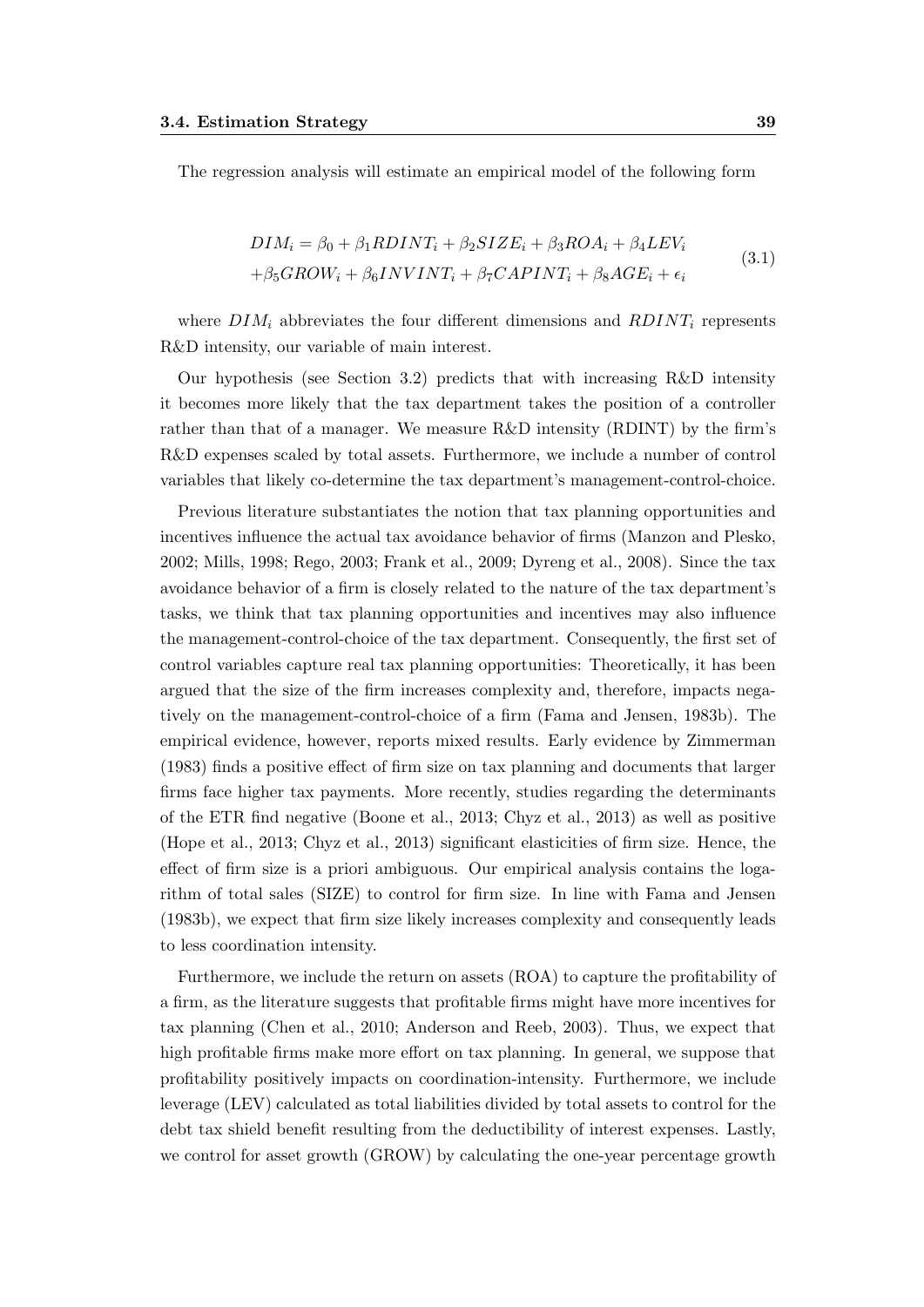rate of total assets. Although the findings of Keating (1997) and Bankman (1994) suggest a negative impact of growth on tax planning efforts, more recent literature often does not find statistically significant effects of growth on firms' tax avoidance behavior as, for example, reflected in the reported GAAP ETR (Robinson et al., 2010; Chen et al., 2010; Phillips, 2003).

The second set of control variables capture book-tax planning opportunities. Contrary to real tax planning, where real activities are undertaken in a tax optimal way, book-tax planning refers to the tax optimal reporting in the financial as well as in the tax accounts. We include inventory intensity (INVINT) and capital intensity (CAPINT), because inventory and capital intensive firms are more affected by different valuation methods for tax and financial reporting purposes (Hope et al., 2013). Given that these firms have more tax planning opportunities, we could expect a positive effect on coordination intensity. On the other hand, the tax planning opportunities may also reduce the cost of autonomy and thus, cause the tax department to act more as a controller. This argument would substantiate a finding of a negative effect of inventory and capital intensity on coordination intensity. Taken together, the effects are a priori ambiguous. We calculate inventory intensity as inventory scaled by total assets and capital intensity as net property, plant and equipment divided by total assets. Last, we also control for the age of the tax unit. We do not have a prediction for the effect of tax unit age on coordination intensity, because tax unit age has not been studied in empirical analyses of tax planning behavior so far. On the one hand, older tax departments may have more routine and therefore coordinate more efficiently. Hence, one would expect a positive impact of age on coordination intensity due to lower coordination costs. On the other hand, a younger tax department may have to make higher efforts on tax planning as compared to compliance tasks, because it is not yet familiar with the task, which would result in a negative effect of tax department age on coordination intensity.

In sum, we include several firm specific characteristics to control for a potential systematic correlation between R&D intensity and firm specific characteristics. We control for firm size (SIZE) by including the logarithm of total sales, profitability (ROA) by including the return on assets, leverage (LEV) by including the quotient of liabilities over total assets, asset growth (GROW) by including the one-year percentage growth rate of total assets, inventory (INVINT) and capital intensity (CAPINT) by including the quotient of inventory over total assets and the quotient of plant, property and equipment over total assets and the age of the tax department (AGE).

For purposes of our regression analyses, we dichotomize the ordinal dimensions and estimate our regressions using OLS. The dichotomized variables take on the value 1 if the respondent's answer was 3 or 4, and takes on 0 otherwise. Thus, the value 1, respectively, stands for tax minimization being an important or very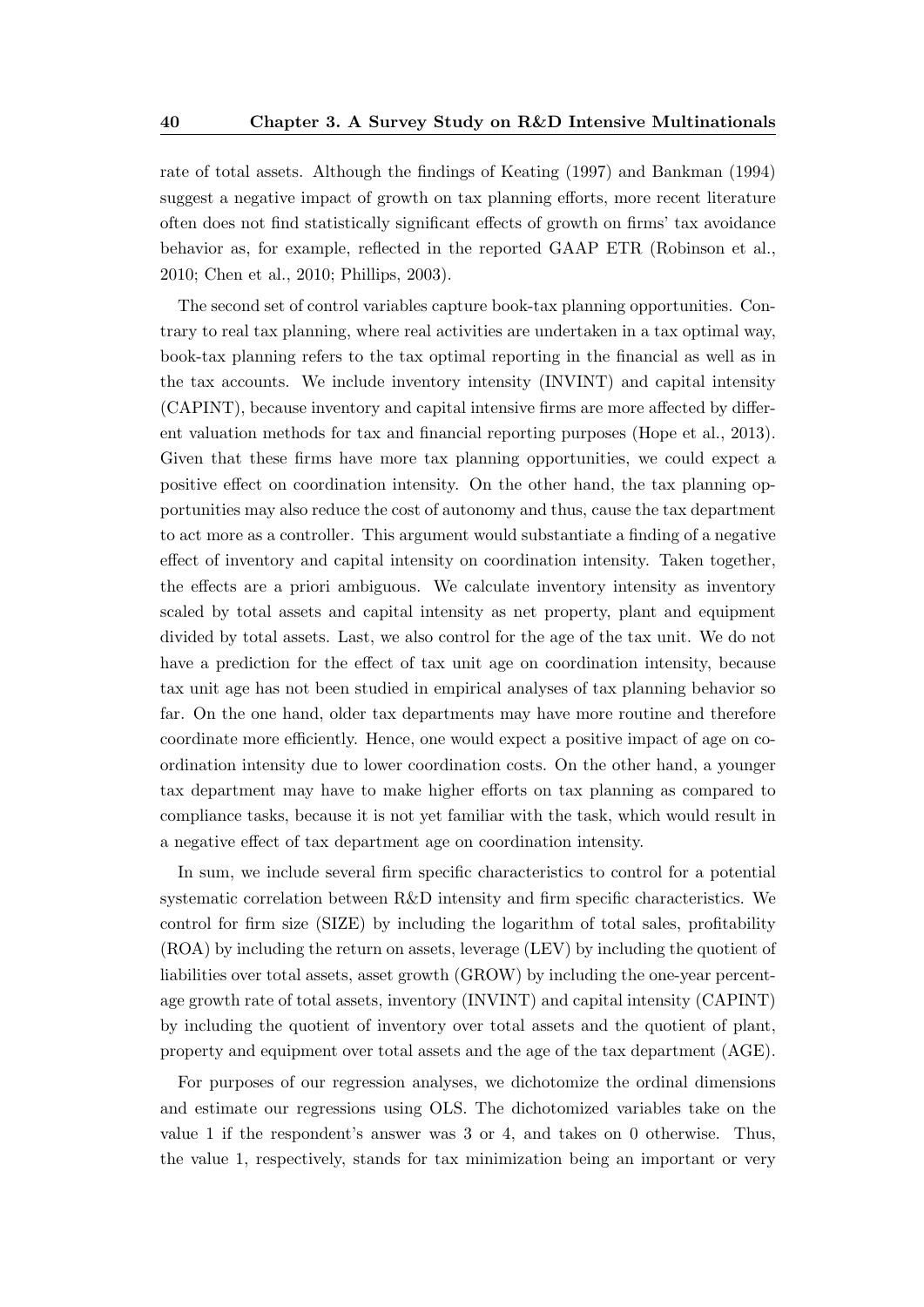| Variables     | <b>RDINT</b>       | <b>IPINT</b> | SIZE      | ROA       | <b>LEV</b> | <b>GROW</b> | <b>INVINT</b> | <b>CAPINT</b> | AGE    |
|---------------|--------------------|--------------|-----------|-----------|------------|-------------|---------------|---------------|--------|
| <b>RDINT</b>  | 1.0000             |              |           |           |            |             |               |               |        |
|               |                    |              |           |           |            |             |               |               |        |
| <b>IPINT</b>  | 0.1208<br>(0.4402) | 1.0000       |           |           |            |             |               |               |        |
|               |                    |              |           |           |            |             |               |               |        |
| SIZE          | $-0.1248$          | $-0.0406$    | 1.0000    |           |            |             |               |               |        |
|               | (0.4253)           | (0.7914)     |           |           |            |             |               |               |        |
| ROA           | $-0.0108$          | 0.1452       | 0.0996    | 1.0000    |            |             |               |               |        |
|               | (0.9453)           | (0.3413)     | (0.5150)  |           |            |             |               |               |        |
| LEV           | $-0.1363$          | $-0.1770$    | $-0.3590$ | 0.1052    | 1.0000     |             |               |               |        |
|               | (0.3835)           | (0.2448)     | (0.0132)  | (0.4917)  |            |             |               |               |        |
| <b>GROW</b>   | $-0.0417$          | $-0.0094$    | $-0.0772$ | $-0.0794$ | $-0.1144$  | 1.0000      |               |               |        |
|               | (0.7908)           | (0.9511)     | (0.6142)  | (0.6040)  | (0.4544)   |             |               |               |        |
| <b>INVINT</b> | 0.0463             | $-0.1283$    | $-0.2678$ | $-0.1183$ | 0.0404     | 0.0426      | 1.0000        |               |        |
|               | (0.7682)           | (0.4010)     | (0.0753)  | (0.4391)  | (0.7924)   | (0.7813)    |               |               |        |
| <b>CAPINT</b> | $-0.2293$          | $-0.1337$    | 0.1765    | 0.0768    | $-0.0453$  | 0.1829      | 0.0932        | 1.0000        |        |
|               | (0.1440)           | (0.3868)     | (0.2518)  | (0.6205)  | (0.7704)   | (0.2346)    | (0.5475)      |               |        |
| AGE           | $-0.1037$          | $-0.0185$    | 0.5122    | $-0.0927$ | $-0.3120$  | 0.2090      | $-0.3513$     | 0.1626        | 1.0000 |
|               | (0.5083)           | (0.9039)     | (0.0002)  | (0.5449)  | (0.0328)   | (0.1683)    | (0.0180)      | (0.2915)      |        |

Table 3.5: Cross-Correlation Table

Notes: The table presents Pearson correlation coefficients for the variables used in the empirical analyses and reports p-values in brackets. Bold indicates that the Pearson correlation coefficient is statistically significant at  $p < 0.05$ .

important goal, tax executives being involved early or very early, tax executives having strong or even veto rights. We could also use non-linear response models to estimate the three regressions with qualitative dependent variables (ambitions, temporal involvement, decision rights). Indeed the linear probability model, which we prefer, is not beyond redemption. In particular, the predictions from the model cannot be constrained to the 0-1 interval (Greene,  $2012$ ).<sup>16</sup> Alternatively, some of the prominent problems associated with the linear probability model can be overcome by making the probability for one a non-linear, rather than a linear, function of the covariates. In contrast to the linear model, however, exact (small sample) properties of the Maximum Likelihood (ML) estimator of logit and probit models cannot be established (Aldrich and Nelson, 1984) and the literature on the small sample behavior of the ML estimator for binary regression models is rather limited (Chen and Giles, 2012). As outlined above, the central limit theorem can hold already in small samples of 30 to 50 observations and the normal approximation to the distribution of the OLS estimator should be appropriate. Thus, when using OLS we have more confidence in our inferences about the true empirical relationship between the explanatory variables of interest and the four dimensions of the tax department's role in the decision-making process. Nonetheless, we will check whether our results are sensitive to the choice of linear vs. non-linear estimation.

 $16$ For an exchange on the usefulness of the linear probability model, see Angrist (2001) and Moffitt (2001). Its shortcomings notwithstanding, the linear probability model is applied, among many others, by Caudill (1988), Heckman and MaCurdy (1985), and Heckman and Snyder (1997).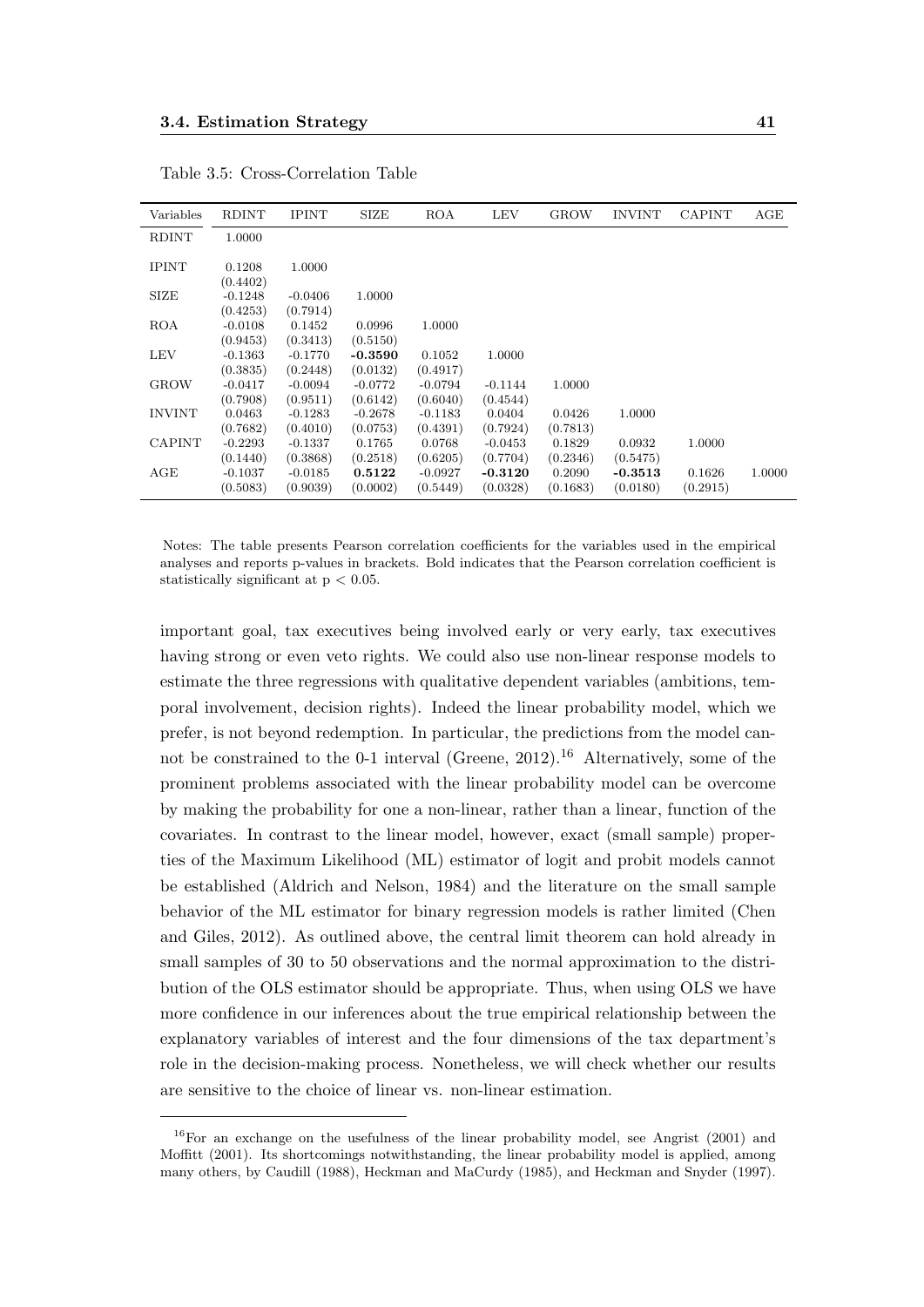The data are primarily taken from the questionnaire. However, we also resort to data from Compustat Global and Compustat North America. When neither questionnaire data nor Compustat data is available, we also use the Worldscope database provided by Thomson Reuters. In addition, we always cross-checked the data obtained from the questionnaire with publicly available data from these alternative databases. Where we encountered any errors or even missing observations in all three data sources, we hand-collected the data from the consolidated financial statements directly. Nevertheless, we sometimes could not identify the necessary data in the financial statements and some firms did not even publish their reports, which leaves us with a few missing observations in our final sample. The consolidated financial statement information refers to the last publicly available financial statements from the date when the questionnaire was returned to us.

Table 3.5 presents cross correlations among our explanatory variables. R&D intensity is negatively correlated with capital intensity, size in terms of total sales is negatively correlated with leverage and inventory intensity and positively correlated with the tax department's age. The tax department's age is, moreover, positively correlated with asset growth and negatively correlated with leverage and inventory intensity. Most correlations, however, are small and, thus, rule out potential concerns about multicollinearity.

# 3.5 Results

#### 3.5.1 Descriptive Analysis

The first part of our questionnaire is devoted to descriptive analyses. As Serita (2008) states, one advantage of survey analysis is that hypotheses can be directly checked without relying on inferential statistics. Furthermore, the relative importance of different influential factors can be identified.

As stated in Section 3.3.1, the literature on the interdisciplinary field of R&D and corporate taxation is mostly based on big data analyses. Partly, studies aim at identifying the effectiveness of R&D tax incentives (for example Hall and Van Reenen, 2000; Bloom et al., 2002; Arundel et al., 2008). More recently, the tax planning aspects in the context of R&D investments have been in the focus of researchers. Accordingly, questions on the location choice of R&D and IP have been studied in a number of papers (among others Dischinger and Riedel, 2011; Karkinsky and Riedel, 2012; Ernst and Spengel, 2011; Griffith et al., 2014). The general finding that has been substantiated in the cited studies is that the corporate tax rate exerts a negative effect on the holding of intangible assets. However, this finding leaves open questions as to how real  $R\&D$  activity is affected by corporate tax rates. Moreover,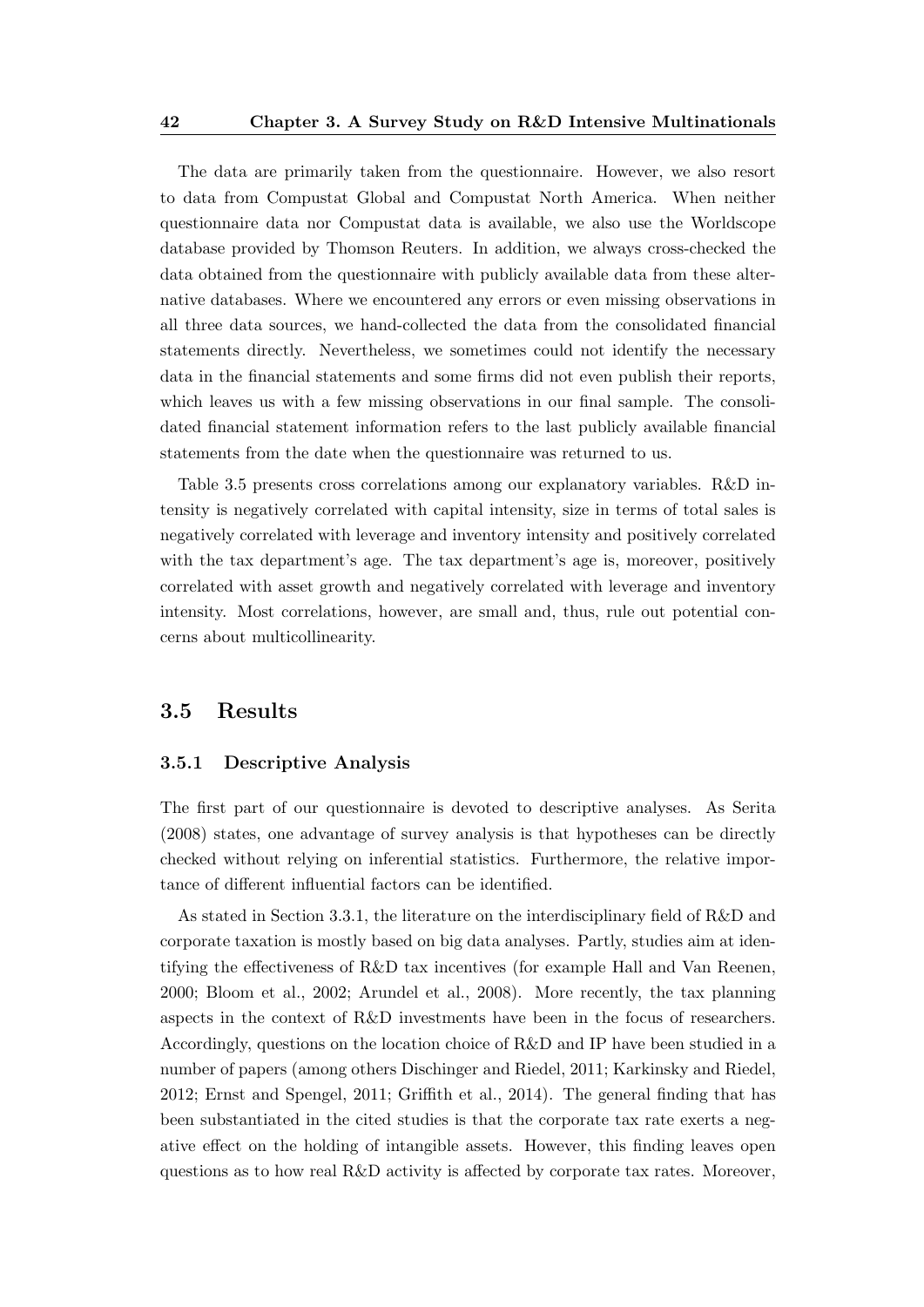it is not evident what kind of structures are set up by MNEs to achieve a tax optimal R&D investment. Therefore, we addressed these questions in a purely descriptive analysis.

This first part adds to the empirical analysis to come in that it draws a picture of the firms in our sample with respect to their views on R&D tax planning. It provides insights as to what considerations are important to them and what motives drive them to act like they do when investing in R&D and IP, respectively. In contrast to the regression analysis, the descriptive statistics do not aim to answer questions on the drivers of firm behavior, but rather like to describe general trends in firm behavior without relating it to firms' character traits. This is the focus of our regression analysis, which closer investigates the role of the tax department in R&D intensive firms (see Section 3.5.2 and 3.5.3).

All survey questions were measured on a five-point scale, ranging from 0 to 4. The respondents were asked to indicate agreement or disagreement with a given answer by checking the boxes on the scale, where we also indicated the highest and the lowest level of the scale. For example, when we ask for the importance of various factors in a business decision, we stated that a value of 4 indicates that the factor is 'very important' and a factor of 0 is 'not at all important'. For the purposes of the analysis of our results, we interpret a factor to be 'important' if the variable takes on the value 4 or 3 and to be 'not important' if it takes on the value 0 or 1. The value 2 lies in the middle of the five-point scale and since we do not indicate its meaning, we abstain from interpreting it.

| Factor                                                       | $\#$ Obs. | Average Rating |
|--------------------------------------------------------------|-----------|----------------|
| The availability of internal funds.                          | 42        | 2.95           |
| The availability of external funds.                          | 42        | 1.64           |
| The tax rate on profits, including patent box regimes.       | 41        | 1.32           |
| The availability of $R\&D$ tax incentives in the location(s) | 42        | 1.83           |
| where your group conducts R&D activity.                      |           |                |
| The pressure your group faces to meet earnings benchmarks.   | 41        | 2.17           |

Table 3.6: Importance of Factors Influencing the Amount of R&D Spending

Notes: The table presents answers to the question: 'To what extent do the following factors influence the amount of your group's overall  $R\&D$  spending?', where respondents were asked to indicate whether a factor was 'not at all important' or 'very important' on a five-point scale.

According to Devereux and Maffini (2007) the investment decision of a firm can be theoretically divided into three separate decisions, which are the decision on the location of real activity, the amount of investment conditional on the investment location, and the location of the profits that stem from the investment. In line with this notion, the first set of survey questions addresses the business decisions regarding the amount of R&D spending, the location where real R&D activity should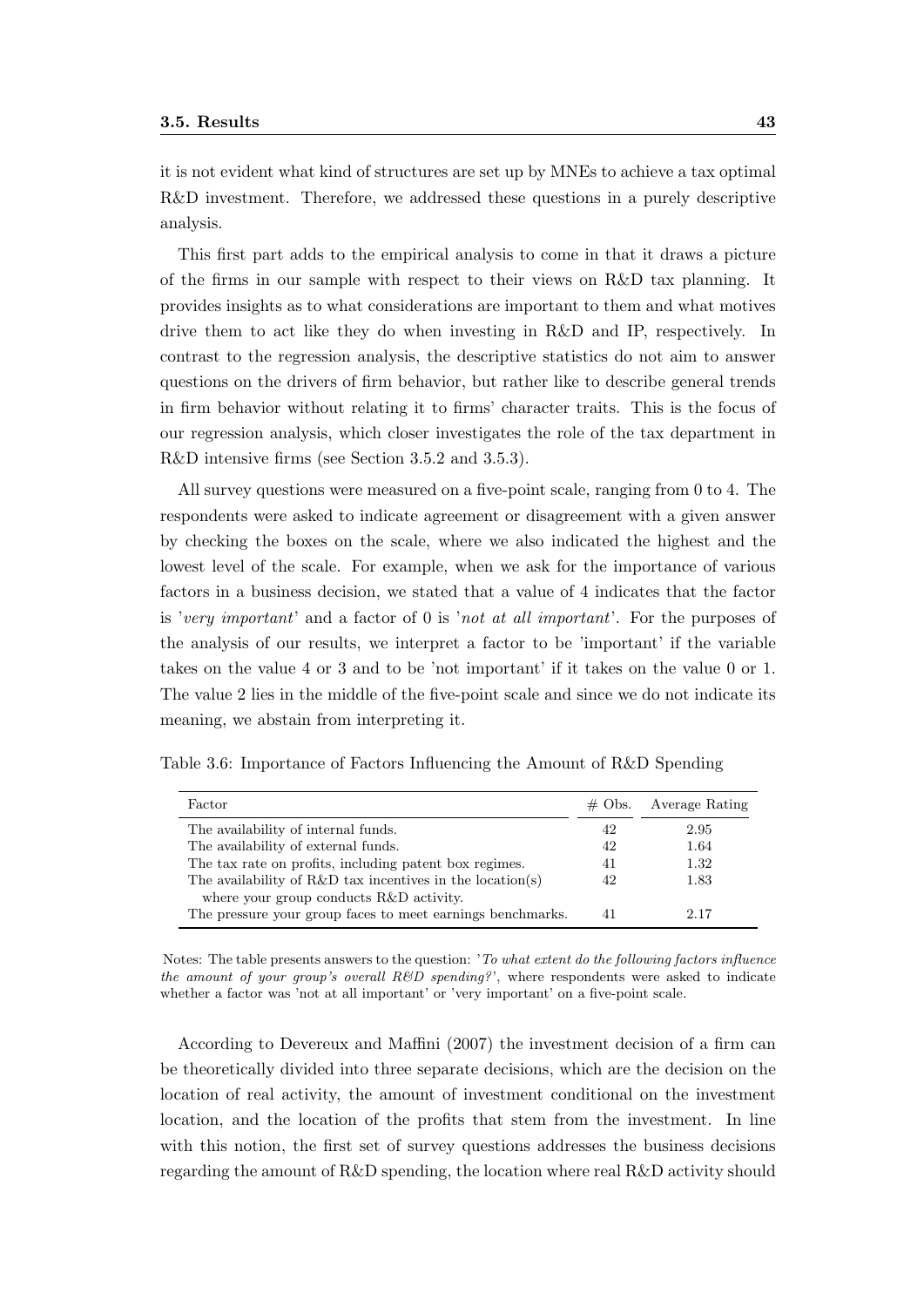take place and the location where the arising IP rights should be hold. Table 3.6 presents results to the question 'To what extent do the following factors influence the amount of the group's overall  $R\&D$  spending?'. We listed five factors and asked respondents to indicate the importance of each factor as described in the previous paragraph. We are aware that many other factors may equally impact on the decision on the amount of R&D investment. However, the aim of our question is to learn about the relative importance of tax, accounting and financial concerns. The first two factors, the availability of internal and external funds, are financial concerns and relate to the common notion that R&D investments are financially constrained (see for example Hall, 2002; Harhoff, 1998; Hall et al., 1998). The last factor is an accounting factor. Previous research in the accounting literature has shown that managers cut R&D expenses to meet their earnings benchmarks (see for example Baber et al., 1991; Bushee, 1998; Roychowdhury, 2006).

We compare financial and accounting concerns with tax matters, which are represented by the second and third factors. Taken each factor by itself, only the first and last factor seems to be important for firms as both receive an average rating above 2. Thus, the availability of internal funds and the pressure to meet earnings benchmarks are important factors in the decision on how much resources are spent on R&D. Other factors, such as the availability of external funds, the availability of tax incentives and the profit tax rate on R&D output are of minor importance. The comparison shows that the availability of tax incentives is the third most important factor, followed by the availability of external funds and the profit tax rate. This result highlights that R&D investments seem to critically depend on equity capital and the liquidity of firms. Thus, tax incentives may induce  $R\&D$  investment if firms are liquidity constrained.

|           | R&D location<br>decision | IP location<br>decision |                |
|-----------|--------------------------|-------------------------|----------------|
| $\#$ Obs. |                          |                         | P-value        |
| 37        | 1.84                     | 0.95                    | 0.0000         |
| 37        | 1.46                     | 1.92                    | 0.0389         |
| 35        | 3.63                     | 2.09                    | 0.0000         |
| 37        | 2.78                     | 2.57                    | 0.1276         |
| 38        | 3.13                     | 3.42                    | 0.1111         |
|           |                          |                         | Average Rating |

Table 3.7: Importance of General Factors in R&D and IP Location Decision

Notes: The table presents answers to the questions: 'In general, what factors are important for your group when deciding whether to locate R&D activity (to hold patents) in one country or another?', where respondents were asked to indicate whether a factor was 'not at all important' or 'very important' on a five-point scale. P-values are based on a Wilcoxon matched-pairs signed-rank test (Wilcoxon, 1945) and indicate significant difference in the rating of factors in the R&D and IP location decision.

Considering the location of R&D investments we ask firms about general country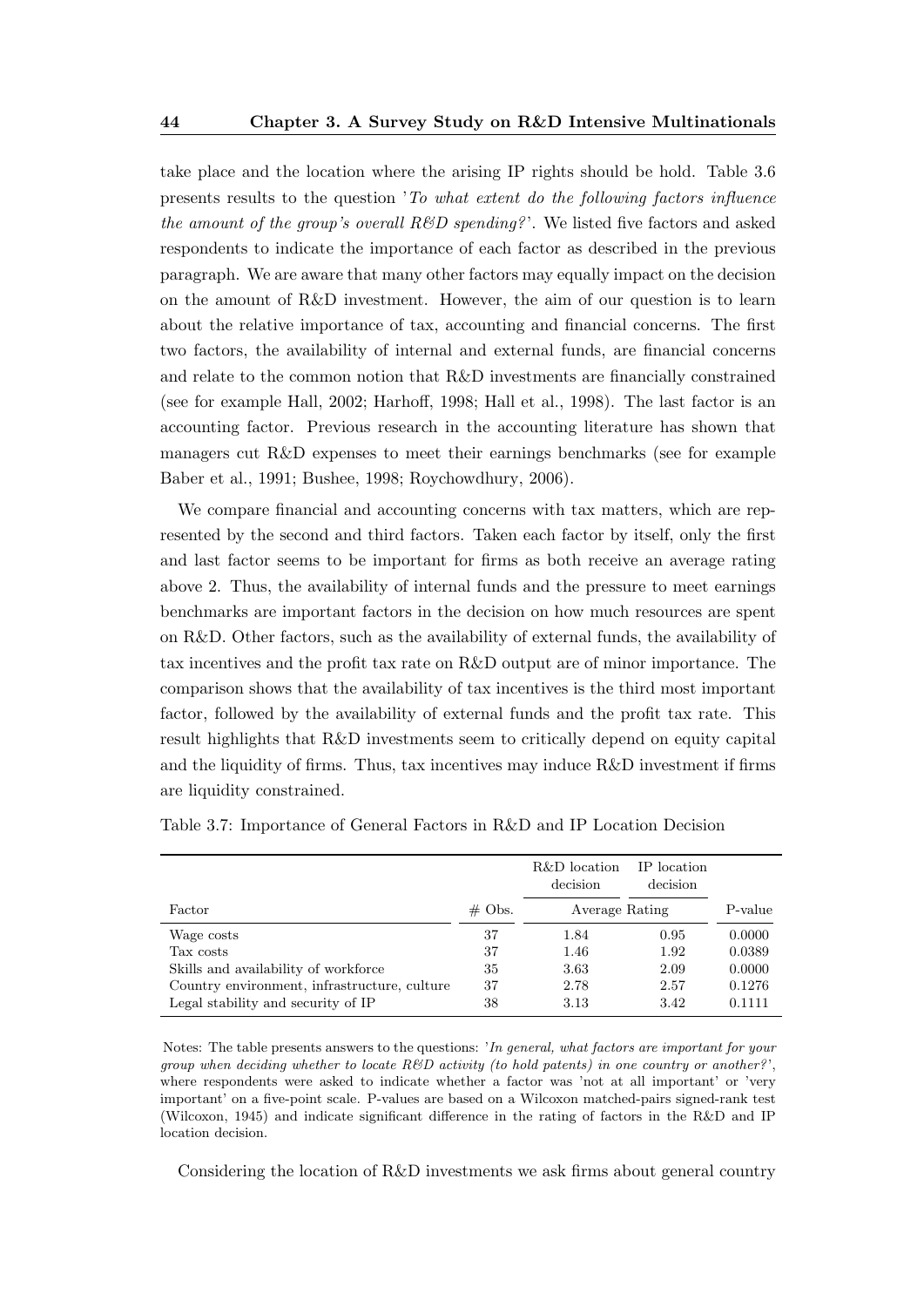factors and their importance on the location choice. In a separate question we address the importance of general country factors for the location choice of IP. Hence, we are able to compare the factors with each other, but also to compare location choices, both the location choice of R&D investments and the location choice of IP holdings. The general factors are taken from A.T. Kearney's global services location index (A. T. Kearney, 2011) and are summarized to first wage costs, second tax costs, third skills and availability of a country's workforce, fourth the country's environment, its infrastructure and culture and fifth the legal stability and security of IP rights. Table 3.7 presents the results on the importance of general factors in the R&D and IP location decision. Not surprisingly, tax costs are among the less important factors in both R&D and IP location decision as compared to other country characteristics. For the location of R&D, tax costs are least important and for the location of IP tax costs are second least important. More interesting is the comparison of the two decisions with each other, since it reveals that the two decisions are significantly different from each other in many respects. As the p-values indicate, the average rating of three factors significantly differs in the two decisions, while only with respect to country environment, infrastructure and culture and with respect to the legal stability and security of IP the average rating does not significantly differ. Regarding the tax factor, the results indicate that for the location choice of IP taxes are slightly more important as they are for the location choice of R&D activity. We thus take a closer look at specific tax factors in two follow-up questions.

|                                                                          |           | R&D location<br>decision | IP location<br>decision |         |
|--------------------------------------------------------------------------|-----------|--------------------------|-------------------------|---------|
| Factor                                                                   | $\#$ Obs. | Average Rating           |                         | P-value |
| The applicable tax rate on profits                                       | 38        | 1.82                     | 2.16                    | 0.0596  |
| Tax regulations relating to R&D expenditure<br>(tax credits, deductions) | 38        | 2.42                     | 2.21                    | 0.1070  |
| Imposition of exit tax upon the cross-border<br>transfer of assets       | 38        | 1.97                     | 2.26                    | 0.0820  |
| Loss-offset provisions                                                   | 37        | 1.68                     | 1.41                    | 0.1186  |
| Transfer pricing regulations                                             | 37        | 2.32                     | 2.32                    | 0.8749  |
| Double tax treaty network                                                | 37        | 2.32                     | 2.49                    | 0.3061  |

Table 3.8: Importance of Tax Factors in R&D and IP Location Decision

Notes: The table presents answers to the questions: 'Relative to all other factors your group considers when deciding whether to locate  $R\&D$  activity (to hold patents) in one country or another, how important are the following tax factors?', where respondents were asked to indicate whether a tax factor was 'not at all important' or 'very important' on a five-point scale. P-values are based on a Wilcoxon matched-pairs signed-rank test (Wilcoxon, 1945) and indicate significant difference in the rating of factors in the R&D and IP location decision.

We asked our respondents: 'Relative to all other factors your group considers when deciding whether to locate  $R\&D$  activity (to hold patents) in one country or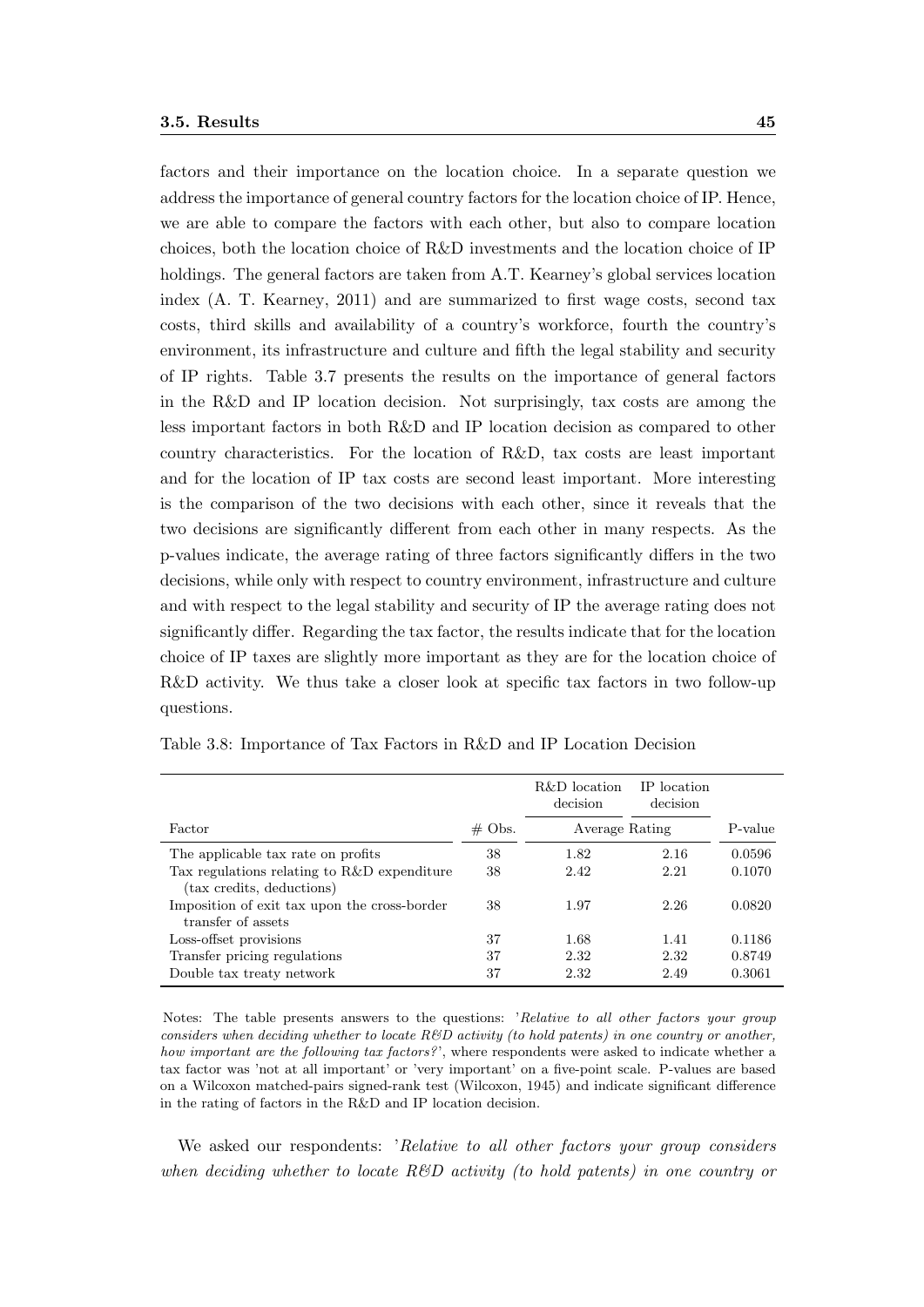another, how important are the following tax factors? ', where the question is asked twice, once regarding the location decision of R&D activity and once with respect to the location of IP rights. The questions are targeted to determine the relative importance of six specific tax factors as highlighted by Russo (2007). The average ratings of Table 3.8 cannot be compared with the results from Table 3.7. Due to concerns of salience, the average ratings of the specific tax factors are comparably high in contrast to the rating of tax costs among general country factors. This is, because only specific tax factors are compared with each other. If we had added more country characteristics to the list of choices, respondents had possibly rated tax factors lower as they did. However, the comparison of taxes and other country factors was addressed in previous questions (see Table 3.7), while the focus of this question is to compare only tax factors with each other. Following previous survey studies (Graham et al., 2011), we added the phrase 'relative to all other factors' to the question to ensure that we control for other factors, such as country environment, legal stability, workforce, etc.

The answers are presented in Table 3.8. Again, the p-values indicate whether the average ratings are significantly different in the location decision of R&D activity from the location decision of IP. Looking at the location decision of R&D activity, the most important tax factor is the regulation relating to R&D expenditure that includes also the regulations on R&D tax incentives, like additional allowances or tax credits. Contrary, the most important factor in the IP location decision is the double tax treaty network. Moreover, the applicable profit tax rate and the imposition of an exit tax upon the cross-border transfer of an asset are important factors in the IP location decision, while they are of less importance in the R&D location decision. In sum, we conclude that the R&D and IP location decision are two distinct decisions that are made separately. Two tax factors are rated differently in the two decisions at the 10% significance level, one tax factor is rated significantly different only at 10.7%. It seems that in the location decision of IP tax planning considerations are of higher importance as compared to the R&D location decision. However, this is only a conjecture and it will be examined in greater detail in the following.

Because it is not possible to draw conclusions from Table 3.8 as to why the IP location decision differs from the R&D location decision, we follow-up with a question on the considerations in the IP location decision. We investigate considerations in the decision to locate patents away from where R&D took place and motives why firms considered to locate patents at a low-tax affiliate. Last, we also ask how firms achieve to locate patents at a low-tax affiliate. Prior to our questions, we asked: 'Has your firm considered locating patents at an affiliate that is subject to comparably low tax rates?' to avoid a downward bias caused by firms that never considered the opportunity to geographically separate the location of IP from the location of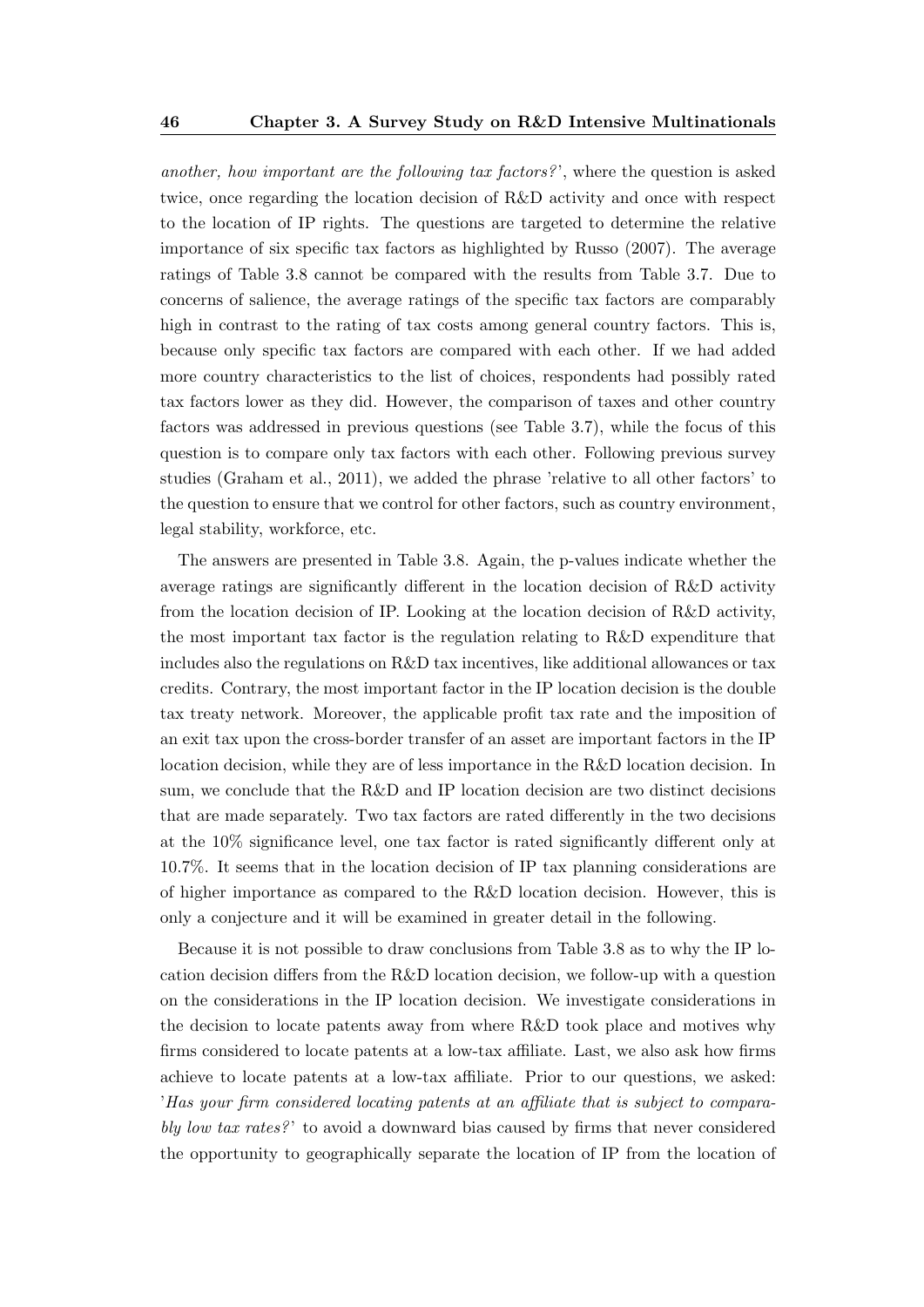| How well do the following statements reflect your<br>group's considerations in the decision to locate patents<br>away from where R&D took place?           | $#$ Obs.  | Average<br>Rating |
|------------------------------------------------------------------------------------------------------------------------------------------------------------|-----------|-------------------|
| If exit taxes are in place, they pose an important obstacle<br>to the cross-border transfer of patents within our group.                                   | 26        | 2.35              |
| Our group uses contract $R\&D$ to locate patents in countries<br>different from where the associated R&D activity took place.                              | 27        | 2.74              |
| By using cost-sharing agreements, patents may be spread<br>across several countries.                                                                       | 26        | 1.65              |
| Transferring patents is expensive. Therefore our group transfers<br>R&D activity to countries that are attractive for holding patents.                     | 26        | 1.73              |
| How well do the following statements reflect why your<br>group considered locating patents at an affiliate that<br>is subject to comparably low tax rates? | $\#$ Obs. | Average<br>Rating |
| Because the expected return related to a patent is high.                                                                                                   | 16        | 3.06              |
| Because there is a large difference in tax rates between countries.                                                                                        | 16        | 3.0               |
| Because patents are internationally mobile assets that can be separated<br>easily from other production affiliates in our group at low cost.               | 16        | 2.75              |
| Because this reduces our group's overall tax burden.                                                                                                       | 16        | 2.88              |
| How does your group achieve locating patents<br>in low tax countries?                                                                                      | $\#$ Obs. | Average<br>Rating |
| By conducting R&D in low tax countries.<br>By selling patents to affiliates in low tax countries.                                                          | 15<br>15  | 1.47<br>2.4       |

Table 3.9: Specific Considerations in the IP Location Decision

Notes: The table presents answers to the questions stated in bold, where respondents were asked to indicate on a five-point scale whether they 'strongly disagreed' or 'strongly agreed' with a statement.

 $R\&D<sup>17</sup>$  Thus, the respondents to all follow-up questions that are presented in Table 3.9 have at least considered this opportunity.

On average, respondents agree that they considered the fact that contract R&D is a means to geographically separate the IP location from the location where the associated R&D activity took place. Moreover, they agree to the notion that exit taxes are an important obstacle to the cross-border transfer of patents within the group. These answers reveal that firms identified contract R&D as a tax planning structure to achieve a geographical separation of R&D activity and the ownership of the resulting IP rights. Moreover, the respondents on average disagreed with the statement that they transfer R&D activity to countries that are attractive for holding patents in order to avoid a costly transfer of patents. Thus, we conclude that our respondent's R&D activities are rather immobile factors. Last, our firms disagree having considered that cost-sharing agreements are used to spread patents across several countries indicating that cost-sharing agreements are less likely to be

 $17$ Note that this is also the reason why we observe only a reduced number of observations to the questions presented in Table 3.9.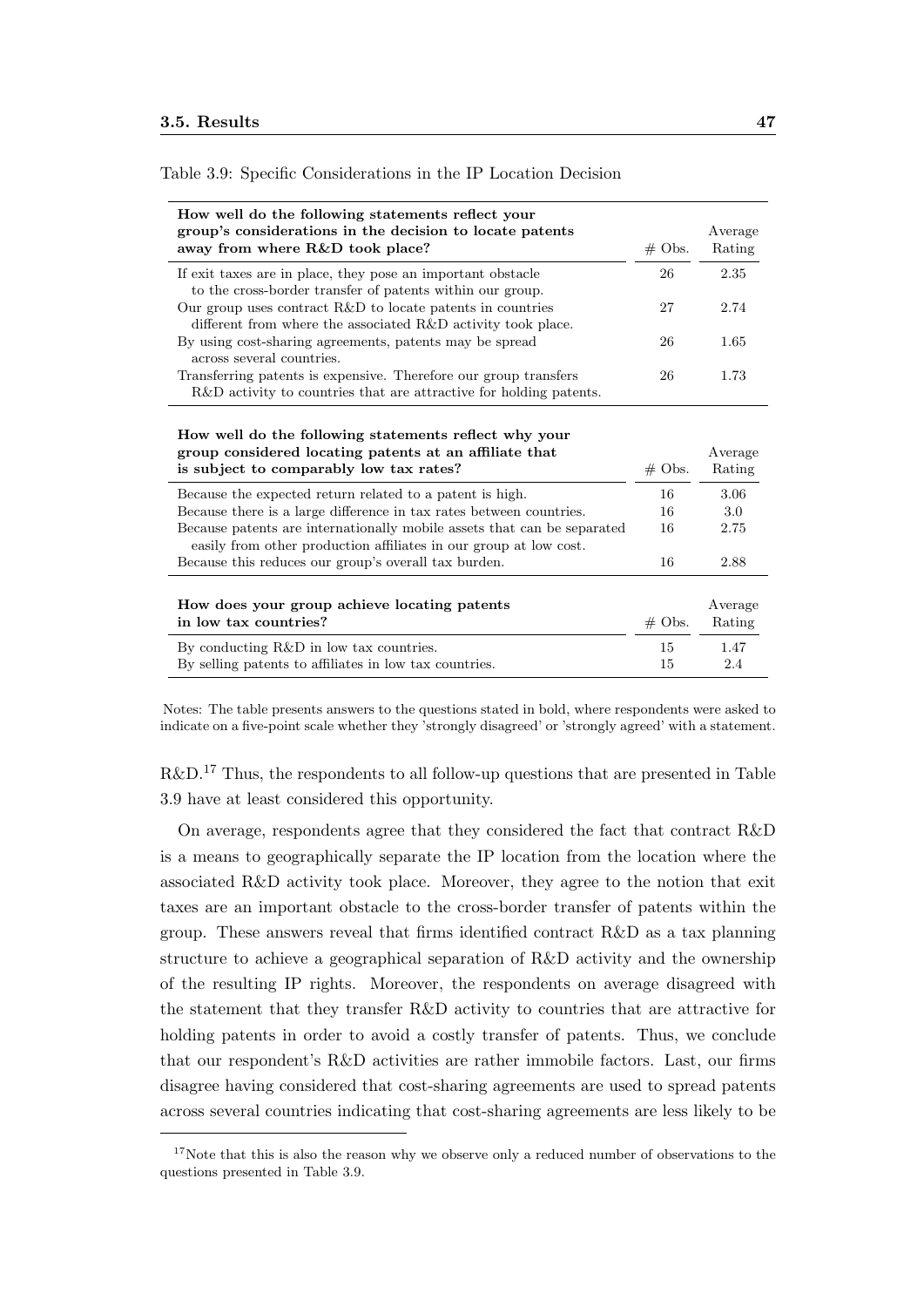considered as an alternative to contract R&D agreements.

Regarding the motives why firms considered to locate patents to low-tax affiliates, our respondents on average agree with all choices that were given. The most important motive to consider relocating patents to low-tax affiliates is that the expected return related to a patent is high. This result also confirms the notion that highvalue patents are more likely to be relocated to low-tax locations as stated in Boehm et al. (2012) and Ernst et al. (2014). Furthermore, a large tax differential between countries is almost equally important, confirming first evidence by Dischinger and Riedel (2011) and Karkinsky and Riedel (2012). Third, the relocation of patents to low-tax affiliates reduces the overall tax burden of the MNE and fourth, can be achieved in a rather simple way, because patents are mobile assets. Last, we asked firms how they actually achieve to locate patents in low-tax countries. They answer that they rather sell patents to affiliates in low-tax countries than conduct R&D activity in a low-tax country to apply for patent protection afterwards. These insights suggest that firms indeed view IP to be more mobile than real R&D activity. Thus, tax planning is more simple and less costly when done with IP than with real R&D activity.

| Form of organization                                                                                                  | $\#$ Obs. | Total<br>Points | Average<br>Rating |
|-----------------------------------------------------------------------------------------------------------------------|-----------|-----------------|-------------------|
| In-house: Our group employs R&D affiliates that bear<br>the costs and conduct $R\&D$ in-house.                        | 39        | 73              | 1.87              |
| Contract R&D: One or more affiliate(s) of our group<br>contract(s) out R&D to other affiliates.                       | 39        | 61              | 1.56              |
| Pool-financing: One or more affiliate(s) of our group share<br>the costs and undertake R&D activity in collaboration. | 39        | 38              | 0.97              |
| Outsourcing: R&D is contracted out to a third party,<br>e.g. universities.                                            | 39        | 32              | 0.82              |

Table 3.10: Organization of R&D within the MNE

Notes: The table presents answers to the question: 'How do you organize  $R\&D$  within your group?', where respondents were asked to rank the top three forms of organization and leave the other forms blank.

More generally, we were also interested how R&D is organized within a multinational firm to get an idea what kind of structures are commonly implemented by firms. Table 3.10 presents results to the question 'how do you organize  $R\&D$  within your group?'. We enforced respondents to rank the top three forms of organization by entering a '1', '2' and '3' to avoid equal ratings of all available choices. The answers show that the most prevalent form of organization is in-house R&D, which refers to R&D that is carried out by the company who bears the costs of the investment and finally applies for patent protection, being the owner of the resulting IP. Contract R&D is the second most important form of organization of R&D. In this case, the R&D activities are contracted out to an affiliate company who carries out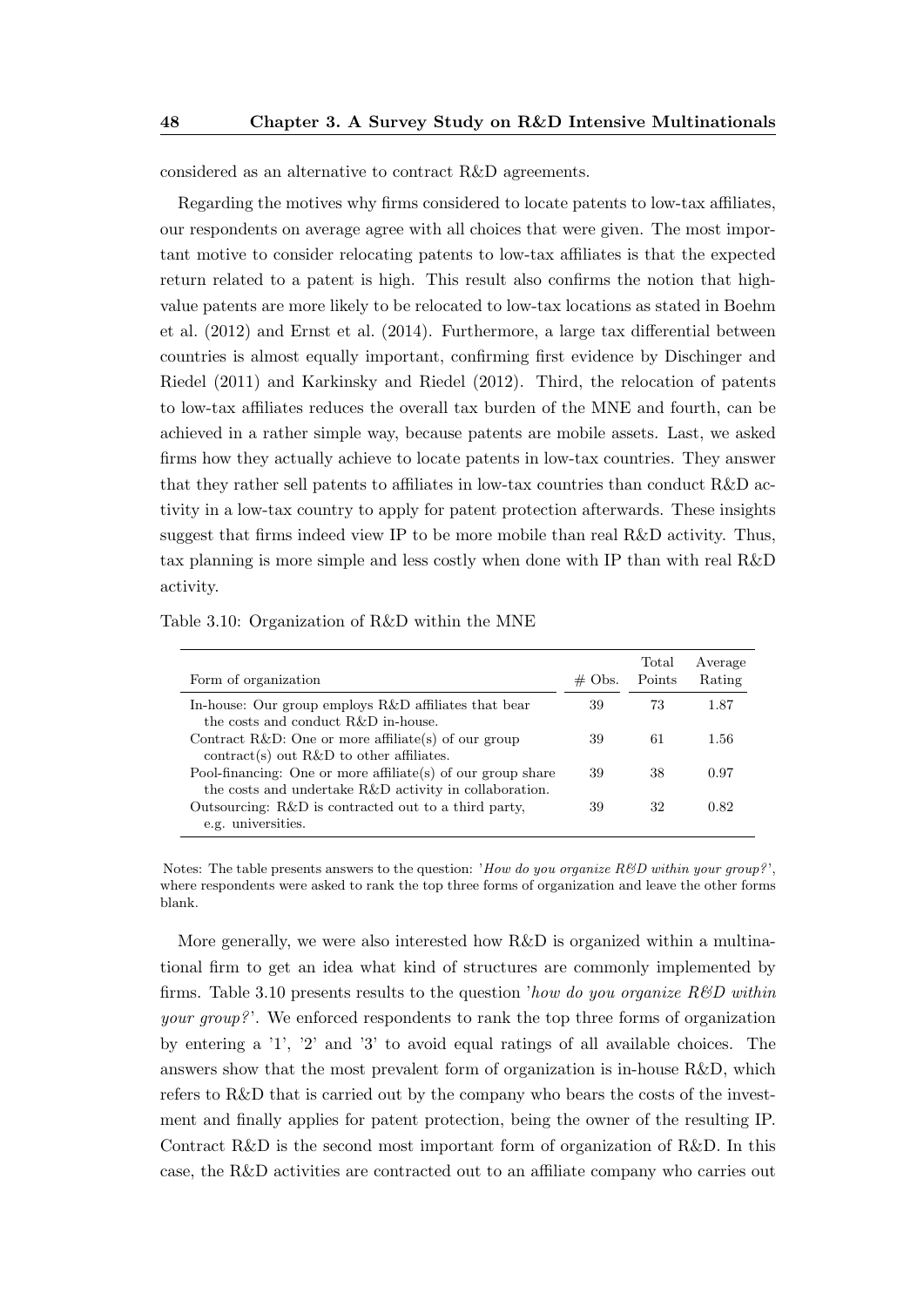| Attribute                                                | $\#$ Obs. | Total<br>Points | Average<br>Rating |
|----------------------------------------------------------|-----------|-----------------|-------------------|
| The tax incentive immediately impacts on liquidity.      | 44        | 83              | 1.89              |
| The administration of the tax incentive is simple.       | 44        | 49              | 1.11              |
| The tax incentive enables planning certainty.            | 44        | 59              | 1.34              |
| The tax incentive is applied without restrictions on the | 44        | 36              | 0.81              |
| location of R&D activity.                                |           |                 |                   |
| The tax incentive is applied without restrictions on the | 44        | 42              | 0.95              |
| location of patents.                                     |           |                 |                   |

Table 3.11: Attributes of R&D Tax Incentives

Notes: The table presents answers to the question: 'Which of the following makes a tax incentive most appealing to your group?', where respondents were asked to rank the top three choices and leave the others blank.

the services on behalf of the financing company (for more discussion on tax planning issues with contract R&D see Chapter 5 Section 5.2). Third, pool-financing agreements are listed at rank three. Pool-financing or cost-sharing agreements are contracts among several affiliate firms to share costs and undertake R&D in collaboration. The resulting IP is also shared according to the contribution in the pool. Last, the least important form of R&D organization is contracting out R&D to third parties, like universities or research institutes. In sum, the results depict that the traditional form of R&D still prevails. Nevertheless, contract R&D and pool-financing agreements are ranked closely after traditional R&D revealing that these forms are likely to be considered or implemented by multinational firms.

Finally, we posed one question relating to traditional R&D tax incentives, like tax credits or additional allowances. We asked: 'Which of the following makes a tax incentive most appealing to your group?'. As prior literature has suggested that these are effective in raising the overall amount of corporate R&D spending (for a review see Hall and Van Reenen,  $2000$ ), <sup>18</sup> we are interested in the attributes of a tax incentive. For example, Spengel et al. (2009) suggests that a tax credit that may be set off with the wage tax will be most effective in raising additional R&D activity, because it directly impacts on the liquidity of the firm. In fact, he claims a tax incentive that is also granted to firms if they are in a loss situation. Furthermore, Bloom (2007) suggests that complex incentives and incentives that are not granted continuously are less effective in raising corporate R&D activity. From a tax planning point of view, we are also interested how restrictions that relate to tax planning structures are evaluated by firms (see also Chapter 2 Section 2.1).

The results are presented in Table 3.11. Again, we enforced a ranking of the choices to establish an order of precedence of the attributes considered. In line with our conjecture, the most important attribute for a tax incentive is an immediate

<sup>18</sup>For a more detailed review and discussion of the evidence see Chapter 2 Section 1.3.2.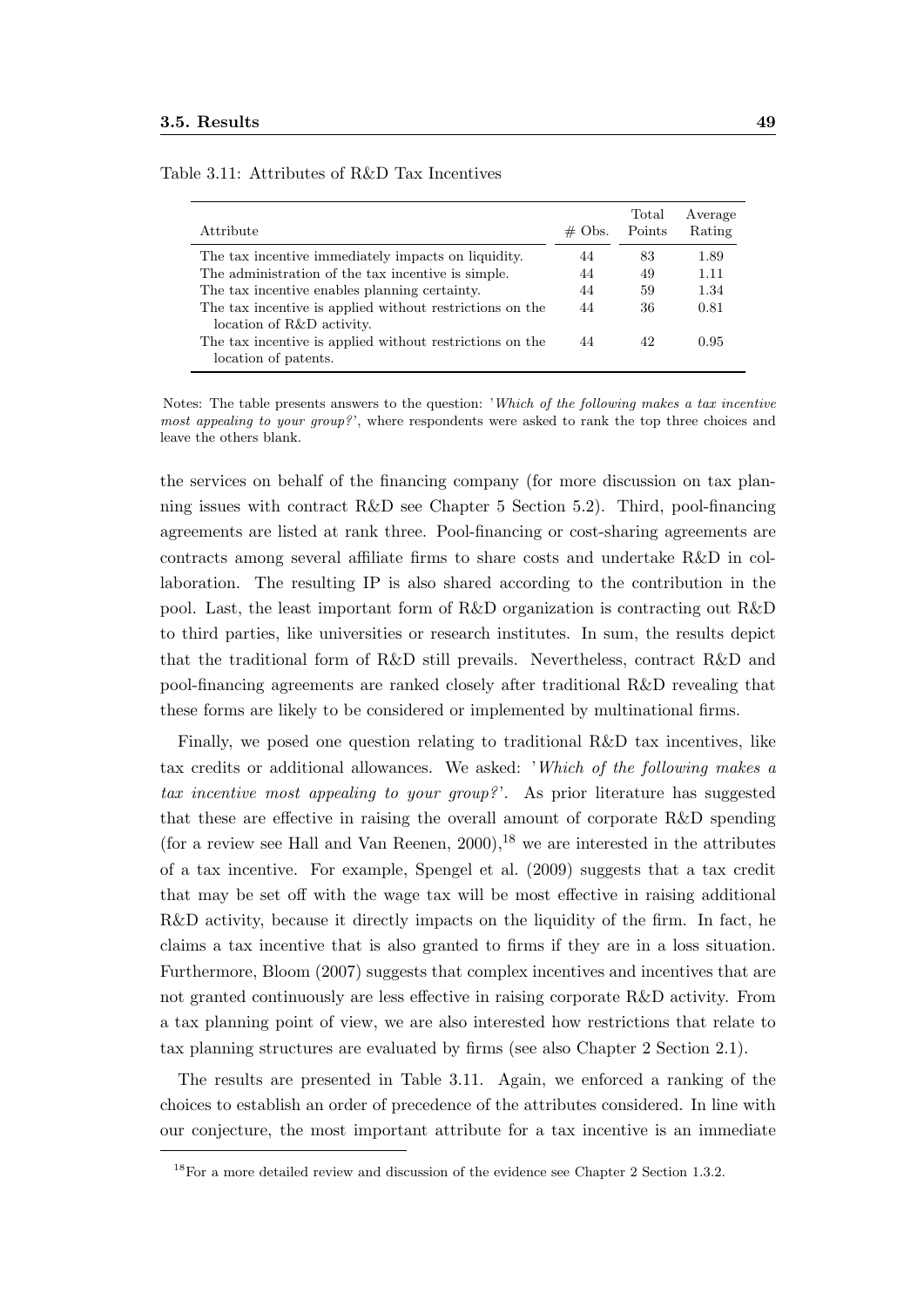impact on liquidity. A continuous grant that enables planning certainty and the simplicity to administer the incentive are ranked second and third most important among the alternatives. Tax planning considerations as reflected by the fourth and fifth attribute (the tax incentive is applied without restrictions on the location of R&D activity and the location of patents, respectively) are ranked least important. The answers confirm previous findings in the literature that an immediate impact on liquidity, planning certainty and simplicity are among the most important drivers of the effectiveness of R&D tax incentives. Our finding that tax planning attributes are less important is in line with our previous findings, that tax planning considerations are less present in business decisions relating to real R&D activity.

To sum up, the descriptive analyses reveal that the firms we surveyed say that financial and accounting factors are important factors influencing the amount of R&D spending, but taxes are less so; as compared with other country characteristics, taxes are of less importance for the location decision of R&D as well as for IP; however, among various tax factors, the most important factor for the location of R&D activity is the regulation that determines the deductions for R&D expenditure and the most important factor for the location of IP is the double tax treaty network; they considered contract R&D agreements as a means to locate patents away from where the associated activity takes place; considered locating patents at a lowtax affiliate, because they expected the patent to yield a high return; and they achieve this primarily by selling the patent to the low-tax affiliate; overall, they most often engage in in-house R&D and that they view the impact on liquidity, planning certainty and simplicity to be the most important attributes of R&D tax incentives. In the analyses to come we go on to test, how tax considerations may be implemented the decision-making process of R&D intensive and IP intensive multinationals.

#### 3.5.2 Bivariate Analysis

First, we present results from bivariate analyses. For each variable of interest, we split the sample into firms above and below the respective median value. For example, with respect to R&D intensity, we form one group of firms showing high R&D intensity and another group of firms displaying low R&D intensity, where high and low is defined by the median R&D intensity. We then use a Wilcoxon rank-sum test to figure out whether tax departments in the two groups of firms take different roles in the decision process, as reflected by their tax planning efforts, ambitions, the timing of involvement and ultimate decision rights. Remember that the first dimension - tax planning efforts - is a continuous variable, whereas all other dimensions ambitions, temporal involvement and rights - are ordinal variables which are measured on a five-point scale ranging from 0 to 4. The bivariate analysis relies on this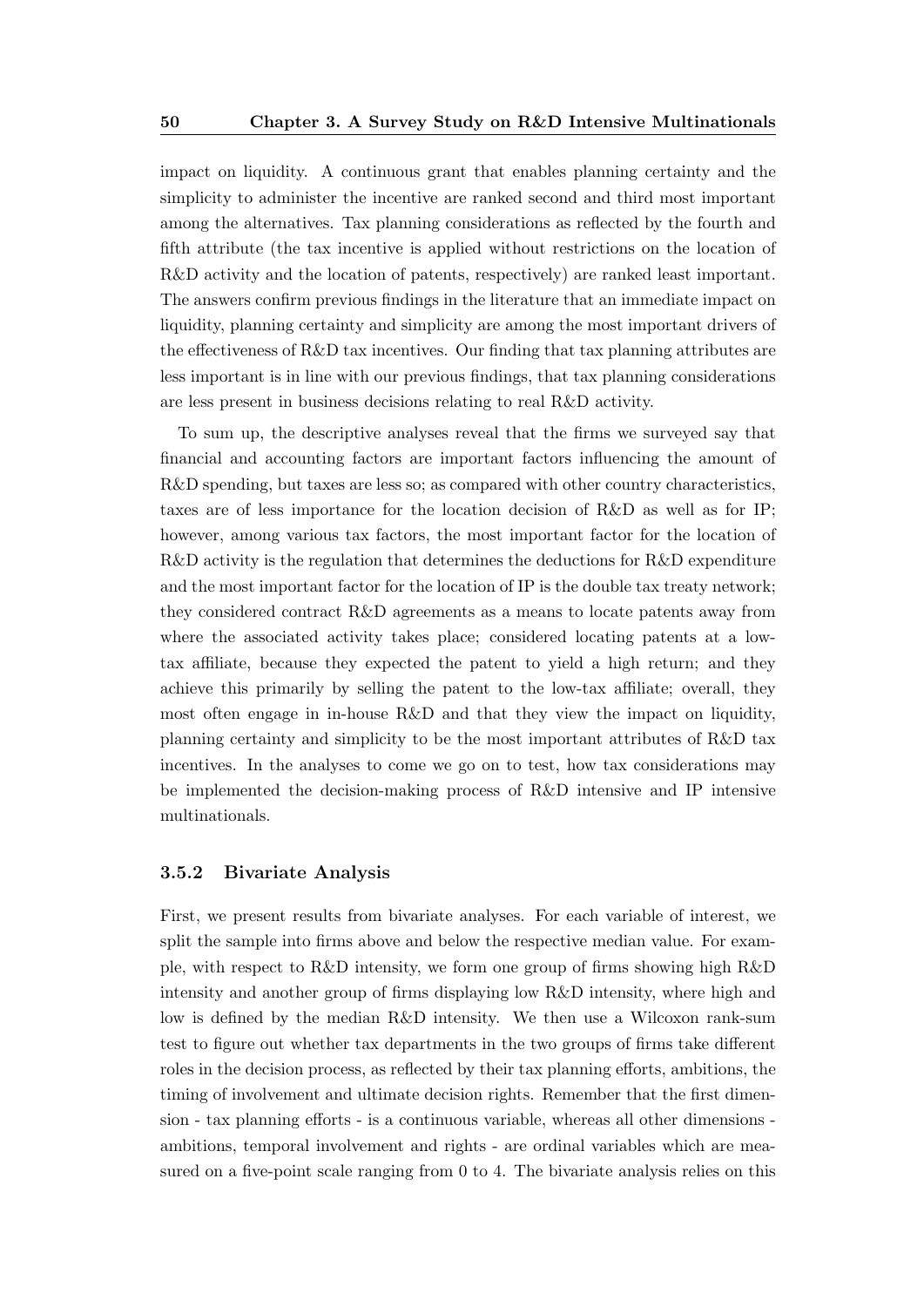measurement. The ordinal indicator for tax planning ambitions takes on the value 0 if minimization of the group's tax burden is not at all important and thus, indicates the lowest parameter value. The highest parameter value is 4 and represents the highest level of importance of the minimization of the tax burden. Similarly, a 0 for temporal involvement indicates that the tax department is involved late, while a 4 indicates an early involvement. And last, tax executives have no rights in the decision process and are not consulted if the variable takes on the value 0, while they have a veto right if the variable takes on the value 4.

Table 3.12 presents findings from the Wilcoxon rank-sum test and shows, for each of the four dimensions of interest, the probability that a draw from the 'low' group, in terms of the seven distinct characteristics respectively, is larger than a draw from the corresponding 'high' group. Under the null hypothesis, the two groups do not systematically differ and the probability to draw a larger value from the first group as compared to the second is 50 percent.

Considering the results displayed in Table 3.12, the survey-based indicators for tax planning efforts, tax planning ambitions, the timing of involvement and the ultimate decision rights tend to show higher values for firms with low R&D intensity. In other words, the probability to draw higher values from the group of firms with low R&D intensity as compared to the group of firms with high R&D intensity is larger than 50 percent. More precisely, the probability that less R&D intensive firms exhibit more tax planning efforts than highly R&D intensive firms is 55.4%. Similarly, we find that the probability that less R&D intensive firms have higher tax planning ambitions is slightly above 50%, the probability that they are earlier involved in the decisionmaking is 64.1%. The probability that they have stronger ultimate decision rights is almost 60%. Although the differences between groups are, with the exception of what we find for the timing of involvement, not statistically significant, the observed tendencies regarding efforts, ambitions and temporal involvement are in line with our conjecture that increasing R&D intensity leads tax departments to act more as a controller than as a manager, with less tax planning efforts and ambitions and an involvement at a later stage of the decision process. In turn, the dimension of ultimate decision rights does not meet our expectation.

Interestingly, we find that low IP intensity is associated with lower tax planning efforts and ambitions. While the relationship between R&D intensity and tax planning efforts and ambitions appears negative, IP intensity thus has a positive impact on these dimensions. With respect to ambitions, the difference between less and highly IP intensive firms is statistically significant at  $10\%$  (Wilcoxon test) or  $5\%$ (t-test). We consider this finding in line with IP intensity being a more precise proxy for tax planning opportunities subsequent to the investment decision than R&D intensity which rather proxies for factors that prevents tax experts from get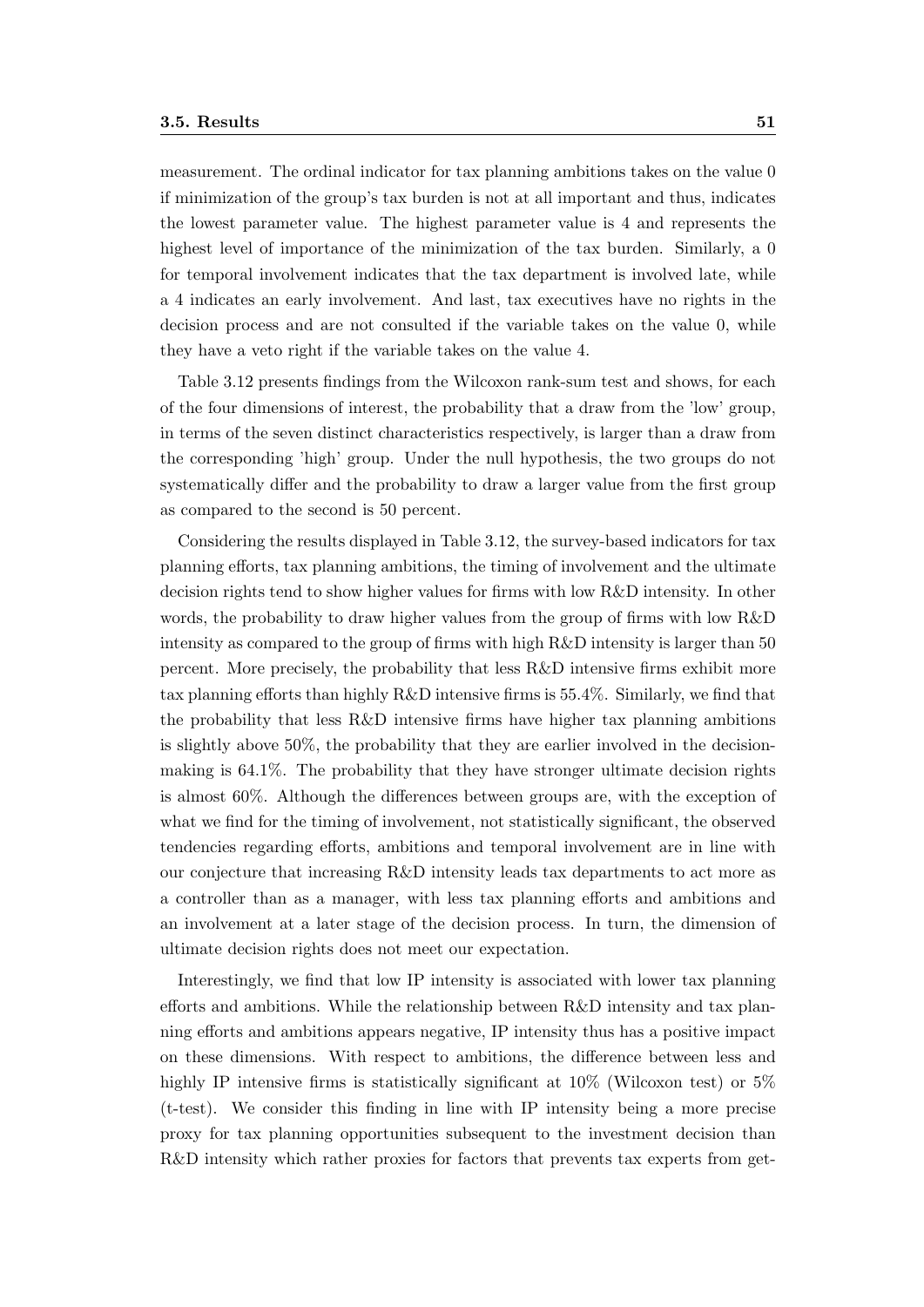ting actively involved in tax planning, i.e. high costs of delay and, accordingly, a strong focus on time to market.

Furthermore, results in Table 3.12 document that the conventional determinants of tax planning opportunities and tax planning behavior, which we take from previous literature (see Section 3.1), do significantly impact on the temporal involvement of the tax department but less so on the other dimensions of the tax department's role in the investment decision process. In particular, findings from the Wilcoxon test suggest that tax executives in relatively small firms and less leveraged firms get involved rather late in the decision process, i.e. the probability to draw higher values of our temporal involvement indicator (where high values stand for early involvement) is significantly reduced for these groups of firms. Moreover, in firms with low levels of inventory and capital intensity, tax departments get involved earlier. Finally, we find that younger tax departments tend to have weaker ultimate decision rights.

Table 3.12: Bivariate Analysis

|               |             | Efforts | Ambitions       | Temp. Inv.            | Rights      |
|---------------|-------------|---------|-----------------|-----------------------|-------------|
| <b>RDINT</b>  | $low$ high  | 55.4%   | 52.4\%          | $64.1\%$ *            | 59.5%       |
| <b>IPINT</b>  | $low$ -high | 38.7%   | $34.8\%_{**}^*$ | 51.0%                 | 54.8%       |
| <b>SIZE</b>   | $low$ high  | 46.0%   | 53.0%           | $35.6\%$ *            | 37.9%       |
| <b>ROA</b>    | $low$ -high | 47.6%   | 55.3%           | 45.5%                 | 44.3%       |
| LEV           | $low>$ high | 45.7%   | 47.4%           | $30.6\%^{**}_{***}$   | $34.0\%$ ** |
| <b>GROW</b>   | $low$ -high | 44.5%   | 49.7%           | 42.2\%                | 41.8%       |
| <b>INVINT</b> | $low$ -high | 53.7%   | 47.8%           | $65.1\%$ <sup>*</sup> | 56.9%       |
| <b>CAPINT</b> | $low>$ high | 39.3%   | 48.4%           | $61.5\%$              | 55.6%       |
| AGE           | $low$ -high | 49.9%   | 53.8%           | 42.3%                 | $35.0\%$ *  |

Notes: Respondents are split by the median into two groups according to each conditioning variable, listed on the left hand side of the table. It is then tested whether tax departments of one group and tax departments of the other group of firms take different roles in the decision process, as reflected by their tax planning efforts, ambitions, temporal involvement and ultimate decision rights. The probabilities that one group differs from the other group are shown in the table and are based on a Wilcoxon rank-sum test. Asterisks (∗, ∗∗ and ∗ ∗ ∗) indicate statistical significance at the 10%, 5% and 1% level. Stars  $(\star, \star\star$  and  $\star\star\star)$  indicate statistical significance at the 10%, 5% and 1% level based on a t-test. For example, with respect to R&D intensity, the probability that tax departments of less R&D intensive firms make more tax planning efforts than tax departments in high R&D intensive firms is 55.4%.

Overall, the picture from the bivariate analysis is mixed. On the one hand, some of the results support the view that coordination of the tax department with other operational units in R&D intensive firms is costly and may prompt tax experts in the firm to act less as managers in the investment process but more as merely ratifying controllers. On the other hand, only a few findings are statistically significant, an outcome which could however be attributable to the small sample size. Importantly, we find that significant differences between groups of firms according to the Wilcoxon rank-sum test are in most cases confirmed by the alternative t-test for the difference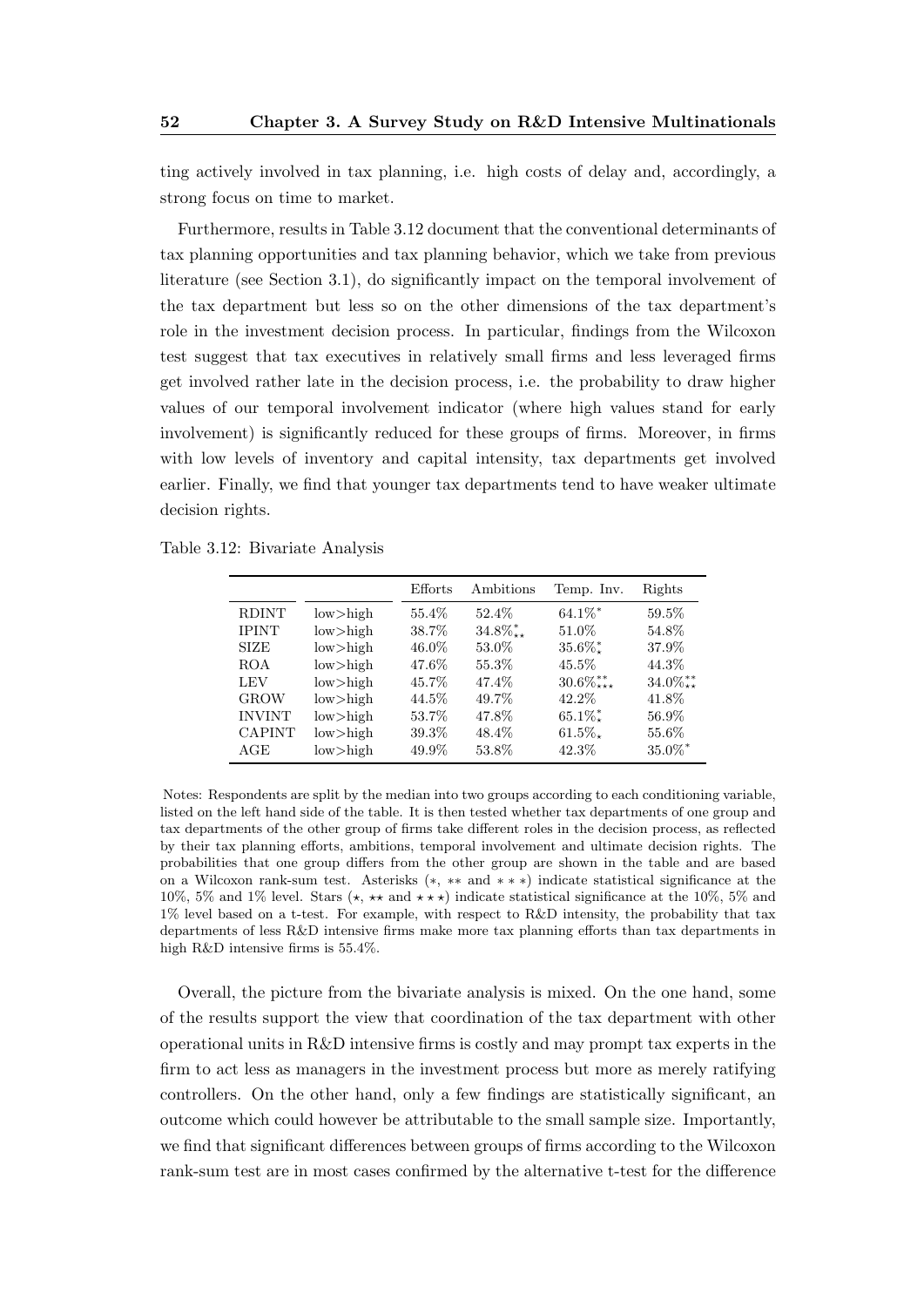between the group means of the four dimensions considered. We conclude that inference based on conventional parametric procedures is accurate despite potential concerns arising from the small sample size.

#### 3.5.3 Regression Analysis

The main results from the regression analyses are presented in Tables 3.13 and 3.14. Again, we are primarily interested in whether R&D intensity has an impact on the tax department's role in the business decision process, as reflected by its tax planning efforts, tax planning ambitions, the timing of involvement and ultimate decision rights. While tax planning efforts is measured as a proportion, the other dimensions - ambitions, temporal involvement and rights - are dichotomous variables as described in Section 3.4. They are measured as binary variables, where the variable takes on the value 1 if the original answer was 3 or 4 on the five-point scale and 0 otherwise. Column 1 of Table 3.13 shows the response of tax planning efforts, again measured by the approximate time (in  $\%$  of total workload) that is spent on tax planning activities, as opposed to activities linked to compliance and financial reporting. Column 2 of Table 3.13 shows the response of tax planning ambitions, measured as a dichotomous variable, which is 1 if tax minimization is an important or very important objective of the tax department, and 0 otherwise. Column 3 of Table 3.13 shows the results for temporal involvement, again measured as a dichotomous variable, which is 1 if the tax department gets involved early or even very early in the initiation phase of the decision process, and 0 otherwise. Column 4 of Table 3.13 shows the results for ultimate decision rights, again measured on a dichotomous scale, where 1 reflects strong or even veto rights of the department.

Table 3.13 presents coefficient estimates from regressions of efforts, ambitions, temporal involvement and rights on R&D intensity and control variables. Standard errors robust to heteroscadasticity are given in parentheses. The coefficient estimate of R&D intensity on efforts (specification (1)) is -2.193 and statistically significant at 1%. This result means that an increase of R&D intensity by one percentage point leads to a 2.2 percentage point decrease of the proportion of workload spent on tax planning. The regression results from the dimension ambitions are reported in specification (2) and depict a different picture than the results from the effort-dimension. The coefficient estimate of R&D intensity is not significant indicating that R&D intensive firms are statistically not more or less ambitious to minimize their tax burden as compared to less R&D intensive firms. Furthermore, we investigate at which stage during the planning phase of an investment project tax executives are involved in the decision-making (see specification (3) of Table 3.13). We find that temporal involvement decreases in the R&D intensity. Precisely, an increase in R&D intensity by one percentage point is associated with a decrease in the probability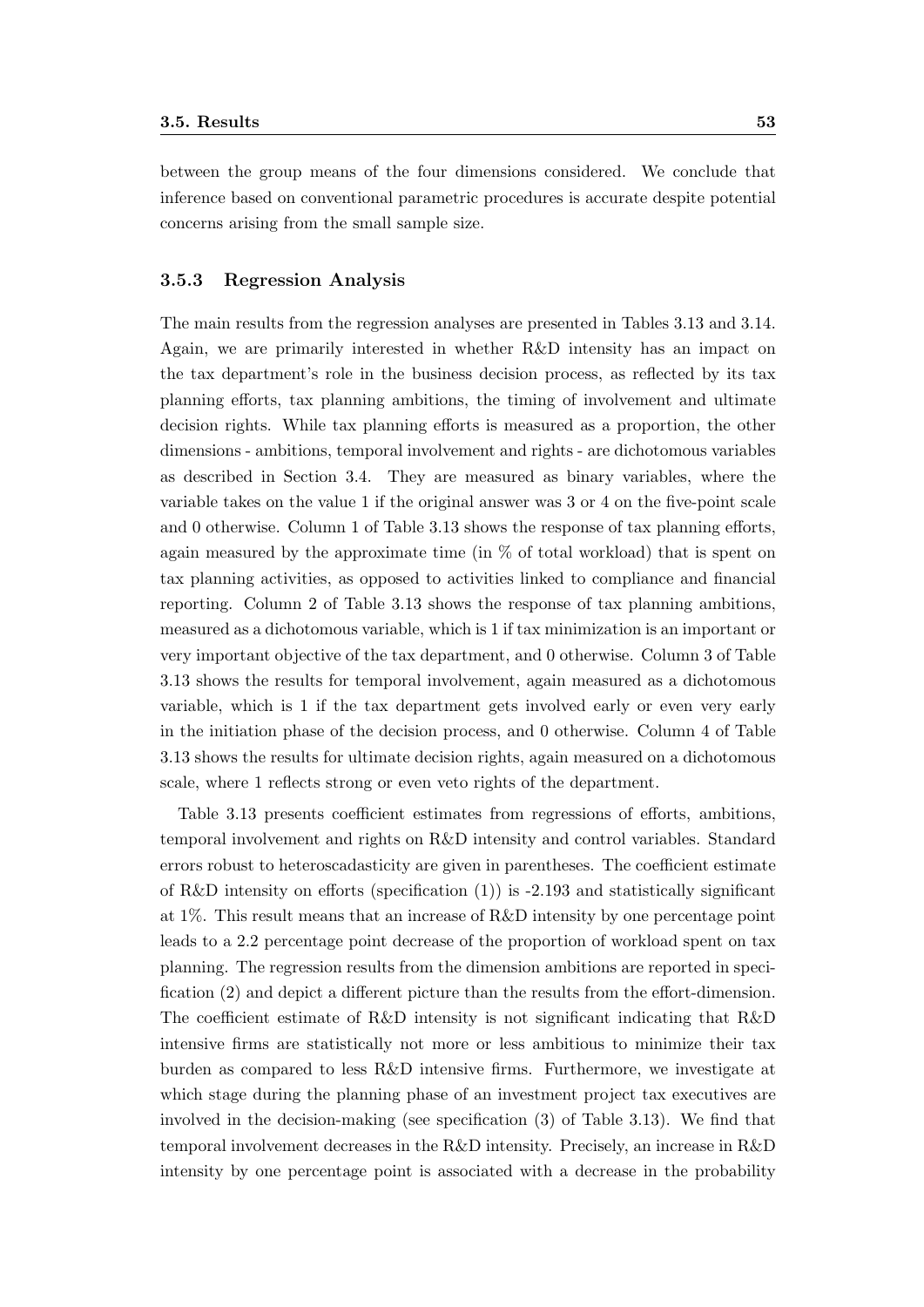|               | (1)         | (2)         | (3)        | (4)        |
|---------------|-------------|-------------|------------|------------|
|               | Efforts     | Ambitions   | Temp. Inv. | Rights     |
| <b>RDINT</b>  | $-2.193***$ | $-3.354$    | $-4.362**$ | 3.609      |
|               | (0.739)     | (3.337)     | (1.960)    | (2.412)    |
| <b>SIZE</b>   | $0.033**$   | $-0.052$    | 0.024      | $0.103*$   |
|               | (0.016)     | (0.063)     | (0.056)    | (0.058)    |
| ROA           | $-0.058$    | $-0.944$    | 0.728      | 0.410      |
|               | (0.122)     | (0.702)     | (0.834)    | (0.709)    |
| LEV           | $-0.005$    | $-0.040***$ | $0.024*$   | $0.054***$ |
|               | (0.004)     | (0.014)     | (0.013)    | (0.013)    |
| <b>GROW</b>   | $0.384***$  | 0.143       | $0.700**$  | $0.893***$ |
|               | (0.088)     | (0.383)     | (0.277)    | (0.259)    |
| <b>INVINT</b> | 0.400       | $-0.685$    | $-0.854$   | $-0.205$   |
|               | (0.335)     | (1.163)     | (0.699)    | (0.794)    |
| <b>CAPINT</b> | $-0.047$    | 0.771       | $-0.905$   | $-0.216$   |
|               | (0.190)     | (0.605)     | (0.568)    | (0.606)    |
| AGE           | $-0.073**$  | $-0.057$    | 0.100      | 0.136      |
|               | (0.033)     | (0.095)     | (0.089)    | (0.087)    |
| Constant      | $-0.252$    | 2.212       | 0.046      | $-2.469*$  |
|               | (0.311)     | (1.444)     | (1.291)    | (1.435)    |
| Observations  | 39          | 41          | 42         | 42         |
| R-squared     | 0.410       | 0.208       | 0.333      | 0.319      |

Table 3.13: Coordination Intensity in R&D Intensive MNEs

Notes: All regressions are based on OLS estimation. While the dependent variable 'efforts' is a proportion, the variables 'ambitions', 'temporal involvement' and 'rights' are binary variables. The dependent variable 'efforts' (specification (1)) represents the workload spent on tax planning relative to total workload; 'ambitions' (specification (2)) is 1 if tax minimization is an important or very important objective of the tax department, and 0 otherwise; 'temporal involvement' (specification (3)) is 1 if the tax department gets involved early or even very early in the initiation phase of the decision process, and 0 otherwise; 'rights' (specification (4)) is 1 if the tax department has strong or even veto rights in the decision process. The four dimensions are regressed on firm characteristics, which are R&D intensity (RDINT), firm size (SIZE), profitability (ROA), leverage (LEV), firm growth (GROW), inventory and capital intensity (INVINT and CAPINT) and age of the tax department (AGE). Asterisks (∗, ∗∗ and ∗ ∗ ∗) indicate statistical significance at the 10%, 5% and 1% level. Heteroscadasticity robust standard errors are in parentheses.

that tax executives are involved early in the decision-making by 4.36 percentage points. This finding supports our hypothesis that coordination costs are too high to involve tax executives early in the decision-making process. Last, we regress the dichotomous indicator for ultimate decision rights on R&D intensity and controls and present results in specification (4). Contrary to the other three dimensions efforts, ambitions and temporal involvement, R&D intensity has a positive estimated coefficient. This would indeed suggest that with increasing R&D intensity tax executives have stronger rights to oppose the decision made by other departments. However, the positive coefficient of R&D intensity is not statistically different from zero at all conventional levels of significance.

To sum up, we observe that R&D intensity seems to reduce the coordination intensity of the tax department with other departments in the firm, at least in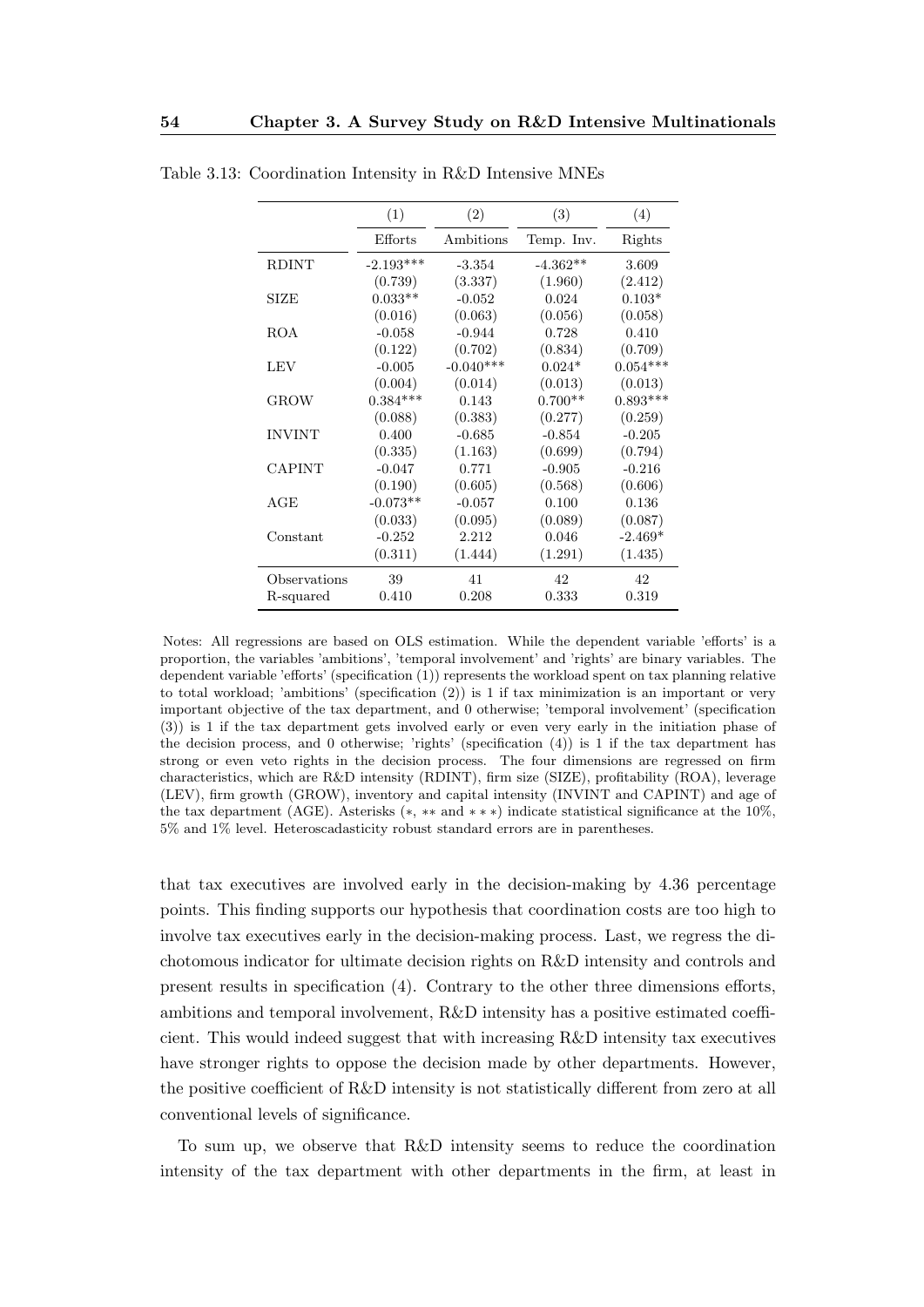terms of two of the four investigated dimensions. These two dimensions are the tax planning efforts measured as time of total workload attributed to tax planning and the temporal involvement of tax executives in the decision-making process. Tax executives indeed get involved at later stages of the investment decision and do not intervene in initial decisions such as investment location choices. With respect to the other dimensions, however, we find no evidence that R&D intensive firms have more or less tax planning ambitions and decision rights than less R&D intensive firms.

|               | (1)         | (2)         | (3)        | (4)        |
|---------------|-------------|-------------|------------|------------|
|               | Efforts     | Ambitions   | Temp. Inv. | Rights     |
| <b>RDINT</b>  | $-2.670***$ | $-6.435**$  | $-3.860*$  | $4.313*$   |
|               | (0.651)     | (2.719)     | (2.166)    | (2.407)    |
| <b>IPINT</b>  | $0.279**$   | $1.797***$  | $-0.441$   | $-0.619$   |
|               | (0.125)     | (0.512)     | (0.505)    | (0.408)    |
| <b>SIZE</b>   | $0.031*$    | $-0.069$    | 0.032      | $0.115**$  |
|               | (0.015)     | (0.056)     | (0.057)    | (0.056)    |
| <b>ROA</b>    | $-0.090$    | $-1.146*$   | 0.775      | 0.475      |
|               | (0.117)     | (0.626)     | (0.868)    | (0.727)    |
| LEV           | $-0.005$    | $-0.039***$ | $0.022*$   | $0.052***$ |
|               | (0.003)     | (0.012)     | (0.013)    | (0.013)    |
| GROW          | $0.390***$  | 0.187       | $0.682**$  | $0.868***$ |
|               | (0.093)     | (0.361)     | (0.276)    | (0.259)    |
| <b>INVINT</b> | 0.476       | $-0.210$    | $-0.833$   | $-0.176$   |
|               | (0.307)     | (1.015)     | (0.712)    | (0.804)    |
| <b>CAPINT</b> | $-0.089$    | 0.533       | $-0.900$   | $-0.209$   |
|               | (0.170)     | (0.555)     | (0.582)    | (0.592)    |
| AGE           | $-0.080***$ | $-0.100$    | 0.099      | 0.135      |
|               | (0.024)     | (0.103)     | (0.086)    | (0.085)    |
| Constant      | $-0.196$    | $2.586**$   | $-0.097$   | $-2.670*$  |
|               | (0.324)     | (1.243)     | (1.330)    | (1.368)    |
| Observations  | 39          | 41          | 42         | 42         |
| R-squared     | 0.474       | 0.439       | 0.347      | 0.345      |

Table 3.14: Coordination Intensity in R&D and IP Intensive MNEs

Notes: All regressions are based on OLS estimation. While the dependent variable 'efforts' is a proportion, the variables 'ambitions', 'temporal involvement' and 'rights' are binary variables. The dependent variable 'efforts' (specification (1)) represents the workload spent on tax planning relative to total workload; 'ambitions' (specification (2)) is 1 if tax minimization is an important or very important objective of the tax department, and 0 otherwise; 'temporal involvement' (specification (3)) is 1 if the tax department gets involved early or even very early in the initiation phase of the decision process, and 0 otherwise; 'rights' (specification (4)) is 1 if the tax department has strong or even veto rights in the decision process. The four dimensions are regressed on firm characteristics, which are R&D intensity (RDINT), IP intensity (IPINT), firm size (SIZE), profitability (ROA), leverage (LEV), firm growth (GROW), inventory and capital intensity (INVINT and CAPINT) and age of the tax department (AGE). Asterisks (∗, ∗∗ and ∗ ∗ ∗) indicate statistical significance at the 10%, 5% and 1% level. Heteroscadasticity robust standard errors are in parentheses.

Clearly, R&D intensive firms tend to hold more intangible assets as compared to less R&D intensive firms. A look at Table 3.5 documents a positive correlation (12.08%) between the R&D intensity and the IP intensity of our respondent firms.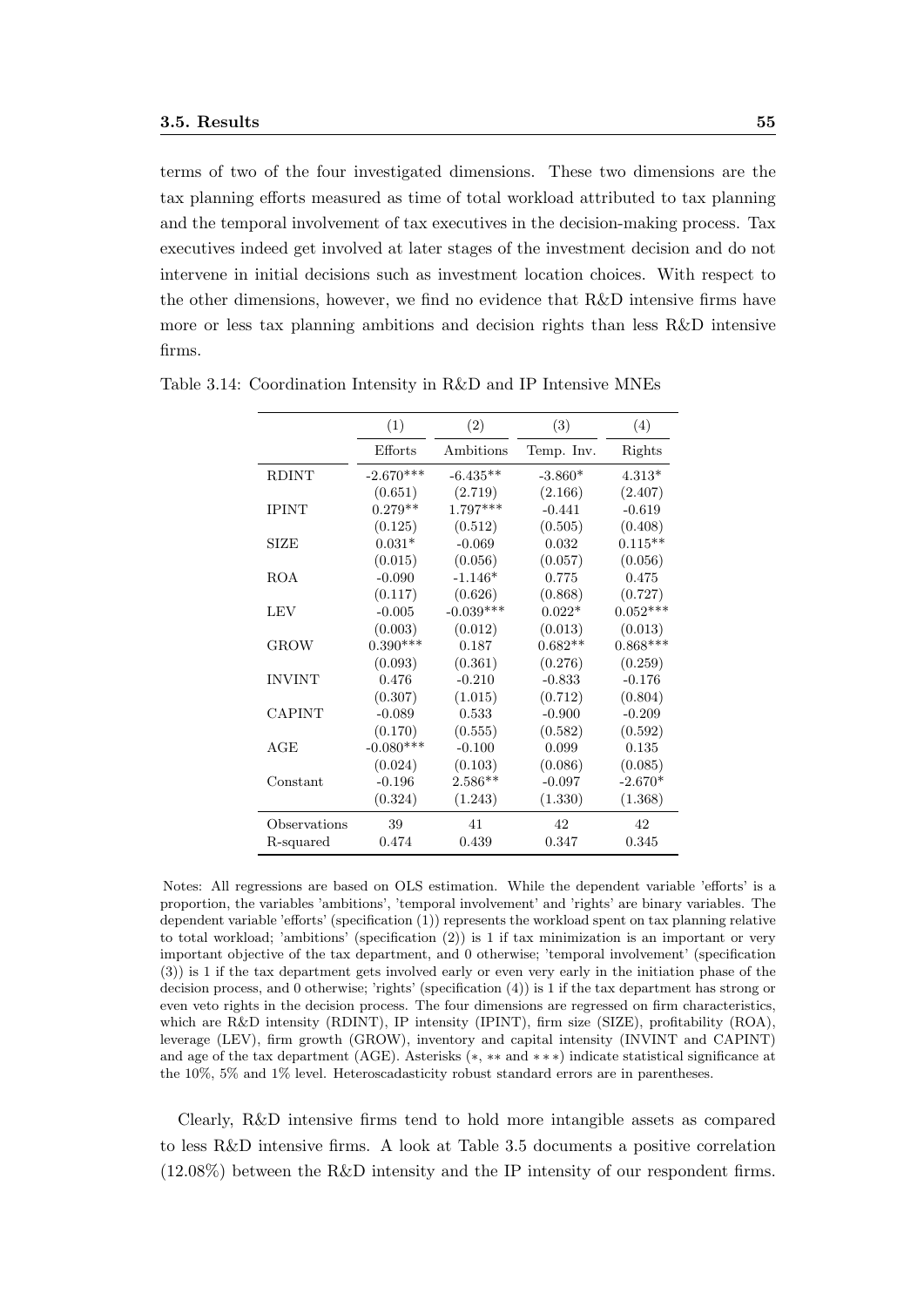As intangible assets are highly specific, their true value is hardly observable for national tax authorities, which provides leeway for transfer price distortions. As a consequence, a transfer of IP to low-tax affiliates may be attractive and require less planning efforts than direct intervention in initial decisions about the set-up and location of production facilities. If it is indeed easier for tax planners to taxefficiently migrate IP within a multinational than it is for them to tax-efficiently structure real R&D investments, firms may accept forgone tax savings due to taxinefficient R&D investments and will reverse part of those tax inefficiencies by means of tax-optimal transfers of their intangibles ex post. In other words, tax planning in R&D intensive firms takes place, but it takes place less with respect to R&D but with respect to IP location. In Figure 3.1 presented in Section 3.2, these ex post profit shifting opportunities by means of IP migration trigger a shift of the autonomy cost curve in Figure 3.1 to the left.

If IP intensity is indeed a determinant of the tax department's function in the firm, the coefficients for R&D intensity reported in Table 3.13 are actually 'biased' in the sense that they reflect the net effect of variation in R&D intensity and covarying IP intensity. We now would like to disentangle the effect of R&D and the effect of IP on the tax department's role by additionally including a specific proxy for IP tax planning opportunities into our previous regression framework. We employ IP intensity (IPINT), calculated as the balance sheet item of intangible asset holdings scaled by total assets. As IFRS requires capitalization of both acquired and self-created intangible assets,<sup>19</sup> the IP intensity we extract from the consolidated accounts of the responding public<sup>20</sup> European multinational firms proxies well for the success of past innovative activity and arising actual profit shifting opportunities. Some countries allow for the capitalization of acquired intangibles only.<sup>21</sup> Still, even in these cases IP intensity reflects that part of profit shifting potential associated with acquired IP. The results of augmenting the empirical model with IP intensity are presented in Table 3.14.

Interestingly, we see that the effect of R&D intensity persists and is even stronger

 $191A$ S 38.57 defines under which circumstances self-created IP has to be capitalized in the books. Accordingly, 'development costs are capitalized only after technical and commercial feasibility of the asset for sale or use have been established. This means that the entity must intend and be able to complete the intangible asset and either use it or sell it and be able to demonstrate how the asset will generate future economic benefits'.

<sup>&</sup>lt;sup>20</sup>Note, that only publicly traded European firms are obliged to report their consolidated financial statements based on IFRS, see the Regulation (EC) No 1606/2002 of the European Parliament and of the Council of 19 July 2002. In our sample, these are 17 firms.

<sup>&</sup>lt;sup>21</sup> According to US GAAP, Standard ASC 350, internal research and development costs are generally immediately expensed. There are a few exceptions for computer software or website development. Moreover, our dataset contains five publicly traded Swiss companies. In Switzerland, since 2005 most Swiss companies that are listed on the main board of the Swiss Exchange have an obligation to report either in IFRS or in US GAAP.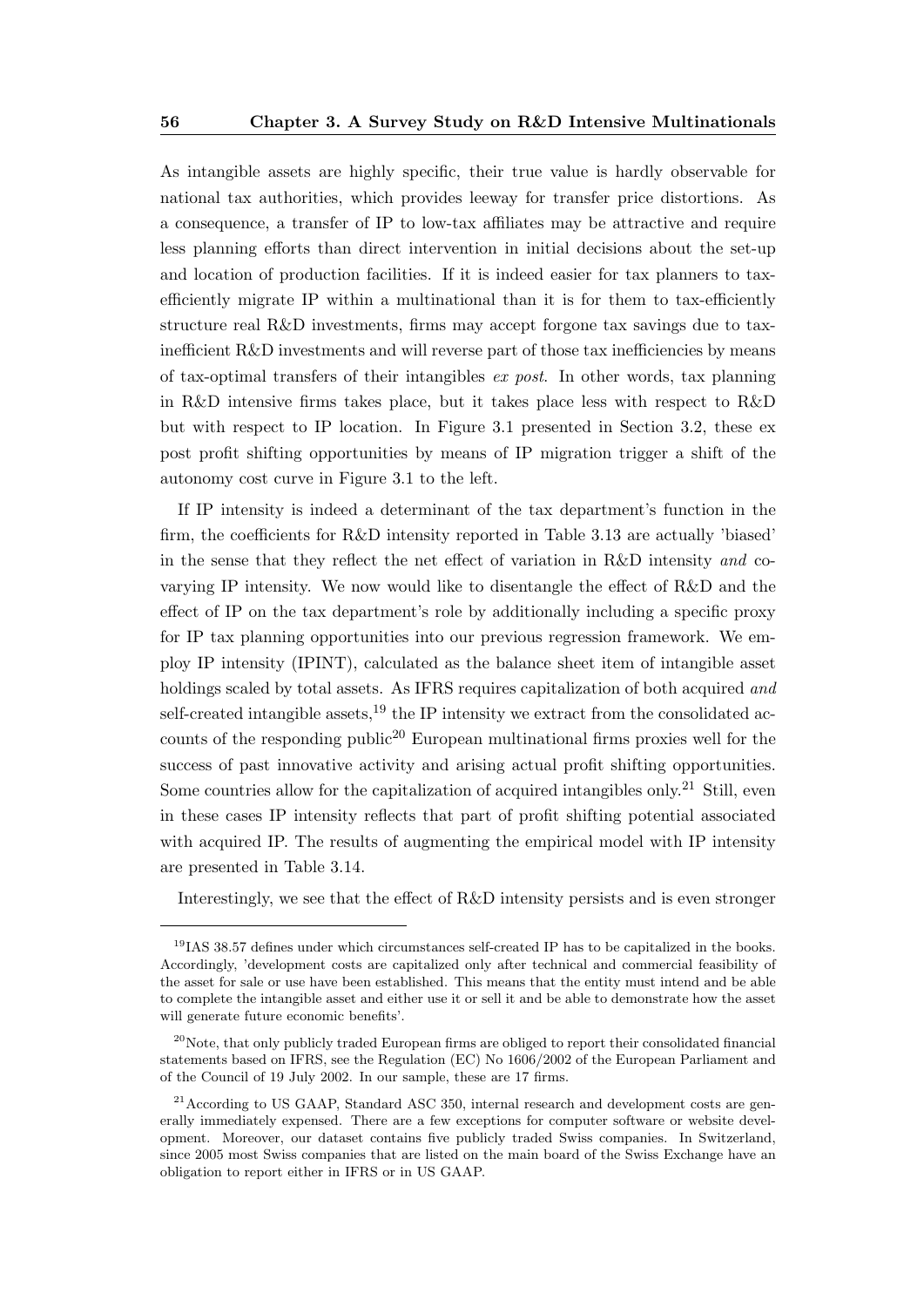if we additionally control for IP intensity. Considering Column (1) of Table 3.14, a one percentage point increase in R&D intensity statistically significantly decreases the share of tax planning efforts in the tax department's total workload by -2.670 percentage points. At the same time, IP intensity shows a small but significant and positive impact on tax planning efforts. In particular, a one percentage point increase in IP intensity increases the share of tax planning efforts in the tax department's total workload by 0.279 percentage points. This finding supports our conjecture that efforts associated with IP tax planning do not outweigh the reductions in tax planning efforts associated with the tax experts' reduced intervention in real investment decisions. As shown in Column (1) of Table 3.13 already, the net effect of R&D intensity on tax planning efforts thus is negative. Looking at the dimension ambitions (Column (2) of Table 3.14), including IP intensity into the regression model turns both coefficients of R&D and IP intensity significant. While an increase in the R&D intensity by one percentage point leads to a decline in the probability that the respondent rates the minimization of the tax burden as important goal for the tax department by 6.44 percentage points, the same increase in the IP intensity leads to an increase in the probability to have an ambitious tax department by 1.8 percentage points. Interestingly, the effects are contrary to each other, which explains our previous finding in Column (2) of Table 3.13, where R&D intensity captures the net effect and therefore turned out insignificant. With respect to the dimension temporal involvement of the tax executives in the decision-making process (Column (3) of Table 3.14), the effect of R&D intensity persists when we include IP intensity. In particular, a one percentage point increase in R&D intensity is associated with a decline in the probability that the tax executives are involved early in the decision-making by 3.86 percentage points. Similarly, the effect of IP intensity is also negative, though insignificant. Nevertheless, this finding supports our conjecture that tax planning takes place only at a later stage in the R&D process. Consequently, R&D and IP intensive firms do not see the need for involving tax executives early in the decision-making on a new investment project. Rather, they optimize the legal structure given the target location of an investment, because the cost of autonomy is lower as compared to the cost of coordination. Last, we investigate the effect of R&D and IP intensity on the ultimate decision rights of tax executives. The first results in Column (4) of Table 3.13 did not show a significant impact of R&D intensity on rights. When including IP intensity though, we indeed find that  $R\&D$  intensity exerts a significantly positive effect on rights (Column  $(4)$ ) of Table 3.14). Thus, a one percentage point increase in R&D intensity is associated with an increase in the probability that the tax experts have a veto right in the decision-making process by 4.31 percentage points.

Overall, our results reveal interesting insights in the decision-making of R&D and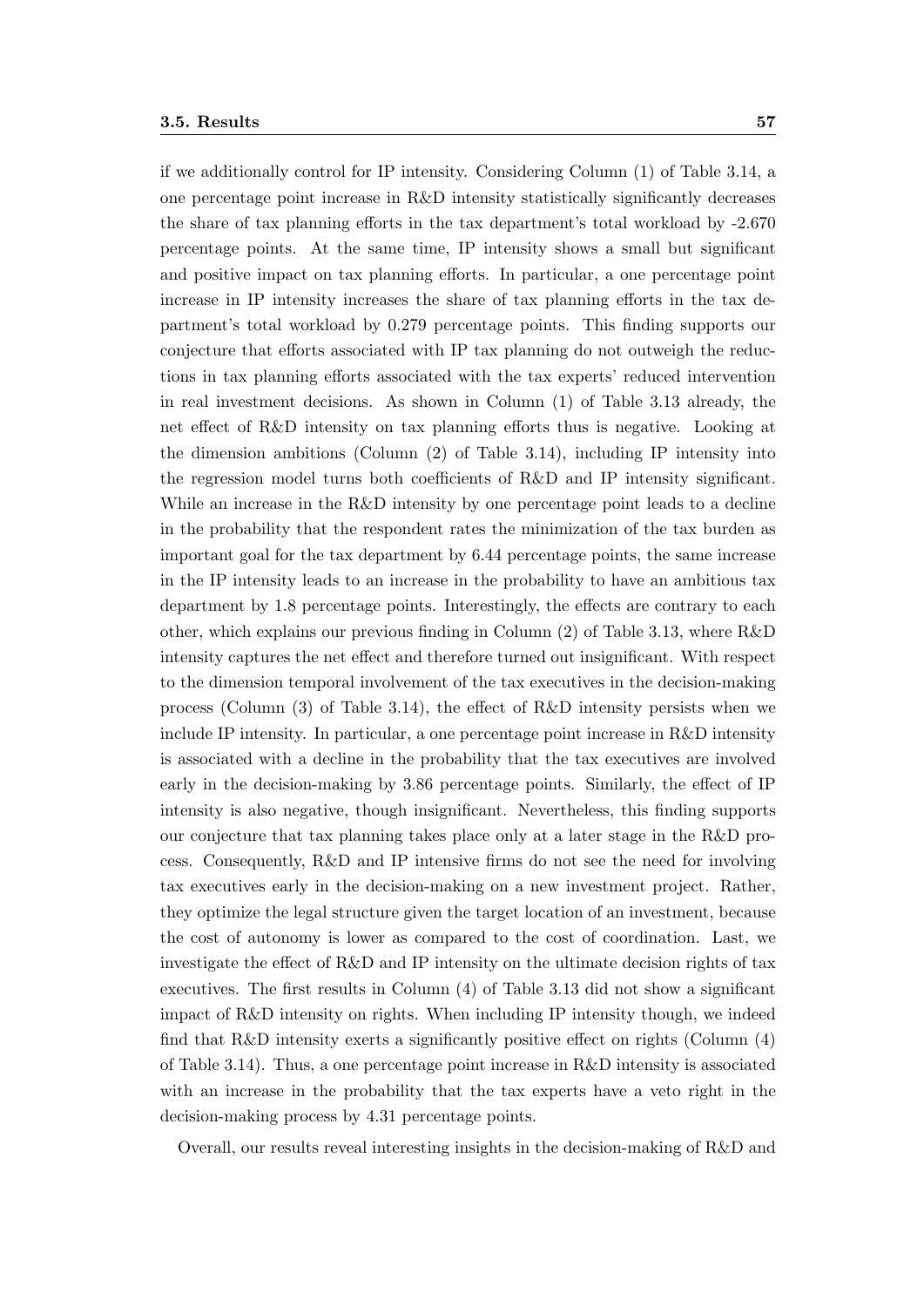IP intensive firms and suggest that tax planning activities take place at different stages in the R&D process. Coordination between the tax department and other operational units is negatively affected by R&D intensity. In other words, within R&D intensive firms coordination with the tax department is too costly and therefore, the tax department adopts more controlling than managerial tasks. If the tax department is less strongly involved in the management, the firm runs into the danger to incur costs by forgone tax savings. This, however, can be mitigated by tax planning opportunities that arise with respect to intangible assets. Overall, our findings reconcile previous evidence that taxes matter less for R&D intensive firms when it comes to investment choices (Overesch and Schreiber, 2010) while overall they have been shown to report lower ETRs on average (Graham et al., 2011; Robinson et al., 2010; Graham et al., 2014).

#### 3.5.4 Robustness Checks

In this section, we document the results from a large series of sensitivity analyses assessing robustness of the results from our baseline estimations in Tables 3.13 and 3.14.

First, we include industry dummies as suggested by Wilson et al. (1993). Wilson et al. (1993) provides descriptive and qualitative evidence that the industry a firm operates in strongly determines the organizational and incentive structure of firms. For example, the pharmaceuticals and chemicals industry may be similar in many respects, but differ substantially with respect to gross margins. Pharmaceuticals have higher gross margins and, therefore, will incur higher losses if they fail to become the first patent applicant. Consequently, their costs of delay, which are part of coordination costs, are much higher than those of firms operating in other industries. Furthermore, the chemical industry differs from the pharmaceuticals industry in that transportation costs are substantially higher in the chemical industry. Hence, firms in the chemical industry face a higher pressure to locate their production facilities close to their major markets and suppliers to minimize transportation costs. The baseline regressions presented in Tables 3.13 and 3.14 are re-estimated with the inclusion of industry dummies. The results are shown in Table 3.15. Despite the reduction in degrees of freedom associated with the inclusion of industry dummies, the coefficients of RDINT again turn out significant and show expected signs. Quantitatively, the effects of R&D intensity on the four dimensions of the tax department's role within the business process are larger than without modeling of industry fixed effects. According to the results shown in Table 3.15, the effect of IP intensity is smaller in magnitude and is statistically significant only with respect to the ambitions of the tax department (specification (4) of Table 3.15).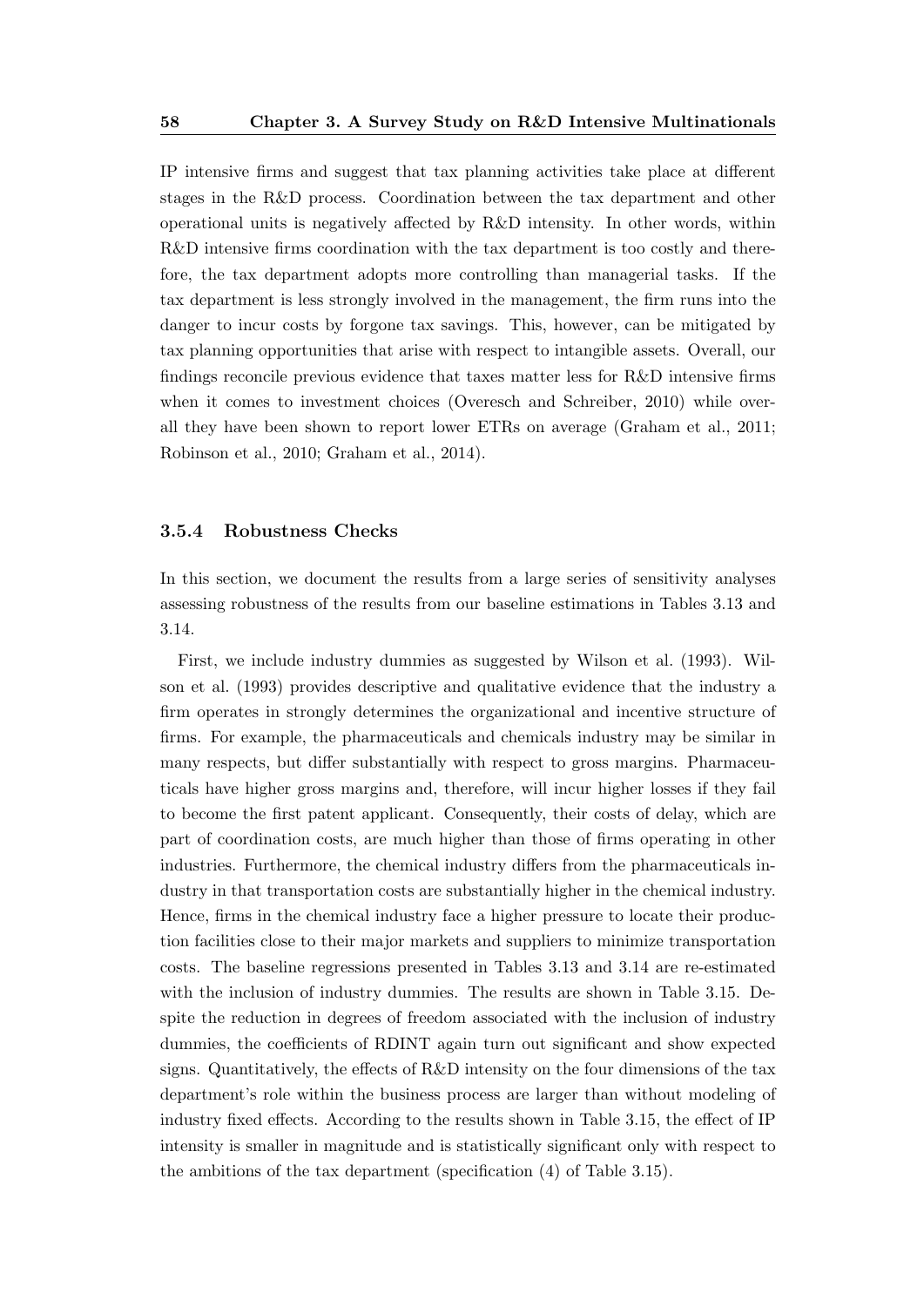As a second robustness check we extended our empirical model by a further variable that captures whether compensation contracts of tax executives are based on some kind of after-tax performance measure. The variable is drawn from our survey. We ask whether compensation of tax executives is based on some kind of performance measure and give four possible options, namely yes, an after-tax measure; yes, a before-tax measure; yes, other and no. We then dichotomize the variable to include it in our regression framework as compensation variable (COMP), where it takes on the value 1 if compensation of tax executives is based on some aftertax performance measure and 0 otherwise. Disregarding compensation contracts of tax executives could lead to omitted variable bias. Performance-based compensation typically aims at limiting agency costs as suggested by contracting theory (Jensen and Meckling, 1992). Performance measurement that is based on after-tax measures may motivate managers to care more about the tax consequences of their decisions. Consequently, managers may coordinate more intensively with the tax department. Thus, the four dimensions we use to measure the tax departments management-control-decision are likely influenced by compensation contracts. A common after-tax performance measure in this respect is the reported GAAP ETR of the firm, because it measures the total tax expense scaled by pre-tax profit. Empirical evidence suggests that indeed firms whose managers are compensated based on some after-tax performance measure report lower ETRs on average (Armstrong et al., 2012; Phillips, 2003). We therefore include the tax executives compensation into our modified model. The results are presented in Table 3.16. In general, the results support our hypothesis that the tax department in R&D intensive firms acts more as a controller than as a manager. Including compensation in the empirical model even renders the coefficient estimates of our variables of interest slightly larger in size. The compensation variable itself, however, stays mostly insignificant. Moreover, we considerably lose observations when including COMP in our regressions as it is missing for a number of firms. We therefore consider it as a robustness check and do not include it in our baseline analyses.

Furthermore, we re-estimate our baseline analyses using a non-linear probability model and present the results in Table 3.17. In our baseline model we decided to follow a linear approach, due to better small sample characteristics of OLS than non-linear probability models. To check robustness, we run the non-linear probit model using the dichotomized variables. The probit regression model is designed for estimation with a binary dependent variable and for capturing the non-linearity in the probabilities (Greene, 2012). Table 3.17 presents average marginal effects of the included covariates on the probabilities to show high tax planning ambitions, get involved early, and be assigned strong ultimate decision rights, respectively. Considering the results from the probit regression, the estimates of R&D intensity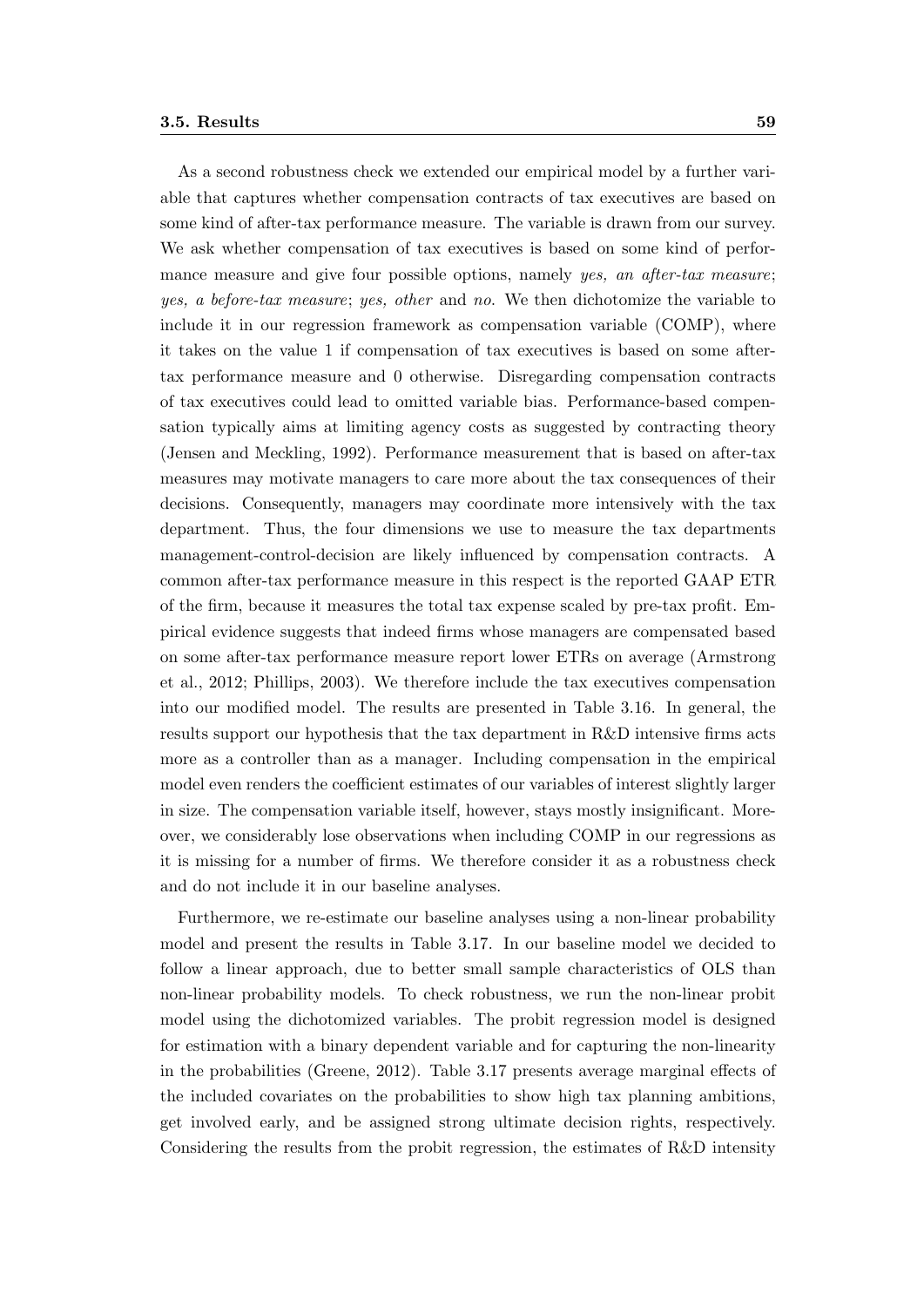are significant and show the expected signs just as in the baseline model. For IP intensity we also find effects similar to our baseline results. However, according to column (6) of Table 3.17, IP intensity has a negative and significant effect on the ultimate decision rights of the tax department, whereas its effect was insignificant according to the baseline findings. With the exception of specification (2) of Table 3.17, estimated effect sizes of both R&D and IP intensity turn out quantitatively consistent to the baseline findings.

Thus, we conclude that our results are qualitatively, and mostly quantitatively, robust towards different estimation methods. Furthermore, the results also hold when estimating an ordered probit regression model using the original variables that range from 0 to  $4.^{22}$ 

### 3.6 Conclusion

By locating intangible assets at low-tax affiliates, R&D intensive multinationals can reduce the tax burden on a relevant fraction of their economic rents. The corporate production process, however, does not only involve administration of intangible assets. These companies also have to decide on where to set up R&D facilities and final output production for consumers. This study contributes to better understand the particularities of tax decision-making in R&D intensive multinational firms. In particular, we focus on the allocation of management and control functions to the tax department, adding a new facet to the literature dealing with the interrelationship between tax decision-making and organizational architecture.

Using data from a confidential survey taken in 2012 of 47 top financial and tax managers of very large multinational companies, we develop and test a theory, based on the organizational design literature, for the intensity in which the tax department coordinates with managers from other business units to intervene with real investment decisions. According to organizational design theory, the optimal allocation of decision rights to managers inside the firm is determined by coordination costs that are incurred when centralization of management and control is high and the costs of autonomy that arise when management and control are exercised separately. We argue that this coordination problem also drives the choice of whether the tax department serves a controlling function or whether, instead, it acts more as a manager. We consider R&D intensity to be an important determinant of both the costs of coordination and the costs of autonomy. First, there is high pressure in R&D intensive industries to keep the time to market short and coordination costs in form of time delays associated with coordination between business units are very high.

 $22$ The results from the ordered probit estimation are not tabulated but available from the authors upon request.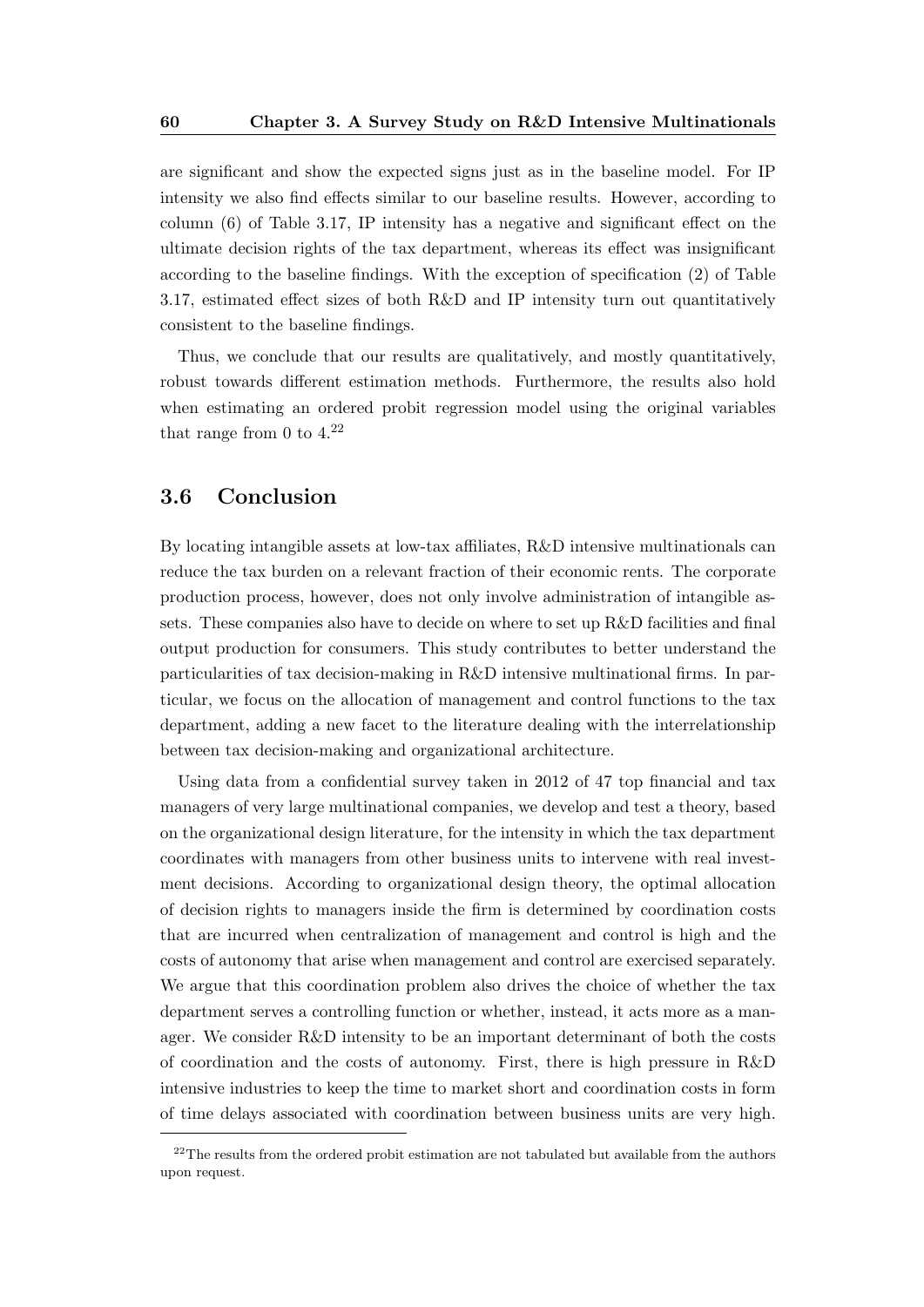Second, costs of autonomy are low in R&D intensive firms as tax-inefficiencies from autonomous decision-making without involvement of tax experts can be reversed by separating and tax-optimally allocating intangibles within the multinational group.

We indeed document supporting evidence that in R&D intensive multinational firms the tax department operates more as a controller than as a manager. In particular, tax departments of R&D intensive firms make less tax planning effort, are less ambitious to minimize the tax burden of the firm, are later involved in the decision-making process of a new investment project, but are more likely to have a veto right in the decision on a new investment project as compared to less R&D intensive firms. Conditional on R&D intensity, however, the level of intangible assets in the firm is associated with more tax planning efforts and ambitions. Our results are statistically significant and robust towards several sensitivity checks.

We acknowledge that our findings can only be considered a *first piece* of evidence due to the qualifications associated with small sample surveys. However, this first piece of evidence is important as it represents another illustration of the association between organizational design theory and the integration of the tax function in the hierarchical structure of firms. In this sense, we take another important step towards unraveling the black box of tax avoidance. Opening further parts of this black box is urgently required in view of the OECD's and the G20's major initiative to restrain what they call base erosion and profit shifting (BEPS) (OECD, 2013a,b). Understanding the intentional and unintentional consequences of profit shifting restrictions requires a good understanding of the tax planning mechanisms inside multinational firms and how these interact with business decision processes.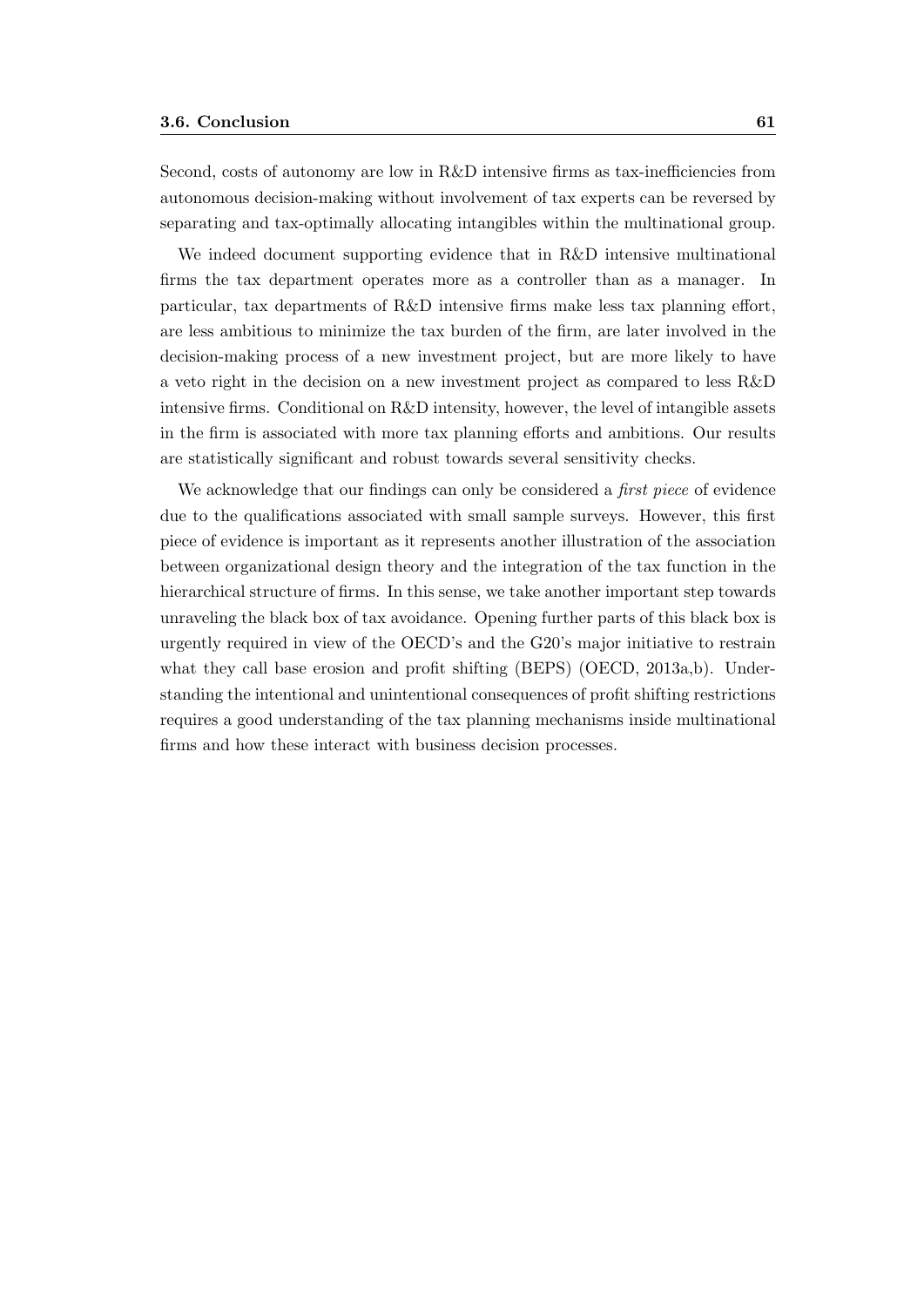| R-squared<br>Observations | Industry Fixed Effects |         | <b>Constant</b> |                                                                                                                                                                                                                                                                                                                        | AGE      |                                                                                   | CAPINI |                                                                          | LNIANI |                                                                    | <b>GROW</b> |         | LEV                    |                                                                                                                                                                                                                                                                                                              | ROA |                         | <b>SIZE</b> |                                                          | LNINI |                                                | RDINT       |                                          |               |
|---------------------------|------------------------|---------|-----------------|------------------------------------------------------------------------------------------------------------------------------------------------------------------------------------------------------------------------------------------------------------------------------------------------------------------------|----------|-----------------------------------------------------------------------------------|--------|--------------------------------------------------------------------------|--------|--------------------------------------------------------------------|-------------|---------|------------------------|--------------------------------------------------------------------------------------------------------------------------------------------------------------------------------------------------------------------------------------------------------------------------------------------------------------|-----|-------------------------|-------------|----------------------------------------------------------|-------|------------------------------------------------|-------------|------------------------------------------|---------------|
| 729.0<br>$\frac{3}{6}$    |                        |         |                 | $\begin{array}{c} (0.030) \\ 0.158 \\ 0.158 \end{array}$                                                                                                                                                                                                                                                               |          | $\begin{array}{c} (0.116)\\ 0.200\\ 0.509)\\ 0.158\\ -0.046\\ -0.046 \end{array}$ |        |                                                                          |        |                                                                    |             | (0.004) |                        | $\begin{array}{c} 0.015 \\[-4pt] 0.013) \\[-4pt] -0.264 \\[-4pt] -0.008 \end{array}$                                                                                                                                                                                                                         |     |                         |             |                                                          |       | (0.780)                                        | $-3.519***$ | $\widehat{\Xi}$                          |               |
| 0.628<br>$\mathbb{S}^3$   |                        | (0.383) |                 | (0.037)                                                                                                                                                                                                                                                                                                                |          | $\begin{array}{c} (0.121)\\ 0.241\\ 0.560)\\ 0.140\\ -0.050\\ -0.050 \end{array}$ |        |                                                                          |        |                                                                    |             | (0.004) |                        | $-0.262$<br>(0.179)<br>$-0.008*$                                                                                                                                                                                                                                                                             |     |                         |             | $\begin{array}{c} (0.174) \\ 0.017 \\ 7.017 \end{array}$ |       | $\begin{array}{c} (0.813)\\ 0.058 \end{array}$ | $-3.549***$ | $\odot$                                  | Efforts       |
| 0.630<br>41               |                        | (1.600) |                 | $(0.079)$<br>3.322**                                                                                                                                                                                                                                                                                                   | 0.042    | (0.655)                                                                           |        | (1.074)                                                                  |        | $\begin{array}{c} (0.015)\\ -0.156\\ (0.310)\\ -1.006 \end{array}$ |             |         | $(0.733)$<br>-0.046*** |                                                                                                                                                                                                                                                                                                              |     | $(0.079)$ .             | $-0.089$    |                                                          |       | (L22T)                                         | $0.327***$  | $\odot$                                  |               |
| 229.0<br>41               |                        | (1.539) |                 | $(0.106)$<br>2.912*                                                                                                                                                                                                                                                                                                    | $-0.011$ | (0.663)                                                                           |        | (0.107)                                                                  |        | $(0.303)$<br>$-0.391$                                              |             | (0.015) |                        | $(0.697)$<br>-0.043***                                                                                                                                                                                                                                                                                       |     | $^{(0.074)}_{-1.608**}$ | $t20.0-$    | (0.568)                                                  |       | $(2.052)$<br>0.977*                            | $-9.663***$ | $\left( 4\right)$                        | Ambitions     |
| 0.541<br>42               |                        | (1.695) |                 | (0.122)                                                                                                                                                                                                                                                                                                                |          | (0.955)                                                                           |        | $(1.623)$<br>-1.275                                                      |        | (0.359)                                                            |             | (0.020) |                        | $\begin{array}{c} (0.913) \\ 0.029 \end{array}$                                                                                                                                                                                                                                                              |     | (0.076)                 | 0.088       |                                                          |       | (3.125)                                        | $-6.157*$   | $\odot$                                  |               |
| 0.544<br>42               |                        | (1.750) | $-1.156$        | (0.121)                                                                                                                                                                                                                                                                                                                |          | (0.956)                                                                           |        | $\begin{array}{l} (0.020)\\ 0.567\\ 0.357\\ -1.304\\ -1.304 \end{array}$ |        |                                                                    |             |         |                        | $\begin{array}{c} (0.078 \\ 0.832 \\ 0.911 \\ 0.041 \end{array}$                                                                                                                                                                                                                                             |     |                         |             | (0.605                                                   |       | $\begin{array}{c} (3.179 \\ 0.282 \end{array}$ | $-6.254$    | $\begin{array}{c} \boxed{0} \end{array}$ | Temp. Inv.    |
| 0.564                     |                        | F29T    |                 | (0.090)                                                                                                                                                                                                                                                                                                                |          |                                                                                   |        |                                                                          |        |                                                                    |             |         |                        | $\begin{array}{c} 0.0100\\ (0.642)\\ (0.842)\\ (0.070**\\ (1.275**\\ (1.460)\\ (1.276)\\ (1.460)\\ (0.855)\\ (0.855)\\ (0.855)\\ (0.208**\\ (0.208**\\ (0.208**\\ (0.208**\\ (0.208**\\ (0.208**\\ (0.208**\\ (0.208**\\ (0.208**\\ (0.208**\\ (0.208**\\ (0.208**\\ (0.208**\\ (0.208**\\ (0.208**\\ (0.20$ |     |                         |             |                                                          |       | (2.231)                                        | 7.272***    | $\widehat{\supseteq}$                    |               |
| 1990<br>42                |                        | 777.L7  |                 | $\begin{array}{l} (2.333)\\ (-1.2580)\\ (-1.256)\\ (-1.256)\\ (-1.256)\\ (-1.256)\\ (-1.256)\\ (-1.256)\\ (-1.256)\\ (-1.256)\\ (-1.256)\\ (-1.256)\\ (-1.256)\\ (-1.257)\\ (-1.257)\\ (-1.257)\\ (-1.258)\\ (-1.258)\\ (-1.257)\\ (-1.258)\\ (-1.258)\\ (-1.258)\\ (-1.258)\\ (-1.258)\\ (-1.258)\\ (-1.258)\\ (-1.2$ |          |                                                                                   |        |                                                                          |        |                                                                    |             |         |                        |                                                                                                                                                                                                                                                                                                              |     |                         |             |                                                          |       |                                                | $7.375**$   | $\circledcirc$                           | <b>Rights</b> |

Table 3.15: Robustness Check: Industry Fixed Effects

Table 3.15: Robustness Check: Industry Fixed Effects

on firm characteristics, which are R&D intensity (RDINT), firm size (SIZE), profitability (ROA), leverage (LEV), firm growth (GROW), inventory and capital otherwise; 'rights' (specification (7) and (8)) is 1 if the tax department has strong or even veto rights in the decision process. The four dimensions are regressed involvement' (specification (5) and (6)) is 1 if the tax department gets involved early or even very early in the initiation phase of the decision process, and 0 0 the 10%, 5% and 1% level. Heteroscadasticity robust standard errors are in parentheses the 10%, 5% and 1% level. Heteroscadasticity robust standard errors are in parentheses.intensity (INVINT and CAPINT), age of the tax department (AGE) and industry dummy variables. Asterisks ( on firm characteristics, which are R&D intensity (RDINT), firm size (SIZE), profitability (ROA), leverage (LEV), firm growth (GROW), inventory and capital otherwise; 'rights' (specification (7) and (8)) is 1 if the tax department has strong or even veto rights in the decision process. The four dimensions are regressed involvement' (specification (6) and (6)) is 1 if the tax department gets involved early or even very early in the initiation phase of the decision process, and 0 involved extracted early in the initiation phase of the deci 'ambitions' (specification (3) and (4)) is 1 if tax minimization is an important or very important objective of the tax department, and 0 otherwise; 'temporal ambitions' (specification (3) and (4)) is 1 if tax minimization is an important or very important objective of the tax department, and 0 otherwise; 'temporal rights' are binary variables. The dependent variable 'efforts' (specification (1) and (2)) represents the workload spent on tax planning relative to total workload 'rights' are binary variables. The dependent variable 'efforts' (specification (1) and (2)) represents the workload spent on tax planning relative to total workload; Notes: All regressions are based on OLS estimation. While the dependent variable 'efforts' is a proportion, the variables 'ambitions', 'temporal involvement' and Notes: All regressions are based on OLS estimation. While the dependent variable 'efforts' is a proportion, the variables 'ambitions', 'temporal involvement' and ∗, ∗∗ and ∗ ∗ ∗) indicate statistical significance at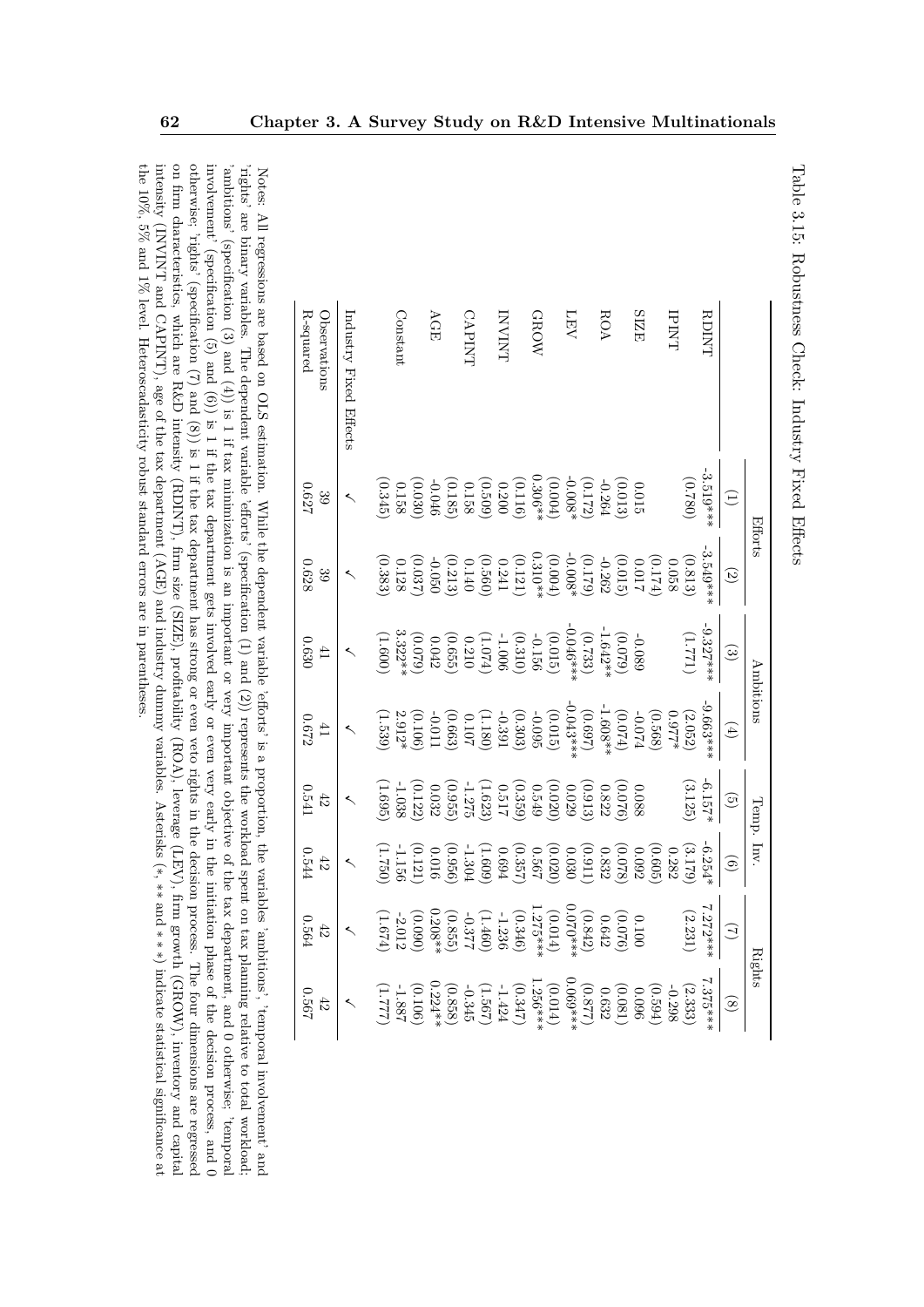|                |                                                                                                                                                                                                                                                                                    | Efforts                                                                                                                                                                                                                                                                                                                 |                                                                                                                                                                                                                                                                                                                            | Ambitions                                                                                                                                                                                                                                                                                                                                        | Temp. Inv.                                                                                                                                                                                                                                                                                       |                                                                                                                                                                                                                                                                                                        |                                                                                                                                                                                                                                                                                                                 | Rights                                                                                                                                                                                                                                                                                                                      |
|----------------|------------------------------------------------------------------------------------------------------------------------------------------------------------------------------------------------------------------------------------------------------------------------------------|-------------------------------------------------------------------------------------------------------------------------------------------------------------------------------------------------------------------------------------------------------------------------------------------------------------------------|----------------------------------------------------------------------------------------------------------------------------------------------------------------------------------------------------------------------------------------------------------------------------------------------------------------------------|--------------------------------------------------------------------------------------------------------------------------------------------------------------------------------------------------------------------------------------------------------------------------------------------------------------------------------------------------|--------------------------------------------------------------------------------------------------------------------------------------------------------------------------------------------------------------------------------------------------------------------------------------------------|--------------------------------------------------------------------------------------------------------------------------------------------------------------------------------------------------------------------------------------------------------------------------------------------------------|-----------------------------------------------------------------------------------------------------------------------------------------------------------------------------------------------------------------------------------------------------------------------------------------------------------------|-----------------------------------------------------------------------------------------------------------------------------------------------------------------------------------------------------------------------------------------------------------------------------------------------------------------------------|
|                |                                                                                                                                                                                                                                                                                    |                                                                                                                                                                                                                                                                                                                         | $\widehat{\mathfrak{S}}$                                                                                                                                                                                                                                                                                                   | $\tag{4}$                                                                                                                                                                                                                                                                                                                                        | $\widetilde{5}$                                                                                                                                                                                                                                                                                  | $\odot$                                                                                                                                                                                                                                                                                                |                                                                                                                                                                                                                                                                                                                 | $\circledast$                                                                                                                                                                                                                                                                                                               |
| RDINT          | $-2.211**$                                                                                                                                                                                                                                                                         | $2.641***$                                                                                                                                                                                                                                                                                                              | $-5.151$                                                                                                                                                                                                                                                                                                                   | $7.251**$                                                                                                                                                                                                                                                                                                                                        | $-4.553$<br>(2.612)                                                                                                                                                                                                                                                                              |                                                                                                                                                                                                                                                                                                        |                                                                                                                                                                                                                                                                                                                 | $3.288**$                                                                                                                                                                                                                                                                                                                   |
|                | (0.820)                                                                                                                                                                                                                                                                            | (0.699)                                                                                                                                                                                                                                                                                                                 | (3.305)                                                                                                                                                                                                                                                                                                                    |                                                                                                                                                                                                                                                                                                                                                  |                                                                                                                                                                                                                                                                                                  |                                                                                                                                                                                                                                                                                                        | (2.844                                                                                                                                                                                                                                                                                                          |                                                                                                                                                                                                                                                                                                                             |
| INI            |                                                                                                                                                                                                                                                                                    |                                                                                                                                                                                                                                                                                                                         |                                                                                                                                                                                                                                                                                                                            |                                                                                                                                                                                                                                                                                                                                                  |                                                                                                                                                                                                                                                                                                  |                                                                                                                                                                                                                                                                                                        |                                                                                                                                                                                                                                                                                                                 |                                                                                                                                                                                                                                                                                                                             |
|                |                                                                                                                                                                                                                                                                                    |                                                                                                                                                                                                                                                                                                                         |                                                                                                                                                                                                                                                                                                                            |                                                                                                                                                                                                                                                                                                                                                  |                                                                                                                                                                                                                                                                                                  |                                                                                                                                                                                                                                                                                                        |                                                                                                                                                                                                                                                                                                                 |                                                                                                                                                                                                                                                                                                                             |
| <b>SIZE</b>    |                                                                                                                                                                                                                                                                                    |                                                                                                                                                                                                                                                                                                                         |                                                                                                                                                                                                                                                                                                                            |                                                                                                                                                                                                                                                                                                                                                  |                                                                                                                                                                                                                                                                                                  |                                                                                                                                                                                                                                                                                                        |                                                                                                                                                                                                                                                                                                                 |                                                                                                                                                                                                                                                                                                                             |
|                |                                                                                                                                                                                                                                                                                    |                                                                                                                                                                                                                                                                                                                         |                                                                                                                                                                                                                                                                                                                            |                                                                                                                                                                                                                                                                                                                                                  |                                                                                                                                                                                                                                                                                                  | $(2.890) \\ 3.375 \\ 7.61 \\ 6.63 \\ 7.75 \\ 7.64 \\ 7.65 \\ 7.75 \\ 7.66 \\ 7.75 \\ 7.75 \\ 7.76 \\ 7.75 \\ 7.75 \\ 7.75 \\ 7.75 \\ 7.75 \\ 7.75 \\ 7.75 \\ 7.75 \\ 7.75 \\ 7.75 \\ 7.75 \\ 7.75 \\ 7.75 \\ 7.75 \\ 7.75 \\ 7.75 \\ 7.75 \\ 7.75 \\ 7.75 \\ 7.75 \\ 7.75 \\ 7.75 \\ 7.75 \\ 7.75 \\ $ | $\begin{array}{c} 0.079 \\[-4pt] 0.069) \\[-4pt] 0.354 \\[-4pt] 0.0783 \\[-4pt] 0.0783 \\[-4pt] 0.013) \\[-4pt] 0.013) \\[-4pt] 0.0274 \\[-4pt] 0.0274 \\[-4pt] 0.026 \\[-4pt] 0.0274 \\[-4pt] 0.0274 \\[-4pt] 0.037 \\[-4pt] 0.037 \\[-4pt] 0.037 \\[-4pt] 0.037 \\[-4pt] 0.037 \\[-4pt] 0.037 \\[-4pt] 0.037$ |                                                                                                                                                                                                                                                                                                                             |
| ROA            |                                                                                                                                                                                                                                                                                    |                                                                                                                                                                                                                                                                                                                         |                                                                                                                                                                                                                                                                                                                            |                                                                                                                                                                                                                                                                                                                                                  |                                                                                                                                                                                                                                                                                                  |                                                                                                                                                                                                                                                                                                        |                                                                                                                                                                                                                                                                                                                 |                                                                                                                                                                                                                                                                                                                             |
|                |                                                                                                                                                                                                                                                                                    |                                                                                                                                                                                                                                                                                                                         |                                                                                                                                                                                                                                                                                                                            |                                                                                                                                                                                                                                                                                                                                                  |                                                                                                                                                                                                                                                                                                  |                                                                                                                                                                                                                                                                                                        |                                                                                                                                                                                                                                                                                                                 |                                                                                                                                                                                                                                                                                                                             |
| RA             |                                                                                                                                                                                                                                                                                    |                                                                                                                                                                                                                                                                                                                         |                                                                                                                                                                                                                                                                                                                            |                                                                                                                                                                                                                                                                                                                                                  |                                                                                                                                                                                                                                                                                                  |                                                                                                                                                                                                                                                                                                        |                                                                                                                                                                                                                                                                                                                 |                                                                                                                                                                                                                                                                                                                             |
|                |                                                                                                                                                                                                                                                                                    |                                                                                                                                                                                                                                                                                                                         |                                                                                                                                                                                                                                                                                                                            |                                                                                                                                                                                                                                                                                                                                                  |                                                                                                                                                                                                                                                                                                  |                                                                                                                                                                                                                                                                                                        |                                                                                                                                                                                                                                                                                                                 |                                                                                                                                                                                                                                                                                                                             |
| GROW           |                                                                                                                                                                                                                                                                                    |                                                                                                                                                                                                                                                                                                                         |                                                                                                                                                                                                                                                                                                                            |                                                                                                                                                                                                                                                                                                                                                  |                                                                                                                                                                                                                                                                                                  |                                                                                                                                                                                                                                                                                                        |                                                                                                                                                                                                                                                                                                                 |                                                                                                                                                                                                                                                                                                                             |
|                |                                                                                                                                                                                                                                                                                    |                                                                                                                                                                                                                                                                                                                         |                                                                                                                                                                                                                                                                                                                            |                                                                                                                                                                                                                                                                                                                                                  |                                                                                                                                                                                                                                                                                                  |                                                                                                                                                                                                                                                                                                        |                                                                                                                                                                                                                                                                                                                 |                                                                                                                                                                                                                                                                                                                             |
| <b>LNLANI</b>  |                                                                                                                                                                                                                                                                                    |                                                                                                                                                                                                                                                                                                                         |                                                                                                                                                                                                                                                                                                                            |                                                                                                                                                                                                                                                                                                                                                  |                                                                                                                                                                                                                                                                                                  |                                                                                                                                                                                                                                                                                                        |                                                                                                                                                                                                                                                                                                                 |                                                                                                                                                                                                                                                                                                                             |
|                |                                                                                                                                                                                                                                                                                    |                                                                                                                                                                                                                                                                                                                         |                                                                                                                                                                                                                                                                                                                            |                                                                                                                                                                                                                                                                                                                                                  |                                                                                                                                                                                                                                                                                                  |                                                                                                                                                                                                                                                                                                        |                                                                                                                                                                                                                                                                                                                 |                                                                                                                                                                                                                                                                                                                             |
| <b>NIdV</b> C  |                                                                                                                                                                                                                                                                                    |                                                                                                                                                                                                                                                                                                                         |                                                                                                                                                                                                                                                                                                                            |                                                                                                                                                                                                                                                                                                                                                  |                                                                                                                                                                                                                                                                                                  |                                                                                                                                                                                                                                                                                                        |                                                                                                                                                                                                                                                                                                                 |                                                                                                                                                                                                                                                                                                                             |
|                |                                                                                                                                                                                                                                                                                    |                                                                                                                                                                                                                                                                                                                         |                                                                                                                                                                                                                                                                                                                            |                                                                                                                                                                                                                                                                                                                                                  |                                                                                                                                                                                                                                                                                                  |                                                                                                                                                                                                                                                                                                        |                                                                                                                                                                                                                                                                                                                 |                                                                                                                                                                                                                                                                                                                             |
| AGE            |                                                                                                                                                                                                                                                                                    |                                                                                                                                                                                                                                                                                                                         |                                                                                                                                                                                                                                                                                                                            |                                                                                                                                                                                                                                                                                                                                                  |                                                                                                                                                                                                                                                                                                  |                                                                                                                                                                                                                                                                                                        |                                                                                                                                                                                                                                                                                                                 |                                                                                                                                                                                                                                                                                                                             |
|                |                                                                                                                                                                                                                                                                                    |                                                                                                                                                                                                                                                                                                                         |                                                                                                                                                                                                                                                                                                                            |                                                                                                                                                                                                                                                                                                                                                  |                                                                                                                                                                                                                                                                                                  |                                                                                                                                                                                                                                                                                                        |                                                                                                                                                                                                                                                                                                                 |                                                                                                                                                                                                                                                                                                                             |
| COMP           |                                                                                                                                                                                                                                                                                    |                                                                                                                                                                                                                                                                                                                         |                                                                                                                                                                                                                                                                                                                            |                                                                                                                                                                                                                                                                                                                                                  |                                                                                                                                                                                                                                                                                                  |                                                                                                                                                                                                                                                                                                        |                                                                                                                                                                                                                                                                                                                 |                                                                                                                                                                                                                                                                                                                             |
|                |                                                                                                                                                                                                                                                                                    |                                                                                                                                                                                                                                                                                                                         |                                                                                                                                                                                                                                                                                                                            |                                                                                                                                                                                                                                                                                                                                                  |                                                                                                                                                                                                                                                                                                  |                                                                                                                                                                                                                                                                                                        |                                                                                                                                                                                                                                                                                                                 |                                                                                                                                                                                                                                                                                                                             |
| <b>Jonstan</b> |                                                                                                                                                                                                                                                                                    |                                                                                                                                                                                                                                                                                                                         |                                                                                                                                                                                                                                                                                                                            |                                                                                                                                                                                                                                                                                                                                                  |                                                                                                                                                                                                                                                                                                  |                                                                                                                                                                                                                                                                                                        |                                                                                                                                                                                                                                                                                                                 |                                                                                                                                                                                                                                                                                                                             |
|                | $\begin{array}{l} 0.028^{*}\\ 0.016)\\ -0.041\\ -0.006\\ 0.004)\\ -0.006\\ 0.004)\\ -0.006\\ 0.008\\ 0.008\\ -0.050\\ -0.050\\ -0.050\\ -0.004\\ -0.002\\ -0.004\\ -0.002\\ 0.003\\ 0.004\\ -0.122\\ 0.003\\ 0.004\\ 0.002\\ 0.004\\ 0.003\\ 0.004\\ 0.003\\ 0.004\\ 0.003\\ 0.00$ | $\begin{array}{l} 330^{**} \\ (0.131) \\ (0.013) \\ (0.0107) \\ (0.008) \\ (0.003) \\ (0.003) \\ (0.003) \\ (0.003) \\ (0.007) \\ (0.007) \\ (0.007) \\ (0.007) \\ (0.004) \\ (0.004) \\ (0.004) \\ (0.005) \\ (0.007) \\ (0.007) \\ (0.009) \\ (0.007) \\ (0.009) \\ (0.001) \\ (0.009) \\ (0.001) \\ (0.001) \\ (0.0$ | $\begin{array}{l} 0.031 \\ -0.061) \\ -1.224^{*} \\ 0.639) \\ -0.042^{**} \\ 0.037 \\ -0.037 \\ 0.037 \\ -0.0345 \\ 0.030 \\ -0.0345 \\ -0.0345 \\ -0.038 \\ -0.039 \\ -0.039 \\ -0.0346 \\ -0.030 \\ -0.0346 \\ -0.0349 \\ -0.0346 \\ -0.034 \\ -0.034 \\ -0.034 \\ -0.034 \\ -0.034 \\ -0.034 \\ -0.034 \\ -0.034 \\ -0$ | $\begin{array}{l} (2.762) \\ 1.475^{**} \\ (-0.577) \\ (-0.043) \\ (-0.058) \\ (-0.058) \\ (-0.058) \\ (-0.074) \\ (-0.033) \\ (-0.033) \\ (-0.033) \\ (-0.033) \\ (-0.033) \\ (-0.033) \\ (-0.033) \\ (-0.033) \\ (-0.033) \\ (-0.033) \\ (-0.033) \\ (-0.033) \\ (-0.033) \\ (-0.033) \\ (-0.033) \\ (-0.033) \\ (-0.033) \\ (-0.033) \\ (-0.$ | $\begin{array}{l} 0.031\\[-4pt] 0.070\\[-4pt] 0.073\\[-4pt] 0.000\\[-4pt] 0.001\\[-4pt] 0.001\\[-4pt] 0.001\\[-4pt] 0.001\\[-4pt] 0.001\\[-4pt] 0.001\\[-4pt] 0.000\\[-4pt] 0.000\\[-4pt] 0.000\\[-4pt] 0.000\\[-4pt] 0.000\\[-4pt] 0.001\\[-4pt] 0.001\\[-4pt] 0.000\\[-4pt] 0.001\\[-4pt] 0.0$ | 1.498                                                                                                                                                                                                                                                                                                  |                                                                                                                                                                                                                                                                                                                 | $\begin{array}{l} (2.769) \\ -0.964^{* \ast} \\ (0.402) \\ (0.065) \\ (0.067) \\ (0.0781) \\ (0.0781) \\ (0.034^{* \ast} \\ (0.013) \\ (0.013) \\ (0.013) \\ (0.013) \\ (0.011) \\ (0.012) \\ (0.011) \\ (0.012) \\ (0.003) \\ (0.001) \\ (0.011) \\ (0.022) \\ (0.022) \\ (0.016) \\ (0.021) \\ (0.011) \\ (0.012) \\ (0.$ |
| Observations   | 25                                                                                                                                                                                                                                                                                 |                                                                                                                                                                                                                                                                                                                         |                                                                                                                                                                                                                                                                                                                            |                                                                                                                                                                                                                                                                                                                                                  |                                                                                                                                                                                                                                                                                                  | 39                                                                                                                                                                                                                                                                                                     | 39                                                                                                                                                                                                                                                                                                              |                                                                                                                                                                                                                                                                                                                             |
| R-squared      | 0.440                                                                                                                                                                                                                                                                              | 0.513                                                                                                                                                                                                                                                                                                                   | 0.325                                                                                                                                                                                                                                                                                                                      | 0.473                                                                                                                                                                                                                                                                                                                                            | 0.292                                                                                                                                                                                                                                                                                            | 0.301                                                                                                                                                                                                                                                                                                  | 0.345                                                                                                                                                                                                                                                                                                           | 0.399                                                                                                                                                                                                                                                                                                                       |

Table 3.16: Robustness Check: Compensation Table 3.16: Robustness Check: Compensation

involvement' (specification  $(5)$  and  $(6)$ ) is 1 if the tax department gets involved early or even very early in the initiation phase of the decision process, and 0 involvement' (specification (5) and (6)) is 1 if the tax department gets involved early or even very early in the initiation phase of the decision process, and 0 Notes: All regressions are based on OLS estimation. While the dependent variable 'efforts' is a proportion, the variables 'ambitions', 'temporal involvement' and Notes: All regressions are based on OLS estimation. While the dependent variable 'efforts' is a proportion, the variables 'ambitions', 'temporal involvement' and rights' are binary variables. The dependent variable 'efforts' (specification (1) and (2)) represents the workload spent on tax planning relative to total workload; 'ambitions' (specification (3) and (4)) is 1 if tax minimization is an important or very important objective of the tax department, and 0 otherwise; 'temporal 'temporal otherwise; 'rights' (specification  $(7)$  and  $(8)$ ) is 1 if the tax department has strong or even veto rights in the decision process. The four dimensions are regressed otherwise; 'rights' (specification (7) and (8)) is 1 if the tax department has strong or even veto rights in the decision process. The four dimensions are regressed on firm characteristics, which are R&D intensity (RDINT), firm size (SIZE), profitability (ROA), leverage (LEV), firm growth (GROW), inventory and capital on firm characteristics, which are R&D intensity (RDINT), firm size (SIZE), profitability (ROA), leverage (LEV), firm growth (GROW), inventory and capital intensity (INVINT and CAPINT), age of the tax department (AGE) and compensation of tax executives (COMP). Asterisks  $(*, **$  and  $**)$  indicate statistical intensity (INVINT and CAPINT), age of the tax department (AGE) and compensation of tax executives (COMP). Asterisks (∗, ∗∗ and ∗ ∗ ∗) indicate statistical 'rights' are binary variables. The dependent variable 'efforts' (specification (1) and (2)) represents the workload spent on tax planning relative to total workload; ambitions' (specification (3) and (4)) is 1 if tax minimization is an important or very important objective of the tax department, and 0 otherwise; significance at the 10%, 5% and 1% level. Heteroscadasticity robust standard errors are in parentheses. significance at the 10%, 5% and 1% level. Heteroscadasticity robust standard errors are in parentheses.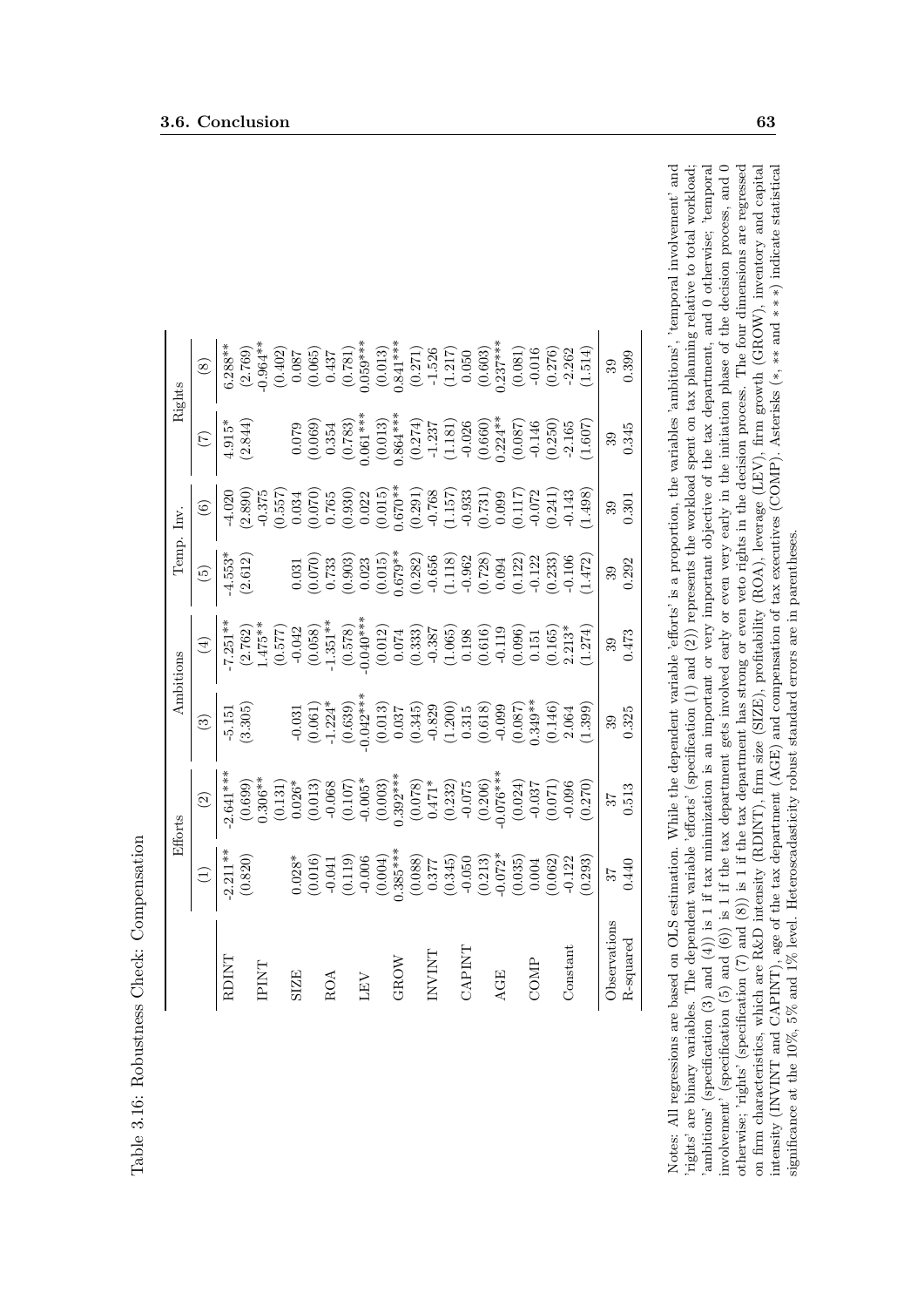|               |           | Ambitions    |            | Temp. Inv. |                 | Rights     |
|---------------|-----------|--------------|------------|------------|-----------------|------------|
|               | (1)       | (2)          | (3)        | (4)        | (5)             | (6)        |
| <b>RDINT</b>  | $-3.692$  | $-31.701***$ | $-4.116**$ | $-3.882**$ | $5.354^{***}\,$ | $6.615***$ |
|               | (2.348)   | (11.304)     | (1.927)    | (1.957)    | (2.072)         | (2.325)    |
| <b>IPINT</b>  |           | $11.073***$  |            | $-0.388$   |                 | $-0.814*$  |
|               |           | (3.448)      |            | (0.389)    |                 | (0.489)    |
| <b>SIZE</b>   | $-0.037$  | $-0.331***$  | $-0.006$   | 0.008      | 0.023           | 0.044      |
|               | (0.062)   | (0.107)      | (0.052)    | (0.055)    | (0.051)         | (0.055)    |
| <b>ROA</b>    | $-2.082*$ | $-5.264***$  | 0.862      | 0.712      | 0.946           | 0.734      |
|               | (1.217)   | (1.628)      | (0.727)    | (0.732)    | (0.633)         | (0.662)    |
| <b>LEV</b>    | $-0.607$  | $-0.727$     | 0.542      | 0.378      | $0.723*$        | 0.451      |
|               | (0.527)   | (0.597)      | (0.480)    | (0.518)    | (0.417)         | (0.519)    |
| <b>GROW</b>   | 0.677     | $1.859***$   | 0.852      | 0.779      | $1.277**$       | $1.150**$  |
|               | (0.902)   | (0.677)      | (0.612)    | (0.545)    | (0.578)         | (0.566)    |
| <b>INVINT</b> | $-0.693$  | 0.307        | $-0.900$   | $-0.975$   | $-1.222$        | $-1.345$   |
|               | (0.918)   | (0.748)      | (0.590)    | (0.628)    | (0.910)         | (0.847)    |
| <b>CAPINT</b> | 0.813     | $-0.376$     | $-0.855$   | $-0.934$   | 0.371           | 0.514      |
|               | (0.658)   | (0.382)      | (0.523)    | (0.578)    | (0.438)         | (0.453)    |
| AGE           | $-0.039$  | $-0.792***$  | 0.084      | 0.086      | $0.180***$      | $0.221***$ |
|               | (0.090)   | (0.296)      | (0.068)    | (0.065)    | (0.060)         | (0.073)    |
| Observations  | 41        | 41           | 42         | 42         | 42              | 42         |

Table 3.17: Robustness Check: Probit Estimation Model

Notes: The table presents average marginal effects for non-linear probit estimations. The dependent variables 'ambitions', 'temporal involvement' and 'rights' are binary variables. The dependent variable 'efforts' (specification (1) and (2)) represents the workload spent on tax planning relative to total workload; 'ambitions' (specification (3) and (4)) is 1 if tax minimization is an important or very important objective of the tax department, and 0 otherwise; 'temporal involvement' (specification (5) and (6)) is 1 if the tax department gets involved early or even very early in the initiation phase of the decision process, and 0 otherwise; 'rights' (specification (7) and (8)) is 1 if the tax department has strong or even veto rights in the decision process. The four dimensions are regressed on firm characteristics, which are R&D intensity (RDINT), firm size (SIZE), profitability (ROA), leverage (LEV), firm growth (GROW), inventory and capital intensity (INVINT and CAPINT) and age of the tax department (AGE). Asterisks (∗, ∗∗ and ∗ ∗ ∗) indicate statistical significance at the 10%,  $5\%$  and  $1\%$  level. Heteroscadasticity robust standard errors are in parentheses.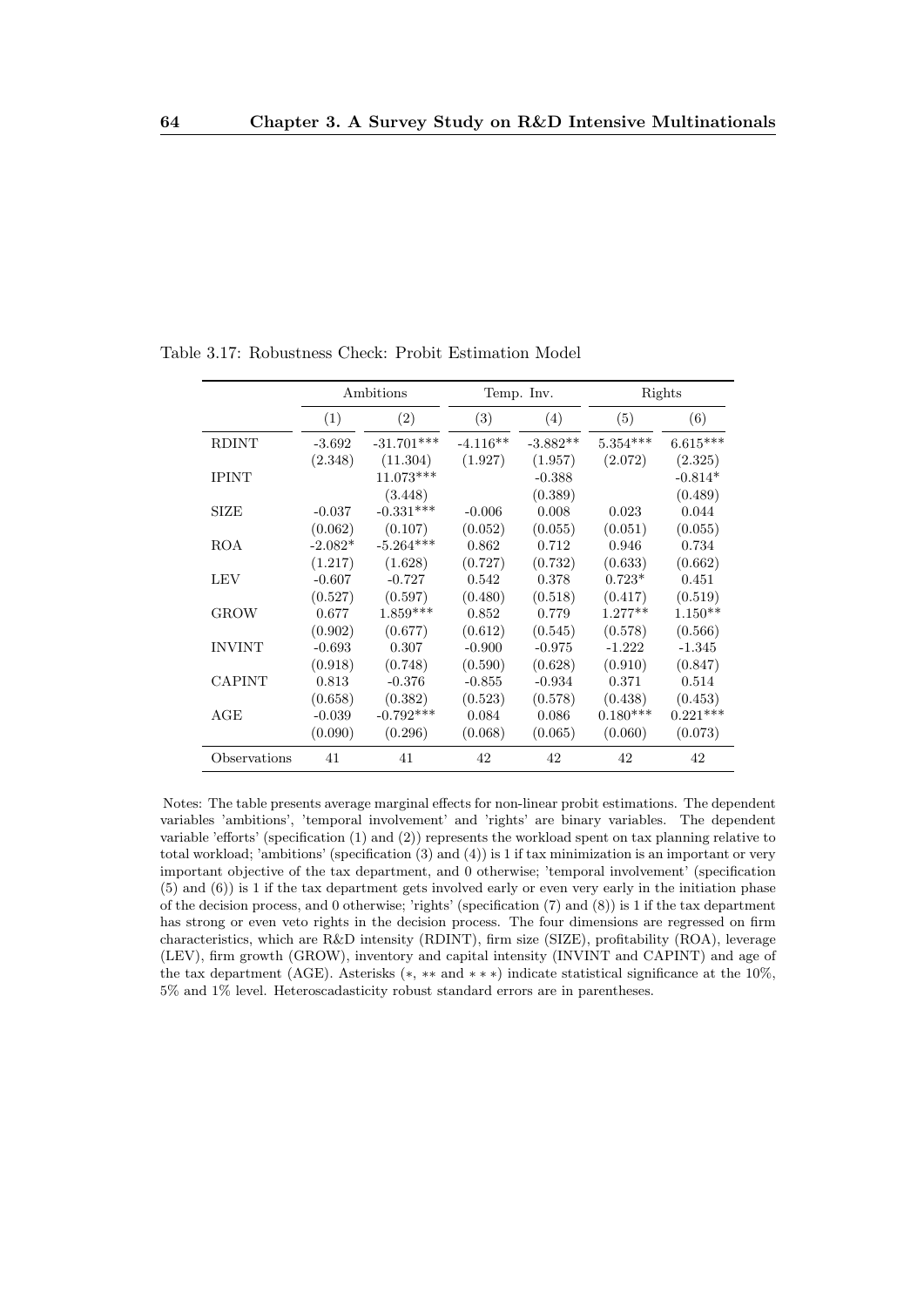## Chapter 4

# Corporate Taxation and the Quality of Research and Development<sup>\*</sup>

## 4.1 Introduction

In recent decades, corporate tax policies related to research and development have been high on governments' agendas in many countries. While, traditionally, tax incentives to foster R&D investment have been provided in the form of special tax allowances and tax credits, several countries recently also lowered their tax rates on patent income, including, among others, Luxembourg, the Netherlands and Belgium. Another addition to the list is the United Kingdom, which reduced its tax rate on patent income from 23% to 10% in April 2013 with the intention 'to strengthen the incentives to invest in innovative industries and ensure [that] the UK remains an attractive location for innovation'.<sup>1</sup>

The economic literature argues that R&D tax incentives, irrespective of their particular design, increase inefficiently low R&D investments in the private sector, as they internalize positive externalities of technological inventions on other agents in the economy (Nadiri, 1993).<sup>2</sup> On top, R&D tax incentives may be instrumental in

<sup>\*</sup>This chapter is joint work with Christof Ernst and Nadine Riedel and published as Ernst et al. (2014).

<sup>1</sup>See paragraph 4.40 of Her Majesty's (HM) Treasury, Pre-Budget Report 2009, December 2009. The UK regime will be phased in over four years. In 2013, companies were only entitled to 60% of the full benefit, which will increase to 70%, 80%, 90% and 100% in subsequent years (Evers et al., 2014).

<sup>&</sup>lt;sup>2</sup>Empirical evidence confirms that the social returns to R&D substantially outweigh their private returns (see for example Griliches, 1994; Jones and Williams, 1998; Griffith et al., 2004).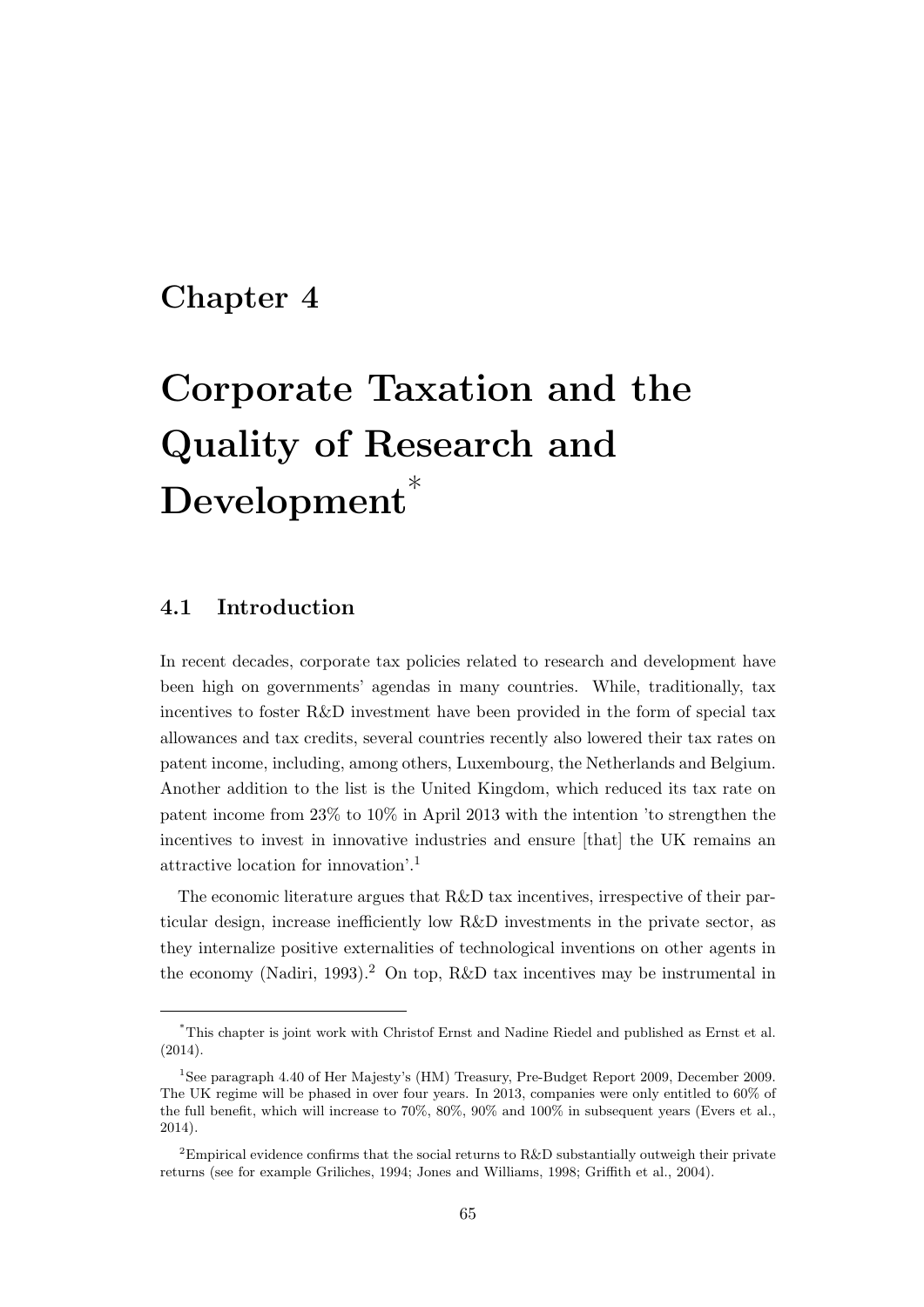attracting internationally mobile R&D activities from abroad. A number of empirical studies assessed the effect of special tax provisions on the quantity of R&D activities, commonly reporting significant and sizable effects for both, R&D tax allowances/credits and low patent income tax rates (for example Hines and Jaffe, 2001; Bloom and Griffith, 2001; Bloom et al., 2002; Ernst and Spengel, 2011; Karkinsky and Riedel, 2012).

The purpose of this study is to analyze the impact of R&D tax incentives on the quality of R&D projects. We account for two quality dimensions: the project's profitability before taxes and subsidies and its degree of innovation. As will be shown, project profitability and innovativeness are positively correlated, i.e. high private returns go hand in hand with high levels of innovation, which in turn trigger high social returns through technological spillovers on other agents in the economy.

Our empirical analysis will account for the impact of R&D tax incentives, as captured by the average and marginal effective tax rates, on project quality. At the extensive margin (i.e. if MNEs are capacity constrained and decide on the location of a fixed number of R&D projects), MNEs have an incentive to distort the location of projects with a high expected profitability towards entities with a low average effective tax rate. In particular, conditional on the projects' expected future income and the expected corporate tax rates at potential hosting entities, MNEs may strategically distort the location of their new R&D projects. Changes in expected project value and corporate tax rates may also trigger relocations of ongoing R&D projects (although the latter may involve non-negligible relocation costs).<sup>3</sup> As R&D is well-known to earn above average returns (for example Hall et al., 2010), we will proxy for the average effective tax burden by the patent income tax rate (as the average effective tax converges to the patent income tax if profitability is high, see Devereux and Griffith  $(2003)$ .<sup>4</sup> Generous R&D tax credits and allowances are, in a very general sense, not expected to be instrumental in attracting a positive selection

<sup>3</sup>Note that recent survey evidence suggests that the average duration of R&D projects until the patent application is rather short, less than two man-years in the large majority of cases (see Nagaoka and Walsh, 2009). As tax reforms are commonly announced months or even years in advance, MNEs that decide on the location of R&D projects and form rational expectations on future tax rates likely obtain a quite precise predictor for the tax burden on the future income stream from the projects. The introduction of the UK patent box regime in 2013 was, e.g., announced in 2009 already. A number of companies declared to boost investment activity in the UK after the government announcement (see e.g. GlaxoSmithKline's press release on November 29, 2010: http://www.gsk.com/media/press-releases/2010/government-patent-box-proposalstransform-uk-attractiveness-for-investment.html). On top, besides the relocation channel spelled out in the main text, the quality of R&D projects may respond to changes in corporate taxation since high corporate taxes reduce the incentive to exert effort and may thus lower the quality of R&D. This applies for owner-managers as well as for dependent employees if the latter own shares or stock options in the company or owners adjust incentive contracts in response to tax changes.

<sup>4</sup>While most countries tax patent income at the statutory corporate tax rate, some implemented special low tax rates on patent income (see also Section 4.2.3).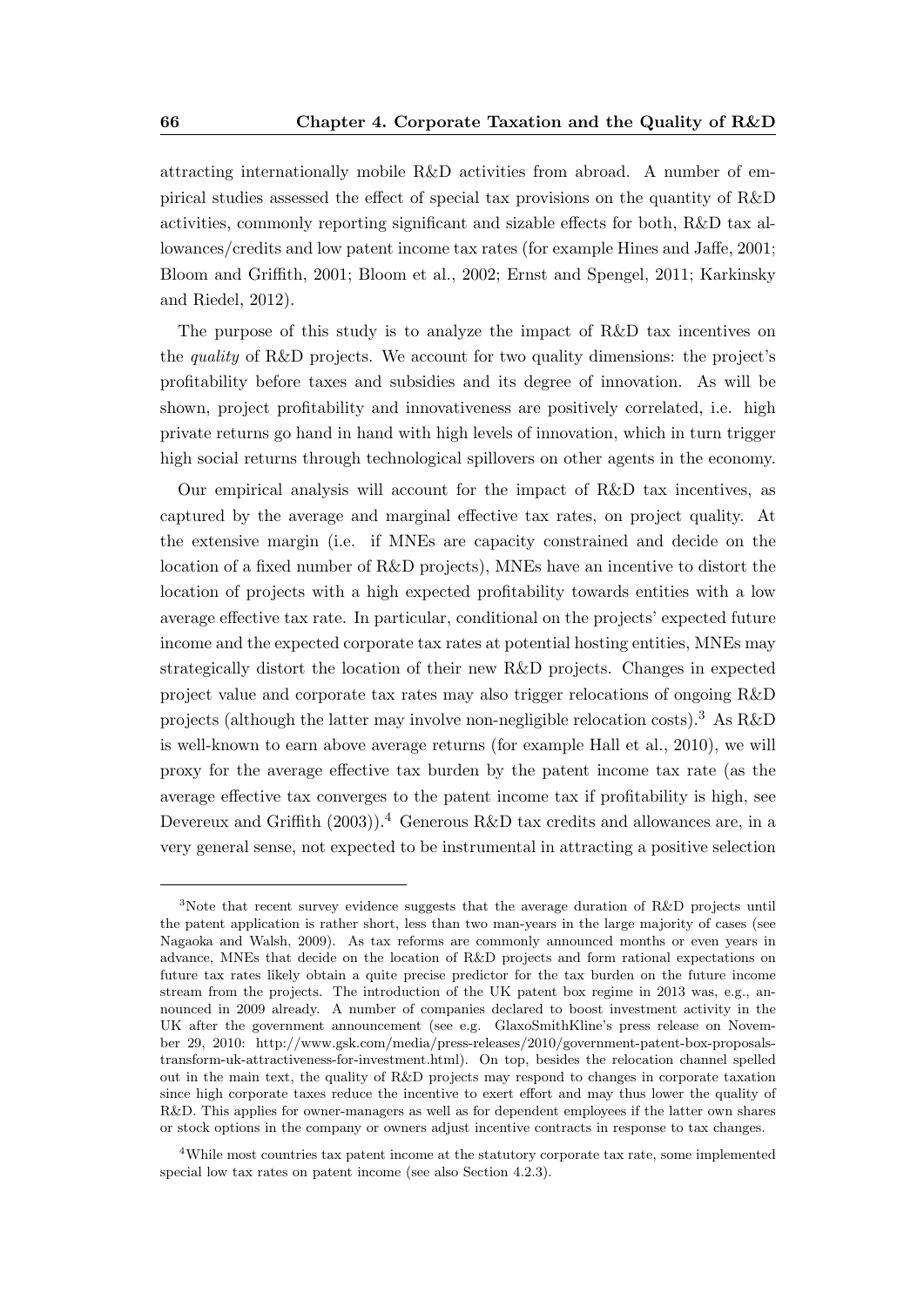of highly profitable projects since their value to the firm depends on the size of R&D expenditures instead of expected earnings.<sup>5</sup>

At the intensive margin, low patent income taxes and special R&D tax allowances/credits may induce a genuine increase in the R&D activity undertaken in a country by reducing project costs. With a downward sloping marginal product curve, the new projects have a lower profitability though and thus the average profitability (and in consequence also the average innovativeness) of the project pool is expected to decrease. Our empirical analysis will model the marginal effective tax burden on R&D by the so-called B-index which accounts for R&D tax credits/tax allowances as well as for the country's corporate income tax rate.

The theoretical considerations show that low patent income taxes and generous R&D tax allowances/tax credits may exert very different effects on the average profitability and innovativeness of R&D projects. Taken together, we expect that an expansion of R&D tax allowances/credits reduces the average profitability of projects undertaken in a country, while effects related to low patent income tax rates are theoretically ambiguous. As project profitability and innovativeness are positively correlated, the argumentation furthermore carries over to the R&D's degree of innovation. See also our theoretical discussion in an earlier working paper version (Ernst et al., 2013).

To empirically assess the link between R&D tax incentives and R&D quality, we exploit information on the universe of patent applications to the EPO between 1995 and 2007 which is drawn from the PATSTAT data base. To proxy for the earnings potential and innovativeness of the technology protected by the patent, we follow previous research and exploit three indicators: the patent's number of forward citations, its family size (i.e. the number of countries in which the corporation filed for patent protection) and the number of industry classes stated on the patent. The patent information is moreover linked to data on multinational firms in Europe that allows us to control for observed and unobserved heterogeneity across patent inventing affiliates. On top, the data is augmented by information on national R&D tax incentives. We further include information on the effective patent income tax rate, which accounts for taxes levied on patent income in the royalty receiving country as well as for withholding taxes levied in the royalty paying country in case of cross-border royalty streams and the unilateral and bilateral method to avoid double taxation. Moreover, we follow the existing literature and construct the B-index that accounts for special R&D tax allowances and R&D tax credits.

<sup>&</sup>lt;sup>5</sup> Since tax authorities commonly do not grant tax refunds, this holds true as long as affiliate profits are high enough to ensure the affiliate can exploit the full value of the tax allowance/credit. If the value of the tax allowance/credit exceeds profits, incentives to select high-value R&D projects to countries with attractive R&D tax credit and allowance schemes may prevail. See Ernst et al. (2013).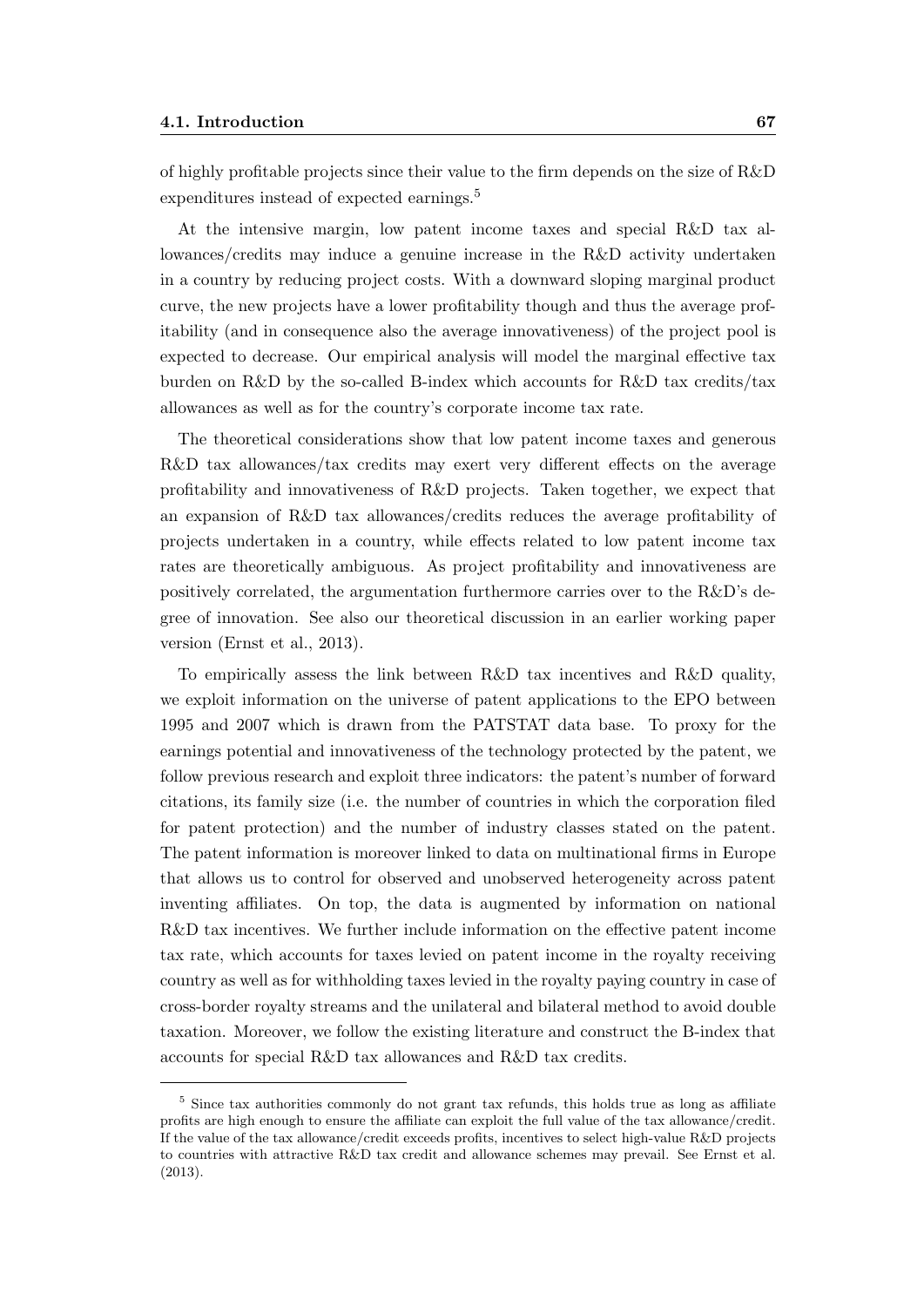Our results suggest that patent income taxation exerts a significantly negative effect on average patent quality. Quantitatively, we find that a decrease in the patent income tax rate (which proxies for the average effective tax rate) by 10 percentage points raises patent quality by around 1-5%. This result prevails in a number of sensitivity checks which control for observed and unobserved heterogeneity in patent quality across industries, countries and firms. The B-index (which captures the tax burden on marginal investment) in turn exerts a negative effect on patent quality. Consequently, while both R&D tax allowances/credits and low patent income taxes raise R&D quantity (as shown by previous research), our analysis suggests that their impact on project quality differs substantially: while low patent income taxes raise average project quality, generous R&D tax allowances/credits tend to reduce it.

The study contributes to several strands of the economic literature. First, it directly relates to papers which assess the impact of R&D tax incentives on R&D expenditure. For the US, Hall (1993) and Hines (1994) study the responsiveness of corporate R&D to the Research and Experimentation Tax Credit and find significant R&D price elasticities. Similarly, Hines and Jaffe (2001) determine how US R&D expense deduction rules affect the location of R&D by US multinationals. Bloom et al. (2002) confirm a significantly positive effect of R&D tax credits on the level of R&D expenditures using macro data for major OECD countries (for survey papers on the topic see also Hall and Van Reenen, 2000; Arundel et al., 2008).<sup>6</sup> Second, Griffith et al. (2014), Ernst and Spengel (2011) and Karkinsky and Riedel (2012) find a negative effect of patent income taxes on the number of corporate patent applications.

Our study adds to the sketched literature by stressing that tax provisions for patent income may not only impact on the quantity of R&D and patent holdings but also on their quality. In this sense, the study is related to recent contributions that emphasize the importance of quality aspects in assessing the welfare consequences of corporate taxation. Becker and Fuest (2007) and Becker and Riedel (2012) criticize that conventional studies solely focus on the effect of corporate taxes on the quantity of capital investment. The welfare effects of the investment, however, critically depend on the number of jobs created, the associated profit and tax revenue base, and the project's innovativeness. Our results confirm the importance of this argumentation.

The Chapter is structured as follows: Sections 4.2 and 4.3 describe our data set and estimation methodology. The results are presented in Section 4.4 and Section 4.5 concludes.

 ${}^{6}$ In a recent paper, Ernst and Spengel (2011) report some impact of R&D tax incentives on the number of corporate patent applications. Buettner and Wamser (2009) find positive effects of R&D tax incentives on the volume of FDI of German multinationals.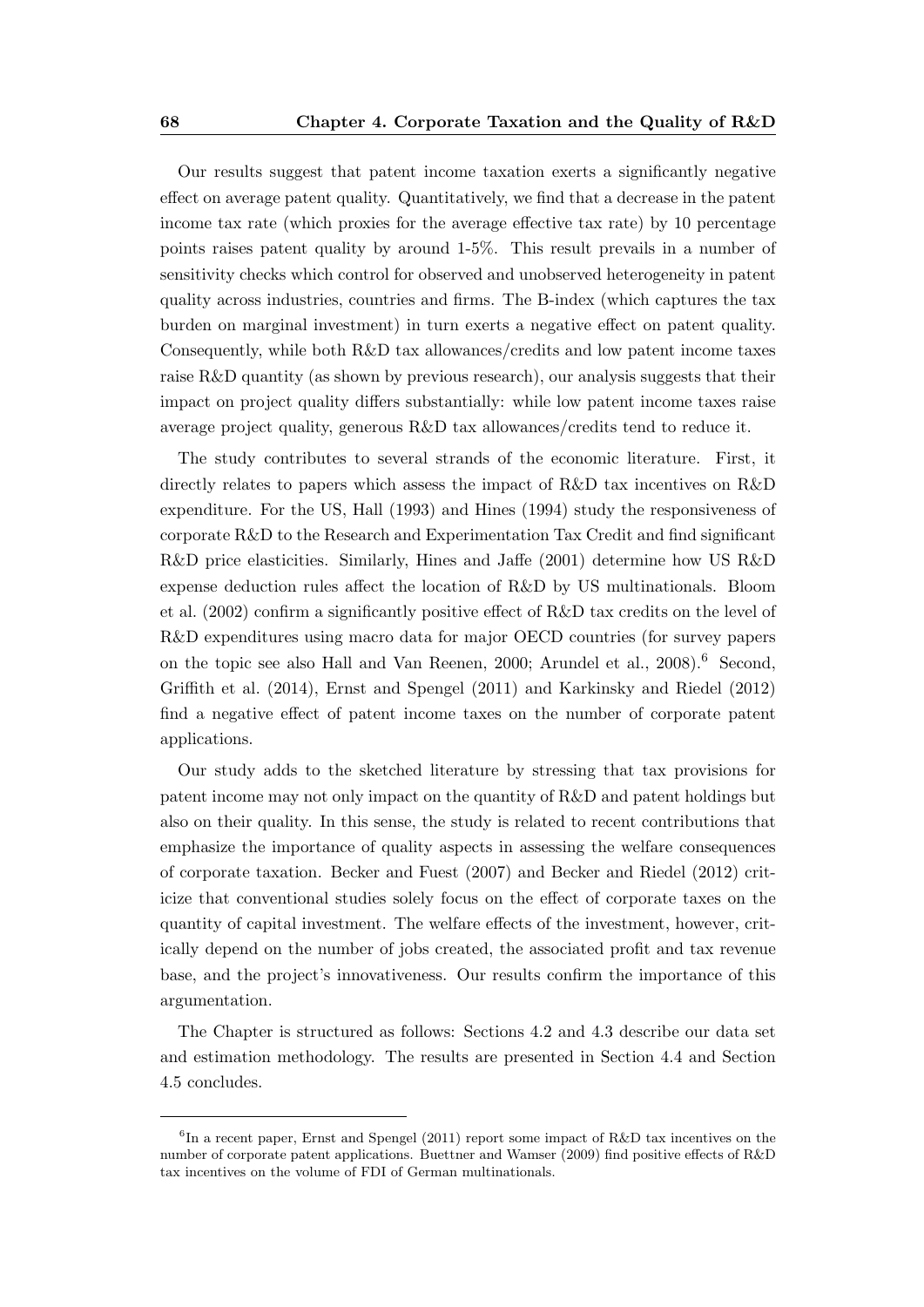## 4.2 Data

In order to assess the link between R&D tax incentives and project quality, the empirical analysis merges information on corporate innovative activities as captured by patent data to information on R&D tax incentives in Europe.

#### 4.2.1 Patent and Firm Data

To proxy for R&D activity, we will make use of the universe of patent applications to the EPO drawn from the PATSTAT data base. Firms seeking patent protection in a number of European countries may file an application directly at the EPO and designate the relevant national offices in which protection is sought.<sup>7</sup> Filing a patent with the EPO firstly enables a firm to make a single application, which is cheaper than filing separately in each national office, and, secondly, allows the firm to delay the decision over which national states to further the application in.

The data includes information on the patent applicant and inventor, the technology of the patent and patent citations. The right to patent an invention belongs to the inventor or to anyone who by law or contract is entitled to file the application (Muir et al., 1999). Commonly the employer is entitled to file an application for an invention made by an employee. In these cases, the employer is the applicant and legal owner of the technology and consequently also the relevant subject for taxation (Quick and Day, 2006; Ernst and Spengel,  $2011$ <sup>8</sup> while the employee has to be listed as the inventor on the application.<sup>9</sup>

Note that in most cases (more than 90% of the patent applications), inventor and applicant are located in the same country. As recent papers suggest that multinational firms can set up structures which allow them to geographically split the location of inventor and patent applicant in order to shift income to low-tax countries (see for example Boehm et al., 2012), we drop the according patents from our analysis and focus on the 'standard' case where the inventing unit and the patent owner are located in the same country.

The PATSTAT data base comprises patent applications for the years 1978 to 2007. In the analysis to come, we will account for patent applications from 1995 onwards

<sup>7</sup>The EPO is not a body of the European Union and, as a result, the states which form part of the European Patent Convention (the legal basis for the EPO) are distinct from those in the European Union. See: http://www.epo.org/about-us/epo/member-states.html.

<sup>8</sup>Note, however, that in some countries the principle of economic ownership applies, implying that legal and economic owner may diverge. In such cases, information on the legal owner can be used as a proxy for the party that will eventually be subject to taxation only.

<sup>&</sup>lt;sup>9</sup>The employer can also transfer ownership of the invented technology to the employee who may then file for patent protection. We consider these cases to be rare events though as firms do not have an incentive to waive ownership of a technology that is expected to earn positive income.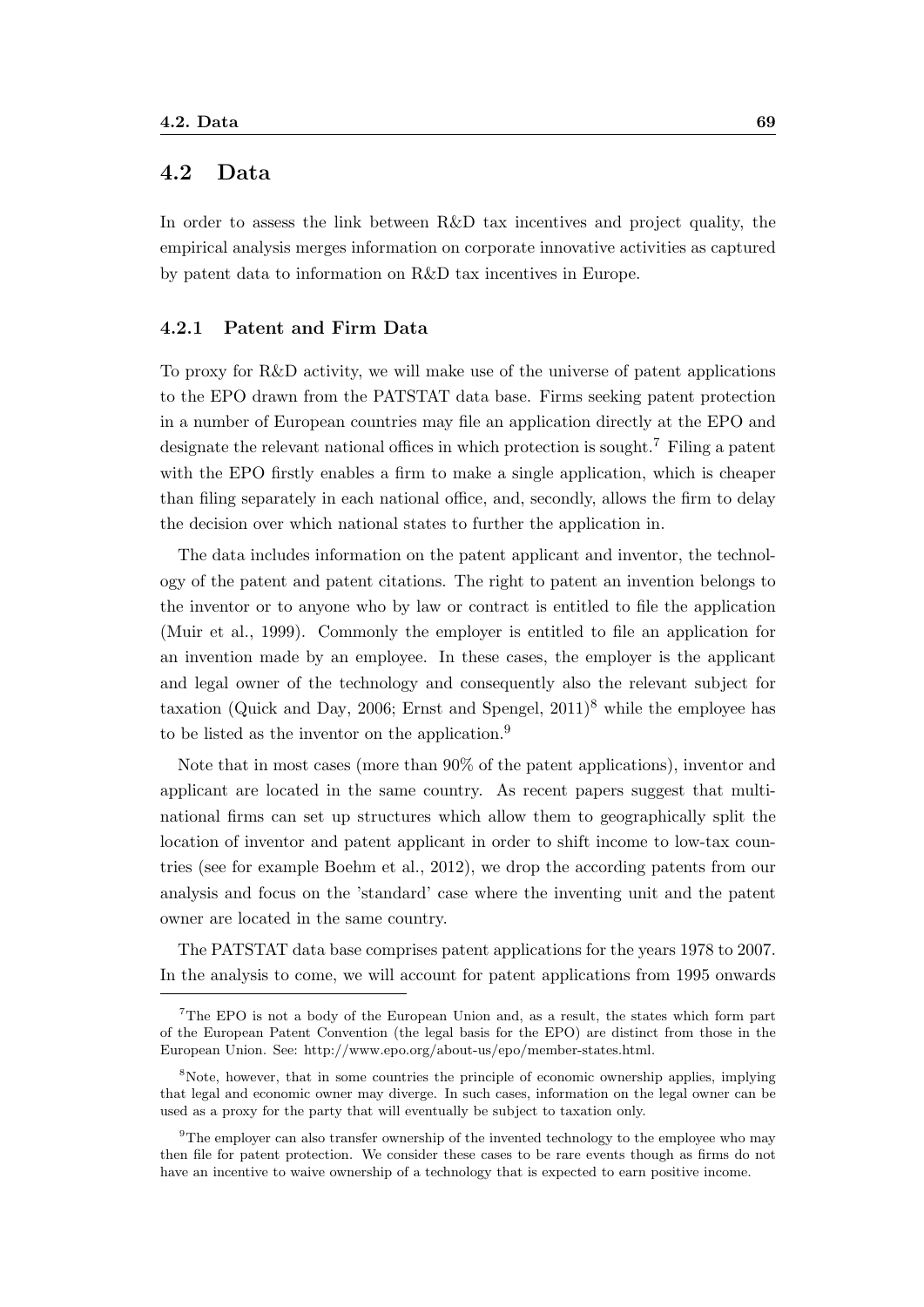| Country        | Number of Patents | Country            | Number of Patents |
|----------------|-------------------|--------------------|-------------------|
| Austria        | 3,127             | Hungary            | 166               |
| Belgium        | 2,217             | Ireland            | 331               |
| Bulgaria       | 9                 | Italy              | 11,886            |
| Switzerland    | 8,495             | Lithuania          | 1                 |
| Czech Republic | 75                | <b>Netherlands</b> | 8,080             |
| Germany        | 74,620            | Norway             | 969               |
| Denmark        | 2,536             | Poland             | 53                |
| Spain          | 1,453             | Portugal           | 70                |
| Finland        | 3,788             | Romania            | 2                 |
| France         | 23,842            | Sweden             | 6,805             |
| Great Britain  | 12,145            | Slovenia           | 50                |
| Greece         | 60                | Slovakia           | 10                |
| Total          |                   |                    | 160,790           |

Table 4.1: Country Statistics

Notes: The table shows the country coverage for our sample of EPO patent applications, which we obtained from the PATSTAT database.

as our tax and firm data is restricted to that period and limit the sample to patents that were eventually granted. Furthermore, we merge the patent information to the European firm-level data base AMADEUS provided by Bureau van Dijk. The link between the data bases is achieved through standard name matching procedures.<sup>10</sup> Success rates of that procedure are comparable to previous studies (Thoma et al., 2010). On average around 67% of the patents in our data are matched over all sample years and countries. For more details on the matching procedure, see Ernst and Spengel (2011). The match rates for the five largest EU countries by population are 47% for Spain, 55% for France, 68% for Germany, 63% for Italy and 72% for the United Kingdom. Table 4.1 presents host country statistics for the patent applications in our data.

#### 4.2.2 Construction of the Patent Quality Indicators

As described above, the purpose of this study is to assess the effect of the design of the corporate tax system on the quality of R&D projects. In the following, project quality is proxied by the quality of patents invented in a country (see Section 4.4 for a discussion of this approach) as determined by a factor analysis.<sup>11</sup> In line with previous research, the factor model accounts for three separate indicators of the patent's underlying, latent quality: the patent's forward citations, its family size and the number of technical fields. The estimates of the factor model can be used

<sup>&</sup>lt;sup>10</sup>Following previous efforts (Abramovsky et al., 2008), the name of the AMADEUS firm was matched to the name of the applicant on the patent application. Note that corporations may take on the role as patent applicant, while patent inventors are necessarily non-corporates.

<sup>&</sup>lt;sup>11</sup>See Hall et al.  $(2007)$ . We are grateful to Grid Thoma for providing us with this data.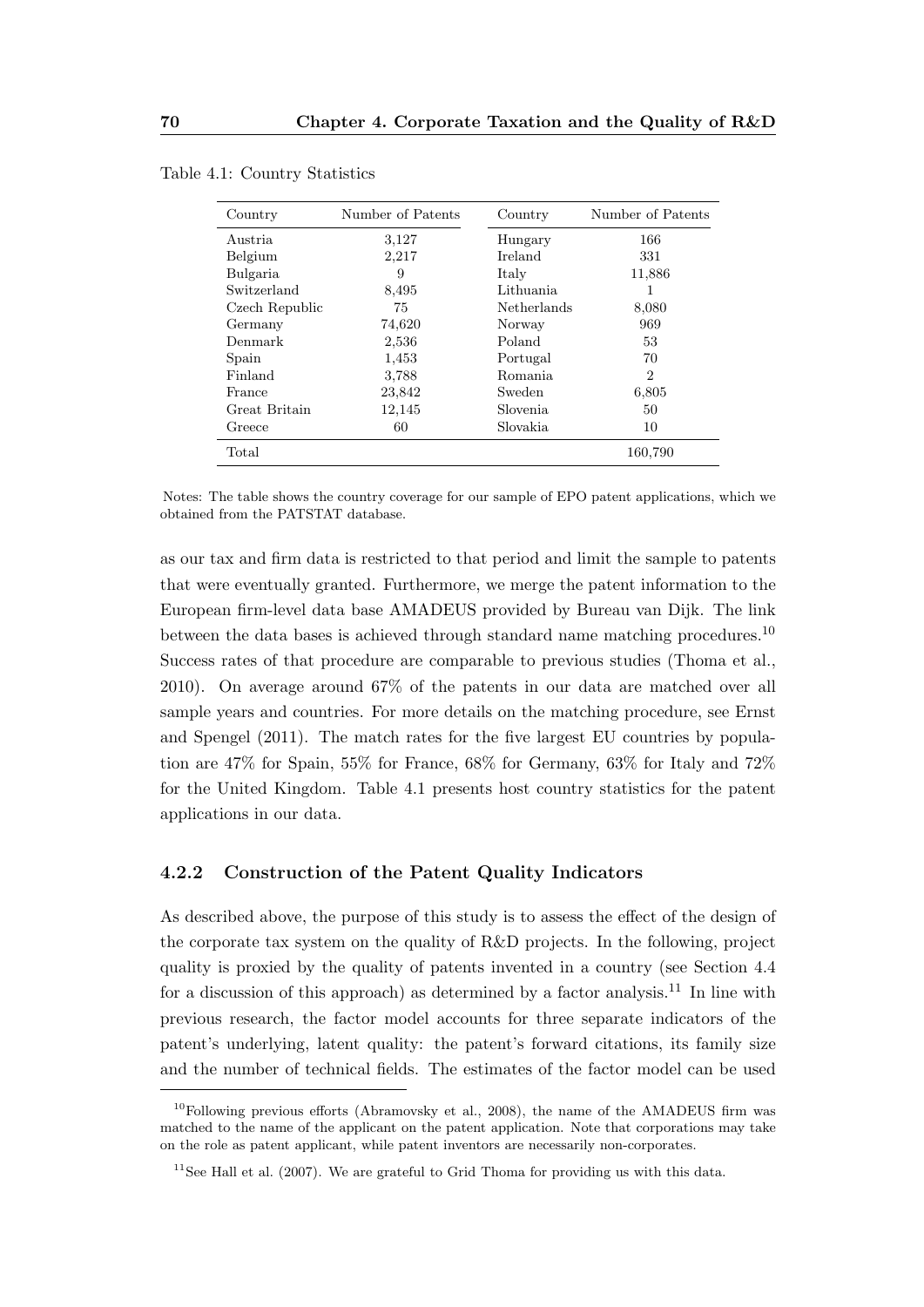to construct an estimator for patent quality conditional on the indicators. In the following, we will give a brief description of the information employed to derive the quality index. For more details on this approach see Lanjouw and Schankerman (2004) and Hall et al. (2007).

Following previous studies, we consider the patent's family size, i.e. the number of jurisdictions in which the firm has filed for patent protection, to be a good proxy for the patent's expected earnings potential. In particular, as filing for patent protection involves considerable costs (Helfgott, 1993), it only pays for a firm to protect its invention in many markets if the expected earnings potential is sufficiently large. The number of forward citations received by a patent within the five year period from the publication date, in turn, serves as a proxy for the invention's innovativeness as it indicates whether the technology is the basis for future inventions.<sup>12</sup> Last, the construction of the patent quality index also accounts for the number of technological classes named on the patent which have been shown by previous research to be an indicator of technological quality (Lerner,  $1994$ ).<sup>13</sup>

Several authors have also stressed that the value of patents varies across industries and across time. To account for that, we follow previous studies (Hall et al., 2007) and use quality measures that control for technology and year fixed effects (which is not decisive for our results though). Descriptive statistics for the quality measures are presented in Table 4.2. The composite quality index (CQI) accounts for all three quality dimensions (forward citations, family size and industry classes) and controls for technology and year fixed effects. The average index is approximately 0, varying strongly between  $-2.5$  and  $+7.3$ . There is also substantial cross-sectional and longitudinal variation of the average patent quality across countries and firms as can be seen from Table  $4.2^{14}$  Accordingly, the average quality index varies across countries from −.3561 to .1471 with a standard deviation of 0.1707. The average variation within countries as measured by the standard deviation of the composite quality index within a single country is approximately 0.6791. On average, 5.9

<sup>&</sup>lt;sup>12</sup>Forward citations have an important legal function in the sense that they limit the scope of property rights which are awarded to a patent. In the case of EPO patents, inventors are not required to cite prior technology used in the development of their patent but the references are added by patent examiners. On the one hand, this implies that not necessarily all innovations which draw on an existing patent in fact acknowledge the reference. On the other hand, an external patent examiner has the benefit of following a consistent and objective patent citation practice.

 $13$ For the purpose of guaranteeing a reasonable level of precision, the construction of the quality measures accounts for an eight-digit international patent classification (IPC) reported in the patent document.

<sup>&</sup>lt;sup>14</sup>Note that we do not observe any changes in the quality of a particular patent over time. The analysis, in turn, will focus on changes in the average quality of the pool of patent applications. Furthermore note that our data allows us to identify the location of the technology inventor at the time of the patent application only. If an ongoing R&D project was relocated (in response to tax incentives), we do not observe the original location in our data.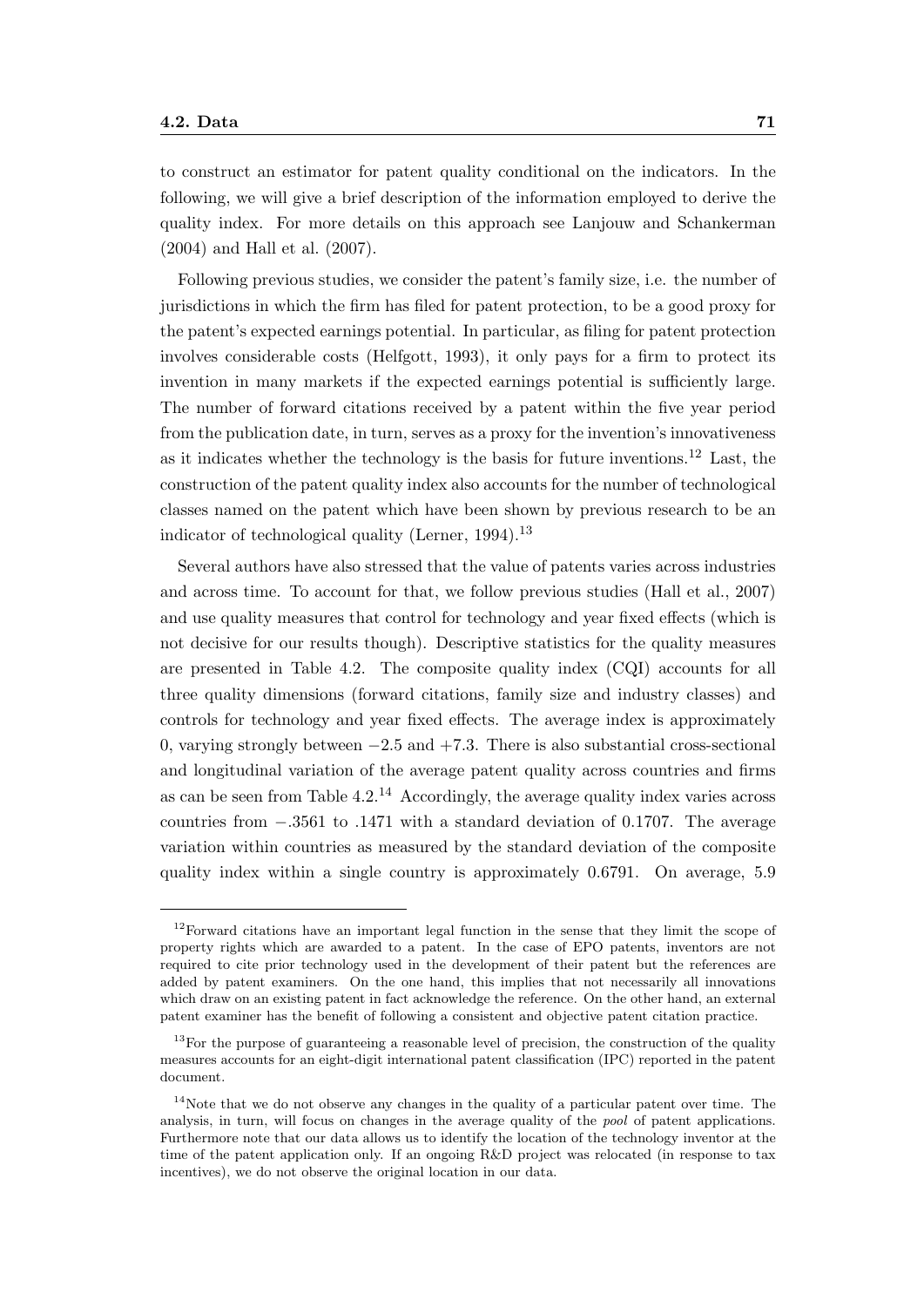| Variable                                | $\#$ Obs. | Mean         | Median       | Min.         | Max.         |
|-----------------------------------------|-----------|--------------|--------------|--------------|--------------|
| Composite Quality Index                 | 160,790   | $-.1958$     | $-.2494$     | $-2.5289$    | 7.2887       |
| Mean - Between Countries                | 24        | $-.1076$     | $-.1629$     | $-.3561$     | .1471        |
| Mean - Between Countries-Years          | 245       | $-.0818$     | $-.0509$     | $-1.2632$    | .6923        |
| Mean - Between Affiliates               | 38,832    | $-.2913$     | $-.3263$     | $-2.3226$    | 5.4258       |
| Stand. Dev. - Within Countries          | 23        | .6791        | .6889        | .3450        | .8585        |
| Stand. Dev. - Within Countr.-Y.         | 233       | .6496        | .6574        | .0235        | 1.387        |
| Stand. Dev. - Within Affiliates         | 14,501    | .4329        | .4070        | .000         | 2.5738       |
| Quality Index - Forward Citations       | 160,790   | $-.2769$     | $-.3026$     | $-2.3566$    | 7.2058       |
| Quality Index - Family Size             | 160,790   | $-.0801$     | $-.1349$     | $-1.7970$    | 5.2683       |
| Patent Income Tax                       | 160,790   | .3904        | .3829        | $\cdot$      | .59          |
| B-index                                 | 112,058   | .9944        | 1.029        | .428         | 1.069        |
| GDP                                     | 160,790   | $1.55e + 12$ | $1.80e + 12$ | $1.27e + 10$ | $2.90e + 12$ |
| $GDP$ p $C$                             | 160,790   | 26,128.32    | 25,913.16    | 5,365.83     | 51,862.42    |
| Polity2                                 | 160,790   | 9.8513       | 10           | 8            | 10           |
| TPI Corruption Index                    | 160,790   | 7.6987       | 7.9          | 2.9          | 10           |
| Total Assets<br>(in million US dollars) | 25,896    | 6,732.671    | 232.1615     | 0.001        | 128,568      |

Table 4.2: Descriptive Statistics

Notes: The Composite Quality Index is a measure for patent quality derived from a factor model accounting for the patent's forward citations, its family size and the number of industry classes (conditional on industry and year fixed effects). The Forward Citations (Family Size) Index is an analogous measure which accounts for the number of forward citations (family size) of the patent only. Patent Income Tax stands for the statutory tax rate on patent income. The construction of the B-index follows Equation (2) in Section 3. GDP and GDP pC depict the host country's gross domestic product and gross domestic product per capita respectively in US dollars. The polity2 index captures information on concomitant qualities of democratic and autocratic authority in governing institutions. The polity2 index varies from  $-10$  (strongly autocratic) to  $+10$  (strongly democratic). TPI Corruption Index stands for the Transparency International corruption perception index which ranges from 0 (high corruption) to 10 (absence of corruption). Total assets depicts the total assets of the patent-filing firm in in millions of US dollars.

patents are held per affiliate. Where an affiliate holds more than one patent, the average variation of the quality index within one affiliate is 0.4329.

The separate quality indices for forward citations and family size exhibit a similar distribution. Furthermore note that the family size and forward citation indices are positively correlated (correlation coefficient 0.34, statistically significant at 1% level), which suggests that, on average, a high level of innovativeness (as measured by the forward citation index) goes along with a high earnings potential (as measured by the family size index).

#### 4.2.3 Corporate Taxation

As described above, our analysis will assess the effect of the corporate tax system on patent applications, accounting for two types of tax incentive instruments: the (output-based) patent income tax rate and (input-based) tax credit and allowances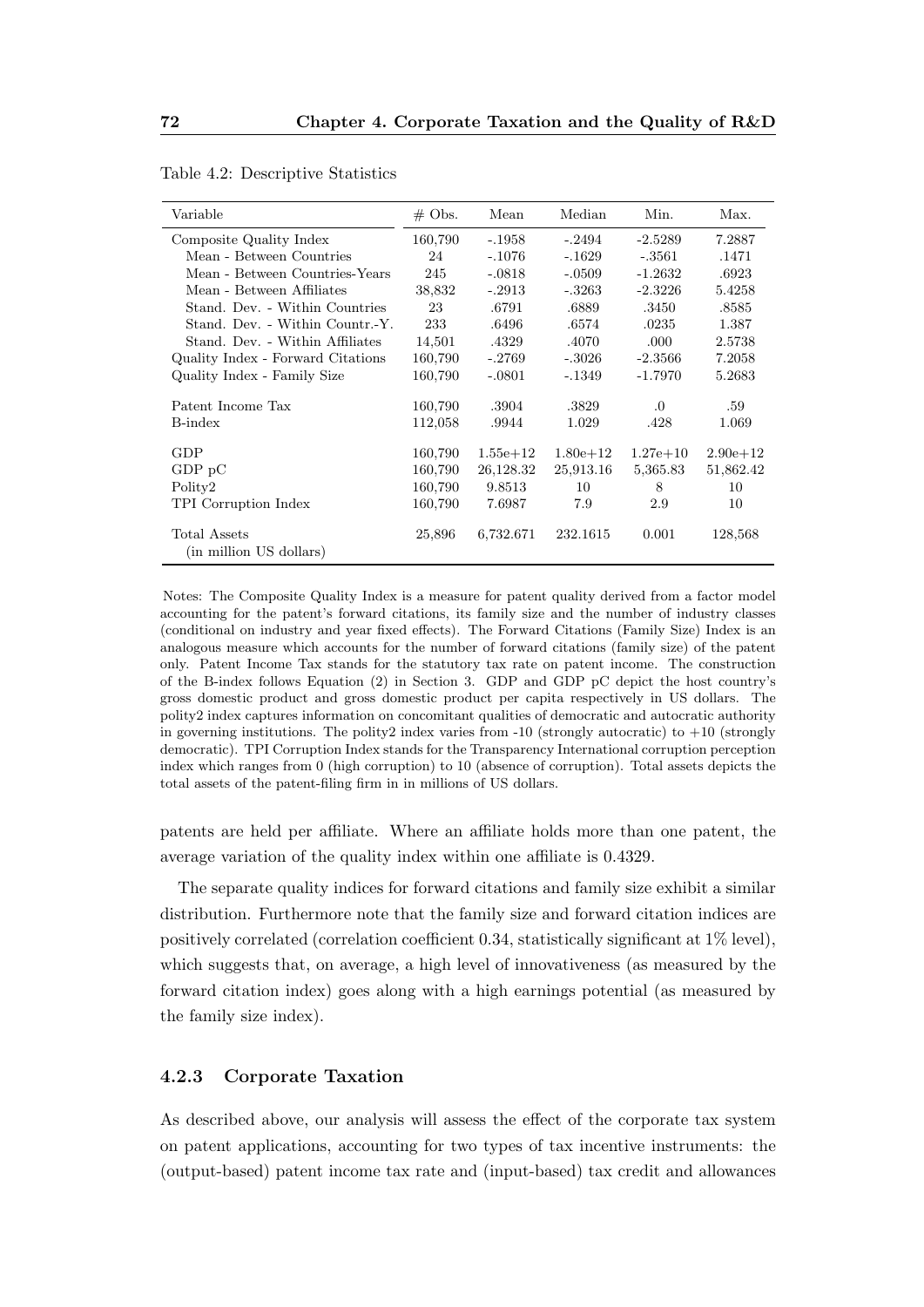measures.

Information on the patent income tax in the host country of the patent applicant is obtained from Ernst and Young's corporate tax guides, the International Bureau of Fiscal Documentation's country analyses and other sources. Most countries tax patent income at the same rate as other corporate income. In recent years, a growing number of countries have, however, introduced special low tax rates on patent income (e.g. Belgium, Luxembourg and the Netherlands). While many of these special provisions were introduced after 2007 and are, thus, not reflected in our data, our tax measure accounts for special tax provisions where applicable. In particular, during our sample period France implemented a special low tax rate on patent income of 19% in 2000 (standard corporate tax rate: 33%) which was then, in a second reform, lowered to 15% in 2005. Ireland furthermore exempted patent income altogether during our whole sample period and Hungary enacted a patent box regime in 2003 which reduced the tax rate on patent income to 9.5%. Finally, the Netherlands enacted a special low patent income tax rate of 10% in 2007 (see also Evers et al., 2014). Since the analysis to come will account for the sketched cases, we refer to the tax parameter as patent income tax rate instead of corporate income tax rate.

The average tax rate applicable to the patents in our data is 39%, varying strongly between 0% and 59%. The high average rate reflects that many patents in our data are filed from large economies, like Germany, which also charged high tax rates on corporate income within our sample period. Furthermore note that the patent income tax rate exhibits significant variation over time (within standard deviation of .062). Precisely, our sample period saw 15 major reductions in the patent income tax rate (or corporate income tax rate respectively) of 5 percentage points or more (in the countries of Austria (2005), Belgium (2003), Bulgaria (2007), Germany (2001), France (2000), Hungary (2003), Italy (1998), Lithuania (2002), Netherlands (2007), Poland (2004), Portugal (2004), Romania (2000 and 2005) and Slovakia (2000 and 2004)). There were moreover numerous smaller adjustments in the patent income tax rate.

Yet, using this statutory tax rate as a measure for the tax burden on patent income disregards that several countries additionally levy a so-called withholding tax on royalty payments from their border. In case of cross-border royalty streams, patent income is, thus, not only taxed in the country that receives the royalty income but may also be taxed in the royalty paying country. Withholding tax rates are commonly determined in bilateral double taxation agreements between countries. The according information is retrieved from recent and historic bilateral tax treaties and from Ernst and Young's corporate tax guides. To avoid double taxation, royalty receiving countries commonly grant a tax credit for withholding taxes paid on the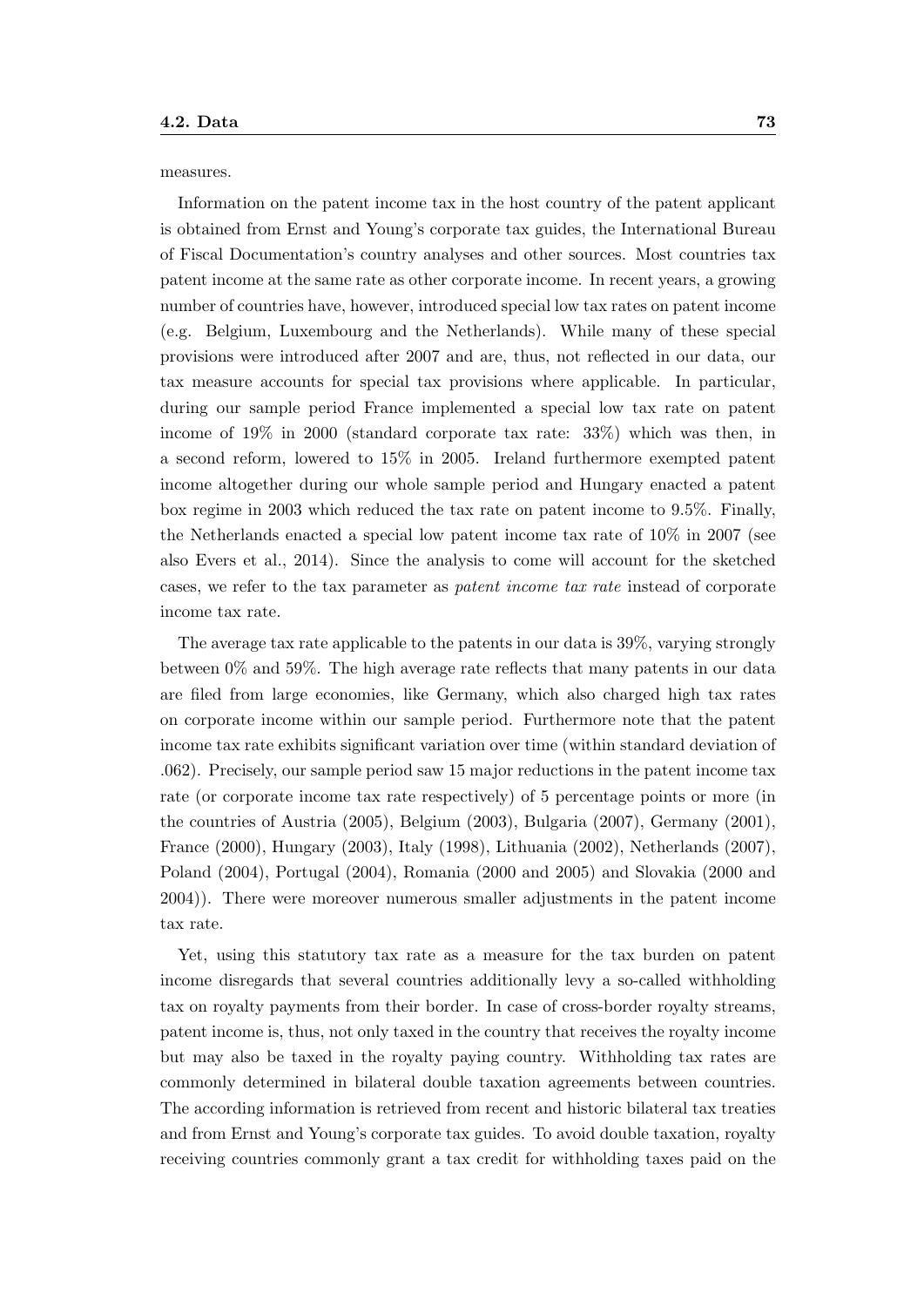royalty income.<sup>15</sup> Thus, the effective tax rate  $t_e$  on a cross-border royalty stream is the maximum of the royalty income tax rate  $t_k$  in the patentee's host country k and the royalty withholding rate  $tw_{jk}$  charged on royalty streams from a country j to country  $k: t_e = max(t_k, tw_{jk}).$ 

To determine the average tax on royalty income related to a particular patent, we have to make assumptions on the structure of royalty streams received by a patent owner. In a first step, we assume that the pattern of the royalty stream corresponds to observed aggregate bilateral royalty payments. However, as the quality and earnings potential of a patent may impact on the structure of royalty payments, using bilateral royalties for the construction of the effective tax measure may give rise to endogeneity concerns in the empirical analysis to come. We will therefore alternatively assume that the relative size of the royalty streams corresponds to the countries' size distribution as measured by the countries' GDP. This assumption reflects that production and sales activities are plausibly positively correlated with market size and, thus, trigger higher payments for the use of the protected invention. Alternatively, we will proxy for the pattern of royalty streams related to a patent by exploiting information on the patent offices where the firm filed for patent protection for the technology. The underlying rationale is that sales through affiliates in these markets will trigger royalty and license payments to the patent owner. Formally, the definition of the effective tax rate reads

$$
t_e = \sum_{j=1}^{J} W_j \cdot max(t_k, tw_{jk})
$$
\n(4.1)

where j indicates the host country of the royalty paying party and  $tw_{ik}$  depicts the respective royalty withholding rate charged on royalty income paid from country j to the patentee's host country k.  $W_j$  stands for the weighting matrix. If  $W_j$  is constructed based on the relative size of aggregate bilateral royalty payments and the countries' GDP distribution respectively, the effective tax measure accounts for partner countries in EU27 and major non-EU countries, namely Australia, Canada, China, Switzerland, Japan and the  $US^{16}$  If royalty streams are modelled by information on the patent family,  $W_j$  is a uniform weighting scheme and the number of partner countries accounted for in the construction of  $t_e$  is the subset of the EU27 and major non-EU countries named above where the firm filed for patent protec-

<sup>&</sup>lt;sup>15</sup>There were a few exceptions to the credit method. If no double tax treaty was in force for a specific country in a specific year (especially in the 1990ies) the unilateral method to avoid double taxation was applied to calculate the effective income tax rate, e.g. deduction of the foreign withholding tax.

<sup>&</sup>lt;sup>16</sup>The information on annual bilateral royalty payments used for the construction of the index was obtained from the International Monetary Fund. Information on countries' GDP was obtained from the World Development Indicators Database.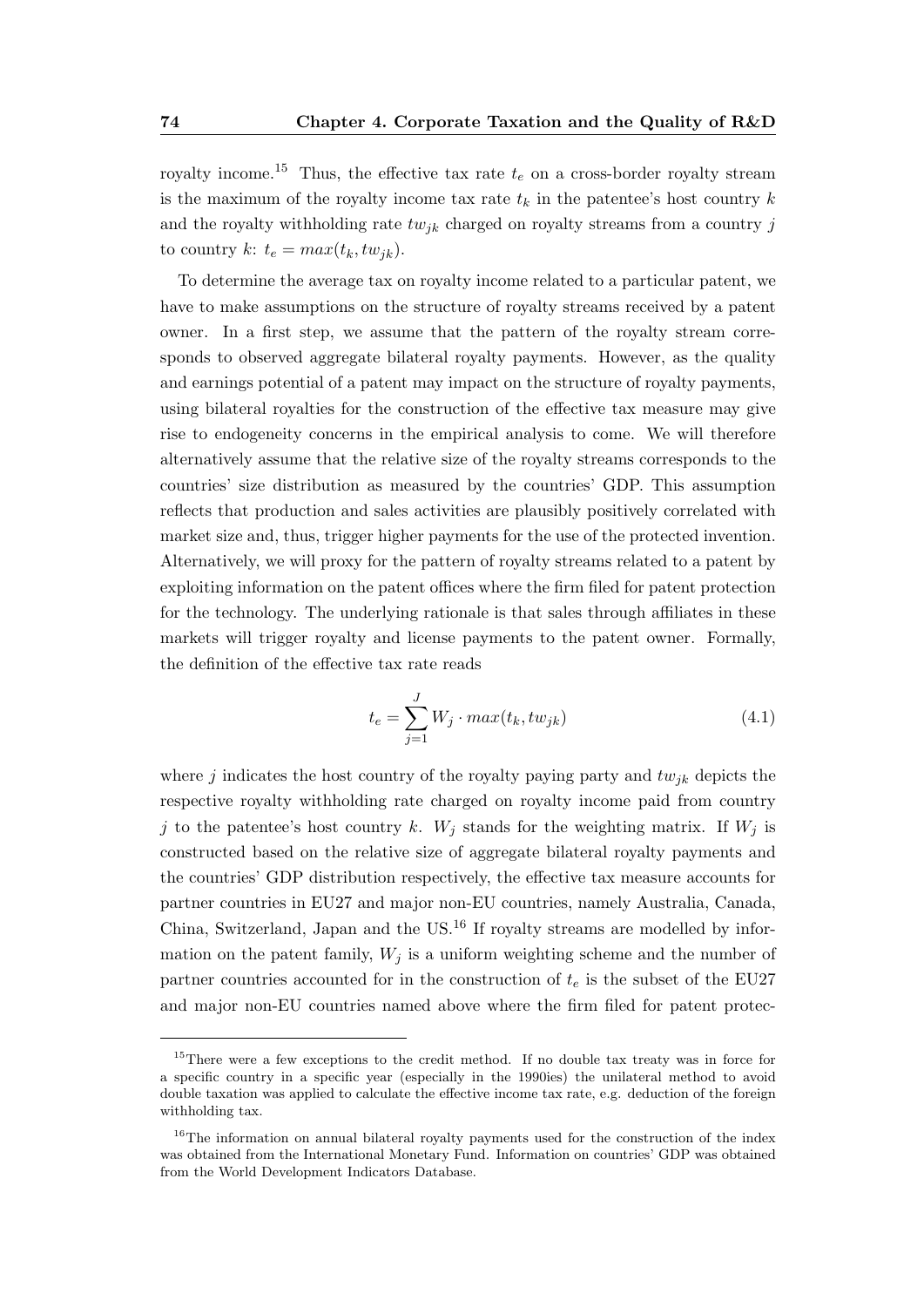tion.<sup>17</sup>

Another alternative way to construct the effective tax measure is to exploit information on the structure of multinational corporations in our data. Precisely, inventions protected by corporate patents are often exploited within the boundaries of the multinational firm only to avoid knowledge dissipation to competitors (Zuniga and Guellec, 2009). We thus reconstruct  $t_e$  assuming that royalties are paid to the patentee from all other firms belonging to the multinational group. Ideally, following the above logic, one might want to weigh the information by affiliate size. As size information is missing for a relatively large number of cases in the AMADEUS data base though,  $^{18}$  we follow previous studies (Dischinger and Riedel, 2011) and construct an unweighted average  $t_e = \sum_j \frac{1}{J}$  $\frac{1}{J} \cdot max(t_k, tw_{jk})$  where j indicates each of the J other affiliates within the multinational group (apart from the patenting affiliate), including the parent firm, and  $tw_{ik}$  again denotes the withholding tax rate charged by their host country on royalty payments to the patentee. As sketched in the introductory section, for highly profitable investments, the effective tax rate on patent income converges against the average effective tax rate.

Following previous work, we moreover construct the so-called B-index which captures the tax component in the costs of an R&D investment (Warda, 2002; Guellec and van Pottelsberghe de la Potterie, 2003), accounting for special tax allowances and credits, and serves as a measure for the tax burden on marginal R&D investment. Formally,

$$
B_k = \frac{1 - Z_k \cdot t_k}{1 - t_k} \tag{4.2}
$$

where  $t_k$  stands for the corporate income tax rate in country k and  $Z_k$  represents a measure for the deductibility of R&D expenditures, including tax allowances or tax credits granted for R&D investments. The numerator reflects the after-tax cost of one unit of expenditure in R&D and the B-index consequently captures the minimum pre-tax earnings required for the project to break even and to go ahead. If an R&D

<sup>&</sup>lt;sup>17</sup>Note that, as our main data set comprises patent applications to the European patent office, the construction of  $t_e$  assumes that the firm filed for patent protection in all countries that were members of the European Patent Office in the year of the patent application. For our first sample year 1995, this comprises the countries of Austria, Belgium, Switzerland, Germany, Denmark, Spain, France, United Kingdom, Greece, Ireland, Italy, Luxembourg, Netherlands, Portugal, Sweden. Countries that became members during our sample period are: Bulgaria (2002), Cyprus (1998), Czech Republic (2002), Estonia (2002), Finland (1996), Hungary (2003), Island (2004), Lithuania (2004), Latvia (2005), Malta (2007), Poland (2004), Romania (2003), Slovenia (2002) and Slovakia (2002). Furthermore note that royalties paid from parties in the host country of the patentee itself are also accounted for in the construction of  $t<sub>e</sub>$ , in the cases where the weighting matrix reflects the country size distribution and the construction is based on the patent offices where the firm filed for patent protection. It holds  $tw_{jk} = 0$  if  $j = k$ .

<sup>&</sup>lt;sup>18</sup>Note that AMADEUS contains ownership information on a worldwide basis. For most subsidiaries and parents outside Europe, accounting information which allows to proxy for subsidiary size is not available though.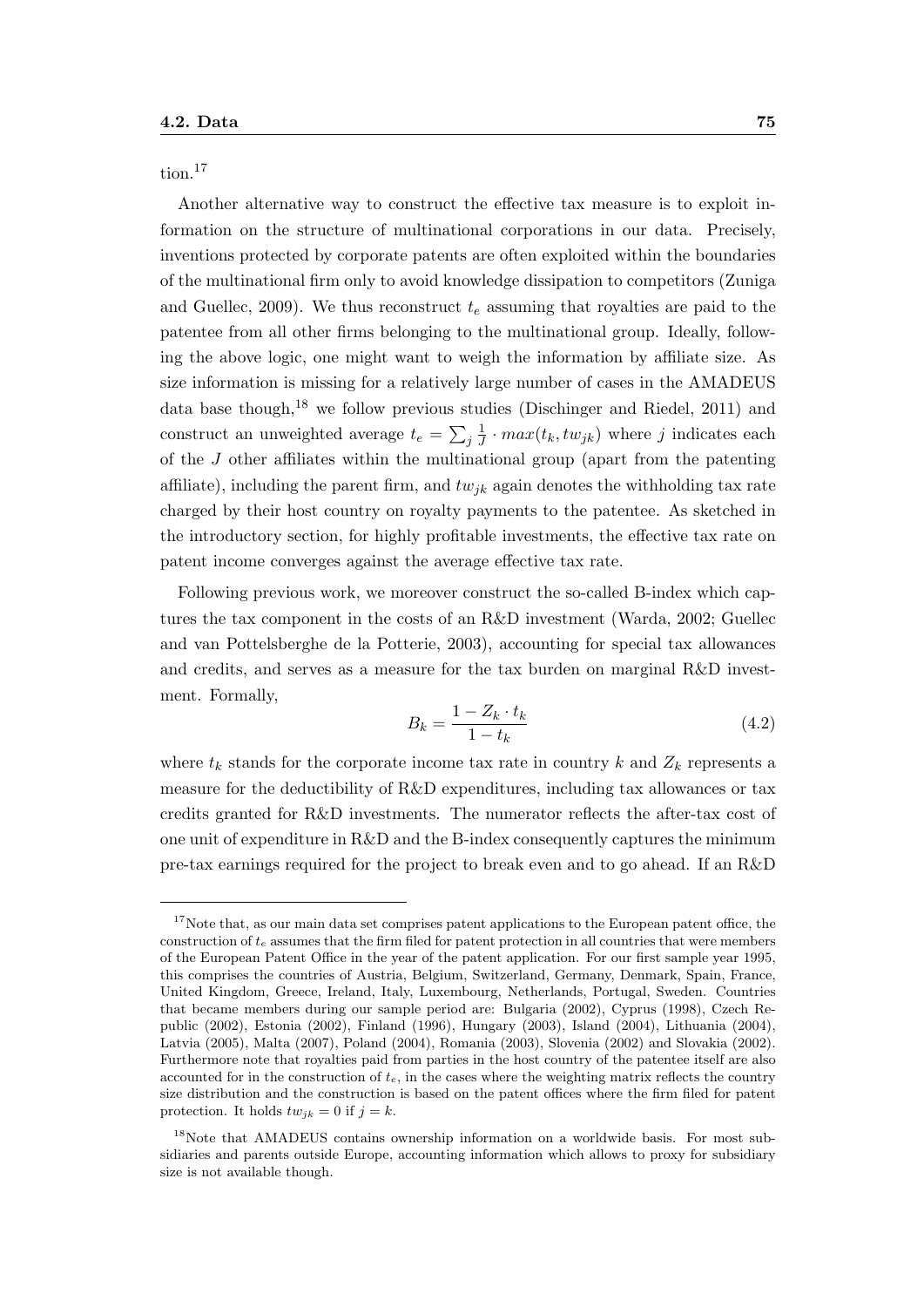investment can be fully expensed in a fiscal year, the B-index is equal to one since  $Z_k$  equals one. A tax incentive, granting for example an additional deduction on top of the normal deduction of R&D expenditures, reduces the value of  $B_k$  below one, as  $Z_k$  is then larger than one. Consequently, the lower the B-index the more attractive is the tax system for R&D investments and vice versa (see also Ernst and Spengel, 2011). The average B-index in our sample is .99 (comprising information for the years 1998 to 2006). The variable furthermore exhibits relevant variation over time (within standard deviation of .028). Precisely, our sample countries experienced 10 major adjustments in the B-index by more than 0.05 through the introduction or reform of R&D tax credit and allowances schemes (in the Czech Republic (2005), Spain (2000), France (2004 and 2006), UK (2002), Italy (2004), Portugal (2002, 2004, 2006) and Slovenia (2006)). Moreover, the sample period has seen numerous smaller adjustments in R&D tax incentive schemes.

#### 4.2.4 Control Variables

Last, we augment our data by information on other country characteristics, like GDP per capita (as a proxy for economic development), the size of population (as a proxy for country size) and a corruption perception index obtained from the World Development Indicator Database and Transparency International respectively. We furthermore include information on the concomitant qualities of democratic and autocratic authority in a country's governing institutions using the so-called Polity2 Index. Note that Transparency International's corruption perception index ranges from 0 (high corruption) to 10 (absence of corruption), while the Polity 2 Index varies from  $-10$  (strongly autocratic) to  $+10$  (strongly democratic).

## 4.3 Estimation Strategy

As described above, the aim of our analysis is to identify whether the structure of the corporate tax system affects the quality of R&D projects undertaken in a country. To do so, we proxy for project quality by the patent quality indicators described in the previous section and estimate a model of the following form

$$
q_{ikat} = \beta_0 + \beta_1 \tau_{kt} + \beta_2 X_{ikat} + \phi_a + \mu_t + \epsilon_{iat} \tag{4.3}
$$

where  $q_{ikat}$  indicates the quality of patent i filed at time t by multinational affiliate a located in country k. The explanatory variable of main interest is  $\tau_{kt}$ , which is the vector of corporate tax parameters comprising the statutory tax rate on patent income levied by the host jurisdiction of the patenting firm and the effective tax rate on patent income (which proxy for the average effective tax rate) and the B-index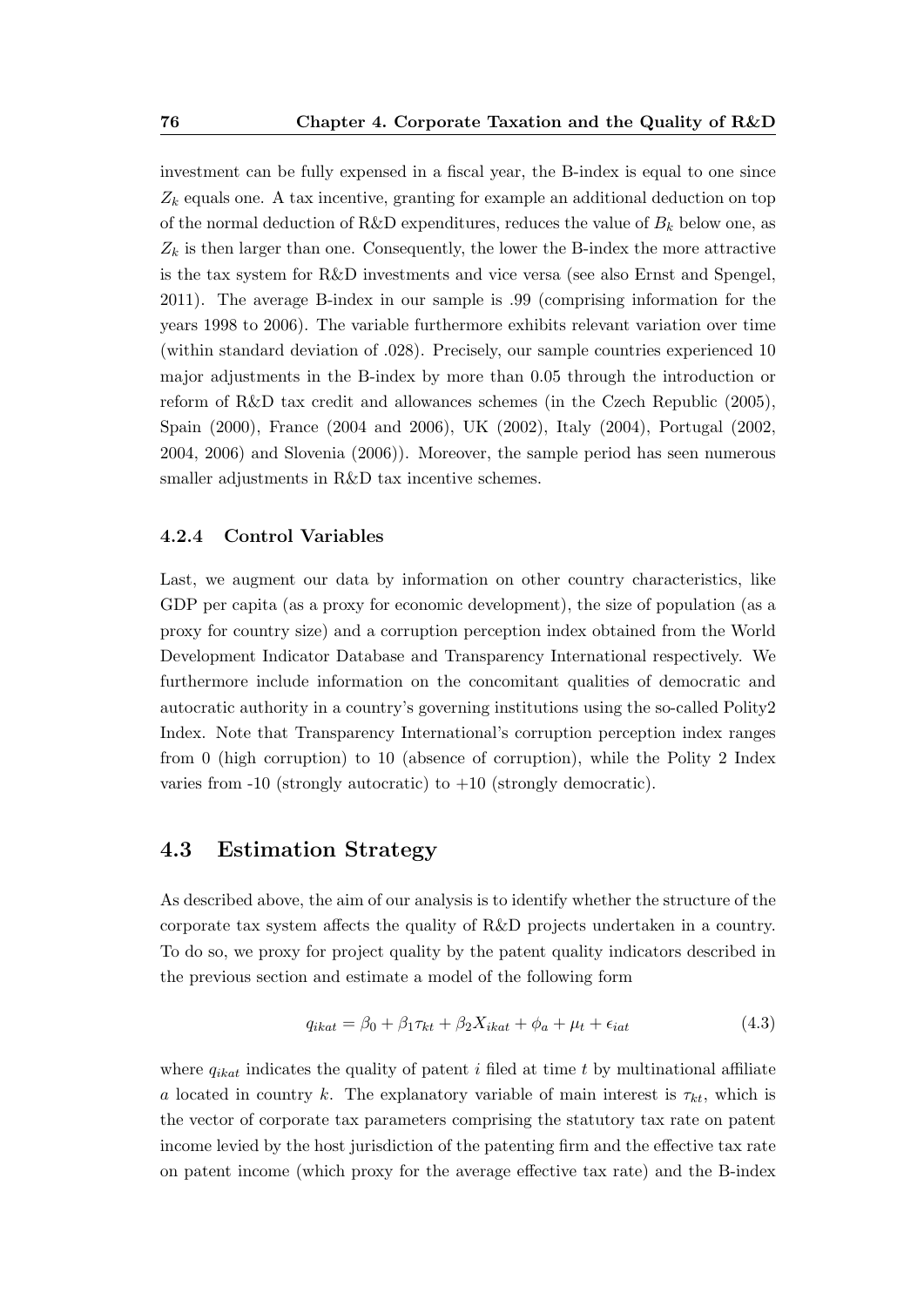described in the previous section (which captures the tax burden on marginal R&D investment).

To control for time-constant heterogeneity in average patent quality across firms and industries, we moreover include a full set of affiliate fixed effects and industry fixed effects (as determined by the first industry class named on the patent) in the estimation.<sup>19</sup> The set of regressors is furthermore augmented by a full set of year fixed effects to absorb common shocks to patent quality which simultaneously affect all patents in the data. Additionally, we include time-varying country controls for market size (as measured by the host country's GDP), the degree of development (as measured by the host country's GDP per capita) and the country's political and governance situation (as measured by the Transparency International corruption index and the Polity2 Index). Last, we augment the vector of control variables by firm size information as measured by the affiliate's total assets to control for a potential systematic correlation between corporate taxation, firm size and patent quality.

## 4.4 Results

The estimation results are presented in Tables 4.3 to 4.8. The tables display the coefficient estimates and heteroskedasticity robust standard errors which are adjusted for clustering at the country-year level.

#### 4.4.1 Baseline Results

In Specification (1) of Table 4.3, we regress the composite quality measure on the statutory tax rate levied on patent income in the host country of the patent applicant, controlling for country and year fixed effects. The coefficient estimate is negative and statistically significant, suggesting that an increase in the patent income tax rate by 10 percentage points reduces the quality index by 0.035. Evaluated at the sample mean, this corresponds to a decline by  $1.5\%$ .<sup>20</sup>

Specifications (2) and (3) reestimate specification (1) augmenting the vector of regressors by a full set of industry fixed effects and time-varying country controls. The inclusion of the additional control variables leaves the qualitative and quantita-

 $19\text{As}$  ownership information is only available in cross-sectional format in the AMADEUS database, affiliates are assumed to not change their host location over time. Consequently, affiliate fixed effects nest host country fixed effects.

<sup>20</sup>As the composite quality index may take on negative values, the semi-elasticity is evaluated at the sample average of the variable plus the absolute value of the variable's minimum:  $|min(CQI)|+avg(CQI) = 2.5289 - 0.1958 = 2.3331$ , see Table 4.2. It follows that 0.035/2.3331 1.5%.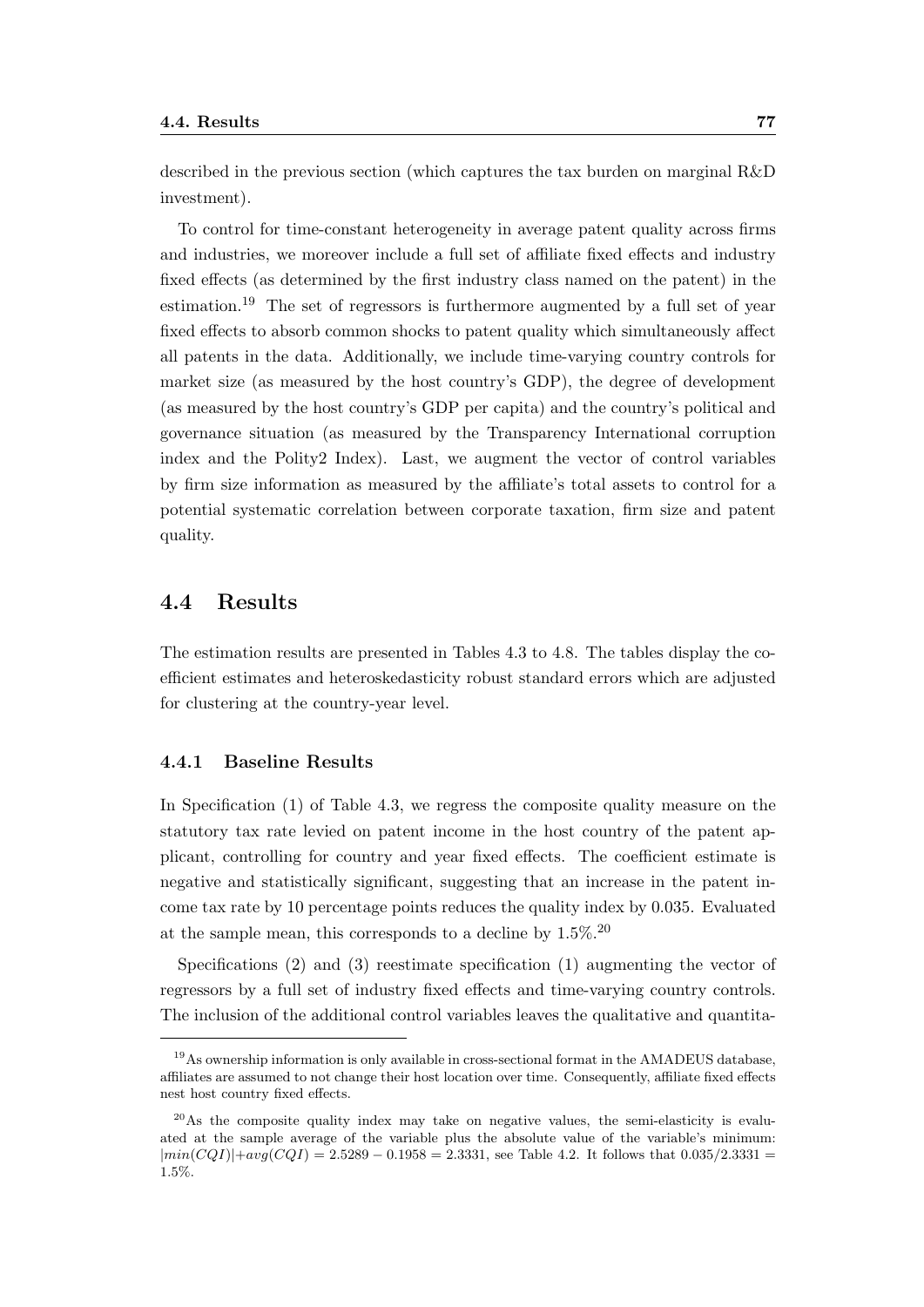|                                                                            |                        |                     | Composite Quality Index             |                                                |                               |                                  | Family Size                   | Forward Citation                              |                        |                               | Composite Quality Index |                             |
|----------------------------------------------------------------------------|------------------------|---------------------|-------------------------------------|------------------------------------------------|-------------------------------|----------------------------------|-------------------------------|-----------------------------------------------|------------------------|-------------------------------|-------------------------|-----------------------------|
|                                                                            | $\widehat{\Xi}$        | $\odot$             | $\odot$                             | $\left( \begin{matrix} 4 \end{matrix} \right)$ | $\odot$                       | $\odot$                          | $\mathfrak{D}$                | $\circledS$                                   | $\odot$                | $\left( 01\right)$            |                         | (12)                        |
| Patent Income Tax                                                          | $-0.346***$<br>(920.0) | $-0.377$<br>(0.074) | $-0.315$ **<br>(0.080)              | $-0.448***$<br>(0.110)                         | $-0.947$ ***<br>(0.212)       | $-0.333***$<br>(0.073)           | $-0.711$<br>(0.180)           | $-0.316**$<br>(0.136)                         | $-0.700$<br>(0.230)    |                               |                         |                             |
| $\mathrm{GDP}/10^{14}$                                                     |                        |                     | $0.594***$<br>$\left( 0.221\right)$ | (0.204)<br>0.123                               | $1.620$ **<br>(0.385)         | (0.143)<br>0.153                 | $1.410***$<br>(0.330)         | (0.258)<br>$0.014\,$                          | (0.482)<br>$0.934^{*}$ |                               |                         |                             |
| GDPpC/10 <sup>4</sup>                                                      |                        |                     | $-0.119$<br>(0.046)                 | $-0.169$ ***<br>(0.065)                        | (0.098)<br>92000              | (0.046)<br>120.0-                | (0.080)<br>0.112              | $-0.232***$                                   | (0.121)<br>$-0.016$    |                               |                         |                             |
| Polity2                                                                    |                        |                     | (0.080)<br>$-0.003$                 | $0.164*$<br>(0.081)                            | (0.065)<br>$0.131^{\ast\ast}$ | $0.134$ <sup>**</sup><br>(0.053) | $0.152***$<br>(0.049)         | $\begin{array}{c} 0.089 \\ 0.102 \end{array}$ | (0.115)<br>$-0.055$    |                               |                         |                             |
| TP Corruption Index                                                        |                        |                     | (010)<br>$0.003\,$                  | (0.012)<br>$0.002\,$                           | (0.020)<br>$0.048*$           | (0.008)<br>$-0.005$              | $0.035***$<br>(0.017)         | (0.016)<br>$0.015\,$                          | (0.025)<br>$0.044*$    |                               |                         |                             |
| Log Total Assets                                                           |                        |                     |                                     |                                                | $-0.020$ #<br>(010)           |                                  | $-0.023$ ***<br>(200.0)       |                                               | (110.01)<br>$-0.008$   |                               |                         |                             |
| France, year>1999                                                          |                        |                     |                                     |                                                |                               |                                  |                               |                                               |                        | $0.041^{\ast\ast}$<br>(0.016) | $0.083***$<br>(0.018)   | $\approx 10.074$<br>(0.031) |
| Affiliate Fixed Effects<br>Industry Fixed Effects<br>Country Fixed Effects | ↖                      |                     |                                     | $\overline{\phantom{0}}$                       | $\overline{\phantom{0}}$      | ≺                                | $\overline{\phantom{0}}$<br>↖ |                                               |                        |                               |                         |                             |
| R Squared<br>$\#$ Observations                                             | 160,790<br>02200       | 160,790<br>0.1298   | 160,790<br>0.1300                   | 116,913<br>0.4111                              | $25,896$<br>1657              | 116,913<br>0.5064                | 25,896<br>11990               | 116,913<br>0.2578                             | 25,896<br>0.3233       | 113,830<br>0.1243             | 30,196<br>0.1226        | 22,161<br>0.3953            |

compare equation (4). All specifications include a full set of year fixed effects.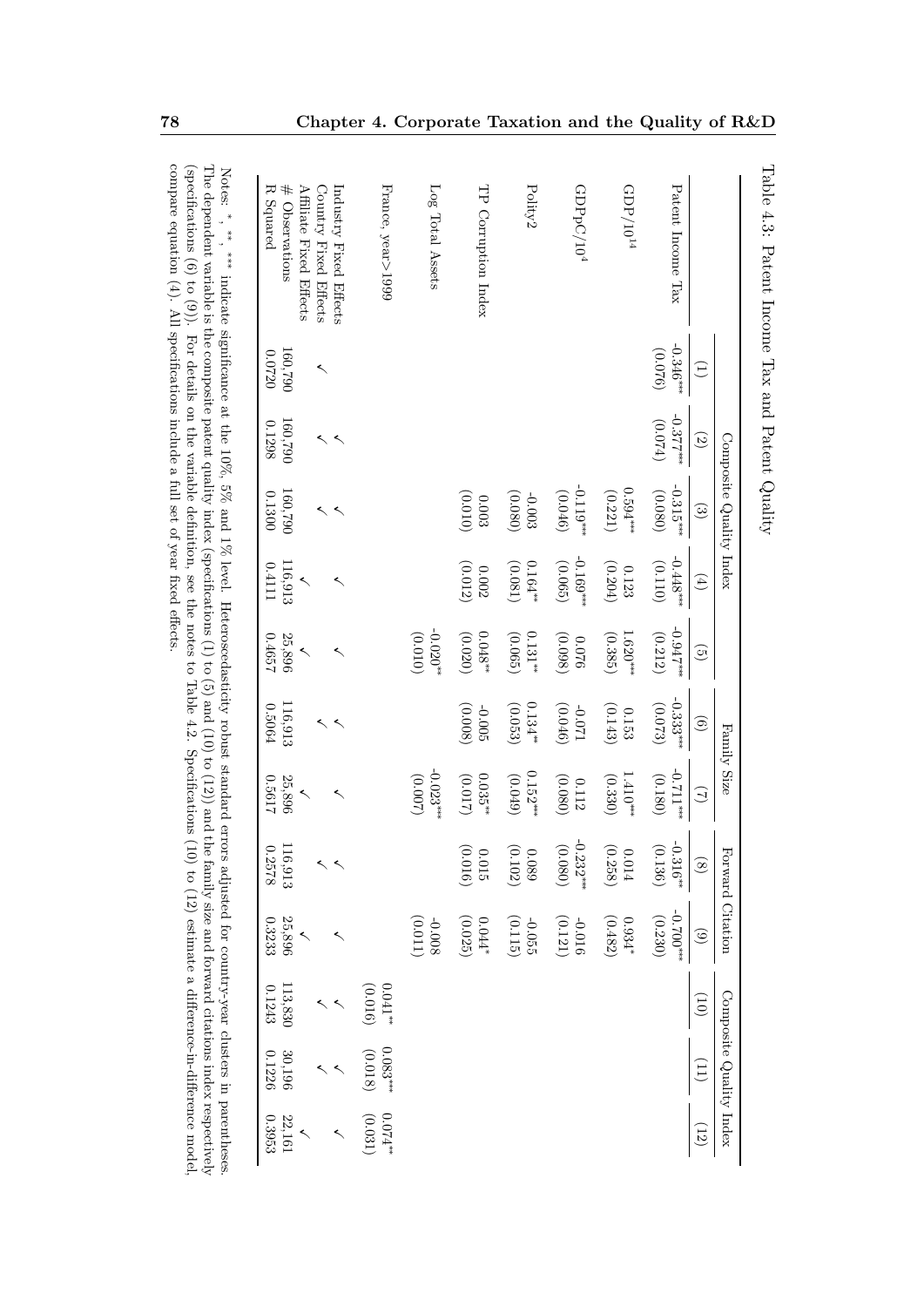tive results largely unaffected. Specification (4), furthermore, includes a full set of affiliate fixed effects which absorb any time-constant heterogeneity in the quality of R&D projects across patent inventing firms. The sample is moreover restricted to patents filed by firms that are part of a multinational group.<sup>21</sup> Specification (5) adds firm size as measured by the logarithm of the firm's total assets as an additional control variable. Both specifications confirm our previous findings and suggest a significantly negative impact of the patent income tax rate on patent quality. Quantitatively, specification (5) indicates that an increase in the statutory tax rate on patent income by 10 percentage points decreases the patent quality index by 0.095. Evaluated at the sample mean, this corresponds to a decline by  $4.1\%$ .<sup>22</sup>

As a robustness check, we further reran the analysis using the patent's number of forward citations and family size as proxies for its degree of innovation and earnings potential. The results are presented in specifications (6) to (9). Similar to the previous estimates, we find that patent taxation reduces the quality measure. An increase in the tax rate by 10 percentage points lowers the family size index and the forward citation index by around 0.07. Evaluated at the sample mean, this corresponds to a decrease by  $4.1\%$  (3.4%) (see specification (7) and specification (9) respectively of Table 4.3). To the extent that the patent's family size and forward citations serve as a proxy for the earnings potential and the degree of innovation of the underlying R&D project, the estimates thus suggest a significant reduction in the two welfare components.

As sketched in Section 4.2, our sample period saw a number of large patent income tax adjustments. Specifications (10) to (12) separately assess the effect of the largest adjustment in the patent tax rate within our sample frame which was the introduction of a special low patent income tax rate of 19% in France in 2000 (statutory corporate tax rate: 33.3% plus surcharges). Precisely, we implement a

<sup>&</sup>lt;sup>21</sup> Precisely, a firm is defined to be part of a multinational group if it owns a foreign affiliate with more than 50% of the ownership shares, or is owned by a foreign parent with more than 50% of the ownership shares or is owned by a parent firm in the same country which in turn owns at least one foreign affiliate with more than 50% of the ownership shares.

 $22$ Note that the sample size is reduced when we restrict the sample to MNEs and augment the model by affiliate fixed effects in Specification (4) and the total asset control in Specification (5). The sample reduction in Specification (4) on the one hand reflects that not all patent applicants can be matched to firms in the Amadeus data base and on the other hand that some of the matched patents are filed by national firms. The sample reduction in Specification (5) reflects that the total asset information is missing for a relevant number of firm-year-cells. Note that the restriction to multinational firms in Specification (4) increases the absolute coefficient estimate, while the inclusion of the affiliate fixed effect reduces it. Running the model on the sample in Specification (4) but without affiliate fixed effects yields a coefficient estimate of −0.91 (significant at the 1% level). The absolute increase in the coefficient estimate in Specification (5) relative to Specification (4) is moreover driven by the sample restriction. The coefficient estimate for the sample in Specification (5) without the inclusion of the total asset control is −0.96 (significant at the 1% level).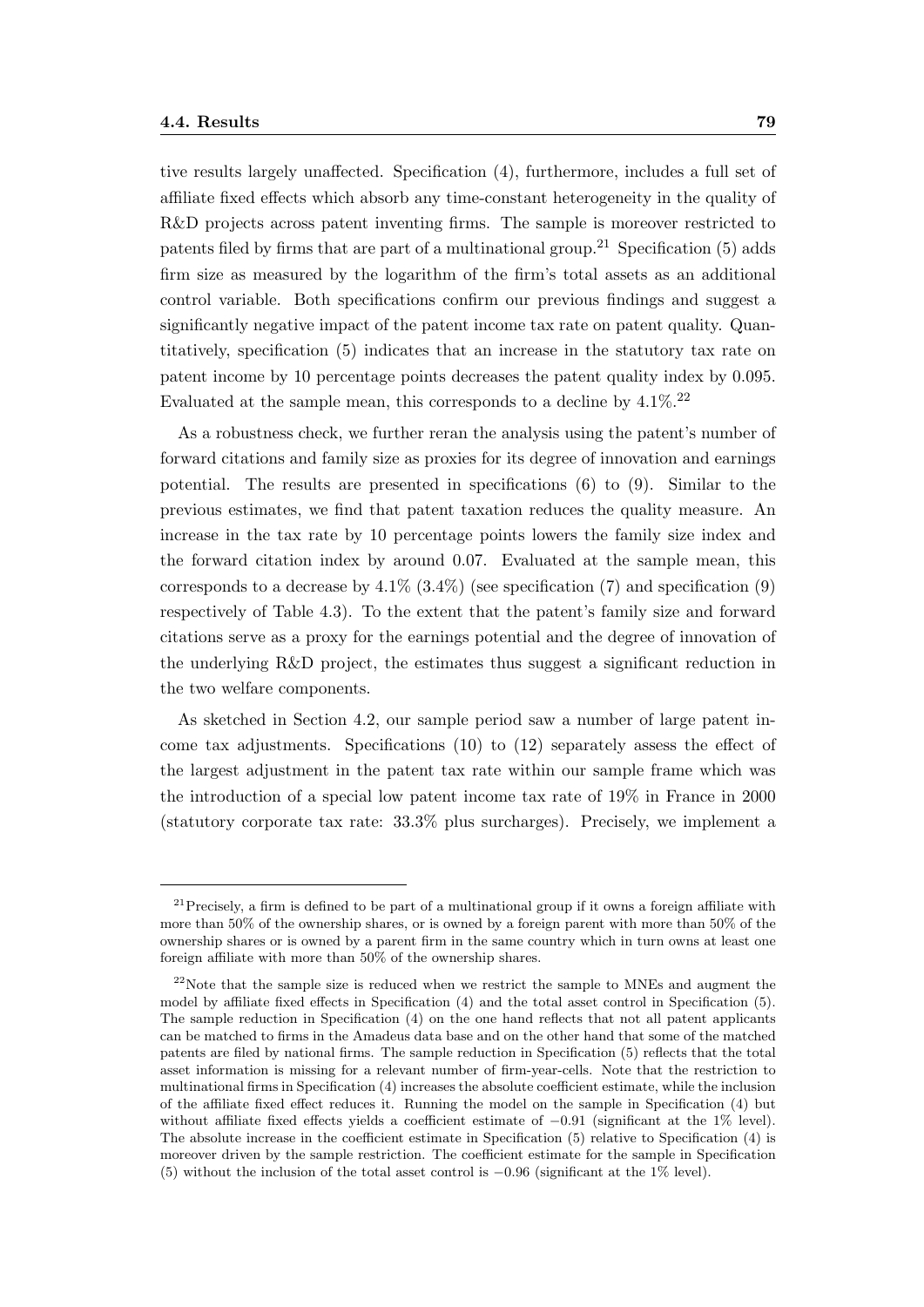differences-in-differences model of the following form:

$$
q_{ikat} = \alpha_0 + \alpha_1 FRX POST_{kt} + \alpha_2 X_{ikat} + \phi_k + \mu_t + \epsilon_{ikat}
$$
\n(4.4)

where  $FRXPOST_{kt}$  indicates patents filed in France after the reform year 2000. The definition of the other variables corresponds to Equation (4.3). Note that country and year fixed effects are included and the sample is limited to patent applications filed between 1997 and 2003, i.e. three years prior and after the reform. Specification (10) of Table 4.3 uses all other countries in our sample as control group, while specification (11) limits the control group to countries that did not experience a major adjustment in their patent income tax rate (i.e. corporate tax rate if no special tax applies for patent income) or adjusted their tax credit or tax allowance scheme. The latter control group comprises the countries of Finland, Ireland, Netherlands and Sweden. Both specifications suggest that patent quality in France increased after the year 2000 relative to the countries in the control group. As Specification (10) includes a number of countries that substantially reduced their corporate income tax rates within this period as well, it is not surprising that the coefficient estimate for the treatment effect increases when the control group is reduced to countries without a major reform in Specification (11). Quantitatively, Specification (11) suggests that average patent quality increased by 0.083, or, evaluated at the sample mean, by 3.6%. Augmenting the model by affiliate fixed effects in Specification (12) leads to a slight drop in the coefficient estimate which remains statistically significant though.

Moreover, the effective tax burden on patent income does not only depend on the statutory tax on patent income charged by the host country of the royalty recipient but may, in case of cross-border payments, be equally determined by royalty withholding taxes charged by the royalty paying country. As laid out in Section 4.3, we account for this by constructing an effective tax rate on patent income which takes both rates into account. The results are presented in Table 4.4. Specifications (1) to (6) employ an effective tax rate measure which is constructed based on the assumption that the patentee receives royalty payments from other EU and non-EU countries and that the relative size of the royalty streams matches aggregated observed bilateral royalty streams. The effective tax rate measure in specifications  $(7)$  to  $(12)$  (specifications  $(13)$  to  $(18)$ ) assumes royalty payments to be determined by partner country size (the patent family). Finally, Specifications (19) to (24) employ an effective tax rate measure which is constructed based on the assumption that the patentee receives royalties from all other affiliates within the same multinational group. The results confirm our qualitative and quantitative baseline findings for the statutory patent income tax rate, irrespective of whether the composite patent quality index is used as the dependent variable or the indices reflecting forward citations or patent family size.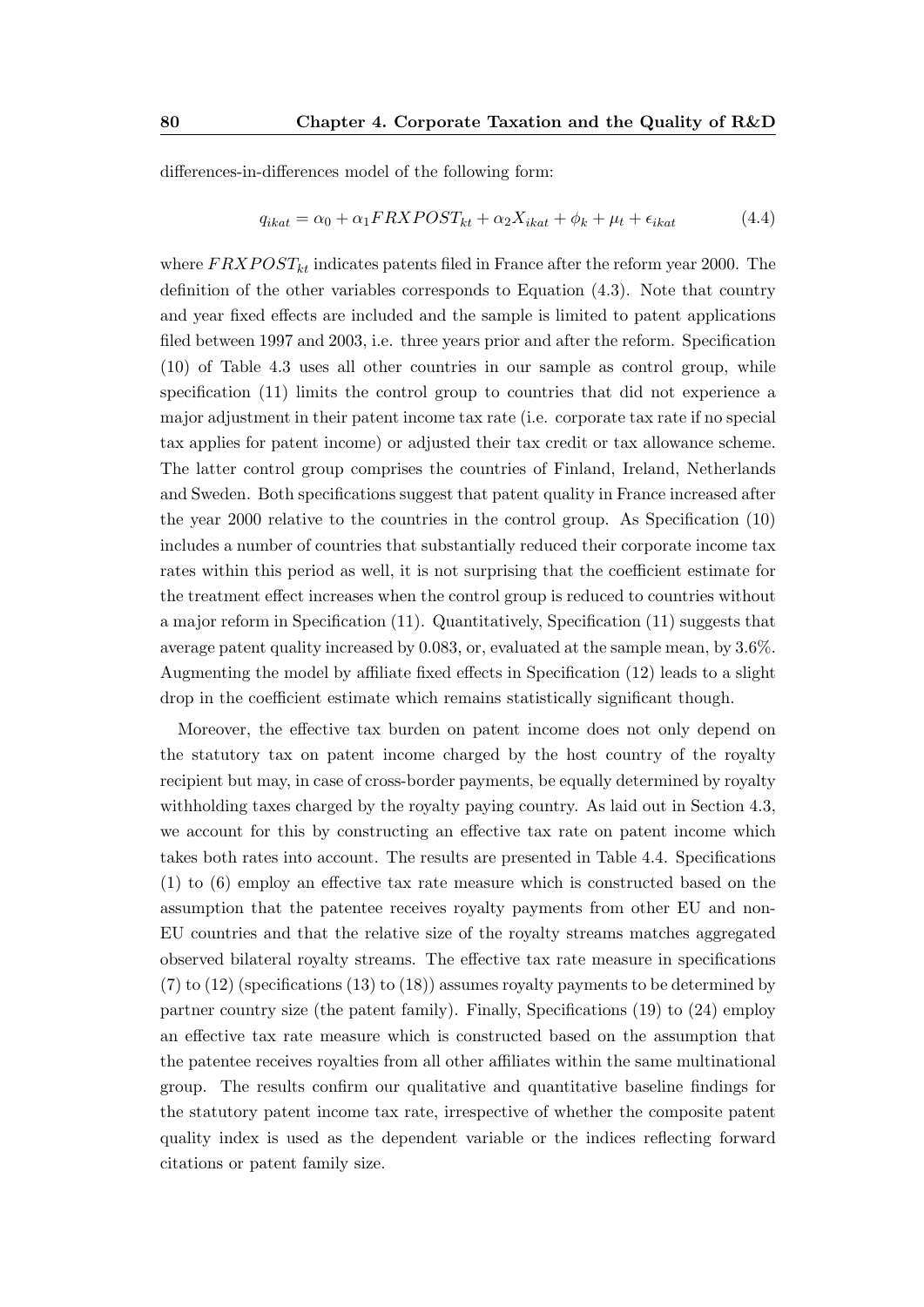### **4.4. Results** 81

|                                                                                                                                                                                                                                                                                                                                                          |                       | Effective Patent Income Tax - Weights: Royalty Flows |                        |                        |                        |                        |                        | Effective Patent Income Tax - Weights: GDP       |                        |                        |                    |                     |
|----------------------------------------------------------------------------------------------------------------------------------------------------------------------------------------------------------------------------------------------------------------------------------------------------------------------------------------------------------|-----------------------|------------------------------------------------------|------------------------|------------------------|------------------------|------------------------|------------------------|--------------------------------------------------|------------------------|------------------------|--------------------|---------------------|
|                                                                                                                                                                                                                                                                                                                                                          |                       | Comp. Qual. Index                                    |                        | Family Size            |                        | Forward Citation       |                        | Comp. Qual. Index                                |                        | Family Size            |                    | Forward Citation    |
|                                                                                                                                                                                                                                                                                                                                                          | Ξ                     | $\odot$                                              | $\odot$                | $\bigoplus$            | $\widetilde{5}$        | $\widehat{\mathbf{e}}$ | E                      | $\circled{s}$                                    | $\odot$                | (10)                   | Ξ                  | (12)                |
| Effective Patent Income Tax                                                                                                                                                                                                                                                                                                                              | (0.070)<br>$-0.260**$ | $-0.365***$<br>(0.096)                               | $-0.217***$<br>(0.054) | $-0.265***$<br>(0.064) | $-0.136^{*}$<br>(0.067 | $-0.271**$<br>(0.118)  | $-0.260***$<br>(0.069) | $-0.366***$<br>(0.096)                           | $-0.218***$<br>(0.054) | $-0.266***$<br>(0.064) | $-0.137*$<br>790.0 | (0.119)<br>$-0.271$ |
| Country Controls                                                                                                                                                                                                                                                                                                                                         |                       |                                                      |                        |                        |                        |                        |                        |                                                  |                        |                        |                    |                     |
| Industry Fixed Effects                                                                                                                                                                                                                                                                                                                                   |                       |                                                      |                        |                        |                        |                        |                        |                                                  |                        |                        |                    |                     |
| Country Fixed Effects                                                                                                                                                                                                                                                                                                                                    |                       |                                                      |                        |                        |                        |                        |                        |                                                  |                        |                        |                    |                     |
| Affiliate Fixed Effects                                                                                                                                                                                                                                                                                                                                  |                       |                                                      |                        |                        |                        |                        |                        |                                                  |                        |                        |                    |                     |
| # Observations                                                                                                                                                                                                                                                                                                                                           | 160,790               | 116,913                                              | 160,790                | 116,913                | 160,790                | 116,913                | 160,790                | 116,913                                          | 160,790                | 116,913                | 160,790            | 116,913             |
|                                                                                                                                                                                                                                                                                                                                                          |                       | Effective Patent Income Tax - Weights:               |                        |                        | Patent Family          |                        |                        | Effective Patent Income Tax - Weights: MNE Group |                        |                        |                    |                     |
|                                                                                                                                                                                                                                                                                                                                                          |                       | Comp. Qual. Index                                    |                        | Family Size            |                        | Forward Citation       |                        | Comp. Qual. Index                                |                        | Family Size            |                    | Forward Citation    |
|                                                                                                                                                                                                                                                                                                                                                          | $(13)$                | (14)                                                 | (15)                   | (16)                   | (17)                   | (18)                   | $\left(19\right)$      | (20)                                             | (21)                   | (22)                   | (23)               | (24)                |
| Effective Patent Income Tax                                                                                                                                                                                                                                                                                                                              | $-0.262***$           | $-0.368***$                                          | $-0.219***$            | $-0.269***$            | $-0.136**$             | $-0.266**$             | $-0.414***$            | $-0.252***$                                      | $-0.336***$            | $-0.142$ <sup>**</sup> | $-0.310***$        | $-0.308**$          |
|                                                                                                                                                                                                                                                                                                                                                          | (0.069)               | (0.096)                                              | (0.054)                | (0.064)                | (0.069)                | (0.119)                | (0.090)                | (0.102)                                          | (0.072)                | (0.070)                | (0.105)            | (0.140)             |
| Country Controls                                                                                                                                                                                                                                                                                                                                         |                       |                                                      |                        |                        |                        |                        |                        |                                                  |                        |                        |                    |                     |
| Industry Fixed Effects                                                                                                                                                                                                                                                                                                                                   |                       |                                                      |                        |                        |                        |                        |                        |                                                  |                        |                        |                    |                     |
| Country Fixed Effects                                                                                                                                                                                                                                                                                                                                    |                       |                                                      |                        |                        |                        |                        |                        |                                                  |                        |                        |                    |                     |
| Affiliate Fixed Effects                                                                                                                                                                                                                                                                                                                                  |                       |                                                      |                        |                        |                        |                        |                        |                                                  |                        |                        |                    |                     |
| # Observations                                                                                                                                                                                                                                                                                                                                           | 159,821               | 116,408                                              | 159,821                | 116,408                | 159,821                | 116,408                | 86,284                 | 86,284                                           | 86,284                 | 86,284                 | 86,284             | 86,284              |
| Notes: $*$ , $*$ , $*$ , indicate significance at the 10%, 5% and 1% level. Heteroscedasticity robust standard errors adjusted for country-year clusters in parentheses. The                                                                                                                                                                             |                       |                                                      |                        |                        |                        |                        |                        |                                                  |                        |                        |                    |                     |
| dependent variable is the composite patent quality index (specifications $(1)-(2)$ , $(7)-(8)$ , $(14)$ , $(12)-(20)$ )) and the family size (specifications $(3)-(4)$ , $(9)-(10)$ ,                                                                                                                                                                    |                       |                                                      |                        |                        |                        |                        |                        |                                                  |                        |                        |                    |                     |
| $(15)-(16)$ , $(21)-(22)$ ) and forward citations index respectively (specifications (5)-(6), $(11)-(12)$ , $(12)(12)$ , $(12)(24)$ ). For details on the variable definition, see the<br>notes to Table 4.2. All specifications include a full set of year fixed effects and the country control variables GDP, GDPpC, Polity2 and TP Corruption Index. |                       |                                                      |                        |                        |                        |                        |                        |                                                  |                        |                        |                    |                     |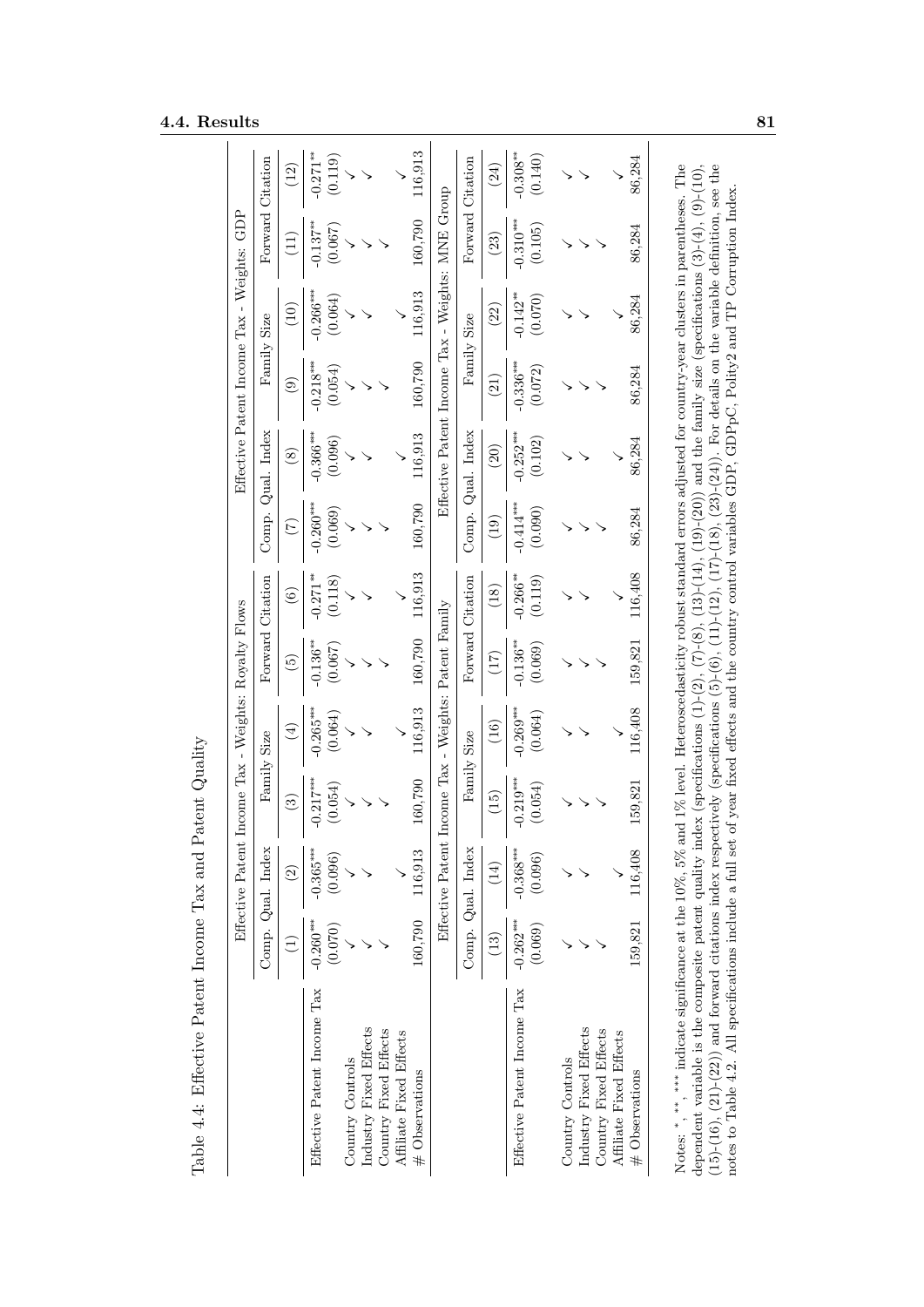|                                                                                          |                       |                                    | Panel A: Composite Quality Index   |                       |                        |                        |
|------------------------------------------------------------------------------------------|-----------------------|------------------------------------|------------------------------------|-----------------------|------------------------|------------------------|
|                                                                                          | (1)                   | (2)                                | (3)                                | (4)                   | (5)                    | (6)                    |
| Patent Income Tax                                                                        | $-0.315**$<br>(0.151) | $-0.315^{\ast\ast\ast}$<br>(0.112) | $-0.372***$<br>(0.121)             | $-0.448**$<br>(0.197) | $-0.448***$<br>(0.155) | $-0.448***$<br>(0.129) |
| Cluster                                                                                  | Ctry                  | Ind                                | Firm                               | Ctry                  | Ind                    | Firm                   |
|                                                                                          |                       |                                    |                                    | Panel B: Family Size  |                        |                        |
|                                                                                          | (1)                   | (2)                                | (3)                                | (4)                   | (5)                    | (6)                    |
| Patent Income Tax                                                                        | $-0.245*$<br>(0.125)  | $-0.245***$<br>(0.077)             | $-0.289***$<br>(0.092)             | $-0.333**$<br>(0.142) | $-0.333***$<br>(0.094) | $-0.333***$<br>(0.100) |
| Cluster                                                                                  | $_{\rm Ctry}$         | Ind                                | Firm                               | $_{\rm Ctry}$         | Ind                    | Firm                   |
|                                                                                          |                       |                                    | Panel C: Forward Citations         |                       |                        |                        |
|                                                                                          | (1)                   | (2)                                | (3)                                | (4)                   | (5)                    | (6)                    |
| Patent Income Tax                                                                        | $-0.213*$<br>(0.133)  | $-0.213***$<br>(0.141)             | $-0.251^{\ast\ast\ast}$<br>(0.135) | $-0.316$<br>(0.190)   | $-0.316*$<br>(0.189)   | $-0.316**$<br>(0.144)  |
| Cluster                                                                                  | Ctry                  | Ind                                | Firm                               | Ctry                  | Ind                    | Firm                   |
| $\#$ Observations<br>Country Controls<br>Industry Fixed Effects<br>Country Fixed Effects | 160,790<br>✓<br>√     | 160,790<br>✓                       | 128,101                            | 116,913<br>✓          | 116,913<br>✓           | 116,913                |
| Affiliate Fixed Effects                                                                  |                       |                                    |                                    |                       |                        |                        |

Table 4.5: Clustering of Standard Errors at Different Levels

Note, moreover, that our results are robust to adjusting standard errors for clusters at different levels. While our baseline specifications report standard errors that allow for correlation of residuals in the same country and year cell, we reran our specifications calculating standard errors that account for correlation within country clusters, industry clusters and firm clusters respectively. Panel A of Table 4.5 presents the results of specifications which reestimate the models presented in columns (3) to (4) of Table 4.3 (which use the composite quality index as dependent variable). The modification leaves the statistical significance of the coefficient estimates for the patent income tax variable unaltered. Analogous results are found if the family size index or the index for the number of forward citations is used as the dependent variable in Panels B and C.

The specifications presented in Table 4.6 furthermore test for a potential link between the B-index and patent quality. Specifications (1) to (3) regress the composite patent quality index on the B-index and the host country's patent income tax rate. The coefficient estimate for the tax variable, again, shows a negative sign, indicating

Notes: \*, \*\*, \*\*\* indicate significance at the 10%, 5% and 1% level. Heteroscedasticity robust standard errors adjusted for country clusters ('ctry'), industry clusters ('ind') and firm clusters respectively in parentheses. The dependent variable is the composite patent quality index (Panel A) and the family size (Panel B) and forward citations index respectively (Panel C). For details on the variable definition, see the notes to Table 4.2. All specifications include a full set of year fixed effects and the country control variables GDP, GDPpC, Polity2 and TP Corruption Index.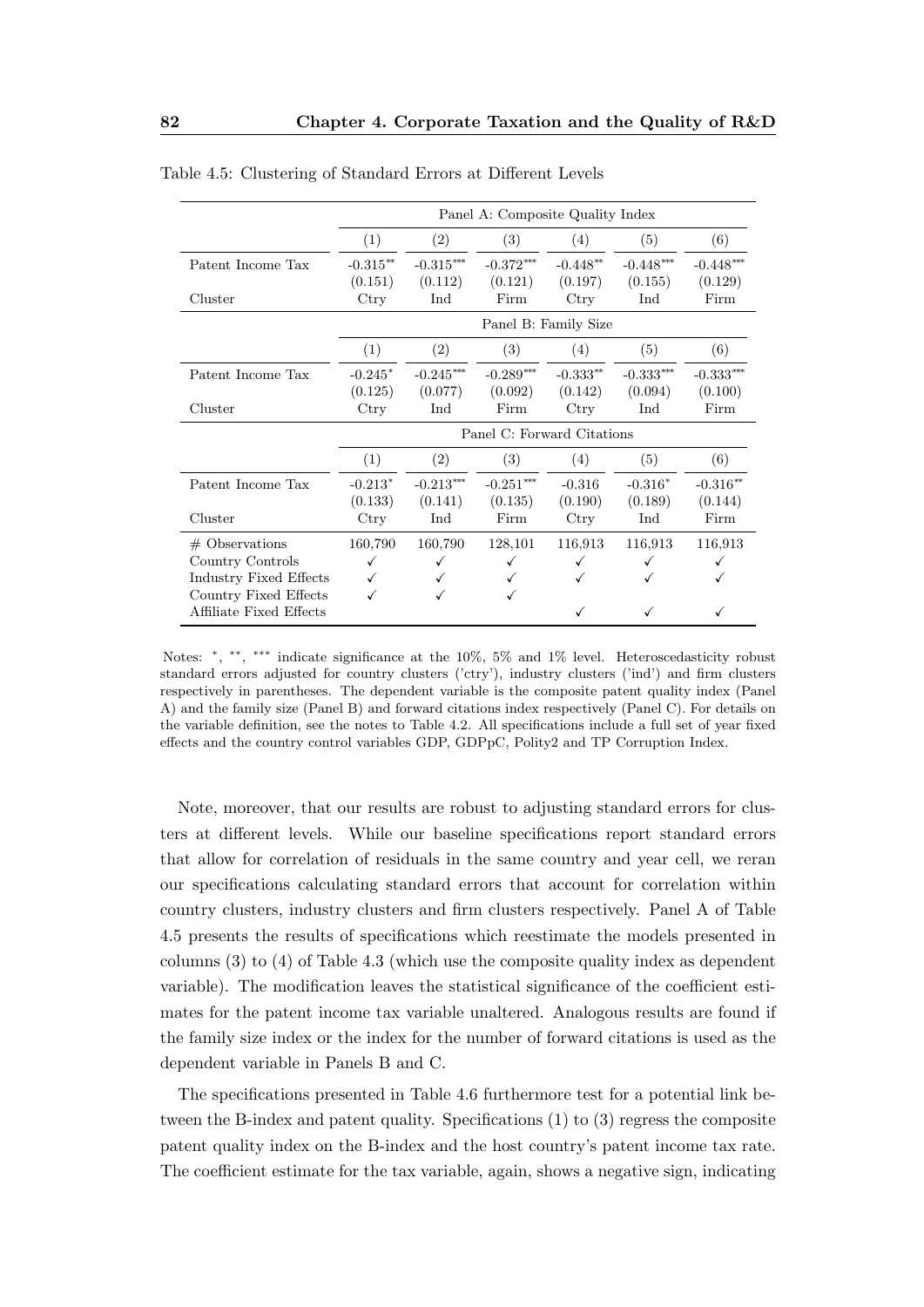a statistically significant and economically relevant impact of patent income taxes on patent quality. Quantitatively, an increase in the tax rate by 10 percentage points reduces patent quality by 0.92 or 3.9% (see Specification (3)). The coefficient estimate for the B-index is positive and turns out statistically significant in Specifications (2) and (3), indicating that reductions in the marginal tax burden on R&D investment, as e.g. induced by an expansion of  $R&D$  tax allowances/credits, reduce the average quality of R&D projects undertaken in a country.<sup>23</sup> Quantitatively, a reduction in the B-index by 0.10 (implying that a 1 Euro investment in R&D has to earn 10 cent lower pre-tax income in order to break even) lowers the average patent quality by 0.059 and thus by 2.5%. This result is in line with the theoretical notion that, with a downward sloping marginal product curve, marginal R&D projects induced by generous tax allowances/credits or low patent income taxes, reduce the average profitability of the project pool. We furthermore reran the regressions using the patent's family size (see specifications  $(4)$  to  $(6)$ ) and its forward citations (see specifications (7) to (9)) as the dependent variable. While the coefficient estimates for the patent income tax rate remain statistically significant and large in all specifications, the B-index loses in terms of size and significance in the specifications which employ the number of forward citations as the dependent variable. The results thus suggest that, while project profitability as proxied by the family size of the patent decreases with a reduction in the marginal effective tax burden, the degree of innovation as proxied by the number of forward citations is not significantly affected.<sup>24</sup>

Furthermore note that the construction of the B-index also accounts for the tax burden on R&D income. To separate out effects related to the policy instruments of low patent income taxes and generous R&D tax credits/allowances, we also ran specifications with a modified B-index variable, which captures the after-tax income required for a project to break even and corresponds to the numerator of the Bindex defined in Equation (4.2). The results are presented in Specifications (10) to (12). Qualitatively, they resemble our baseline findings. The coefficient estimate for the patent income tax somewhat drops in size. Specification (3) suggests that an increase in the patent income tax rate by 10 percentage points reduces the patent quality by 0.038 or 1.6%.

<sup>23</sup>Recall that higher tax credits/allowances reduce the B-index.

 $^{24}$ As a robustness check, we also ran specifications which included the B-index as the only tax measure, which does not change our results.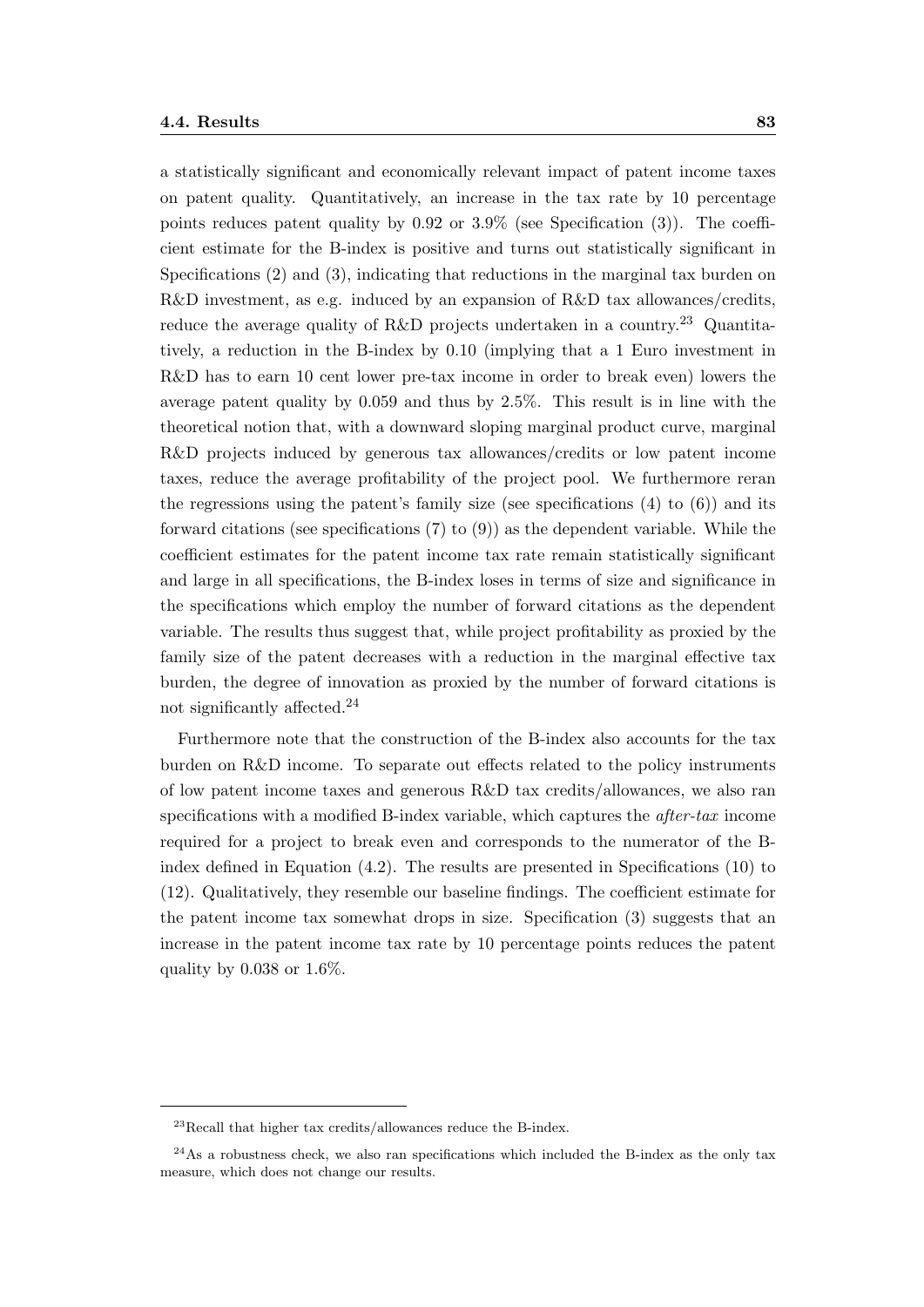|                                                                            |                         | Comp. Qual. Index      |                        |                                    | Family Size              |                          |                              | Forward Citation                                     |                      |                       | Comp. Qual. Index                |                       |
|----------------------------------------------------------------------------|-------------------------|------------------------|------------------------|------------------------------------|--------------------------|--------------------------|------------------------------|------------------------------------------------------|----------------------|-----------------------|----------------------------------|-----------------------|
|                                                                            | E                       | $\odot$                | $\odot$                | $\begin{pmatrix} 4 \end{pmatrix}$  | $\widehat{\mathbb{C}}$   | $\odot$                  | $\bigcirc$                   | $\circledS$                                          | $\widehat{\circ}$    | $\left( 0\right)$     | $\left(11\right)$                | (12)                  |
| Patent Income Tax                                                          | $-0.290$ **<br>(f6200)  | $-0.562***$<br>(0.140) | $-0.917***$<br>(0.192) | $-0.209$<br>(0.0553)               | (0.0857)<br>$-0.380$ *** | $-0.661***$<br>(0.170)   | $-0.269***$<br>(0.0861)      | $-0.535$ ##<br>(0.188)                               | $-0.737$<br>(0.232)  | (0.133)<br>$-0.223*$  | (0.196)<br>$-0.201$              | (0.225)<br>$-0.376*$  |
| B-index, Numerator<br><b>B-index</b>                                       | (0.176)<br>0.137        | $0.519***$<br>(0.196)  | (0.283)<br>$0.590**$   | $\left( 0.129\right)$<br>$0.180\,$ | $0.533***$<br>(0.133)    | $0.652***$<br>(0.244)    | (0.172)<br>720.0             | (0.309)<br>0.316                                     | (0.370)<br>12000     | 660.0                 | $0.480**$                        | $0.788***$            |
| $\mathrm{GDP}/10^{14}$                                                     | $0.613*$                | $0.940**$              | $3.000***$             | $0.512**$                          | $0.739***$               | $2.710***$               | $2447$                       | 0.905                                                | $1.680**$            | 0.588*<br>(0.138)     | (0.158)<br>$0.846$ <sup>**</sup> | $2.990***$<br>(0.276) |
|                                                                            | (0.317)                 | (0.399)                | (0.674)                | (0.219)                            | (0.280)                  | (0.523)                  | (0.392)                      | (0.555)                                              | (0.837)              | (0.326)               | (0.419)                          | (0.681)               |
| GDPpC/10 <sup>4</sup>                                                      | $-0.218***$<br>(0.052)  | $-0.268***$<br>(0.082) | (0.098)<br>$0.024\,$   | $-0.102$<br>(0.037)                | $-0.146$<br>(0.052)      | (0.068)<br>0.053         | $-0.303***$<br>(190.0)       | $-0.354***$<br>(0.114)                               | (0.147)<br>-0.009    | $-0.206$<br>(0.055)   | $-0.212^{\ast\ast}$<br>(0.083)   | (960.0)<br>990.0      |
| Polity2                                                                    | (920.0)<br>-0.013       | (660)<br>$-0.039$      | (0.111)<br>$-0.033$    | (0.060)<br>160'0                   | $0.150***$<br>(0.035)    | $0.136***$<br>(0.049)    | $-0.252*$<br>(0.114)         | (0.350)<br>$-0.449$                                  | (0.363)<br>$-0.392$  | (0.076)<br>-0.008     | (260.0)<br>$-0.013$              | (0.107)<br>$-0.025$   |
| <b>CPI</b>                                                                 | $0.041***$<br>$(0.014)$ | (0.021)<br>$0.048**$   | (0.023)<br>0.026       | $0.030$ **<br>(010.0)              | $0.026$ **<br>(0.013)    | (0.019)<br>$0.018\,$     | $0.040^{**}$<br>(0.019)      | (0.031)<br>$0.054^{\ast}$                            | (0.029)<br>720.0     | $0.043***$<br>(0.015) | (0.022)<br>$0.055*$              | (0.022)<br>$0.031\,$  |
| Log Total Assets                                                           |                         |                        | $-0.018*$<br>(6000)    |                                    |                          | $-0.020$ **<br>(2000)    |                              |                                                      | (110.01)<br>$-0.006$ |                       |                                  | $-0.018^*$<br>(6000)  |
| Affiliate Fixed Effects<br>Country Fixed Effects<br>Industry Fixed Effects | $\ddot{\phantom{1}}$    |                        | ≺                      | ≺<br>$\overline{\phantom{0}}$      | $\overline{\phantom{0}}$ | $\overline{\phantom{a}}$ | $\left\langle \right\rangle$ | $\overline{\phantom{0}}$<br>$\overline{\phantom{0}}$ |                      |                       |                                  |                       |
| # Observations                                                             | 112,058                 | 80,936                 | 25,642                 | 112,058                            | 80,936                   | 25,642                   | 112,058                      | 80,936                                               | 25,642               | 112,058               | 80,936                           | 25,642                |

fixed effects.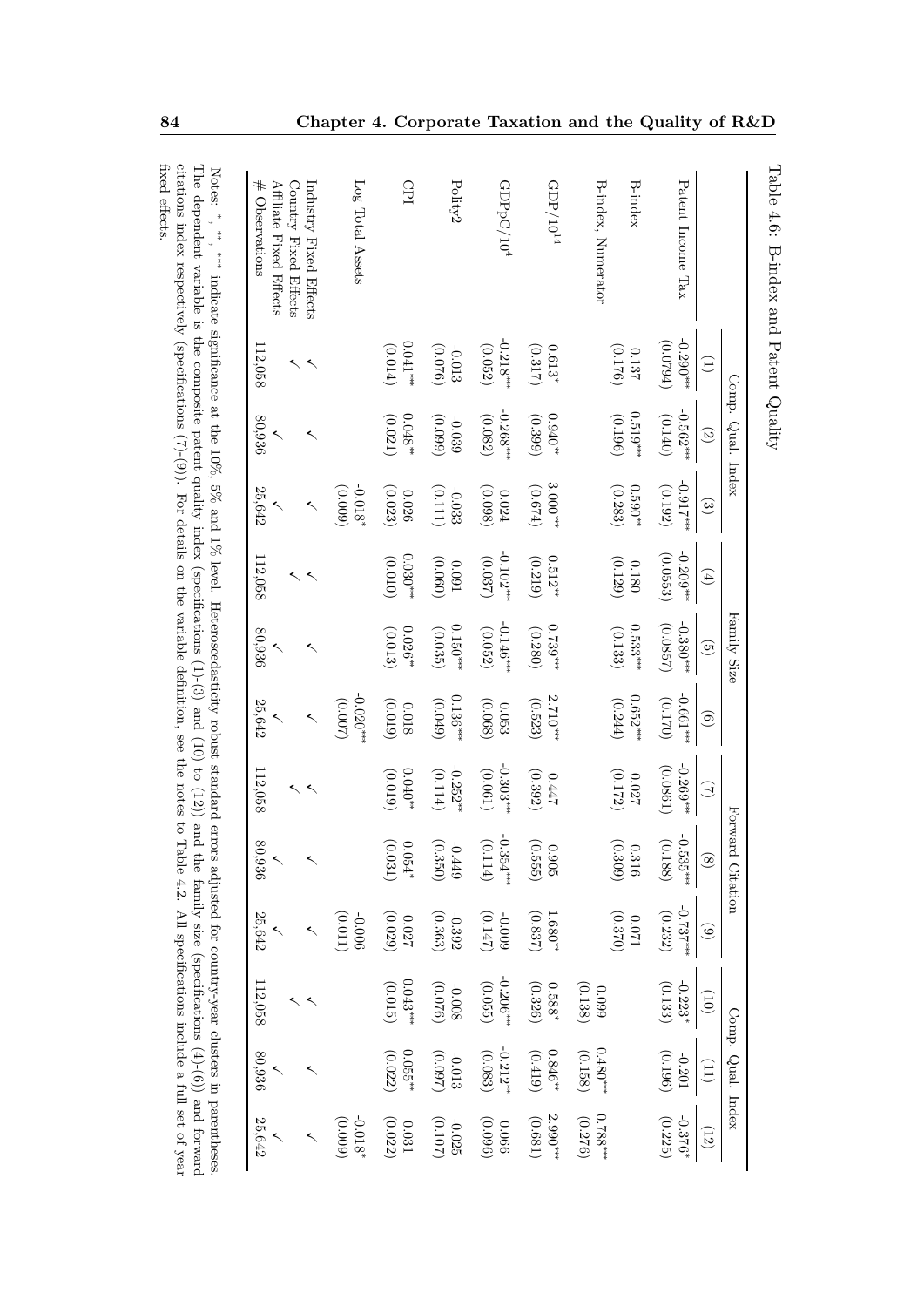#### 4.4.2 Robustness Checks and Discussion

The analysis so far has accounted for corporate tax incentives in the year of patent application. Two issues are important to discuss in this context. Firstly, as described in the introductory section, MNEs may have an incentive to distort the location of valuable R&D projects to affiliates with a low corporate tax rate. Thus, the decision on the R&D location is, in most cases, made several months prior to the patent application and to the income flow related to the R&D. Note that, for the average R&D project, the time of the project until patenting is rather short though, in 75% of the cases less than 24 man-months (see a recent survey of US and Japanese firms, Nagaoka and Walsh (2009) and footnote 3 in this Chapter).<sup>25</sup> Consequently, MNEs have to form expectations on the future patent income tax rate that will apply to income from the project at the time when it makes its location decision. As corporate tax reforms are commonly announced and enacted months or even years in advance, uncertainty on the taxation of the income stream may be small for projects with a short (scheduled) project horizon. For projects with a longer (scheduled) project horizon, the MNE has to form expectations on the development of the corporate income tax rate in potential host countries. With extrapolative expectations, expectations depend on the history of the corporate tax rate, in the easiest case agents assume the future corporate tax rate to correspond to today's corporate tax rate. With rational expectations, the expected corporate tax rate in turn corresponds to the mathematical expectation of the future tax rate given the available information today. Modeling the tax incentives by the patent income tax rate and R&D tax allowances/tax credits in the year of the patent application, as we did in the baseline analysis, assumes rational expectations of MNEs which have enough information at hand to predict future corporate tax rates at potential hosting locations (at the time when the income stream arises, presumably the year of the patent application) when deciding upon the location of R&D projects. Extrapolative expectation would in turn suggest to include lagged values of the tax variables to proxy for tax incentives at the time when the MNE makes the R&D location decision.

Following this notion, Specifications (1) and (2) in Table 4.7 rerun our baseline specifications replacing the patent income tax rate in the year of the patent application with the first lag of the patent income tax. The coefficient estimates turn out negative and statistically significant, indicating quantitatively slightly smaller effects than the baseline model. Specifications (3) and (4) simultaneously account

<sup>25</sup>Man-months of course do not necessarily directly correspond to the actual length of the project until patenting. On the one hand, the project period in months may be shorter since more than one employee may be assigned to the project. On the other hand, the period may be longer as employees may work on several projects simultaneously. In any case, the survey suggests that the time span between the kick-off of the R&D project and the application for patent protection is rather short.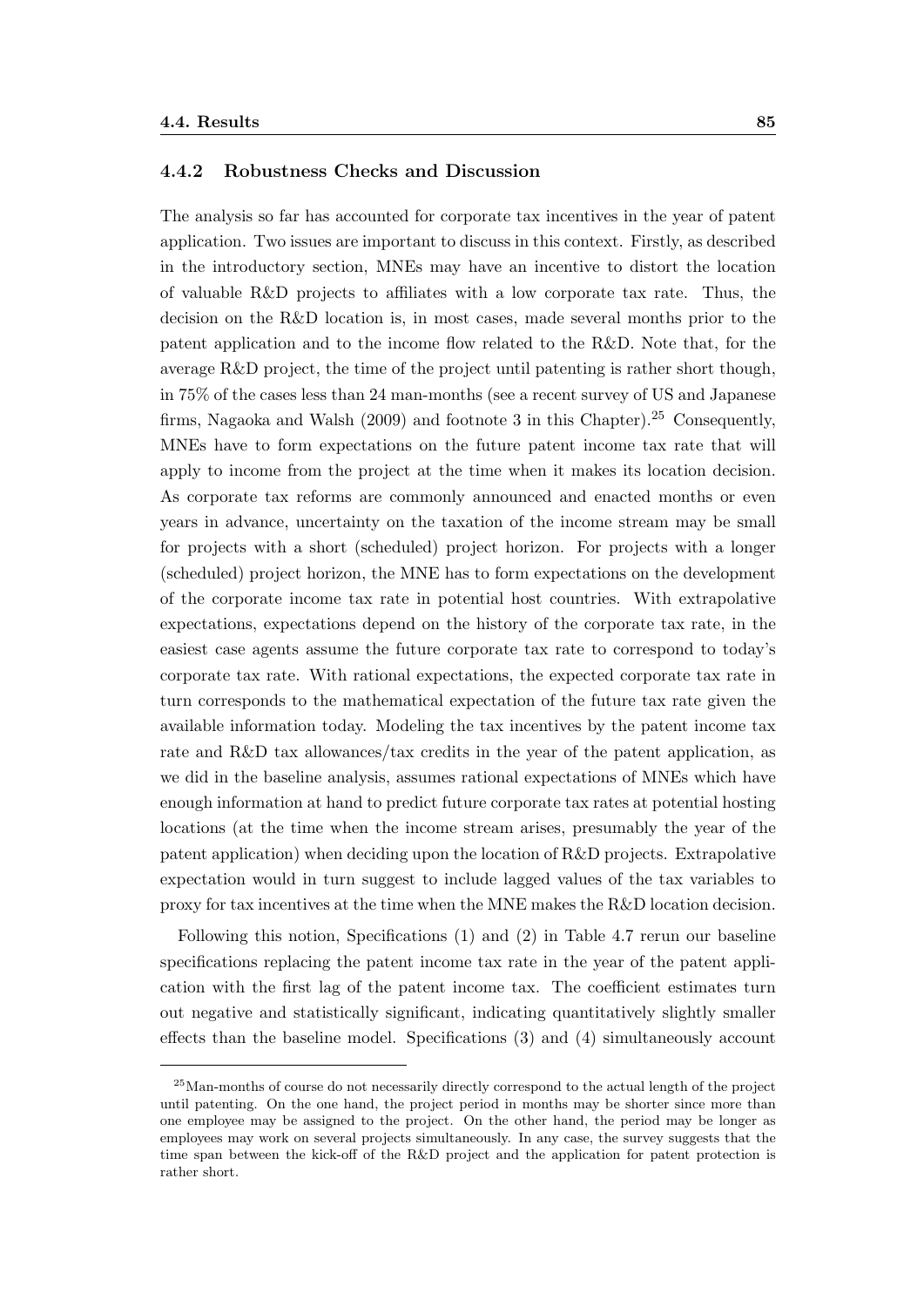| $\ddot{\phantom{a}}$                                             |  |
|------------------------------------------------------------------|--|
| THE STATE THRONGER INTERFERENCE THAT THE STATE OF<br>í<br>こうしょうさ |  |
|                                                                  |  |
|                                                                  |  |
| TON TITOCITATIO<br>I                                             |  |

|                                                                     |                     |                        | Composite Qual. Index |                        | Family                 | Forward                 | Comp. Qual. Index                            |                                                 |
|---------------------------------------------------------------------|---------------------|------------------------|-----------------------|------------------------|------------------------|-------------------------|----------------------------------------------|-------------------------------------------------|
|                                                                     | Ξ                   | $\mathfrak{S}$         | $\odot$               | $(\pm)$                | $\widehat{\mathbb{G}}$ |                         | $\Im$                                        |                                                 |
| Patent Income Tax                                                   |                     |                        | $-0.261***$<br>(2600) | $-0.243**$<br>(0.100)  | $-0.195$<br>(0.084)    | $-0.086$<br>(0.112)     | $-0.378***$<br>(0.109)                       | (0.102)<br>$-0.293***$                          |
| Patent Income Tax, First Lag                                        | $-0.258$<br>(0.083) | (0.134)<br>$-0.529$ ## | (0.126)<br>$-0.374$   | $-0.268***$<br>(0.095) | $-0.161**$<br>(0.064)  | $-0.349^*$<br>$(0.145)$ | $-0.351^{**}$                                | $-0.161$<br>(0.115)                             |
| Patent Income Tax, Second Lag                                       |                     |                        |                       | $-0.344***$<br>(0.120) | $-0.216$<br>(770.0)    | $-0.398**$<br>(0.182)   |                                              | $\begin{array}{c} -0.114 \\ -0.147 \end{array}$ |
| <b>B-index</b>                                                      |                     |                        |                       |                        |                        |                         |                                              |                                                 |
| B-index, First Lag                                                  |                     |                        |                       |                        |                        |                         | $0.414\phantom{0000}\hspace{-0.7em}$ (0.282) | $-0.079$<br>(0.253)                             |
| B-index, Second Lag                                                 |                     |                        |                       |                        |                        |                         |                                              | $\left( 0.482\right)$<br>$0.805*$               |
| Industry Fixed Effects<br>Country Fixed Effects<br>Country Controls |                     |                        |                       |                        |                        |                         |                                              |                                                 |
| # Observations<br>Affiliate Fixed Effects                           | 147,308             | 107,085                | 107,085               | 712.96                 | 20,517                 | 712'96                  | 70,038                                       | 58,125                                          |

the country control variables GDP, GDPpC, Polity2 and TP Corruption Index. the country control variables GDP, GDPpC, Polity2 and TP Corruption Index. index respectively (specification (6)). For details on the variable definition, see the notes to Table 4.2. All specifications include a full set of year fixed effects and The dependent variable is the composite patent quality index (specifications (1)-(4) and (7) to (8)) and the family size (specification (5)) and forward citationsNotes: ∗ , ∗∗ , ∗∗∗ indicate significance at the 10%, 5% and 1% level. Heteroscedasticity robust standard errors adjusted for country-year clusters in parentheses.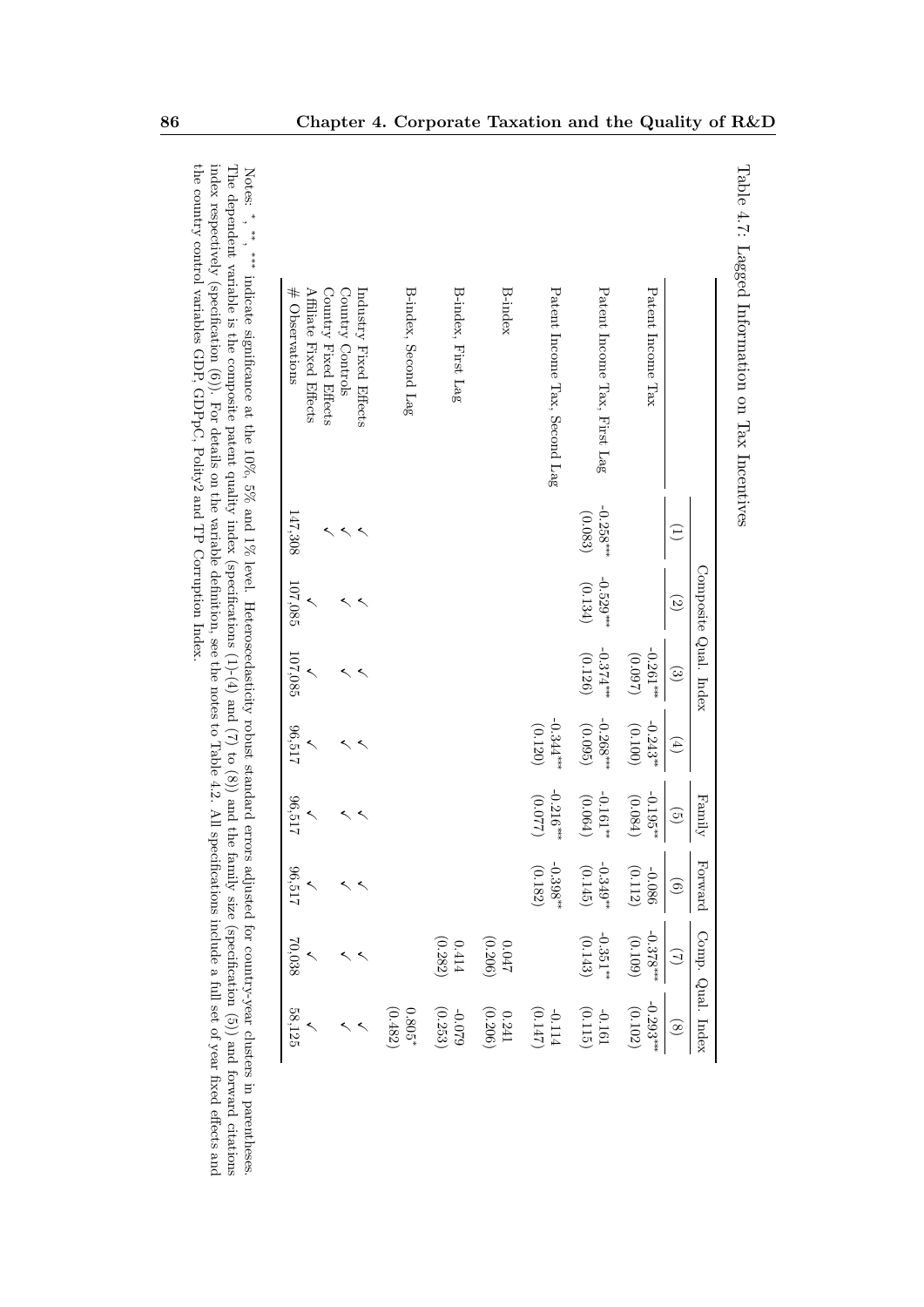for the patent income tax in the application year as well as the patent income tax in the year(s) prior to the application. The results suggest that deeper lags of the patent income tax do have explanatory power and exert a statistically significant effect on the quality of R&D projects. Specifications (5) and (6) rerun the model in Specification (4) using the family and forward citation index as the dependent variable respectively. Again, the pattern of the results remains unchanged. Specifications (7) and (8)) augment the set of regressors by information on the B-index in the year of the patent application as well as in prior years. The estimates suggest that marginal project costs as modelled by the B-index impact on project quality particularly strongly in years indicated by deeper lags, i.e. the years when the decision on the implementation and (initial) location of the R&D is made. This is intuitive as the size of the B-index is decisively driven by tax allowances and tax credits granted for R&D investments whose benefits largely accrue at the start of the project.

Table 4.8 furthermore assesses the sensitivity of our results to controlling for transfer pricing legislations that aim to limit multinational profit relocations to lowtax countries. As technologies resulting from R&D are an important input in the production process of modern MNEs, a significant fraction of intra-firm trading activities is related to patented innovations. In general, MNEs have an incentive to distort prices on royalty payments for high- and low-value R&D alike. High-value R&D may, however, be used more intensely within the multinational group and may thus offer more opportunities for price distortions. The implementation of transfer pricing regulations and the associated limitation of profit shifting opportunities (for empirical evidence see Lohse and Riedel, 2013) may thus in particular drive highvalue R&D from the country. If changes in transfer pricing laws and R&D tax incentives are correlated, our coefficient estimates of interest may be biased. To assess this possibility, we collected information on transfer pricing legislations in our sample countries. In particular, we defined a dummy variable which takes on the value 1 if transfer pricing requirements are implemented into national tax law.<sup>26</sup> The specifications in Table 4.8 augment our baseline models by this transfer pricing indicator. While we do not find a statistically significant impact of transfer pricing rules on the average quality of R&D projects located in a country, the impact of the patent income tax and the B-index resemble the baseline findings.

Moreover, as described in Section 4.2, the analysis disregards patents where applicant and inventor are located in different countries to avoid findings that reflect tax-motivated international profit shifting through patent relocations to low-tax

 $^{26}$ In doing so, we follow Lohse et al. (2012) and code the dummy as 1 if the country's national tax law requires intra-firm transfer prices to be set according to the arm's length principle and if the tax law provides further details on the applicability of the principle (e.g. specifies methods which MNEs are allowed to pursue to determine arm's length prices).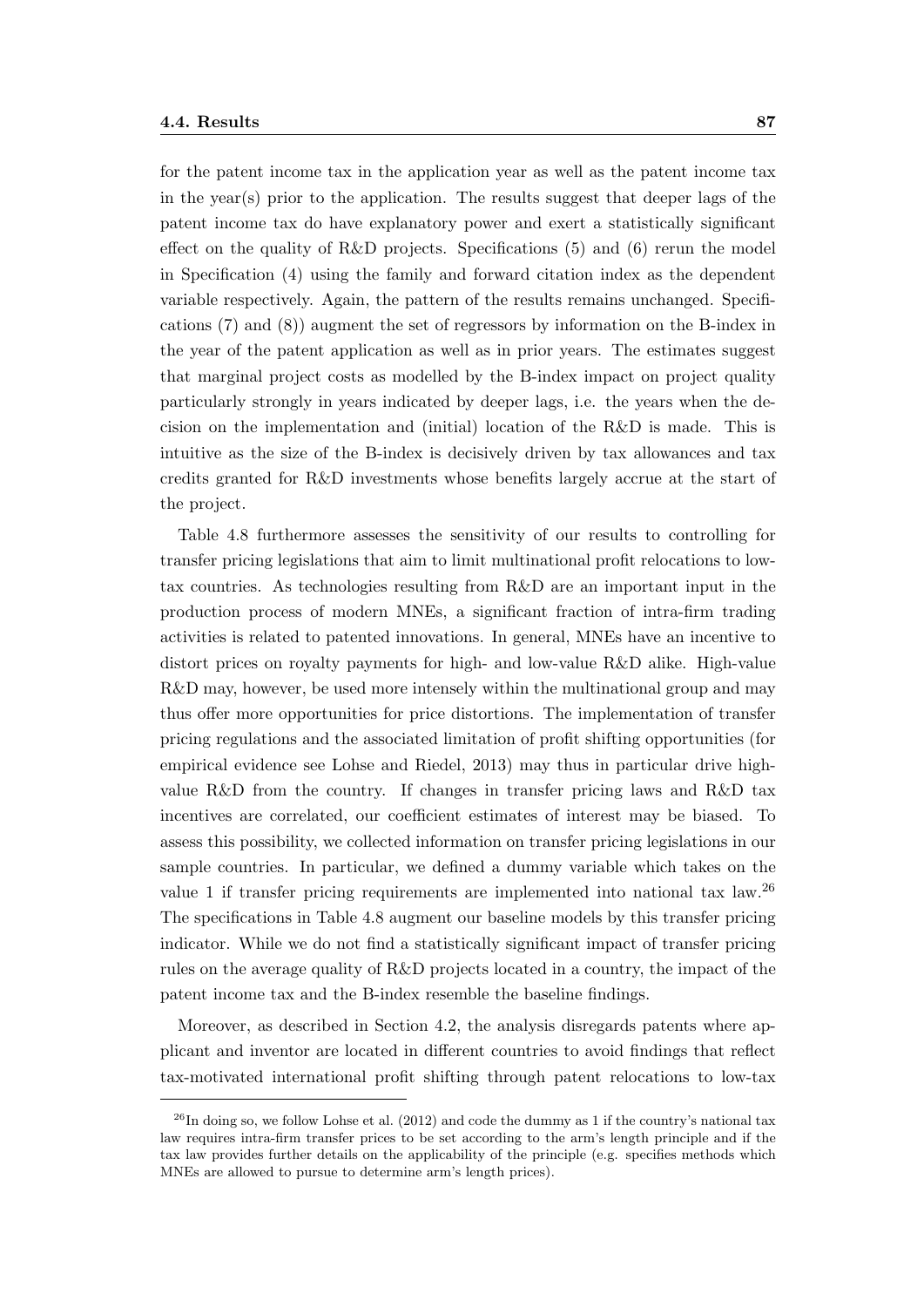|                               |                         | Comp. Qual. Index      | Family                  | Forward                | Composite              |
|-------------------------------|-------------------------|------------------------|-------------------------|------------------------|------------------------|
|                               | (1)                     | $\left( 2\right)$      | $\left( 3\right)$       | (4)                    | (5)                    |
| Patent Income Tax             | $-0.308***$<br>(0.0812) | $-0.451***$<br>(0.120) | $-0.348***$<br>(0.0808) | $-0.242*$<br>(0.139)   | $-0.548***$<br>(0.142) |
| B-index                       |                         |                        |                         |                        | $0.515***$<br>(0.196)  |
| <b>Transfer Pricing Rules</b> | $-0.007$<br>(0.015)     | $-0.023$<br>(0.020)    | $-0.005$<br>(0.015)     | $-0.070***$<br>(0.024) | $-0.014$<br>(0.035)    |
| Industry Fixed Effects        |                         |                        |                         |                        |                        |
| Country Controls              |                         |                        |                         |                        |                        |
| Country Fixed Effects         |                         |                        |                         |                        |                        |
| Affiliate Fixed Effects       |                         |                        | √                       | $\checkmark$           |                        |
| $#$ Observations              | 160,790                 | 116,913                | 116,913                 | 116,913                | 80,936                 |

Table 4.8: Transfer Pricing Rules

Notes: \*, \*\*, \*\*\* indicate significance at the 10%, 5% and 1% level. Heteroscedasticity robust standard errors adjusted for country-year clusters in parentheses. The dependent variable is the composite patent quality index (specifications  $(1)-(2)$  and  $(5)$ ) and the family size (specification  $(3)$ ) and forward citations index respectively (specification (4)). For details on the variable definition, see the notes to Table 4.2. All specifications include a full set of year fixed effects and the country control variables GDP, GDPpC, Polity2 and TP Corruption Index.

countries. Geographical splits of patent applicant (i.e. the owner of the technology who is subject to tax) and the inventor can e.g. be implemented through contract research schemes, where an R&D unit undertakes research for a group affiliate in a tax-haven country which finances the project and bears its risk. The R&D unit earns a small fixed profit margin on its costs, while the residual income accrues with the contracting entity in the low-tax country.<sup>27</sup> In contrast, relocating ownership of the technology after patent protection was granted tends to be unattractive from a profit shifting perspective as tax authorities in high-tax countries would require that a transfer price corresponding to the patent's true value is charged for the transaction.

Another issue that merits discussion is the use of the patent quality measure to proxy for the quality of R&D projects. In particular, strategic patenting may involve that different subparts of one innovation are protected by a number of interconnected patents. This directly implies that increases in the quality of an R&D project may partly show up through increases in the number of patents filed by a corporation. Using the number of patent applications as the main regressand, like done in previous research (see for example Ernst and Spengel, 2011; Karkinsky and Riedel, 2012; Griffith et al., 2014), might thus capture both, responses in the quality and quantity

 $^{27}$ Boehm et al. (2012) analyze patent applications to the EPO and find that geographical patent splits are partly motivated by tax considerations.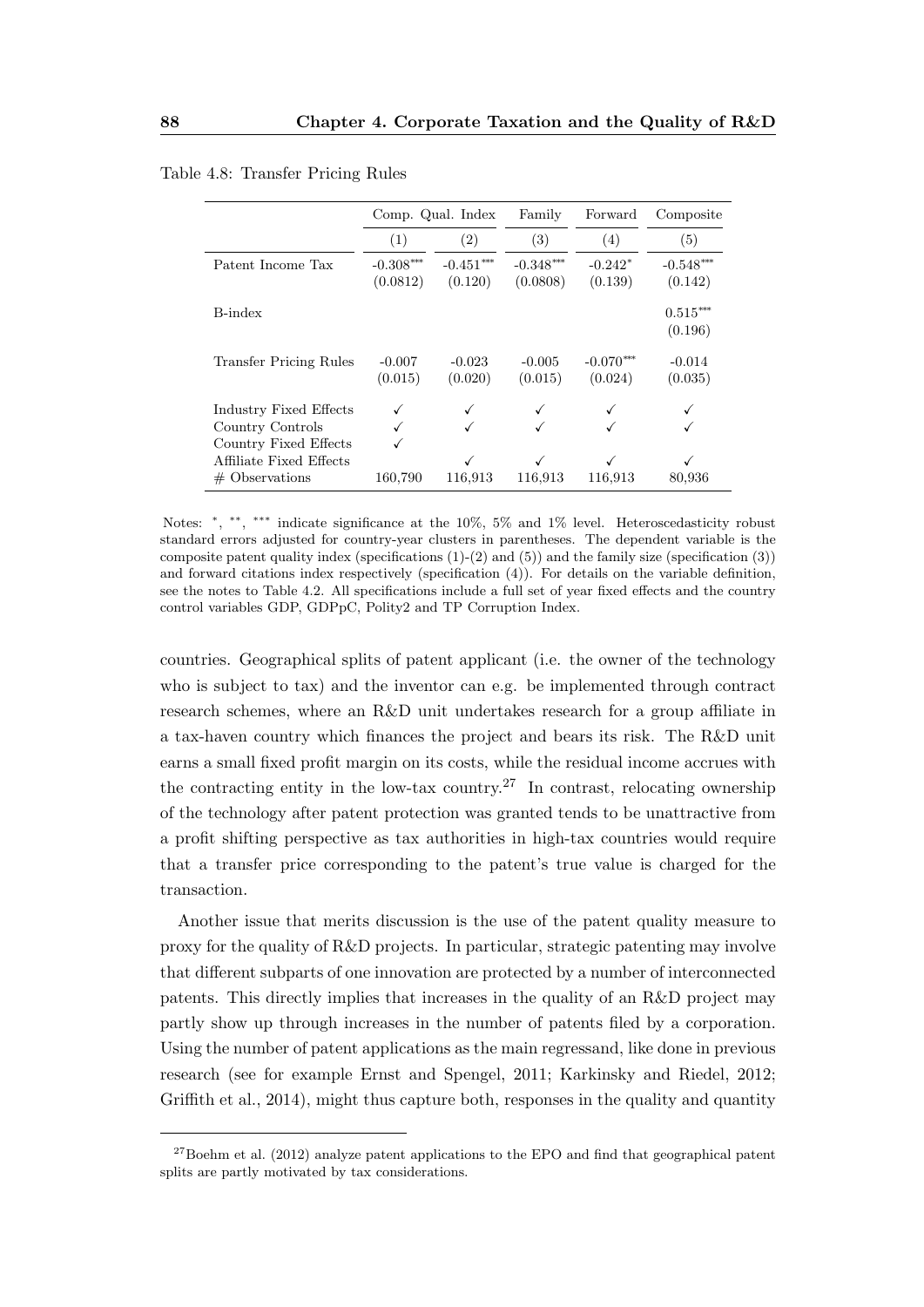of R&D projects to corporate taxation. The merit of our approach is in turn that it allows for an isolated identification of the quality effect by investigating the impact of patent income taxation and R&D tax incentives on the quality of patents filed by a corporation, conditional on the number of patent applications.

To sum up, the findings suggest that, in line with our theoretical considerations, low average tax rates on patent income (as proxied by the statutory patent income tax rate) raise the average quality of R&D projects undertaken in a country (by attracting a positive selection of high-value patents to the economy). Low marginal effective tax rates are in turn found to decrease the average patent quality (by triggering new R&D investments with lower quality). This also implies that different R&D tax instruments exert a very different impact on the average quality of R&D projects undertaken in a country. While input-based measures like R&D tax allowances and credits (that influence the marginal tax burden on R&D) exert a negative impact on average project quality, low patent income taxes turn out to be instrumental in raising R&D quality.

#### 4.4.3 Welfare Consequences

Finally note that the welfare consequences of generous R&D tax credits/allowances and low patent income tax rates are theoretically unclear. From an individual country's perspective, granting special tax incentives may decrease national welfare if the quantitative response of private sector R&D to the incentive is weak and the policies therefore only generate windfall gains to the corporate sector, while overall tax revenues decline. The sign and size of the welfare consequences moreover critically depend on the existence and structure of technological spillovers to other firms in the economy.

The patent quality effects discussed in this study decisively affect the welfare assessment of the policy instruments. Precisely, our analysis suggests that R&D tax credits and allowances reduce the average project quality (by expanding marginal R&D investments). Any positive welfare consequences of increases in R&D quantity induced by generous R&D tax credits and allowances are thus counteracted by a reduction in average project quality (i.e. lower profitability (and thus a lower contribution to the country's corporate tax base) and lower innovativeness (and thus less spillovers on other firms in the economy). In terms of low patent income tax rates, the welfare assessment is positive from a national perspective as low patent income taxes do not only expand R&D activity (as suggested by previous work) but also trigger the inflow of R&D activity with above average quality. The picture looks less optimistic from an international perspective though. Precisely, as countries compete for internationally mobile R&D projects, projects gained by one country are lost by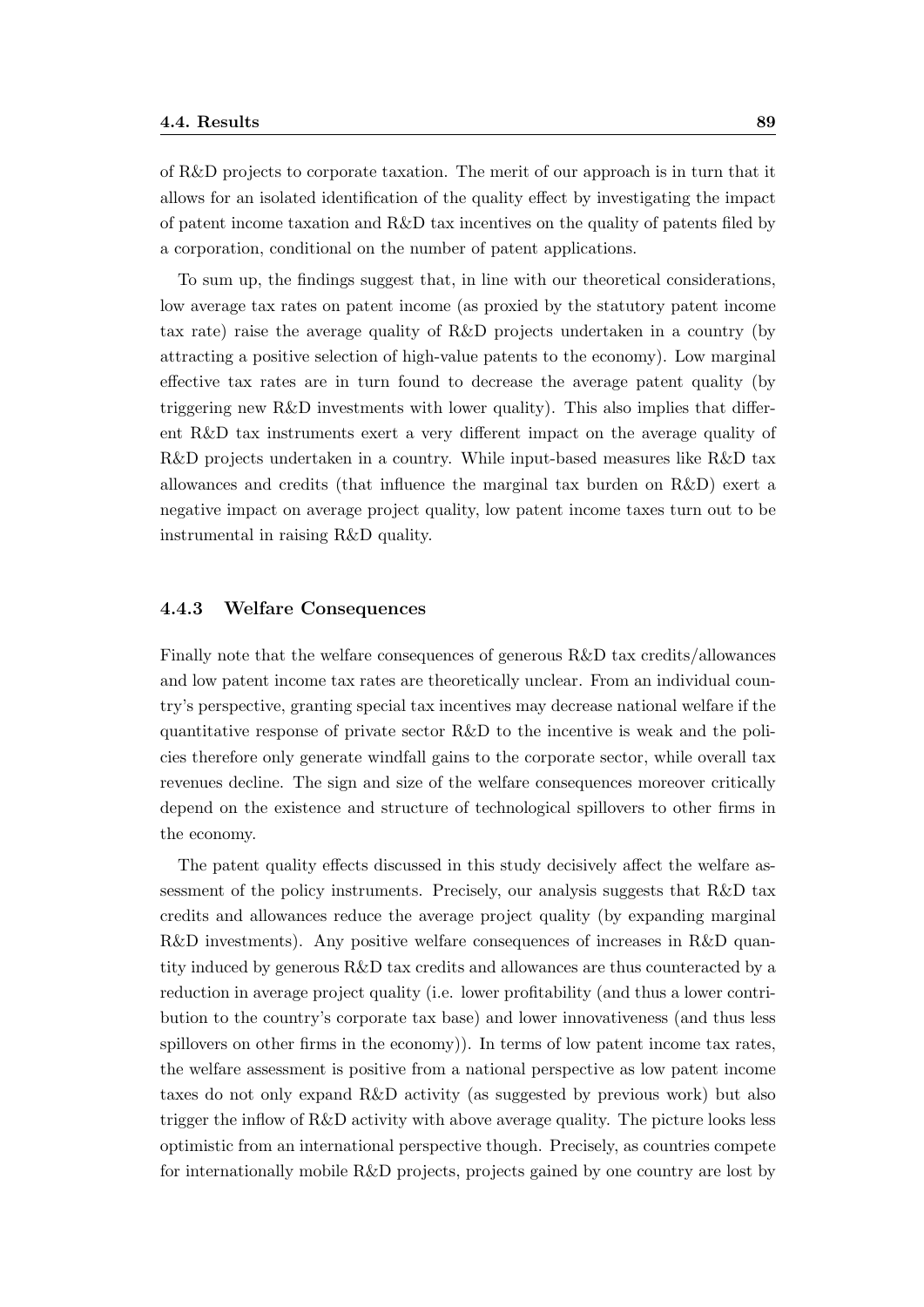another. As governments do not account for the consequences of their policy choices on other countries, patent income tax rates are set inefficiently low from a global perspective. Accounting for the quality effects of low patent income taxes discussed in this study further fuels this race-to-the-bottom.

## 4.5 Conclusion

In recent years, a large and growing empirical literature has shown that corporate taxation negatively impacts on corporate investment behavior at the extensive and intensive margin. Most existing papers, however, restrict their view on testing for corporate tax effects on investment quantity. The welfare implications of corporate taxation in turn critically depend on the effects of corporate taxation on investment quality, e.g. the profitability and innovativeness of R&D activity (see Becker and Riedel, 2012). The aim of this study was to empirically assess the effect of the design of the corporate tax system on the quality of innovations resulting from R&D activity.

The analysis uses data on patent applications to the EPO between 1995 and 2007 which is linked with firm level information. Proxying for a project's earnings potential and innovativeness by patent quality measures constructed from information on the patent's family size, its number of forward citations and the number of industry classes, we find that low tax rates on patent income tend to increase average patent quality. The effect also turns out to be economically relevant. A decrease in the patent income tax rate by 10 percentage points raises patent quality by around 1- 5%. Tax allowances and tax credits for R&D investment are in turn found to exert a negative impact on observed project quality.

These results may have important implications for the design of tax instruments related to innovation policy. In recent years, several governments in Europe significantly reduced their tax rates on patent income. Policy makers justified the tax adjustment with the aim to attract innovative  $R\&D$  activities. Our findings confirm this notion and suggest that low patent income tax rates are indeed instrumental in attracting R&D projects with an above average earnings potential and innovativeness. Interestingly, an analogous effect does not exist for R&D tax allowances and R&D tax credits as their deduction value is unrelated to project quality. Thus, while both tax policy measures may help to attract and increase the size of R&D projects (i.e. R&D quantity), only low patent income taxes are found to exert a positive effect on project quality.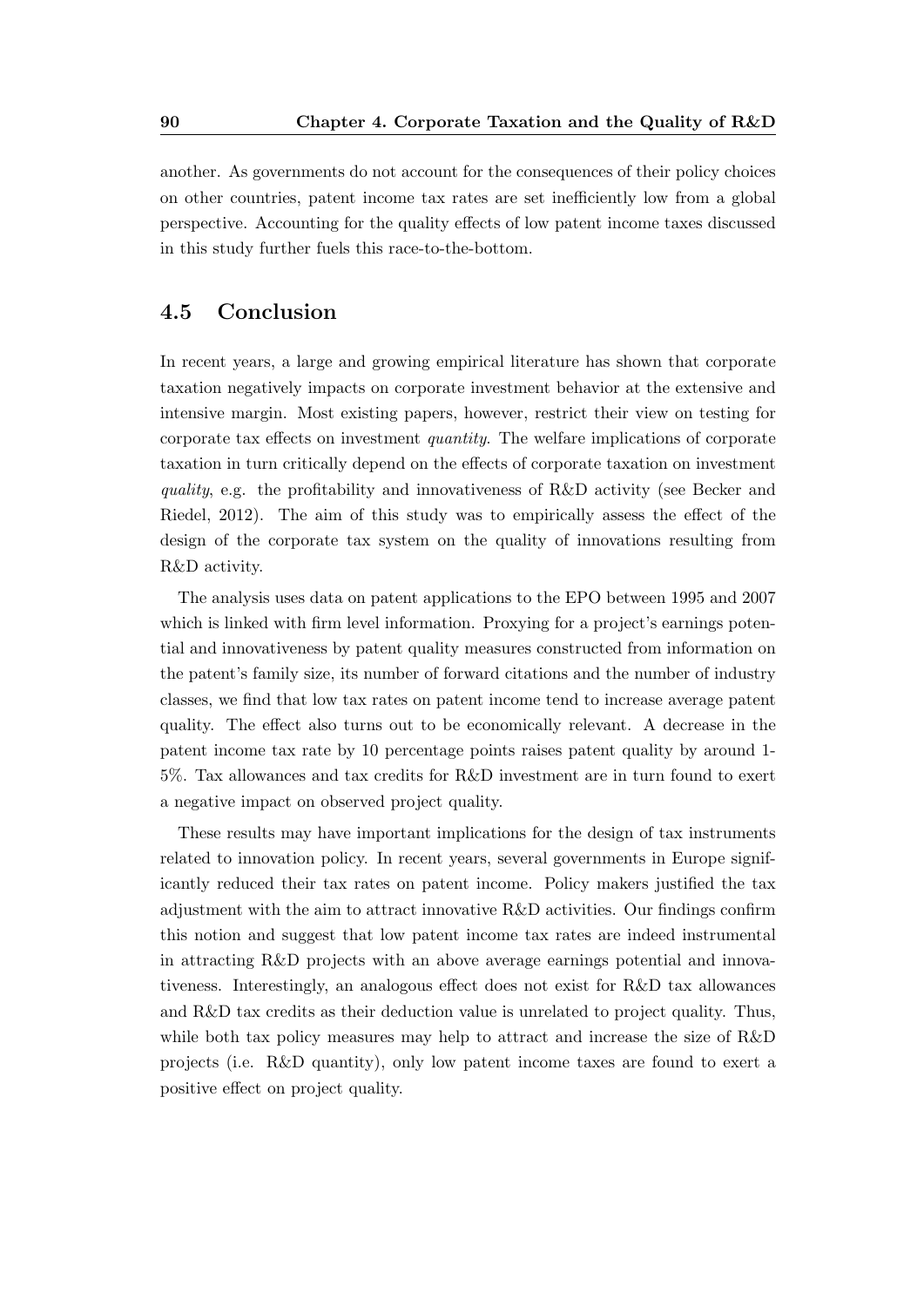## Chapter 5

# Tax Effects on R&D Location Decisions

## 5.1 Introduction

This study addresses the question how taxes influence R&D location decisions. The reduction of trade barriers has led to an increase in international trade and crossborder activities of firms. In an environment of competition among states for the settlement of firms, firms can choose where to locate their business activities in a cost minimizing way. Taxes play a non-negligible role in these decisions and a vast strand of literature has investigated this issue (for a review of the literature see De Mooij and Ederveen, 2006; Devereux and Maffini, 2007). R&D investments differ from other investments in that they involve higher uncertainty and risk on the one hand, but also in that they render higher economic rents if the project was a success, on the other hand. These specialties of R&D investments may provide a different incentive structure to firms and may trigger different reactions with respect to taxes. Previous studies have focused on the high profit potential of R&D investments and emphasized that this is a strong incentive to locate the output from R&D activities, such as patents, trademarks and other intellectual property, to low-tax countries (see among others Dischinger and Riedel, 2011; Karkinsky and Riedel, 2012; Griffith et al., 2014). I, in turn, focus on the effect of taxes on the decision where real R&D activity - the input side of R&D - is located and contribute to the existing literature by presenting a more complete picture of both, the location decision of R&D input and R&D output. Investigating the input side to R&D is equally important to studying the output side, as it reflects where real R&D activity with all its positive side effects, such as employment and technological spillovers, is located. As the movement of intellectual property does not necessarily reflect the move of real R&D activity (Clausing, 2010), it is important to closer examine how real R&D activity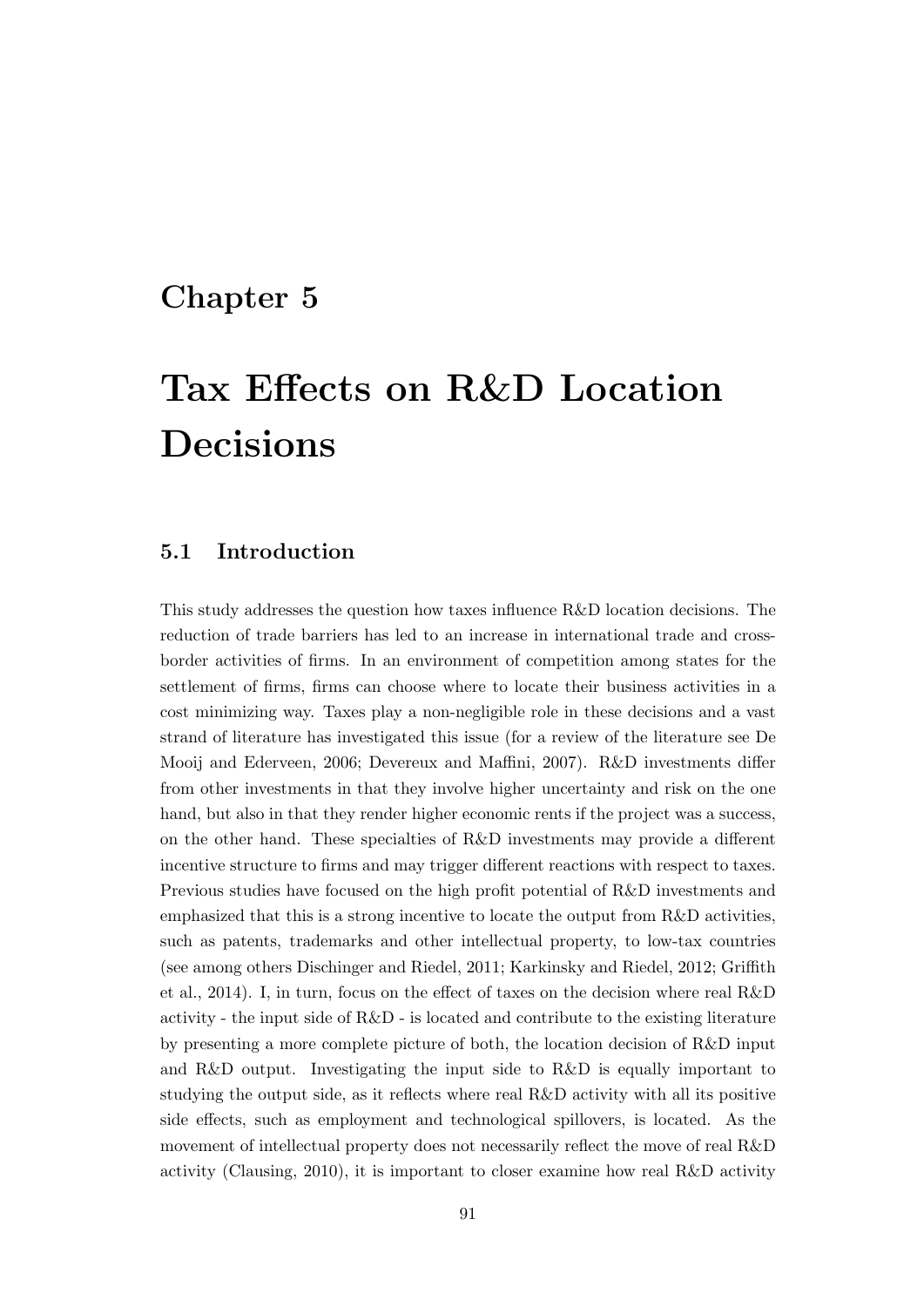reacts to various tax regulations.

The analysis of this paper is twofold. In a first step, I examine whether taxes can distort the location choice of firms with respect to their real R&D activity. In a second step, I draw my attention to the location decision on where the applicant and owner of the patent resides. To do so, I exploit information on worldwide patent applications that reveals country information about where the patent inventor resides and country information about where the owner of the patent resides. Patent inventor information is used to measure where real R&D activity took place. To analyze whether the location of real R&D activity is distorted by tax factors, I estimate a conditional logit model where the dependent variable is location choice. Furthermore, location choice is regressed on tax factors and several control variables. On the other hand, I use patent owner information in a similar way to investigate whether tax factors exert an impact on the location choice of the patent owner country.

The results suggest that tax factors do impact on R&D location decisions, but they exert different effects in different location choices. With regard to the inventor country, taxes impact positively on location choice indicating that a country with a higher tax rate is more likely to be chosen as an inventor location than a country with a lower tax rate. This finding can be explained by the fact that deductible costs are most valuable in high-tax countries. As during the phase of invention only costs occur, the firm primarily benefits from deducting these costs against a high tax rate. On the contrary, the effective tax burden does not significantly impact on the location choice of a patent owner country. However, the exit tax rate of a country negatively and statistically significantly impacts on the owner country decision. Together these findings suggest that while the effective tax burden in the owner country does not play a significant role for the firm, the firm anticipates adverse tax effects from cross-border relocations of patents caused by an exit taxation regime and thus, is less prone to locate a patent in a country with a high exit tax rate.

Sensitivity checks reveal that patents of high quality react more sensitive to high tax rates than patents of lower quality. While the findings for the inventor location choice also hold for high-quality patents, the results of the owner location choice suggest that high-quality patents are less likely to be owned in countries that trigger a high tax burden for the firm. This finding confirms the notion that taxes negatively distort the location choice for patents towards countries with lower tax burdens, if patents are expected to yield high returns on investment (for previous evidence see Ernst et al., 2014; Boehm et al., 2012).

The findings presented in this study compare to previous literature in that they complement earlier findings with respect to the inventor country choice in R&D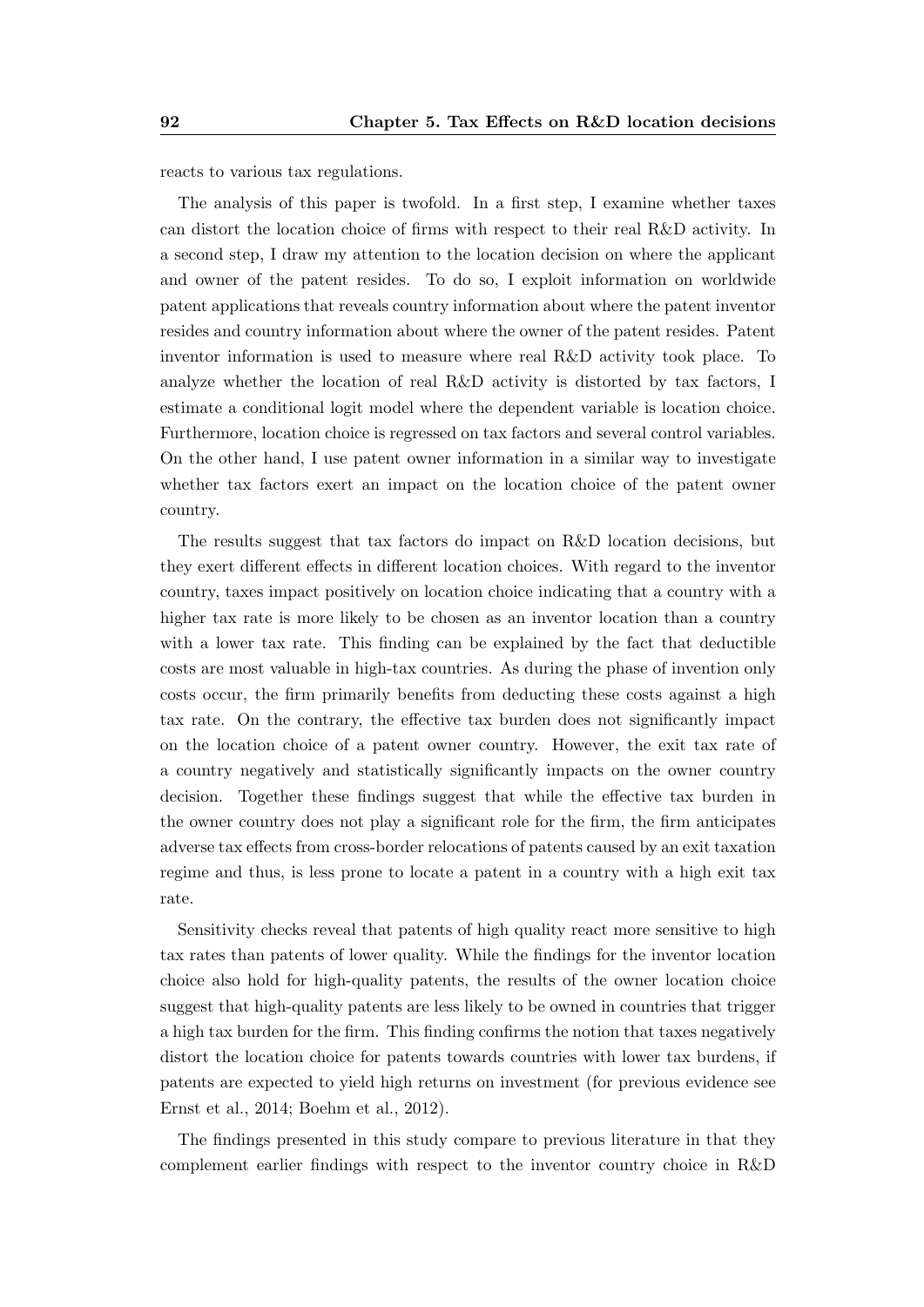location decisions. So far, many studies have investigated the location choice of the ownership of intellectual property rights. Dischinger and Riedel (2011) rely on balance sheet data and document an above average amount of intellectual property rights held in low-tax subsidiaries. Their results are evidence that R&D tax planning takes place, but it is still unclear what kind of structures firms implement to lower their overall tax burden. According to Clausing (2010) the literature leaves open to what extent geographical relocations of intellectual property rights reflect the move of real R&D activity. Thus, the findings of Dischinger and Riedel (2011) can be explained either by a move of intellectual property rights or a move of real R&D activity cross-border to low-tax locations. The answer to this question is of high economic relevance, because different welfare effects may be caused by the move of intellectual property rights only or the move of real R&D activity as a whole. In this context, Bloom and Griffith (2001) document first evidence for 'footloose' R&D. They investigate the amount of research activity that is conducted in the UK and focus on who finances the R&D activity. They find that there is a trend towards an increase in private R&D that is conducted by a foreign owned firm and/or financed from abroad but takes place within the UK. Furthermore, they find evidence that this internationalization of R&D activity is partly motivated by tax reasons. Specifically, they show that domestic R&D responds not only to the domestic but also to the foreign user cost of R&D, which incorporates also tax aspects like tax allowances and tax credits. In the same direction, Wilson (2009a) and Paff (2005) report a tax induced shift of existing R&D activities to tax favorable jurisdictions.

Following up on these studies, Ernst and Spengel (2011) and Karkinsky and Riedel (2012) presented evidence on tax planning considerations in the context of R&D investments using patent data in order to proxy for R&D. Both studies find that patent applications negatively respond to taxes indicating that a low corporate tax rate attracts firms to own intellectual property rights and apply for patent protection in that country. Both Karkinsky and Riedel (2012) and Ernst and Spengel (2011) estimate a negative binomial model by counting the number of patent applications in a country and regressing them on the statutory tax rate and controls. They report a negative and statistically significant coefficient estimate of the corporate statutory tax rate, suggesting that the likelihood for patent applications decreases in the corporate tax rate. The negative binomial model, which is a poisson model with a different assumption about the error term, is closely related to the conditional logit model. In fact, the more sophisticated conditional logit model results in a poisson model if the regressors are not alternative-specific. Nevertheless, the two models differ in their basic assumptions such that Schmidheiny and Bruelhart (2009) argue that the coefficient estimates from the conditional logit model and the poisson model denote the boundaries with regard to location choice models in applied research. In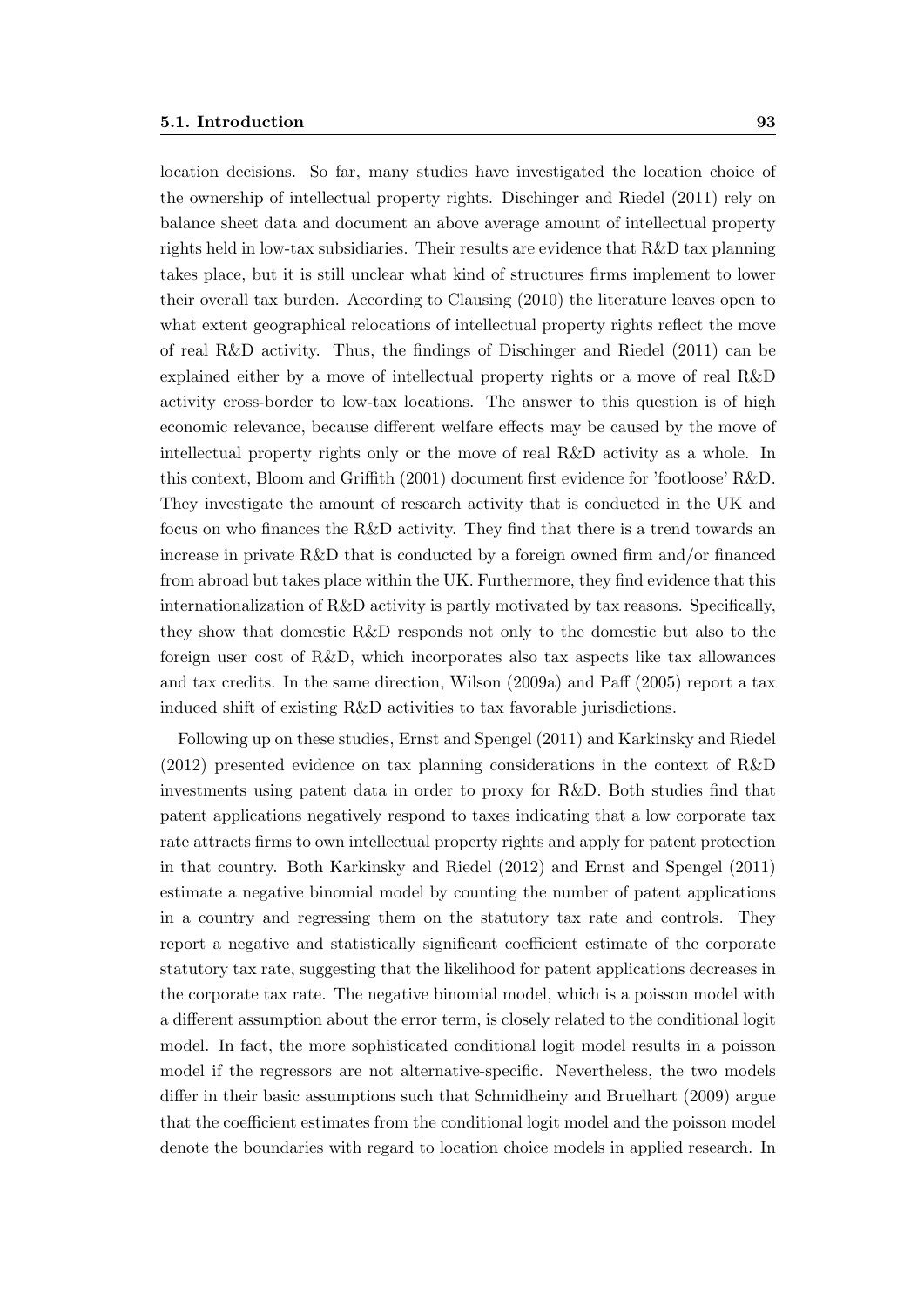this sense, this study presents evidence that, in terms of the size of the coefficient, is at the lower bound on the range of coefficient estimates resulting from the poisson model, the nested logit and the conditional logit model.

Two more recent studies also present evidence on the location choice of the patent applicant based on conditional logit estimations (Boehm et al., 2012; Griffith et al., 2014). Boehm et al. (2012) concentrate their analysis on patents that observe a geographical split between the country where the patent was invented and the country where the patent applicant resides and the patent is owned. The authors report that these kinds of patents make up only 8% of all patents they observe in the universe of patent applications to the EPO. However, they suspect tax planning activities behind these structures and indeed find statistically significant evidence that low-tax countries attract ownership of foreign invented patents. The most closely related study by Griffith et al. (2014) similarly examines the location choice for patent ownership, though in a mixed logit framework allowing for random coefficient estimates (Train, 2009). They find that lower tax rates are likely to exert significant effects on the location of patent ownership.

This study extends the existing literature by investigating the location choice for real R&D activity exploiting patent data. So far, most studies have concentrated on the location of patent ownership, because that is also the location where the profits stemming from intellectual property are subject to tax. Hence, tax planning activities may be detectable where profits accrue. For example, Altshuler and Grubert (2006) emphasized that intangible assets play an important role in allowing firms to structure their activities in a tax favorable manner. As intangible assets often do not have a market equivalent, there is no possibility to establish a transfer price that is at arm's length according to comparable market prizes. This opens up room to maneuver and to set a transfer price that is beneficial to the multinational's overall tax position (for more detailed evidence on this topic see Klassen et al., 2013). Indirect evidence has been provided by Grubert and Mutti (1999) and Hines (1994) in that they document that firms in low-tax locations show a relatively high profitability.

Nevertheless, from a welfare perspective it is also of interest whether the location where innovative activity takes place is distorted by the tax system. As welfare consequences from R&D are not only tax revenues from profitable investment projects, but also technological spillovers and positive effects on employment, it is crucial to understand the tax effects on innovative behavior of firms. Specifically, it is not fully evident from the literature to what extent taxes impact on the location choice of firms regarding their real R&D activities. This gap in the existing literature should be addressed by this study. Bloom et al. (2002) have addressed the question whether the size of R&D investments is affected by taxes and find that R&D tax incentives have the potential to raise the investment volume of firms in R&D. Regarding, how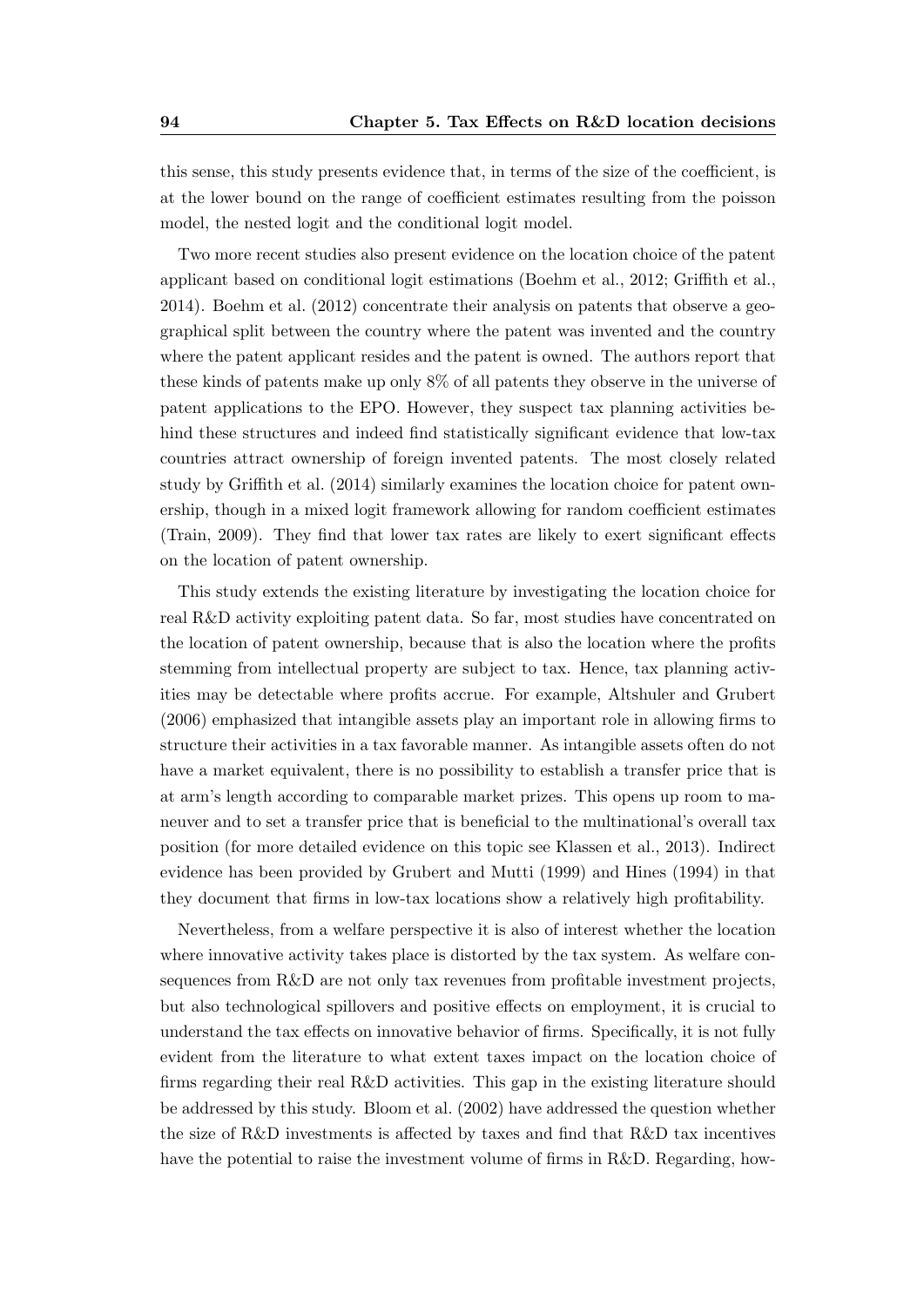ever, the question of location choice only few evidence exists so far. Most closely related is a study by Hines and Jaffe (2001) for the US. The authors document that taxes do impact on the location where innovative activity takes place within US multinational enterprises. They focus, however, on the specific impact of tax incentives for R&D in the US and abroad and calculate a measure that captures the tax deductibility of  $R\&D$  expenses. Hines and Jaffe (2001) find that  $R\&D$  expense deductibility has a positive effect on location choice for innovative activity.

The research question of this study is whether adverse tax regulations on the profit from an R&D investment impact on the location choice on where the real activity of the R&D investment should be carried out. Theory claims that the presence of tax haven countries and multinational engagement in profit shifting activities might actually increase the welfare of well-developed high-tax countries as the possibility to relocate income refrains firms from relocating the real activity itself (Hong and Smart, 2010). I hypothesize that firms anticipate tax regulations that hit the profits that accrue from an investment already at an earlier stage in the decision-making process. Thus, I investigate the effect of the corporate tax rate that is imposed on patent income on the location of innovative activity. Furthermore, the analysis of the statutory corporate tax rate is extended by incorporating the mark-up into the analysis. The mark-up - as some kind of anti-avoidance mechanism - determines how much profit remains in the country where the real activity takes place in the case of cross-border structures. Following previous studies, I investigate the choice of a patent ownership location and extend the analysis by the exit tax rate, which is also an anti-avoidance regulation that aims at securing a jurisdiction's taxing rights. In this sense, the study also adds to previous literature on anti-avoidance tax regimes (Lohse and Riedel, 2013; Buettner et al., 2014).

The remainder of the Chapter is structured as follows: Section 5.2 discusses the tax considerations of multinational enterprises regarding investments in R&D in more detail and summarizes the tax factors that are incorporated in the empirical analysis of this study. Section 5.3 presents the data I use to estimate the empirical model that is closer described in Section 5.4. The results from the analysis are presented in Section 5.5, while Section 5.6 is attributed to a robustness check on the issue of high-quality patents. Finally, Section 5.7 concludes.

# 5.2 Tax Considerations of R&D Intensive Firms

This section summarizes tax aspects that are important for location decisions of R&D investments from the point of view of a multinational enterprise. For this purpose, I consider a company that has subsidiaries in several countries and has to decide where to locate a new R&D investment. A theoretical model of this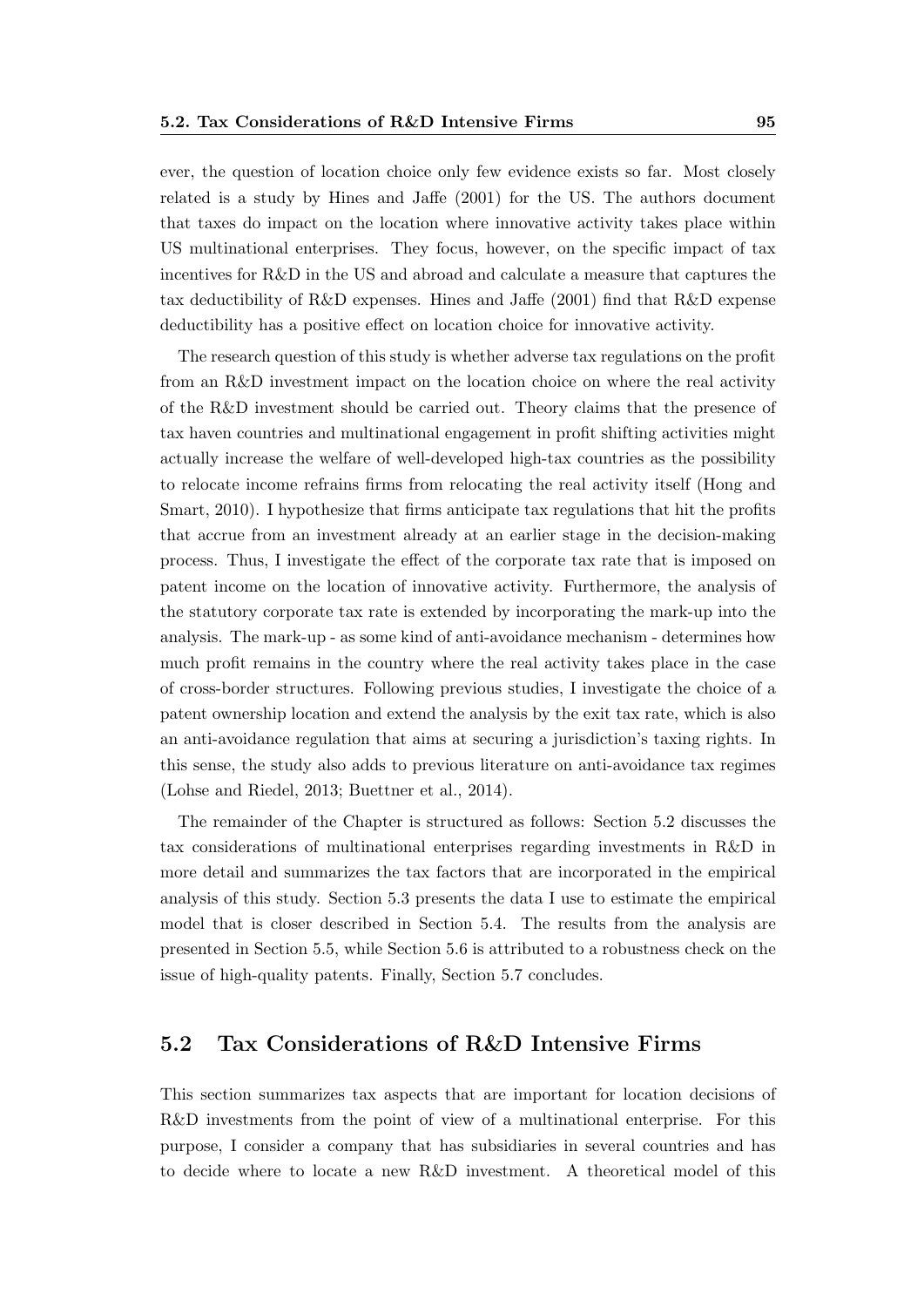decision problem is introduced by Dischinger and Riedel (2011). According to their model, the location decision of a new R&D investment can be disentangled into two separate decisions: the decision on the location of real R&D activity and the decision on the location of profits stemming from that activity.<sup>1</sup> Consequently, the firm can either locate both real activity and profits in the same country or geographically separate the locations of real activity and profits. For the purposes of my analysis, I consider both decisions of the firm. On the first stage, the firm may decide on the country where it wants to conduct its  $R\&D$  activity. Subsequently, it decides where the patent should be owned and will be subject to tax. The problem is solved by backward induction. Thus, the firm will first consider its payoffs in the second stage and take the result as given when it decides on the first stage.

Broadly speaking, the firm can structure its R&D activity in two different ways. First, the firm can do research in the country where it is established and let any arising intellectual property remain in the same country. This concept is known as 'traditional R&D'. Second, it could engage in a 'contract R&D' agreement. In this case, the firm contracts out the research activity to an affiliated company in a country abroad and pays a remuneration for the costs that occur at the research company. Effectively, contract R&D leads to a geographical separation of patent inventor and ownership location.<sup>2</sup> The fee paid as remuneration is commonly based on the costs incurred by the R&D company and usually entails a mark-up at arm's length. The inventor is therefore located at the affiliated research company abroad, while any arising intellectual property rights will be located at the firm who contracted out the research.<sup>3</sup> This is, because the ownership of intellectual property belongs to the financer who bears all risks and chances from the investment.

<sup>&</sup>lt;sup>1</sup> According to Dischinger and Riedel (2011), a firm who decides to relocate the patent away from where it has been created has to explicitly transfer the patent after its creation. That is, the firm in a first stage decides where it creates the intangible assets. After its creation, the firm observes the value of the patent and may then decide to relocate it to another jurisdiction. Moreover, in a third stage the firm also decides on the transfer price that is charged for the relocation of the intangible asset. In their paper, Dischinger and Riedel (2011) focus on the decision on the location of patent ownership and on the transfer price. On the contrary, I assume that the firm may anticipate the value of the patent and thus, decide on the separation of inventor and patent owner country at an earlier stage. In the case the firm wants to invent the patent at a different location than where it owns the patent, the firm will engage in a contract R&D agreement. A later transfer of the patent after it has been applied for patent protection is not addressed in this study.

<sup>&</sup>lt;sup>2</sup>Alternatively, the firm could transfer the arising intellectual property to an affiliated company abroad after it has been created. This would also lead to a geographical separation of IP invention and ownership, but only after IP already arose. The cross-border transfer may, however, cause the imposition of an exit tax that might partly or on the whole set off any tax savings from the transfer.

<sup>3</sup>A subcase of contract R&D is to set up a pool financing agreement (Jacobs et al., 2011). This involves several researching companies who jointly participate in the financing and conducting of the research. Consequently, all participants will also jointly own the arising intellectual property stemming from the investment. Alternatively, all participants of the research pool can contract out the research activity to a separate R&D company, who will be remunerated similarly to the contract R&D agreement described above (Russo, 2007).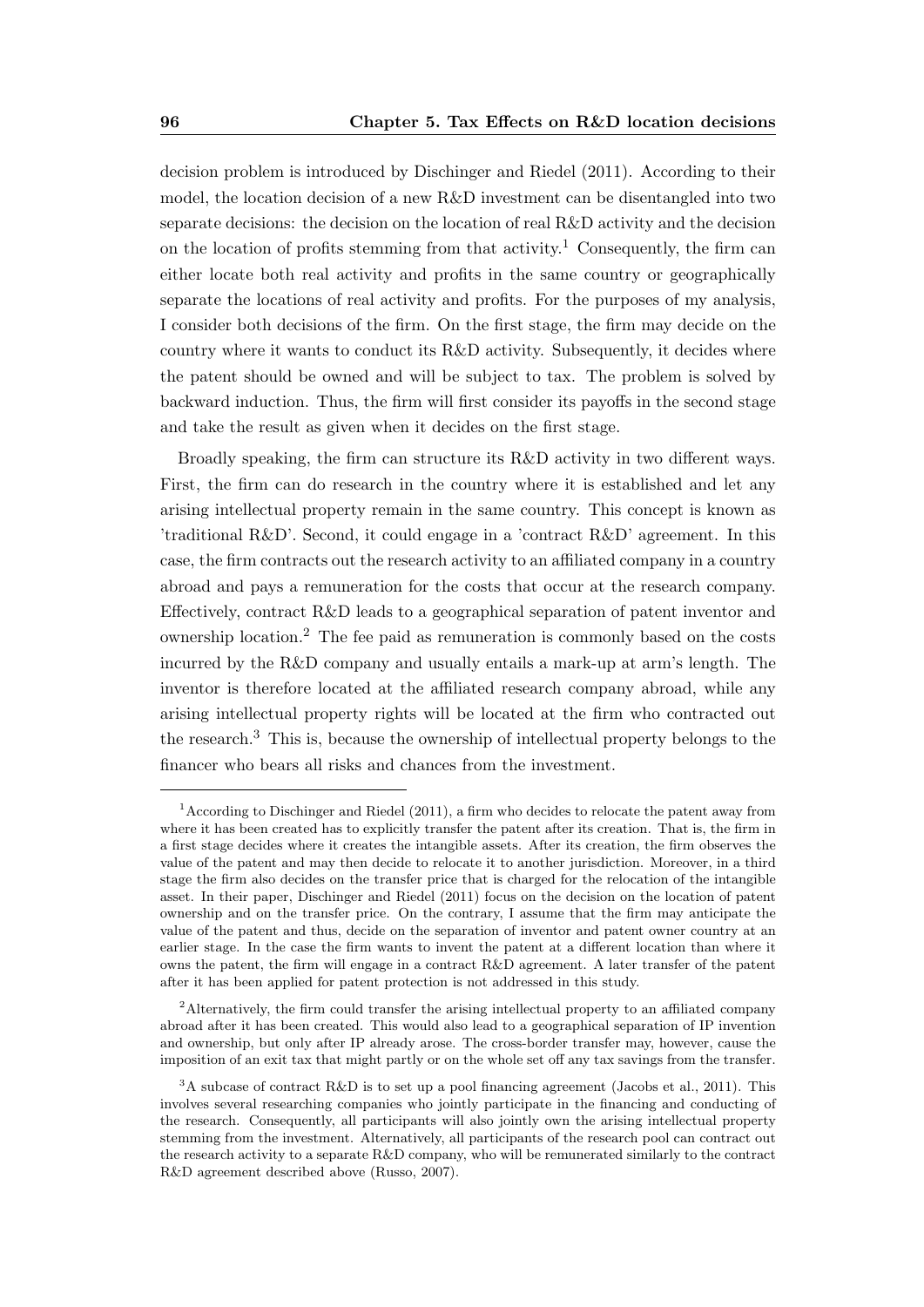From a tax planning point of view, the main questions are where costs are deducted and profits are taxed. In the case of a traditional R&D investment, costs are deducted in the same jurisdiction where profits later arise. Similarly, in the case of a contract R&D agreement the costs are deductible in the hands of the financing company as a fee paid to the research company. As the IP also arises in the hands of the financing company, the profits are liable to taxation in the same country. The major difference between the two concepts is a mark-up paid to the research company, which constitutes a small profit liable to taxation in the jurisdiction of the research company. The mark-up has to be at arm's length and is commonly based on the application of some kind of cost-plus method (Russo, 2007). The Guidance of the OECD regarding transfer pricing aspects of intangibles (OECD, 2014) set forth the determination of the mark-up at arm's length and establish that 'the analysis of this issue requires an assessment of  $(i)$  the obligations and rights implied by the legal registrations and agreements between the parties, (ii) the functions performed, the assets used, and the risks assumed by the parties, (iii) the intangible value anticipated to be created [...], and (iv) the compensation provided for the functions performed  $[...]$ . They go on to clarify that 'one relatively clear case is where a  $[...]$  (research company) acts merely as an agent, being reimbursed for its  $\ldots$  (research) expenditures and being directed and controlled in its activities by the owner of the [...] intangibles. In that case, the  $[\ldots]$  (research company) ordinarily would be entitled to compensation appropriate to its agency activities alone. It would not bear or control the risks associated with the further development of the [...] intangibles, and would

therefore not be entitled to additional remuneration in that regard.<sup>'4</sup> As a result, the size of the mark-up depends on the circumstances of the case, but also on the strictness of a jurisdiction regarding the interpretation and application of the OECD Guidance.

Ideally, the costs incurred by an R&D investment are deductible against a high tax rate, while the profits are taxed at a low rate. This cannot be achieved in fact, because countries employ anti-avoidance legislation that counter such structures. In the case of traditional R&D, an ideal structure would be to conduct R&D in a high-tax country, where costs would be deductible against the high tax rate, and later transfer the IP to a low-tax country, where profits will ultimately be subject to tax. However, any tax savings are set off by an efficient exit taxation regime in the country where the research was conducted. The exit tax is regularly imposed upon the transfer of an asset to a foreign jurisdiction. The mere transfer cross-border is

<sup>4</sup>OECD (2014), p.54, para.6.74. The words in brackets were added by the author. The original case applies to a marketing company. However, para. 6.76 states that 'the principles set out in the foregoing paragraphs also apply in situations involving the performance of research and development functions by a member of an MNE group under a contractual arrangement with an associated enterprise that is the legal owner of any resulting intangibles.'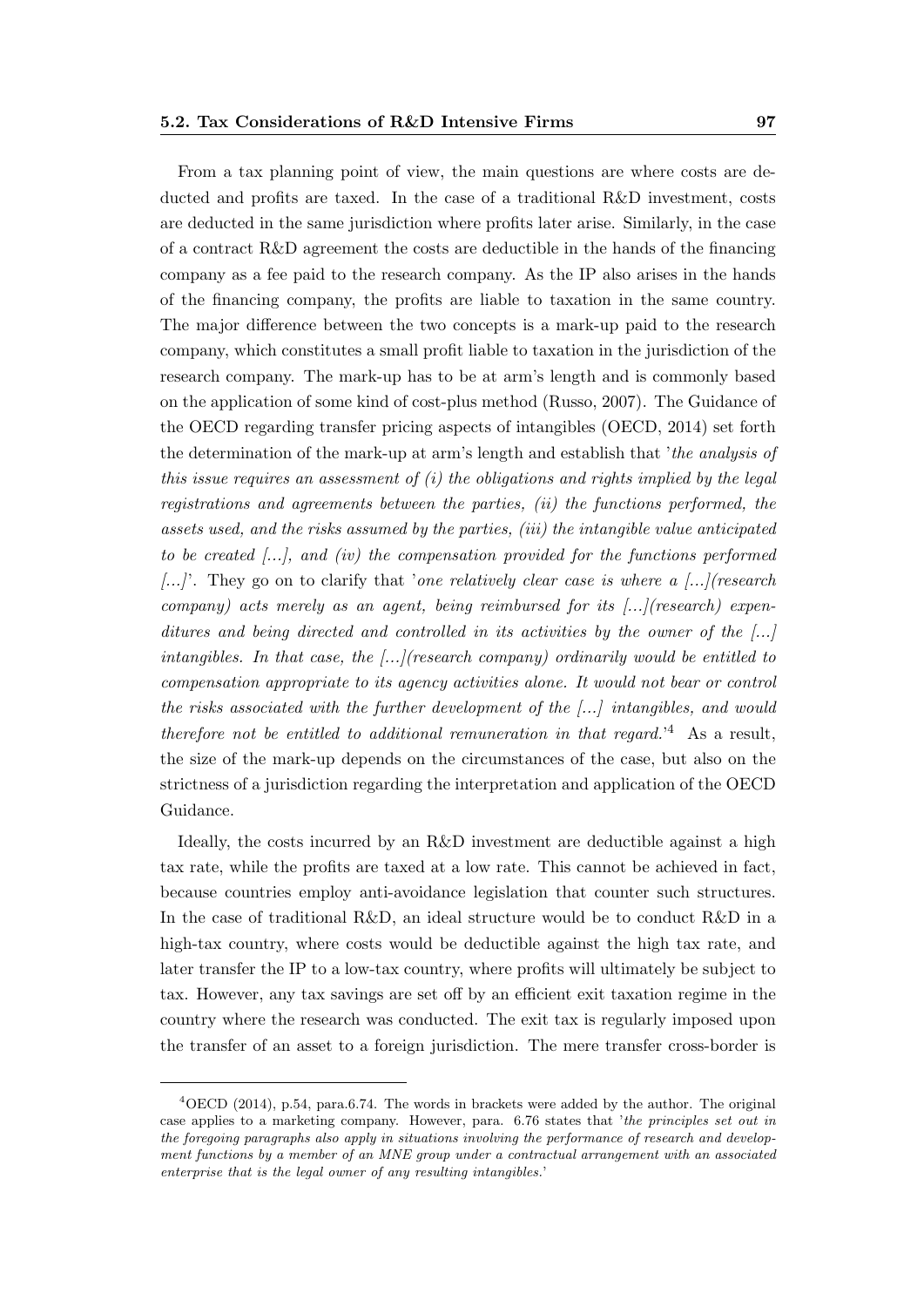deemed to be an alienation of the asset such that all hidden reserves of the asset are subject to taxation in the high-tax country. An exit taxation regime works efficiently, if the deemed value equals the discounted future cash flows and thus, any tax saving will be compensated for by the exit taxation upon the cross-border transfer.

In the case of contract R&D, the geographical split of inventor and owner does not mean that costs can be deducted against a high tax rate in the one country and profits are liable to a low tax rate in the other country. However, the firm has an incentive to pay a low mark-up in the inventor country, if the inventor country is a high-tax jurisdiction. Vice versa, the firm aims to pay a high mark-up in the inventor country, if the inventor country is a low-tax country. In this regard, the mark-up determines how much profit is split from the corresponding costs and subject to a different tax rate. Nevertheless, one has to mention that the determination of the mark-up is not incumbent upon the taxpayer, but rather upon the tax authorities of the involved jurisdictions. Consequently, the firm can choose between deducting the research expenses against a high tax rate and accepting that also profits will be subject to that high tax rate or benefiting from a low tax rate on profits while the expenses are deductible only against that low tax rate. Both alternatives can be achieved via traditional R&D and contract R&D.

In the analysis to come, I investigate both the inventor country and the owner country decision. Summing up the tax factors that impact on these decisions, I consider two countries, the inventor country  $i$  and the owner country  $o$  and a multinational enterprise, the firm, that has to decide upon where to allocate its research activity (the inventor country) and where to finance this activity from (the owner country). Further, I denote the statutory tax rate  $\tau$ , the mark-up applied in an inventor country  $m_i$  and the exit tax rate applied in an owner country  $e_o$ . In a first step, I examine the choice of an inventor country by taking the owner country as given. In the case the firm decides for traditional R&D, the owner country equals the inventor country and the relevant tax rate payable on the profits from the R&D activity will be the statutory tax rate of the owner country. On the contrary, if the firm sets up a contract R&D agreement, taxes are to be paid in both the inventor and the owner country. The mark-up determines how much of the profit will be taxed in the inventor country. The full costs including the mark-up are fully deductible in the owner country and any exceeding profits will be subject to tax in the owner country. Formally, the effective tax payable in the inventor country  $T_i$  is

$$
T_i = \left(\frac{m_i}{p}\right) \times \tau_i \tag{5.1}
$$

where  $p$  denotes the profit margin earned on the whole R&D investment by the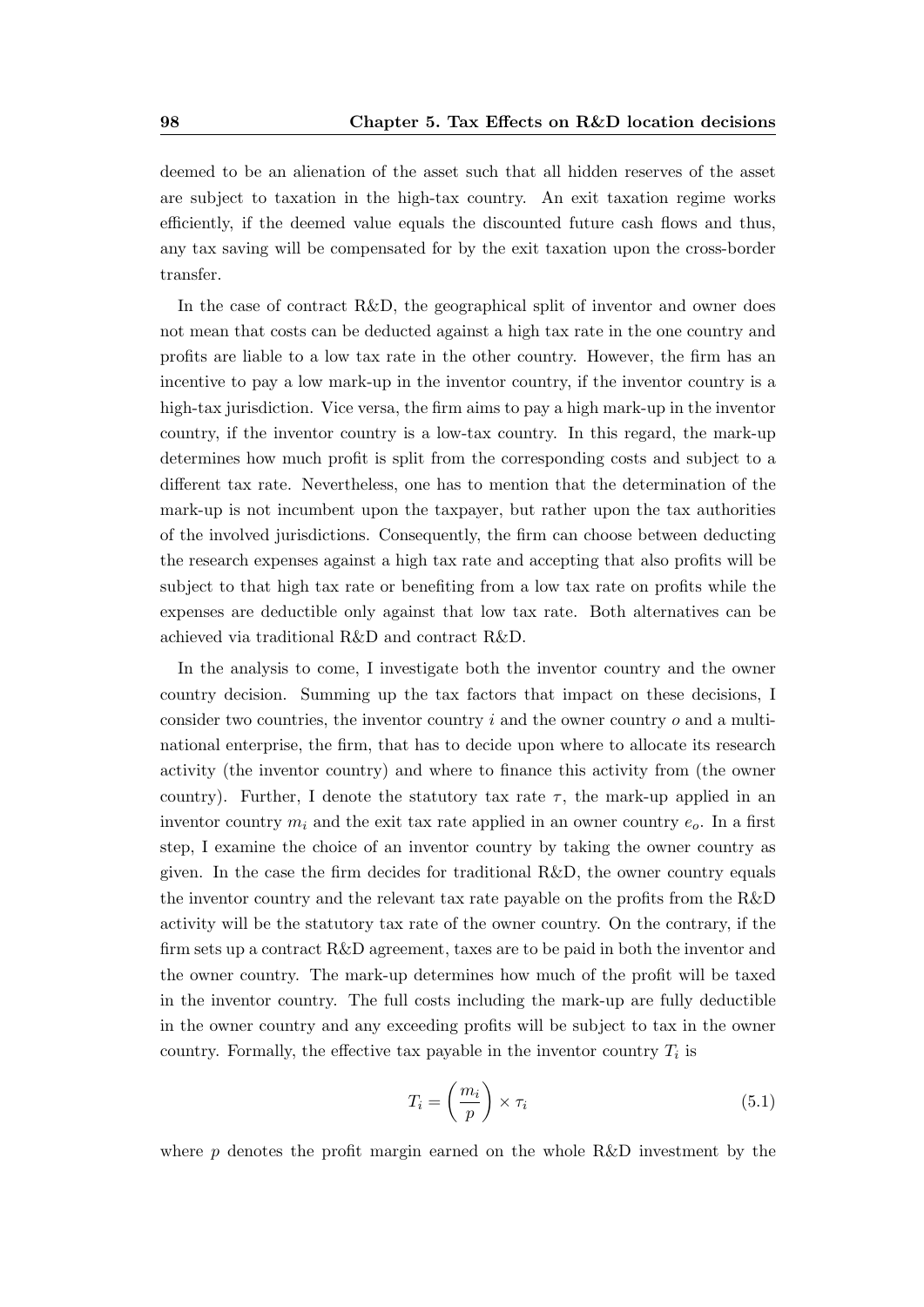firm and  $\tau_i$  the statutory tax rate in the inventor country. Correspondingly, the remaining profit is taxed in the country, where the intellectual property is owned. Formally, the definition of the effective tax payable in the owner country reads

$$
T_o = \left(1 - \frac{m_i}{p}\right) \times \tau_o \tag{5.2}
$$

where  $\tau_o$  is the statutory tax rate in the owner country. When a firm chooses the inventor country, it decides whether the inventor country is the same country as the owner country and thus, whether it conducts its R&D in the traditional form or whether it contracts out R&D activity to any other country. Precisely, the crucial tax rate in this choice is a composite tax rate  $T_c$ , which is formally defined as

$$
T_c = \begin{cases} \tau_o = \tau_i & \text{if traditional R&D is chosen} \\ \left(\frac{m_i}{p}\right) \times \tau_i + \left(1 - \frac{m_i}{p}\right) \times \tau_o & \text{if contract R&D is chosen} \end{cases} \tag{5.3}
$$

where p is unknown. In order to calculate  $T_c$ , an assumption about the size of p has to be made. It is assumed that  $p$  is 20% for all investments (Spengel et al.,  $2012a$ <sup>5</sup>. The same considerations apply to the choice of an owner country. On the second stage a firm learns about the outcome of the decision on the first stage, i.e. where it is conducting its R&D activity. Thus, a firm will choose the location of an owner country and will decide between traditional and contract R&D, where the composite tax rate defined in equation (5.3) is determining. After the firm has decided on inventor and owner country, it could still move the resulting IP to a low-tax country by accepting the imposition of an exit tax  $e<sub>o</sub>$  upon the cross-border transfer of the asset. The profit arising from that IP would still be fully taxed in the owner country - provided that the tax authority can determine the true value of the asset - but instead of  $\tau_o$  the exit tax rate  $e_o$  would be levied. One drawback of the data is that I do not observe any transfers of patents away from the owner country once the owner has applied for patent protection. However, I argue that the exit tax  $e_0$  may already have an impact on the decision of the owner country, as firms might anticipate that IP can only be transferred to any other country by

<sup>&</sup>lt;sup>5</sup>I follow previous work on the calculation of effective tax rates that also assumes a constant rate of return of 20%. In a related analysis for the calculation of effective tax rates at the industry level, Spengel et al. (2012b) also apply different return rates for different industries, though merely in a sensitivity analysis. A vast strand of literature addresses the determination of the returns to R&D and has been surveyed by Hall et al. (2010). This literature finds rates of returns that strongly vary between less than 5% to rates above 100% (note the distinction between social and private rates of returns). As there are many different approaches to determine the returns to R&D, I decided to follow a fixed rate of return throughout my analysis. Assuming a rate of return of 20% seems reasonable as Hall et al. (2010) argue that the private returns to R&D will range between 10% and 30% (see also Chapter 2 Section 2.3.1). Moreover, in a sensitivity analysis that is not presented in this paper I find that the results are robust towards assuming alternative rates of return of 5%, 10% and 15%.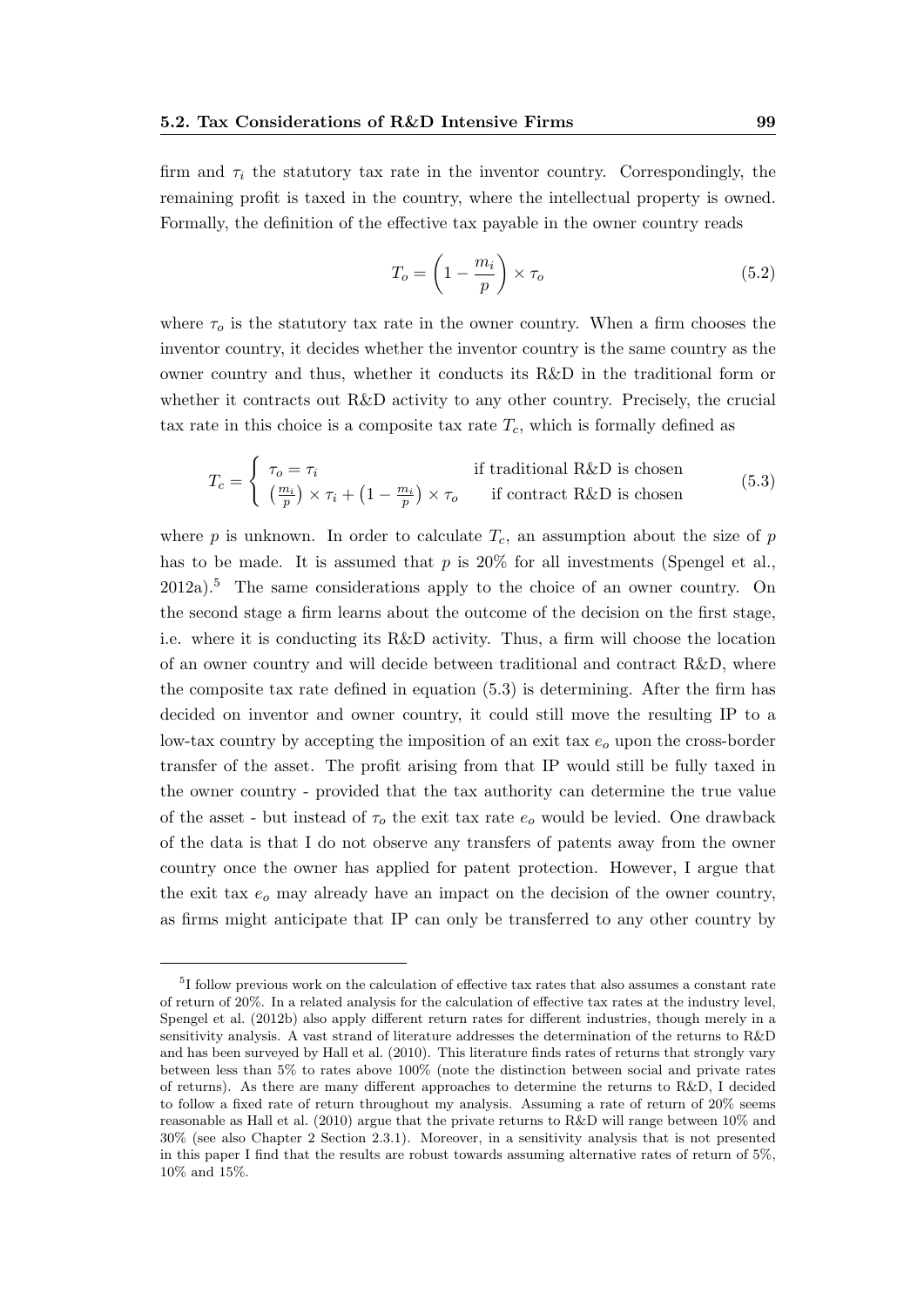being charged an exit tax in the owner country.

In the following, the various tax factors discussed above will be empirically assessed in the inventor and the owner country decision of R&D intensive multinational enterprises. To the best of my knowledge, there is only one empirical study by Hines and Jaffe (2001) that investigates the location choice for real R&D activity with respect to tax effects. Hines and Jaffe (2001), however, focus on the effects of investment incentives for R&D. The expected effects of profit taxes on the inventor country choice are therefore a priori ambiguous. However, as already sketched above, two arguments will be central to firms: the argument of the deductibility of expenses incurred with the R&D investment - as emphasized by Hines and Jaffe (2001) - and the argument of profit taxation regarding profits stemming from intellectual property - as emphasized by Griffith et al. (2014) among others. As the beneficial treatment of one aspect comes at the cost of a disadvantage regarding the other aspect, it is unclear which argument weighs stronger on average. With respect to the location decision about an owner country, prior literature has shown that the statutory tax rate exerts a negative effect (Ernst and Spengel, 2011) as well as the tax rate differential among affiliated companies (Karkinsky and Riedel, 2012). Similarly, Griffith et al. (2014) find that recently introduced preferential tax regimes for intellectual property attract the ownership of patents. In line with these findings, I expect that the statutory tax rate negatively impacts on the location decision of patent ownership. The newly introduced composite tax rate  $T_c$  is a more precise measure of the tax burden payable on the R&D investment and thus, might exert a similar effect as the statutory tax rate. On the other hand, one could follow the same line of argumentation as in the inventor country decision that the firm has one good reason in favor of a low-tax country and one good reason in favor of a high-tax country. Hence, it would be unclear whether the tax rate exerts a negative or a positive effect on the owner country decision. With respect to the exit tax rate  $e_0$  I already argued that a negative effect is expected. The exit tax rate is an anti-tax avoidance measure that harms firms in their free movement of assets cross-border. Consequently, firms might anticipate that once patent ownership is located in a country with a high exit tax rate future profits stemming from that patent will be taxable at the high rate upon the cross-border transfer of the patent. Furthermore, the interaction effects of the exit tax rate and the statutory and the composite tax rate are investigated.

### 5.3 Data

To analyze the effect of the corporate tax system on the location of real R&D activity as well as the location of patent ownership I use a comprehensive dataset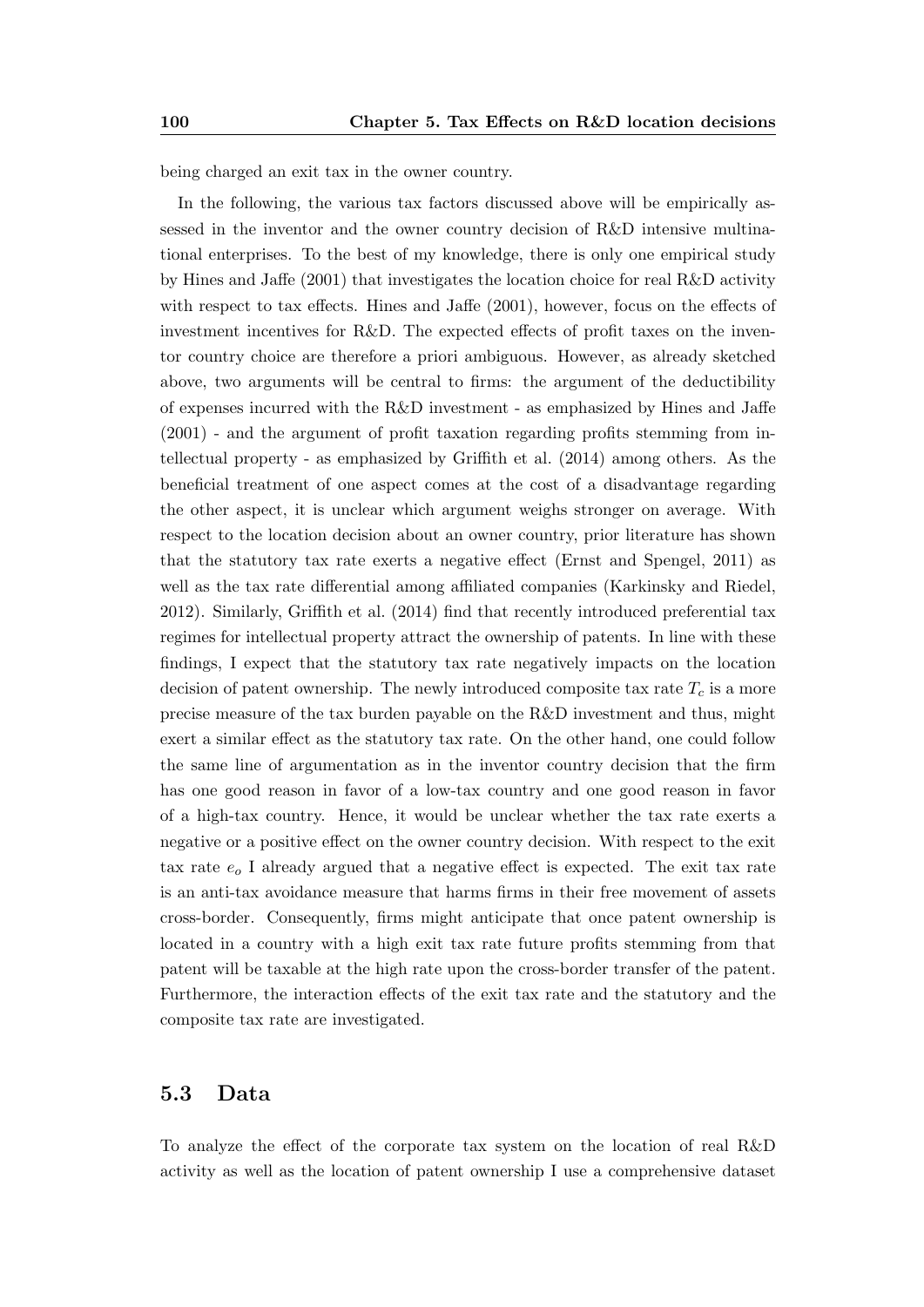on worldwide patent applications. This data contains information on the inventor country of patents, which I use to measure real R&D activity, and information about the location of the patent applicant, which I use to measure patent ownership. I augment this data with tax rate information, data on firm characteristics of the patent owner and country controls.

#### 5.3.1 Patent and Firm Data

I collect information on worldwide patent applications at national patent offices from the Orbis Bureau van Dijk database over a time span of 24 years (1990-2013), which is linked to micro data about the patent applicant. For each patent I observe the country where the patent was invented and the country where its applicant resides and is liable to taxes. From a legal perspective, the person who bears all risks and chances from an investment in R&D, i.e. the person who finances an R&D investment, is allowed to apply for patent protection at a patent office. This person is the legal owner of the patent (Muir et al., 1999). For tax purposes, most countries follow the concept of beneficial ownership to identify the economic owner relevant for tax purposes. Accordingly, legal and economic ownership may sometimes be separated. However, since economic ownership is unobservable to the econometrician, I use the legal ownership as a proxy in the analyses to come. Information on the firm structure, also contained in Orbis, allows us to identify the multinational enterprise (global ultimate owner) to which the patent applicant belongs. This information is crucial, because the parent company ultimately decides which affiliate carries out R&D (inventor) and which one finances the R&D project and applies for patent protection (owner and patent applicant). Hence, I am able to control for firm characteristics of the decision maker, the parent company.

I first identified all patent families within the data and removed all duplicates in order to avoid any double counting of inventions.<sup>6</sup> Ultimately, each observation is a patent which represents an invention. I remain with a sample of 1,187,258 patents that belong to 24,123 parent companies. The choice set of potential location countries comprises 42 countries, for which I collected detailed tax information. Each of these can be chosen by the parent company as a location for R&D activity and as location for patent ownership.<sup>7</sup> Moreover, a patent can have multiple applicants and

<sup>&</sup>lt;sup>6</sup>Secondary filings can be identified if they carry a priority number. The priority number equals the application number of the first filing. The applicant has the possibility to extend patent protection to other countries by using the priority date to determine the novelty of the invention. For further reference see OECD (2009).

<sup>&</sup>lt;sup>7</sup>Note that the country where the applicant resides may not be confused with the country where patent protection is sought. Patent protection can be sought in various countries, but only one country is the country where the owner of the patent resides and is liable for taxes.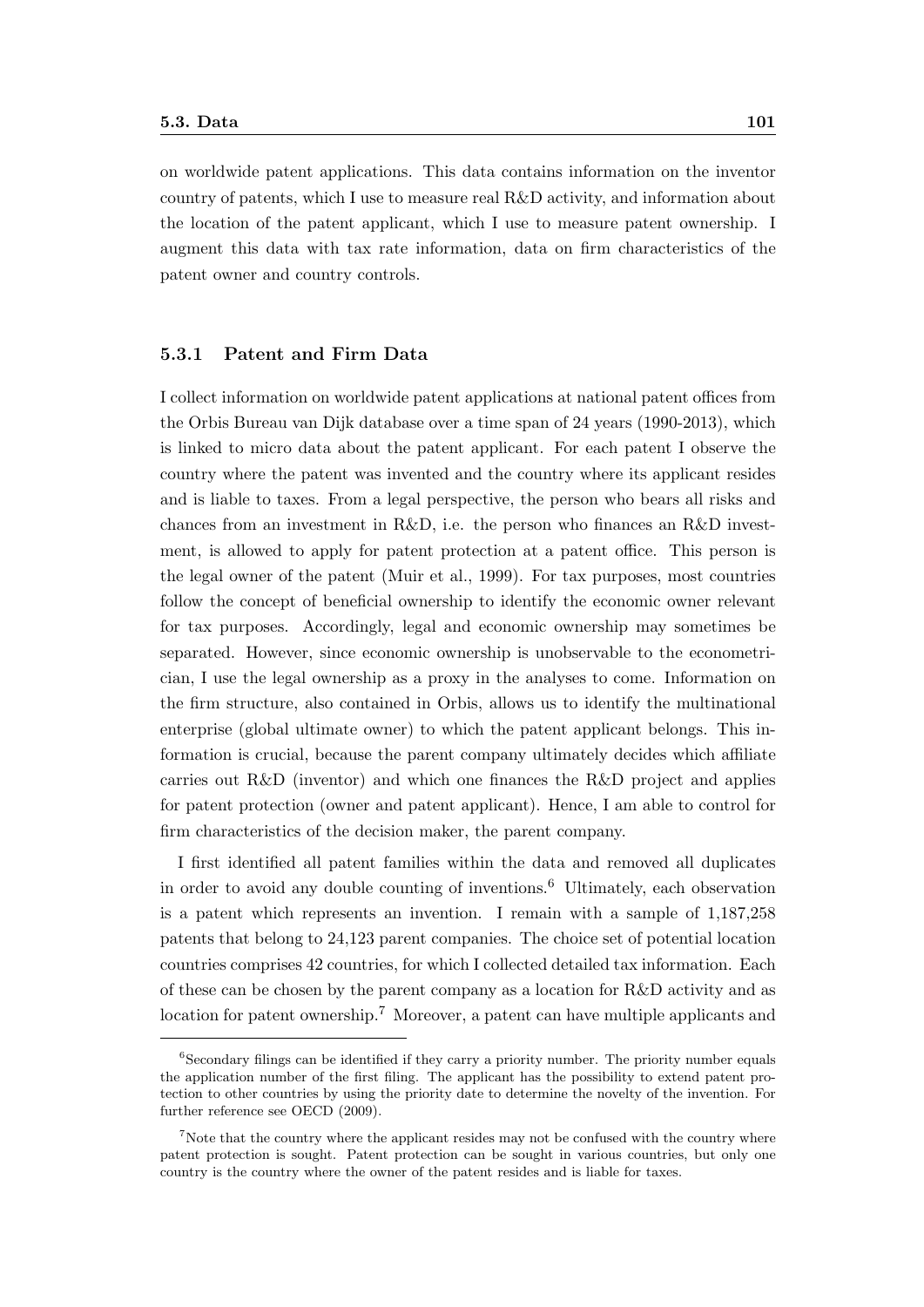multiple inventors. With respect to both applicants and inventors, I only use the first one named in the application and follow previous studies in doing so (Karkinsky and Riedel, 2012; Boehm et al., 2012; Ernst and Spengel, 2011; Ernst et al., 2014; Hines and Jaffe, 2001).<sup>8</sup>

The dataset allows to observe patents, whose inventor country equals its owner country, and patents, where the inventor is geographically split from the owner. The first case constitutes the traditional form of conducting R&D, while the geographical split of inventor and owner country is interpreted as contract  $R\&D$ .<sup>9</sup> The vast majority of patents was invented following the concept of traditional R&D. Only in 10.6% of all cases contract R&D was chosen.<sup>10</sup> What remains unobservable in the sample are any cross-border transfers of patents that would trigger the application of an exit tax. The patent owner that I observe is the patent applicant, who financed the R&D investment, but after the application the patent could have possibly changed its owner several times. However, the patent is only observed once in time, at the date of application.

Table 5.1 shows descriptive statistics of the sample. The top applicant and inventor countries are the US, Germany and Japan. Moreover, the table provides a breakdown of patents to inventor and owner country. For example, in Germany only 6% of German-owned patents were invented abroad and 5.2% of German-invented patents are owned abroad.<sup>11</sup> On the other hand, in France 10.5% of France-owned patents are foreign-invented, but even 35.8% of France-invented patents are owned abroad. This highlights that in a high-tax country, like France, home-invented patents are taxed in some foreign country. However, in the US, which is another high-tax country, this descriptive statistic does not fulfill the hypothesis. In the US, 11.4% of US-owned patents are foreign invented and only 5.6% of US-invented patents are owned abroad. Thus, in the case of the US, the percentage of foreign-invented patents that are owned and taxed in the US is higher than the percentage of patents that are home-invented but taxed abroad. In contrast, in lower tax countries like Ireland or The Netherlands, the percentage of patents that were invented abroad

<sup>&</sup>lt;sup>8</sup>The application procedure for a patent requires to name a main applicant, the first one, in the case of multiple applicants. With respect to multiple inventors, Hines and Jaffe (2001) already argue that in over 90% of all patents the other inventors reside in the same country as the first inventor and hence, no added value is contained in using this additional information. This also holds true for my sample, where 93% of patents with multiple inventors have inventors of one country only.

<sup>&</sup>lt;sup>9</sup>In this interpretation I follow previous studies (see for example Karkinsky and Riedel, 2012; Boehm et al., 2012).

<sup>&</sup>lt;sup>10</sup>This compares well to EPO data analyzed by Boehm et al. (2012), who identify  $8\%$  of geographically split patents.

 $11$ Foreign-invented and home-owned patents for Germany are calculated as  $(391,683 - 1)$  $368.047/391.683 = 6\%$ . Foreign-owned and home-invented patents are calculated as  $(388.231 368,047)/388,231 = 5.2\%$ .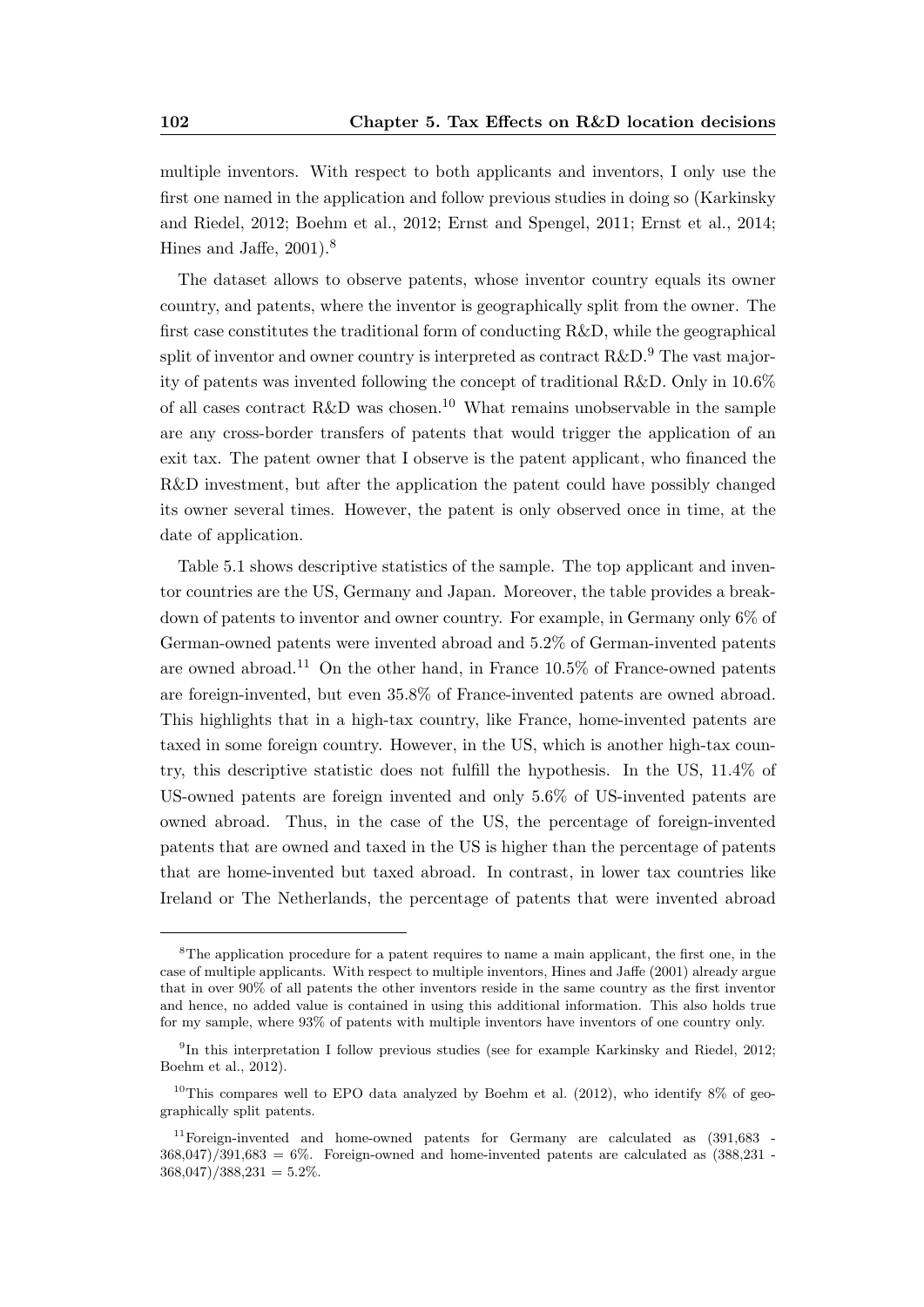| Dable 5.1:                     |                                                                                            | Overview of Patent Data                            |                  |    |                      |                                                                                                                                                                                                                                               |                       |                 |                                                 |    |                                                                                                                                                                                                |                                                                                                                                                                                                                                                                                                           |       |                                |                                               |                                                                                                                                                                                                                                                                                                                                                                                                                                           |                |                                                                                                                                                                                                                                                                               |                            |                                       |                                                                                                                                                                                                                                                                                                                     |                                                                                                                                                                                                                                                                                                                                                                                                                                                                                             |
|--------------------------------|--------------------------------------------------------------------------------------------|----------------------------------------------------|------------------|----|----------------------|-----------------------------------------------------------------------------------------------------------------------------------------------------------------------------------------------------------------------------------------------|-----------------------|-----------------|-------------------------------------------------|----|------------------------------------------------------------------------------------------------------------------------------------------------------------------------------------------------|-----------------------------------------------------------------------------------------------------------------------------------------------------------------------------------------------------------------------------------------------------------------------------------------------------------|-------|--------------------------------|-----------------------------------------------|-------------------------------------------------------------------------------------------------------------------------------------------------------------------------------------------------------------------------------------------------------------------------------------------------------------------------------------------------------------------------------------------------------------------------------------------|----------------|-------------------------------------------------------------------------------------------------------------------------------------------------------------------------------------------------------------------------------------------------------------------------------|----------------------------|---------------------------------------|---------------------------------------------------------------------------------------------------------------------------------------------------------------------------------------------------------------------------------------------------------------------------------------------------------------------|---------------------------------------------------------------------------------------------------------------------------------------------------------------------------------------------------------------------------------------------------------------------------------------------------------------------------------------------------------------------------------------------------------------------------------------------------------------------------------------------|
| ð<br>country                   | owner                                                                                      |                                                    |                  |    |                      |                                                                                                                                                                                                                                               |                       |                 |                                                 |    |                                                                                                                                                                                                |                                                                                                                                                                                                                                                                                                           |       |                                |                                               |                                                                                                                                                                                                                                                                                                                                                                                                                                           |                |                                                                                                                                                                                                                                                                               |                            |                                       |                                                                                                                                                                                                                                                                                                                     |                                                                                                                                                                                                                                                                                                                                                                                                                                                                                             |
| inventor                       | $\rm{AT}$                                                                                  | BE                                                 | C<br>B           | ВR | $\frac{4}{\sqrt{2}}$ | $\frac{1}{2}$ $\frac{1}{4}$ $\frac{1}{4}$ $\frac{1}{4}$ $\frac{1}{4}$ $\frac{1}{4}$ $\frac{1}{4}$ $\frac{1}{4}$ $\frac{1}{4}$ $\frac{1}{4}$ $\frac{1}{4}$ $\frac{1}{4}$ $\frac{1}{4}$ $\frac{1}{4}$ $\frac{1}{4}$ $\frac{1}{4}$ $\frac{1}{4}$ | đ                     | 5               | 52                                              | CZ | DЕ                                                                                                                                                                                             | DK                                                                                                                                                                                                                                                                                                        | $E$ E | EG                             | $_{\rm ES}$                                   | $_{\rm FR}$                                                                                                                                                                                                                                                                                                                                                                                                                               | ΗК             | HU                                                                                                                                                                                                                                                                            | E                          | Ξ                                     | Ë                                                                                                                                                                                                                                                                                                                   | $\Xi$                                                                                                                                                                                                                                                                                                                                                                                                                                                                                       |
| <b>LABAS555668ABABAEEE8656</b> |                                                                                            | $\Xi_{\alpha\beta}^{21} = 4\Xi_{\alpha\beta}^{22}$ |                  |    |                      |                                                                                                                                                                                                                                               |                       |                 |                                                 |    |                                                                                                                                                                                                | $\frac{1}{2}$ = $\frac{1}{2}$ = $\frac{1}{2}$ = $\frac{1}{2}$ = $\frac{1}{2}$ = $\frac{1}{2}$ = $\frac{1}{2}$ = $\frac{1}{2}$ = $\frac{1}{2}$ = $\frac{1}{2}$ = $\frac{1}{2}$ = $\frac{1}{2}$ = $\frac{1}{2}$ = $\frac{1}{2}$ = $\frac{1}{2}$ = $\frac{1}{2}$ = $\frac{1}{2}$ = $\frac{1}{2}$ = $\frac{1$ |       |                                | $4.2 + 6 + 64.9 - 15.8 - 0.75.8 - 0.0 - 0.84$ | $\Xi_{\text{15}}^{\text{15}} = \Gamma_{\text{25}}^{\text{15}} = \frac{1}{2} \Sigma_{\text{36}}^{\text{15}} = \Sigma_{\text{46}}^{\text{15}} = \Sigma_{\text{56}}^{\text{15}} = \Sigma_{\text{66}}^{\text{15}} = \Sigma_{\text{66}}^{\text{15}} = \Sigma_{\text{66}}^{\text{15}} = \Sigma_{\text{66}}^{\text{15}} = \Sigma_{\text{66}}^{\text{15}} = \Sigma_{\text{66}}^{\text{15}} = \Sigma_{\text{66}}^{\text{15}} = \Sigma_{\text{66}}$ |                |                                                                                                                                                                                                                                                                               | $-$ 8008201010333043008252 |                                       |                                                                                                                                                                                                                                                                                                                     |                                                                                                                                                                                                                                                                                                                                                                                                                                                                                             |
|                                |                                                                                            |                                                    |                  |    |                      |                                                                                                                                                                                                                                               |                       |                 |                                                 |    |                                                                                                                                                                                                |                                                                                                                                                                                                                                                                                                           |       |                                |                                               |                                                                                                                                                                                                                                                                                                                                                                                                                                           |                |                                                                                                                                                                                                                                                                               |                            |                                       |                                                                                                                                                                                                                                                                                                                     |                                                                                                                                                                                                                                                                                                                                                                                                                                                                                             |
|                                |                                                                                            |                                                    |                  |    |                      |                                                                                                                                                                                                                                               |                       |                 |                                                 |    |                                                                                                                                                                                                |                                                                                                                                                                                                                                                                                                           |       |                                |                                               |                                                                                                                                                                                                                                                                                                                                                                                                                                           |                |                                                                                                                                                                                                                                                                               |                            |                                       |                                                                                                                                                                                                                                                                                                                     |                                                                                                                                                                                                                                                                                                                                                                                                                                                                                             |
|                                |                                                                                            |                                                    |                  |    |                      |                                                                                                                                                                                                                                               |                       |                 |                                                 |    |                                                                                                                                                                                                |                                                                                                                                                                                                                                                                                                           |       | °°°°°°°°°°°°°°°°°°°°°°°°°°°°°° |                                               |                                                                                                                                                                                                                                                                                                                                                                                                                                           |                |                                                                                                                                                                                                                                                                               |                            |                                       |                                                                                                                                                                                                                                                                                                                     |                                                                                                                                                                                                                                                                                                                                                                                                                                                                                             |
|                                |                                                                                            |                                                    |                  |    |                      |                                                                                                                                                                                                                                               |                       |                 |                                                 |    |                                                                                                                                                                                                |                                                                                                                                                                                                                                                                                                           |       |                                |                                               |                                                                                                                                                                                                                                                                                                                                                                                                                                           |                |                                                                                                                                                                                                                                                                               |                            |                                       |                                                                                                                                                                                                                                                                                                                     |                                                                                                                                                                                                                                                                                                                                                                                                                                                                                             |
|                                |                                                                                            |                                                    |                  |    |                      |                                                                                                                                                                                                                                               |                       |                 |                                                 |    |                                                                                                                                                                                                |                                                                                                                                                                                                                                                                                                           |       |                                |                                               |                                                                                                                                                                                                                                                                                                                                                                                                                                           |                |                                                                                                                                                                                                                                                                               |                            |                                       |                                                                                                                                                                                                                                                                                                                     |                                                                                                                                                                                                                                                                                                                                                                                                                                                                                             |
|                                |                                                                                            |                                                    |                  |    |                      |                                                                                                                                                                                                                                               |                       |                 |                                                 |    |                                                                                                                                                                                                |                                                                                                                                                                                                                                                                                                           |       |                                |                                               |                                                                                                                                                                                                                                                                                                                                                                                                                                           |                |                                                                                                                                                                                                                                                                               |                            |                                       |                                                                                                                                                                                                                                                                                                                     |                                                                                                                                                                                                                                                                                                                                                                                                                                                                                             |
|                                |                                                                                            |                                                    |                  |    |                      |                                                                                                                                                                                                                                               |                       |                 |                                                 |    |                                                                                                                                                                                                |                                                                                                                                                                                                                                                                                                           |       |                                |                                               |                                                                                                                                                                                                                                                                                                                                                                                                                                           |                |                                                                                                                                                                                                                                                                               |                            |                                       |                                                                                                                                                                                                                                                                                                                     |                                                                                                                                                                                                                                                                                                                                                                                                                                                                                             |
|                                |                                                                                            |                                                    |                  |    |                      |                                                                                                                                                                                                                                               |                       |                 |                                                 |    |                                                                                                                                                                                                |                                                                                                                                                                                                                                                                                                           |       |                                |                                               |                                                                                                                                                                                                                                                                                                                                                                                                                                           |                |                                                                                                                                                                                                                                                                               |                            |                                       |                                                                                                                                                                                                                                                                                                                     |                                                                                                                                                                                                                                                                                                                                                                                                                                                                                             |
|                                |                                                                                            |                                                    |                  |    |                      |                                                                                                                                                                                                                                               |                       |                 | $\circ\circ\circ\circ\circ\circ\circ\circ\circ$ |    |                                                                                                                                                                                                |                                                                                                                                                                                                                                                                                                           |       |                                |                                               |                                                                                                                                                                                                                                                                                                                                                                                                                                           |                |                                                                                                                                                                                                                                                                               |                            |                                       |                                                                                                                                                                                                                                                                                                                     |                                                                                                                                                                                                                                                                                                                                                                                                                                                                                             |
|                                |                                                                                            |                                                    |                  |    |                      |                                                                                                                                                                                                                                               |                       |                 |                                                 |    |                                                                                                                                                                                                |                                                                                                                                                                                                                                                                                                           |       |                                |                                               |                                                                                                                                                                                                                                                                                                                                                                                                                                           |                |                                                                                                                                                                                                                                                                               |                            |                                       |                                                                                                                                                                                                                                                                                                                     |                                                                                                                                                                                                                                                                                                                                                                                                                                                                                             |
|                                |                                                                                            |                                                    |                  |    |                      |                                                                                                                                                                                                                                               |                       |                 |                                                 |    |                                                                                                                                                                                                |                                                                                                                                                                                                                                                                                                           |       |                                |                                               |                                                                                                                                                                                                                                                                                                                                                                                                                                           |                |                                                                                                                                                                                                                                                                               |                            |                                       |                                                                                                                                                                                                                                                                                                                     |                                                                                                                                                                                                                                                                                                                                                                                                                                                                                             |
|                                |                                                                                            |                                                    |                  |    |                      |                                                                                                                                                                                                                                               |                       |                 |                                                 |    |                                                                                                                                                                                                |                                                                                                                                                                                                                                                                                                           |       |                                |                                               |                                                                                                                                                                                                                                                                                                                                                                                                                                           |                |                                                                                                                                                                                                                                                                               |                            |                                       |                                                                                                                                                                                                                                                                                                                     |                                                                                                                                                                                                                                                                                                                                                                                                                                                                                             |
|                                |                                                                                            |                                                    |                  |    |                      |                                                                                                                                                                                                                                               |                       |                 |                                                 |    |                                                                                                                                                                                                |                                                                                                                                                                                                                                                                                                           |       |                                |                                               |                                                                                                                                                                                                                                                                                                                                                                                                                                           |                |                                                                                                                                                                                                                                                                               |                            |                                       |                                                                                                                                                                                                                                                                                                                     |                                                                                                                                                                                                                                                                                                                                                                                                                                                                                             |
|                                |                                                                                            |                                                    |                  |    |                      |                                                                                                                                                                                                                                               |                       |                 |                                                 |    |                                                                                                                                                                                                |                                                                                                                                                                                                                                                                                                           |       |                                |                                               |                                                                                                                                                                                                                                                                                                                                                                                                                                           |                |                                                                                                                                                                                                                                                                               |                            |                                       |                                                                                                                                                                                                                                                                                                                     |                                                                                                                                                                                                                                                                                                                                                                                                                                                                                             |
|                                |                                                                                            |                                                    |                  |    |                      |                                                                                                                                                                                                                                               |                       |                 |                                                 |    |                                                                                                                                                                                                |                                                                                                                                                                                                                                                                                                           |       |                                |                                               |                                                                                                                                                                                                                                                                                                                                                                                                                                           |                |                                                                                                                                                                                                                                                                               |                            |                                       |                                                                                                                                                                                                                                                                                                                     |                                                                                                                                                                                                                                                                                                                                                                                                                                                                                             |
|                                |                                                                                            |                                                    |                  |    |                      |                                                                                                                                                                                                                                               |                       |                 |                                                 |    |                                                                                                                                                                                                |                                                                                                                                                                                                                                                                                                           |       |                                |                                               |                                                                                                                                                                                                                                                                                                                                                                                                                                           |                |                                                                                                                                                                                                                                                                               |                            |                                       |                                                                                                                                                                                                                                                                                                                     |                                                                                                                                                                                                                                                                                                                                                                                                                                                                                             |
|                                |                                                                                            |                                                    |                  |    |                      |                                                                                                                                                                                                                                               |                       |                 |                                                 |    |                                                                                                                                                                                                |                                                                                                                                                                                                                                                                                                           |       |                                |                                               |                                                                                                                                                                                                                                                                                                                                                                                                                                           |                |                                                                                                                                                                                                                                                                               |                            |                                       |                                                                                                                                                                                                                                                                                                                     |                                                                                                                                                                                                                                                                                                                                                                                                                                                                                             |
|                                |                                                                                            |                                                    |                  |    |                      |                                                                                                                                                                                                                                               |                       |                 |                                                 |    |                                                                                                                                                                                                |                                                                                                                                                                                                                                                                                                           |       |                                |                                               |                                                                                                                                                                                                                                                                                                                                                                                                                                           |                |                                                                                                                                                                                                                                                                               |                            |                                       |                                                                                                                                                                                                                                                                                                                     |                                                                                                                                                                                                                                                                                                                                                                                                                                                                                             |
|                                |                                                                                            |                                                    |                  |    |                      |                                                                                                                                                                                                                                               |                       |                 |                                                 |    |                                                                                                                                                                                                |                                                                                                                                                                                                                                                                                                           |       |                                |                                               |                                                                                                                                                                                                                                                                                                                                                                                                                                           |                |                                                                                                                                                                                                                                                                               |                            |                                       |                                                                                                                                                                                                                                                                                                                     |                                                                                                                                                                                                                                                                                                                                                                                                                                                                                             |
|                                |                                                                                            |                                                    |                  |    |                      |                                                                                                                                                                                                                                               |                       |                 |                                                 |    |                                                                                                                                                                                                |                                                                                                                                                                                                                                                                                                           |       |                                |                                               |                                                                                                                                                                                                                                                                                                                                                                                                                                           |                |                                                                                                                                                                                                                                                                               |                            |                                       |                                                                                                                                                                                                                                                                                                                     |                                                                                                                                                                                                                                                                                                                                                                                                                                                                                             |
|                                | R<br>พื้นอานีวีอธอต <sup>ั</sup> ญ ผออผนิอนีอ <sup>เ</sup> น็ตใจออธออเออผู้ออออพอออน<br>ซึ | E                                                  | $_{\rm LU}$      | MТ |                      | ΧZ                                                                                                                                                                                                                                            | FL                    | Ę               | RO                                              | RU | $\frac{18}{3}$ $\frac{183}{3}$ $\frac{103}{3}$ $\frac{123}{3}$ $\frac{103}{3}$ $\frac{103}{3}$ $\frac{103}{3}$ $\frac{103}{3}$ $\frac{103}{3}$ $\frac{103}{3}$ $\frac{103}{3}$ $\frac{103}{3}$ | $_{\rm SC}$                                                                                                                                                                                                                                                                                               | SK    | HL                             | $_{\rm TR}$                                   | $\ensuremath{\mathrm{T}\xspace\xspace}$                                                                                                                                                                                                                                                                                                                                                                                                   | $\mathbb{R}^n$ | $\frac{10}{280} \begin{bmatrix} 80.71 & 0.71 & 0.71 & 0.71 & 0.71 & 0.71 & 0.71 & 0.71 & 0.71 & 0.71 & 0.71 & 0.71 & 0.71 & 0.71 & 0.71 & 0.71 & 0.71 & 0.71 & 0.71 & 0.71 & 0.71 & 0.71 & 0.71 & 0.71 & 0.71 & 0.71 & 0.71 & 0.71 & 0.71 & 0.71 & 0.71 & 0.71 & 0.71 & 0.71$ | VE                         | $_{\rm ZA}$                           | $\frac{1}{6}$ $\frac{1}{1}$ $\frac{1}{1}$ $\frac{1}{1}$ $\frac{1}{1}$ $\frac{1}{1}$ $\frac{1}{1}$ $\frac{1}{1}$ $\frac{1}{1}$ $\frac{1}{1}$ $\frac{1}{1}$ $\frac{1}{1}$ $\frac{1}{1}$ $\frac{1}{1}$ $\frac{1}{1}$ $\frac{1}{1}$ $\frac{1}{1}$ $\frac{1}{1}$ $\frac{1}{1}$ $\frac{1}{1}$ $\frac{1}{1}$ $\frac{1}{1}$ | $\begin{array}{c} \text{Cone} \\ \text{Cone} \\ \text{Cone} \\ \text{Cone} \\ \text{Cone} \\ \text{Cone} \\ \text{Cone} \\ \text{Cone} \\ \text{Cone} \\ \text{Cone} \\ \text{Cone} \\ \text{Cone} \\ \text{Cone} \\ \text{Cone} \\ \text{Cone} \\ \text{Cone} \\ \text{Cone} \\ \text{Cone} \\ \text{Cone} \\ \text{Cone} \\ \text{Cone} \\ \text{Cone} \\ \text{Cone} \\ \text{Cone} \\ \text{Cone} \\ \text{Cone} \\ \text{Cone} \\ \text{Cone} \\ \text{Cone} \\ \text{Cone} \\ \text{$ |
|                                |                                                                                            |                                                    |                  |    |                      |                                                                                                                                                                                                                                               |                       |                 |                                                 |    |                                                                                                                                                                                                |                                                                                                                                                                                                                                                                                                           |       |                                |                                               | $\vert$ -0001 $\sigma$ $\sigma$ $\sigma$ $\sigma$ $\sigma$ -001 $\sigma$ 0001 $\sigma$ 0001                                                                                                                                                                                                                                                                                                                                               |                |                                                                                                                                                                                                                                                                               |                            |                                       |                                                                                                                                                                                                                                                                                                                     |                                                                                                                                                                                                                                                                                                                                                                                                                                                                                             |
|                                |                                                                                            |                                                    |                  |    |                      |                                                                                                                                                                                                                                               |                       |                 |                                                 |    |                                                                                                                                                                                                |                                                                                                                                                                                                                                                                                                           |       |                                |                                               |                                                                                                                                                                                                                                                                                                                                                                                                                                           |                |                                                                                                                                                                                                                                                                               |                            |                                       |                                                                                                                                                                                                                                                                                                                     |                                                                                                                                                                                                                                                                                                                                                                                                                                                                                             |
|                                |                                                                                            |                                                    |                  |    |                      |                                                                                                                                                                                                                                               |                       |                 |                                                 |    |                                                                                                                                                                                                |                                                                                                                                                                                                                                                                                                           |       |                                |                                               |                                                                                                                                                                                                                                                                                                                                                                                                                                           |                |                                                                                                                                                                                                                                                                               |                            |                                       |                                                                                                                                                                                                                                                                                                                     |                                                                                                                                                                                                                                                                                                                                                                                                                                                                                             |
|                                |                                                                                            |                                                    |                  |    |                      |                                                                                                                                                                                                                                               |                       |                 |                                                 |    |                                                                                                                                                                                                |                                                                                                                                                                                                                                                                                                           |       |                                |                                               |                                                                                                                                                                                                                                                                                                                                                                                                                                           |                |                                                                                                                                                                                                                                                                               |                            |                                       |                                                                                                                                                                                                                                                                                                                     |                                                                                                                                                                                                                                                                                                                                                                                                                                                                                             |
|                                |                                                                                            |                                                    |                  |    |                      |                                                                                                                                                                                                                                               |                       |                 |                                                 |    |                                                                                                                                                                                                |                                                                                                                                                                                                                                                                                                           |       |                                |                                               |                                                                                                                                                                                                                                                                                                                                                                                                                                           |                |                                                                                                                                                                                                                                                                               |                            |                                       |                                                                                                                                                                                                                                                                                                                     |                                                                                                                                                                                                                                                                                                                                                                                                                                                                                             |
|                                |                                                                                            |                                                    |                  |    |                      |                                                                                                                                                                                                                                               |                       |                 | °°°°°°°°°°°                                     |    |                                                                                                                                                                                                |                                                                                                                                                                                                                                                                                                           |       |                                | 000000000000                                  |                                                                                                                                                                                                                                                                                                                                                                                                                                           |                |                                                                                                                                                                                                                                                                               |                            |                                       |                                                                                                                                                                                                                                                                                                                     |                                                                                                                                                                                                                                                                                                                                                                                                                                                                                             |
|                                |                                                                                            |                                                    |                  |    |                      |                                                                                                                                                                                                                                               |                       |                 |                                                 |    |                                                                                                                                                                                                |                                                                                                                                                                                                                                                                                                           |       |                                |                                               |                                                                                                                                                                                                                                                                                                                                                                                                                                           |                |                                                                                                                                                                                                                                                                               |                            |                                       |                                                                                                                                                                                                                                                                                                                     |                                                                                                                                                                                                                                                                                                                                                                                                                                                                                             |
|                                |                                                                                            |                                                    |                  |    |                      |                                                                                                                                                                                                                                               |                       |                 |                                                 |    |                                                                                                                                                                                                |                                                                                                                                                                                                                                                                                                           |       |                                |                                               |                                                                                                                                                                                                                                                                                                                                                                                                                                           |                |                                                                                                                                                                                                                                                                               |                            |                                       |                                                                                                                                                                                                                                                                                                                     |                                                                                                                                                                                                                                                                                                                                                                                                                                                                                             |
|                                |                                                                                            |                                                    |                  |    |                      |                                                                                                                                                                                                                                               |                       |                 |                                                 |    |                                                                                                                                                                                                |                                                                                                                                                                                                                                                                                                           |       |                                |                                               |                                                                                                                                                                                                                                                                                                                                                                                                                                           |                |                                                                                                                                                                                                                                                                               |                            |                                       |                                                                                                                                                                                                                                                                                                                     |                                                                                                                                                                                                                                                                                                                                                                                                                                                                                             |
|                                |                                                                                            |                                                    |                  |    |                      |                                                                                                                                                                                                                                               |                       |                 |                                                 |    |                                                                                                                                                                                                |                                                                                                                                                                                                                                                                                                           |       |                                |                                               |                                                                                                                                                                                                                                                                                                                                                                                                                                           |                |                                                                                                                                                                                                                                                                               |                            |                                       |                                                                                                                                                                                                                                                                                                                     |                                                                                                                                                                                                                                                                                                                                                                                                                                                                                             |
|                                |                                                                                            |                                                    |                  |    |                      |                                                                                                                                                                                                                                               |                       |                 |                                                 |    |                                                                                                                                                                                                |                                                                                                                                                                                                                                                                                                           |       |                                |                                               |                                                                                                                                                                                                                                                                                                                                                                                                                                           |                |                                                                                                                                                                                                                                                                               |                            |                                       |                                                                                                                                                                                                                                                                                                                     |                                                                                                                                                                                                                                                                                                                                                                                                                                                                                             |
|                                |                                                                                            |                                                    |                  |    |                      |                                                                                                                                                                                                                                               |                       |                 |                                                 |    |                                                                                                                                                                                                |                                                                                                                                                                                                                                                                                                           |       |                                |                                               |                                                                                                                                                                                                                                                                                                                                                                                                                                           |                |                                                                                                                                                                                                                                                                               |                            |                                       |                                                                                                                                                                                                                                                                                                                     |                                                                                                                                                                                                                                                                                                                                                                                                                                                                                             |
|                                |                                                                                            |                                                    |                  |    |                      |                                                                                                                                                                                                                                               |                       |                 |                                                 |    |                                                                                                                                                                                                |                                                                                                                                                                                                                                                                                                           |       |                                |                                               |                                                                                                                                                                                                                                                                                                                                                                                                                                           |                |                                                                                                                                                                                                                                                                               |                            |                                       |                                                                                                                                                                                                                                                                                                                     |                                                                                                                                                                                                                                                                                                                                                                                                                                                                                             |
|                                |                                                                                            |                                                    |                  |    |                      |                                                                                                                                                                                                                                               |                       |                 |                                                 |    |                                                                                                                                                                                                |                                                                                                                                                                                                                                                                                                           |       |                                |                                               |                                                                                                                                                                                                                                                                                                                                                                                                                                           |                |                                                                                                                                                                                                                                                                               |                            |                                       |                                                                                                                                                                                                                                                                                                                     |                                                                                                                                                                                                                                                                                                                                                                                                                                                                                             |
|                                |                                                                                            |                                                    |                  |    |                      |                                                                                                                                                                                                                                               |                       |                 | $\circ$                                         |    |                                                                                                                                                                                                |                                                                                                                                                                                                                                                                                                           |       |                                |                                               |                                                                                                                                                                                                                                                                                                                                                                                                                                           |                |                                                                                                                                                                                                                                                                               |                            |                                       |                                                                                                                                                                                                                                                                                                                     |                                                                                                                                                                                                                                                                                                                                                                                                                                                                                             |
|                                |                                                                                            |                                                    |                  |    |                      |                                                                                                                                                                                                                                               |                       |                 |                                                 |    |                                                                                                                                                                                                |                                                                                                                                                                                                                                                                                                           |       |                                |                                               |                                                                                                                                                                                                                                                                                                                                                                                                                                           |                |                                                                                                                                                                                                                                                                               |                            |                                       |                                                                                                                                                                                                                                                                                                                     |                                                                                                                                                                                                                                                                                                                                                                                                                                                                                             |
| 5888555555888888818886         |                                                                                            |                                                    | $a \times 0 = 0$ |    |                      |                                                                                                                                                                                                                                               | ниоончооом"100нннооон | °°°°°°°°°°°°°°° | $\circ\circ\circ$                               |    |                                                                                                                                                                                                |                                                                                                                                                                                                                                                                                                           |       | ooooooooomooooooooo            |                                               |                                                                                                                                                                                                                                                                                                                                                                                                                                           |                |                                                                                                                                                                                                                                                                               |                            | - ~ ~ ~ ~ ~ ~ ~ ~ ~ ~ ~ ~ ~ ~ ~ ~ ~ ~ |                                                                                                                                                                                                                                                                                                                     |                                                                                                                                                                                                                                                                                                                                                                                                                                                                                             |
|                                |                                                                                            |                                                    |                  |    |                      |                                                                                                                                                                                                                                               |                       |                 |                                                 |    |                                                                                                                                                                                                |                                                                                                                                                                                                                                                                                                           |       |                                |                                               |                                                                                                                                                                                                                                                                                                                                                                                                                                           |                |                                                                                                                                                                                                                                                                               |                            |                                       |                                                                                                                                                                                                                                                                                                                     |                                                                                                                                                                                                                                                                                                                                                                                                                                                                                             |
|                                |                                                                                            |                                                    |                  |    |                      |                                                                                                                                                                                                                                               |                       |                 |                                                 |    |                                                                                                                                                                                                |                                                                                                                                                                                                                                                                                                           |       |                                |                                               |                                                                                                                                                                                                                                                                                                                                                                                                                                           |                |                                                                                                                                                                                                                                                                               |                            |                                       |                                                                                                                                                                                                                                                                                                                     |                                                                                                                                                                                                                                                                                                                                                                                                                                                                                             |
|                                |                                                                                            |                                                    |                  |    |                      |                                                                                                                                                                                                                                               |                       |                 |                                                 |    |                                                                                                                                                                                                |                                                                                                                                                                                                                                                                                                           |       |                                |                                               |                                                                                                                                                                                                                                                                                                                                                                                                                                           |                |                                                                                                                                                                                                                                                                               |                            |                                       |                                                                                                                                                                                                                                                                                                                     |                                                                                                                                                                                                                                                                                                                                                                                                                                                                                             |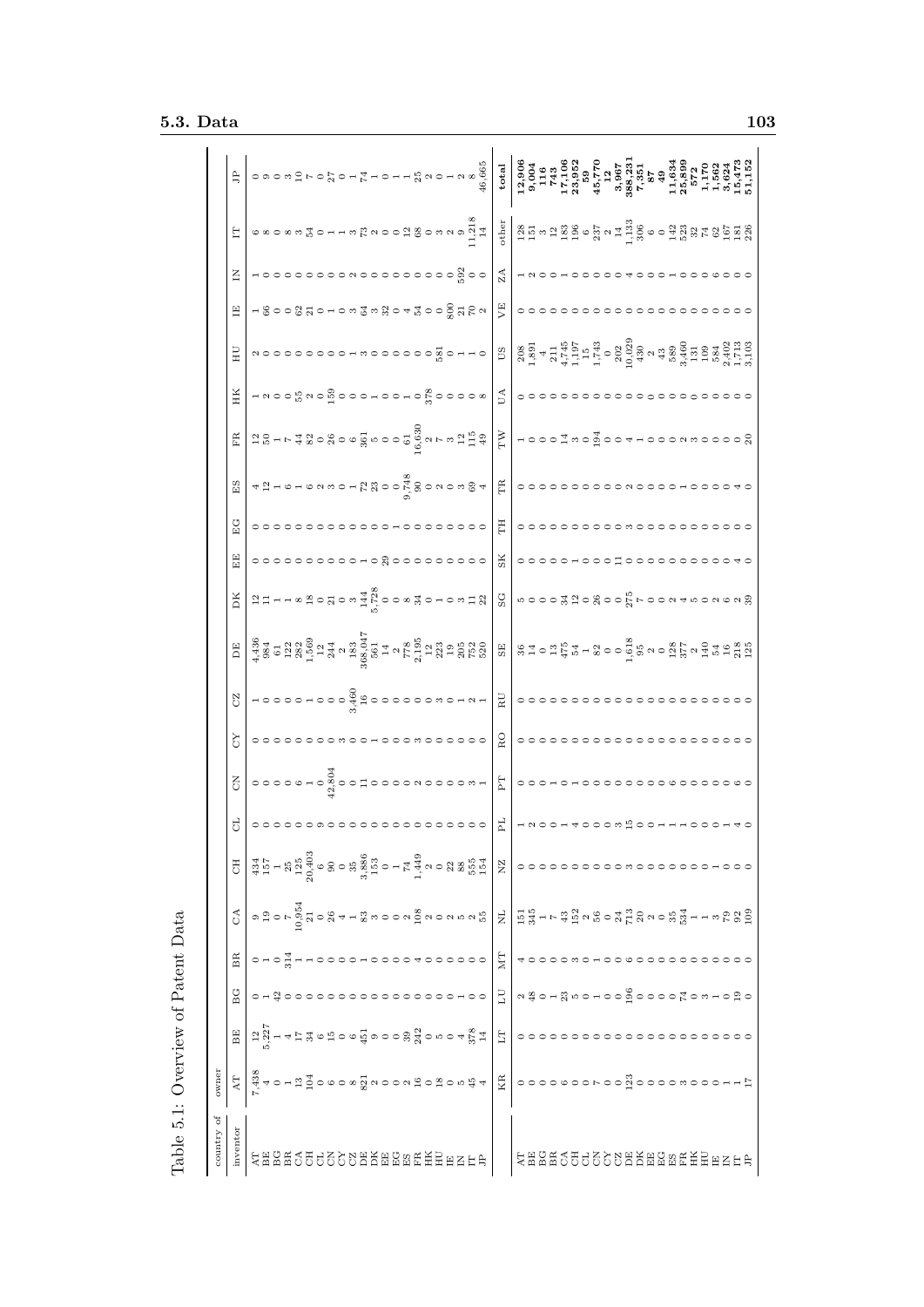| 1,187,258                                                                                           | 61,647                                                                   | 633                             | $\circ$                | 444,824                                                                                                                                                                                                                                                                                                                                       | 68                                                         | 10,722                                               | 322                 |    | $\mathbb{S}$  | 1,930                                                                                                                                                                                                         | 18,830                                                                                                                                                                                                                                                                                                                                                                                                                                                                              | 161                        | 44              | 187      | 3,929 | 504                    | 8,175                  | 22    | 622              | 능                                                                                                                                         | 22,614                        | total      |
|-----------------------------------------------------------------------------------------------------|--------------------------------------------------------------------------|---------------------------------|------------------------|-----------------------------------------------------------------------------------------------------------------------------------------------------------------------------------------------------------------------------------------------------------------------------------------------------------------------------------------------|------------------------------------------------------------|------------------------------------------------------|---------------------|----|---------------|---------------------------------------------------------------------------------------------------------------------------------------------------------------------------------------------------------------|-------------------------------------------------------------------------------------------------------------------------------------------------------------------------------------------------------------------------------------------------------------------------------------------------------------------------------------------------------------------------------------------------------------------------------------------------------------------------------------|----------------------------|-----------------|----------|-------|------------------------|------------------------|-------|------------------|-------------------------------------------------------------------------------------------------------------------------------------------|-------------------------------|------------|
|                                                                                                     |                                                                          |                                 |                        |                                                                                                                                                                                                                                                                                                                                               |                                                            |                                                      |                     |    |               |                                                                                                                                                                                                               |                                                                                                                                                                                                                                                                                                                                                                                                                                                                                     |                            |                 |          |       |                        |                        |       |                  |                                                                                                                                           |                               |            |
|                                                                                                     |                                                                          |                                 |                        |                                                                                                                                                                                                                                                                                                                                               |                                                            |                                                      |                     |    |               |                                                                                                                                                                                                               |                                                                                                                                                                                                                                                                                                                                                                                                                                                                                     |                            |                 |          |       |                        |                        |       |                  |                                                                                                                                           |                               |            |
|                                                                                                     | $\begin{array}{l} 23 \\ 30 \\ 23 \\ 23 \\ 36 \\ 27 \\ 64 \\ \end{array}$ | $\circ \circ \circ \xi$         |                        |                                                                                                                                                                                                                                                                                                                                               |                                                            | $\circ \frac{3}{4}$ 0 0 $\circ$                      |                     |    |               |                                                                                                                                                                                                               |                                                                                                                                                                                                                                                                                                                                                                                                                                                                                     |                            |                 |          |       |                        |                        |       | ㅋㅇㅇㅋㅇ꽁ㅇㅇה        | °°°°°°°°°°°°°°°°°°°°°°°                                                                                                                   | + 0 0 0 0 0 0 0 0 0 0 0 0 0 0 |            |
|                                                                                                     |                                                                          |                                 |                        |                                                                                                                                                                                                                                                                                                                                               |                                                            |                                                      |                     |    |               |                                                                                                                                                                                                               |                                                                                                                                                                                                                                                                                                                                                                                                                                                                                     |                            |                 |          |       |                        |                        |       |                  |                                                                                                                                           |                               |            |
|                                                                                                     |                                                                          |                                 |                        |                                                                                                                                                                                                                                                                                                                                               |                                                            |                                                      |                     |    |               |                                                                                                                                                                                                               |                                                                                                                                                                                                                                                                                                                                                                                                                                                                                     |                            |                 |          |       |                        |                        |       |                  |                                                                                                                                           |                               |            |
|                                                                                                     |                                                                          |                                 |                        |                                                                                                                                                                                                                                                                                                                                               |                                                            |                                                      |                     |    |               |                                                                                                                                                                                                               |                                                                                                                                                                                                                                                                                                                                                                                                                                                                                     |                            |                 |          |       |                        |                        |       |                  |                                                                                                                                           |                               |            |
|                                                                                                     |                                                                          |                                 |                        |                                                                                                                                                                                                                                                                                                                                               |                                                            |                                                      |                     |    |               |                                                                                                                                                                                                               |                                                                                                                                                                                                                                                                                                                                                                                                                                                                                     |                            |                 |          |       |                        |                        |       |                  |                                                                                                                                           |                               |            |
|                                                                                                     |                                                                          |                                 |                        |                                                                                                                                                                                                                                                                                                                                               |                                                            |                                                      |                     |    |               |                                                                                                                                                                                                               |                                                                                                                                                                                                                                                                                                                                                                                                                                                                                     |                            |                 |          |       |                        |                        |       |                  |                                                                                                                                           |                               |            |
|                                                                                                     |                                                                          |                                 | 00000                  |                                                                                                                                                                                                                                                                                                                                               |                                                            |                                                      |                     |    |               |                                                                                                                                                                                                               |                                                                                                                                                                                                                                                                                                                                                                                                                                                                                     |                            |                 |          |       |                        |                        |       |                  |                                                                                                                                           |                               |            |
|                                                                                                     |                                                                          |                                 |                        |                                                                                                                                                                                                                                                                                                                                               |                                                            |                                                      |                     |    |               |                                                                                                                                                                                                               |                                                                                                                                                                                                                                                                                                                                                                                                                                                                                     |                            |                 |          |       |                        |                        |       |                  |                                                                                                                                           |                               |            |
|                                                                                                     |                                                                          |                                 |                        |                                                                                                                                                                                                                                                                                                                                               |                                                            |                                                      |                     |    |               |                                                                                                                                                                                                               |                                                                                                                                                                                                                                                                                                                                                                                                                                                                                     |                            |                 |          |       |                        |                        |       |                  |                                                                                                                                           |                               |            |
|                                                                                                     |                                                                          |                                 |                        |                                                                                                                                                                                                                                                                                                                                               |                                                            |                                                      |                     |    |               |                                                                                                                                                                                                               |                                                                                                                                                                                                                                                                                                                                                                                                                                                                                     |                            |                 |          |       |                        |                        |       |                  |                                                                                                                                           |                               |            |
|                                                                                                     |                                                                          |                                 |                        |                                                                                                                                                                                                                                                                                                                                               |                                                            |                                                      |                     |    |               |                                                                                                                                                                                                               |                                                                                                                                                                                                                                                                                                                                                                                                                                                                                     |                            |                 |          |       |                        |                        |       |                  |                                                                                                                                           |                               |            |
|                                                                                                     |                                                                          |                                 |                        |                                                                                                                                                                                                                                                                                                                                               |                                                            |                                                      |                     |    |               |                                                                                                                                                                                                               |                                                                                                                                                                                                                                                                                                                                                                                                                                                                                     |                            |                 |          |       |                        |                        |       |                  |                                                                                                                                           |                               |            |
|                                                                                                     |                                                                          |                                 |                        |                                                                                                                                                                                                                                                                                                                                               |                                                            |                                                      |                     |    |               |                                                                                                                                                                                                               |                                                                                                                                                                                                                                                                                                                                                                                                                                                                                     |                            |                 |          |       |                        |                        |       |                  |                                                                                                                                           |                               |            |
|                                                                                                     |                                                                          |                                 |                        |                                                                                                                                                                                                                                                                                                                                               |                                                            |                                                      |                     |    |               |                                                                                                                                                                                                               |                                                                                                                                                                                                                                                                                                                                                                                                                                                                                     |                            |                 |          |       |                        |                        |       |                  |                                                                                                                                           |                               |            |
|                                                                                                     |                                                                          |                                 | 0000                   |                                                                                                                                                                                                                                                                                                                                               |                                                            |                                                      |                     |    |               |                                                                                                                                                                                                               |                                                                                                                                                                                                                                                                                                                                                                                                                                                                                     |                            |                 |          |       |                        |                        |       |                  |                                                                                                                                           |                               |            |
|                                                                                                     |                                                                          |                                 |                        |                                                                                                                                                                                                                                                                                                                                               |                                                            |                                                      |                     |    |               |                                                                                                                                                                                                               |                                                                                                                                                                                                                                                                                                                                                                                                                                                                                     |                            |                 |          |       |                        |                        |       |                  |                                                                                                                                           |                               |            |
| $\begin{array}{l} 23,124\\ \mathrm{5}\,4\\ 54\\ \mathrm{5}\,4\\ 11\\ 12\\ 6\\ 23\\ 6\\ \end{array}$ |                                                                          | ----------                      |                        | $\begin{array}{l} 37.5 \\ 37.5 \\ 28.6 \\ 39.4 \\ 15 \\ 21 \\ 23 \\ 33 \\ 34 \\ 15 \\ 16 \\ 17 \\ 18 \\ 19 \\ 10 \\ 10 \\ 11 \\ 12 \\ 13 \\ 14 \\ 16 \\ 18 \\ 19 \\ 10 \\ 10 \\ 10 \\ 10 \\ 10 \\ 10 \\ 10 \\ 13 \\ 14 \\ 15 \\ 16 \\ 18 \\ 19 \\ 19 \\ 13 \\ 13 \\ 14 \\ 15 \\ 16 \\ 18 \\ 19 \\ 19 \\ 19 \\ 13 \\ 13 \\ 14 \\ 15 \\ 16 \\ $ |                                                            | - 0<br>- 10000 N の 0 0 0 0 0 0 0 0 0<br>- 10<br>- 10 |                     |    |               | $\begin{array}{l} \omega\circ\circ\circ\circ\star\circ\circ\circ\circ\circ\cdot\frac{\alpha}{\omega}\circ\circ\frac{\alpha}{\omega}\circ\circ\frac{\alpha}{\omega}\circ\circ\frac{\alpha}{\omega}\end{array}$ | $\begin{array}{c} 228 \\ 200 \\ -0 \\ -0 \\ \end{array} \begin{array}{c} 238 \\ -0 \\ 33 \\ -1 \\ -3 \\ \end{array}$                                                                                                                                                                                                                                                                                                                                                                |                            |                 |          |       | 90004 E000000000 Hoooo |                        |       |                  |                                                                                                                                           | 3.<br>2.<br>F                 |            |
|                                                                                                     |                                                                          |                                 |                        |                                                                                                                                                                                                                                                                                                                                               |                                                            |                                                      |                     |    |               |                                                                                                                                                                                                               |                                                                                                                                                                                                                                                                                                                                                                                                                                                                                     |                            |                 |          |       |                        |                        |       |                  |                                                                                                                                           |                               |            |
| total                                                                                               | other                                                                    | VΖ                              | $\lesssim$             | SQ                                                                                                                                                                                                                                                                                                                                            | VΩ                                                         | $\mathbb{W}^{\mathbb{V}}$                            | TR                  | HL | SK            | SG                                                                                                                                                                                                            | SЕ                                                                                                                                                                                                                                                                                                                                                                                                                                                                                  | RU                         | RO              | $\rm _H$ | FL    | $_{\rm ZN}$            | $\Xi$                  | $\Xi$ | $\Gamma\Gamma$   | $\overline{\phantom{0}}$                                                                                                                  | $_{\rm KR}$                   |            |
| 47,787                                                                                              | 11,764                                                                   | 609                             | 1,859                  | 469                                                                                                                                                                                                                                                                                                                                           | 694                                                        | 18,589                                               | 0,19'               |    | $\frac{8}{2}$ | 6'119                                                                                                                                                                                                         | 391,683                                                                                                                                                                                                                                                                                                                                                                                                                                                                             | 532                        | 5               | 42,981   | 5     | 34,034                 | 14,079                 | 338   | 44               | ,520                                                                                                                                      | 8,641                         | tota       |
|                                                                                                     |                                                                          |                                 |                        |                                                                                                                                                                                                                                                                                                                                               |                                                            |                                                      |                     |    |               |                                                                                                                                                                                                               |                                                                                                                                                                                                                                                                                                                                                                                                                                                                                     |                            |                 |          |       |                        |                        |       |                  |                                                                                                                                           |                               |            |
|                                                                                                     |                                                                          |                                 |                        |                                                                                                                                                                                                                                                                                                                                               |                                                            |                                                      |                     |    |               |                                                                                                                                                                                                               |                                                                                                                                                                                                                                                                                                                                                                                                                                                                                     |                            |                 |          |       |                        |                        |       |                  |                                                                                                                                           |                               |            |
|                                                                                                     | $\frac{17}{6}$ – $\frac{1}{3}$                                           |                                 |                        |                                                                                                                                                                                                                                                                                                                                               |                                                            |                                                      |                     |    |               |                                                                                                                                                                                                               |                                                                                                                                                                                                                                                                                                                                                                                                                                                                                     |                            |                 |          |       |                        |                        |       |                  |                                                                                                                                           |                               |            |
|                                                                                                     |                                                                          |                                 |                        |                                                                                                                                                                                                                                                                                                                                               |                                                            |                                                      |                     |    |               |                                                                                                                                                                                                               |                                                                                                                                                                                                                                                                                                                                                                                                                                                                                     |                            | 000000          |          |       |                        |                        |       |                  |                                                                                                                                           |                               |            |
|                                                                                                     |                                                                          |                                 |                        |                                                                                                                                                                                                                                                                                                                                               |                                                            |                                                      |                     |    |               |                                                                                                                                                                                                               |                                                                                                                                                                                                                                                                                                                                                                                                                                                                                     |                            |                 |          |       |                        |                        |       |                  |                                                                                                                                           |                               |            |
|                                                                                                     |                                                                          |                                 |                        |                                                                                                                                                                                                                                                                                                                                               |                                                            |                                                      |                     |    |               |                                                                                                                                                                                                               |                                                                                                                                                                                                                                                                                                                                                                                                                                                                                     |                            |                 |          |       |                        |                        |       |                  |                                                                                                                                           |                               |            |
|                                                                                                     |                                                                          |                                 |                        |                                                                                                                                                                                                                                                                                                                                               |                                                            |                                                      |                     |    |               |                                                                                                                                                                                                               |                                                                                                                                                                                                                                                                                                                                                                                                                                                                                     |                            | $\circ$ $\circ$ |          |       |                        |                        |       |                  |                                                                                                                                           |                               |            |
|                                                                                                     |                                                                          |                                 |                        |                                                                                                                                                                                                                                                                                                                                               |                                                            |                                                      |                     |    |               |                                                                                                                                                                                                               |                                                                                                                                                                                                                                                                                                                                                                                                                                                                                     |                            |                 |          |       |                        |                        |       |                  |                                                                                                                                           |                               |            |
|                                                                                                     |                                                                          |                                 |                        |                                                                                                                                                                                                                                                                                                                                               |                                                            |                                                      |                     |    |               |                                                                                                                                                                                                               |                                                                                                                                                                                                                                                                                                                                                                                                                                                                                     |                            |                 |          |       |                        |                        |       |                  |                                                                                                                                           |                               |            |
|                                                                                                     |                                                                          |                                 |                        |                                                                                                                                                                                                                                                                                                                                               |                                                            |                                                      |                     |    |               |                                                                                                                                                                                                               |                                                                                                                                                                                                                                                                                                                                                                                                                                                                                     |                            |                 |          |       |                        |                        |       |                  |                                                                                                                                           |                               |            |
|                                                                                                     |                                                                          |                                 |                        |                                                                                                                                                                                                                                                                                                                                               |                                                            |                                                      |                     |    |               |                                                                                                                                                                                                               |                                                                                                                                                                                                                                                                                                                                                                                                                                                                                     |                            |                 |          |       |                        |                        |       |                  |                                                                                                                                           |                               |            |
|                                                                                                     |                                                                          |                                 |                        |                                                                                                                                                                                                                                                                                                                                               |                                                            |                                                      |                     |    |               |                                                                                                                                                                                                               |                                                                                                                                                                                                                                                                                                                                                                                                                                                                                     |                            |                 |          |       |                        |                        |       |                  |                                                                                                                                           |                               |            |
|                                                                                                     |                                                                          |                                 |                        |                                                                                                                                                                                                                                                                                                                                               |                                                            |                                                      |                     |    |               |                                                                                                                                                                                                               |                                                                                                                                                                                                                                                                                                                                                                                                                                                                                     |                            |                 |          |       |                        |                        |       |                  |                                                                                                                                           |                               |            |
|                                                                                                     |                                                                          |                                 | 0000310030000000000000 |                                                                                                                                                                                                                                                                                                                                               | $\omega$ o o o o o o o o o o o o o o o $\omega$ o $\omega$ |                                                      | 0011202200000102106 |    |               | 0000 800 3000 800 3000 3000                                                                                                                                                                                   | $\begin{array}{l} \mathcal{I}\mathfrak{a}\circ\mathfrak{A}=\frac{1}{2} \mathfrak{a}\mathfrak{a}\circ\mathfrak{a}\circ\mathfrak{a}\circ\mathfrak{a}\circ\mathfrak{a}\circ\mathfrak{a}\circ\mathfrak{a}\circ\mathfrak{a}\circ\mathfrak{a}\circ\mathfrak{a}\circ\mathfrak{a}\circ\mathfrak{a}\circ\mathfrak{a}\circ\mathfrak{a}\circ\mathfrak{a}\circ\mathfrak{a}\circ\mathfrak{a}\circ\mathfrak{a}\circ\mathfrak{a}\circ\mathfrak{a}\circ\mathfrak{a}\circ\mathfrak{a}\circ\mathfrak$ | °° 00000000° 0000000000000 | 000N00000000    |          |       |                        | 0000800011840100001008 |       | °°°°°°°°°°°°°°°° | $\frac{1}{10000} \frac{1}{1000} \frac{1}{1000} \frac{1}{1000} \frac{1}{1000} \frac{1}{1000} \frac{1}{1000} \frac{1}{1000} \frac{1}{1000}$ | 000013481+4813460+005005      |            |
|                                                                                                     |                                                                          |                                 |                        |                                                                                                                                                                                                                                                                                                                                               |                                                            |                                                      |                     |    |               |                                                                                                                                                                                                               |                                                                                                                                                                                                                                                                                                                                                                                                                                                                                     |                            |                 |          |       |                        |                        |       |                  |                                                                                                                                           |                               |            |
|                                                                                                     | $\overline{\circ}$                                                       | $\circ \circ \circ \circ \circ$ |                        |                                                                                                                                                                                                                                                                                                                                               |                                                            |                                                      |                     |    |               |                                                                                                                                                                                                               |                                                                                                                                                                                                                                                                                                                                                                                                                                                                                     |                            |                 |          |       |                        |                        |       |                  |                                                                                                                                           |                               |            |
|                                                                                                     | $\rightarrow$                                                            |                                 |                        |                                                                                                                                                                                                                                                                                                                                               |                                                            |                                                      |                     |    |               |                                                                                                                                                                                                               |                                                                                                                                                                                                                                                                                                                                                                                                                                                                                     |                            |                 |          |       |                        |                        |       |                  |                                                                                                                                           |                               |            |
|                                                                                                     |                                                                          |                                 |                        |                                                                                                                                                                                                                                                                                                                                               |                                                            |                                                      |                     |    |               |                                                                                                                                                                                                               |                                                                                                                                                                                                                                                                                                                                                                                                                                                                                     |                            |                 |          |       |                        |                        |       |                  |                                                                                                                                           |                               |            |
|                                                                                                     |                                                                          |                                 |                        |                                                                                                                                                                                                                                                                                                                                               |                                                            |                                                      |                     |    |               |                                                                                                                                                                                                               |                                                                                                                                                                                                                                                                                                                                                                                                                                                                                     |                            |                 |          |       |                        |                        |       |                  |                                                                                                                                           |                               |            |
| F                                                                                                   | 耳                                                                        | $\overline{z}$                  | 员                      | H                                                                                                                                                                                                                                                                                                                                             | HК                                                         | ER                                                   | ES                  | EG | 멻             | DК                                                                                                                                                                                                            | $\overline{H}$                                                                                                                                                                                                                                                                                                                                                                                                                                                                      | $\Omega$                   | Q               | $\Omega$ | β     | Gн                     | Ç                      | BR    | <b>BG</b>        | BE                                                                                                                                        | ÀT                            | inventor   |
|                                                                                                     |                                                                          |                                 |                        |                                                                                                                                                                                                                                                                                                                                               |                                                            |                                                      |                     |    |               |                                                                                                                                                                                                               |                                                                                                                                                                                                                                                                                                                                                                                                                                                                                     |                            |                 |          |       |                        |                        |       |                  |                                                                                                                                           | owner                         | country of |

Overall, 391,683 patents are owned in Germany, but 23,636 of these were invented in other countries than Germany.  $368,047$  (94.8%) of these patents are also owned in Germany. The rest is owned in other countries, e.g. 821 patents are owned in Austria, 451 in Belgium, etc. broken down to inventor and applicant country. For example, a total of 388,231 patents were invented in Germany throughout the period from 1990 to 2013, while Notes: The table contains an overview of the sample of patents I use in the empirical analysis, drawn from the Orbis Bureau van Dijk database. All patents are Overall, 391,683 patents are owned in Germany, but 23,636 of these were invented in other countries than Germany. 368,047 (94.8%) of these patents are also owned in Germany. The rest is owned in other countries, e.g. 821 patents are owned in Austria, 451 in Belgium, etc. broken down to inventor and applicant country. For example, a total of 388,231 patents were invented in Germany throughout the period from 1990 to 2013, while Notes: The table contains and the sample of patents I use in the empirical analysis, drawn from the sample of patents are the sample of patents are  $\Delta$ ll patents are  $\Delta$ ll patents are

Table 5.2: Overview of Patent Data - Continued

Table 5.2: Overview of Patent Data - Continued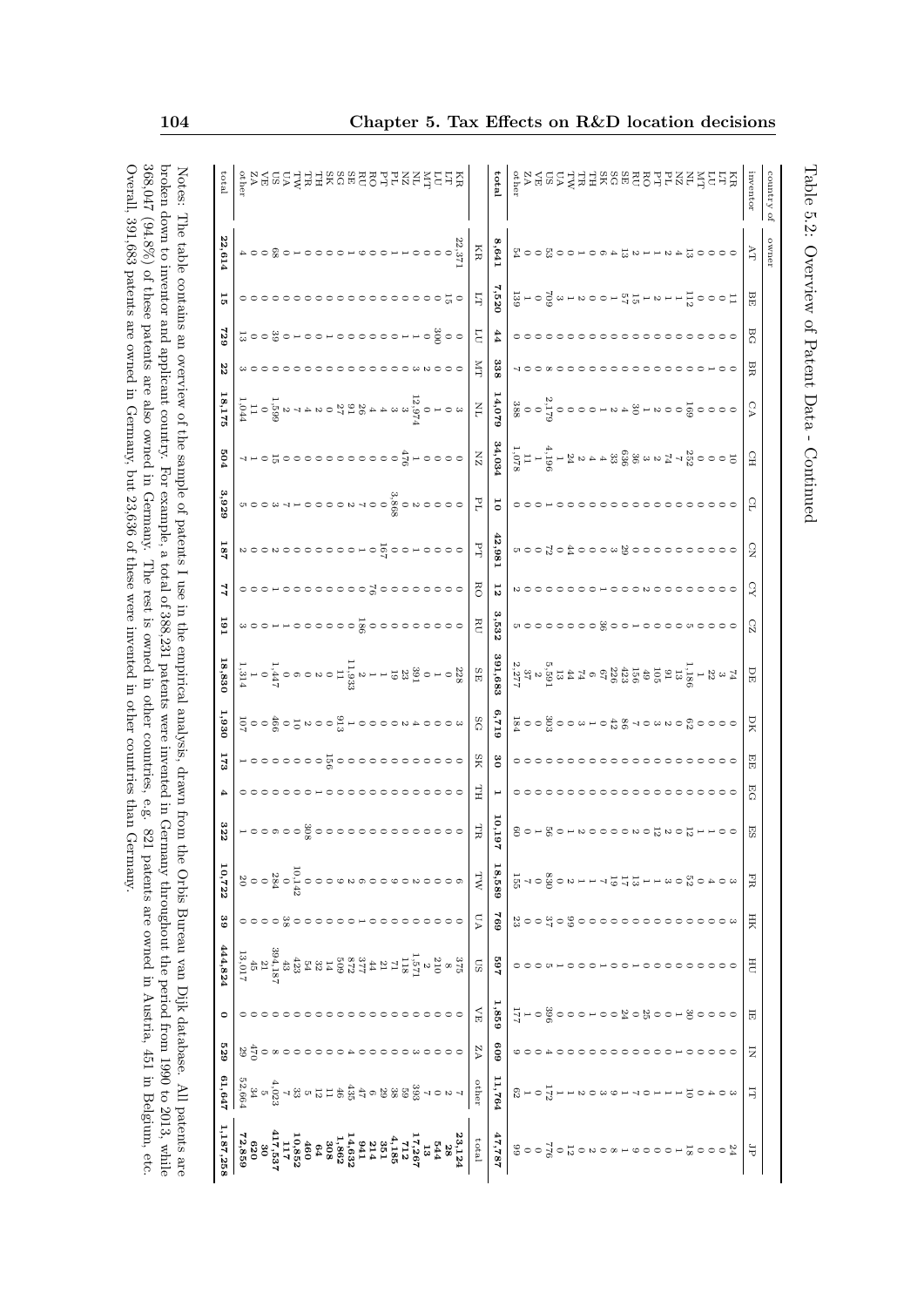but then are owned in the low-tax country is much higher than in high-tax countries. In Ireland, for example, 57% of Irish-owned patents were invented abroad, while in The Netherlands  $28.6\%$  of Dutch-owned patents were invented in a foreign country. These countries also observe a higher percentage of home-invented and foreign-owned patents though (48.8% in Ireland, 25% in The Netherlands), which means that they observe a higher degree of internationalization in general.

#### 5.3.2 Corporate Taxation

To measure the relevant corporate tax regulations applying to the R&D investment decision, I cooperated with the internationally operating tax consultancy PwC in collecting the data.<sup>12</sup> I designed a questionnaire that was sent to 50 PwC country offices and received 42 responses. The questionnaire was filled out by a tax practitioner in the respective country office and sent back to PwC Frankfurt, who coordinated the survey. By this means, I was able to collect relevant tax information about the regulations that apply to cross-border R&D investments in 42 countries.

The questionnaire was structured in two parts that addressed R&D relevant tax aspects. The first part addressed contract R&D while Part II addressed tax consequences of a transfer of an intangible asset cross-border. In Part I, I sketched the scenario of a contract R&D agreement to make sure that all respondents know the case I refer to in the questions. Specifically, I have a multinational enterprise in mind with an R&D performing company in country A. The group's IP company located in country B enters into a contract R&D arrangement, whereby the R&D company performs R&D activities on behalf of the IP company. the IP company, in turn, will legally own the IP rights developed and pays an arm's length compensation to the R&D company. The respondents were then asked to answer all questions from the perspective of country A, the R&D company's country. First, I asked whether the concept of contract R&D is generally accepted in their jurisdiction. All countries answered that *contract*  $R\&D$  is always accepted (40.5%) or is accepted given certain requirements are met (59.5%). There is no country in the sample, where contract R&D is not accepted at all. Furthermore, I went on to ask for the mark-up that is part of a fee paid by a firm contracting out its research activities to a foreign affiliate. I first asked, whether 'a cost-plus method will apply in determining the arm's length compensation' for a contract agreement. 22% answered 'Yes, always' and the majority of about 78% said that 'It depends, but yes under certain conditions'. Also, there is no country where the cost-plus method never applies to a contract R&D agreement. In a follow-up question I asked for the average mark-up applied by a jurisdiction in the years from 1990 to 2013. Precisely, tax practitioners were asked

 $12$ Especially, I want to thank Manuel Imhof from PwC Frankfurt for his great support.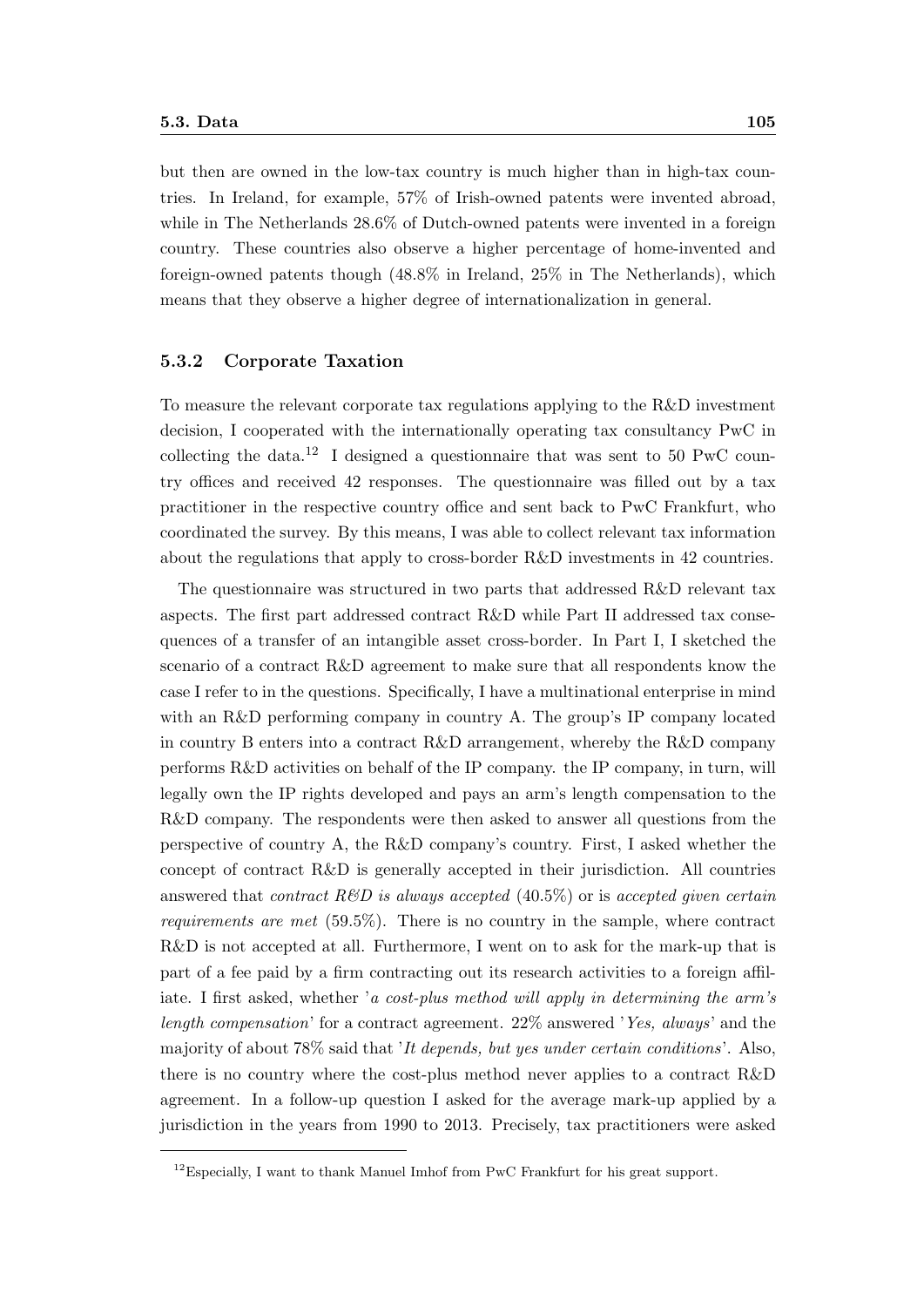| Country        | mark-up | exit tax  | Country              | mark-up   | exit tax  |
|----------------|---------|-----------|----------------------|-----------|-----------|
| Austria        |         | 2005-2013 | Latvia               |           | 2013      |
| Belgium        |         |           | Lithuania            |           |           |
| Brazil         |         |           | Malta                |           |           |
| Bulgaria       |         |           | Netherlands          |           |           |
| Canada         |         |           | New Zealand          |           |           |
| Chile          |         |           | Poland               |           | 2013      |
| China          |         |           | Portugal             |           |           |
| Cyprus         |         |           | <b>Romania</b>       |           |           |
| Czech Republic |         |           | Russia               |           |           |
| Denkmark       |         |           | Singapore            |           |           |
| Egypt          |         |           | Slovakia             | 2004-2013 | 2004-2013 |
| <b>Estonia</b> |         |           | South Africa         | 2001-2013 | 2001-2013 |
| France         |         |           | Spain                |           |           |
| Germany        |         | 1990-2010 | Sweden               | 2013      | 2008-2013 |
| Hong Kong      |         |           | Switzerland          |           |           |
| Hungary        |         |           | Taiwan               |           |           |
| India          |         |           | Thailand             |           |           |
| <b>Ireland</b> |         |           | Turkey               |           | 2004-2013 |
| Italy          |         |           | Ukraine              |           |           |
| Japan          |         |           | <b>United States</b> |           |           |
| Korea          |         |           | Venezuela            |           | 2008-2013 |
| Total          |         |           |                      | 19        | 35        |

|  |  |  | Table 5.3: Country Coverage |
|--|--|--|-----------------------------|
|--|--|--|-----------------------------|

Notes: This table provides an overview of the countries for which I have information about their average mark-up and their exit tax rate. The information has been collected within a survey in collaboration with PwC.  $\checkmark$  indicates full coverage for the period from 1990 to 2013.

'What is the most common mark-up accepted by the tax authority of your jurisdiction? Please indicate the most common mark-up m if the taxpayer has real costs of 100 so that revenues are taken to be 100 + m.' Column 1 in Table 5.3 depicts which countries answered to this question.

Column 2 of Table 5.3 presents the countries for which I collected data about their exit tax rate. Similarly to the section on contract R&D, I first sketched the case to establish a common ground of understanding in Part II. I imagine a multinational enterprise with an IP company located in country A. This IP company transfers an intangible to a foreign affiliate of the same multinational enterprise that is located in country B. Again, tax practitioners were asked to fill out the questions from the perspective of country A. I asked them, whether the cross-border transfer of the legal and/or beneficial ownership of a patent constitutes a taxable event in their jurisdiction. 95.2% answered with 'Yes', while only two countries negated the question. Hong Kong stated that 'In Hong Kong, generally capital gains are not taxable under profits tax. However, particular facts and circumstances should be considered for each case and if the transfers are considered trading profits, it will be taxable under profits tax'. Hence, the cross-border transfer out of Hong Kong may be subject to tax in certain cases only. On the other hand, in Singapore, 'the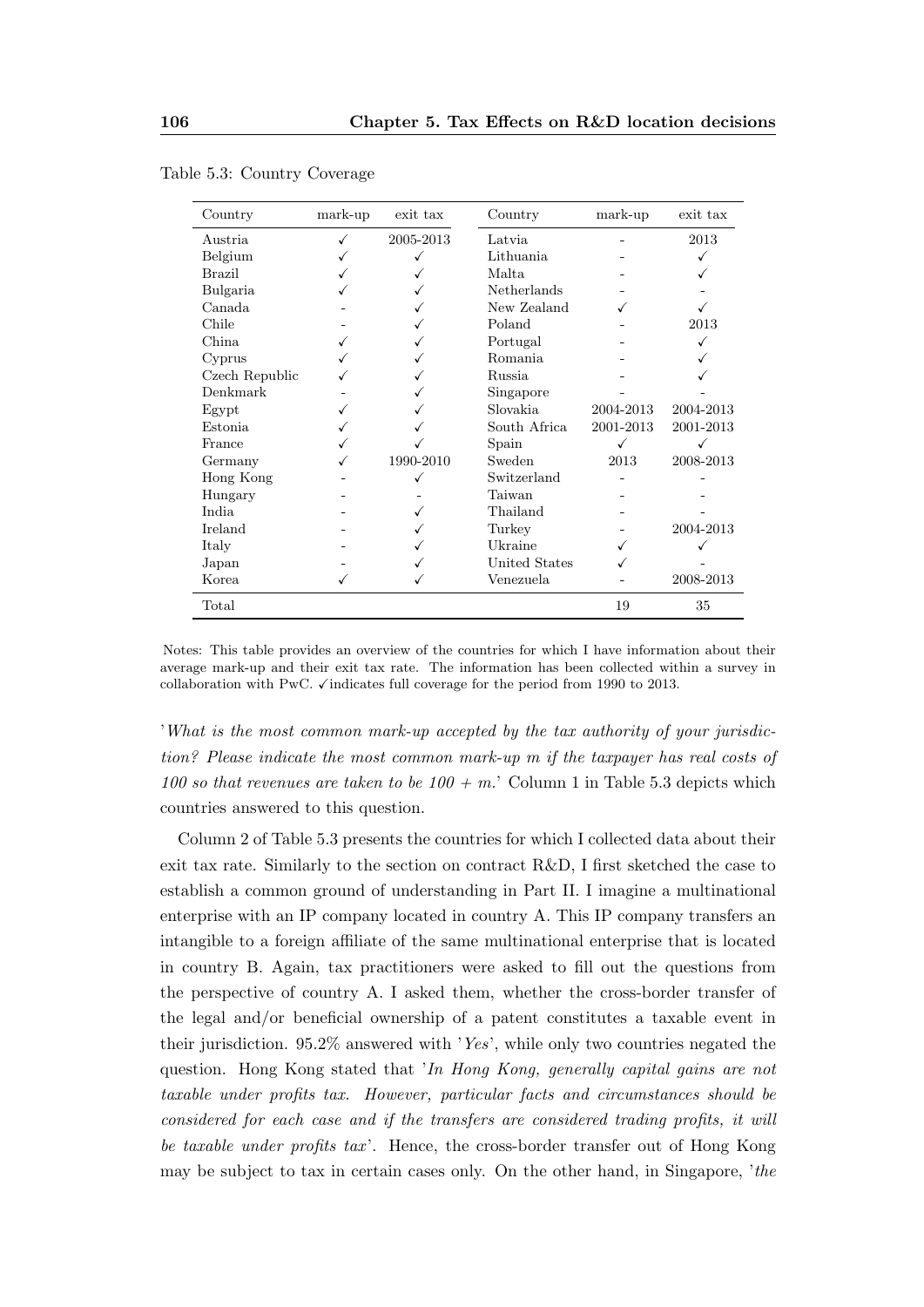#### 5.3. Data 107

transfer of intangible assets, if considered to be a capital asset, is not taxable in Singapore as it does not tax capital gains. However, post IP transfer transactions need to be documented appropriately'. Regarding the amount of tax imposed on such a transfer, I went on to ask: 'If the transfer of the IP constitutes a taxable event, what will be the tax imposed? Please indicate the tax t that is imposed if the transferred asset had a value of 100.' All other questions are descriptive in nature and are therefore not used in the empirical analysis.

With respect to the typical caveats in survey research (see Section 3), I believe that they are of minor relevance in my case. As I do not survey on the level of the observational unit (which is the patent in this study) but on the aggregate level of a country, I compare the number of responses to the number of countries that have been investigated in related studies that use similar estimation methods. For example, Griffith et al. (2014) analyze 14 countries, Buettner and Ruf (2007) analyze 18 countries, Feld et al. (2013) compare 20 countries and Barrios et al. (2012) 33 countries. Although the response rate is high and 42 countries (84%) sent back the questionnaire, not all questions were answered properly. Therefore, with respect to the mark-up variable I only have information about 19 countries, while with respect to the exit tax rate I am able to include 35 countries in the estimations. Moreover, I do not fear any measurement error from inappropriate answers, because I conducted the survey only among tax experts. In this respect, I am convinced that I even receive the best possible data as I rely on the expert knowledge from practitioners.

#### 5.3.3 Control Variables

To allow for country- and firm-specific heterogeneity, I include several control variables into the regression framework. First, I control for several country characteristics that likely have an impact on the decision on where to conduct R&D activities or to hold intellectual property rights. I include market size as measured by GDP, since it has been shown that it significantly impacts on location choice (Boehm et al., 2012; Griffith et al., 2014). In line with prior literature, I expect that market size exerts a positive effect on the probability that a country is chosen as investment location. Next, I control for the wage level in a country by additionally including GDP per capita. This variable should capture the costs of the labor force in a country, which is especially relevant for R&D investments as these are typically labor intensive. However, the effect of the wage level on the probability of location is a priori ambiguous, as has been shown in prior literature (Kimino et al., 2007). On the one hand, higher wages might signal high skilled workers, which may be crucial for the success of an R&D project. On the other hand, lower wages provide a cost advantage to the firm. Another factor that is important in the location decision of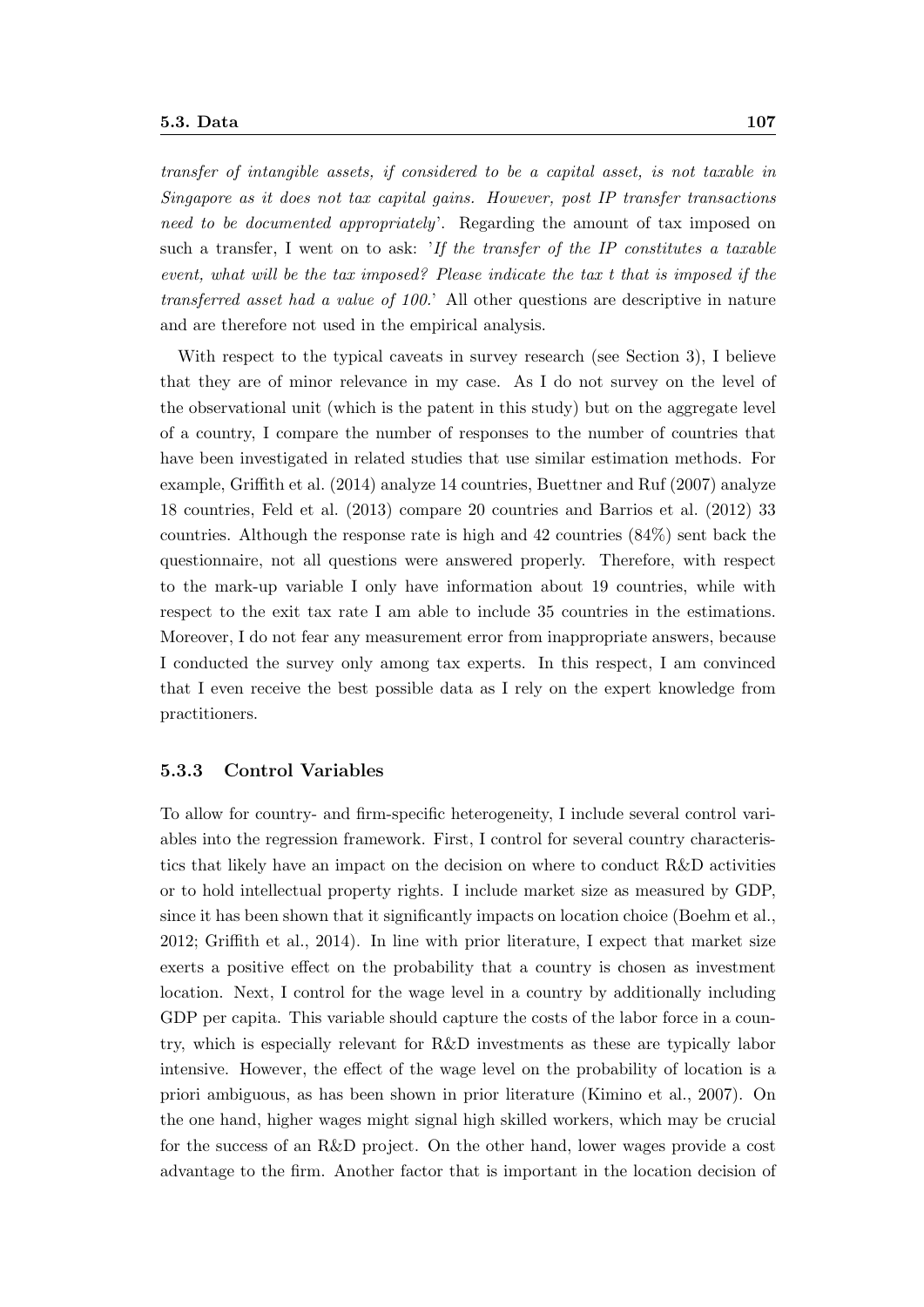| Panel A: Definitions and summary statistics for variables in main regressions<br>Variable | Definition                                                                                                                                                                         |                                                            | Source                              | # Obs.                   | Mean                     | Std. Dev.                   | Min                | Max                | Median                   |
|-------------------------------------------------------------------------------------------|------------------------------------------------------------------------------------------------------------------------------------------------------------------------------------|------------------------------------------------------------|-------------------------------------|--------------------------|--------------------------|-----------------------------|--------------------|--------------------|--------------------------|
| $\operatorname{Tax}$ factors<br>statutory tax rate                                        | corporate income tax                                                                                                                                                               |                                                            | <b>NAZ</b>                          | 15,874,749               | 29.49                    |                             |                    |                    | $\mathcal{S}^0$          |
| composite tax rate $T_c$                                                                  | takes on the value of the statutory tax rate<br>payable in the inventor and owner country<br>for traditional R&D and the effective tax<br>for contract $R\&D$ , see equation (5.3) |                                                            | own calculation                     | 6,371,481                | 36.5                     | $8.51$<br>$5.79$            | $\frac{1}{2}$      | 57.25<br>57.25     | 36.15                    |
| mark-up $m_i$                                                                             | determinant of transfer price<br>based on cost-plus method                                                                                                                         |                                                            | PwC                                 | 5,528,464                | 7.52                     | $4.09$                      | $\circ$            | 17.5               | 7.5                      |
| exit tax rate e <sub>o</sub><br>eff.tax inventor c.<br>$T_i$                              | tax upon cross-border transfer of an asset<br>tax payable in inventor country                                                                                                      |                                                            | own calculation<br>PwC              | 5,496,416<br>6,036,071   | 11.6<br>20.22            | 14.27<br>7.19               | $\circ$            | 57.25<br>$28.88\,$ | 11.63<br>$\frac{25}{2}$  |
| eff.tax owner c.<br>$T_o$                                                                 | for contract $R\&D$ , see equation (5.2)<br>for contract $R\&D$ , see equation (5.1)<br>tax payable in owner country                                                               |                                                            | own calculation                     | 5,496,416                | 25.32                    | 9.22                        | $\circ$            | 57.25              | 25.41                    |
| Location factors<br>market size                                                           | Natural logarithm of GDP, current prices                                                                                                                                           |                                                            | World Bank                          | 15,874,749               | 25.9                     | 1.77                        | 22.11              | $30.07$            | 25.86                    |
| wage level                                                                                | GDP per capita in thousand USD,<br>current prices                                                                                                                                  |                                                            | World Bank                          | 15,874,749               | 55<br>373.22             | 12,419.64                   | 387.74             | 53,628.23          | 12,455.57                |
| rule of law<br>tech. innovat.                                                             | Number of researchers scaled by population<br>Index variable based on nine dimensions                                                                                              |                                                            | World Justice Project<br>World Bank | 15,874,749<br>15,874,749 | $98^\circ$<br>$90^\circ$ | 85<br>$\frac{1}{2}$         | $-1.38$<br>$\circ$ | $1.99\,$<br>1.05   | $-98$<br>$\overline{10}$ |
| Location-specific firm factors<br>distance to MNE                                         | simple distance between most populated                                                                                                                                             |                                                            | CEPII                               | 15,874,749               | $\frac{1}{2}$<br>596.15  | 3,996.46                    | 6.69               | 19,586.18          | 6,160.56                 |
| MNE presence                                                                              | Natural logarithm of one-year lagged<br>tangible assets of all subsidiaries<br>of an MNE located in a country<br>cities, in thousand kilometers                                    |                                                            | Orbis Bureau van Dijk               | 15,874,749               | $-2.82$                  | $4.63$                      | $-4.61$            | 19.93              | $-4.61$                  |
|                                                                                           | Panel B: Correlation matrix for variables in main regressions                                                                                                                      |                                                            |                                     |                          |                          |                             |                    |                    |                          |
| Variable                                                                                  | $\rightarrow$<br>$T_{\rm c}$<br>$m_i$                                                                                                                                              | $e_o$<br>$T_i$                                             | $T_{o}$                             | market size              | wage level               | tech.innovat.               | distance           | presence           | rule of law              |
| $e_o$<br>$m_i$<br>$T_{\rm c}$<br>٦                                                        | -0.0378<br>0.4450<br>0.6325<br>1.0000<br>$-0.2650$<br>0.1545<br>$0000$ $\,$ I<br>0.1635<br>1.0000                                                                                  | 1.0000                                                     |                                     |                          |                          |                             |                    |                    |                          |
| market size<br>$T_{\rm o}$<br>$T_{i}$                                                     | 0.3551<br>0.4389<br>0.1552<br>0.2684<br>0.6572<br>0610'0<br>-0.0392<br>-0.8636<br>0.9104                                                                                           | -0.1577<br>0.2106<br>0.3278<br>01172.0<br>0.1898<br>1.0000 | 0.0261<br>1.0000                    | 1.0000                   |                          |                             |                    |                    |                          |
| wage level                                                                                | 60+1.0<br>0.0735<br>0.1948                                                                                                                                                         | 6160'0-<br>0.2963                                          | -0.1788                             | 0.3341                   | 00001                    |                             |                    |                    |                          |
| distance to MNE<br>tech. innovat.                                                         | -0.0895<br>-0.0575<br>$-0.1633$<br>$-0.3203$<br>0.3001<br>0.3179                                                                                                                   | -0.0936<br>$-0.1980$<br>0.2603<br>0.0892                   | -0.3014<br>$-0.2931$                | $-0.3604$<br>0.0332      | $10.4494$                | $-0.0626$<br>$0000^\circ$ I | 1.0000             |                    |                          |
| <b>MNE</b> presence                                                                       | -0.0724<br>$-0.1507$<br>$-0.0305$                                                                                                                                                  | 0.1151<br>-0.0724                                          | -0.0517                             | 11411                    | $-0.1666$<br>0.1093      | $-0.0405$                   | $-0.1212$          | $0000\degree$ I    | 1.0000                   |
| rule of law                                                                               | 00200<br>-0.0248<br>0.3546                                                                                                                                                         | 0.0451<br>0.3738                                           | $-0.3135$                           | 0.0723                   | 7887.0                   | 03060                       | $-0.1015$          | 0.1038             |                          |

regressions. All correlations are statistically significant at the 1% significance level. are obtained from the Centre for European Economic Research (ZEW) in Mannheim. Panel B presents Pearson correlation coefficients for all variables of the main the CEPII (Centre d'Etudes Prospectives et d'Informations Internationales) Database are provided in Mayer and Zignago (2011). The corporate income tax rates regressions. All correlations are statistically significant at the 1% significance level. are obtained from the Centre for European Economic Research (ZEW) in Mannheim. Panel B presents Pearson correlation coefficients for all variables of the mainthe CEPII (Centre d'Etudes Prospectives et d'Informations Internationales) Database are provided in Mayer and Zignago (2011). The corporate income tax rates Notes: Panel A provides an overview and descriptive statistics of the variables incorporated in the empirical analysis. More details on the geographical data from Notes: Panel A provides an overview and descriptive statistics of the variables incorporated in the empirical analysis. More details on the geographical data from

Table 5.4: Descriptive Statistics and Correlations

Table 5.4: Descriptive Statistics and Correlations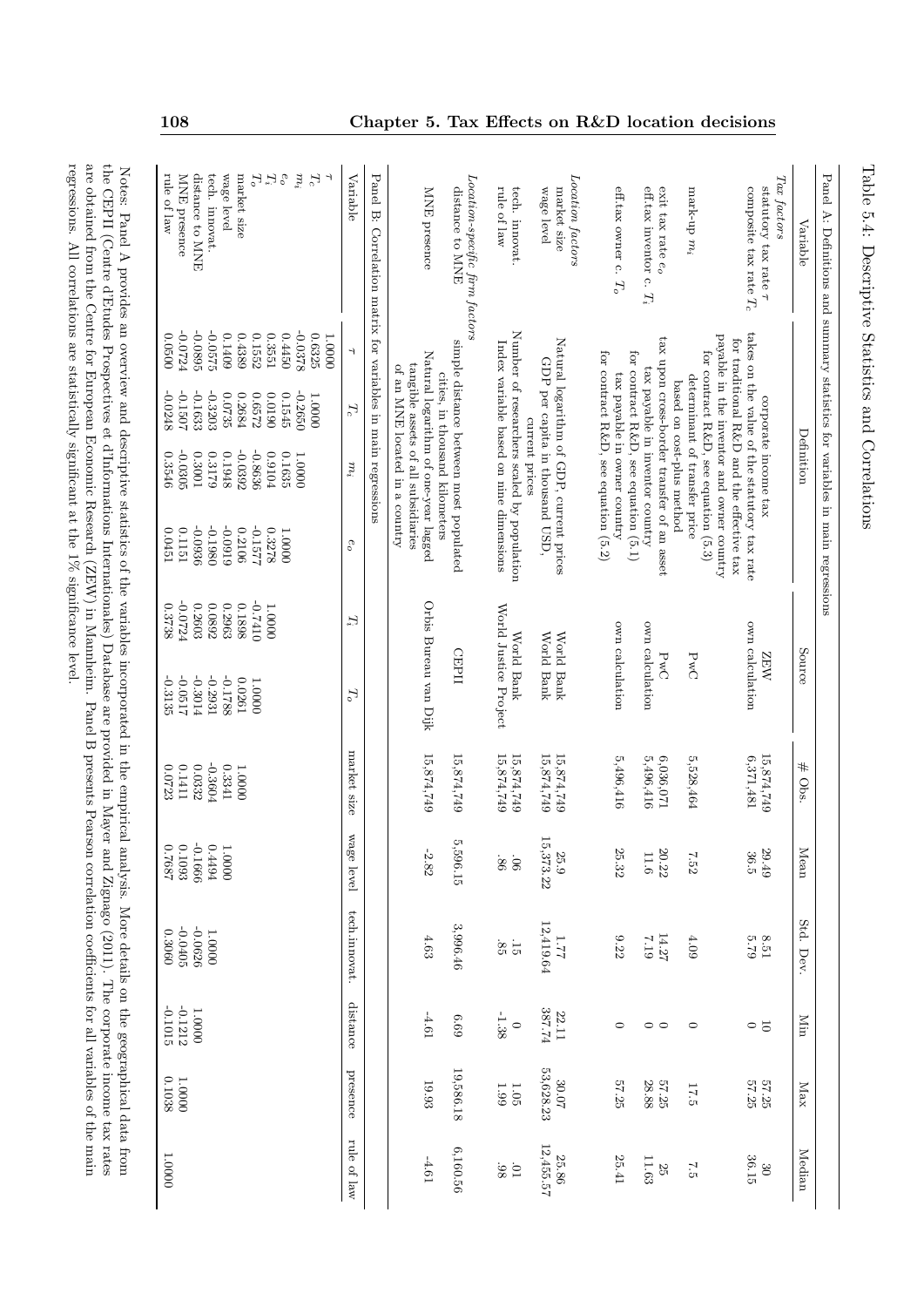R&D investments is the technological innovativeness of a country, which I measure as the number of researchers proportional to the population. I expect that the higher technological development of a country is positively associated with probability of location choice. Last, I control for the country's legal environment which is captured by an index known as the rule of law provided by the World Justice Project. This factor contains nine dimensions which are constraints on government powers, absence of corruption, open government, fundamental rights, order and security, regulatory enforcement, civil justice, criminal justice and informal justice. Rule of law is expected to exert a positive effect on the probability of location.

In addition, I control for two firm-specific characteristics. First, I include the bilateral variable distance between the potential location and the country where the decision maker, the MNE, resides. The distance is calculated between the most populated cities of the respective countries and is measured in thousand kilometers. It has been shown that distance has an impact on location choice of FDI (Shatz, 2010). I argue, that the closeness of an R&D location to the headquarter company could make a location more attractive, because of lower costs of knowledge transfer. Second, I include a variable that captures whether the MNE is already present in the potential country for a new R&D investment. The historical presence of the MNE might have some agglomeration effect and attract further investments in that country, as has been established by previous literature on agglomeration economies (Bobonis and Shatz, 2007; Head et al., 1995). Hence, I control for the one-year lag of tangible assets that are attributed to the MNE in the respective location and expect a positive effect on the probability of location. In order to calculate this figure, I extract information from the Orbis company account's database and data about the ownership structure of the MNE. This allows me to identify all subsidiaries of the MNE. For my purposes I only consider subsidiaries where the MNE's interest exceeds the threshold of 50%. Next, I collect information from the unconsolidated company accounts from each subsidiary about its reported tangible assets. Ultimately, I aggregate the one-year lagged tangible assets figure across all subsidiaries belonging to the same MNE in a respective country.

Table 5.4 Panel A presents descriptive statistics for all variables included in the empirical analysis. Panel B documents Pearson correlation coefficients on tax, location and location-specific firm factors. The statutory tax rate and the composite tax rate are positively correlated, which is not surprising due to the definition of the composite tax rate. Also the statutory tax rate is positively correlated with the exit tax rate. This is, because in most countries the tax rate upon the hidden reserves of the transferred asset is just the statutory tax rate itself, because the income is deemed to be ordinary business income. In a few countries, though, a lower tax rate than the statutory tax rate is levied, for example the capital gains tax rate or a simi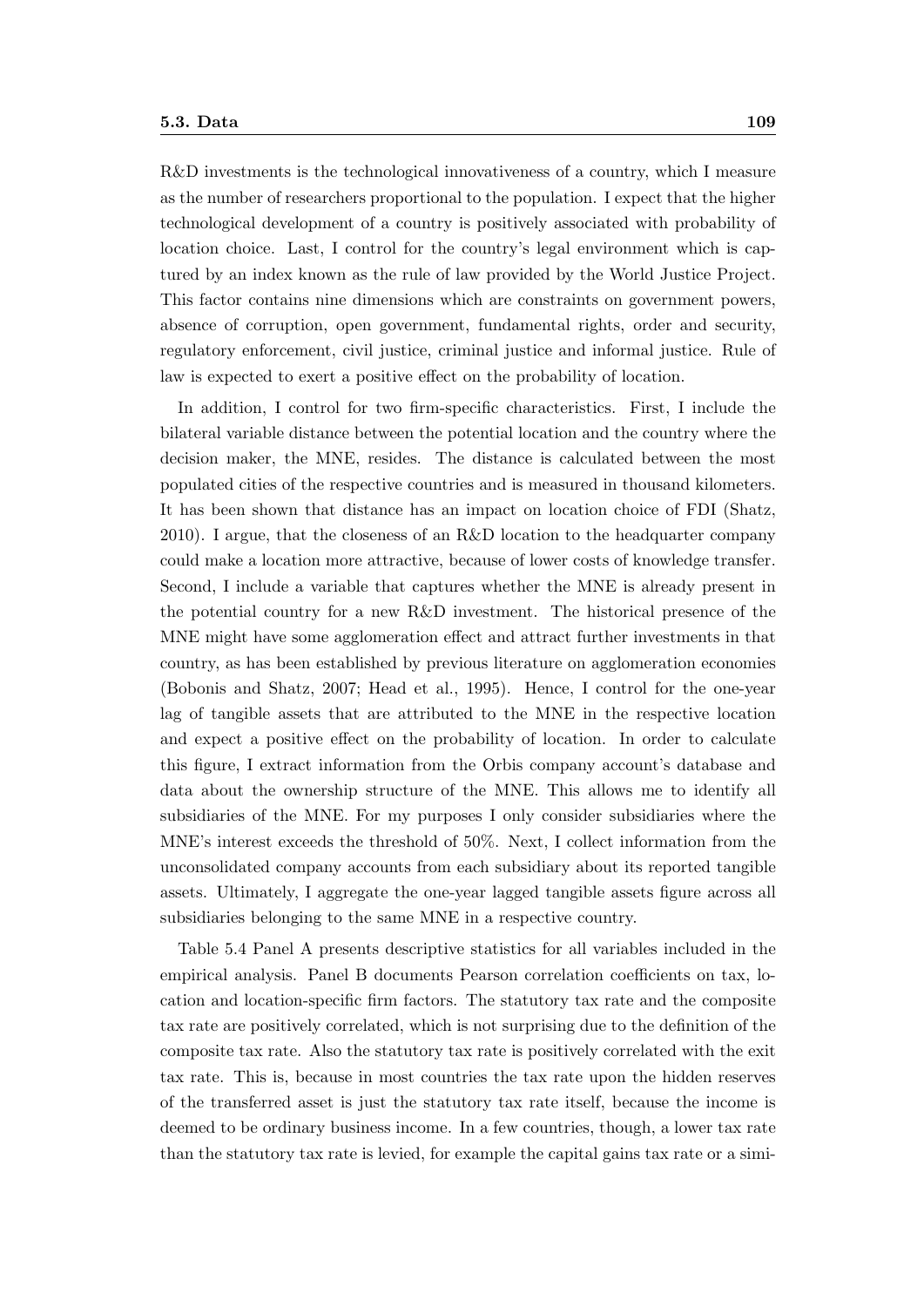lar type of taxation (Kroppen and Silva, 2011). Furthermore, the statutory tax rate is positively associated with market size and the wage level, indicating that bigger economies and economies with a higher wage level tend to levy higher corporate tax rates. On the other hand, technological innovativeness is slightly negatively associated with the statutory tax rate. This suggests that economies with a relatively high number of researchers are not necessarily high-tax countries. The composite tax rate reveals similar correlations as the statutory tax rate. On the contrary, the exit tax rate is only positively correlated with market size, but negatively associated with wage level and technological innovativeness.

#### 5.4 Empirical Model

Following previous literature (Boehm et al., 2012; Griffith et al., 2014) I analyze the location choice of a multinational enterprise with respect to its R&D investment in a conditional logit model framework introduced by McFadden (1974, 1976). I assume that the firm plans to invest in R&D to generate a patent and earn an economic rent on this patent. Therefore, it has to decide in which country it will locate real R&D activity and the ownership of the patent. Both, the decision where to locate real R&D activity and second, the decision where to legally own the patent are determined partly by tax factors and also by other factors like the economic and political landscape in the respective country or special attributes of the firm relating to that country. Some of these factors are observable, others may be unobservable to the econometrician.

The empirical model assumes that the multinational firm f realizes a payoff from locating the real R&D activity (the legal ownership, respectively) of patent  $p$  in country i which is given by

$$
\pi_{pit} = \boldsymbol{\alpha}^{\top} \mathbf{T}_{it} + \boldsymbol{\beta}^{\top} \mathbf{T}_{pit} + \boldsymbol{\gamma}^{\top} \mathbf{X}_{it} + \boldsymbol{\delta}^{\top} \mathbf{X}_{fit} + \epsilon_{pit}
$$
\n(5.4)

where  $T$  is the vector of tax factors,  $X$  the vector of observable country- and firmspecific characteristics and subscript  $t$  indicates the time period. While the statutory tax rate, the mark-up and the exit tax rate are country-specific variables, the composite tax rate as well as the effective tax rate in the inventor country and the effective tax rate in the owner country vary across both, countries and patents. Similarly, the vector of control variables X contains variables that vary across countries only and variables that vary across countries and firms. Unobservable country-specific effects are controlled for by the inclusion of country dummy variables. Consequently, the firm aims to maximize its payoff function and therefore chooses one location over the other if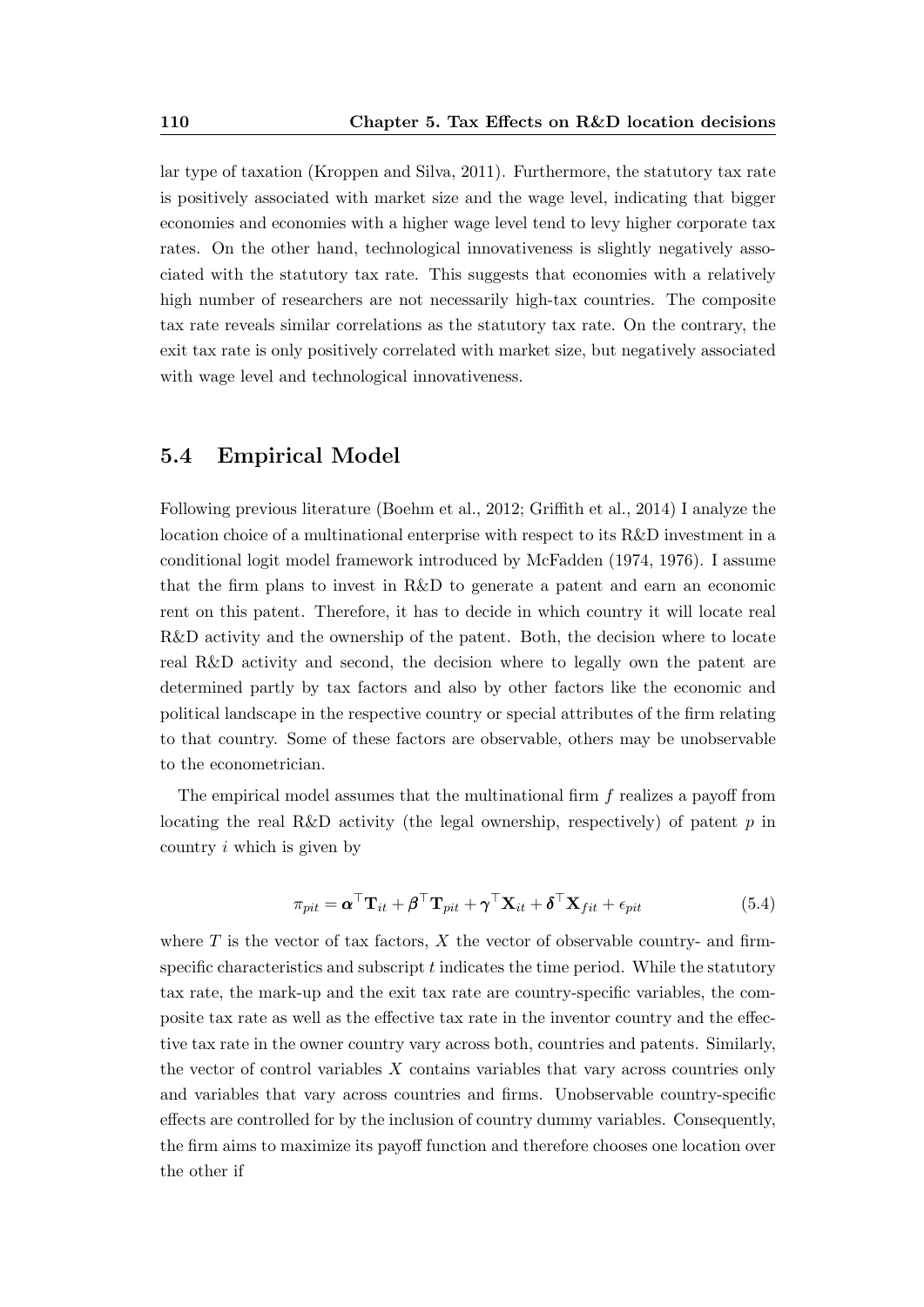$$
\pi_{pi*} > \pi_{pit} \ \forall \ i^* \neq i. \tag{5.5}
$$

The probability that location  $i^*$  is the one chosen from all alternatives is given by

$$
Pr(\pi_{pi^*t} > \pi_{pit} | T_{1t}, T_{p1t}, X_{1t}, X_{f1t}) =
$$

$$
= \frac{exp(\boldsymbol{\alpha}^{\top}\mathbf{T}_{it} + \boldsymbol{\beta}^{\top}\mathbf{T}_{pit} + \boldsymbol{\gamma}^{\top}\mathbf{X}_{it} + \boldsymbol{\delta}^{\top}\mathbf{X}_{fit})}{\sum_{n=1}^{N} exp(\boldsymbol{\alpha}^{\top}\mathbf{T}_{nt} + \boldsymbol{\beta}^{\top}\mathbf{T}_{pnt} + \boldsymbol{\gamma}^{\top}\mathbf{X}_{nt} + \boldsymbol{\delta}^{\top}\mathbf{X}_{fnt})} \ \forall \ i \in (1, ..., N).
$$
\n(5.6)

In the following, the parameters  $\alpha, \beta, \gamma$  and  $\delta$  will be estimated.

## 5.5 Results

This section presents results from regressions of a binary choice variable on factors influencing the decision among the alternatives. The dependent variable is a dummy variable indicating the alternative that has been chosen from the choice set. The observational unit is a patent that may be invented and owned in 42 potential countries.

In a first step I examine the decision where to locate real R&D activity, the results of which are presented in Table 5.5. In Specification (1) I regress location choice on the statutory tax rate in the inventor country and control variables. The coefficient estimate is not significant, indicating that taxes are of minor or no relevance in the decision on an inventor country. In a next step, I investigate the impact of the composite tax rate variable, as introduced in Equation (5.3), see Specification (2). The composite tax rate variable measures the effective tax burden that will be payable by the multinational firm upon the profits stemming from the investment in R&D. In contrast to regressing location choice merely on the statutory tax rate, the composite tax rate better represents the trade-off a firm faces in this decision. Surprisingly, the composite tax rate exerts a positive effect on location choice, statistically significant at 1%. The positive coefficient estimate indicates that an increase in the composite tax rate in one country leads to an increase in the probability that this country is chosen and a decrease in the probability that any other country will be chosen. The average marginal effect for Germany, for example, is 0.003385 or  $0.002480$  for the US.<sup>13</sup> This means that an increase in the tax rate in Germany (US) that causes an increase in the composite tax rate by 1% increases the probability that Germany (the US) is chosen as an inventor country by 0.003385 (0.002480), for

<sup>&</sup>lt;sup>13</sup>I calculate the average marginal effect as suggested by Cameron and Trivedi (2010).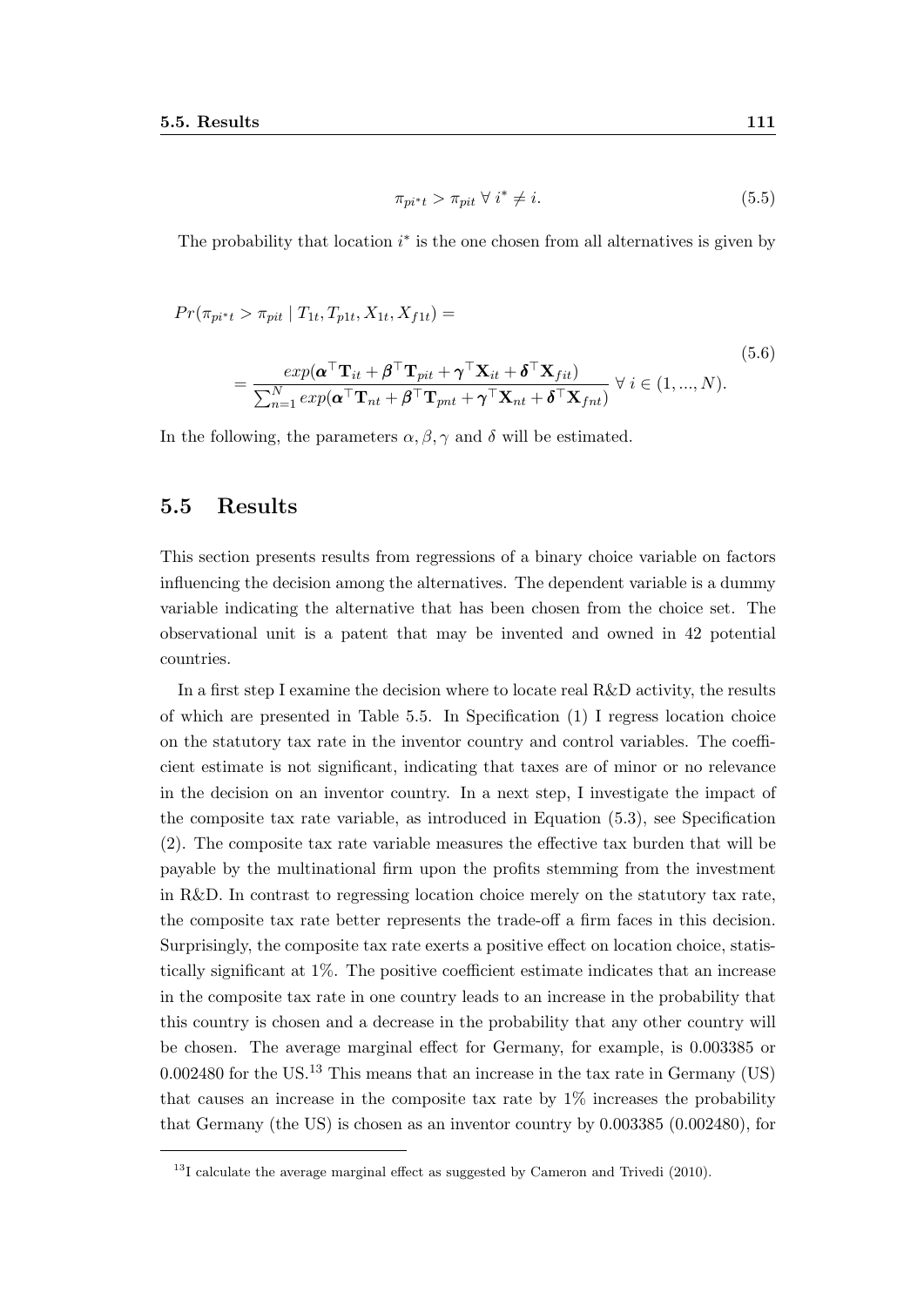a fictional observation with all control variables set to sample mean. On the first glance, this result is surprising, because it suggests that the firm chooses an inventor country that is associated with a higher tax burden over an inventor country with a lower one. However, the investment in R&D activity comes along with high costs and these are most valuable if they can be deducted against a high tax rate.

I, therefore, closer investigate this argument in Specifications (3) to (6). In Specification (3) I regress location choice on the statutory tax rate of the inventor country and the mark-up separately. While the statutory tax rate now exerts a significantly negative effect on location choice, the coefficient estimate on mark-up is significantly positive. The mark-up determines the tax base that remains taxable in the inventor country in case the firm chooses to engage in contract R&D. The positive estimate on mark-up indicates that the firm prefers to invent in a country that demands a higher mark-up. This makes sense only, if the firm contracts out research to a low-tax country. The mark-up may not be confused with the final tax burden the firm faces in the inventor country and thus, I regress location choice on the separate factors that form part of the composite tax rate variable in Specifications (4) to (6).

The composite tax rate variable consists of the tax  $T_i$  a firm has to pay in the inventor country, as given in equation (5.1), and the tax that is payable on the remaining part of profit in the owner country, as given in equation (5.2), if the firm contracts out research to a foreign affiliate. Specification (4) regresses location choice on  $T_i$  and controls. The coefficient estimate on  $T_i$  turns out to be negative and statistically significant, indicating that an increase in the tax that has to be paid in the inventor country decreases the probability that this country will be chosen as an inventor location. This result is reasonable, because the researching company will never incur a loss, but will always receive a remuneration for the costs it incurs and in most cases also a small amount of profit. Therefore, the costs will not be deducted against the tax rate that is applicable in the inventor country and, thus, the argument of deductibility does not apply. Specification (5), on the other hand, regresses location choice on the tax burden that the firm would face in the owner country if the firm engages in contract R&D. The significantly positive coefficient estimate suggests that a location is more likely to be chosen as an inventor country, if the tax payable in the owner country thereby increases. The tax payable in the owner country is partly determined by the inventor country, because only profits exceeding the mark-up are taxable in the owner country. All else equal, the tax burden in the owner country decreases in the mark-up of the inventor country, and vice versa. That is, a decrease in the mark-up of a country leads to an increase in the tax burden in the owner country and a higher probability that the country is chosen as an inventor location. Again, this result seems to be counter-intuitive at first sight. However, the firm will deduct the costs incurred by the R&D investment in the country where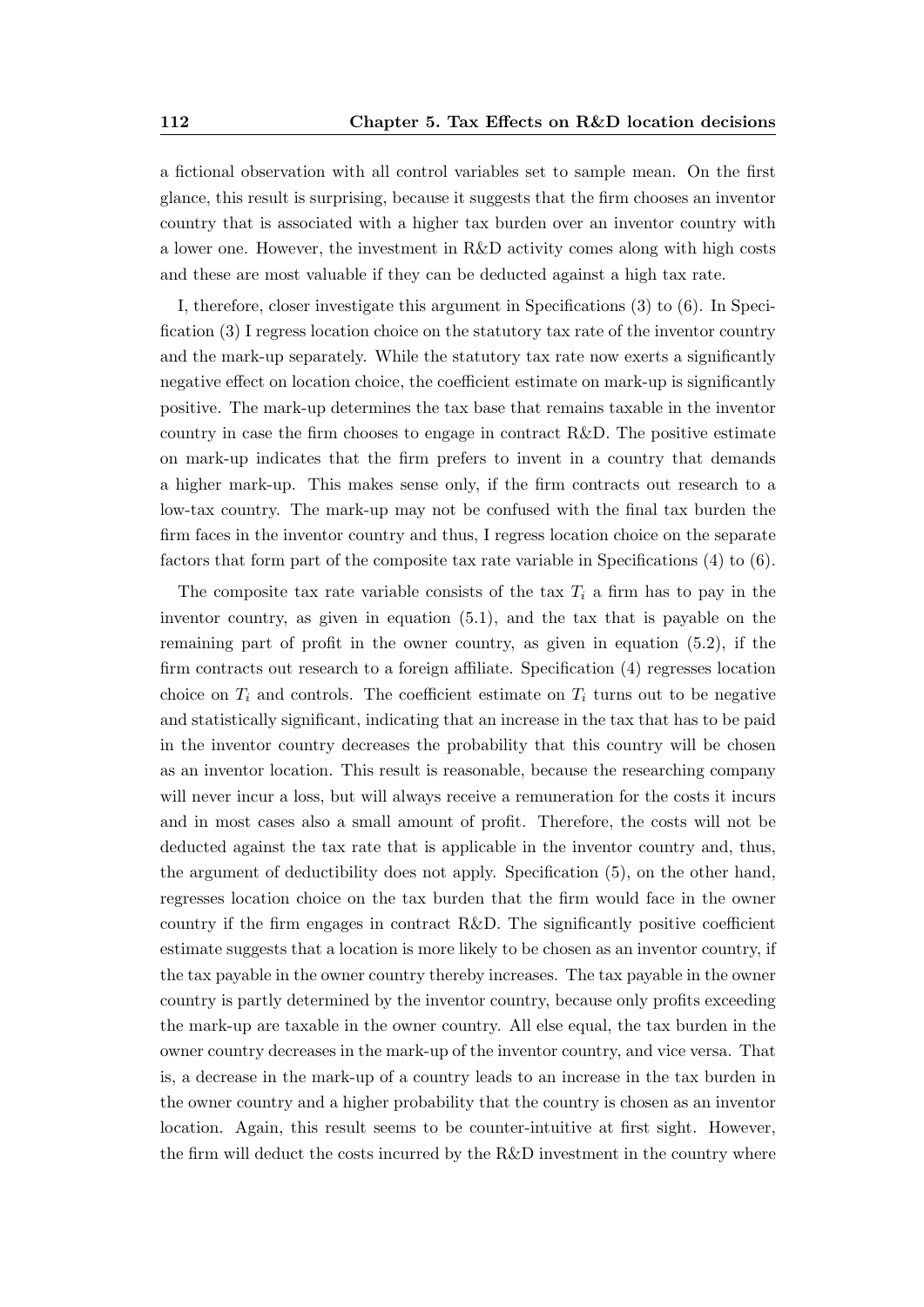the patent is owned. Hence, the firm prefers to deduct costs against a high tax

rate, at the expense that profits are subject to a higher tax rate. Last, I regress location choice on both,  $T_i$  and  $T_o$ , and find that the positive coefficient estimate on  $T<sub>o</sub>$  remains significantly, while the estimate on  $T<sub>i</sub>$  is not significant anymore.

Overall, the findings confirm the notion that the argument of deductibility of costs against a high tax rate is more important than the argument of a low profit tax rate. As outlined in Section 5.2, the firm may choose between financing the R&D investment from a high-tax location which means deductibility of costs against a high tax rate and a high profit tax rate, on the other hand. Or the firm may choose to finance the investment from a low-tax location which would result in a low profit tax rate, but also in the deductibility of costs against the low rate. Consequently, it is not surprising that the statutory tax rate in the inventor country does not impact significantly on the decision on where to locate real R&D activity, because it does not necessarily determine the deductibility of costs nor the taxation of profits. Much more important is the composite tax rate variable that better represents the relevant tax criterion in this decision. The argument of deductibility seems to be of high importance to firms, since a higher composite tax rate exerts a positive effect on location choice. According to the underlying assumptions, this also means that a higher tax is associated with a higher payoff to the firm (see Equation (5.5)). One possible explanation for this could be that firms engage in later profit shifting activities and therefore do not a priori care about a high profit tax rate. In order to explore this line of argumentation, I also investigate the location decision on the owner country.

With respect to other factors that I controlled for in the regression analyses, the results confirm that the market size positively impacts on the decision where to locate real R&D activity. The effect is statistically significant at 1% throughout all specifications. Furthermore, it is also remarkable that the coefficient estimates of both country-firm-specific variables show a very robust effect across all specifications of Table 5.5. First, distance to MNE exerts a negative effect on location choice that is statistically significant at 1%. This finding indicates that research activity is preferably located closer to the headquarter company. A second interesting finding is that the presence of the MNE in a certain country seems to attract research activity. The coefficient estimate on MNE presence is significantly positive at 1% suggesting that the stronger the presence of an MNE in a country, the more likely it is that the MNE will locate further R&D activity in that country.

Table 5.6 presents results on the owner country decision. Again, the dependent variable in all regressions is a binary choice variable, now indicating which alternative was chosen as an owner country for IP. In Specification (1), I regress location choice on the statutory tax rate of the owner country and do not find a significant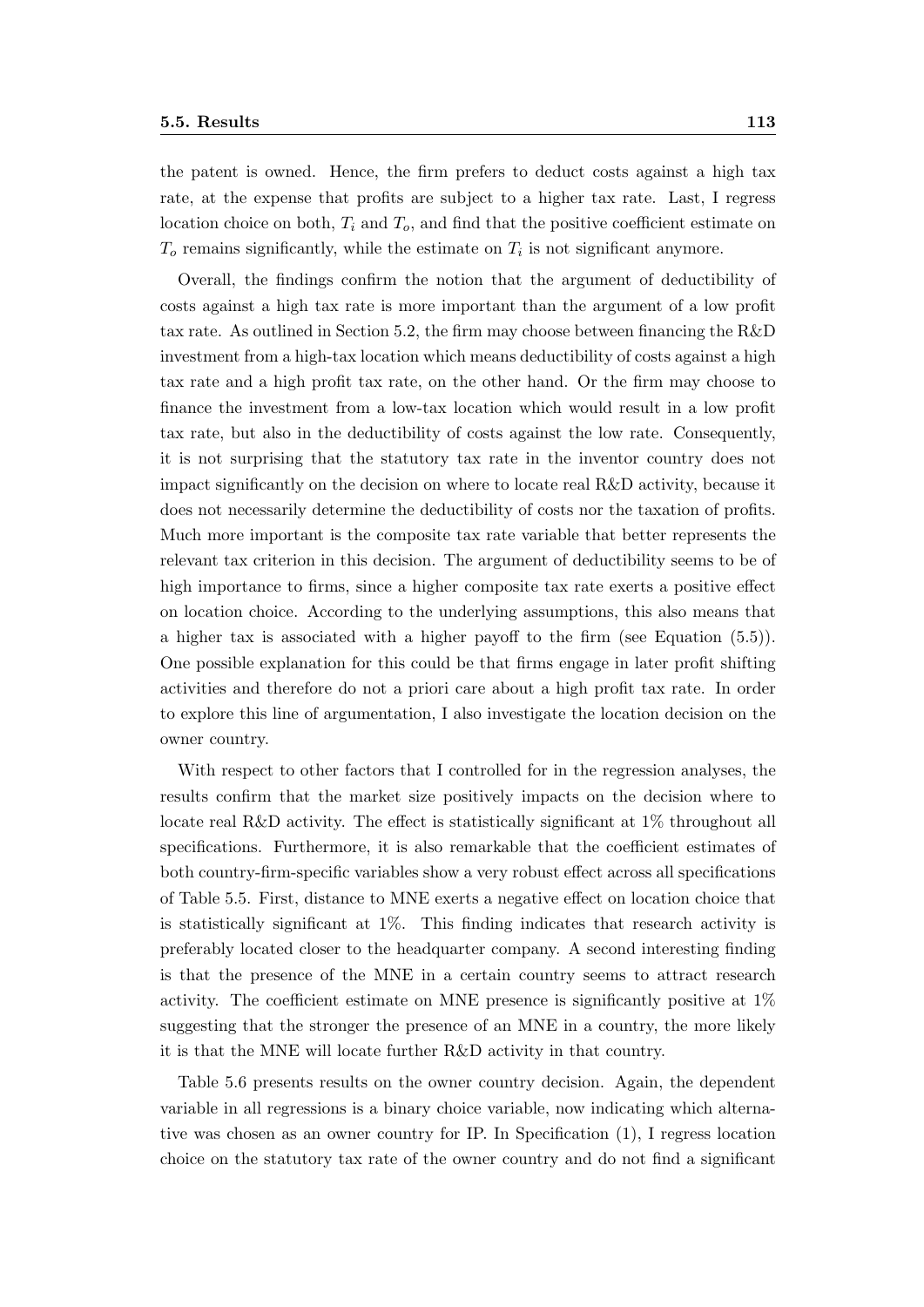| Variables       | (1)         | (2)          | (3)          | (4)          | (5)          | (6)          |
|-----------------|-------------|--------------|--------------|--------------|--------------|--------------|
| $\tau_i$        | $-0.002$    |              |              |              |              |              |
|                 | (0.005)     |              |              |              |              |              |
| $T_c$           |             | $0.032***$   |              |              |              |              |
|                 |             | (0.012)      |              |              |              |              |
| $m_i$           |             |              | $0.282***$   |              |              |              |
|                 |             |              | (0.096)      |              |              |              |
| $T_i$           |             |              |              | $-0.030**$   |              | $-0.008$     |
|                 |             |              |              | (0.013)      |              | (0.011)      |
| $T_o$           |             |              |              |              | $0.148***$   | $0.145***$   |
|                 |             |              |              |              | (0.035)      | (0.035)      |
| market size     | $3.457***$  | $4.092***$   | $4.521***$   | $4.814***$   | $4.920***$   | 4.990***     |
|                 | (0.427)     | (0.393)      | (0.410)      | (0.389)      | (0.425)      | (0.405)      |
| wage level      | $-0.131***$ | $-0.092*$    | $-0.036$     | 0.002        | $-0.009$     | $-0.001$     |
|                 | (0.015)     | (0.049)      | (0.048)      | (0.045)      | (0.049)      | (0.047)      |
| tech. innovat.  | 1.536       | $-19.398***$ | $-52.950***$ | $-31.381***$ | $-31.677***$ | $-31.578***$ |
|                 | (4.131)     | (6.408)      | (11.049)     | (9.087)      | (9.031)      | (8.891)      |
| distance to MNE | $-0.438***$ | $-0.417***$  | $-0.425***$  | $-0.425***$  | $-0.429***$  | $-0.429***$  |
|                 | (0.019)     | (0.018)      | (0.018)      | (0.018)      | (0.019)      | (0.019)      |
| MNE presence    | $0.086***$  | $0.062***$   | $0.072***$   | $0.072***$   | $0.074***$   | $0.074***$   |
|                 | (0.009)     | (0.008)      | (0.009)      | (0.009)      | (0.009)      | (0.009)      |
| rule of law     | $-0.258$    | 0.403        | 0.285        | 0.120        | $-0.143$     | $-0.171$     |
|                 | (0.273)     | (0.298)      | (0.317)      | (0.350)      | (0.427)      | (0.436)      |
| Observations    | 15,874,749  | 6,371,481    | 5,528,464    | 5,528,464    | 5,496,416    | 5,496,416    |
| Cases           | 463,040     | 446,995      | 391,781      | 391,781      | 389,489      | 389,489      |

Table 5.5: Regression Results for Inventor Country Decision

Notes: The dependent variable in all specifications is a binary choice variable taking on the value 1 if the respective country was chosen as inventor location among all alternative countries and zero otherwise. For variable definitions see Table 5.4. All estimations are based on conditional logit. Asterisks (∗, ∗∗ and ∗ ∗ ∗) indicate statistical significance at the 10%, 5% and 1% level. Standard errors in parentheses are robust towards heteroscadasticity and clustering at the level of the MNE.

effect. Similarly, I regress location choice on the composite tax rate variable in Specification (2). Contrary to the inventor country decision, the coefficient estimate on the composite tax rate variable is not significantly positive in the owner country decision. The simplest explanation for this finding would be that there is no statistically significant impact of the composite tax rate variable on the owner country decision. However, the positive effect in the inventor country decision draws upon the conjecture that firms benefit from the deduction of R&D costs against a high tax rate. This argument should also hold in the owner country decision, because the owner of the patent is also the one who finances the investments. Since the two decisions are somewhat related in this regard, I also expect to observe a similar result with respect to the composite tax rate variable. Another explanation is that two effects might cancel each other out in this location decision. Prior studies already investigated the location choice of the patent owner and document negative tax effects on location choice (Griffith et al., 2014; Boehm et al., 2012; Karkinsky and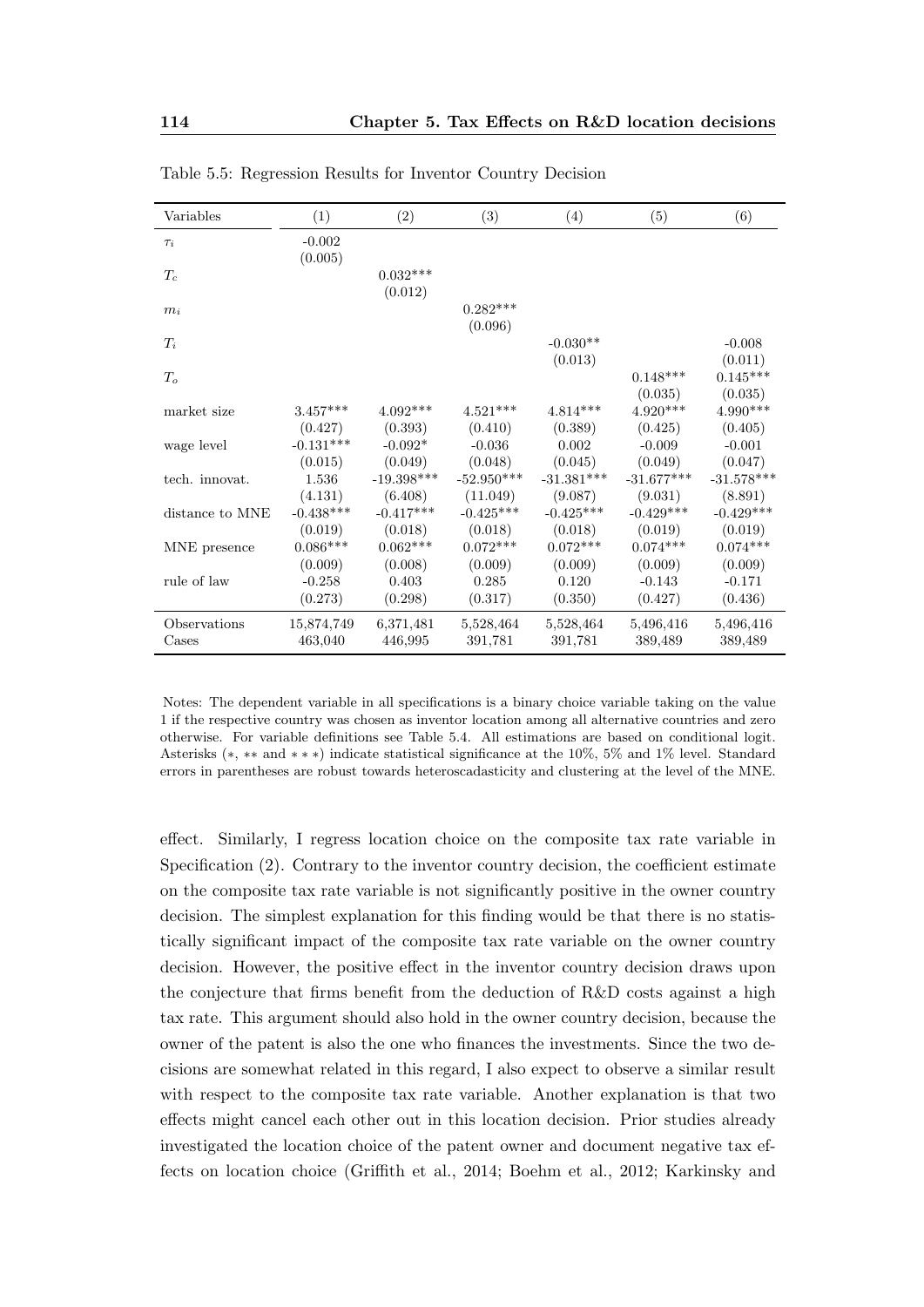Riedel, 2012; Ernst and Spengel, 2011). For example, Griffith et al. (2014) analyze the location choice for patent ownership in a mixed logit framework and find a statistically negative impact of the statutory tax rate. Similarly, Boehm et al. (2012) find that the tax rate negatively impacts on location choice. Both studies interpret their results as reflecting profit relocations to low-tax countries. This effect might also be present in my sample, as well as a positive effect resulting from the use of deductions. Hence, it is also likely that a negative effect of the tax rate compensates for a positive effect.

Furthermore, I examine the effect of the exit tax rate on the owner country decision, controlling for the statutory tax rate in Specification (3) and for the composite tax rate variable in Specification (4). As outlined in Section 5.2 firms might fear a high exit tax rate in the country where they locate property, because an exit tax harms the tax-free movement to a foreign country. Therefore, firms could abstain from locating property in a high-tax country that restricts any exit possibilities. Indeed, I find a statistically significant and negative effect of the exit tax rate on location choice in Specification (4). I go on to argue that the exit tax should appear even more as a barrier in high-tax countries. Following this argumentation, I interact the exit tax rate both with the statutory tax rate (Specification (5)) and with the composite tax rate variable (Specification  $(6)$ ). Interestingly, this line of argumentation cannot be confirmed by the empirical findings. In Specification (5) the exit tax rate and also the statutory income tax rate exert a negative effect on the owner country decision. The coefficient estimate of the interaction term though, which would be expected to be negative as well, does not show a negative impact on location choice. Thus, in a high-tax country the exit tax exerts a less negative effect on location choice than in a low-tax country. The results are similar if instead of the statutory tax rate the composite tax rate variable is interacted with the exit tax. In Specification (6) the interaction term is also positive, while the effect of the exit tax and the composite tax rate variable are both negative, indicating that the exit tax is less harmful towards investment if the firm faces a higher tax burden as compared to facing a low tax burden in a country.

With regard to all other control variables included in the regressions, the results show that the inventor and owner country decision are similar in many respects. The coefficient estimates of market size are positively significant throughout all specifications. The wage level is negatively significant only in Specifications (4) and (6) indicating that the effect is not robust across all specifications. In contrast to the inventor country decision, technological innovativeness does not exert a significant effect on the owner country decision. Again, I find robust effects of both countryfirm-specific variables. Thus, a location is more likely to be chosen as an owner country if it is closer to the headquarter of the MNE and if the MNE is already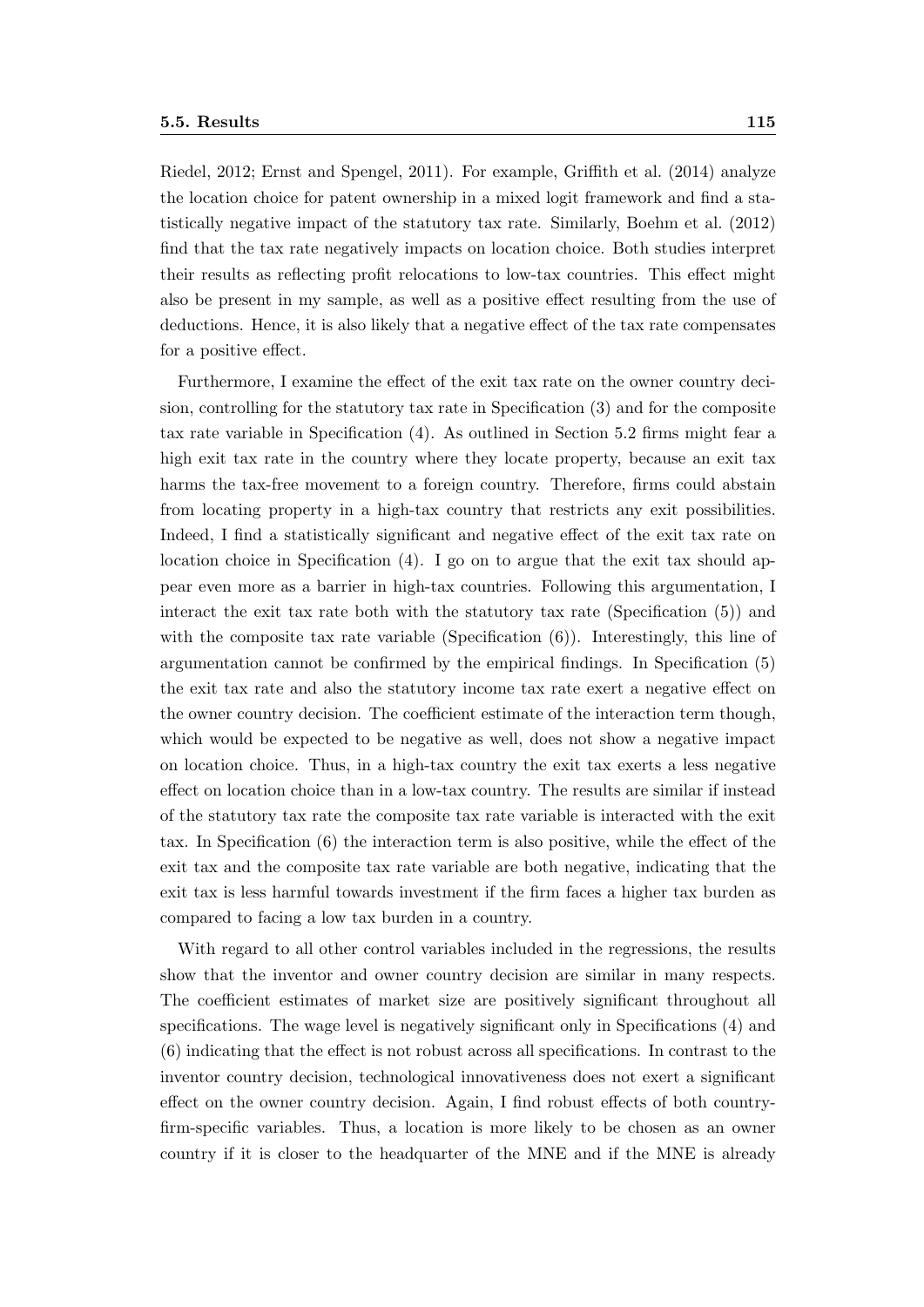| Variables           | (1)             | (2)         | (3)         | (4)         | (5)         | (6)         |
|---------------------|-----------------|-------------|-------------|-------------|-------------|-------------|
| $\tau_o$            | 0.001           |             | $-0.044$    |             | $-0.110***$ |             |
|                     | (0.007)         |             | (0.028)     |             | (0.038)     |             |
| $\mathcal{T}_c$     |                 | 0.010       |             | 0.005       |             | $-0.427***$ |
|                     |                 | (0.014)     |             | (0.032)     |             | (0.057)     |
| $e_o$               |                 |             | 0.016       | $-0.025***$ | $-0.111***$ | $-0.552***$ |
|                     |                 |             | (0.022)     | (0.009)     | (0.030)     | (0.044)     |
| $\tau_o \times e_o$ |                 |             |             |             | $0.002***$  |             |
|                     |                 |             |             |             | (0.001)     |             |
| $T_c \times e_o$    |                 |             |             |             |             | $0.010***$  |
|                     |                 |             |             |             |             | (0.001)     |
| market size         | $3.704***$      | $5.150***$  | $4.616***$  | $5.805***$  | $5.140***$  | $4.749***$  |
|                     | (0.509)         | (0.479)     | (0.573)     | (0.654)     | (0.480)     | (0.804)     |
| wage level          | 0.004           | 0.004       | $-0.057$    | $-0.218***$ | $-0.112$    | $-0.695***$ |
|                     | (0.045)         | (0.063)     | (0.088)     | (0.084)     | (0.077)     | (0.127)     |
| tech.innovat.       | 2.706           | $-2.421$    | 7.438       | 3.933       | 3.741       | $-3.861$    |
|                     | (4.896)         | (5.041)     | (4.657)     | (4.539)     | (4.103)     | (7.035)     |
| distance to MNE     | $-0.559***$     | $-0.526***$ | $-0.526***$ | $-0.475***$ | $-0.526***$ | $-0.454***$ |
|                     | (0.028)         | (0.026)     | (0.047)     | (0.042)     | (0.047)     | (0.041)     |
| MNE presence        | $0.105^{***}\,$ | $0.094***$  | $0.165***$  | $0.177***$  | $0.165***$  | $0.174***$  |
|                     | (0.011)         | (0.010)     | (0.013)     | (0.016)     | (0.013)     | (0.015)     |
| rule of law         | $-0.199$        | 0.426       | $-0.069$    | $0.862*$    | 0.311       | $1.333***$  |
|                     | (0.338)         | (0.446)     | (0.310)     | (0.490)     | (0.275)     | (0.475)     |
| Observations        | 15,924,206      | 13,220,713  | 6,036,071   | 5,054,165   | 6,036,071   | 5,054,165   |
| Cases               | 464,185         | 385,533     | 255,995     | 214,992     | 255,995     | 214,992     |

Table 5.6: Regression Results for Owner Country Decision

Notes: The dependent variable in all specifications is a binary choice variable taking on the value 1 if the respective country was chosen as patent ownership location among all alternative countries and zero otherwise. For variable definitions see Table 5.4. All estimations are based on conditional logit. Asterisks (∗, ∗∗ and ∗ ∗ ∗) indicate statistical significance at the 10%, 5% and 1% level. Standard errors in parentheses are robust towards heteroscadasticity and clustering at the level of the MNE.

present in that country.

Summing up the results from Table 5.6, the statutory tax rate and the composite tax rate variable are not found to exert a significant and robust effect on location choice. One reason that could be responsible for this finding is that two opposite effects actually are present and cancel each other out. That is, firms might anticipate the profit potential of the research project and locate high profitable patents in lowtax countries to benefit from a low profit tax burden when the project yields high returns. On the other hand, if a low profit potential is anticipated firms may want to locate the patent in a high-tax country. In this case, they do not fear to be hit by a high profit tax rate, because they only earn a small return anyway. Additionally, they can make use of deductions against a high tax rate. This idea has already been introduced in Chapter 4, where indirect evidence is provided to substantiate this idea, and will be further picked up in Section 5.6.

With regard to the exit tax rate, I find statistically significant evidence that an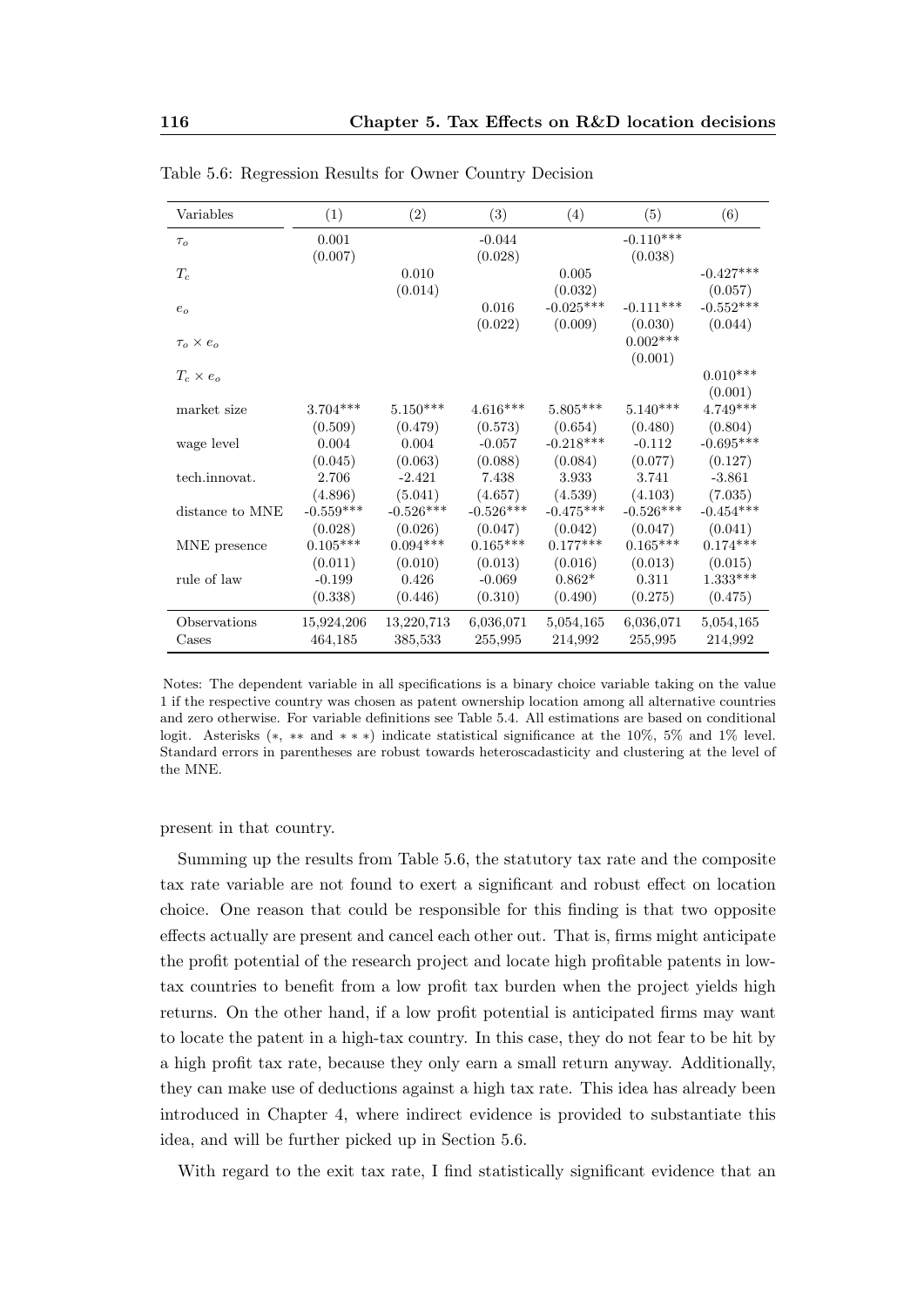increase in the exit tax rate is associated with a decrease in the probability that this country is chosen as a location for patent ownership. Thus, I conclude that indeed firms anticipate their profit shifting opportunities and related anti-avoidance regulations in the decision from where to finance an R&D investment, because this will be the location where the patent will be ultimately subject to tax. Last, the results suggest that in high-tax countries - with respect to both, the statutory tax rate and the composite tax rate variable - the exit tax impacts less negatively on location choice than in low-tax countries. Although one would not expect to see this result, an explanation could be that firms who decide to locate a patent in a high-tax country do so for the reason of deducting the costs against a high tax rate. As already discussed above, they do not expect to render high returns on such an investment and therefore, view a high exit tax rate as less disadvantageous than in the case of a patent that is expected to yield a high return and that is located in a low-tax country. Consequently, these findings suggest that it could be worthwhile to closer investigate the argument that patents, which are expected to yield high returns, differently respond to taxes than patents, which are expected to yield low returns or even incur a loss.

## 5.6 Robustness Checks

In a robustness check I closer examine whether patents with a higher profit potential differently react to taxes than patents with less profit potential. Following previous studies I measure profit potential by the quality of a patent (Ernst et al., 2014; Boehm et al., 2012; Griffith et al., 2014). In the literature, different measures of quality have been applied. Ernst et al. (2014) and Boehm et al. (2012) rely on an index that has been introduced by Lanjouw and Schankerman (2004) and Hall (2007). This index is based on three underlying indicators, which are patent family, forward citations and technological classes and is calculated using factor analysis (see also Chapter 4 Section 4.2.2). In contrast, Griffith et al. (2014) use a dummy variable that equals one if the patent is part of a triadic patent family and zero otherwise. A triadic patent family is given if for a patent a related patent application is filed at each of the EPO, the US Patent and Trademark office and the Japan Patent Office. The authors argue that triadic patents are of higher quality because firms only will accept the costs of filing for patent protection at the major patent offices worldwide if they expect the patent to yield high economic rents.

For the purpose of my analysis, I rely on the three indicators for patent quality already applied in Chapter 4, which are patent family, forward citations and technological classes. The data for these indicators is provided by the Orbis Patent database (Bureau van Dijk). The family size of a patent covers all countries where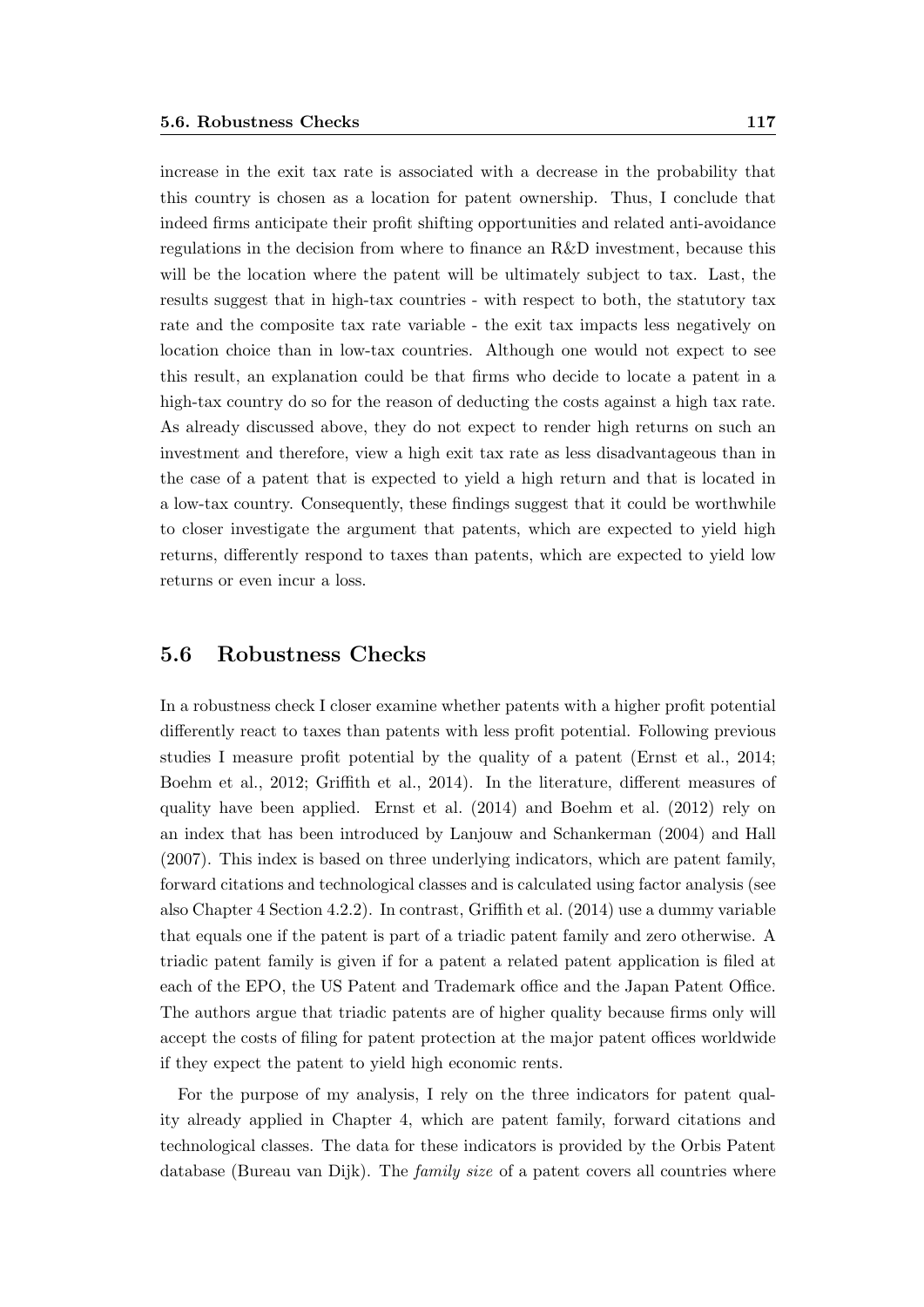patent protection is sought. These will be the countries where the patentee wants to use the patent in the production process and where the products are ultimately sold to the consumer. Since the cost for patent application increases in the number of countries where protection is sought, a firm will only apply in several countries if it expects the profits to outweigh the cost. Consequently, the size of a patent's family can be interpreted as an indicator of the patent's quality and its future earnings potential. In the data, I only observe patent applications from national patent offices. Therefore, I do not double count any filings at the EPO, where a bundle of national patent applications is administered within one application. I identify the patent family via the priority number that every secondary filing carries and that equals the first application number. Furthermore, forward citations provide information about how often a patent has been cited by following patent applications. The citations are an instrument to determine the scope of the patent right relative to prior art in the field. However, not necessarily all innovations which draw on an existing patent in fact acknowledge the reference. Therefore, all necessary citations are added to the application by the patent examiner during the filing process. Moreover, an external patent examiner has the benefit of following a consistent and objective patent citation practice. The number of forward citations provides some information on the importance of the invention for future research in the field and hence, will be another indicator of quality of a patent. Forward citations are a separate data item in the Orbis database. I summed up all forward citations to receive the total number for the analysis. Last, I rely on the number of technological classes that have been shown by previous research to be an indicator of technological quality (Lerner, 1994). This is a measure of the scope of application of the respective technology. The technological classes are listed in the patent document and are eight digit codes of the International Patent Classification (IPC) system. Similarly to forward citations, this number is calculated as the sum of technological classes, which are listed in a separate data item in Orbis.

I identify a high-quality patent by means of a dummy variable that takes on the value one if at least two of the indicators exceed the sample mean, and zero otherwise. The so calculated quality variable has mean 0.16 and standard deviation  $0.37<sup>14</sup>$  15.7% of all patents are high-quality patents. In the analysis, I interact quality with the main tax variables to see whether tax effects are different for highand low-quality patents. In general, I expect that firms care more about the profit tax rate than about the deductibility of costs, with respect to high-quality patents. In other words, I expect to see a negative and significant coefficient estimate on the interaction term of the tax parameters with quality. The results are presented in

<sup>&</sup>lt;sup>14</sup>The mean and the standard deviation are calculated based on the estimation sample used in Specification  $(1)$  of Table 5.7.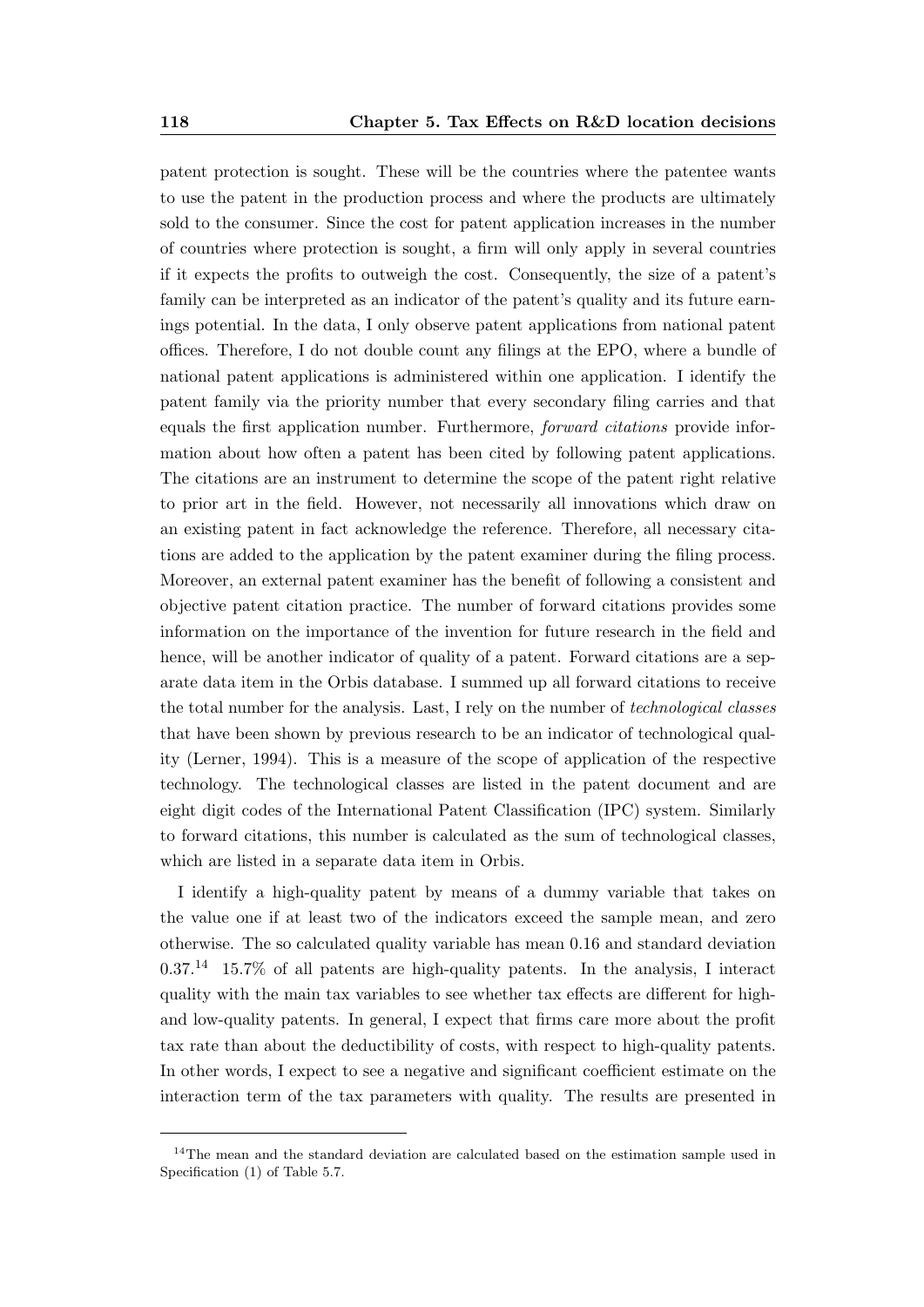|                                  |                        |                       | Inventor Location Choice |                         |                        | Owner Location Choice  |                        |
|----------------------------------|------------------------|-----------------------|--------------------------|-------------------------|------------------------|------------------------|------------------------|
| Variables                        | (1)                    | (2)                   | (3)                      | (4)                     | (5)                    | (6)                    | (7)                    |
| $\tau_{i,o}$                     | $-0.001$<br>(0.006)    |                       |                          |                         | 0.003<br>(0.008)       |                        |                        |
| $\tau_{i,o}$ $\times$<br>quality | $-0.004$<br>(0.005)    |                       |                          |                         | $-0.012*$<br>(0.006)   |                        |                        |
| $\mathcal{T}_c$                  |                        | $0.039***$<br>(0.010) |                          |                         |                        | 0.016<br>(0.014)       |                        |
| $T_c \times$<br>quality          |                        | 0.015<br>(0.011)      |                          |                         |                        | $-0.032***$<br>(0.012) |                        |
| $T_i$                            |                        |                       | $-0.034**$<br>(0.013)    |                         |                        |                        |                        |
| $T_i$ ×<br>quality               |                        |                       | $0.021**$<br>(0.009)     |                         |                        |                        |                        |
| $T_o$                            |                        |                       |                          | $0.152***$<br>(0.035)   |                        |                        |                        |
| $T_{o} \times$<br>quality        |                        |                       |                          | $-0.020***$<br>(0.006)  |                        |                        |                        |
| $e_o$                            |                        |                       |                          |                         |                        |                        | $-0.006$<br>(0.006)    |
| $e_{o} \times$<br>quality        |                        |                       |                          |                         |                        |                        | $-0.010***$<br>(0.004) |
| market size                      | $3.467***$<br>(0.431)  | $-0.141$<br>(1.024)   | $4.815***$<br>(0.389)    | $4.912***$<br>(0.424)   | $3.737***$<br>(0.516)  | $5.162***$<br>(0.479)  | $4.123***$<br>(0.736)  |
| wage level                       | $-0.023$<br>(0.034)    | 0.087<br>(0.059)      | 0.005<br>(0.045)         | $-0.006$<br>(0.049)     | 0.000<br>(0.000)       | 0.000<br>(0.000)       | $-0.000$<br>(0.000)    |
| tech. inno.                      | 1.643<br>(4.129)       | $-9.272$<br>(5.801)   | $-31.606***$<br>(9.139)  | $-30.286***$<br>(9.025) | 2.954<br>(4.885)       | $-1.682$<br>(5.057)    | $8.144*$<br>(4.786)    |
| distance                         | $-0.433***$<br>(0.017) | $-0.407***$<br>(0.02) | $-0.424***$<br>(0.018)   | $-0.429***$<br>(0.019)  | $-0.001***$<br>(0.000) | $-0.001***$<br>(0.000) | $-0.001***$<br>(0.000) |
| presence                         | $0.086***$<br>(0.009)  | $0.053***$<br>(0.007) | $0.072***$<br>(0.009)    | $0.074***$<br>(0.009)   | $0.105***$<br>(0.011)  | $0.094***$<br>(0.010)  | $0.163***$<br>(0.013)  |
| rule of law                      | $-0.261$<br>(0.273)    | 0.027<br>(0.347)      | 0.154<br>(0.352)         | $-0.119$<br>(0.430)     | $-0.209$<br>(0.339)    | 0.413<br>(0.448)       | 0.007<br>(0.290)       |
| Observations<br>Cases            | 15,874,749<br>374,983  | 4,739,565<br>121,899  | 5,528,464<br>156,152     | 5,496,416<br>155,238    | 15,924,206<br>376,805  | 13,220,713<br>312,982  | 6,036,071<br>154,032   |

Table 5.7: Further Regression Results: High- vs. Low-Quality Patents

Notes: The dependent variable is a binary choice variable taking on the value 1 if the respective country was chosen as inventor location among all alternative countries and zero otherwise in specifications (1) to (4). In specifications (5) to (7) the binary choice variable takes on the value 1 if the respective country was chosen as patent ownership location and zero otherwise. For variable definitions see Table 5.4. All estimations are based on conditional logit. Asterisks (∗, ∗∗ and ∗ ∗ ∗) indicate statistical significance at the 10%, 5% and 1% level. Standard errors in parentheses are robust towards heteroscadasticity and clustering at the level of the MNE.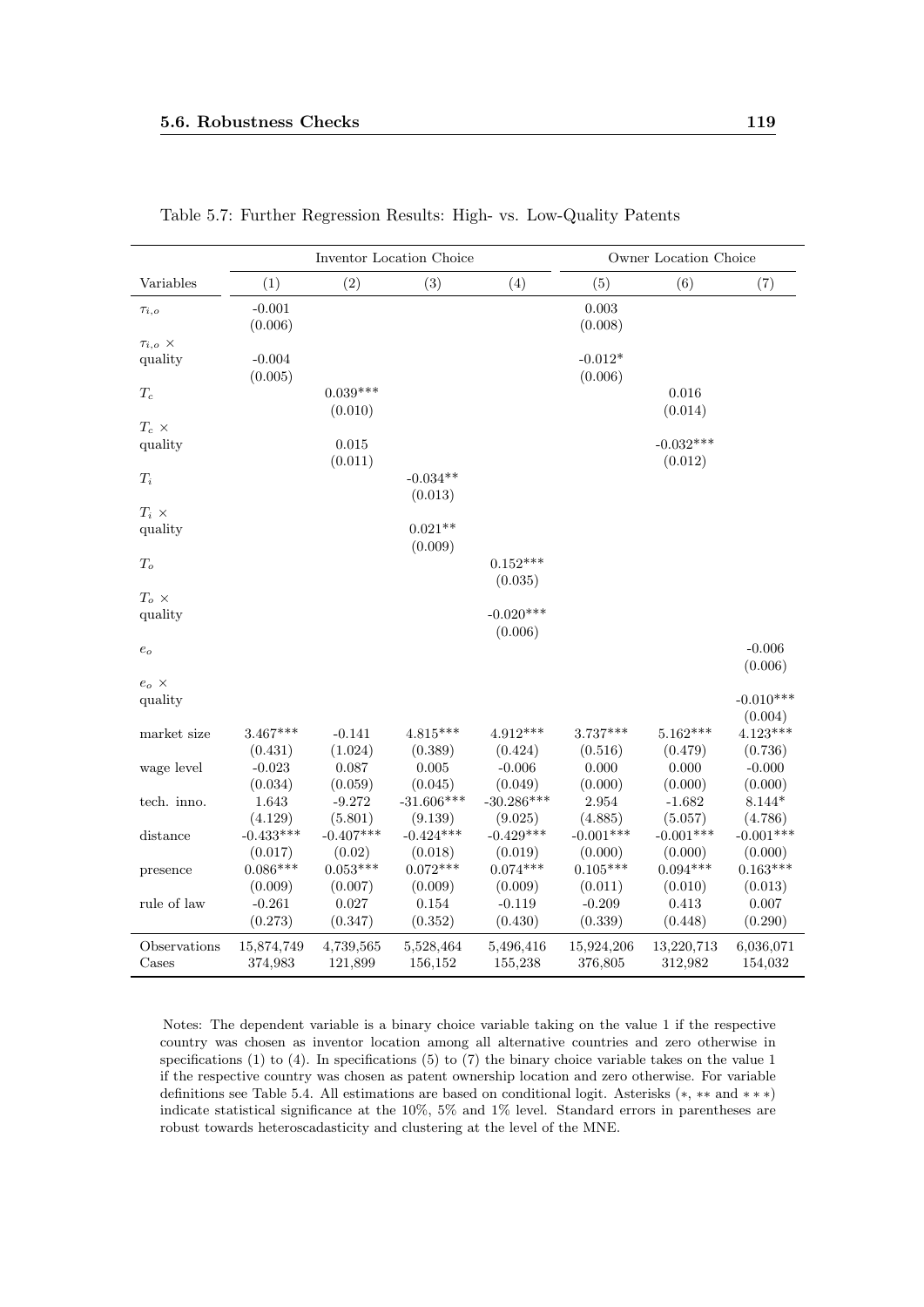Table 5.7.

Specifications (1) to (4) are referring to the inventor location choice. The findings presented in Table 5.5 reveal that the deductibility of costs against a high tax rate is a very important argument to firms in the inventor country decision, as a higher composite tax rate increases the likelihood that a firm chooses a location for real R&D activity. This result still holds when interacting the composite tax rate variable with quality, see Specification (2) of Table 5.7. The effect is even applicable to high-quality patents, as the coefficient estimate of the interaction term turns out to be non-significant. Looking at the tax burden measure in the inventor country  $T_i$ for contract R&D agreements, its effect on location choice is significantly negative regarding low-quality patents, but almost fully compensated by the significantly positive interaction effect for high-quality patents (see Specification (3)). That means, that for high-quality patents the tax burden they face in the inventor country if they engage in a contract R&D agreement plays almost no role. On the other hand, the tax burden in the owner country exerts a less positive effect on location choice for high-quality patents (see Specification (4)). The result is reasonable, because high-quality patents are expected to render high returns and thus, the argument of deductibility of costs is of less importance as compared to the concern about a high profit tax rate. Nevertheless, in the inventor location choice the argument of deductibility still prevails over the argument of a low profit tax rate, even for highquality patents. The results confirm my hypothesis in that the deductibility is of less relevance for high-quality patents as compared to low-quality patents.

The results regarding the owner location choice are presented in Specifications (5) to (7) of Table 5.7. Specification (5) regresses the statutory tax rate of the owner country on owner location choice. As in Table 5.6 the statutory tax rate does not significantly impact on location choice. However, for high-quality patents I observe a negative effect on location choice indicating that the probability to locate a high-quality patent in a country decreases if the statutory tax rate in that country increases. The effect is statistically significant at 10%. The same effect is found for the composite tax rate variable and the exit tax rate. In both cases, the negative effect is statistically significant at 1%. Together, these results suggest that in the owner location choice firms care more about the profit tax rate that is imposed on the returns from R&D. Especially high-quality patents are less likely to be located in a country that has a high tax rate, a high composite tax burden and a high exit tax rate. The effect of the exit tax rate in Specification (7) also documents that firms anticipate adverse tax regulations on a later transfer of assets cross-border.

Overall, the results from Table 5.7 confirm the hypothesis that firms are more concerned about a high profit tax rate than about the deductibility of costs in the decision on an owner location than in the decision on an inventor location. This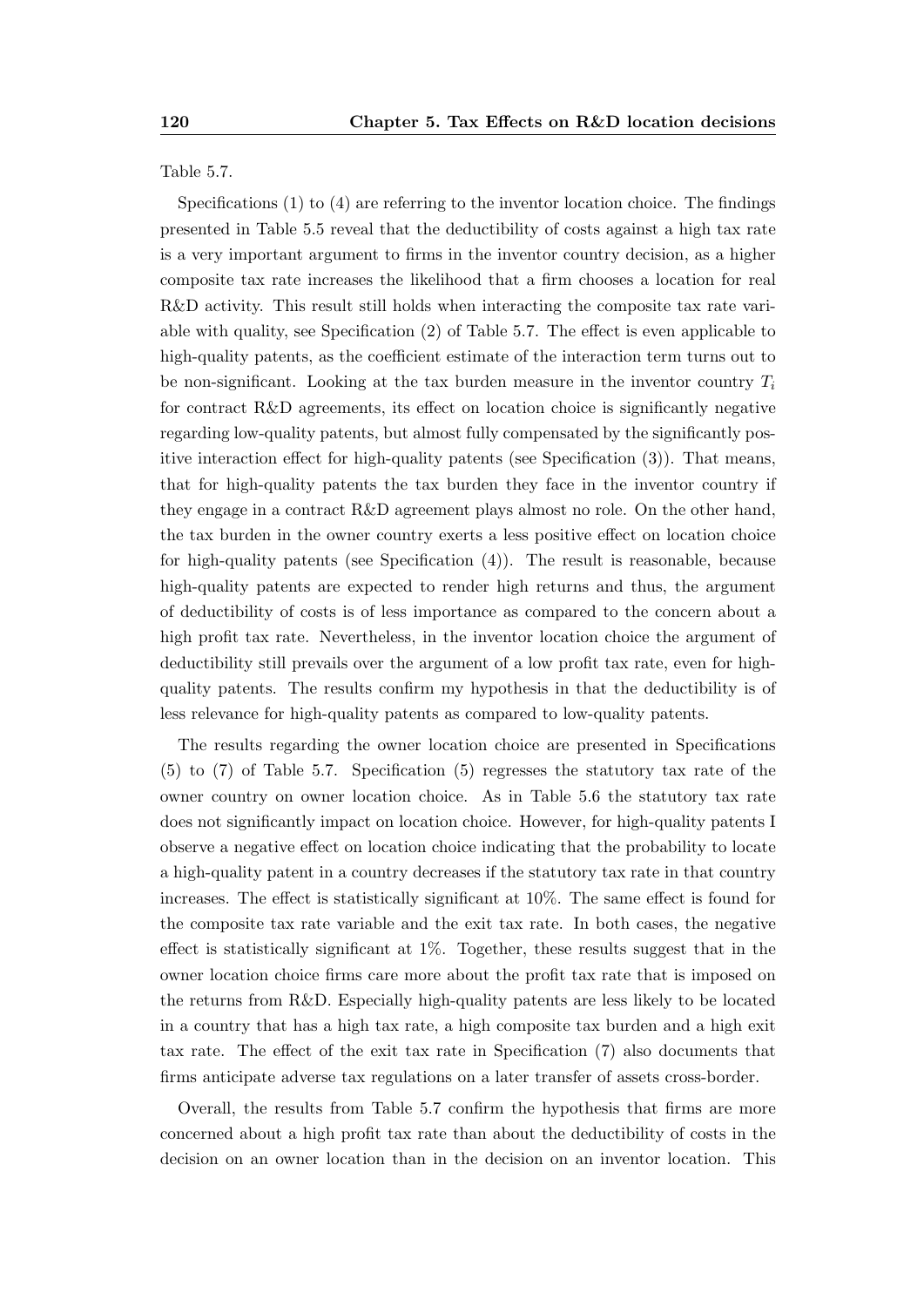finding is especially important for high-quality patents. The findings of Specifications (1) to (4) in Table 5.7 also reveal that in the inventor location choice firms choose to locate real R&D activity in a location with a higher profit tax rate to make use of deductions of costs incurred against the high tax rate, even in the case of a high-quality patent. As this is counter-intuitive, firms apparently follow other structures to circumvent high profit taxation if patents yield high returns. For example, they could engage in the later transfer of patents to a low-tax location after they have benefited from deducting costs against a high tax rate. A hint in favor of this conjecture are the significantly negative coefficient estimates on the exit tax rate and on the interaction term of the exit tax rate with the quality dummy in the owner location choice (see Specifications (4) to (6) in Table 5.6 and Specification (7) in Table 5.7).

#### 5.7 Conclusion

Recent developments intend to prevent multinational enterprises from implementing tax practices that merely aim to reduce the overall tax burden of the firm and thus, lead to severe losses in countries' tax revenues. The OECD's report on base erosion and profit shifting (OECD, 2013b) also discusses structures that involve R&D firms collaborating within cost sharing or cost contribution arrangements with a view to generate intellectual property, deduct the costs in a high-tax jurisdiction and locate the intellectual property in another jurisdiction where its profits are subject to a low tax rate. To tackle such practices by introducing new and effective anti-tax avoidance measures, it is important to know how firms may react to such measures. Therefore, this study investigates the sensitivity of innovative activity to taxes. Specifically, I examine whether the tax burden a firm will face by locating its R&D activity in a certain country has an impact on the choice of location for real R&D activity. In this analysis, I will further investigate the effects of anti-tax avoidance measures on the location of innovative activity as well as on the location of patent ownership. This is a crucial question, because if firms anticipate adverse effects from anti-tax avoidance measures and refrain from locating real R&D activity in the respective country, the anti-tax avoidance measure did not achieve the desired result of securing a country's tax base. Rather, it had led to a disinvestment in the respective country with negative welfare effects on employment and the lack of spillovers from innovation.

This study presents evidence that firms care more about the deductibility of costs against a high tax rate than about the high tax rate on profits when they decide where they should locate a new R&D project. Thus, the composite tax variable, which measures the tax burden a firm possibly faces when investing in a respective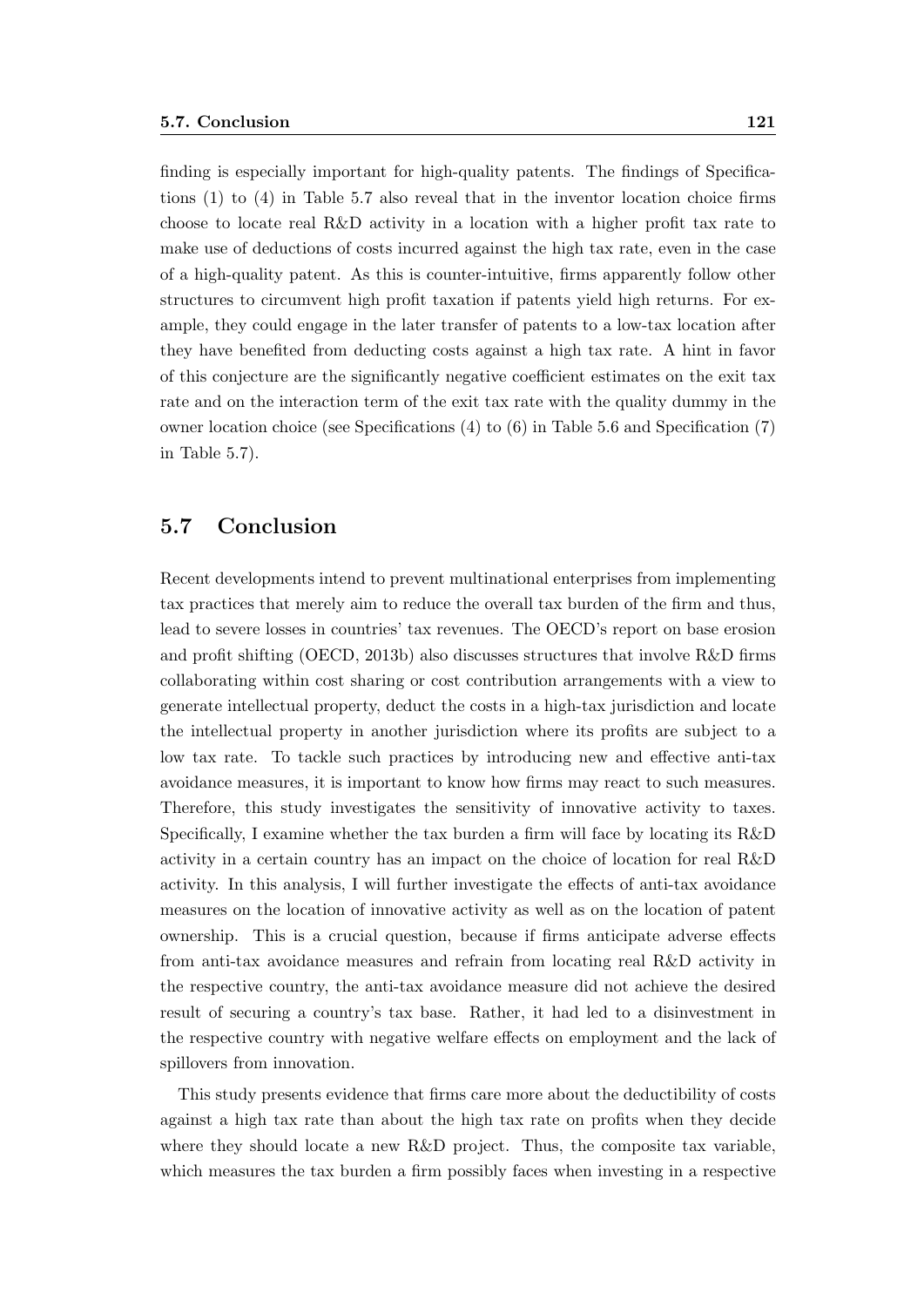country, exerts a positive effect on location choice. Consequently, I conclude that firms do not anticipate adverse tax effects on profits from R&D when deciding on the location of innovative activity, but rather think in shorter terms and decide to locate R&D activity in a country where costs are most valuable and can be deducted against a high tax rate. On the other hand, however, the tax rate on profits seems to be of higher importance in the decision on patent ownership, although the model fails to identify a robust negative effect of the statutory and composite tax rate on location choice. A possible explanation could be that both effects, the deductibility of costs and the tax burden on profits, cancel each other out since they act in opposite directions. Nevertheless, I do find a statistically significant effect of the exit tax rate on location choice about patent ownership. As the exit tax rate negatively impacts on location choice, I conclude that firms indeed anticipate adverse effects from anti-tax avoidance measures in the patent ownership location choice. This finding is further substantiated by the findings that in a high-tax country the exit tax exerts a less negative effect on location choice than in a low-tax country or, put differently, that if the exit tax is high the statutory tax rate exerts a less negative effect on the patent ownership location choice. On first sight, this finding seems to be counter-intuitive. One would have expected that firms view the exit tax to be even more harmful given that the patent is located in a high-tax country, because the exit tax prevents from moving the patent into a low-tax location. However, the finding also emphasizes that if the firms would not anticipate adverse effects from a tight exit tax regime, it may find itself in a situation where the patent is owned in a high-tax jurisdiction and cannot be relocated to a low-tax jurisdiction due to a high exit tax. In such a case, I would expect to observe a negative sign on the interaction term of exit tax and the statutory tax rate. As the regression results, however, return a positive sign of the interaction term, I conclude that firms do not even find themselves in situations sketched above. Thus, I further conclude that firms do anticipate that a tight exit tax regime would prevent them from relocating patents to low-tax jurisdictions later to avoid being subject to a high profit tax rate and, hence, do not even locate patents in jurisdictions that impose a high exit tax rate. This finding also confirms the notion by Mutti and Grubert (2009) that firms apparently employ other structures, not observable to the econometrician, to avoid profits being subject to a high tax rate.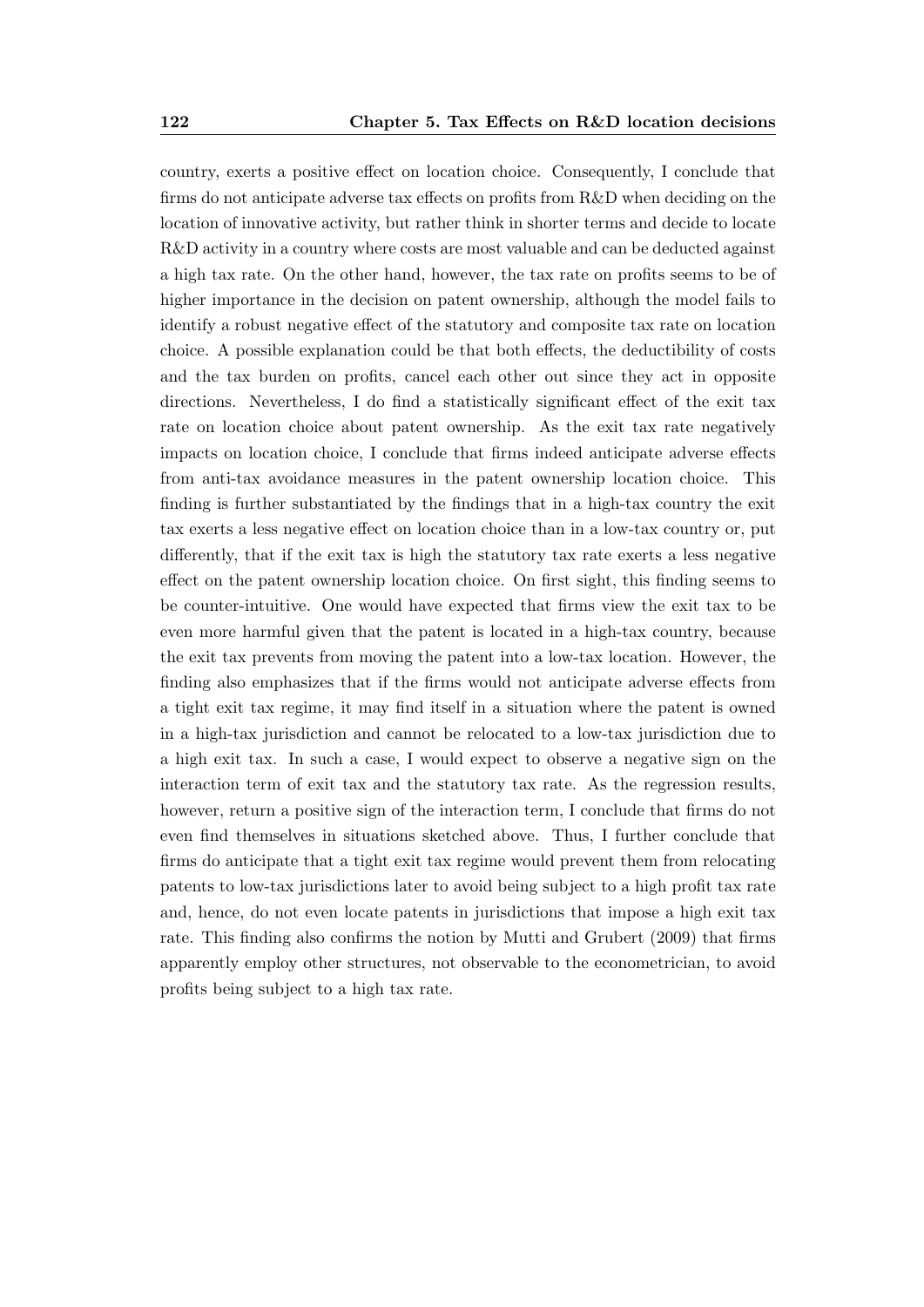# Chapter 6

# Conclusion

The aim of the presented thesis was to provide empirical evidence on the microeconomics of R&D investments with regard to corporate taxes. In particular, the core research question was how firms react to existing tax regulations that are either designed to incentivize R&D activity or to secure the fiscal sovereignty of states over profits stemming from R&D activity. Three studies have been undertaken to gain more insights in the behavior of firms with respect to their R&D investments. First, a survey study was conducted among 47 top financial and tax managers of very large multinational companies to learn about the decision-making process in R&D intensive multinationals. Second, the question whether R&D tax incentives exert an effect on the quality of R&D projects was tested using data on patent applications to the European Patent Office. Third, evidence on the impact of taxes on the location decisions of R&D investments is provided. The results from the presented studies are summarized in the following:

- 1. The first part of analyses in our questionnaire was devoted to descriptive evidence to draw a picture of the firms in our sample with respect to their views on R&D tax planning. It provides insights as to what considerations are important to them and what motives drives them to act like they do when investing in R&D and IP, respectively. Thus, in a first question we asked them what factors are important in the decision on the amount of R&D spending. Among financial, accounting and tax factors, the answers reveal that financial and accounting factors are important factors influencing the amount of R&D spending, but taxes are less important. We conclude that R&D investments seem to critically depend on the availability of equity capital and on the liquidity of firms.
- 2. In a second question, we asked what general country characteristics are important to firms in their decision to locate R&D activity in one country or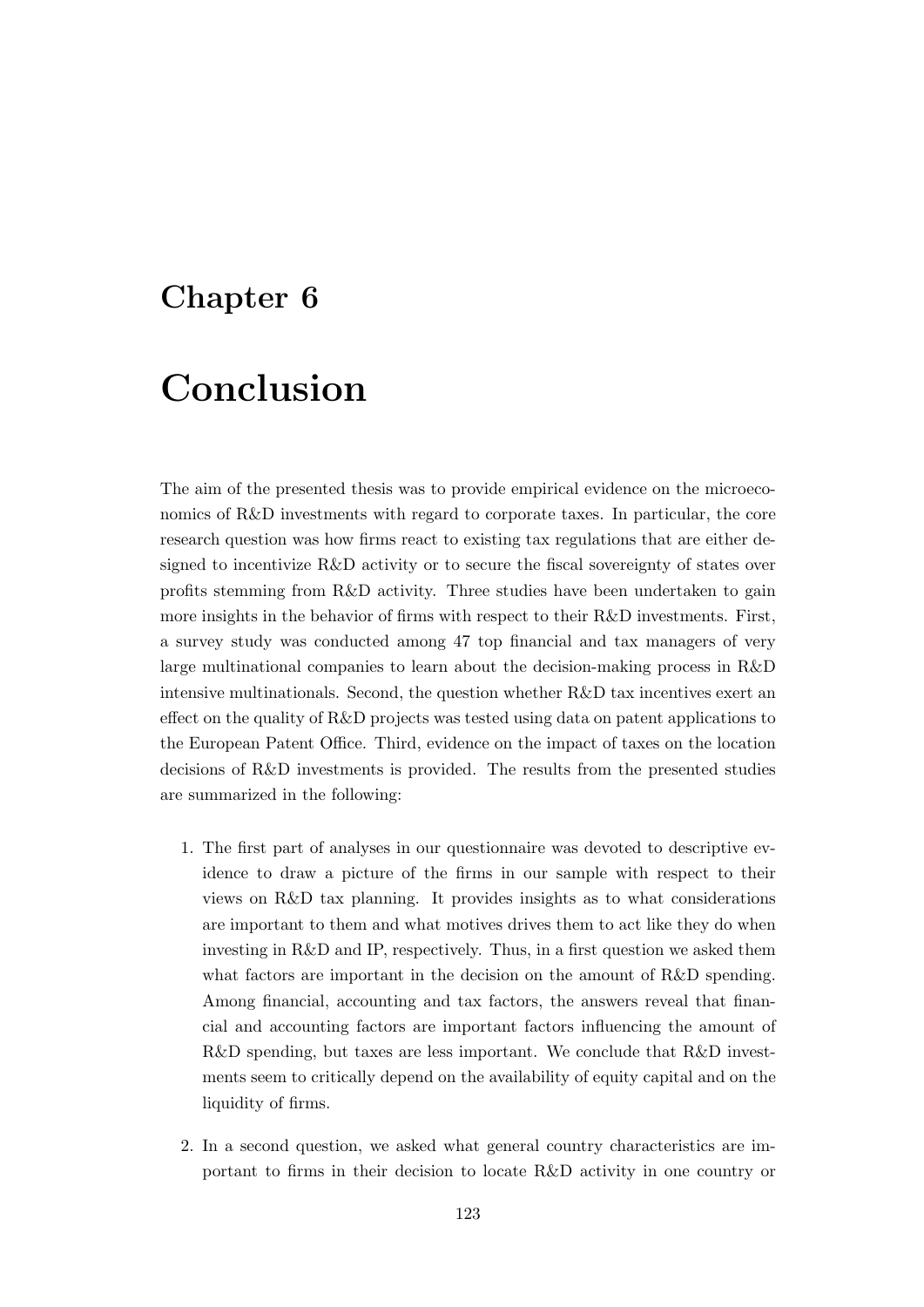another. Similarly, we ask which of these characteristics are important in the location decision for IP. Regarding the R&D location decision, the most important factor are the skills and availability of the workforce. Not surprisingly, tax costs are the least important country characteristic. With respect to the IP location decision, the most important factor is the legal stability and the security of IP, while tax costs are rated second least important. Comparing the answers that were given to the R&D location decision question with the answers from the IP location decision question, the answers differ significantly in three of five country characteristics. Tax costs are slightly more important in the location decision of IP than of R&D. We conclude, that the results highlight the separation of the two location decisions in the decision-making process regarding R&D investments.

- 3. Furthermore, we compare various tax factors with each other and ask firms to indicate their importance in the R&D and the IP location decision. The results show that the most important factor for the location of R&D activity is the regulation that determines the deductions for  $R\&D$  expenditure and the most important factor for the location of IP is the double tax treaty network. Moreover, the second an third most important tax factor in the IP location decision are the transfer pricing regulations of a country and the imposition of an exit tax upon the cross-border transfer of assets. R&D and IP location decision also significantly differ in two aspects: the applicable profit tax rate and the imposition of an exit tax are important factors in the IP location decision, while they are of less importance in the R&D location decision. In sum, it seems that in the location decision of IP tax planning considerations are of higher importance as compared to the R&D location decision.
- 4. One advantage of survey research is that motives can be detected that drive firm's behavior. We thus asked about the considerations in the decision to locate patents away from where R&D took place and motives why firms considered to locate patents at a low-tax affiliate. Respondents agree that they considered the fact that contract R&D is a means to geographically separate the IP location from the location where the associated R&D activity took place. Moreover, they agree to the notion that exit taxes are an important obstacle to the cross-border transfer of patents within the group. Nevertheless, when we asked how they actually achieve to locate patents in low-tax countries, they answered that they rather sell patents to affiliates in low-tax countries than conduct R&D activity in a low-tax country to apply for patent protection afterwards. The most important motive to consider relocating patents to low-tax affiliates is that the expected return related to a patent is high. Also, respondents agree that the relocation of patents to low-tax affiliates reduced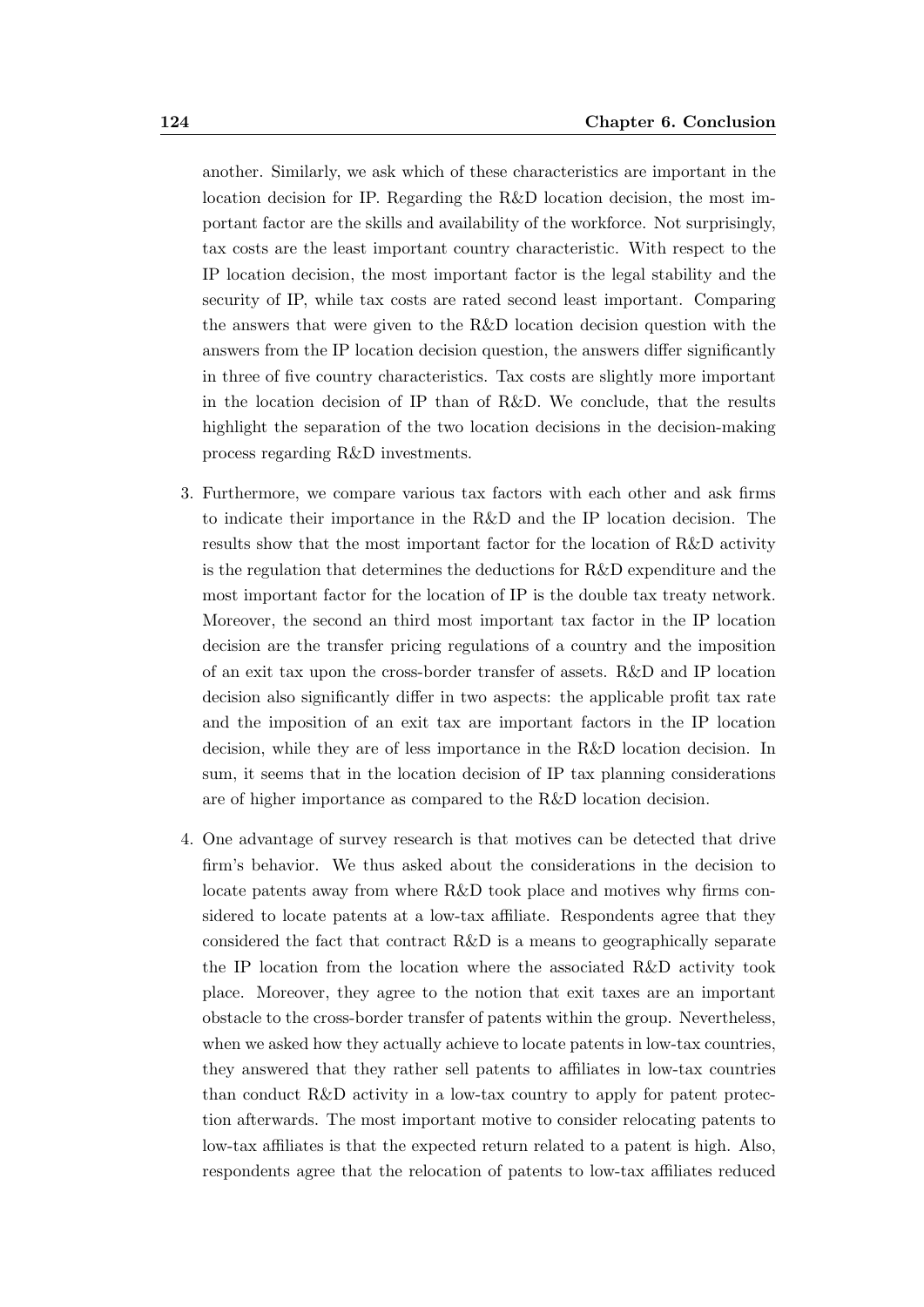the overall tax burden of the MNE and that it can be achieved in a rather simple way, because patents are mobile assets.

- 5. More generally, we were also interested how R&D is organized within a multinational firm to get an idea what kind of structures are commonly implemented by firms. The most prevalent form of organization was in-house R&D, followed by contract R&D within the group and pool-financing agreements among several affiliates. Last ranks outsourcing of R&D activity to a third party, e.g. universities or research institutes.
- 6. We also posed one question that relates to traditional  $R\&D$  tax incentives like tax credits or additional allowances for R&D expenditure. We were interested which attribute of an R&D tax incentive is most effective in raising additional R&D spending. Our findings confirm prior literature in that on average respondents view an immediate impact on liquidity to be the most important attribute of a tax incentive, followed by planning certainty and simplicity in its administration. Tax planning considerations as reflected by restrictions on the location of R&D activity and the location of patents, respectively are ranked least important. This result is in line with our previous findings, that tax planning considerations are less present in business decisions relating to real R&D activity.
- 7. In a regression analysis, we test a theory, based on the organizational design literature, for the intensity in which the tax department coordinates with managers from other business units to intervene with real investment decisions. The allocation of management and control in the business decision process finds expression in the coordination intensity between agents in the firm. Our theoretical considerations predict that R&D intensity is an important determinant of the tax department's role. We indeed find supporting evidence that in R&D intensive multinational firms the tax department operates more as a controller than as a manager. In particular, tax departments of R&D intensive firms make less tax planning effort, are less ambitious to minimize the tax burden of the firm, are later involved in the decision-making process of a new investment project, but are more likely to have a veto right in the decision on a new investment project as compared to less R&D intensive firms. Conditional on R&D intensity, however, the level of intangible assets in the firm is associated with more tax planning efforts and ambitions. Our results are statistically significant and robust towards several sensitivity checks.
- 8. The insights obtained from the survey study allow us to anticipate potential consequences of profit shifting restrictions for the tax department's role in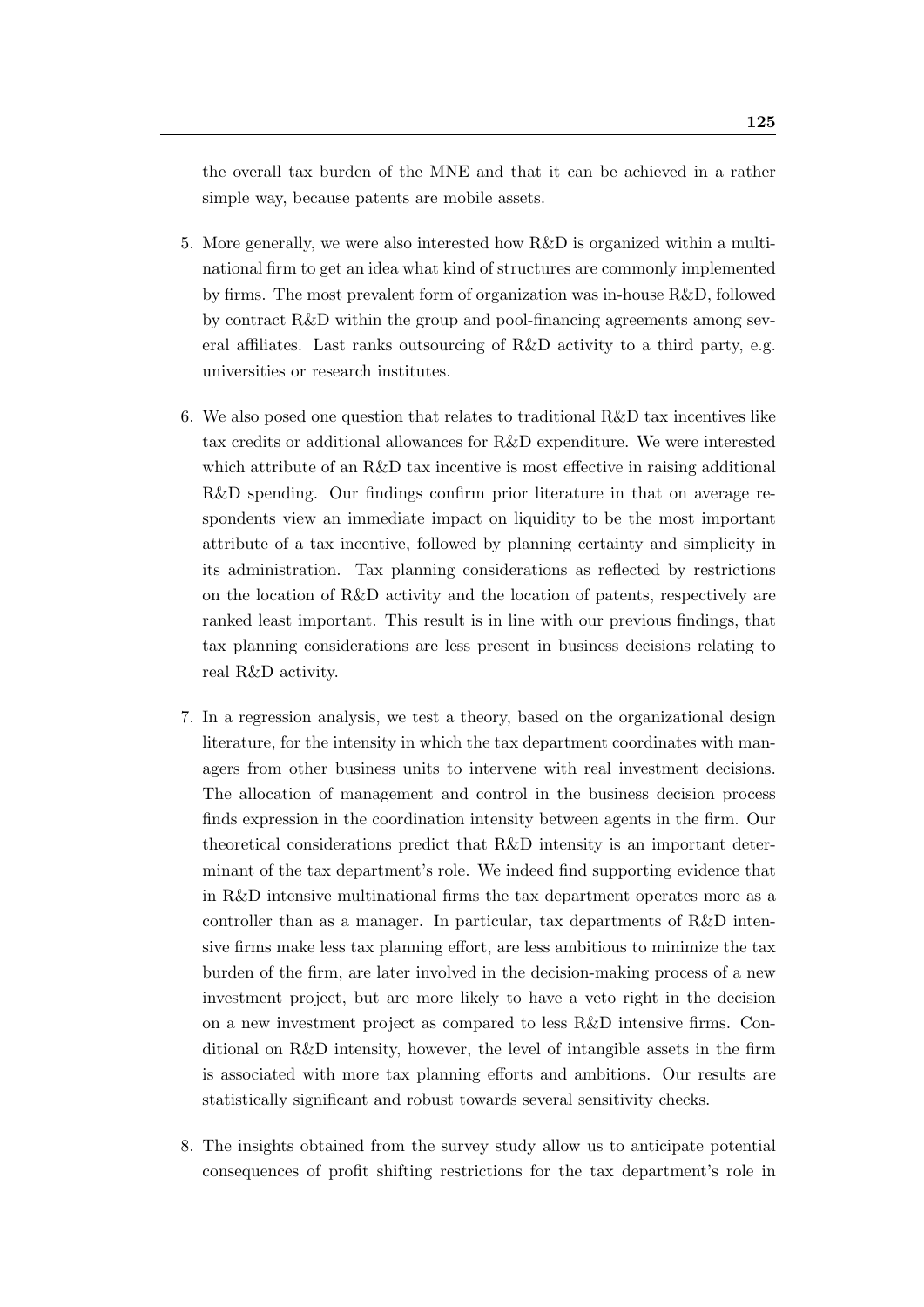R&D intensive firms. If such restrictions are put in place, tax planning activities will no longer be shifted to the second stage of the R&D investment process, as IP transfers will be too costly to implement. Thus, forgone tax savings in uncoordinated investment decisions will become increasingly irreversible and tax executives may be incited to intervene earlier and with a stronger focus on decision management. This notion is in line with previous theoretical predictions of adverse investment effects of profit shifting restrictions. While more research on the interrelation of tax avoidance and real economic decisions is certainly required, our findings provide additional support for a careful consideration of the potentially ambiguous effects of tight anti-avoidance legislation.

- 9. Chapter 4 presents a study on the impact of tax incentives on the quality of corporate R&D projects, i.e. their innovativeness and earnings potential. The study contributes to a strand of research that empirically assessed the effect of special tax provisions on the quantity of R&D activities. We distinguish between traditional R&D tax incentives, like tax credits or additional allowances, and the patent income tax rate, which is the corporate income tax rate accounting for patent box regime where applicable. Exploiting a dataset on patent applications to the European Patent Office, we find that a low patent income tax rate raises the average profitability and innovation level of the projects undertaken in a country. The effect is statistically significant and economically relevant and prevails in a number of sensitivity checks. Generous R&D tax credits and tax allowances are in contrast found to exert a negative impact on project quality.
- 10. The results from the study of R&D quality may have important implications for the design of tax instruments that aim at fostering and raising R&D activity undertaken by firms. In recent years, we observe a trend in Europe towards the introduction of tax regimes that significantly reduce the corporate tax rate on income from innovation, so-called patent boxes. Policy makers justified the introduction of such regimes with the aim to attract and foster innovative R&D activities. Our findings confirm this notion and suggest that low patent income tax rates are indeed instrumental in attracting R&D projects with an above average earnings potential and innovativeness. On the other hand, we do not find an analogous effect for traditional R&D tax incentives, like tax credits or additional allowances. In fact, our results suggest that traditional R&D tax incentives reduce the average project quality. From a welfare perspective, positive welfare consequences of increases in R&D quantity induced by R&D tax credits and allowances may be partly counteracted by negative effects on average project quality (i.e. lower profitability and thus, a lower contribution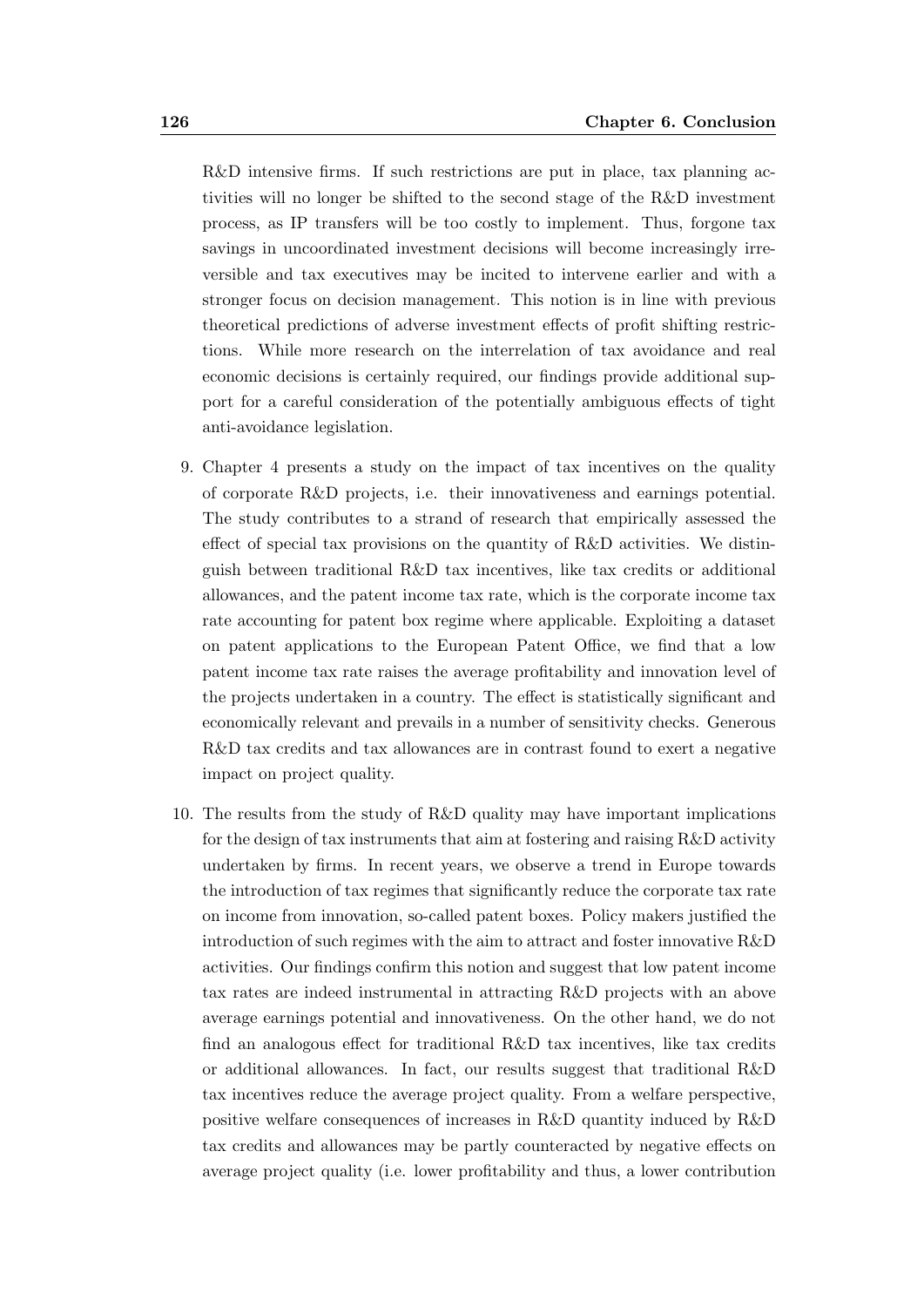to tax revenues, and less spillovers on other firms in the economy). With respect to low patent income tax rates, the welfare assessment is positive from a national perspective as low patent income taxes do not only expand R&D activity (as suggested by previous work) but also trigger the inflow of R&D activity with above average quality. The picture looks less optimistic from an international perspective though. In particular, as countries compete for internationally mobile R&D projects, projects gained by one country are lost by another. As governments do not account for the consequences of their policy choices on other countries, patent income tax rates are set inefficiently low from a global perspective.

- 11. The study on the impact of taxes on R&D location decisions reveals that tax factors do impact on R&D location decisions, but they exert different effects in different location choices. In particular, I examine the location of real R&D activity (as proxied by the country of the patent inventor) and the location of IP (as proxied by the country of the patent owner). With respect to the location choice of real R&D activity, the results show that firms care more about the deductibility of costs against a high tax rate than about the high tax rate on profits. This conclusion is reflected in the positive impact of taxes on inventor location choice indicating that a country with a higher tax rate is more likely to be chosen as an inventor location than a country with a lower tax rate. I explain this finding, that on first sight seems counter-intuitive, by the fact that deductible costs are most valuable in high-tax countries. As during the phase of invention only costs occur, the firm primarily benefits from deducting these costs against a high tax rate. These results also hold for high-quality patents.
- 12. Furthermore, I also investigate the effect of taxes on the location choice of the patent owner country. The baseline results do not confirm that the effective tax burden a firm faces in a country exerts a significant effect on the location choice for patent ownership. However, the exit tax rate of a country negatively and statistically significantly impacts on the owner country decision. Together these findings suggest that while the effective tax burden in the owner country does not play a significant role for the firm, the firm anticipates adverse tax effects from cross-border relocations of patents caused by an exit taxation regime and thus, is less prone to locate a patent in a country with a high exit tax rate. Further regression results suggest that for high-quality patents the effects of the corporate tax rate are indeed significant. The findings show that high-quality patents are less likely to be owned in countries that trigger a high tax burden for the firm.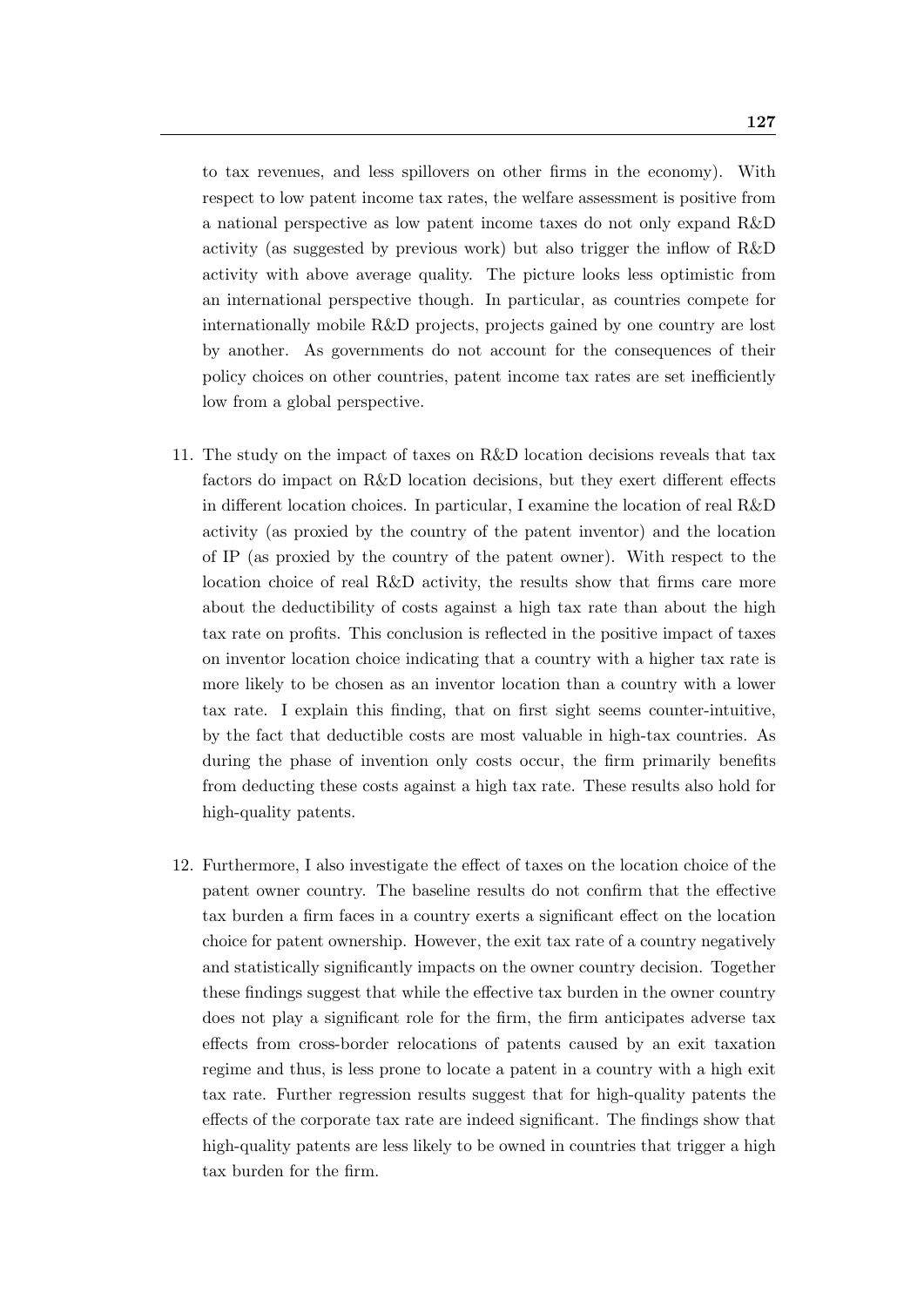13. Overall, the study of tax effects on R&D location decisions highlights the importance of expense deductibility in the first stage of the R&D process, when the investment is made and costs occur. Moreover, the results emphasize that in the location choice for patent ownership (the second stage of the R&D process), firms anticipate adverse tax effects from a tight exit tax regime and thus, abstain from locating patents in jurisdictions that impose a high exit tax rate. The corporate tax rate, in turn, does not exert a significantly negative effect on patent owner location choice, except for high-quality patents where it negatively impacts on location choice.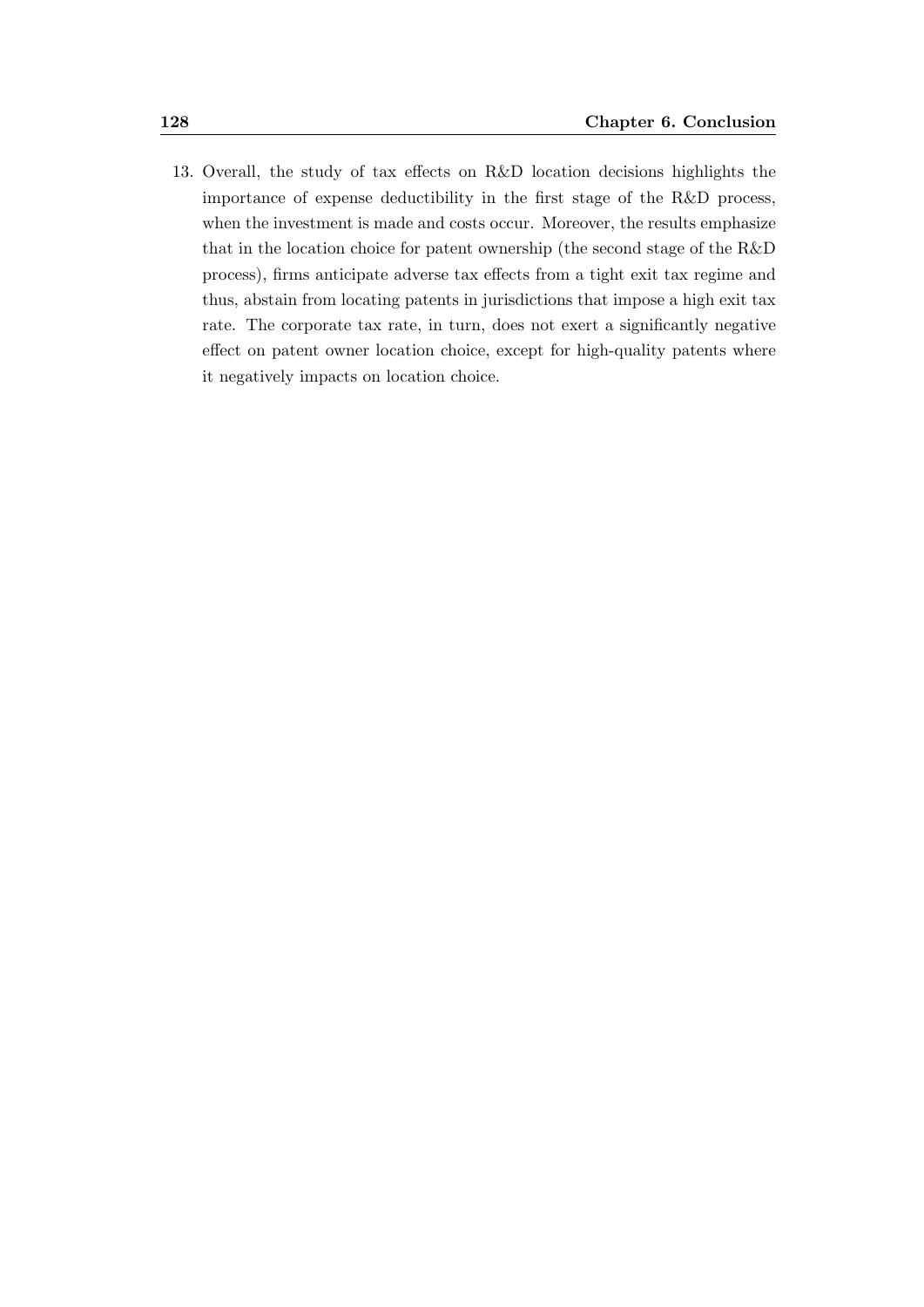## Bibliography

- A. T. Kearney (2011): "Offshoring Opportunities Amid Economic Turbulence - The A. T. Kearney's Global Services Location Index," published online http://www.atkearney.at/documents/3709812/3710756/BIP Offshoring Opportu nities Amid Economic Turbulence.pdf.
- Abramovsky, L., R. Griffith, G. Macartney, and H. Miller (2008): "The Location of Innovative Activity in Europe," The Institute for Fiscal Studies (IFS) Working Paper, No. 08/10.
- AERTS, K. AND T. SCHMIDT (2008): "Two for the price of one? Additionality effects of R&D subsidies: A comparison between Flanders and Germany," Research Policy, 37, 806–822.
- AGHION, P. AND P. HOWITT (1992): "A Model of Growth through Creative Destruction," Econometrica, 60, 323–351.
- Aldrich, J. and F. Nelson (1984): Linear probability, Logit, and Probit Models, Sage Publications, Beverly Hills.
- ALTSHULER, R. AND H. GRUBERT (2006): "Corporate Taxes in the world economy: reforming the taxation of cross-border income," Rutgers University, Department of Economics, Departmental Working Papers 200626.
- Anderson, R. C. and D. M. Reeb (2003): "Founding-Family Ownership and Firm Performance: Evidence from the S&P 500," The Journal of Finance, 58, No. 3, 1301–1328.
- ANGRIST, J. (2001): "Estimation of limited dependent variable models with dummy endogenous regressors: simple strategies for empirical practice," Journal of Business and Economic Statistics, 29, 2–15.
- Armstrong, C. S., J. L. Blouin, and D. F. Larcker (2012): "The incentives for tax planning," Journal of Accounting and Economics, 53, 391 – 411.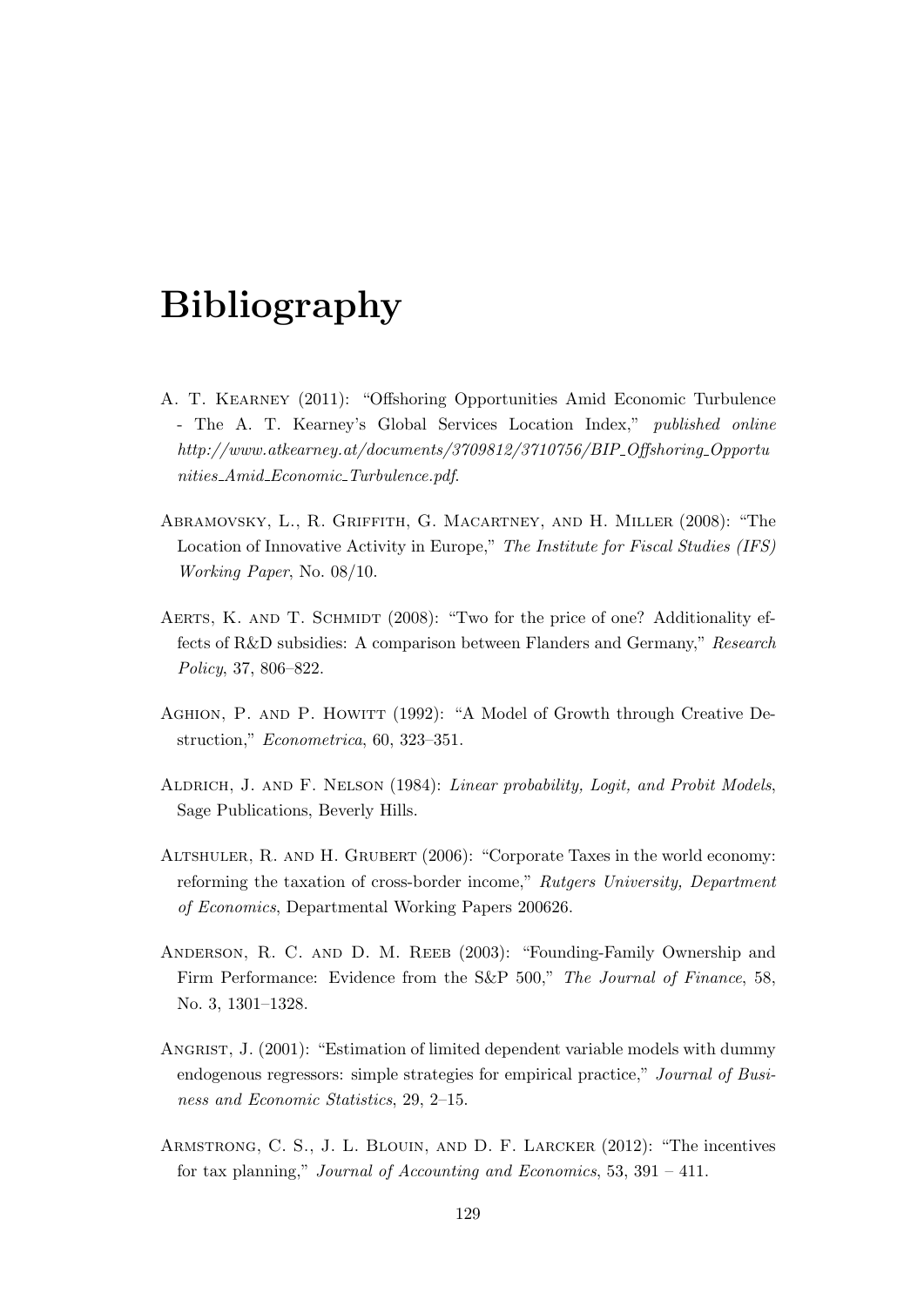- Arundel, A., C. Bordoy, P. Mohnen, and K. Smith (2008): "Innovation Surveys and Policy: Lessons from the CIS," in Innovation Policy in Europe: Measurement and Strategy, C. Nauwelaers and R. Wintjes, London.
- Atkinson, R. (2007): "Expanding the R&D Tax Credit to Drive Innovation, Competitiveness and Prosperity," Journal of Technology Transfer, 32, 617–628.
- BABER, W., P. FAIRFIELD, AND J. HAGGARD (1991): "The effect of concern about reported income on discretionary spending decisions: The case of research and development," The Accounting Review, 66, No. 4, 818–829.
- Baghana, R. and P. Mohnen (2009): "Effectiveness of R&D tax incentives in small and large enterprises in Québec," Small Business Economics, 33, 91–107.
- Bankman, J. (1994): "The structure of Silicon Valley start-ups," UCLA Law Review, 41, 1737–1768.
- BARRIOS, S., H. HUIZINGA, L. LAEVEN, AND G. NICODÈME (2012): "International taxation and multinational firm location decisions," Journal of Public Economics, 96, 946–958.
- Becker, B. (2014): "Public R&D policies and private R&D investment: a survey of the empirical evidence," Journal of Economic Surveys, forthcoming.
- BECKER, B. AND B. H. HALL (2013): "Do R&D strategies in high-tech sectors differ from those in low-tech sectors? An alternative approach to testing the pooling assumption," Economic Change and Restructuring, 46, 183–202.
- Becker, J. and C. Fuest (2007): "Quality Versus Quantity The Composition Effect of Corporate Taxation on Foreign Direct Investment," CESifo Working Paper, No. 2126.
- BECKER, J. AND N. RIEDEL (2012): "Cross-border tax effects on affiliate investment—Evidence from European multinationals," European Economic Review, 56, 436–450.
- BERNSTEIN, J. I. (1998): "Factor intensities, rates of return, and international spillovers: The case of Canadian and U.S. industries," Annales d'Economie et de Statistique, 49/50, 541–564.
- BERNSTEIN, J. I. AND M. NADIRI (1991): "Product demand, cost of production, spillovers, and the social rate of return to R&D," NBER Discussion Paper 3625, Cambridge MA.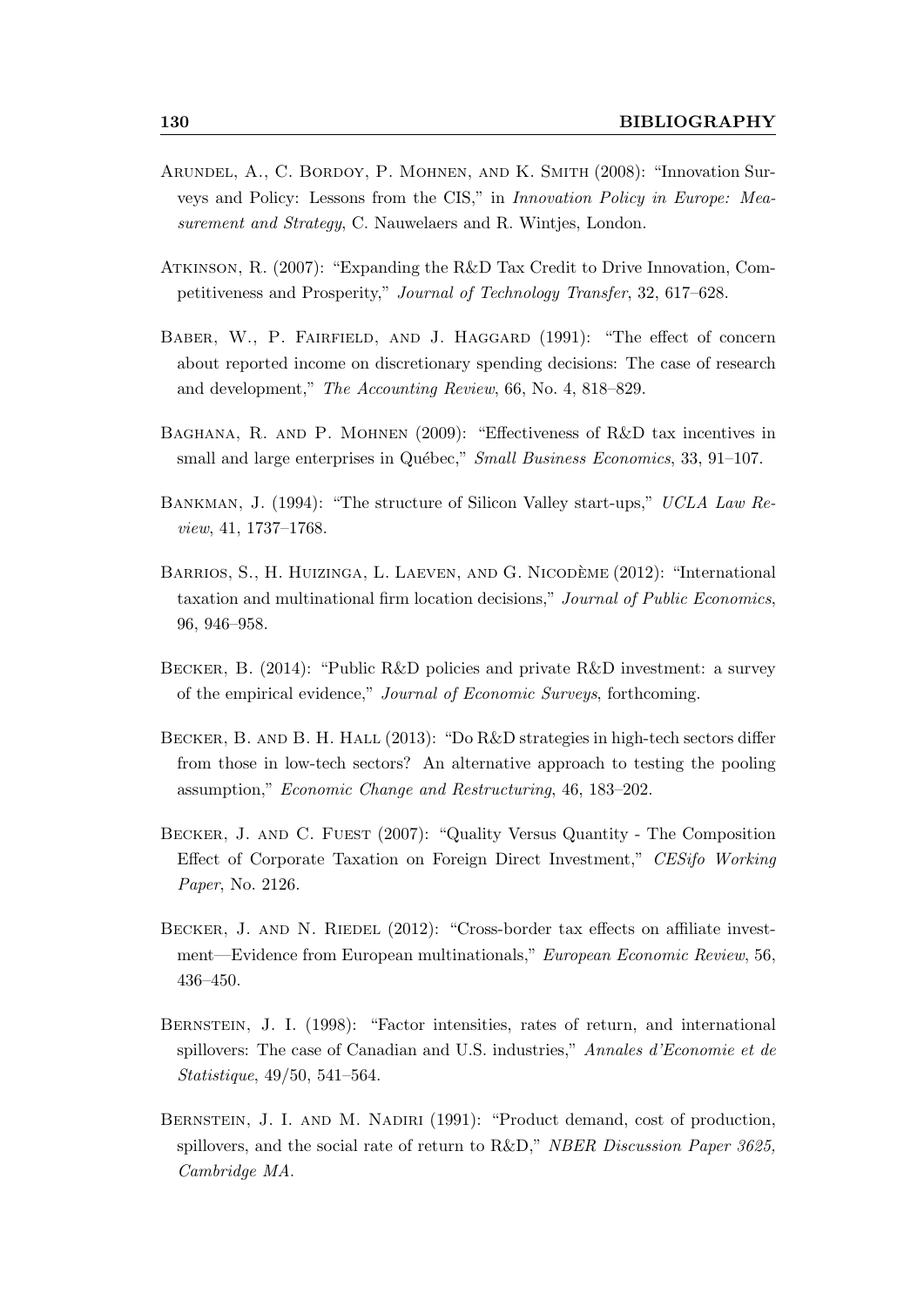- BERNSTEIN, J. I. AND X. YAN (1997): "International R&D Spillovers Between Canadian and Japanese Industries," Canadian Journal of Economics, 30, 276– 294.
- Bloom, N. (2007): "Uncertainty and the Dynamics of R&D," American Economic Review, 97, No.2, 250–255.
- BLOOM, N. AND R. GRIFFITH (2001): "The Internationalisation of UK R&D," Fiscal Studies, 22, 337–355.
- Bloom, N., R. Griffith, and J. Van Reenen (2002): "Do R&D tax credits work? Evidence from a panel of countries 1979–1997," Journal of Public Economics, 85, 1–31.
- Bobonis, G. J. and H. J. Shatz (2007): "Agglomeration, Adjustment, and State Policies in the Location of Foreign Direct Investment in the United States," The Review of Economics and Statistics, 89, No. 1, 30–43.
- BOEHM, T., T. KARKINSKY, AND N. RIEDEL (2012): "The Impact of Corporate Taxes on R&D and Patent Holdings," Paper presented at the NBER TAPES Conference 2012 at the University of Oxford.
- Bond, S. and J. Van Reenen (2007): "Microeconometric Models of Investment and Employment," in Handbook of Econometrics, ed. by J. J. Heckman and E. E. Leamer, Amsterdam, 4417–4498.
- Boone, J. P., I. K. Khurana, and K. Raman (2013): "Religiosity and Tax Avoidance," Journal of the American Taxation Association, 35, No.1, 53–84.
- Brem, A. (2008): The Boundaries of Innovation and Entrepreneurship, Springer Gabler, Wiesbaden.
- Buettner, T., M. Overesch, and G. Wamser (2014): "Anti-Profit Shifting Rules and Foreign Direct Investment," CESifo Working Paper, No. 4710.
- BUETTNER, T. AND M. RUF (2007): "Tax incentives and the location of FDI: evidence from a panel of German multinationals," International Tax and Public Finance, 14, 151–164.
- BUETTNER, T. AND G. WAMSER (2009): "The impact of nonprofit taxes on foreign direct investment: Evidence from German multinationals," International Tax and Public Finance, 16, No.3, 298–320.
- Bushee, B. J. (1998): "The influence of institutional investors on myopic R&D investment behavior," The Accounting Review, 73, No. 3, 305–333.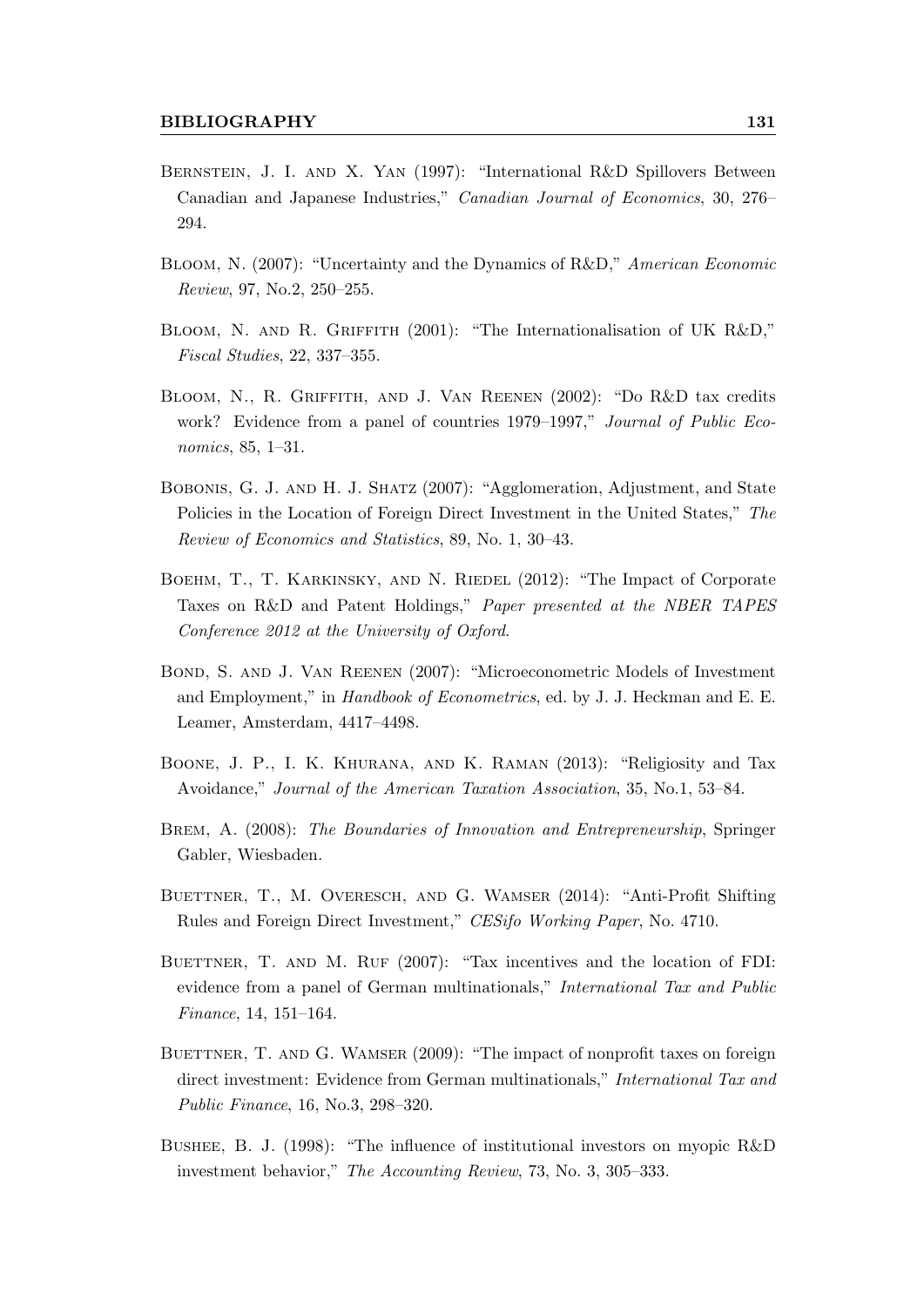- Busom, I. (2000): "An empirical evaluation of the effects of R&D subsidies," Economics of Innovation and New Technology, 9, 111–148.
- Cameron, A. C. and P. K. Trivedi (2010): Microeconometrics Using Stata, Stata Press, Texas.
- Carboni, O. (2011): "R&D subsidies and private R&D expenditures: Evidence from Italian manufacturing data," International Review of Applied Economics, 25, 419–439.
- CAUDILL, S. (1988): "An advantage of the linear probability model over Probit or Logit," Oxford Bulletin of Economics and Statistics, 50, 425–427.
- Chen, Q. and D. A. Giles (2012): "Finite-sample properties of the maximum likelihood estimator for the binary logit model with random covariates," Statistical Papers, 53, 409–426.
- Chen, S., X. Chen, Q. Cheng, and T. Shevlin (2010): "Are family firms more tax aggressive than non-family firms?" Journal of Financial Economics, 95, 41– 61.
- Chyz, J. A., W. S. C. Leung, O. Z. Li, and O. M. Rui (2013): "Labor unions and tax aggressiveness," Journal of Financial Economics, 108, 675–698.
- Clausing, K. A. (2010): "Should Tax Policy target Multinational Firm Headquarters?" National Tax Journal, 63, 741–764.
- Czarnitzki, D., B. H. Hall, and R. Oriani (2006): "Market Valuation of US and European Intellectual Property," in The Management of Intellectual Property, ed. by D. Bosworth and E. Webster, Edward Elgar Publishing, Cheltenham UK.
- Czarnitzki, D. and K. Hussinger (2004): "The link between R&D subsidies, R&D spending and technological performance," ZEW Discussion Paper, No. 04-056.
- DAVID, P., B. H. HALL, AND A. TOOLE (2000): "Is public R&D a complement or substitute for private R&D? A review of the econometric evidence," Research Policy, 29, 497–529.
- DE MOOIJ, R. A. AND S. EDERVEEN (2003): "Taxation and Foreign Direct Investment: A Synthesis of Empirical Research," International Tax and Public Finance, 10, No.6, 673–693.
- $(2006)$ : "What a difference does it make? Understanding the empirical literature on taxation and international capital flows," Economic Papers, European Commission, No. 261.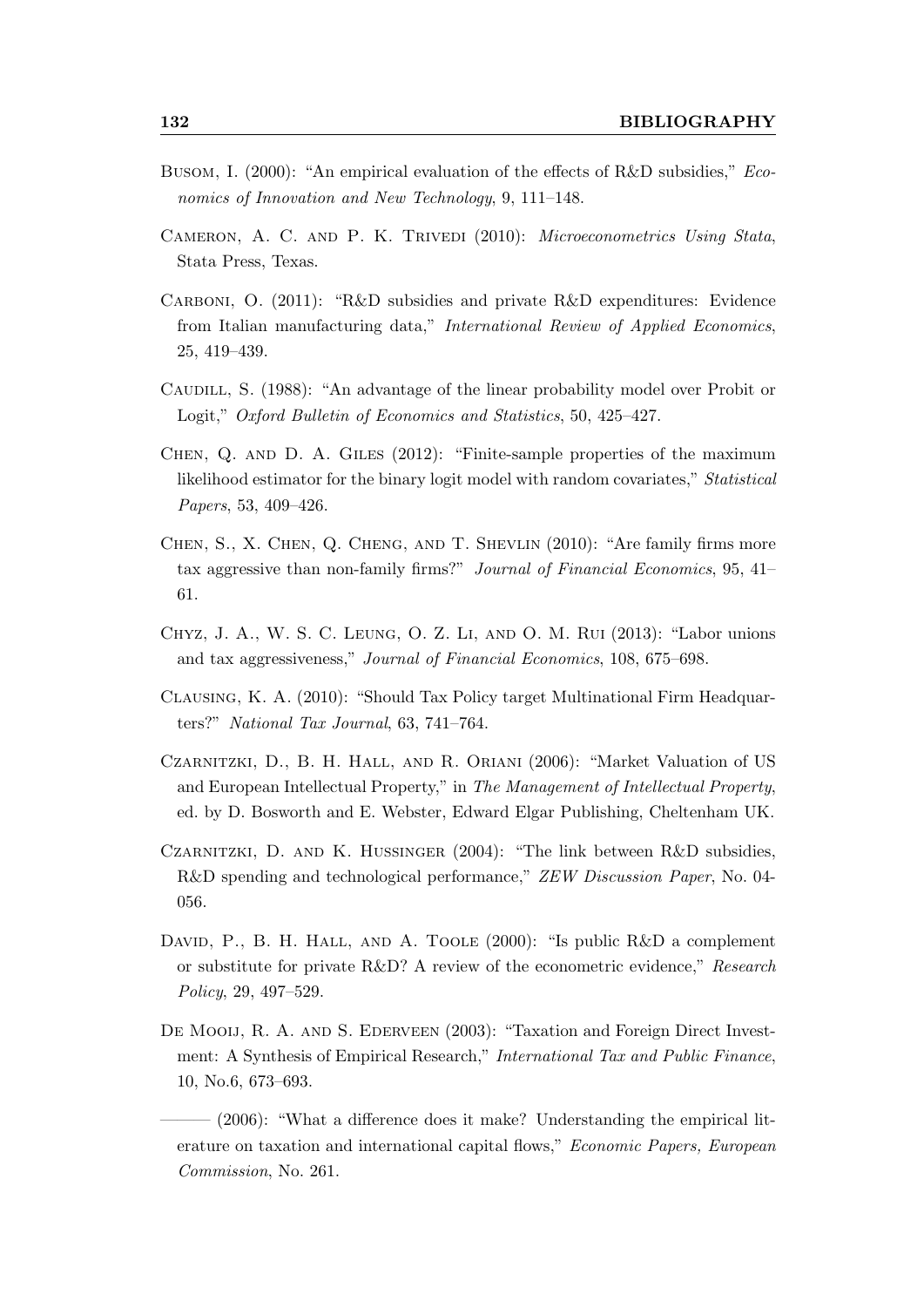#### BIBLIOGRAPHY 133

- Debresson, C. (1990): "Analyse inter-industrielle et le changement technologique," Revue d'Economie Politique, 100, No.6, 833–869.
- DELOITTE (2011): "Global Survey of R&D Tax Incentives," January 2011.
- $-$  (2012): "Global Survey of R&D Tax Incentives," September 2012.
- $-$  (2013): "Global Survey of R&D Tax Incentives," March 2013.
- $-$  (2014): "Global Survey of R&D Tax Incentives," March 2014.
- DEVEREUX, M. P. AND R. GRIFFITH (1999): "The taxation of discrete investment choices," Institute for Fiscal Studies (IFS) Working Paper, No. W98/16.
- (2003): "Evaluating Tax Policy for Location Decisions," International Tax and Public Finance, 10, 107–126.
- Devereux, M. P. and G. Maffini (2007): "The Impact of Taxation on the Location of Capital, Firms and Profit: A Survey of Empirical Evidence," Oxford University Centre for Business Taxation Said Business School, Working Paper, WP 07/02.
- DEVEREUX, M. P. AND M. PEARSON (1995): "European tax harmonisation and production efficiency," European Economic Review, 39, 1657–1681.
- Dillman, D. (1978): Mail and Telephone Surveys: The Total Design Method, New York: John Wiley.
- DISCHINGER, M. AND N. RIEDEL (2011): "Corporate taxes and the location of intangible assets within multinational firms," Journal of Public Economics, 95, 691–707.
- DUGUET, E.  $(2004)$ : "Are R&D subsidies a substitute or a complement to privately funded R&D? Evidence from France using propensity score methods for nonexperimental data," Revue D'Economie Politique, 114, 263–292.
- Dyreng, S. D., M. Hanlon, and E. L. Maydew (2008): "Long Run Corporate Tax Avoidance," The Accounting Review, 83, 61–82.
- $-$  (2010): "The Effects of Executives on Corporate Tax Avoidance," The Accounting Review, 85, 1163–1189.
- Elschner, C., C. Ernst, G. Licht, and C. Spengel (2011a): "What the design of an R&D tax incentive tells about its effectiveness: a simulation of R&D tax incentives in the European Union," Journal of Technology Transfer, 36, 233–256.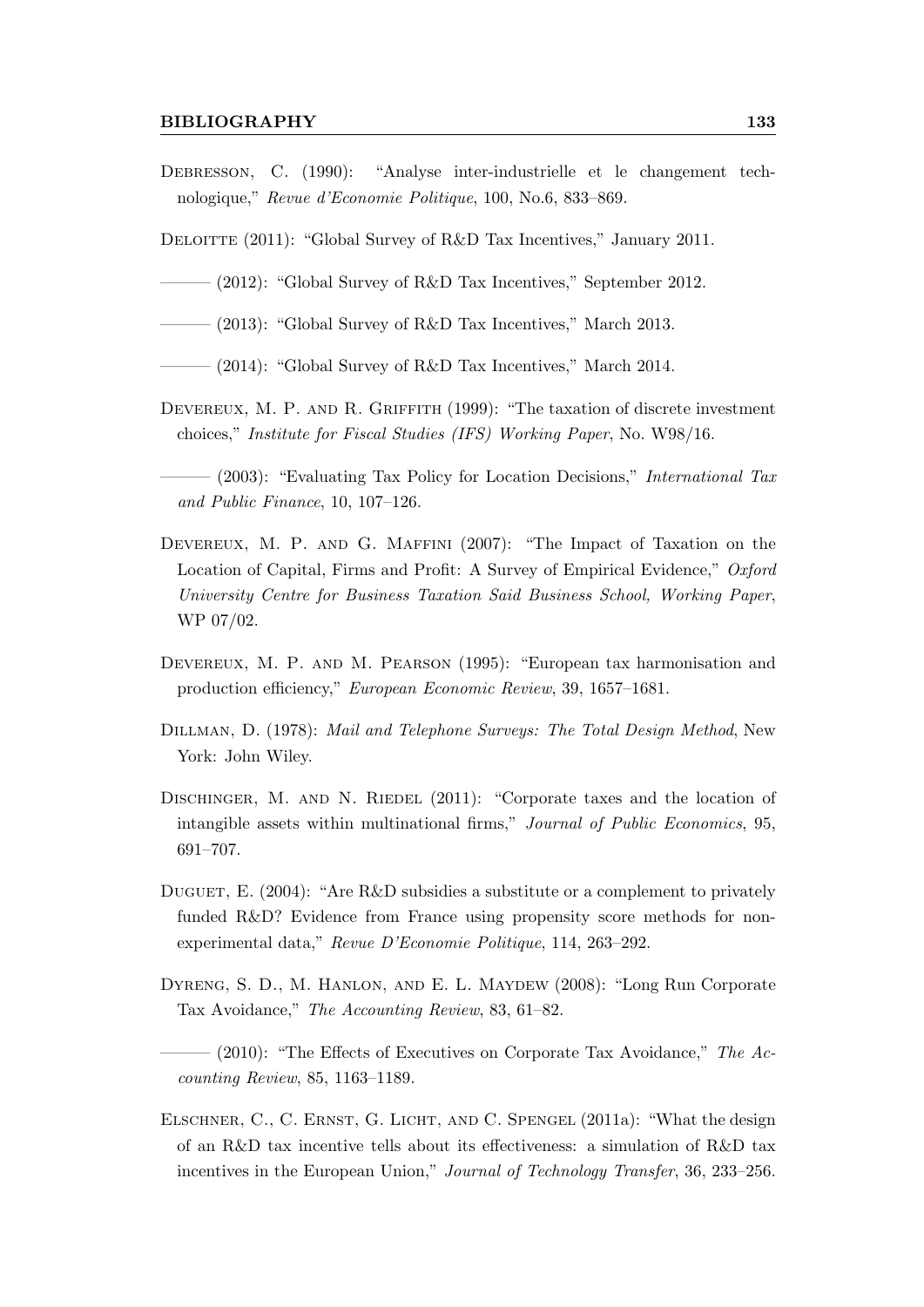- Elschner, C., C. Ernst, and C. Spengel (2011b): "Fiskalische Kosten einer steuerlichen Förderung von Forschung und Entwicklung in Deutschland - eine empirische Analyse verschiedener Gestaltungsoptionen," Schmalenbachs Zeitschrift  $f\ddot{u}$ r betriebswirtschaftliche Forschung, 63, 344–370.
- Elschner, C. and C. Spengel (2010): "Steuerliche Anreize fur Forschung und ¨ Entwicklung - Empirische Befunde, internationaler Vergleich und Reformansätze für Deutschland," Zeitschrift für Betriebswirtschaft (Special Issue),  $2, 1-22$ .
- Emery, J. C. (1969): Organizational Planning and Control systems: Theory and Technology, New York: The Macmillan Company.
- ERNST, C., K. RICHTER, AND N. RIEDEL (2013): "Corporate Taxation and the Quality of Research and Development," ZEW Discussion Paper, No. 13-010.
- $-$  (2014): "Corporate Taxation and the Quality of Research and Development," International Tax and Public Finance, 21, 694–719.
- Ernst, C. and C. Spengel (2011): "Taxation, R&D Tax Incentives and Patent Application in Europe," ZEW Discussion Paper, No. 11-024.
- Evers, L., H. Miller, and C. Spengel (2014): "Intellectual property box regimes: effective tax rates and tax policy considerations," International Tax and Public Finance, forthcoming.
- Fama, E. F. and M. C. Jensen (1983a): "Agency problems and residual claims," Journal of Law and Economics, 26, 327–349.
- $-$  (1983b): "Separation of Ownership and Control," *Journal of Law and Eco*nomics, 26, 301–325.
- FELD, L. P. AND J. H. HECKEMEYER (2011): "FDI and Taxation: A Meta-Study," Journal of Economic Surveys, 25, 233–272.
- FELD, L. P., M. RUF, U. SCHEUERING, U. SCHREIBER, AND J. VOGET (2013): "Effects of Territorial and Worldwide Corporation Tax Systems on Outbound M&As," ZEW Discussion Paper, No. 13-088.
- Frank, M. M., L. J. Lynch, and S. O. Rego (2009): "Tax Reporting Aggressiveness and its Relation to Aggressive Financial Reporting," The Accounting Review, 84, No. 2, 476–496.
- Gallemore, J. and E. Labro (2013): "The Importance of the Internal Information Environment for Tax Avoidance," Working Paper.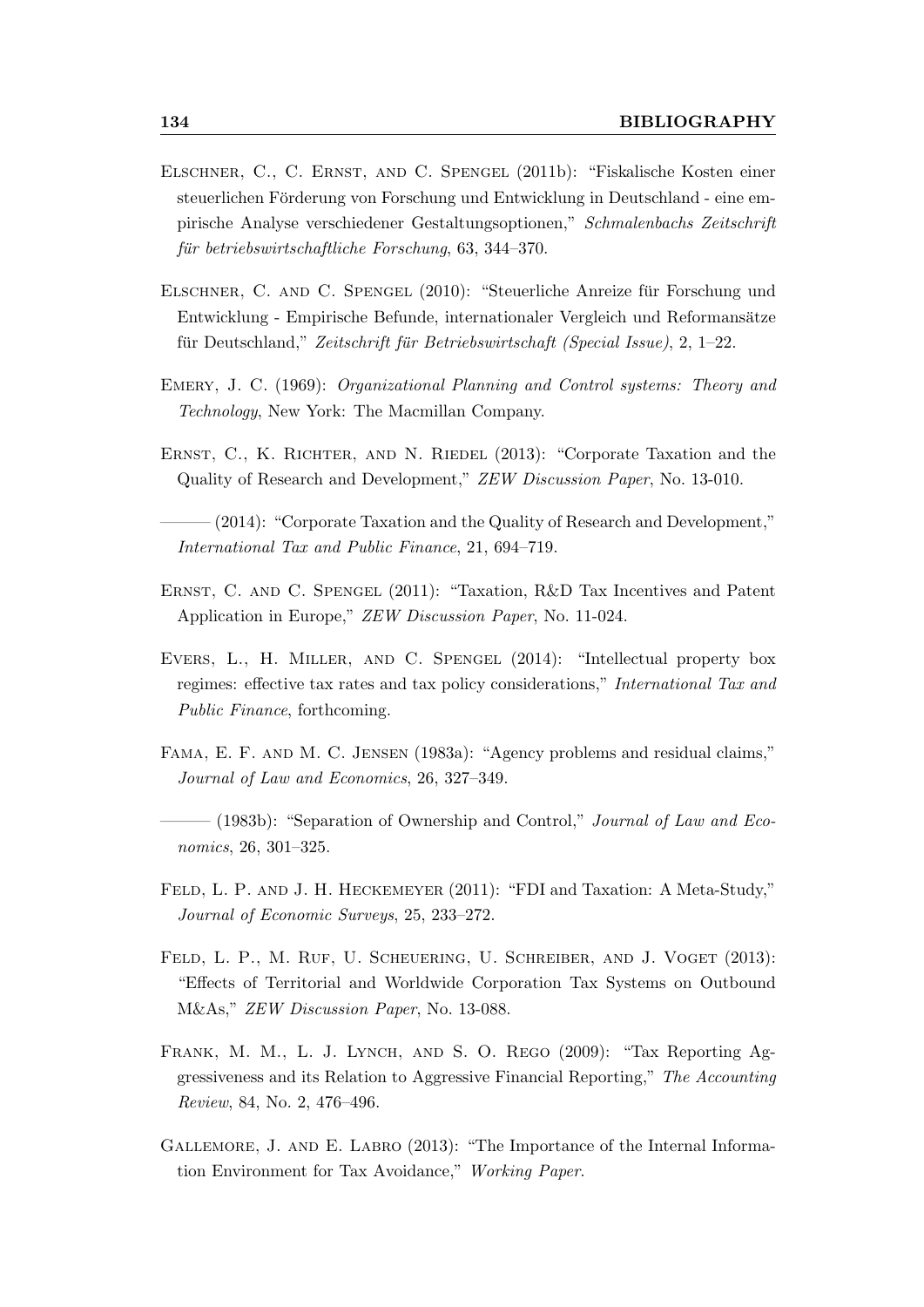- Glaister, K. W. and J. F. Hughes (2008): "Corporate Strategy Formulation and Taxation: Evidence from UK Firms," British Journal of Management, 19, 33–48.
- GOERG, H. AND E. STROBL  $(2007)$ : "The effect of R&D subsidies on private R&D," Economica, 74, 215–234.
- GONZÁLEZ, X. AND C. PAZÓ (2008): "Do public subsidies stimulate private  $R\&D$ spending?" Research Policy, 37, 371–389.
- GOTO, A. AND K. SUZUKI (1989): "R&D capital, rate of return on R&D investment and spillover of R&D in Japanese manufacturing industries," Review of Economics and Statistics, 71, No.4, 555–564.
- Graham, J. R., M. Hanlon, and T. Shevlin (2011): "Real Effects of Accounting Rules: Evidence from Multinational Firms' Investment Location and Profit Repatriation Decisions," Journal of Accounting Research, 49, 137–185.
- GRAHAM, J. R., M. HANLON, T. SHEVLIN, AND N. SHROFF (2014): "Incentives for Tax Planning and Avoidance: Evidence from the Field," The Accounting Review, 89, No.3, 991–1023.
- Graham, J. R. and C. R. Harvey (2001): "The theory and practice of corporate finance: evidence from the field," Journal of Financial Economics, 60, 187–243.
- Graham, J. R., C. R. Harveya, and S. Rajgopal (2005): "The economic implications of corporate financial reporting," Journal of Accounting and Economics, 40, 3–73.
- Grandi, A., B. H. Hall, and R. Oriani (2009): "R&D and Financial Investors," in Evaluation and Performance Measurement of Research and Development, ed. by V. Chiesa and F. Frattini, Edward Elgar Publishing, Cheltenham UK.
- Greene, W. H. (2012): Econometric Analysis, Pearson Prentice Hall.
- Griffith, R., H. Miller, and M. O'Connel (2014): "Ownership of Intellectual Property and Corporate Taxation," Journal of Public Economics, 112, 12–23.
- GRIFFITH, R., S. REDDING, AND J. VAN REENEN (2004): "Mapping the two faces of R&D: Productivity growth in a panel of OECD industries," The Review of Economics and Statistics, 86, No.4, 883–895.
- Griliches, Z. (1958): "Research cost and social returns: hybrid corn and related innovations," Journal of Political Economy, 66, 419–431.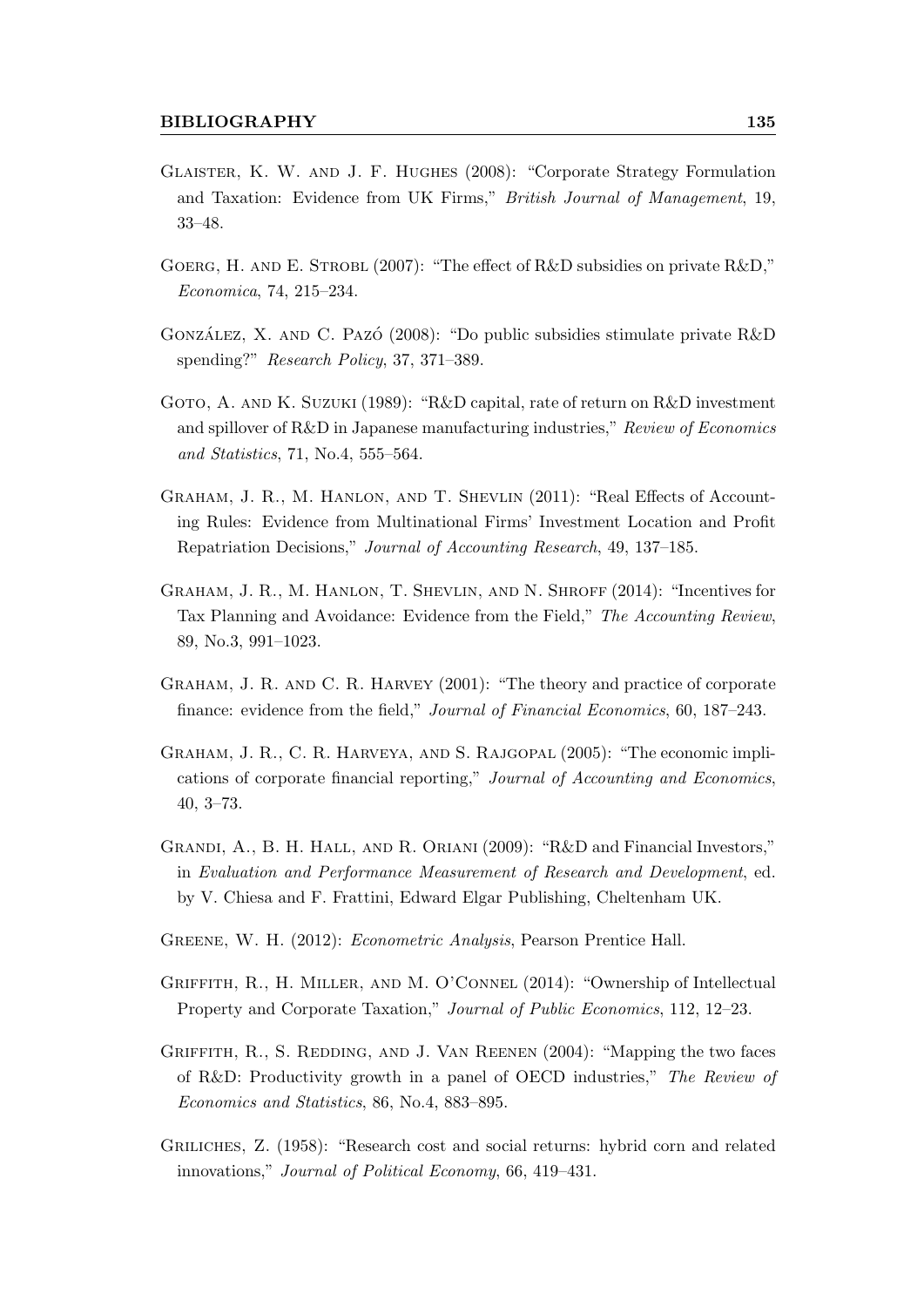|                                                                      |  |  | (1979): "Issues in assessing the contribution of research and development to |
|----------------------------------------------------------------------|--|--|------------------------------------------------------------------------------|
| productivity growth," <i>Bell Journal of Economics</i> , 10, 92–116. |  |  |                                                                              |

 $-$  (1994): R&D and productivity: The econometric evidence, Chicago University Press.

 $-$  (1998): "The Search for R&D Spillovers," in R&D and Productivity: The Econometric Evidence, ed. by Z. Griliches, University of Chicago Press.

- Grubert, H. and J. Mutti (1999): "Taxes, Tariffs and Transfer Pricing in Multinational Corporate Decision Making," The Review of Economics and Statistics, 73, No. 2, 285–293.
- Grubert, H. and J. Slemrod (1998): "The Effect of Taxes on Investment and Income Shifting to Puerto Rico," MIT Press, 80, No.3, 365–373.
- Guellec, D. and B. van Pottelsberghe de la Potterie (2003): "The impact of public R&D expenditure on business R&D," Exonomics of Innovation and New Technology, 12, No.3, 225–243.
- HALL, B. AND J. VAN REENEN (2000): "How effective are fiscal incentives for R&D? A review of the evidence," Research Policy, 29, 449–469.
- HALL, B. H. (1993): "R&D tax policy during the eighties: Success or failure?"  $Tax$ Policy and the Economy, 7, 1–36.
- (1996): "The private and social returns to research and development," in Technology,  $R\&D$ , and the Economy, ed. by B. L. Smith and C. E. Barfield, The Brookings Institution, Washington D.C.
- $-$  (2002): "The Financing of Research and Development," Oxford Review of Economic Policy, 18, No. 1, 35–51.
- $-(2007)$ : "Measuring the returns to R&D: The depreciation problem," NBER Working Paper Series, Cambridge MA, No. 13473.
- Hall, B. H., J. Mairesse, and P. Mohnen (2010): "Measuring the returns to R&D," in Handbook of the economics of innovation, vol. Vol. 2, 1033–1082.
- Hall, B. H., J. Mairesse, and B. Mulkay (1998): "Does cash flow cause investment and R&D: an exploration using panel data for French, Japanese and United States scientific firms," Institute for Fiscal Studies (IFS) Working Paper, W98/11.
- HALL, B. H., G. THOMA, AND S. TORRISI (2007): "The market value of patents and R&D: Evidence from European firms," NBER Working Paper Series, Cambridge MA, No. 13426.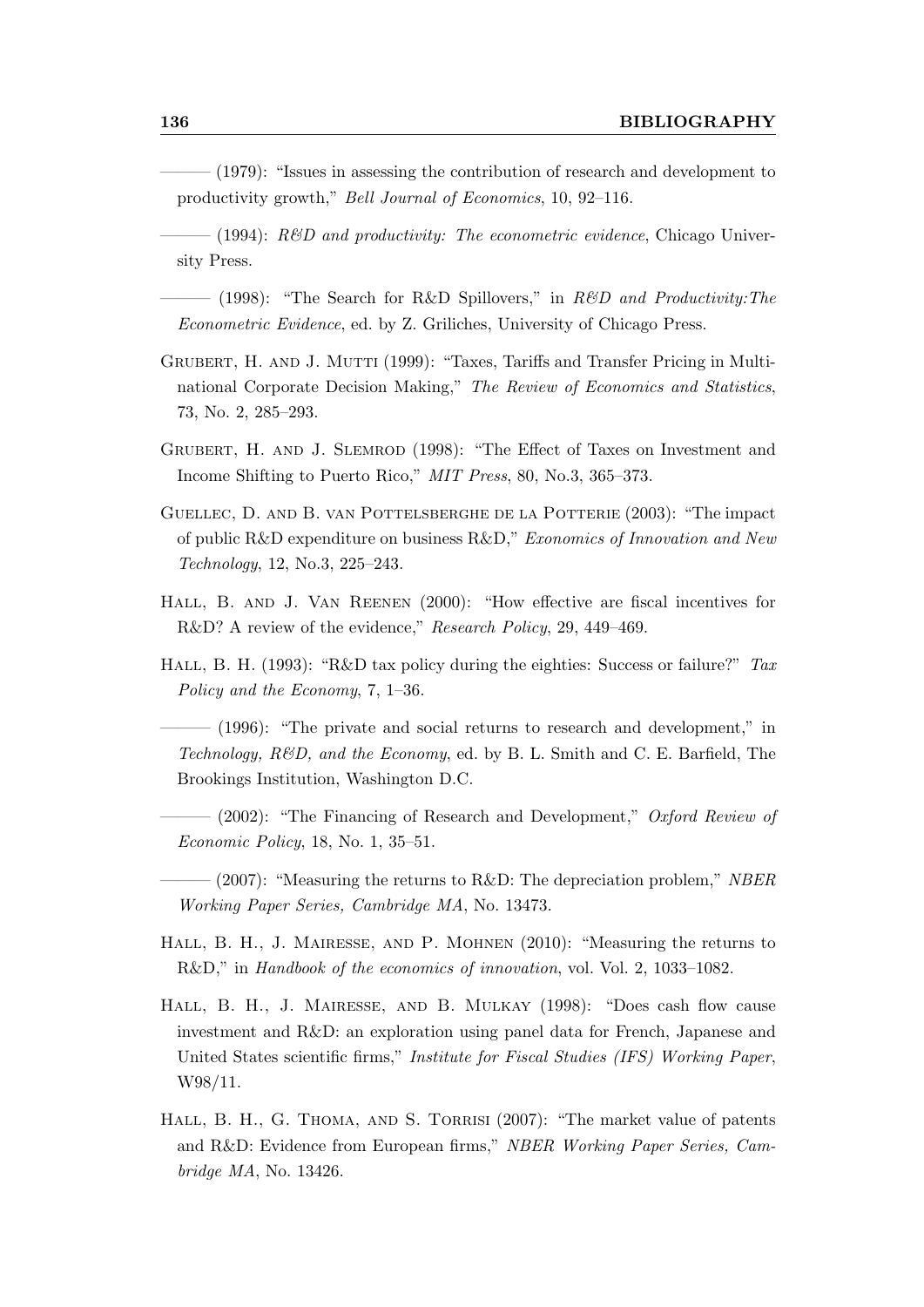- HALL, R. E. AND D. W. JORGENSON (1967): "Tax Policy and Investment Behavior," The American Economic Review, 57, 391–414.
- HANLON, M. AND S. HEITZMAN (2010): "A review of tax research," *Journal of* Accounting and Economics, 50, 127 – 178.
- HARHOFF, D. (1998): "Are there financing constraints for innovation and investment in German manufacturing firms?" Annales d'Economie et de Statistique, 49/50, 421–456.
- $(2000)$ : "R&D Spillovers, Technological Proximity and Productivity Growth - Evidence from German Panel Data," Schmalenbach Business Review, 52, 238– 260.
- HASSETT, K. A. AND R. G. HUBBARD (2002): "Tax Policy and Business Investment," in Handbook of Public Economics, ed. by A. J. Auerbach and M. Feldstein, Amsterdam, 1293–1343.
- HAUFLER, A. AND M. RUNKEL (2012): "Firms' financial choices and thin capitalization rules under corporate tax competition," European Economic Review, 56, 1087–1103.
- Head, K., J. Ries, and D. Swenson (1995): "Agglomeration benefits and location choice: Evidence from Japanse manufacturing investments in the United States," Journal of International Economics, 38, 223–247.
- Heckemeyer, J. H., K. Richter, and C. Spengel (2014): "Tax Planning of R&D Intensive Multinationals," ZEW Discussion Paper, No. 14-114.
- HECKMAN, J. AND T. MACURDY (1985): "A Simultaneous equations Linear Probability Model," Canadian Journal of Economics, 18, 28–37.
- Heckman, J. and J. Snyder (1997): "Linear Probability Models of the Demand for Attributes with an Empirical Application to Estimating the Preferences of Legislators," Rand Journal of Economics, 28, special issue.
- HELFGOTT, S. (1993): "Patent Filing Costs around the World," Journal of the Patent and Trademark Office Society, 75, No.7, 567–580.
- Hines, J. R. (1994): "No Place like Home: Tax incentives and the location of R&D by American multinationals," Tax Policy and the Economy, 8, 65–104.
- Hines, J. R. and A. B. Jaffe (2001): "International Taxation and the Location of Inventive Activity," in International taxation and multinational activity, ed. by J. R. Hines, University of Chicago Press, 201 – 230.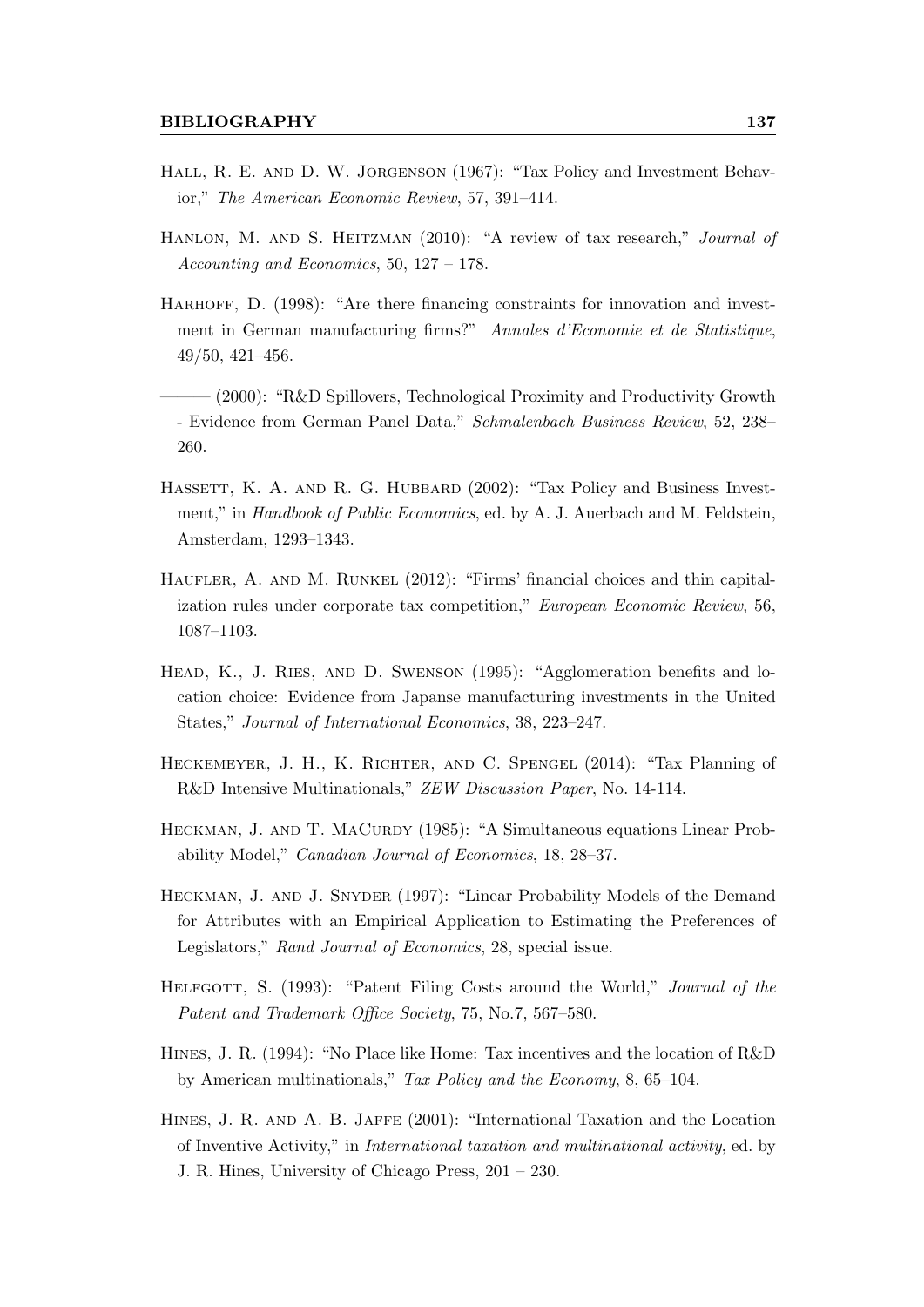- HONG, Q. AND M. SMART (2010): "In praise of tax havens: International tax planning and foreign direct investment," European Economic Review, 54, 82–95.
- Hope, O.-K., M. S. Ma, and W. B. Thomas (2013): "Tax avoidance and geographic earnings disclosure," Journal of Accounting and Economics, 56, 170 – 189.
- HUSSINGER, K. (2008): "R&D and subsidies at firm level: An application of parametric and semiparametric two-step selection models," Journal of Applied Econometrics, 23, 729–747.
- Hyytinen, A. and O. Toivanen (2005): "Do financial constraints hold back innovation and growth? Evidence on the role of public policy," Research Policy, 34, 1385–1403.
- JACOBS, O. H., D. ENDRES, AND C. SPENGEL (2011): Internationale Unternehmensbesteuerung, C. H. Beck München.
- Janeba, E. (1995): "Corporate income tax competition, double taxation treaties, and foreign direct investment," Journal of Public Economics, 56, 311–325.
- Jensen, M. C. and W. H. Meckling (1992): "Specific and General Knowledge, and Organizational Structure," in Contract Economics, L. Werin and H. Wijkander. Oxford.
- Jones, C. I. and J. C. Williams (1998): "Measuring the Social Return to R&D," The Quarterly Journal of Economics, 113, No.4, 1119–1135.
- KARKINSKY, T. AND N. RIEDEL (2012): "Corporate taxation and the location of patents within multinational firms," Journal of International Economics, 88, No.1, 176–185.
- Keating, A. S. (1997): "Determinants of divisional performance evaluation practices," Journal of Accounting and Economics, 24, 243–273.
- Kimino, S., D. Saal, and N. Driffield (2007): "Macro Determinants of FDI Inflows to Japan: An Analysis of Source Country Characteristics," The World Economy, 30, 446–469.
- KING, M. A. AND D. FULLERTON (1984): The taxation of income from capital a comparative study of the United States, the United Kingdom, Sweden, and West Germany, University of Chicago Press.
- Klassen, K., P. Lisowsky, and D. Mescall (2013): "Transfer Pricing: Strategies, Practices, and Tax Minimization," Working Paper.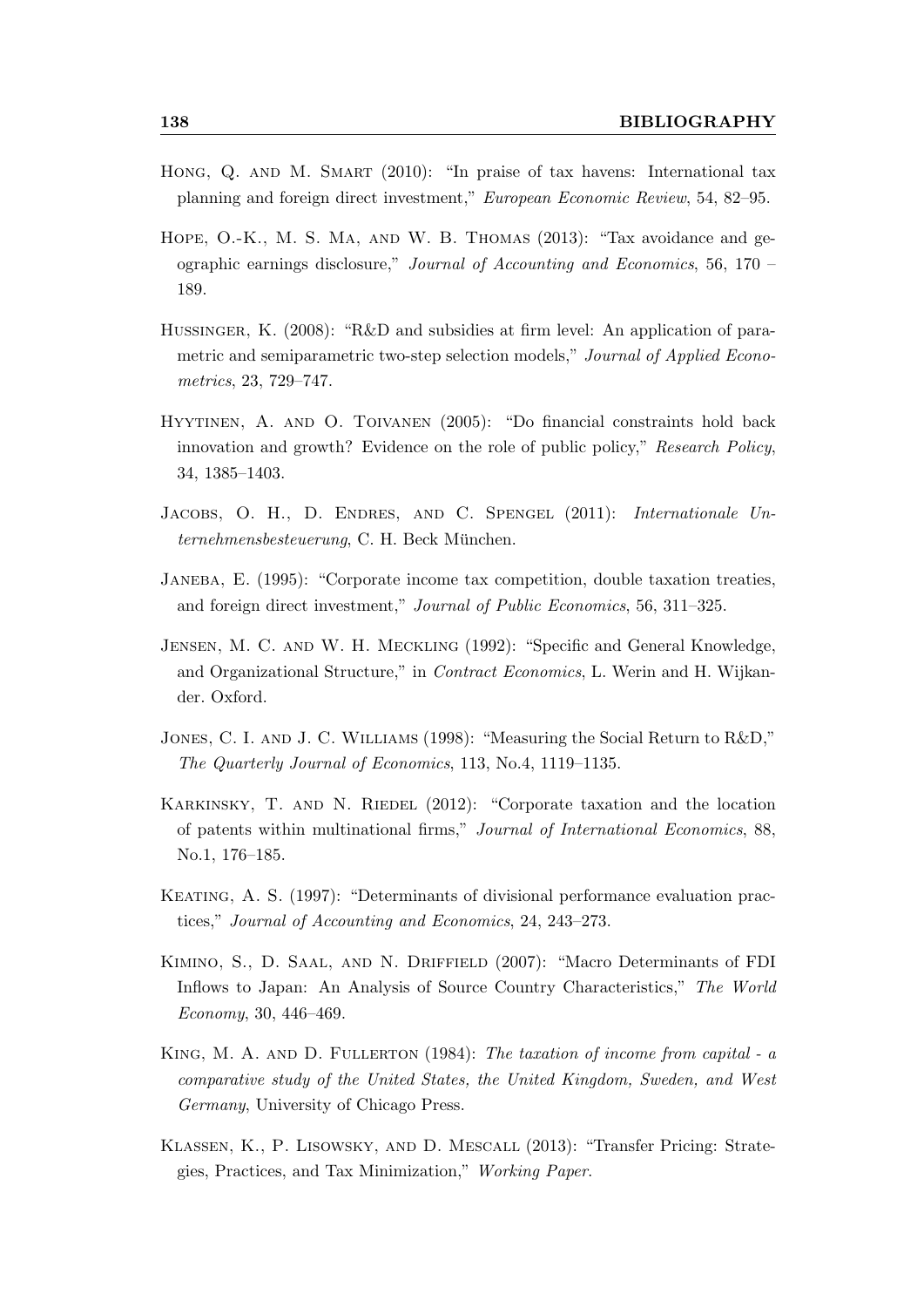- Kroppen, H.-K. and J. C. Silva (2011): "General Report," in Cross-border business restructuring, IFA cahiers de droit fiscal international, vol. 96a.
- Lach, S. (2002): "Do R&D subsidies stimulate or displace private R&D? Evidence from Israel," Journal of Industrial Economics, 50, 369–390.
- LANJOUW, J. O. AND M. SCHANKERMAN (2004): "Patent Quality and Research Productivity Measuring Innovation with Multiple Indicators," The Economic Journal, 114, 441–465.
- LERNER, J. (1994): "The Importance of Patent Scope: An Empirical Analysis," The RAND Journal of Economics, 25, No.2, 319–333.
- Lev, B. (2001): Intangibles: Management, Measurement, Reporting, Brookings Institution, Washington DC.
- LOHSE, T. AND N. RIEDEL (2013): "Do transfer pricing laws limit international income shifting? Evidence from European multinationals," Oxford University Centre for Business Taxation Working Paper, No. 13/07.
- LOHSE, T., N. RIEDEL, AND C. SPENGEL (2012): "The Increasing Importance of Transfer Pricing Regulations – a Worldwide Overview," Oxford University Centre for Business Taxation Working Paper, 12/27.
- Lucas, R. E. (1988): "On the Mechanics of Economic Development," Journal of Monetary Economics, 22, 3–42.
- Mairesse, J. and P. Mohnen (1994): "R&D and Productivity Growth: What have we learned from econometric studies?" Eunetic Conference on Evolutionary Economics of Technological Change: Assessment of Results and New Frontiers, Strasbourg, 817–888.
- MAIRESSE, J. AND M. SASSENOU (1991): "R&D and productivity: a survey of econometric studiesat the firm level," OECD Science Technology Industry Review, 8, 9–46.
- MAMUNEAS, T. AND M. NADIRI (1996): "Public R&D Policies and Cost Behavior of the US Manufacturing Industries," Journal of Public Economics, 63, No.1, 57–81.
- Mankiw, N. G. and M. P. Taylor (2014a): Macroeconomics, Thomson, London.
- $-$  (2014b): *Microeconomics*, Thomson, London.
- MANN, H. B. AND D. R. WHITNEY (1947): "On a test whether one of two random variables is stochastically larger than the other," Annals of Mathematical Statistics, 18, 50–60.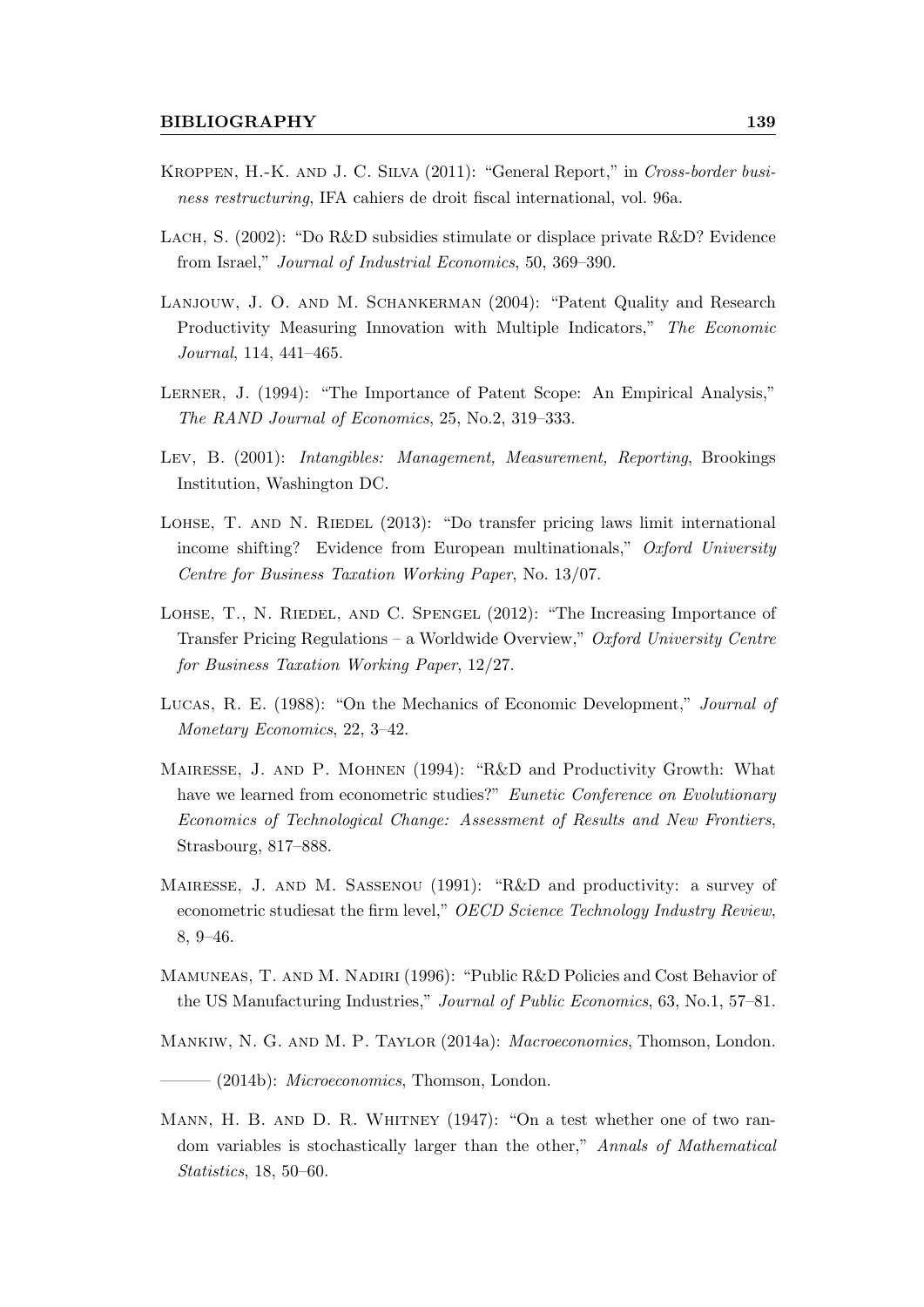- Manzon, G. B. and G. A. Plesko (2002): "The Relation between Financial and Tax Reporting Measures of Income," Tax Law Review, 55, 175–214.
- Mayer, T. and S. Zignago (2011): "Notes on CEPII's distances measures: The GeoDist database," CEPII Working Paper, No. 25.
- MCFADDEN, D. (1974): "Conditional logit analysis of qualitative choice behavior," in Frontiers in Econometrics, ed. by P. Zarembka, Academic Press. New York.
- $-$  (1976): "A comment on discriminant analysis versus logit analysis," Annals of Economic and Social Measurement, 5/4, 511–523.
- Mills, L. F. (1998): "Book-Tax Differences and Internal Revenue Service Adjustments," Journal of Accounting Research, 35, No. 2, 343–356.
- MOFFITT, R. (2001): "Comment on estimation of limited dependent variable models with dummy endogenous regressors: simple strategies for empirical practice," Journal of Business and Statistics, 19, 26–27.
- Mohnen, P. (1990): "New technologies and interindustry spillovers," OECD Science Technology Industry Review, 7, 131–147.
- MUIR, I., M. BRANDI-DOHRN, AND S. GRUBER (1999): European patent law: law and procedure under the EPC and PCT, Oxford University Press.
- MUTTI, J. AND H. GRUBERT (2009): "The Effect of Taxes on Royalties and the Migration of Intangible Assets Abroad," in International Trade in Services and Intangibles in the Era of Globalization, Marshall Reinsdorf and Matthew J. Slaughter.
- Nadiri, M. I. (1993): "Innovations and technological Spillovers," NBER Discussion Paper 4423, Cambridge MA.
- Nagaoka, S. and J. Walsh (2009): "The R&D Process in the US and Japan: Major Findings from the RIETI-Georgia Tech Inventor Survey," RIETI Discussion Paper Series, No.09-E-010.
- NEGASSI, S. AND J.-F. SATTIN (2014): "Evaluation of Public R&D Policy: A Meta-Regression Analysis," Alfred Lerner College of Business and Economics, Working Paper, No. 2014-09.
- OECD (1991): Taxing Profits in a Global Economy: Domestic and International Issues, OECD Publishing, Paris.
	- $-$  (2002a): *Frascati Manual*, OECD Publishing.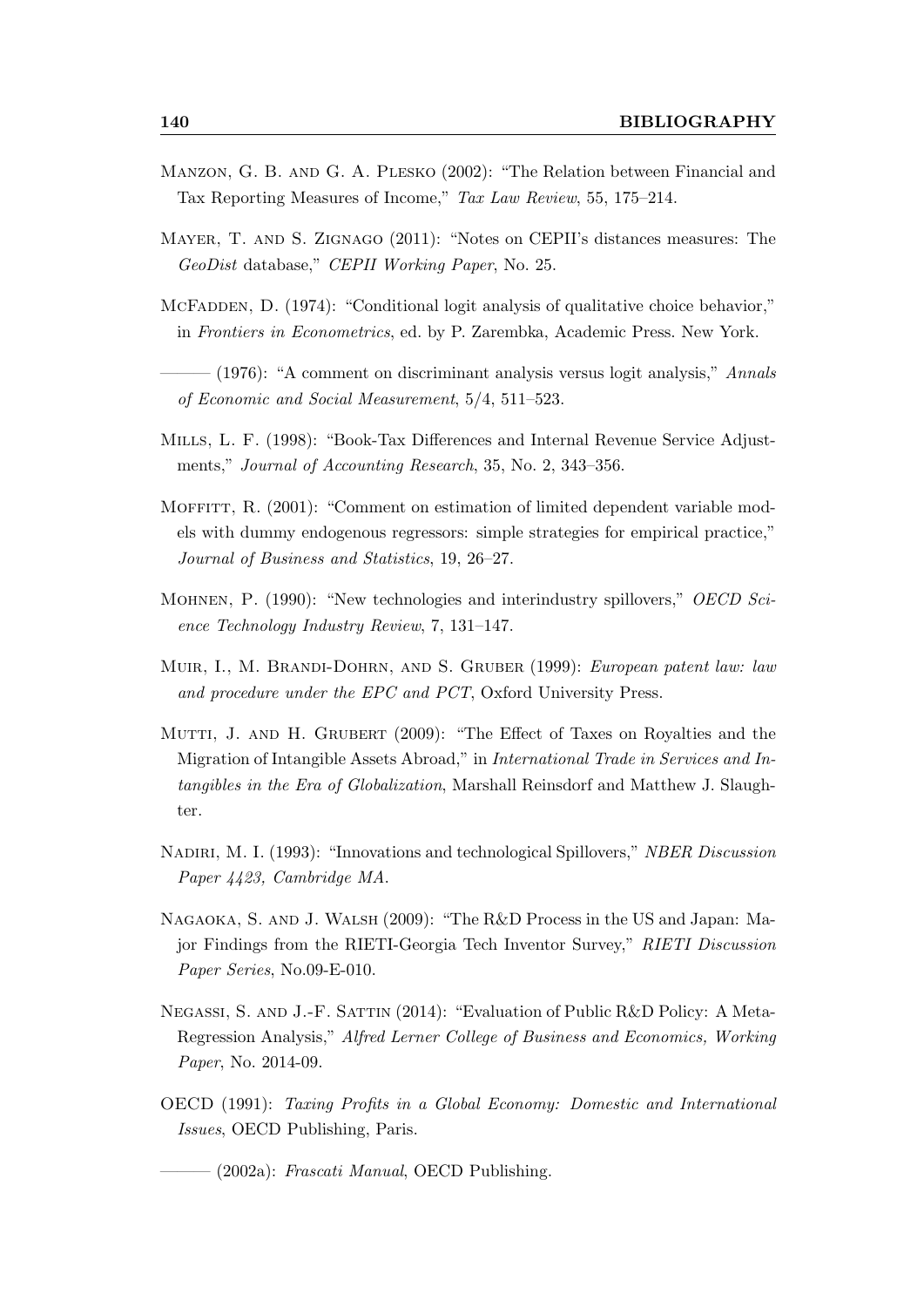#### BIBLIOGRAPHY 141

- ——— (2002b): "Tax Incentives for Research and Development: Trends and Issues," Science Technology Industry Review, Paris.
- (2009): "OECD Patent Statistics Manual," *OECD Publishing*.
- $-$  (2013a): "Action Plan on Base Erosion and Profit Shifting," OECD Publishing.
- $-(2013b)$ : "Addressing Base Erosion and Profit Shifting," *OECD Publishing*.
- $-(2014)$ : "Guidance on Transfer Pricing Aspects of Intangibles," OECD/G20 Base Erosion and Profit Shifting Project, OECD Publishing.
- Overesch, M. and U. Schreiber (2010): "Asset Specificity, International Profit Shifting, and Investment Decisions," Zeitschrift für Betriebswirtschaft, 2, 23–47.
- PAFF, L. A. (2005): "State-level R&D tax credits: A firm-level analysis," The B. E. Journal of Economic Analysis & Policy, 5, No.1.
- PARISI, M. AND A. SEMBENELLI (2003): "Is private R&D spending sensitive to its price? Empirical evidence on panel data for Italy," Empirica, 30, 357–377.
- Phillips, J. D. (2003): "Corporate Tax-Planning Effectiveness: The Role of Compensation-Based Incentives," The Accounting Review, 78, 847–874.
- PRICEWATERHOUSECOOPERS (2011): "Global Research and Development Incentives Group," March 2011.
- ——— (2012): "Global Research and Development Incentives Group," January 2012.
- $-$  (2013): "Global Research and Development Incentives Group," May 2013.
- (2014): "Global Research and Development Incentives Group," May 2014.
- Quick, P. and T. Day (2006): "Management of IP: Intercompany transfers. Offshore Planning and Recent Developments Regarding Cost-Sharing," The Licensing Journal, 1, 14–21.
- Rego, S. O. (2003): "Tax-Avoidance Activities of U.S. Multinational Corporations," Contemporary Accounting Research, 20, No. 4, 805–833.
- Robinson, J. R., S. A. Sikes, and C. D. Weaver (2010): "Performance Measurement of Corporate Tax Departments," The Accounting Review, 85, 1035–1064.
- Romer, P. M. (1986): "Increasing Returns and Long-Run Growth," Journal of Political Economy, 94, 1002–1037.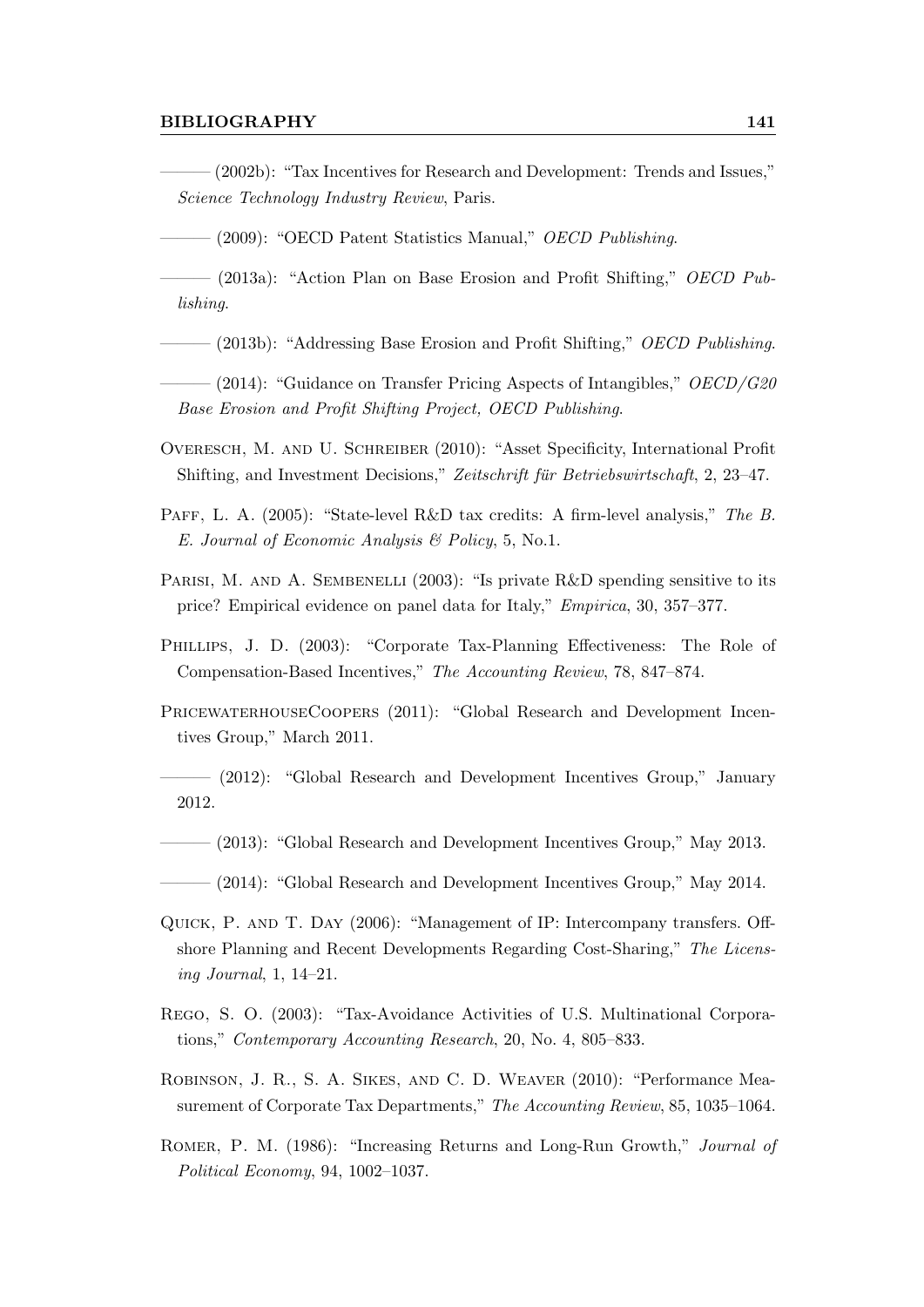- (1990): "Endogenous Technological Change," Journal of Political Economy, 98, No.5, 71–102.
- Roychowdhury, S. (2006): "Earnings management through real activities manipulation," Journal of Accounting and Economics, 42, No. 3, 335–370.
- Russo, R. (2007): Fundamentals of international tax planning, IBFD, Amsterdam.
- Schmidheiny, K. and M. Bruelhart (2009): "On the Equivalence of Location Choice Models: Conditional Logit, Nested Logit and Poisson," CESifo Working Paper, No. 2726, 1–21.
- SCHUMPETER, J. A. (1942): *Capitalism, Socialism and Democracy*, Harper Perennial, New York.
- Serita, T. (2008): "On Survey Data Analysis in Corporate Finance," Journal of International Economic Studies, 22, 97–111.
- Shatz, H. J. (2010): "Gravity, education, and economic development in a multinational affiliate location," The Journal of International Trade and Economic Development, 12, No. 2, 117–150.
- Solow, R. M. (1956): "A Contribution to the Theory of Economic Growth," The Quarterly Journal of Economics, 70, No. 1, 65–94.
- Spengel, C. (2013): "Wachstumsorientierte Steuerpolitik erfordert steuerliche Forschungsförderung," in Das Steuerrecht der Unternehmen - Festschrift für Ger $rit$  Frotscher zum  $70.$  Geburtstag, Jürgen Lüdicke, Jörg Manfred Mössner and Lars Hummel.
- SPENGEL, C., C. ELSCHNER, D. ENDRES, A. BARTHOLMESS, D. DRESSLER, L. Evers, M. T. Evers, K. Finke, J. H. Heckemeyer, K. Richter, and U. Scheuering (2012a): "Effective Tax Levels using the Devereux/Griffith Methodology, Final Report 2012," Project for the EU Commission, TAXUD/2008/CC/099.
- Spengel, C., C. Elschner, D. Endres, K. Richter, M. Halter, A. Bartholmeß, D. Dreßler, K. Finke, and J. H. Heckemeyer (2012b): "Effective Tax Levels at the Industry Level using the Devereux/Griffith Methodology," On-Demand Economic Analysis for the European Commission, TAXUD/2008/CC/099.
- Spengel, C., D. Endres, D. Harhoff, F. Heinemann, M. Hellwig, M. HÜTHER, C. REGIERER, W. SCHÖN, AND K. STEIN (2009): Steuerliche Förderung von Forschung und Entwicklung (FuE) in Deutschland, Berlin.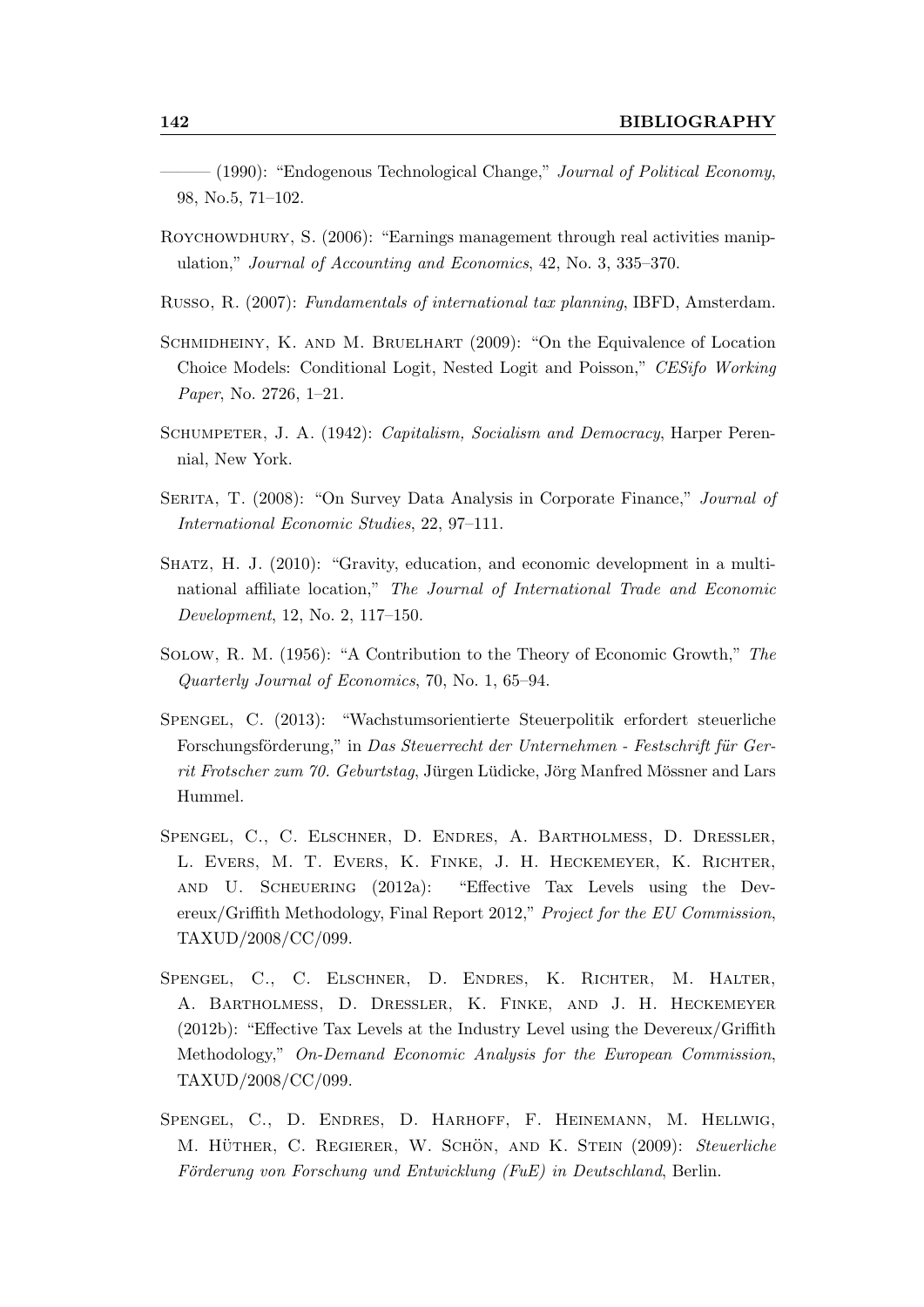- STOCK, J. H. AND M. W. WATSON  $(2012)$ : *Introduction to Econometrics*, Pearson.
- Swenson, C. (1992): "Some Tests of the Incentive Effects of the Research and Experimentation Tax Credit," Journal of Public Economics, 49, 203–218.
- Szulanski, G. (2000): "The Process of Knowledge Transfer: A Diachronic Analysis of Stickiness," Organizational Behavior and Human Decision Processes, 82, No.1, 9–27.
- Thoma, G., S. Torrisi, A. Gambardella, D. Guellec, B. H. Hall, and D. HARHOFF (2010): "Harmonizing and Combining large Datasets: An application to firm-level patent and accounting data," NBER Working Papers, No. 15851.
- Train, K. (2009): Discrete choice methods with simulation, Cambridge University Press.
- WARDA, J. (2002): "Measuring the Value of R&D Tax Treatment in OECD Countries," Science Technology Industry Review, 27, 185–211.
- Weil, D. N. (2008): Economic Growth, Pearson Prentice Hall.
- WILCOXON, F. (1945): "Individual comparisons by ranking methods," *Biometrics*, 1, 80–83.
- Wilson, D. J. (2009a): "Beggar the Neighbor? The In-the-State and Out-of-State, and Aggregate Effects of R&D Tax Credits," The Review of Economics and Statistics, 91, 431–436.
- WILSON, G. P., R. G. HUBBARD, AND J. SLEMROD (1993): Studies in International Taxation, University of Chicago Press, chap. The Role of Taxes in Location and Sourcing Decisions, 195–234.
- Wilson, R. J. (2009b): "An Examination of Corporate Tax Shelter Participants," The Accounting Review, 84, 969–999.
- WOLFF, E. AND M. NADIRI (1993): "Spillover effects, linkage structure, and research and development," Structural Change and Economic Dynamics, 4, No.2, 315–331.
- ZIMMERMAN, J. L. (1983): "Taxes and Firm Size," Journal of Accounting and Economics, 5, 119–149.

 $-(2014)$ : Accounting for decision making and control, McGraw Hill, New York.

ZUNIGA, M. P. AND D. GUELLEC (2009): "Who Licenses out Patents and Why? Lessons from a business survey," OECD Science, Technology and Industry Working Papers, No. 2009/5, Paris.